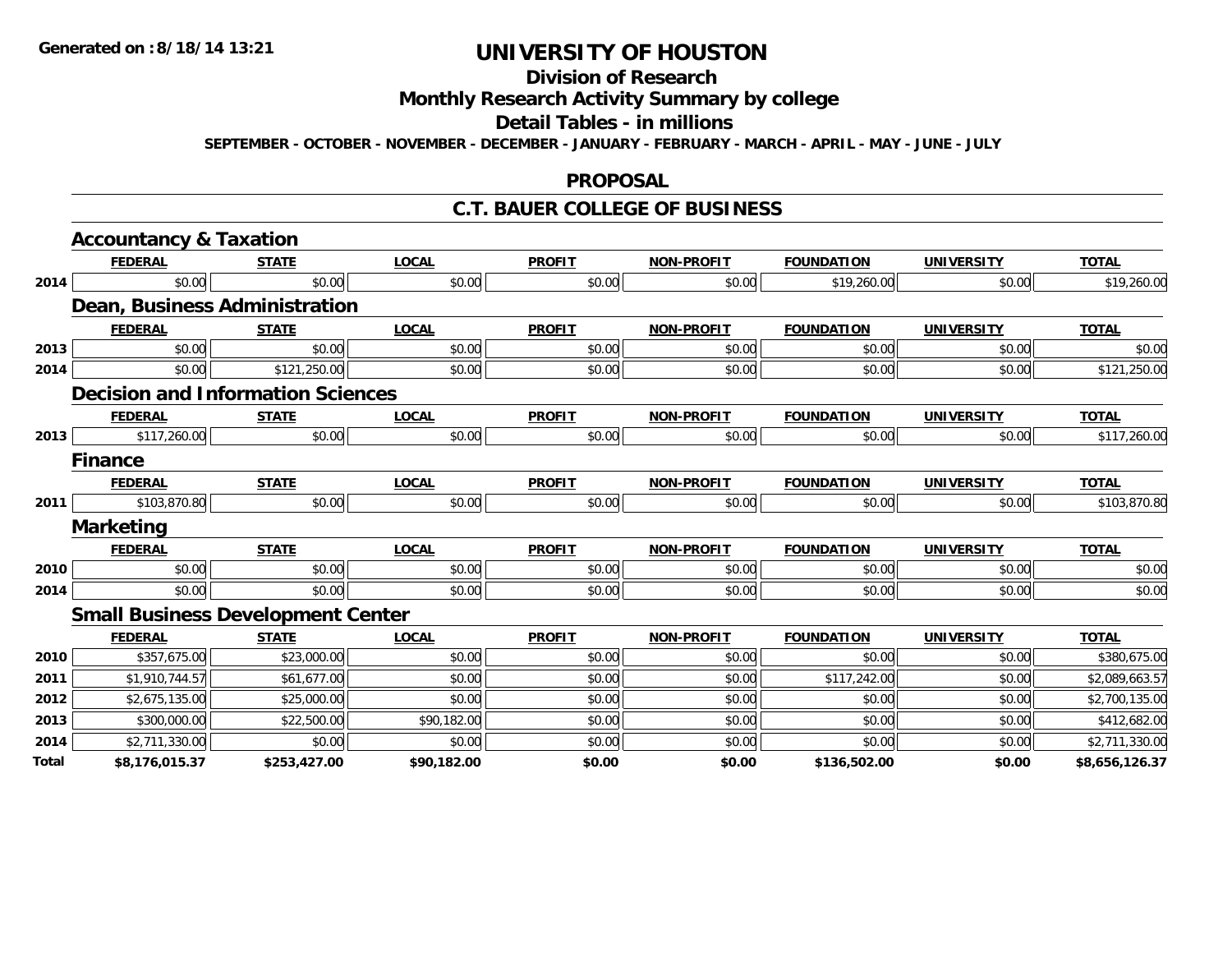# **Division of Research**

**Monthly Research Activity Summary by college**

**Detail Tables - in millions**

**SEPTEMBER - OCTOBER - NOVEMBER - DECEMBER - JANUARY - FEBRUARY - MARCH - APRIL - MAY - JUNE - JULY**

### **PROPOSAL**

### **COLLEGE OF ARCHITECTURE**

|        | <b>FEDERAL</b> | <b>STATE</b> | <b>LOCAL</b> | <b>PROFIT</b> | <b>NON-PROFIT</b> | <b>FOUNDATION</b> | <b>UNIVERSITY</b> | <b>TOTAL</b>   |
|--------|----------------|--------------|--------------|---------------|-------------------|-------------------|-------------------|----------------|
| ا 2010 | \$3,539,345.60 | \$0.00       | \$0.00       | \$0.00        | \$0.00            | \$0.00            | \$0.00            | \$3,539,345.60 |
| 2011   | \$1,587,604.88 | \$25,000.00  | \$0.00       | \$5,000.00    | \$5,000.00        | \$25,000.00       | \$0.00            | \$1,647,604.88 |
| 2012   | \$140,758.05   | \$0.00       | \$0.00       | \$0.00        | \$5,000.00        | \$8,200.00        | \$2,500.00        | \$156,458.05   |
| 2013   | \$89,843.25    | \$0.00       | \$0.00       | \$0.00        | \$24,714.50       | \$0.00            | \$0.00            | \$114,557.75   |
| ا 2014 | \$1,948,164.40 | \$0.00       | \$0.00       | \$0.00        | \$24,925.20       | \$0.00            | \$1,101,748.00    | \$3,074,837.60 |

|              | <b>FEDERAL</b> | C T A T C      | <b>OCAL</b>    | <b>PROFIT</b>  | <b>LPROFIT</b><br>NON | <b>FOUNDATION</b> | IINIIVEDCITV      | <b>TOTAL</b>       |
|--------------|----------------|----------------|----------------|----------------|-----------------------|-------------------|-------------------|--------------------|
| 2011         | ሶስ ሰሰ<br>JU.UU | 000<br>.uu.uu  | ሶስ ሰሰ<br>טע.טע | ტი იი<br>JU.UU | \$0.00                | ሶስ ሰሰ<br>ww.v     | ቀስ ሰስ<br>JU.UU    |                    |
| <b>Total</b> | 16.18<br>.305  | 05 t<br>000.00 | \$0.00         | 000.00.د       | \$59.639.70           | .200.00<br>። ውጣጥ  | 104.248.00<br>104 | 0.803.88<br>\$8,55 |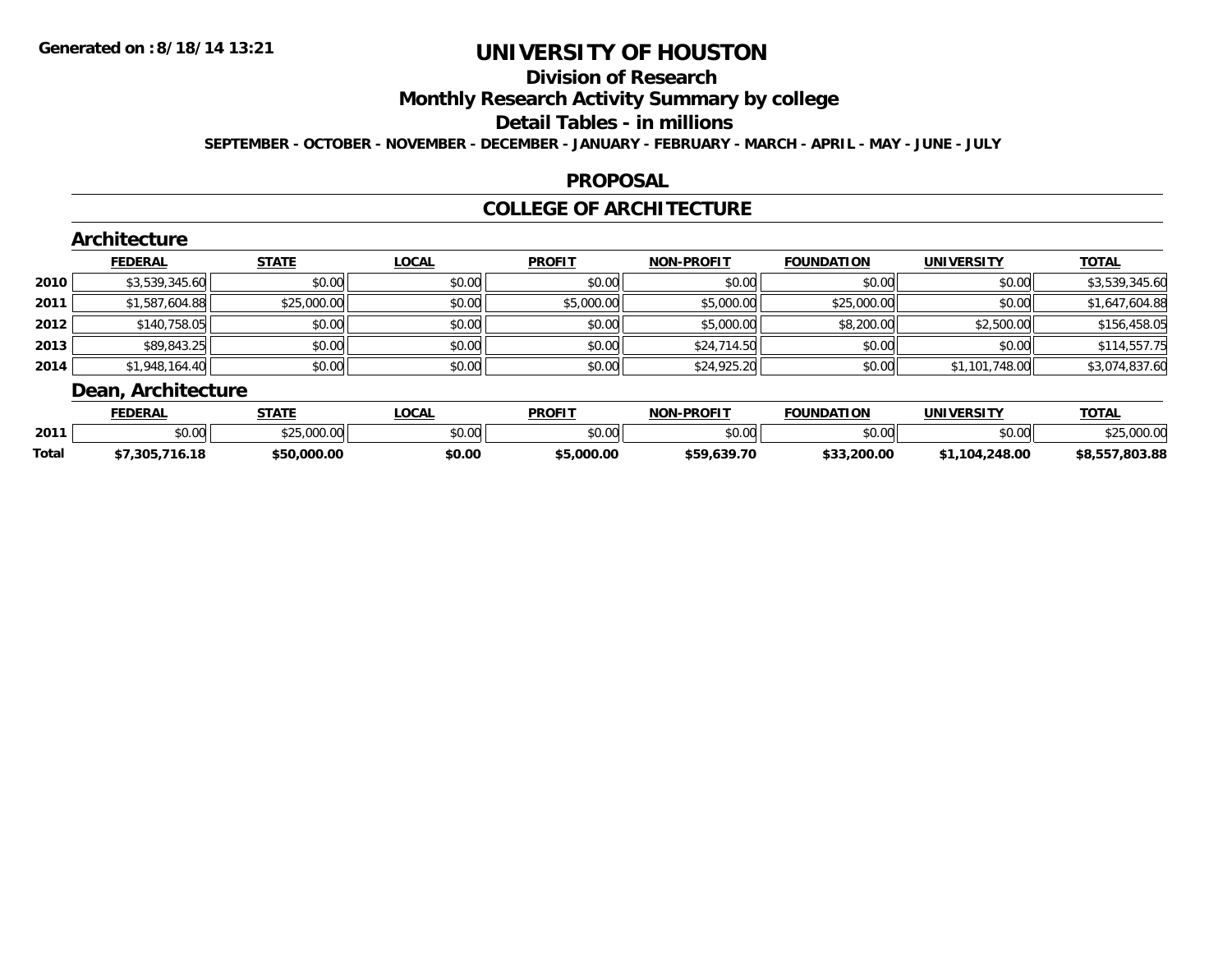# **Division of Research**

**Monthly Research Activity Summary by college**

### **Detail Tables - in millions**

**SEPTEMBER - OCTOBER - NOVEMBER - DECEMBER - JANUARY - FEBRUARY - MARCH - APRIL - MAY - JUNE - JULY**

### **PROPOSAL**

## **COLLEGE OF EDUCATION**

## **Consistency Mgmt and Coop Disc**

|      | <b>FEDERAL</b> | <b>STATE</b> | <u>LOCAL</u> | <b>PROFIT</b> | <b>NON-PROFIT</b> | <b>FOUNDATION</b> | <b>UNIVERSITY</b> | <b>TOTAL</b>   |
|------|----------------|--------------|--------------|---------------|-------------------|-------------------|-------------------|----------------|
| 2010 | \$315,106.74   | \$0.00       | \$37,786.00  | \$0.00        | \$118,889.00      | \$0.00            | \$0.00            | \$471,781.74   |
| 2011 | \$450,357.70   | \$0.00       | \$295,410.00 | \$0.00        | \$155,374.00      | \$0.00            | \$0.00            | \$901,141.70   |
| 2012 | \$4,176,056.65 | \$0.00       | \$30,000.00  | \$0.00        | \$957,408.00      | \$0.00            | \$0.00            | \$5,163,464.65 |
| 2013 | \$2,480,018.64 | \$0.00       | \$0.00       | \$0.00        | \$3,500.00        | \$0.00            | \$0.00            | \$2,483,518.64 |
| 2014 | \$2,632,766.14 | \$0.00       | \$383,966.00 | \$0.00        | \$0.00            | \$0.00            | \$0.00            | \$3,016,732.14 |

### **Curriculum and Instruction**

|      | <b>FEDERAL</b> | <u>STATE</u>   | <u>LOCAL</u> | <b>PROFIT</b> | <b>NON-PROFIT</b> | <b>FOUNDATION</b> | <b>UNIVERSITY</b> | <b>TOTAL</b>    |
|------|----------------|----------------|--------------|---------------|-------------------|-------------------|-------------------|-----------------|
| 2010 | \$2,007,228.25 | \$747,537.00   | \$55,000.00  | \$0.00        | \$0.00            | \$39,952.00       | \$0.00            | \$2,849,717.25  |
| 2011 | \$6,359,263.00 | \$1,458,613.20 | \$0.00       | \$124,500.00  | \$75,000.00       | \$0.00            | \$246,279.00      | \$8,263,655.20  |
| 2012 | \$2,161,385.90 | \$714,991.00   | \$180,000.00 | \$0.00        | \$57,153.00       | \$0.00            | \$1,155,953.00    | \$4,269,482.90  |
| 2013 | \$4,385,964.50 | \$351,775.00   | \$0.00       | \$0.00        | \$116,595.98      | \$0.00            | \$258,964.50      | \$5,113,299.98  |
| 2014 | \$9,901,990.19 | \$2,305,653.00 | \$315,064.50 | \$0.00        | \$640,700.00      | \$50,000.00       | \$392,869.00      | \$13,606,276.69 |

### **Dean, Education**

|      | <b>FEDERAL</b>                         | <b>STATE</b>   | <b>LOCAL</b>             | <b>PROFIT</b> | <b>NON-PROFIT</b> | <b>FOUNDATION</b> | UNIVERSITY | <b>TOTAL</b>        |
|------|----------------------------------------|----------------|--------------------------|---------------|-------------------|-------------------|------------|---------------------|
| 2010 | \$749,996.88                           | en nn<br>JU.UU | $\circ$ $\circ$<br>DU.UU | \$0.00        | \$0.00            | \$0.00            | \$0.00     | \$749,996.88        |
| 2013 | 20,000.00                              | en nn<br>JU.UU | \$0.00                   | \$0.00        | \$0.00            | \$0.00            | \$0.00     | .720.000.00         |
| 2014 | <sup></sup> *2.149.993.50    <br>79.99 | \$679,500.00   | \$146,553.25             | \$0.00        | \$5,700.00        | \$0.00            | \$0.00     | $\cdots$<br>\$2,981 |

### **Educational Leadership & Cultural Studies**

|      | Equcational Leagership & Cultural Studies |                |              |               |                   |                   |                   |                 |
|------|-------------------------------------------|----------------|--------------|---------------|-------------------|-------------------|-------------------|-----------------|
|      | <b>FEDERAL</b>                            | <b>STATE</b>   | <b>LOCAL</b> | <b>PROFIT</b> | <b>NON-PROFIT</b> | <b>FOUNDATION</b> | <b>UNIVERSITY</b> | <b>TOTAL</b>    |
| 2010 | \$494,390.50                              | \$0.00         | \$0.00       | \$0.00        | \$0.00            | \$169,377.00      | \$0.00            | \$663,767.50    |
|      | <b>Educational Psychology</b>             |                |              |               |                   |                   |                   |                 |
|      | <b>FEDERAL</b>                            | <b>STATE</b>   | <b>LOCAL</b> | <b>PROFIT</b> | <b>NON-PROFIT</b> | <b>FOUNDATION</b> | <b>UNIVERSITY</b> | <b>TOTAL</b>    |
| 2010 | \$9,104,149.80                            | \$1,625,982.90 | \$0.00       | \$118,211.00  | \$469,644.00      | \$288,840.26      | \$361,299.00      | \$11,968,126.96 |
| 2011 | \$5,969,127.00                            | \$1,389,129.18 | \$0.00       | \$68,419.00   | \$12,133.00       | \$510,310.65      | \$20,758.00       | \$7,969,876.83  |
| 2012 | \$4,916,811.26                            | \$1,562,159.00 | \$0.00       | \$0.00        | \$57,660.00       | \$87,667.00       | \$1,519,532.74    | \$8,143,830.00  |
| 2013 | \$3,800,408.00                            | \$71,610.00    | \$0.00       | \$0.00        | \$19,530.53       | \$387,327.00      | \$865,678.00      | \$5,144,553.53  |
| 2014 | \$13,677,449.25                           | \$1,203,968.00 | \$481,466.25 | \$0.00        | \$26,281.00       | \$0.00            | \$856,630.60      | \$16,245,795.10 |
|      | <b>Institute for Urban Education</b>      |                |              |               |                   |                   |                   |                 |
|      | <b>FEDERAL</b>                            | <b>STATE</b>   | <b>LOCAL</b> | <b>PROFIT</b> | <b>NON-PROFIT</b> | <b>FOUNDATION</b> | <b>UNIVERSITY</b> | <b>TOTAL</b>    |

**2010**\$20,000.00 \$0.00 \$0.00 \$0.00 \$90,000.00 \$0.00 \$0.00 \$110,000.00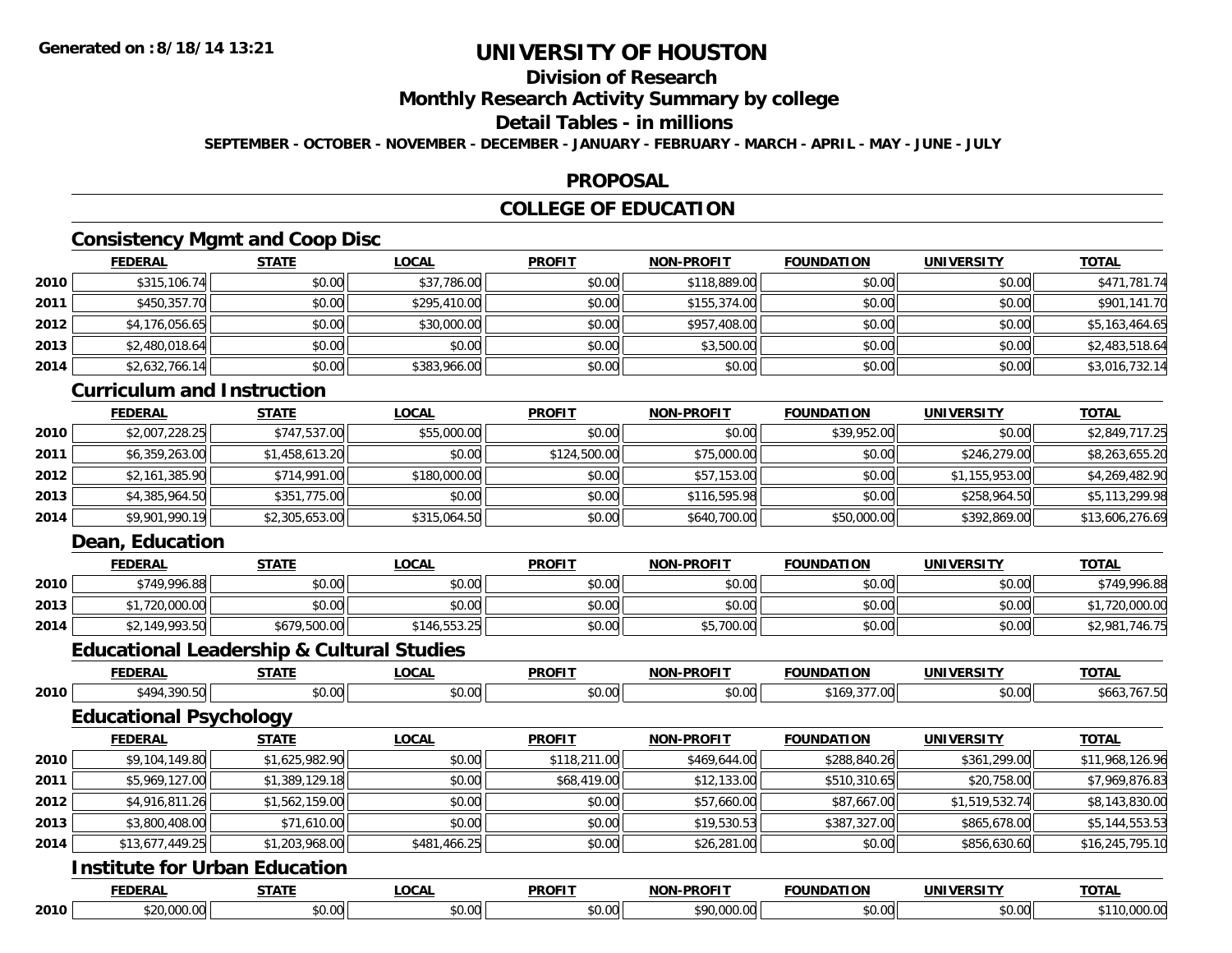# **Division of Research**

**Monthly Research Activity Summary by college**

#### **Detail Tables - in millions**

**SEPTEMBER - OCTOBER - NOVEMBER - DECEMBER - JANUARY - FEBRUARY - MARCH - APRIL - MAY - JUNE - JULY**

### **PROPOSAL**

## **COLLEGE OF EDUCATION**

#### **Institute for Urban Education**

|      | <b>FEDERAL</b> | <b>STATE</b> | .OCAL  | <b>PROFIT</b> | <b>NON-PROFIT</b> | <b>FOUNDATION</b> | <b>UNIVERSITY</b> | <b>TOTAL</b> |
|------|----------------|--------------|--------|---------------|-------------------|-------------------|-------------------|--------------|
| 2011 | \$609,499.90   | \$0.00       | \$0.00 | \$0.00        | .000.00           | ደስ ሰሰ<br>DU.UU    | \$0.00            | 100 OC       |
| 2013 | ስስ ስስ<br>JU.UU | \$0.00       | \$0.00 | \$0.00        | \$0.00            | \$0.00            | \$0.00            | \$0.00       |
| 2014 | \$0.00         | \$0.00       | \$0.00 | \$0.00        | \$0.00            | \$0.00            | \$0.00            | \$0.00       |

### **UH Charter School**

|       | <b>FEDERAL</b>  | <u>STATE</u>    | <u>LOCAL</u>   | <b>PROFIT</b> | <b>NON-PROFIT</b> | <b>FOUNDATION</b> | <b>UNIVERSITY</b> | <b>TOTAL</b>     |
|-------|-----------------|-----------------|----------------|---------------|-------------------|-------------------|-------------------|------------------|
| 2011  | \$0.00          | \$44,864.00     | \$0.00         | \$0.00        | \$0.00            | \$0.00            | \$0.00            | \$44,864.00      |
| 2012  | \$0.00          | \$7,150.00      | \$0.00         | \$0.00        | \$0.00            | \$0.00            | \$0.00            | \$7,150.00       |
| 2013  | \$0.00          | \$1,489.55      | \$0.00         | \$0.00        | \$0.00            | \$0.00            | \$0.00            | \$1,489.55       |
| 2014  | \$187,811.00    | \$0.00          | \$0.00         | \$0.00        | \$0.00            | \$0.00            | \$0.00            | \$187,811.00     |
| Total | \$78,269,774.80 | \$12,164,421.83 | \$1,925,246.00 | \$311,130.00  | \$2,846,568.51    | \$1,533,473.91    | \$5,677,963.84    | \$102,728,578.89 |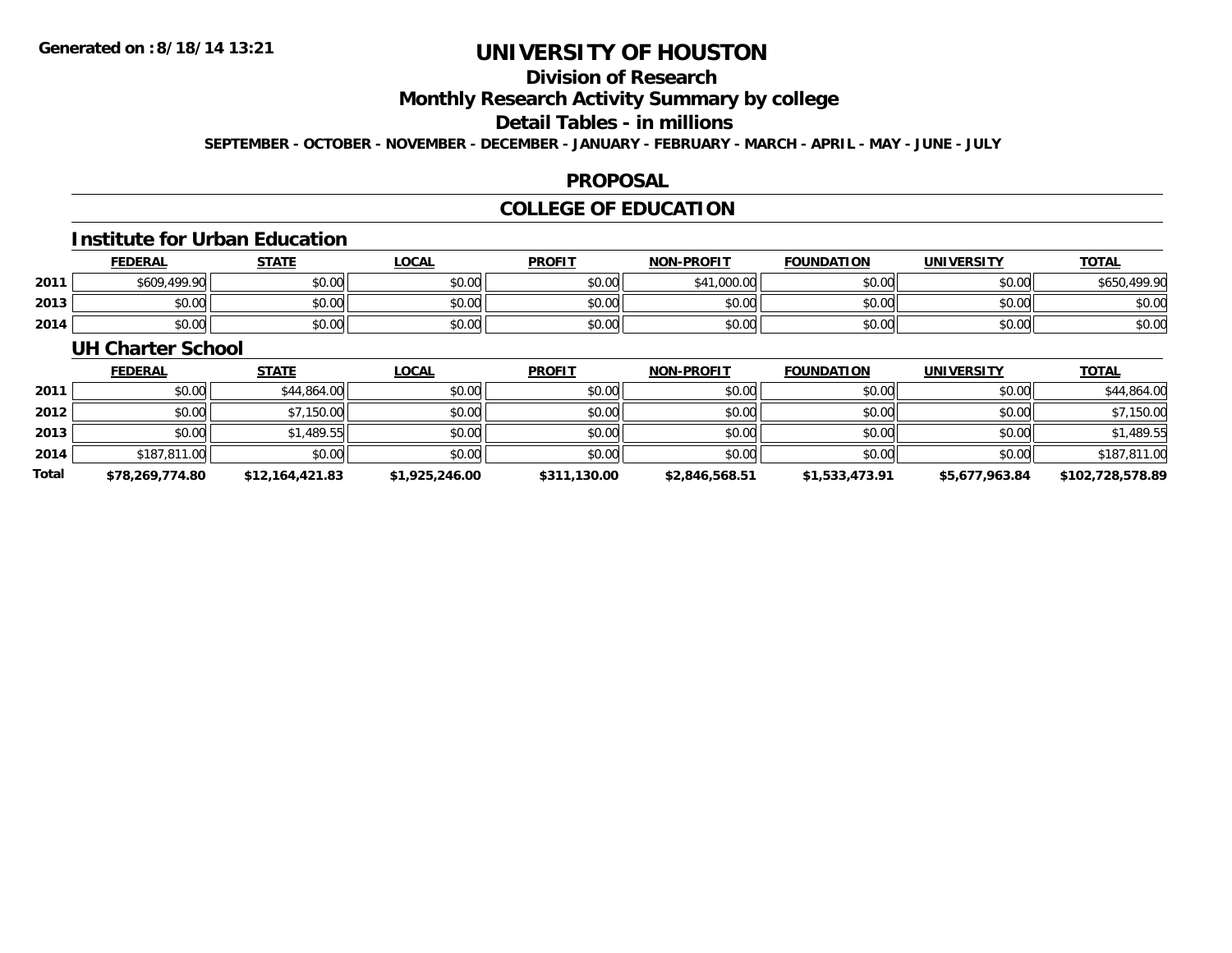# **Division of Research**

**Monthly Research Activity Summary by college**

**Detail Tables - in millions**

**SEPTEMBER - OCTOBER - NOVEMBER - DECEMBER - JANUARY - FEBRUARY - MARCH - APRIL - MAY - JUNE - JULY**

#### **PROPOSAL**

### **COLLEGE OF LIBERAL ARTS AND SOCIAL SCIENCES**

|      | <b>African-American Studies</b>  |              |              |               |                   |                         |                   |                |
|------|----------------------------------|--------------|--------------|---------------|-------------------|-------------------------|-------------------|----------------|
|      | <b>FEDERAL</b>                   | <b>STATE</b> | <b>LOCAL</b> | <b>PROFIT</b> | <b>NON-PROFIT</b> | <b>FOUNDATION</b>       | <b>UNIVERSITY</b> | <b>TOTAL</b>   |
| 2013 | \$0.00                           | \$0.00       | \$0.00       | \$0.00        | \$9,537.00        | \$0.00                  | \$0.00            | \$9,537.00     |
| 2014 | \$0.00                           | \$0.00       | \$0.00       | \$0.00        | \$17,500.00       | \$0.00                  | \$0.00            | \$17,500.00    |
|      | Art                              |              |              |               |                   |                         |                   |                |
|      | <b>FEDERAL</b>                   | <b>STATE</b> | <b>LOCAL</b> | <b>PROFIT</b> | <b>NON-PROFIT</b> | <b>FOUNDATION</b>       | <b>UNIVERSITY</b> | <b>TOTAL</b>   |
| 2010 | \$10,000.00                      | \$0.00       | \$0.00       | \$0.00        | \$0.00            | \$0.00                  | \$0.00            | \$10,000.00    |
| 2011 | \$14,979.30                      | \$0.00       | \$0.00       | \$0.00        | \$0.00            | \$0.00                  | \$0.00            | \$14,979.30    |
| 2012 | \$294,676.59                     | \$0.00       | \$0.00       | \$0.00        | \$35,000.00       | \$0.00                  | \$0.00            | \$329,676.59   |
| 2013 | \$34,681.58                      | \$0.00       | \$0.00       | \$0.00        | \$1,400.00        | \$0.00                  | \$0.00            | \$36,081.58    |
| 2014 | \$36,991.49                      | \$16,800.00  | \$0.00       | \$0.00        | \$0.00            | \$0.00                  | \$0.00            | \$53,791.49    |
|      | <b>Arte Publico Press</b>        |              |              |               |                   |                         |                   |                |
|      | <b>FEDERAL</b>                   | <b>STATE</b> | <b>LOCAL</b> | <b>PROFIT</b> | <b>NON-PROFIT</b> | <b>FOUNDATION</b>       | <b>UNIVERSITY</b> | <b>TOTAL</b>   |
| 2010 | \$100,000.00                     | \$180,000.00 | \$0.00       | \$0.00        | \$145,536.00      | $\overline{$75,000.00}$ | \$0.00            | \$500,536.00   |
| 2011 | \$100,000.00                     | \$15,000.00  | \$0.00       | \$0.00        | \$105,079.00      | \$120,000.00            | \$0.00            | \$340,079.00   |
| 2012 | \$373,497.00                     | \$20,000.00  | \$0.00       | \$0.00        | \$98,393.00       | \$400,000.00            | \$0.00            | \$891,890.00   |
| 2013 | \$272,599.00                     | \$55,000.00  | \$0.00       | \$0.00        | \$50,000.00       | \$200,000.00            | \$0.00            | \$577,599.00   |
| 2014 | \$2,423,550.50                   | \$21,000.00  | \$0.00       | \$0.00        | \$170,074.00      | \$200,000.00            | \$0.00            | \$2,814,624.50 |
|      | <b>Blaffer Gallery</b>           |              |              |               |                   |                         |                   |                |
|      | <b>FEDERAL</b>                   | <b>STATE</b> | <b>LOCAL</b> | <b>PROFIT</b> | <b>NON-PROFIT</b> | <b>FOUNDATION</b>       | <b>UNIVERSITY</b> | <b>TOTAL</b>   |
| 2010 | \$35,000.00                      | \$8,500.00   | \$0.00       | \$0.00        | \$159,425.00      | \$0.00                  | \$0.00            | \$202,925.00   |
| 2011 | \$50,000.00                      | \$8,500.00   | \$0.00       | \$0.00        | \$102,445.00      | \$0.00                  | \$0.00            | \$160,945.00   |
| 2012 | \$0.00                           | \$5,132.00   | \$0.00       | \$0.00        | \$85,759.00       | \$0.00                  | \$0.00            | \$90,891.00    |
| 2013 | \$50,000.00                      | \$10,000.00  | \$0.00       | \$0.00        | \$81,500.00       | \$0.00                  | \$0.00            | \$141,500.00   |
| 2014 | \$0.00                           | \$14,000.00  | \$0.00       | \$0.00        | \$80,000.00       | \$0.00                  | \$0.00            | \$94,000.00    |
|      | <b>Center for Public History</b> |              |              |               |                   |                         |                   |                |
|      | <b>FEDERAL</b>                   | <b>STATE</b> | <b>LOCAL</b> | <b>PROFIT</b> | <b>NON-PROFIT</b> | <b>FOUNDATION</b>       | <b>UNIVERSITY</b> | <b>TOTAL</b>   |
| 2011 | \$250,000.00                     | \$0.00       | \$0.00       | \$0.00        | \$369,000.00      | \$0.00                  | \$0.00            | \$619,000.00   |
|      | <b>Communication Disorders</b>   |              |              |               |                   |                         |                   |                |
|      | <b>FEDERAL</b>                   | <b>STATE</b> | <b>LOCAL</b> | <b>PROFIT</b> | <b>NON-PROFIT</b> | <b>FOUNDATION</b>       | <b>UNIVERSITY</b> | <b>TOTAL</b>   |
| 2010 | \$2,294,587.00                   | \$227,907.00 | \$0.00       | \$0.00        | \$327,276.00      | \$10,000.00             | \$0.00            | \$2,859,770.00 |
| 2011 | \$148,670.00                     | \$17,940.10  | \$0.00       | \$0.00        | \$0.00            | \$10,000.00             | \$0.00            | \$176,610.10   |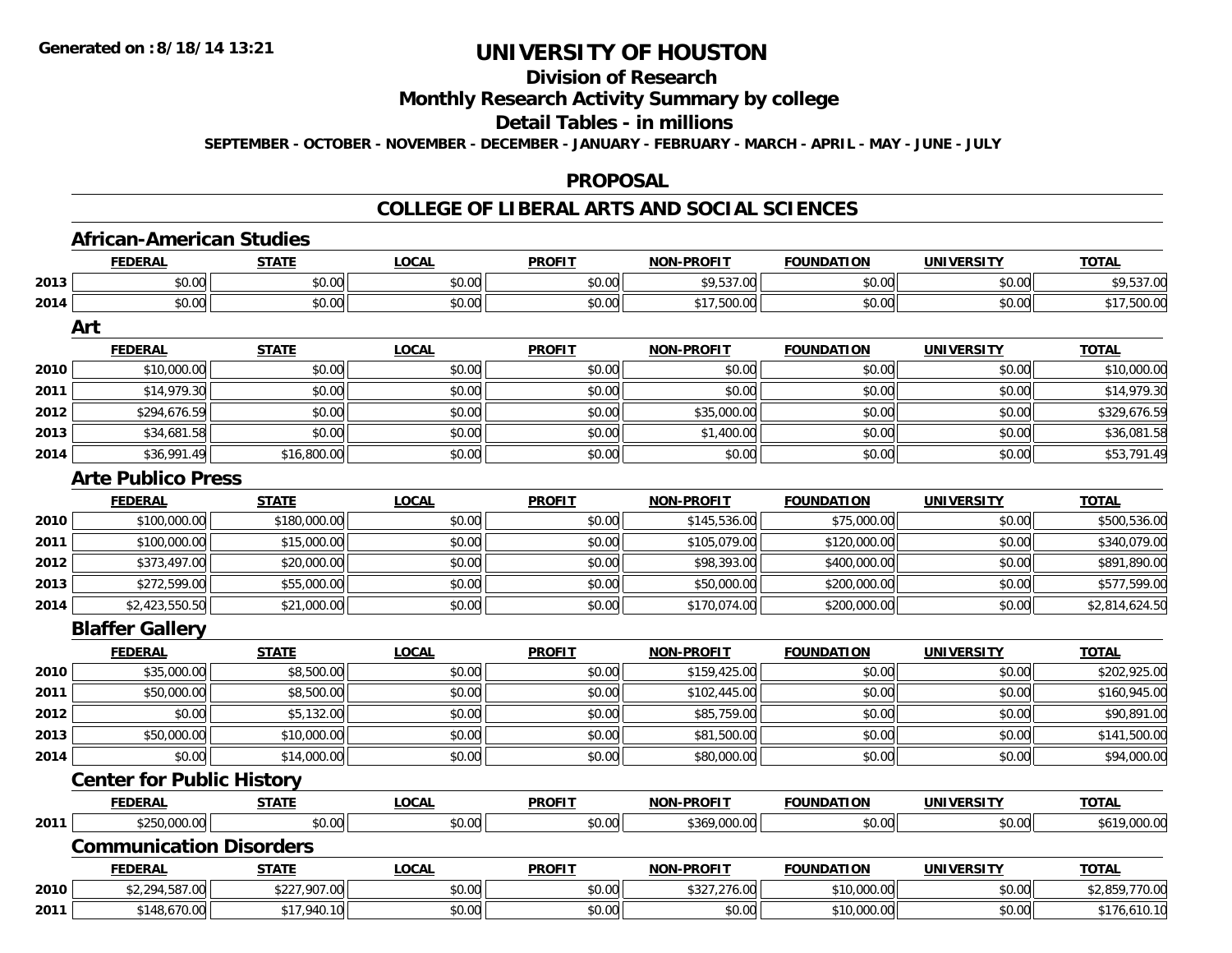## **Division of Research**

**Monthly Research Activity Summary by college**

#### **Detail Tables - in millions**

**SEPTEMBER - OCTOBER - NOVEMBER - DECEMBER - JANUARY - FEBRUARY - MARCH - APRIL - MAY - JUNE - JULY**

#### **PROPOSAL**

### **COLLEGE OF LIBERAL ARTS AND SOCIAL SCIENCES**

|      | <b>Communication Disorders</b>                    |                |              |               |                   |                   |                   |                |
|------|---------------------------------------------------|----------------|--------------|---------------|-------------------|-------------------|-------------------|----------------|
|      | <b>FEDERAL</b>                                    | <b>STATE</b>   | <b>LOCAL</b> | <b>PROFIT</b> | <b>NON-PROFIT</b> | <b>FOUNDATION</b> | <b>UNIVERSITY</b> | <b>TOTAL</b>   |
| 2012 | \$447,207.00                                      | \$11,723.40    | \$0.00       | \$0.00        | \$58,248.00       | \$22,770.00       | \$263,177.00      | \$803,125.40   |
| 2013 | \$640,475.00                                      | \$77,569.00    | \$0.00       | \$0.00        | \$54,922.00       | \$24,500.00       | \$396,469.00      | \$1,193,935.00 |
| 2014 | \$295,718.47                                      | \$0.00         | \$0.00       | \$0.00        | \$0.00            | \$33,553.60       | \$311,666.00      | \$640,938.07   |
|      | <b>Comparative Cultural Studies</b>               |                |              |               |                   |                   |                   |                |
|      | <b>FEDERAL</b>                                    | <b>STATE</b>   | <b>LOCAL</b> | <b>PROFIT</b> | NON-PROFIT        | <b>FOUNDATION</b> | <b>UNIVERSITY</b> | <b>TOTAL</b>   |
| 2014 | \$0.00                                            | \$4,000.00     | \$0.00       | \$0.00        | \$0.00            | \$0.00            | \$0.00            | \$4,000.00     |
|      | <b>Cynthia Woods Mitchell Center for the Arts</b> |                |              |               |                   |                   |                   |                |
|      | <b>FEDERAL</b>                                    | <b>STATE</b>   | <b>LOCAL</b> | <b>PROFIT</b> | NON-PROFIT        | <b>FOUNDATION</b> | <b>UNIVERSITY</b> | <b>TOTAL</b>   |
| 2010 | \$0.00                                            | \$0.00         | \$0.00       | \$0.00        | \$15,000.00       | \$0.00            | \$0.00            | \$15,000.00    |
| 2013 | \$0.00                                            | \$150,000.00   | \$0.00       | \$200,000.00  | \$35,000.00       | \$15,000.00       | \$0.00            | \$400,000.00   |
| 2014 | \$0.00                                            | \$8,000.00     | \$0.00       | \$240,000.00  | \$500.00          | \$1,400.00        | \$0.00            | \$249,900.00   |
|      | Dean, Liberal Arts and Social Sciences            |                |              |               |                   |                   |                   |                |
|      | <b>FEDERAL</b>                                    | <b>STATE</b>   | <b>LOCAL</b> | <b>PROFIT</b> | <b>NON-PROFIT</b> | <b>FOUNDATION</b> | <b>UNIVERSITY</b> | <b>TOTAL</b>   |
| 2010 | \$10,000.00                                       | \$0.00         | \$0.00       | \$0.00        | \$0.00            | \$0.00            | \$0.00            | \$10,000.00    |
| 2011 | \$413,091.00                                      | \$0.00         | \$0.00       | \$0.00        | \$0.00            | \$0.00            | \$0.00            | \$413,091.00   |
| 2014 | \$0.00                                            | \$1,180,001.00 | \$0.00       | \$0.00        | \$55,000.00       | \$0.00            | \$0.00            | \$1,235,001.00 |
|      | <b>Economics</b>                                  |                |              |               |                   |                   |                   |                |
|      | <b>FEDERAL</b>                                    | <b>STATE</b>   | <b>LOCAL</b> | <b>PROFIT</b> | <b>NON-PROFIT</b> | <b>FOUNDATION</b> | <b>UNIVERSITY</b> | <b>TOTAL</b>   |
| 2010 | \$288,998.00                                      | \$0.00         | \$0.00       | \$0.00        | \$98,160.00       | \$62,000.00       | \$227,082.00      | \$676,240.00   |
| 2011 | \$0.00                                            | \$0.00         | \$0.00       | \$75,000.00   | \$78,014.00       | \$312,521.00      | \$75,000.00       | \$540,535.00   |
| 2012 | \$882,933.40                                      | \$0.00         | \$0.00       | \$0.00        | \$843,624.00      | \$248,086.00      | \$0.00            | \$1,974,643.40 |
| 2013 | \$243,160.00                                      | \$0.00         | \$0.00       | \$0.00        | \$0.00            | \$34,967.00       | \$0.00            | \$278,127.00   |
| 2014 | \$0.00                                            | \$4,000.00     | \$0.00       | \$0.00        | \$0.00            | \$28,449.00       | \$90,353.00       | \$122,802.00   |
|      | <b>English</b>                                    |                |              |               |                   |                   |                   |                |
|      | <b>FEDERAL</b>                                    | <b>STATE</b>   | <b>LOCAL</b> | <b>PROFIT</b> | NON-PROFIT        | <b>FOUNDATION</b> | <b>UNIVERSITY</b> | <b>TOTAL</b>   |
| 2010 | \$190,000.00                                      | \$0.00         | \$0.00       | \$0.00        | \$1,000.00        | \$0.00            | \$0.00            | \$191,000.00   |
| 2011 | \$0.00                                            | \$0.00         | \$0.00       | \$0.00        | \$1,500.00        | \$0.00            | \$0.00            | \$1,500.00     |
| 2012 | \$932,888.40                                      | \$0.00         | \$0.00       | \$0.00        | \$0.00            | \$0.00            | \$0.00            | \$932,888.40   |
| 2014 | \$0.00                                            | \$11,109.00    | \$0.00       | \$0.00        | \$0.00            | \$0.00            | \$0.00            | \$11,109.00    |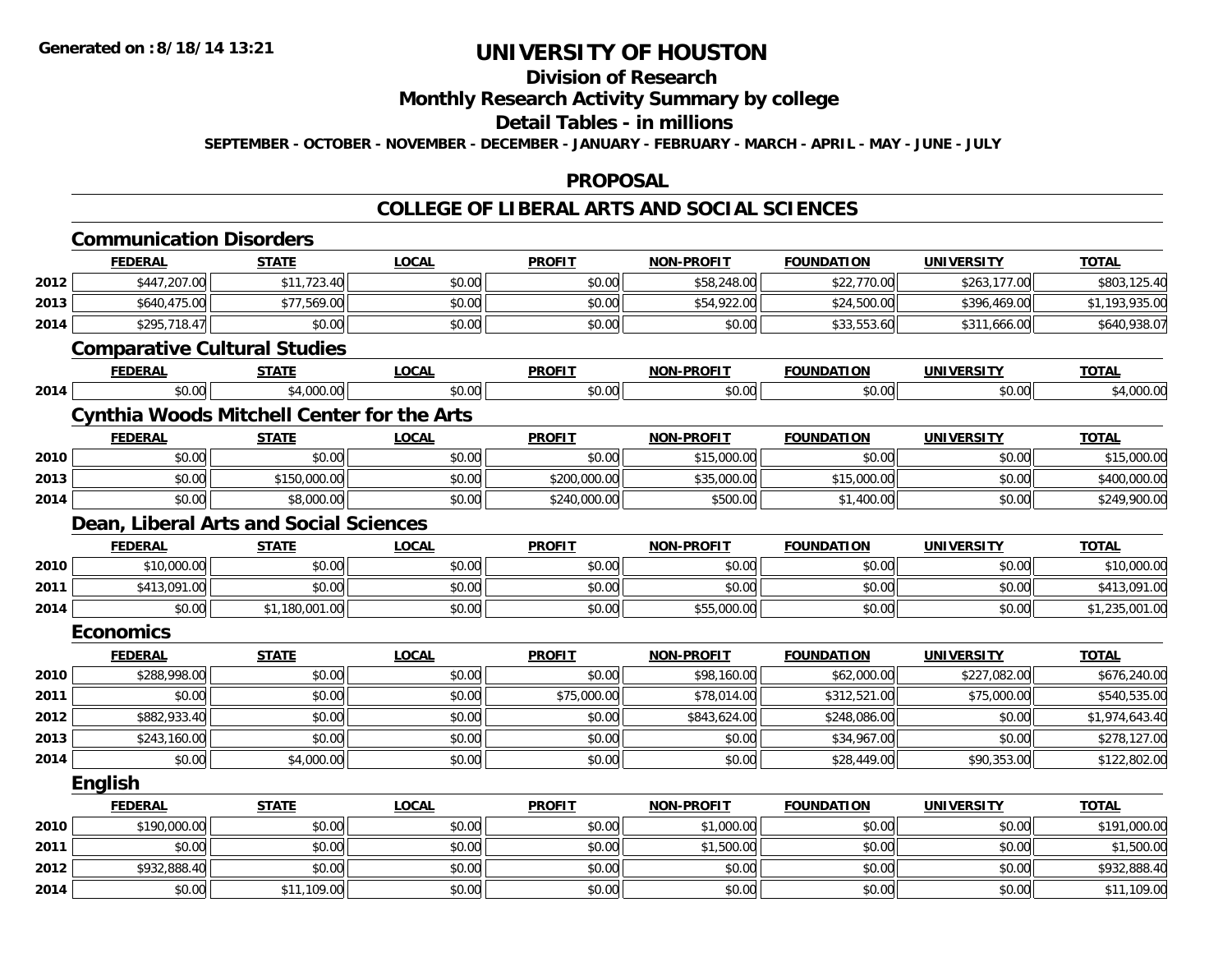## **Division of Research**

**Monthly Research Activity Summary by college**

## **Detail Tables - in millions**

**SEPTEMBER - OCTOBER - NOVEMBER - DECEMBER - JANUARY - FEBRUARY - MARCH - APRIL - MAY - JUNE - JULY**

### **PROPOSAL**

# **COLLEGE OF LIBERAL ARTS AND SOCIAL SCIENCES**

## **Health and Human Performance**

|      | <b>FEDERAL</b>  | <u>STATE</u>   | <b>LOCAL</b> | <b>PROFIT</b>  | <b>NON-PROFIT</b> | <b>FOUNDATION</b> | <b>UNIVERSITY</b> | <b>TOTAL</b>    |
|------|-----------------|----------------|--------------|----------------|-------------------|-------------------|-------------------|-----------------|
| 2010 | \$11,401,210.50 | \$3,788,480.95 | \$0.00       | \$1,903,246.66 | \$1,080,000.00    | \$300,968.74      | \$271,482.00      | \$18,745,388.85 |
| 2011 | \$13,274,796.40 | \$0.00         | \$0.00       | \$94,276.00    | \$205,000.00      | \$209,569.30      | \$1,002,452.00    | \$14,786,093.70 |
| 2012 | \$8,217,754.31  | \$502,818.00   | \$0.00       | \$1,222,608.00 | \$141,879.20      | \$39,428.00       | \$1,179,339.00    | \$11,303,826.51 |
| 2013 | \$7,090,773.52  | \$1,750,000.00 | \$0.00       | \$121,843.60   | \$1,038,001.00    | \$104,400.00      | \$608,106.00      | \$10,713,124.12 |
| 2014 | \$18,340,631.00 | \$0.00         | \$0.00       | \$0.00         | \$137,046.60      | \$168,482.40      | \$904,457.80      | \$19,550,617.80 |
|      |                 |                |              |                |                   |                   |                   |                 |

#### **Hispanic Studies**

|      | <b>FEDERAL</b> | <u>STATE</u> | <u>LOCAL</u> | <b>PROFIT</b> | <b>NON-PROFIT</b> | <b>FOUNDATION</b> | <b>UNIVERSITY</b> | <b>TOTAL</b>   |
|------|----------------|--------------|--------------|---------------|-------------------|-------------------|-------------------|----------------|
| 2010 | \$0.00         | \$0.00       | \$0.00       | \$0.00        | \$0.00            | \$234,260.80      | \$0.00            | \$234,260.80   |
| 2012 | \$38,419.59    | \$0.00       | \$0.00       | \$0.00        | \$0.00            | \$0.00            | \$0.00            | \$38,419.59    |
| 2013 | \$100,000.00   | \$0.00       | \$0.00       | \$0.00        | \$0.00            | \$0.00            | \$11,992.50       | \$111,992.50   |
| 2014 | \$1,048,315.27 | \$0.00       | \$0.00       | \$0.00        | \$0.00            | \$0.00            | \$0.00            | \$1,048,315.27 |

#### **History**

|      | <b>FEDERAL</b> | STATE  | <u>LOCAL</u> | <b>PROFIT</b> | <b>NON-PROFIT</b> | <b>FOUNDATION</b> | <b>UNIVERSITY</b> | <b>TOTAL</b> |
|------|----------------|--------|--------------|---------------|-------------------|-------------------|-------------------|--------------|
| 2010 | \$919,406.00   | \$0.00 | \$0.00       | \$0.00        | \$12,500.00       | \$0.00            | \$0.00            | \$931,906.00 |
| 2011 | \$350,000.00   | \$0.00 | \$0.00       | \$0.00        | \$14,000.00       | \$0.00            | \$0.00            | \$364,000.00 |
| 2012 | \$136,664.82   | \$0.00 | \$0.00       | \$0.00        | \$0.00            | \$0.00            | \$0.00            | \$136,664.82 |
| 2013 | \$100,000.00   | \$0.00 | \$0.00       | \$0.00        | \$0.00            | \$0.00            | \$0.00            | \$100,000.00 |

### **Hobby Center for Public Policy**

|      | <b>FEDERAL</b> | <u>STATE</u> | <u>LOCAL</u> | <b>PROFIT</b> | <b>NON-PROFIT</b> | <b>FOUNDATION</b> | <b>UNIVERSITY</b> | <b>TOTAL</b> |
|------|----------------|--------------|--------------|---------------|-------------------|-------------------|-------------------|--------------|
| 2010 | \$396,959.68   | \$0.00       | \$0.00       | \$82,118.50   | \$0.00            | \$0.00            | \$10,925.00       | \$490,003.18 |
| 2011 | \$8,435.00     | \$0.00       | \$0.00       | \$0.00        | \$0.00            | \$0.00            | \$0.00            | \$8,435.00   |
| 2013 | \$164,250.00   | \$0.00       | \$0.00       | \$0.00        | \$0.00            | \$0.00            | \$0.00            | \$164,250.00 |
| 2014 | \$1,800.00     | \$0.00       | \$0.00       | \$0.00        | \$0.00            | \$28,780.00       | \$0.00            | \$30,580.00  |

## **Modern/Classical Languages**

|      | <b>FEDERAL</b> | <b>STATE</b> | <b>LOCAL</b> | <b>PROFIT</b> | <b>NON-PROFIT</b> | <b>FOUNDATION</b> | <b>UNIVERSITY</b> | <b>TOTAL</b> |
|------|----------------|--------------|--------------|---------------|-------------------|-------------------|-------------------|--------------|
| 2010 | \$0.00         | \$0.00       | \$0.00       | \$0.00        | \$7,000.00        | \$25,300.00       | \$0.00            | \$32,300.00  |
| 2011 | \$413,091.00   | \$0.00       | \$0.00       | \$0.00        | \$0.00            | \$0.00            | \$0.00            | \$413,091.00 |
| 2012 | \$396,977.00   | \$0.00       | \$0.00       | \$0.00        | \$0.00            | \$0.00            | \$0.00            | \$396,977.00 |
| 2013 | \$99,251.00    | \$0.00       | \$0.00       | \$0.00        | \$0.00            | \$0.00            | \$0.00            | \$99,251.00  |
| 2014 | \$0.00         | \$3,000.00   | \$0.00       | \$0.00        | \$0.00            | \$0.00            | \$0.00            | \$3,000.00   |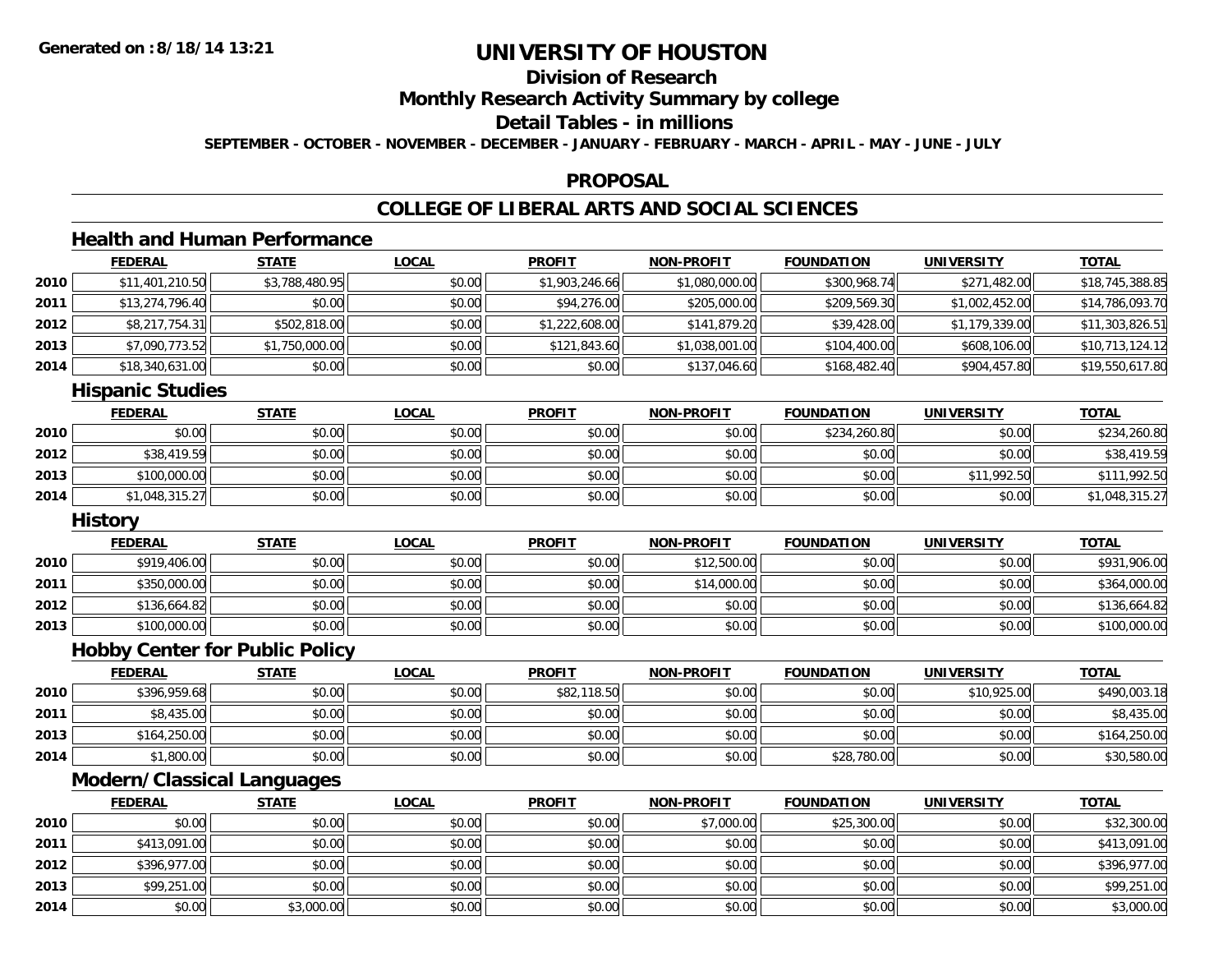# **Division of Research**

**Monthly Research Activity Summary by college**

#### **Detail Tables - in millions**

**SEPTEMBER - OCTOBER - NOVEMBER - DECEMBER - JANUARY - FEBRUARY - MARCH - APRIL - MAY - JUNE - JULY**

### **PROPOSAL**

### **COLLEGE OF LIBERAL ARTS AND SOCIAL SCIENCES**

|      | <b>Philosophy</b>              |                |              |               |                   |                   |                   |                 |
|------|--------------------------------|----------------|--------------|---------------|-------------------|-------------------|-------------------|-----------------|
|      | <b>FEDERAL</b>                 | <b>STATE</b>   | <b>LOCAL</b> | <b>PROFIT</b> | <b>NON-PROFIT</b> | <b>FOUNDATION</b> | <b>UNIVERSITY</b> | <b>TOTAL</b>    |
| 2011 | \$29,932.50                    | \$0.00         | \$0.00       | \$0.00        | \$0.00            | \$0.00            | \$0.00            | \$29,932.50     |
| 2012 | \$23,229.00                    | \$0.00         | \$0.00       | \$0.00        | \$0.00            | \$0.00            | \$0.00            | \$23,229.00     |
| 2013 | \$83,949.42                    | \$0.00         | \$0.00       | \$0.00        | \$0.00            | \$0.00            | \$0.00            | \$83,949.42     |
| 2014 | \$62,985.51                    | \$4,000.00     | \$0.00       | \$0.00        | \$0.00            | \$0.00            | \$0.00            | \$66,985.51     |
|      | <b>Political Science</b>       |                |              |               |                   |                   |                   |                 |
|      | <b>FEDERAL</b>                 | <b>STATE</b>   | <b>LOCAL</b> | <b>PROFIT</b> | <b>NON-PROFIT</b> | <b>FOUNDATION</b> | <b>UNIVERSITY</b> | <b>TOTAL</b>    |
| 2010 | \$156,642.00                   | \$0.00         | \$0.00       | \$82,118.50   | \$0.00            | \$0.00            | \$0.00            | \$238,760.50    |
| 2011 | \$1,540,222.50                 | \$0.00         | \$0.00       | \$0.00        | \$3,250.00        | \$0.00            | \$0.00            | \$1,543,472.50  |
| 2012 | \$962,484.00                   | \$77,296.00    | \$0.00       | \$0.00        | \$0.00            | \$2,000.00        | \$0.00            | \$1,041,780.00  |
| 2013 | \$877,697.00                   | \$0.00         | \$0.00       | \$0.00        | \$0.00            | \$0.00            | \$0.00            | \$877,697.00    |
| 2014 | \$77,661.00                    | \$4,000.00     | \$0.00       | \$0.00        | \$3,300.00        | \$73,222.00       | \$0.00            | \$158,183.00    |
|      | <b>Psychology</b>              |                |              |               |                   |                   |                   |                 |
|      | <b>FEDERAL</b>                 | <b>STATE</b>   | <b>LOCAL</b> | <b>PROFIT</b> | <b>NON-PROFIT</b> | <b>FOUNDATION</b> | <b>UNIVERSITY</b> | <b>TOTAL</b>    |
| 2010 | \$24,284,841.24                | \$7,430,440.05 | \$0.00       | \$66,000.00   | \$308,554.00      | \$31,672.00       | \$4,786,532.00    | \$36,908,039.29 |
| 2011 | \$21,515,662.60                | \$2,887,682.40 | \$331,088.80 | \$275,000.00  | \$171,561.00      | \$174,672.00      | \$2,244,027.80    | \$27,599,694.60 |
| 2012 | \$12,635,875.47                | \$2,304,698.15 | \$0.00       | \$423,255.00  | \$64,800.00       | \$70,367.00       | \$1,789,723.00    | \$17,288,718.62 |
| 2013 | \$18,242,694.35                | \$1,077,218.00 | \$0.00       | \$146,786.00  | \$144,345.00      | \$83,758.00       | \$2,882,941.00    | \$22,577,742.35 |
| 2014 | \$15,122,987.70                | \$2,780,213.25 | \$0.00       | \$24,000.00   | \$419,192.89      | \$0.00            | \$8,517,755.90    | \$26,864,149.74 |
|      | <b>School of Communication</b> |                |              |               |                   |                   |                   |                 |
|      | <b>FEDERAL</b>                 | <b>STATE</b>   | <b>LOCAL</b> | <b>PROFIT</b> | <b>NON-PROFIT</b> | <b>FOUNDATION</b> | <b>UNIVERSITY</b> | <b>TOTAL</b>    |
| 2011 | \$294,900.00                   | \$0.00         | \$0.00       | \$0.00        | \$0.00            | \$0.00            | \$0.00            | \$294,900.00    |
| 2012 | \$336,545.00                   | \$0.00         | \$0.00       | \$0.00        | \$0.00            | \$0.00            | \$0.00            | \$336,545.00    |
| 2013 | \$0.00                         | \$0.00         | \$0.00       | \$0.00        | \$9,800.00        | \$0.00            | \$76,763.00       | \$86,563.00     |
| 2014 | \$1,264,722.42                 | \$4,990.00     | \$0.00       | \$0.00        | \$1,500.00        | \$44,993.00       | \$9,591.00        | \$1,325,796.42  |
|      | <b>School of Music</b>         |                |              |               |                   |                   |                   |                 |
|      | <b>FEDERAL</b>                 | <b>STATE</b>   | <b>LOCAL</b> | <b>PROFIT</b> | <b>NON-PROFIT</b> | <b>FOUNDATION</b> | <b>UNIVERSITY</b> | <b>TOTAL</b>    |
| 2010 | \$0.00                         | \$14,500.00    | \$0.00       | \$0.00        | \$0.00            | \$0.00            | \$0.00            | \$14,500.00     |
| 2011 | \$0.00                         | \$26,500.00    | \$0.00       | \$0.00        | \$0.00            | \$0.00            | \$0.00            | \$26,500.00     |
| 2012 | \$0.00                         | \$3,347.00     | \$0.00       | \$0.00        | \$0.00            | \$0.00            | \$0.00            | \$3,347.00      |
| 2013 | \$0.00                         | \$5,000.00     | \$0.00       | \$0.00        | \$10,000.00       | \$24,500.00       | \$0.00            | \$39,500.00     |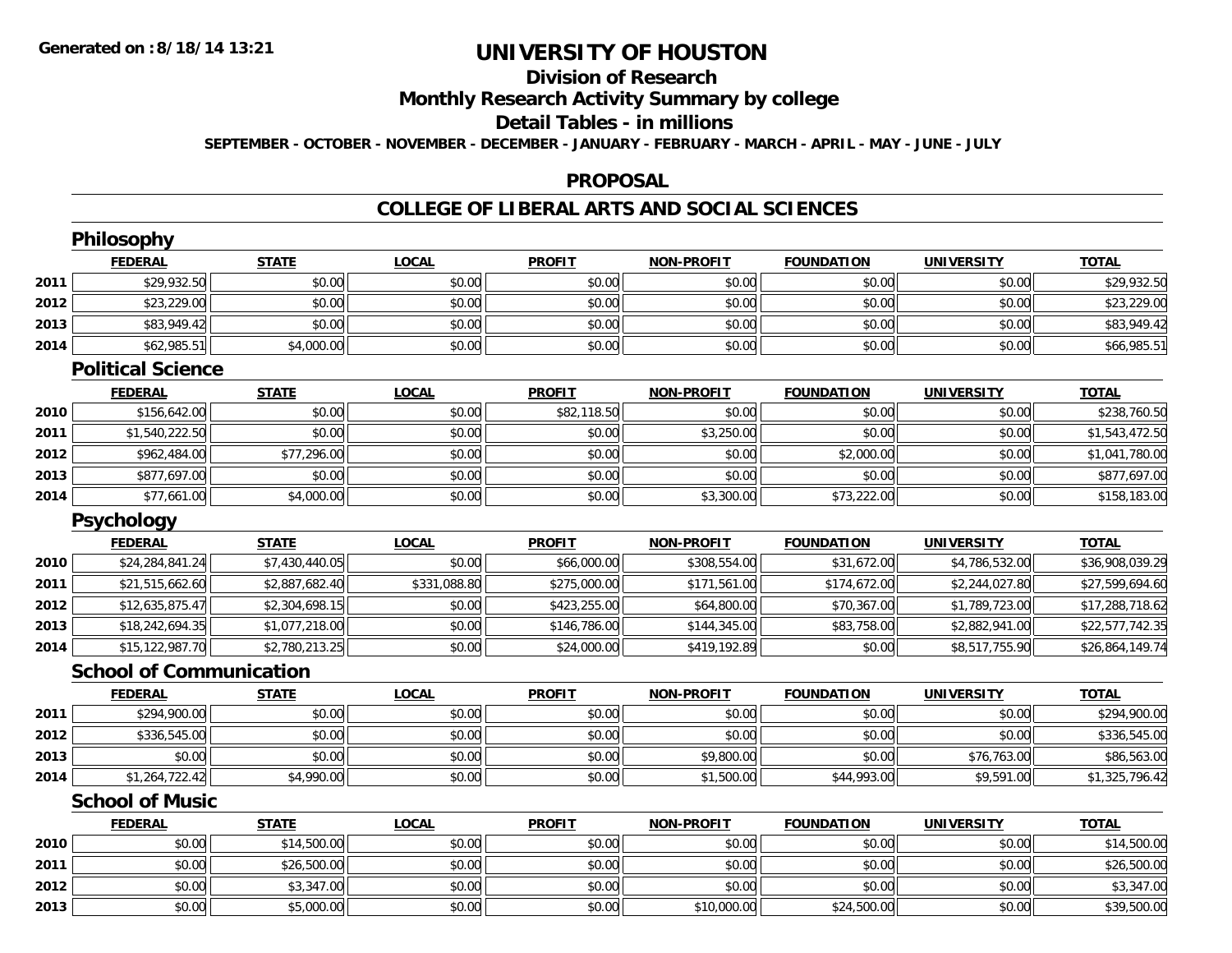**Total**

# **UNIVERSITY OF HOUSTON**

### **Division of Research**

#### **Monthly Research Activity Summary by college**

### **Detail Tables - in millions**

**SEPTEMBER - OCTOBER - NOVEMBER - DECEMBER - JANUARY - FEBRUARY - MARCH - APRIL - MAY - JUNE - JULY**

#### **PROPOSAL**

### **COLLEGE OF LIBERAL ARTS AND SOCIAL SCIENCES**

**\$175,874,006.32 \$24,721,865.30 \$380,288.80 \$4,956,252.26 \$7,168,648.69 \$3,439,346.24 \$26,183,030.30 \$242,723,437.91**

#### **School of Music FEDERAL STATE LOCAL PROFIT NON-PROFIT FOUNDATION UNIVERSITY TOTALTOTAL 2014**4 \$0.00 \$0.00 \$0.00 \$9,000.00 \$0.00 \$0.00 \$0.00 \$0.00 \$0.00 \$0.00 \$1,918.40 \$7,918.40 \$0.00 \$16,918.40 **Sociology FEDERAL STATE LOCAL PROFIT NON-PROFIT FOUNDATION UNIVERSITY TOTALTOTAL 2010** $\textsf{[0]} \quad \textsf{[0]} \quad \textsf{[0]} \quad \textsf{[1]} \quad \textsf{[0]} \quad \textsf{[1]} \quad \textsf{[0]} \quad \textsf{[0]} \quad \textsf{[0]} \quad \textsf{[0]} \quad \textsf{[0]} \quad \textsf{[0]} \quad \textsf{[0]} \quad \textsf{[0]} \quad \textsf{[0]} \quad \textsf{[0]} \quad \textsf{[0]} \quad \textsf{[1]} \quad \textsf{[1]} \quad \textsf{[1]} \quad \textsf{[1]} \quad \textsf{[1]} \quad \textsf{[1]} \quad \textsf{[1]} \quad \textsf{$ **2011**1 \$796,309.80| \$0.00| \$0.00| \$0.00| \$0.00| \$0.00| \$0.00| \$4,500.00| \$0.00| \$0.00| \$0.00| \$0.00| \$800,809.80 **2012**2 | \$0.00 | \$0.00 \$0.00 | \$0.00 | \$16,808.00 | \$523,195.30 | \$540,003.30 **2013** \$160,063.00 \$0.00 \$18,000.00 \$0.00 \$0.00 \$0.00 \$0.00 \$178,063.00 **2014**4 \$0.00 \$0.00 \$0.00 \$31,200.00 \$31,200.00 \$0.00 \$0.00 \$0.00 \$0.00 \$0.00 \$0.00 \$0.00 \$133,700.00 **TheatreFEDERAL STATE LOCAL PROFIT NON-PROFIT FOUNDATION UNIVERSITY TOTAL2010** \$2,468,678.00 \$0.00 \$0.00 \$0.00 \$90,000.00 \$0.00 \$0.00 \$2,558,678.00 **2013**3 | \$0.00| \$0.00| \$0.00| \$0.00| \$0.00| \$0.00| \$0.00| \$220,027.00| \$0.00| \$0.00| \$0.00| \$220,027.00 **2014**4 \$187,811.00 \$0.00 \$0.00 \$0.00 \$0.00 \$0.00 \$0.00 \$0.00 \$0.00 \$0.00 \$0.00 \$0.00 \$187,811.00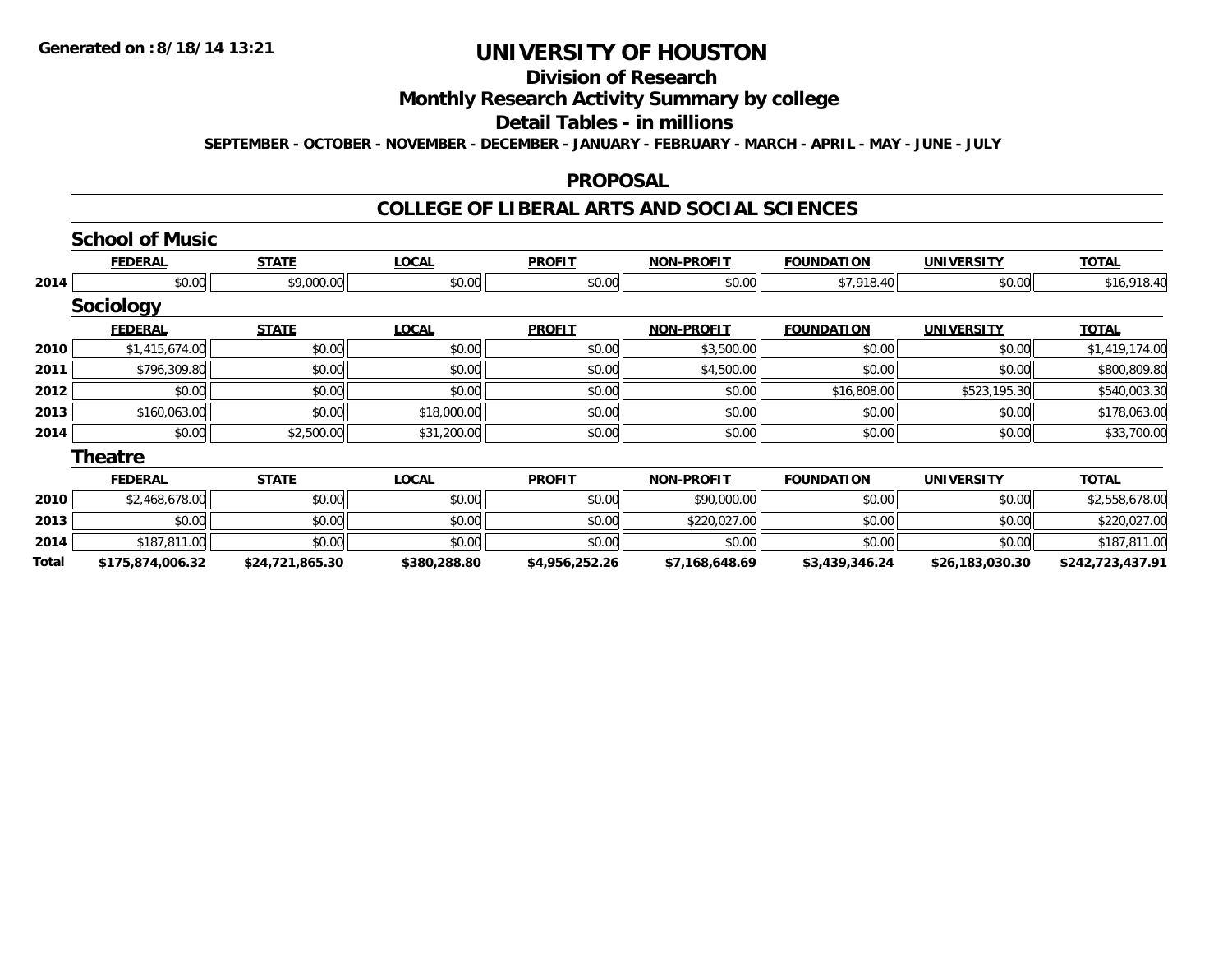## **Division of Research**

**Monthly Research Activity Summary by college**

#### **Detail Tables - in millions**

**SEPTEMBER - OCTOBER - NOVEMBER - DECEMBER - JANUARY - FEBRUARY - MARCH - APRIL - MAY - JUNE - JULY**

### **PROPOSAL**

# **COLLEGE OF NATURAL SCIENCES AND MATHEMATICS**

# **Biology/Biochemistry**

|      | <b>FEDERAL</b>  | <b>STATE</b>    | <b>LOCAL</b> | <b>PROFIT</b>  | <b>NON-PROFIT</b> | <b>FOUNDATION</b> | UNIVERSITY     | <u>TOTAL</u>    |
|------|-----------------|-----------------|--------------|----------------|-------------------|-------------------|----------------|-----------------|
| 2010 | \$21,853,201.73 | \$13,158,546.73 | \$0.00       | \$1,314,639.00 | \$3,378,655.00    | \$3,722,847.80    | \$8,577,218.00 | \$52,005,108.26 |
| 2011 | \$47,844,734.70 | \$5,998,253.00  | \$0.00       | \$669,344.17   | \$1,450,243.31    | \$1,124,579.00    | \$1,580,754.50 | \$58,667,908.68 |
| 2012 | \$39,160,388.61 | \$7,708,747.46  | \$0.00       | \$564,411.70   | \$3,413,527.80    | \$1,932,312.00    | \$2,503,872.08 | \$55,283,259.65 |
| 2013 | \$29,791,677.40 | \$2,065,079.83  | \$0.00       | \$160,676.00   | \$367,307.00      | \$1,921,964.60    | \$1,480,712.40 | \$35,787,417.23 |
| 2014 | \$36,285,494.57 | \$11,238,087.25 | \$0.00       | \$154,786.00   | \$1,305,759.26    | \$1,874,390.00    | \$1,240,164.00 | \$52,098,681.08 |

## **Center for Nuclear Receptors and Cell Signaling**

|      | <b>FEDERAL</b>  | <b>STATE</b>    | <b>LOCAL</b> | <b>PROFIT</b> | <b>NON-PROFIT</b> | <b>FOUNDATION</b> | <b>UNIVERSITY</b> | <b>TOTAL</b>    |
|------|-----------------|-----------------|--------------|---------------|-------------------|-------------------|-------------------|-----------------|
| 2010 | \$15,706,438.50 | \$8,778,690.50  | \$0.00       | \$58,989.00   | \$706,323.00      | \$4,509,025.00    | \$659,826.00      | \$30,419,292.00 |
| 2011 | \$10,791,813.18 | \$13,531,384.00 | \$0.00       | \$240,000.00  | \$600,126.00      | \$1,409,011.00    | \$818,762,00      | \$27,391,096.18 |
| 2012 | \$8,037,504.00  | \$1,380,708.50  | \$0.00       | \$0.00        | \$403,096.00      | \$850,000.00      | \$37,500.00       | \$10,708,808.50 |
| 2013 | \$23,665,447.20 | \$211,499.00    | \$0.00       | \$337,414.00  | \$1,361,994.00    | \$1,864,346.00    | \$0.00            | \$27,440,700.20 |
| 2014 | \$27,221,134.10 | \$11,274,192.00 | \$0.00       | \$0.00        | \$1,864,612.00    | \$1,272,623.90    | \$36,000.00       | \$41,668,562.00 |

## **Chemistry**

|      | <b>FEDERAL</b>  | <u>STATE</u>   | <b>LOCAL</b> | <b>PROFIT</b> | <b>NON-PROFIT</b> | <b>FOUNDATION</b> | <b>UNIVERSITY</b> | <b>TOTAL</b>    |
|------|-----------------|----------------|--------------|---------------|-------------------|-------------------|-------------------|-----------------|
| 2010 | \$20,670,468.15 | \$9,522,350.37 | \$0.00       | \$0.00        | \$2,930,116.26    | \$1,538,260.99    | \$855,992.00      | \$35,517,187.77 |
| 2011 | \$18,292,563.05 | \$1,010,807.00 | \$0.00       | \$130,000.00  | \$276,248.00      | \$889,965.00      | \$669,942.00      | \$21,269,525.05 |
| 2012 | \$19,211,281.99 | \$4,487,398.04 | \$0.00       | \$594,148.00  | \$1,114,109.00    | \$2,080,000.00    | \$450,581.60      | \$27,937,518.63 |
| 2013 | \$13,838,683.75 | \$2,688,596.00 | \$0.00       | \$0.00        | \$160,000.00      | \$2,420,000.00    | \$649,128.00      | \$19,756,407.75 |
| 2014 | \$13,476,847.85 | \$825,844.08   | \$0.00       | \$204,995.00  | \$1,644,200.00    | \$4,875,000.00    | \$511,702.00      | \$21,538,588.93 |

### **Computer Science**

|      | <b>FEDERAL</b>  | <b>STATE</b>   | <b>LOCAL</b> | <b>PROFIT</b>  | <b>NON-PROFIT</b> | <b>FOUNDATION</b> | UNIVERSITY   | <b>TOTAL</b>    |
|------|-----------------|----------------|--------------|----------------|-------------------|-------------------|--------------|-----------------|
| 2010 | \$16,420,637.46 | \$3,815,204.00 | \$0.00       | \$3,670,611.14 | \$1,876,357.50    | \$0.00            | \$668,992.00 | \$26,451,802.10 |
| 2011 | \$24,561,961.70 | \$1,864,941.00 | \$0.00       | \$1,280,244.00 | \$1,427,419.16    | \$357,247.25      | \$0.00       | \$29,491,813.11 |
| 2012 | \$26,468,342.89 | \$1,486,949.00 | \$0.00       | \$430,379.00   | \$52,000.00       | \$195,918.20      | \$221,941.50 | \$28,855,530.59 |
| 2013 | \$30,582,011.49 | \$508,212.00   | \$0.00       | \$1,442,109.57 | \$460,000.00      | \$0.00            | \$592,552.00 | \$33,584,885.06 |
| 2014 | \$51,700,405.45 | \$2,922,905.50 | \$0.00       | \$220,803.41   | \$1,778,722.00    | \$78,646.25       | \$592,985.00 | \$57,294,467.61 |

## **Dean, Natural Sciences and Mathematics**

|      | <b>FEDERAL</b>                          | STATI          | _OCAL                        | <b>PROFIT</b>  | <b>J-PROFIT</b><br><b>BIABLE</b> | <b>FOUNDATION</b> | UNIVERSITY | <b>TOTA</b>                                               |
|------|-----------------------------------------|----------------|------------------------------|----------------|----------------------------------|-------------------|------------|-----------------------------------------------------------|
| 2010 | $*100.200L$<br>$\sim$<br>39<br>0.370.UU | 0.000<br>vu.vu | $*$ $\circ$ $\circ$<br>vv.vv | 0000<br>DU.UU  | ሶስ ሰሰ<br>pu.uu                   | \$0.00            | \$0.00     | \$108.<br>200.00<br>.398.UU                               |
| 2011 | $\sim$<br>ZO.UU                         | \$882          | $\sim$<br>$\sim$<br>vv.vv    | ቀስ ሰስ<br>JU.UU | $\sim$ 00<br>JU.UU               | \$0.00            | \$0.00     | $\sim$<br>$\Omega$<br><sup>ہ م</sup> 80,0∪0,ے ب<br>142.JZ |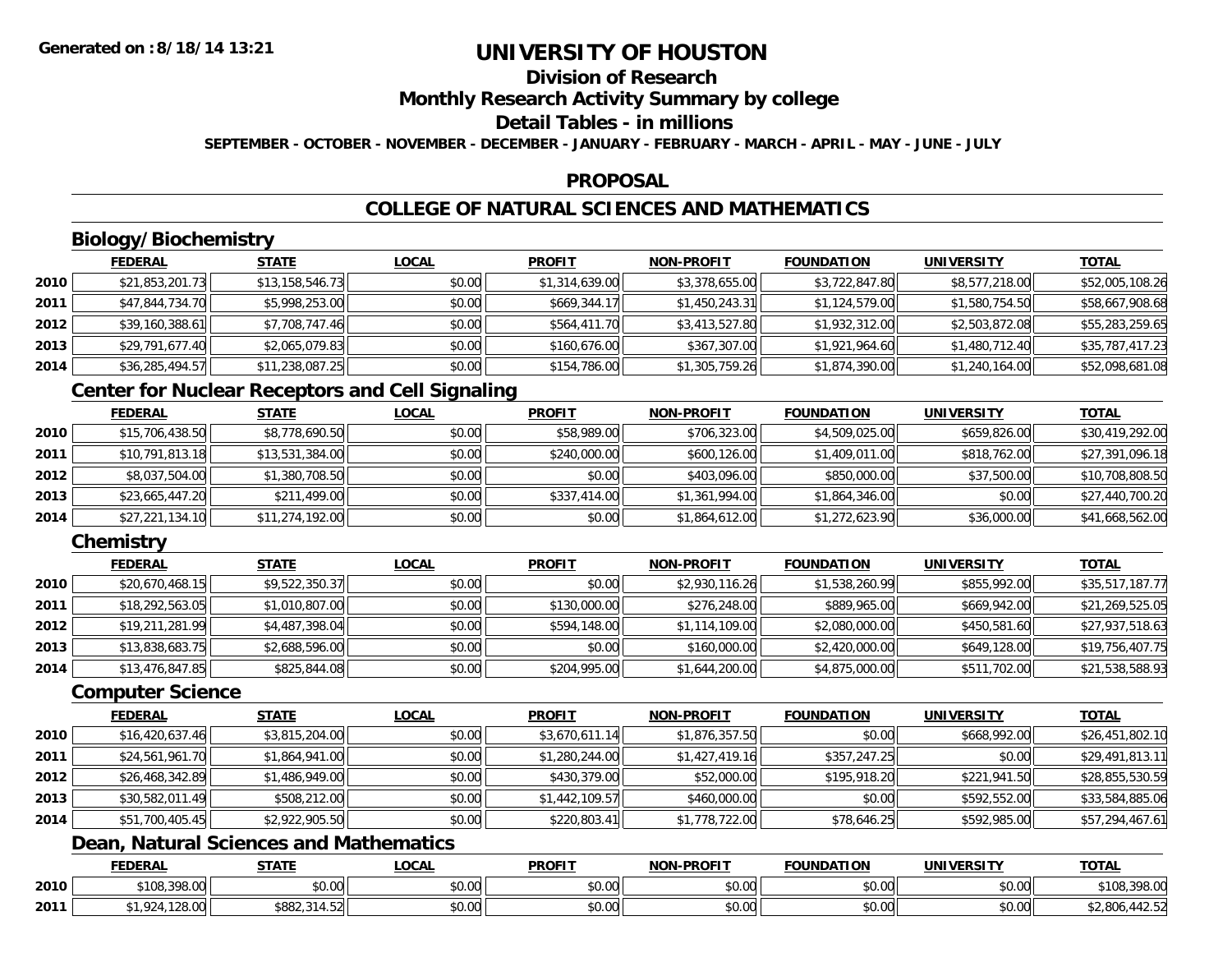# **Division of Research**

**Monthly Research Activity Summary by college**

#### **Detail Tables - in millions**

**SEPTEMBER - OCTOBER - NOVEMBER - DECEMBER - JANUARY - FEBRUARY - MARCH - APRIL - MAY - JUNE - JULY**

### **PROPOSAL**

## **COLLEGE OF NATURAL SCIENCES AND MATHEMATICS**

### **Dean, Natural Sciences and Mathematics**

|      | <b>FEDERAL</b>         | <b>STATE</b>             | .OCAL                               | <b>PROFIT</b>                                     | <b>NON-PROFIT</b> | <b>FOUNDATION</b> | <b>UNIVERSITY</b>            | <u>TOTAL</u> |
|------|------------------------|--------------------------|-------------------------------------|---------------------------------------------------|-------------------|-------------------|------------------------------|--------------|
| 2012 | <b>\$400,022.50</b>    | ደስ ሰስ<br>JU.UU           | $\theta$ $\theta$ $\theta$<br>pu.uu | $\mathsf{A}\cap\mathsf{A}\cap\mathsf{A}$<br>JU.UU | 0000<br>PO.OO     | \$0.00            | \$0.00                       | .100         |
| 2014 | $\sim$ $\sim$<br>70.UU | 107<br>\$887<br>UC. 10 L | $\circ$ $\circ$ $\circ$<br>DU.UU    | \$76,907.5u                                       | 0000<br>\$U.UU    | \$0.00            | \$184<br>$\cap$<br>L.UU<br>o | 2.12.01      |

### **Earth & Atmospheric Sciences**

|      | <b>FEDERAL</b>  | <b>STATE</b>   | <b>LOCAL</b> | <b>PROFIT</b>  | <b>NON-PROFIT</b> | <b>FOUNDATION</b> | <b>UNIVERSITY</b> | <b>TOTAL</b>    |
|------|-----------------|----------------|--------------|----------------|-------------------|-------------------|-------------------|-----------------|
| 2010 | \$4,412,465.50  | \$2,782,640.80 | \$0.00       | \$334,635.34   | \$591,664.00      | \$0.00            | \$1,132,394.00    | \$9,253,799.64  |
| 2011 | \$5,645,552.00  | \$990,980.20   | \$0.00       | \$3,161,957.00 | \$15,008,245.18   | \$0.00            | \$1,252,133.00    | \$26,058,867.38 |
| 2012 | \$6,754,495.10  | \$789,987.20   | \$0.00       | \$1,077,113.00 | \$151,387.00      | \$150,000.00      | \$505,768.00      | \$9,428,750.30  |
| 2013 | \$8,511,461.00  | \$653,818.00   | \$0.00       | \$1,075,090.07 | \$1,000,951.00    | \$180,000.00      | \$754,110.68      | \$12,175,430.75 |
| 2014 | \$23,385,680.68 | \$1,055,266.24 | \$0.00       | \$307,673.02   | \$355,000.00      | \$0.00            | \$2,957,597.84    | \$28,061,217.78 |

### **Institute for Climate and Atmospheric Science**

|      | <b>FEDERAL</b>            | <b>STATE</b>                                 | <b>LOCAL</b>   | <b>PROFIT</b>          | <b>NON-PROFIT</b> | <b>FOUNDATION</b> | <b>UNIVERSITY</b><br>13. J | <b>TOTAL</b> |
|------|---------------------------|----------------------------------------------|----------------|------------------------|-------------------|-------------------|----------------------------|--------------|
| 2011 | ٠n<br>₽U.UU               | ልስ ስስ<br>JU.UU                               | 0000<br>JU.UU  | JU.UU                  | \$0.00            | \$0.00            | \$0.00                     | \$0.00       |
| 2012 | ልስ ሰሰ<br>PU.UU            | $\mathfrak{c}\cap\mathfrak{a}\cap$<br>\$U.UU | 0000<br>DU.UU  | $\sim$ $\sim$<br>JU.UU | \$0.00            | \$0.00            | \$0.00                     | \$0.00       |
| 2013 | $\sim$<br>$\sim$<br>PU.UU | ልስ ስስ<br><b>JU.UU</b>                        | 0000<br>\$U.UU | <b>SU.UU</b>           | \$0.00            | \$0.00            | \$0.00                     | \$0.00       |

#### **Mathematics**

|      | <b>FEDERAL</b> | <b>STATE</b>   | <u>LOCAL</u> | <b>PROFIT</b> | NON-PROFIT   | <b>FOUNDATION</b> | <b>UNIVERSITY</b> | <b>TOTAL</b>    |
|------|----------------|----------------|--------------|---------------|--------------|-------------------|-------------------|-----------------|
| 2010 | \$7,562,068.00 | \$1,543,437.00 | \$0.00       | \$604,786.50  | \$634,691.50 | \$80,000.00       | \$146,111,00      | \$10,571,094.00 |
| 2011 | \$6,270,560.28 | \$784,756.00   | \$0.00       | \$329,690.00  | \$22,622.00  | \$115,000.00      | \$64,383.00       | \$7,587,011.28  |
| 2012 | \$5,100,776.26 | \$264,163.50   | \$0.00       | \$210,000.00  | \$167,808.00 | \$222,725.00      | \$710,825.00      | \$6,676,297.76  |
| 2013 | \$6,368,284.05 | \$0.00         | \$0.00       | \$169,348.17  | \$0.00       | \$106,456.00      | \$0.00            | \$6,644,088.22  |
| 2014 | \$9,663,043.87 | \$0.00         | \$0.00       | \$90,000.00   | \$375,000.00 | \$192,924.00      | \$85,112.00       | \$10,406,079.87 |

**Physics**

|              | <b>FEDERAL</b>   | <u>STATE</u>     | <u>LOCAL</u> | <b>PROFIT</b>   | <b>NON-PROFIT</b> | <b>FOUNDATION</b> | UNIVERSITY      | <b>TOTAL</b>     |
|--------------|------------------|------------------|--------------|-----------------|-------------------|-------------------|-----------------|------------------|
| 2010         | \$22,790,609.78  | \$3,398,850.00   | \$8,000.00   | \$2,201,703.50  | \$3,707,957.74    | \$945,990.21      | \$126,160.00    | \$33,179,271.23  |
| 2011         | \$19,927,049.28  | \$305,907.00     | \$6,000.00   | \$1,932,077.00  | \$3,153,209.20    | \$778,356.00      | \$0.00          | \$26,102,598.48  |
| 2012         | \$15,531,101.85  | \$594,016.00     | \$0.00       | \$4,056,187.00  | \$758,660.00      | \$1,513,628.30    | \$1,149,515.00  | \$23,603,108.15  |
| 2013         | \$17,790,811.33  | \$277,044.50     | \$0.00       | \$876,339.00    | \$2,397,164.60    | \$1,035,000.00    | \$2,616,131.00  | \$24,992,490.43  |
| 2014         | \$35,063,123.17  | \$3,594,325.66   | \$0.00       | \$976,061.50    | \$1,045,500.00    | \$1,023,646.25    | \$4,991,292.00  | \$46,693,948.58  |
| <b>Total</b> | \$693,415,544,40 | \$123,283,089.38 | \$14,000.00  | \$28,953,118.59 | \$55,940,675.51   | \$39,259,862.75   | \$38,824,338.60 | \$979.690.629.23 |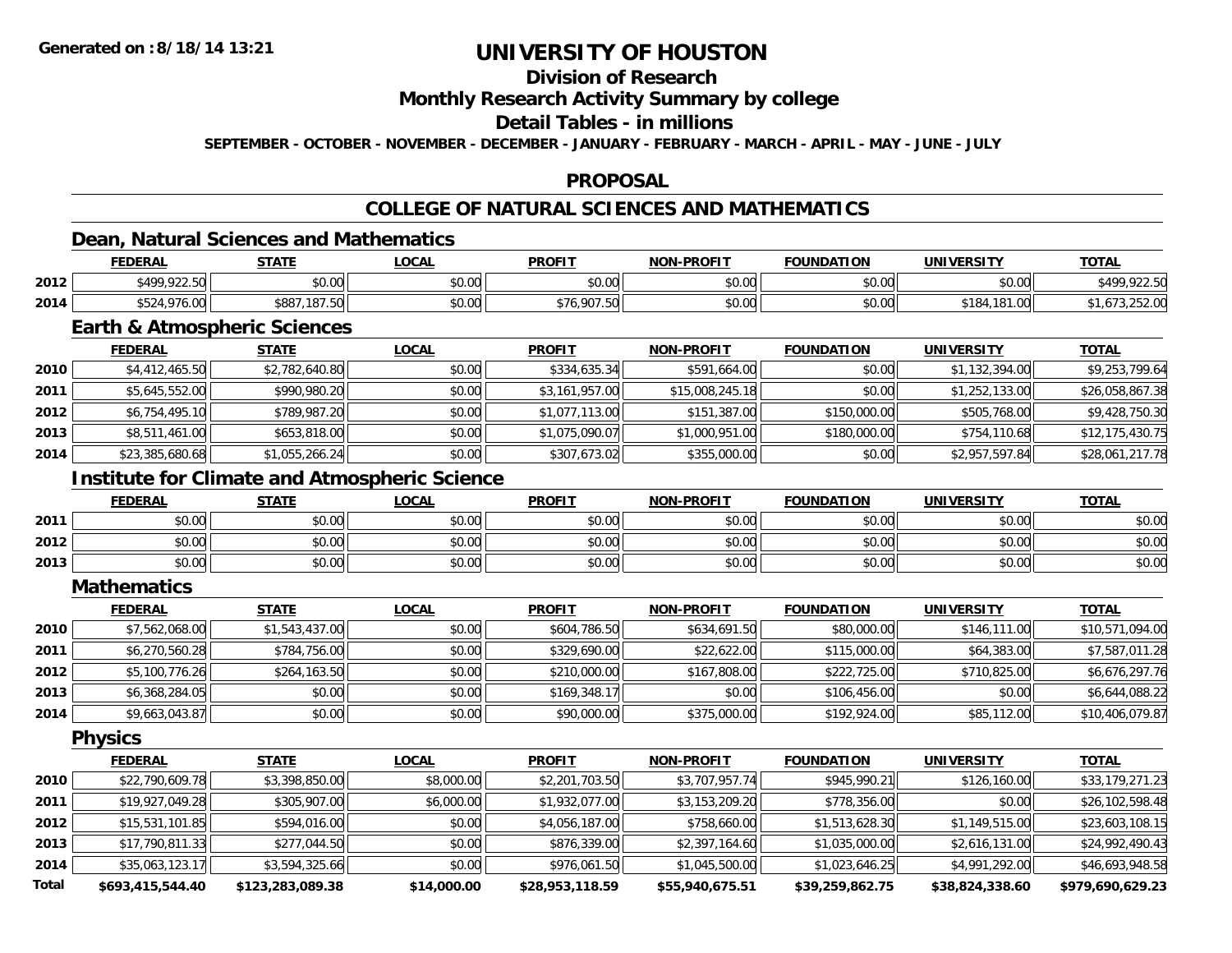# **Division of Research**

**Monthly Research Activity Summary by college**

**Detail Tables - in millions**

**SEPTEMBER - OCTOBER - NOVEMBER - DECEMBER - JANUARY - FEBRUARY - MARCH - APRIL - MAY - JUNE - JULY**

#### **PROPOSAL**

### **COLLEGE OF OPTOMETRY**

# **Optometry, Community**

|       | ___             |                |              |                |                   |                   |                   |                 |
|-------|-----------------|----------------|--------------|----------------|-------------------|-------------------|-------------------|-----------------|
|       | <b>FEDERAL</b>  | <b>STATE</b>   | <b>LOCAL</b> | <b>PROFIT</b>  | <b>NON-PROFIT</b> | <b>FOUNDATION</b> | <b>UNIVERSITY</b> | <u>TOTAL</u>    |
| 2010  | \$7,183,660.50  | \$832,859.00   | \$0.00       | \$552,733.40   | \$47,927.00       | \$0.00            | \$1,421,644.50    | \$10,038,824.40 |
| 2011  | \$14,835,594.25 | \$62,945.00    | \$0.00       | \$1,645,824.12 | \$328,078.00      | \$239,995.00      | \$546,158.00      | \$17,658,594.37 |
| 2012  | \$15,138,936.00 | \$140,433.12   | \$0.00       | \$492,167.50   | \$388,952.00      | \$0.00            | \$1,257,311.00    | \$17,417,799.62 |
| 2013  | \$14,334,999.00 | \$65,683.12    | \$0.00       | \$1,114,447.50 | \$0.00            | \$25,000.00       | \$752,931.00      | \$16,293,060.62 |
| 2014  | \$11,345,074.05 | \$35,989.00    | \$0.00       | \$917,073.32   | \$49,900.00       | \$0.00            | \$349,349.00      | \$12,697,385.37 |
| Total | \$62,838,263.80 | \$1,137,909.24 | \$0.00       | \$4,722,245.84 | \$814,857.00      | \$264,995.00      | \$4,327,393.50    | \$74,105,664.38 |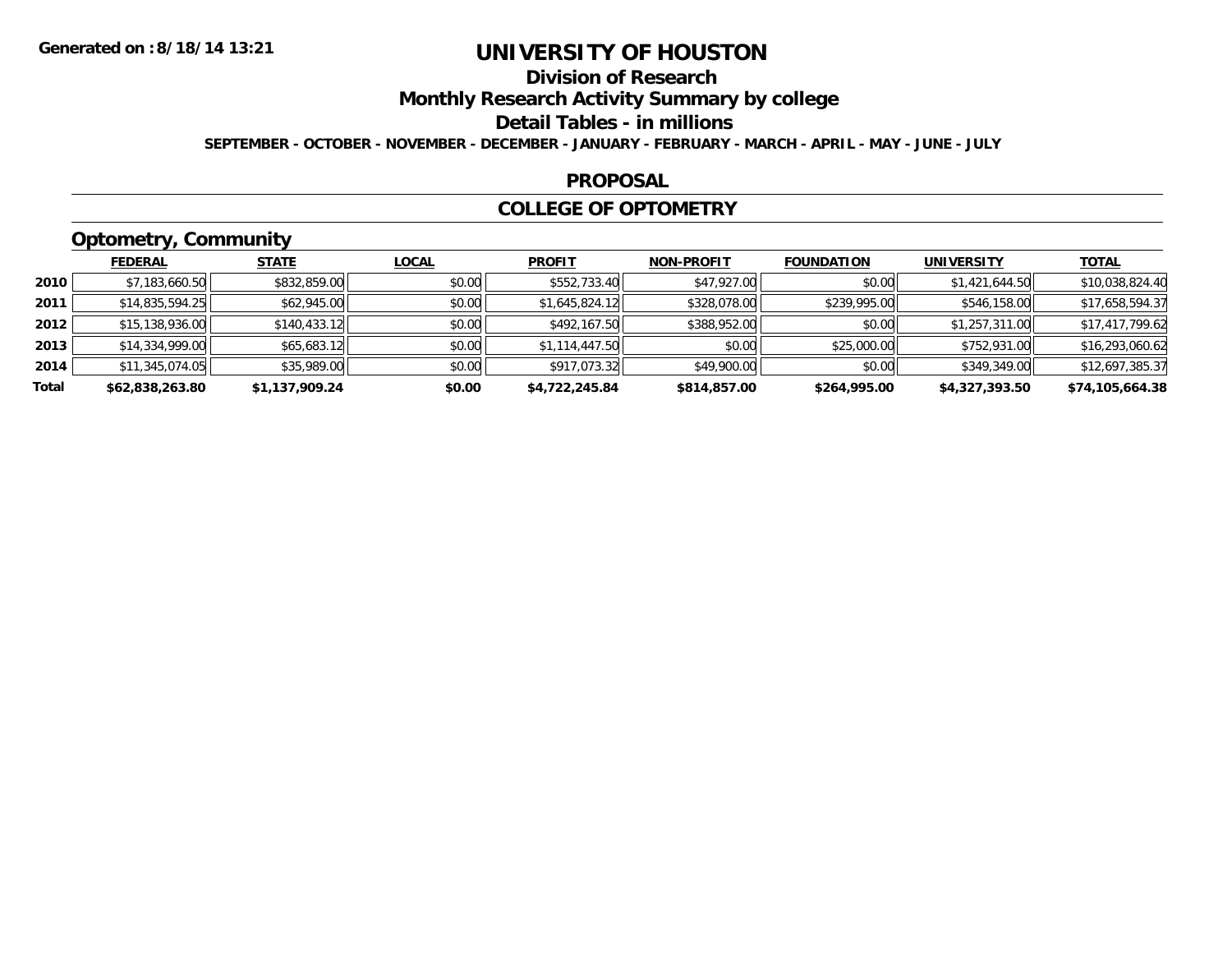**Total**

# **UNIVERSITY OF HOUSTON**

# **Division of Research**

**Monthly Research Activity Summary by college**

### **Detail Tables - in millions**

**SEPTEMBER - OCTOBER - NOVEMBER - DECEMBER - JANUARY - FEBRUARY - MARCH - APRIL - MAY - JUNE - JULY**

### **PROPOSAL**

## **COLLEGE OF PHARMACY**

# **Center for Experimental Therapeutics and Pharmacoi**

|      | <b>FEDERAL</b>                              | <b>STATE</b>   | <b>LOCAL</b>                                       | <b>PROFIT</b>  | <b>NON-PROFIT</b> | <b>FOUNDATION</b> | <b>UNIVERSITY</b> | <b>TOTAL</b>    |
|------|---------------------------------------------|----------------|----------------------------------------------------|----------------|-------------------|-------------------|-------------------|-----------------|
| 2013 | \$0.00                                      | \$0.00         | \$0.00                                             | \$0.00         | \$0.00            | \$0.00            | \$0.00            | \$0.00          |
|      | <b>Clinical Sciences and Administration</b> |                |                                                    |                |                   |                   |                   |                 |
|      | <b>FEDERAL</b>                              | <b>STATE</b>   | <b>LOCAL</b>                                       | <b>PROFIT</b>  | <b>NON-PROFIT</b> | <b>FOUNDATION</b> | <b>UNIVERSITY</b> | <b>TOTAL</b>    |
| 2010 | \$5,629,756.08                              | \$521,897.80   | \$0.00                                             | \$1,235,575.97 | \$864,410.00      | \$5,000.00        | \$882,373.00      | \$9,139,012.85  |
| 2011 | \$7,767,012.06                              | \$11,000.00    | \$0.00                                             | \$308,065.80   | \$416,854.50      | \$170,340.00      | \$208,550.50      | \$8,881,822.86  |
| 2012 | \$5,457,342.84                              | \$35,547.00    | \$247,391.00                                       | \$769,780.00   | \$131,000.00      | \$195,130.00      | \$919,265.12      | \$7,755,455.96  |
| 2013 | \$13,204,491.29                             | \$95,286.00    | \$144,311.00                                       | \$855,982.00   | \$210,000.00      | \$0.00            | \$528,418.00      | \$15,038,488.29 |
| 2014 | \$9,701,787.97                              | \$1,424,647.00 | \$0.00                                             | \$568,811.25   | \$275,658.00      | \$0.00            | \$0.00            | \$11,970,904.22 |
|      | Dean, Pharmacy                              |                |                                                    |                |                   |                   |                   |                 |
|      | <b>FEDERAL</b>                              | <b>STATE</b>   | <b>LOCAL</b>                                       | <b>PROFIT</b>  | <b>NON-PROFIT</b> | <b>FOUNDATION</b> | <b>UNIVERSITY</b> | <b>TOTAL</b>    |
| 2010 | \$0.00                                      | \$0.00         | \$0.00                                             | \$0.00         | \$0.00            | \$0.00            | \$0.00            | \$0.00          |
| 2011 | \$0.00                                      | \$0.00         | \$0.00                                             | \$0.00         | \$0.00            | \$0.00            | \$0.00            | \$0.00          |
| 2012 | \$0.00                                      | \$0.00         | \$0.00                                             | \$0.00         | \$0.00            | \$0.00            | \$0.00            | \$0.00          |
| 2013 | \$0.00                                      | \$0.00         | \$0.00                                             | \$0.00         | \$0.00            | \$0.00            | \$154,590.00      | \$154,590.00    |
|      |                                             |                | <b>Pharmacological and Pharmaceutical Sciences</b> |                |                   |                   |                   |                 |
|      | <b>FEDERAL</b>                              | <b>STATE</b>   | <b>LOCAL</b>                                       | <b>PROFIT</b>  | <b>NON-PROFIT</b> | <b>FOUNDATION</b> | <b>UNIVERSITY</b> | <b>TOTAL</b>    |
| 2010 | \$27,376,059.64                             | \$7,460,115.20 | \$0.00                                             | \$71,200.00    | \$2,955,560.00    | \$306,178.00      | \$214,489.00      | \$38,383,601.84 |
| 2011 | \$29,095,444.94                             | \$0.00         | \$0.00                                             | \$122,287.00   | \$997,169.50      | \$1,346,467.00    | \$1,149,378.00    | \$32,710,746.44 |
| 2012 | \$38,174,544.12                             | \$509,889.00   | \$0.00                                             | \$282,500.00   | \$3,573,982.20    | \$203,976.00      | \$3,718,110.00    | \$46,463,001.32 |
| 2013 | \$30,783,904.84                             | \$720,362.00   | \$0.00                                             | \$375,268.00   | \$1,654,608.00    | \$944,000.00      | \$3,262,893.00    | \$37,741,035.84 |
| 2014 | \$21,622,887.26                             | \$130,035.00   | \$0.00                                             | \$862,706.75   | \$804,890.00      | \$173,919.90      | \$2,558,077.00    | \$26,152,515.91 |

**\$188,813,231.04 \$10,908,779.00 \$391,702.00 \$5,452,176.77 \$11,884,132.20 \$3,345,010.90 \$13,596,143.62 \$234,391,175.53**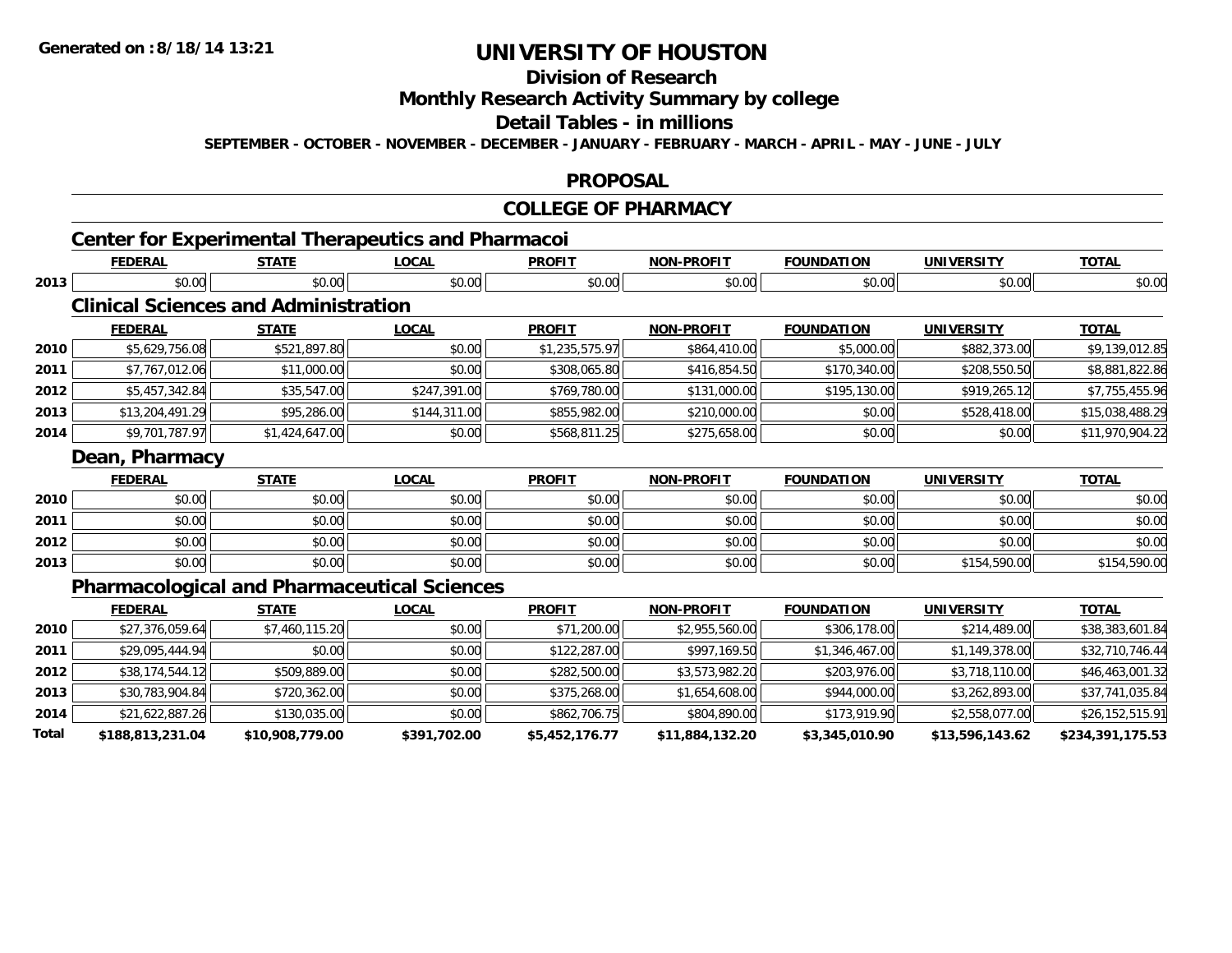**2012**

**2013**

# **UNIVERSITY OF HOUSTON**

# **Division of Research**

**Monthly Research Activity Summary by college**

#### **Detail Tables - in millions**

**SEPTEMBER - OCTOBER - NOVEMBER - DECEMBER - JANUARY - FEBRUARY - MARCH - APRIL - MAY - JUNE - JULY**

### **PROPOSAL**

# **COLLEGE OF TECHNOLOGY**

|      | <b>FEDERAL</b>                                | <b>STATE</b>   | <b>LOCAL</b> | <b>PROFIT</b> | <b>NON-PROFIT</b> | <b>FOUNDATION</b> | <b>UNIVERSITY</b> | <b>TOTAL</b>    |
|------|-----------------------------------------------|----------------|--------------|---------------|-------------------|-------------------|-------------------|-----------------|
| 2010 | \$2,499,903.90                                | \$0.00         | \$0.00       | \$0.00        | \$376,947.50      | \$0.00            | \$0.00            | \$2,876,851.40  |
| 2011 | \$59,903.20                                   | \$0.00         | \$0.00       | \$230,106.00  | \$0.00            | \$0.00            | \$0.00            | \$290,009.20    |
| 2012 | \$0.00                                        | \$111,690.00   | \$0.00       | \$0.00        | \$0.00            | \$0.00            | \$0.00            | \$111,690.00    |
| 2013 | \$0.00                                        | \$994,528.00   | \$477,809.00 | \$0.00        | \$0.00            | \$0.00            | \$0.00            | \$1,472,337.00  |
| 2014 | \$1,157,759.32                                | \$931,847.00   | \$0.00       | \$0.00        | \$0.00            | \$62,917.00       | \$0.00            | \$2,152,523.32  |
|      | <b>Construction Management</b>                |                |              |               |                   |                   |                   |                 |
|      | <b>FEDERAL</b>                                | <b>STATE</b>   | <b>LOCAL</b> | <b>PROFIT</b> | <b>NON-PROFIT</b> | <b>FOUNDATION</b> | <b>UNIVERSITY</b> | <b>TOTAL</b>    |
| 2012 | \$0.00                                        | \$515,515.80   | \$0.00       | \$0.00        | \$0.00            | \$44,810.00       | \$0.00            | \$560,325.80    |
| 2013 | \$0.00                                        | \$231,436.00   | \$0.00       | \$0.00        | \$0.00            | \$0.00            | \$50,633.00       | \$282,069.00    |
| 2014 | \$1,159,901.60                                | \$59,950.00    | \$0.00       | \$0.00        | \$0.00            | \$0.00            | \$0.00            | \$1,219,851.60  |
|      | Dean, Technology                              |                |              |               |                   |                   |                   |                 |
|      | <b>FEDERAL</b>                                | <b>STATE</b>   | <b>LOCAL</b> | <b>PROFIT</b> | <b>NON-PROFIT</b> | <b>FOUNDATION</b> | <b>UNIVERSITY</b> | <b>TOTAL</b>    |
| 2010 | \$0.00                                        | \$1,460,115.00 | \$0.00       | \$0.00        | \$0.00            | \$0.00            | \$0.00            | \$1,460,115.00  |
| 2011 | \$501,908.50                                  | \$1,185,600.00 | \$0.00       | \$0.00        | \$0.00            | \$0.00            | \$31,415.00       | \$1,718,923.50  |
| 2012 | \$514,128.64                                  | \$342,089.00   | \$0.00       | \$0.00        | \$100,000.00      | \$0.00            | \$0.00            | \$956,217.64    |
| 2013 | \$510,234.00                                  | \$0.00         | \$0.00       | \$0.00        | \$20,000.00       | \$0.00            | \$0.00            | \$530,234.00    |
| 2014 | \$1,137,812.70                                | \$0.00         | \$0.00       | \$0.00        | \$0.00            | \$0.00            | \$0.00            | \$1,137,812.70  |
|      | <b>Engineering Technology</b>                 |                |              |               |                   |                   |                   |                 |
|      | <b>FEDERAL</b>                                | <b>STATE</b>   | <b>LOCAL</b> | <b>PROFIT</b> | <b>NON-PROFIT</b> | <b>FOUNDATION</b> | <b>UNIVERSITY</b> | <b>TOTAL</b>    |
| 2010 | \$8,516,304.75                                | \$3,463,067.00 | \$0.00       | \$89,928.00   | \$566,570.00      | \$41,690.20       | \$201,163.92      | \$12,878,723.87 |
| 2011 | \$5,023,440.88                                | \$1,466,429.00 | \$0.00       | \$134,702.00  | \$1,132,124.58    | \$189,434.30      | \$0.00            | \$7,946,130.76  |
| 2012 | \$7,022,789.75                                | \$123,310.20   | \$0.00       | \$120,000.00  | \$269,852.00      | \$150,000.00      | \$624,509.00      | \$8,310,460.95  |
| 2013 | \$5,269,013.70                                | \$0.00         | \$0.00       | \$704,132.00  | \$232,690.00      | \$179,046.00      | \$3,746,730.00    | \$10,131,611.70 |
| 2014 | \$21,348,570.31                               | \$1,035,837.28 | \$0.00       | \$57,800.00   | \$762,573.75      | \$634,375.50      | \$287,927.80      | \$24,127,084.64 |
|      | <b>Human Development and Consumer Science</b> |                |              |               |                   |                   |                   |                 |
|      | <b>FEDERAL</b>                                | <b>STATE</b>   | <b>LOCAL</b> | <b>PROFIT</b> | <b>NON-PROFIT</b> | <b>FOUNDATION</b> | <b>UNIVERSITY</b> | <b>TOTAL</b>    |
| 2010 | \$1,155,242.75                                | \$0.00         | \$0.00       | \$75,704.00   | \$0.00            | \$66,442.00       | \$0.00            | \$1,297,388.75  |
| 2011 | \$115,500.00                                  | \$0.00         | \$0.00       | \$0.00        | \$0.00            | \$0.00            | \$0.00            | \$115,500.00    |

2 | \$898,718.00|| \$46,549.08|| \$0.00|| \$0.00|| \$0.00|| \$0.00|| \$0.00|| \$0.00|| \$0.00|| \$0.00|| \$945,267.08

\$119,995.20 \$0.00 \$0.00 \$0.00 \$0.00 \$0.00 \$0.00 \$119,995.20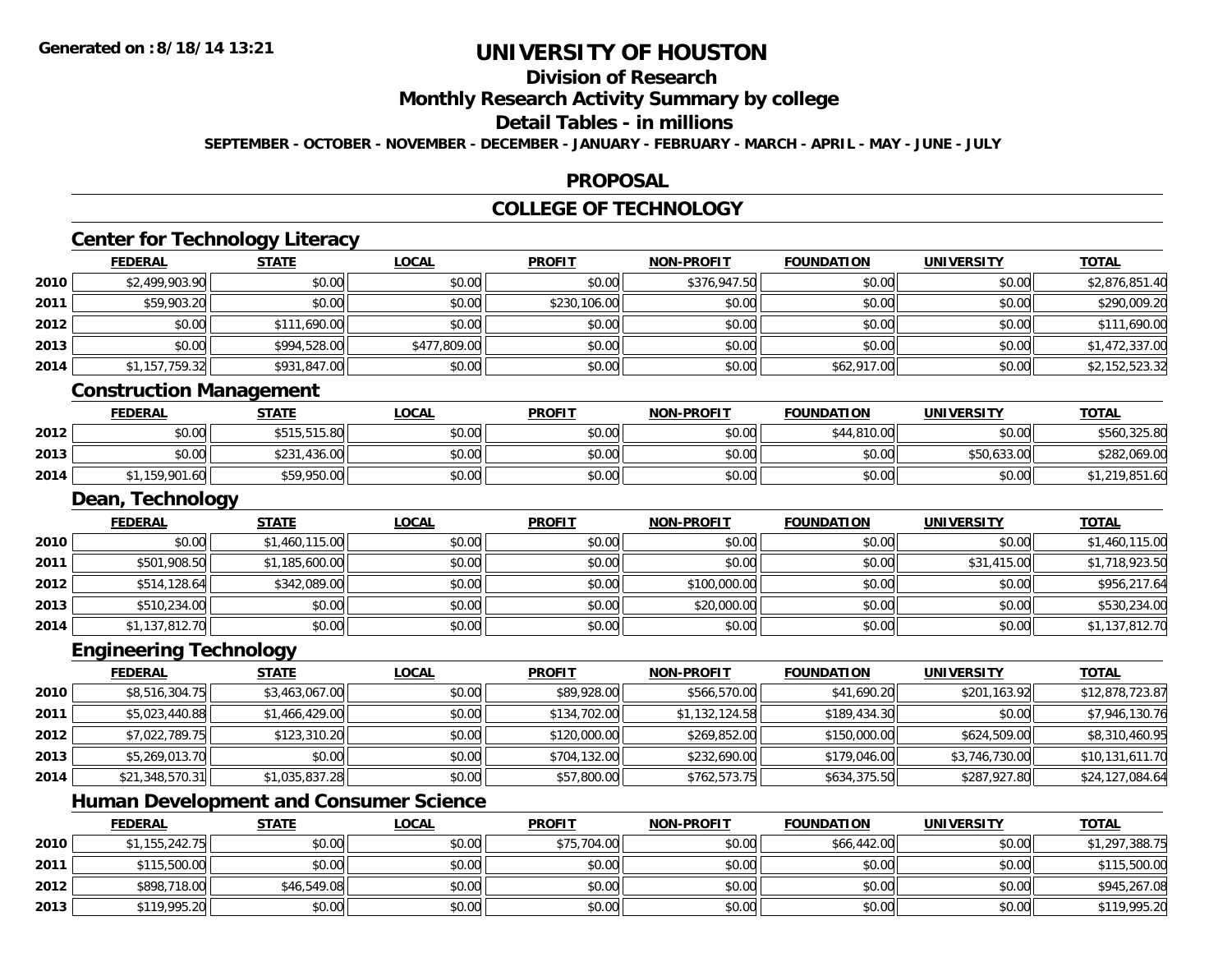# **Division of Research**

**Monthly Research Activity Summary by college**

#### **Detail Tables - in millions**

**SEPTEMBER - OCTOBER - NOVEMBER - DECEMBER - JANUARY - FEBRUARY - MARCH - APRIL - MAY - JUNE - JULY**

### **PROPOSAL**

### **COLLEGE OF TECHNOLOGY**

### **Human Development and Consumer Science**

|      | <b>FEDERAL</b> | <b>STATE</b>                                  | <b>LOCAL</b>  | <b>PROFIT</b>  | <b>NON-PROFIT</b> | <b>FOUNDATION</b> | <b>UNIVERSITY</b> | <b>TOTAL</b>    |
|------|----------------|-----------------------------------------------|---------------|----------------|-------------------|-------------------|-------------------|-----------------|
| 2014 | \$865,098.80   | \$0.00                                        | \$0.00        | \$0.00         | \$0.00            | \$336,990.00      | \$0.00            | \$1,202,088.80  |
|      |                | <b>Information &amp; Logistics Technology</b> |               |                |                   |                   |                   |                 |
|      | <b>FEDERAL</b> | <b>STATE</b>                                  | <b>LOCAL</b>  | <b>PROFIT</b>  | <b>NON-PROFIT</b> | <b>FOUNDATION</b> | <b>UNIVERSITY</b> | <b>TOTAL</b>    |
| 2010 | \$7,410,092.00 | \$200,000.00                                  | \$0.00        | \$6,377,367.00 | \$301,947.50      | \$19,999.00       | \$0.00            | \$14,309,405.50 |
| 2011 | \$4,048,700.90 | \$31,800.00                                   | \$0.00        | \$0.00         | \$0.00            | \$0.00            | \$0.00            | \$4,080,500.90  |
| 2012 | \$15,784.60    | \$81,029.88                                   | \$0.00        | \$141,250.00   | \$50,000.00       | \$0.00            | \$111,934.00      | \$399,998.48    |
| 2013 | \$348,075.00   | \$0.00                                        | \$0.00        | \$0.00         | \$50,000.00       | \$0.00            | \$0.00            | \$398,075.00    |
| 2014 | \$7,972,451.34 | \$0.00                                        | \$0.00        | \$0.00         | \$87,500.00       | \$0.00            | \$0.00            | \$8,059,951.34  |
|      | . .<br>.       | . .                                           | $\sim$ $\sim$ |                |                   |                   |                   |                 |

#### **Texas Manufacturing Assistance Center**

|       | <b>FEDERAL</b>  | <b>STATE</b>    | <b>LOCAL</b> | <b>PROFIT</b>  | <b>NON-PROFIT</b> | <b>FOUNDATION</b> | <b>UNIVERSITY</b> | <b>TOTAL</b>     |
|-------|-----------------|-----------------|--------------|----------------|-------------------|-------------------|-------------------|------------------|
| 2010  | \$0.00          | \$0.00          | \$0.00       | \$0.00         | \$0.00            | \$0.00            | \$0.00            | \$0.00           |
| 2011  | \$0.00          | \$0.00          | \$0.00       | \$0.00         | \$0.00            | \$0.00            | \$0.00            | \$0.00           |
| 2012  | \$0.00          | \$0.00          | \$0.00       | \$0.00         | \$0.00            | \$0.00            | \$0.00            | \$0.00           |
| 2013  | \$0.00          | \$0.00          | \$0.00       | \$0.00         | \$0.00            | \$0.00            | \$0.00            | \$0.00           |
| 2014  | \$0.00          | \$0.00          | \$0.00       | \$0.00         | \$0.00            | \$0.00            | \$0.00            | \$0.00           |
| Total | \$77,671,329.83 | \$12,280,793.24 | \$477,809.00 | \$7,930,989.00 | \$3,950,205.33    | \$1,725,704.00    | \$5,054,312.72    | \$109,091,143.12 |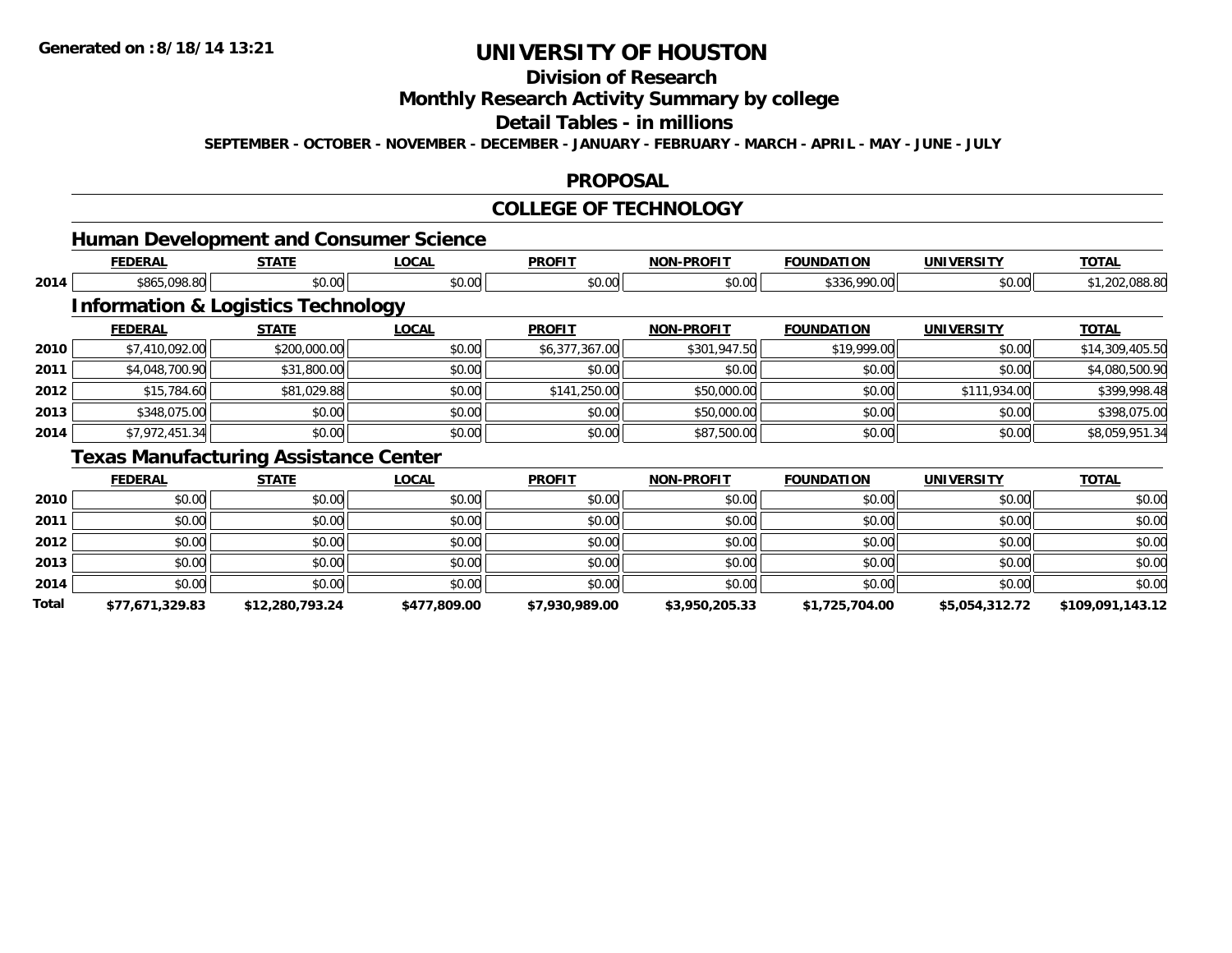# **Division of Research**

**Monthly Research Activity Summary by college**

### **Detail Tables - in millions**

**SEPTEMBER - OCTOBER - NOVEMBER - DECEMBER - JANUARY - FEBRUARY - MARCH - APRIL - MAY - JUNE - JULY**

### **PROPOSAL**

# **CULLEN COLLEGE OF ENGINEERING**

# **Bioengineering Research Center**

|      | <b>FEDERAL</b>                | <b>STATE</b>   | LOCAL        | <b>PROFIT</b> | <b>NON-PROFIT</b> | <b>FOUNDATION</b> | UNIVERSITY        | <u>TOTAL</u>    |
|------|-------------------------------|----------------|--------------|---------------|-------------------|-------------------|-------------------|-----------------|
| 2014 | \$0.00                        | \$0.00         | \$0.00       | \$0.00        | \$0.00            | \$0.00            | \$0.00            | \$0.00          |
|      | <b>Biomedical Engineering</b> |                |              |               |                   |                   |                   |                 |
|      | <b>FEDERAL</b>                | <b>STATE</b>   | <b>LOCAL</b> | <b>PROFIT</b> | <b>NON-PROFIT</b> | <b>FOUNDATION</b> | <b>UNIVERSITY</b> | <b>TOTAL</b>    |
| 2010 | \$1,883,761.98                | \$200,000.00   | \$0.00       | \$0.00        | \$525,000.00      | \$0.00            | \$206,250.00      | \$2,815,011.98  |
| 2011 | \$7,771,469.95                | \$0.00         | \$0.00       | \$0.00        | \$0.00            | \$0.00            | \$1,383,750.00    | \$9,155,219.95  |
| 2012 | \$15,008,613.10               | \$872,750.00   | \$0.00       | \$185,731.00  | \$0.00            | \$0.00            | \$1,403,125.00    | \$17,470,219.10 |
| 2013 | \$13,442,656.58               | \$202,500.00   | \$0.00       | \$66,477.00   | \$2,000.00        | \$250,003.00      | \$921,081.00      | \$14,884,717.58 |
| 2014 | \$64,493,749.78               | \$1,017,982.00 | \$0.00       | \$615,176.00  | \$1,171,364.00    | \$829,250.00      | \$4,115,133.00    | \$72,242,654.78 |

### **Center for Innovative Grouting Materials and Tech**

|      | FEDERAL        | STATE  | <b>LOCAL</b>           | <b>PROFIT</b> | <b>NON-PROFIT</b> | <b>FOUNDATION</b> | UNIVERSITY<br>-133 | <b>TOTAL</b> |
|------|----------------|--------|------------------------|---------------|-------------------|-------------------|--------------------|--------------|
| 2010 | \$0.00         | \$0.00 | $\sim$ $\sim$<br>vu.vu | \$0.00        | \$0.00            | \$0.00            | \$0.00             | \$0.00       |
| 2011 | \$0.00         | \$0.00 | PO.OO                  | \$0.00        | \$0.00            | \$0.00            | \$0.00             | \$0.00       |
| 2012 | ስስ ስስ<br>DU.UG | \$0.00 | <b>JU.UU</b>           | \$0.00        | \$0.00            | \$0.00            | \$0.00             | \$0.00       |

### **Chemical Engineering**

|      | <b>FEDERAL</b>  | <b>STATE</b>   | <u>LOCAL</u> | <b>PROFIT</b>  | <b>NON-PROFIT</b> | <b>FOUNDATION</b> | <b>UNIVERSITY</b> | <b>TOTAL</b>    |
|------|-----------------|----------------|--------------|----------------|-------------------|-------------------|-------------------|-----------------|
| 2010 | \$16,338,033.41 | \$5,145,941.50 | \$94,400.00  | \$1,369,515.43 | \$475,000.00      | \$704,140.00      | \$1,210,315.00    | \$25,337,345.34 |
| 2011 | \$23,187,501.50 | \$764,512.00   | \$153,000.00 | \$5,661,098.61 | \$7,648,527.76    | \$899,695.00      | \$711,805.00      | \$39,026,139.87 |
| 2012 | \$15,252,433.58 | \$4,355,373.60 | \$0.00       | \$2,576,733.30 | \$1,493,238.75    | \$3,282,448.00    | \$1,338,226.60    | \$28,298,453.83 |
| 2013 | \$18,527,339.91 | \$2,116,578.30 | \$0.00       | \$5,290,986.00 | \$1,523,550.00    | \$1,878,668.40    | \$4,255,434.60    | \$33,592,557.21 |
| 2014 | \$22,187,538.76 | \$3,564,357.30 | \$0.00       | \$4,946,599.00 | \$0.00            | \$3,939,528.20    | \$928,470.00      | \$35,566,493.26 |

### **Civil Engineering**

|      | <b>FEDERAL</b>  | <b>STATE</b>   | LOCAL        | <b>PROFIT</b>  | <b>NON-PROFIT</b> | <b>FOUNDATION</b> | <b>UNIVERSITY</b> | <b>TOTAL</b>    |
|------|-----------------|----------------|--------------|----------------|-------------------|-------------------|-------------------|-----------------|
| 2010 | \$11,843,003.00 | \$4,454,363.00 | \$0.00       | \$238,488.20   | \$163,246.00      | \$0.00            | \$3,087,108.00    | \$19,786,208.20 |
| 2011 | \$26,350,154.05 | \$4,303,984.20 | \$100,000.00 | \$83,500.00    | \$12,886,587.80   | \$112,854.25      | \$931,819.00      | \$44,768,899.30 |
| 2012 | \$9,790,514.75  | \$2,489,252.60 | \$0.00       | \$2,263,602.90 | \$3,407,359.50    | \$701,202.70      | \$2,552,136.00    | \$21,204,068.45 |
| 2013 | \$14,854,113.08 | \$2,267,398.00 | \$0.00       | \$633,602.40   | \$1,318,473.40    | \$2,985,570.00    | \$2,286,489.00    | \$24,345,645.88 |
| 2014 | \$32,596,899.86 | \$2,210,240.84 | \$0.00       | \$408,850.00   | \$110,000.00      | \$3,700,738.54    | \$1,210,579.00    | \$40,237,308.24 |

### **Composites Engineering and Applications Center**

|      |               | -----       | 00N          | <b>DDAEL1</b>    |   | <b>MINIT</b> | INII      | <b>TOTAL</b> |
|------|---------------|-------------|--------------|------------------|---|--------------|-----------|--------------|
| 2010 | $\sim$ $\sim$ | .<br>,,,,,, | $\sim$<br>wu | $\sim$ 00<br>w.w | . | $\hat{v}$    | $\sim$ 00 | ,,,,         |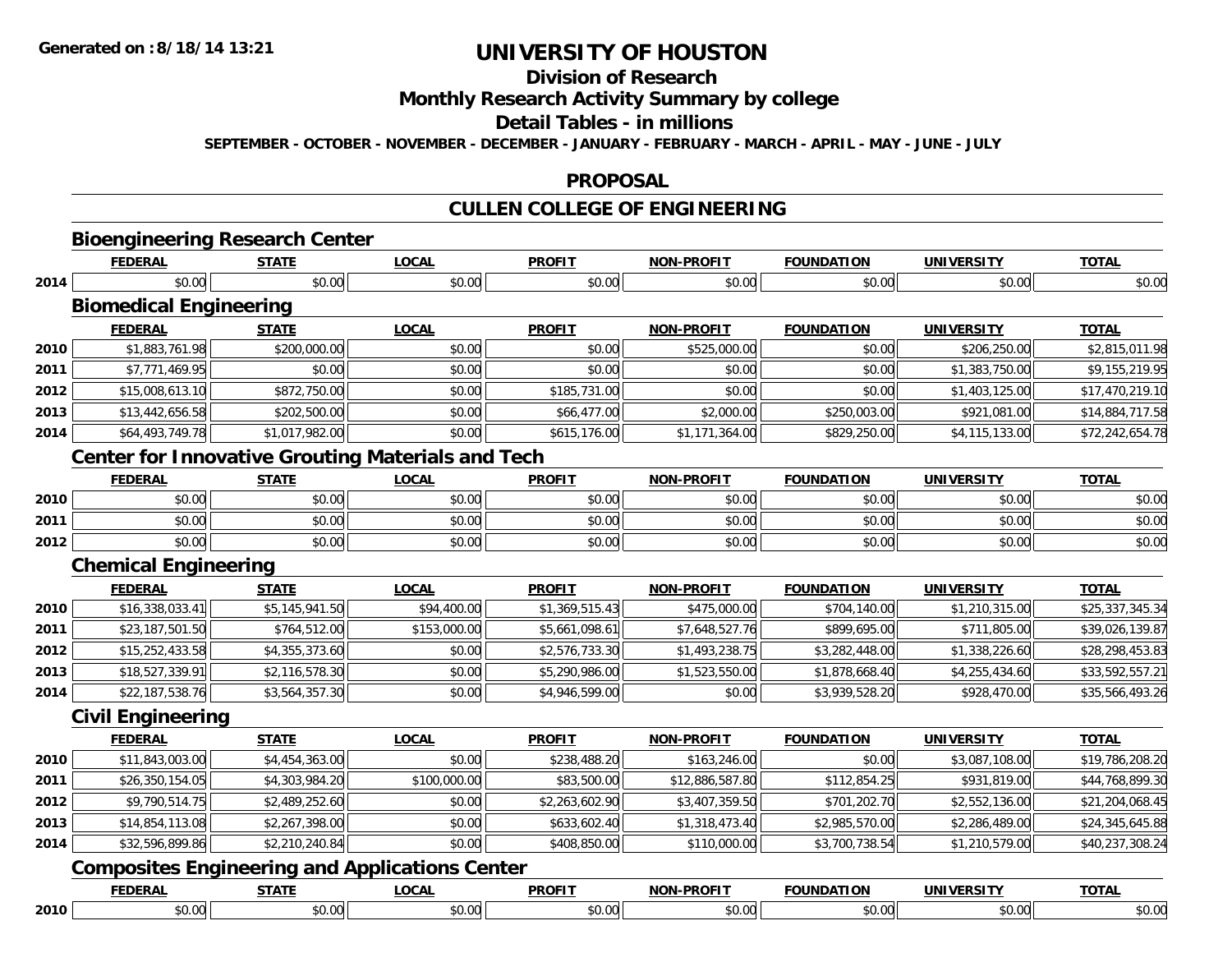# **Division of Research**

**Monthly Research Activity Summary by college**

**Detail Tables - in millions**

**SEPTEMBER - OCTOBER - NOVEMBER - DECEMBER - JANUARY - FEBRUARY - MARCH - APRIL - MAY - JUNE - JULY**

### **PROPOSAL**

## **CULLEN COLLEGE OF ENGINEERING**

|       | Dean, Engineering                            |                 |              |                 |                   |                   |                   |                  |
|-------|----------------------------------------------|-----------------|--------------|-----------------|-------------------|-------------------|-------------------|------------------|
|       | <b>FEDERAL</b>                               | <b>STATE</b>    | <b>LOCAL</b> | <b>PROFIT</b>   | <b>NON-PROFIT</b> | <b>FOUNDATION</b> | <b>UNIVERSITY</b> | <b>TOTAL</b>     |
| 2010  | \$0.00                                       | \$0.00          | \$0.00       | \$0.00          | \$0.00            | \$12,465.50       | \$0.00            | \$12,465.50      |
| 2012  | \$882,933.40                                 | \$0.00          | \$0.00       | \$0.00          | \$0.00            | \$0.00            | \$0.00            | \$882,933.40     |
| 2013  | \$0.00                                       | \$0.00          | \$0.00       | \$0.00          | \$0.00            | \$0.00            | \$0.00            | \$0.00           |
| 2014  | \$865,098.80                                 | \$141,875.00    | \$0.00       | \$0.00          | \$0.00            | \$0.00            | \$0.00            | \$1,006,973.80   |
|       | <b>Electrical &amp; Computer Engineering</b> |                 |              |                 |                   |                   |                   |                  |
|       | <b>FEDERAL</b>                               | <b>STATE</b>    | <b>LOCAL</b> | <b>PROFIT</b>   | <b>NON-PROFIT</b> | <b>FOUNDATION</b> | <b>UNIVERSITY</b> | <b>TOTAL</b>     |
| 2010  | \$12,995,296.55                              | \$4,352,478.70  | \$204,000.00 | \$3,426,330.00  | \$758,835.00      | \$288,721.06      | \$2,040,489.08    | \$24,066,150.39  |
| 2011  | \$17,809,191.39                              | \$80,000.00     | \$0.00       | \$2,407,064.81  | \$9,183,865.00    | \$320,524.00      | \$1,464,899.00    | \$31,265,544.20  |
| 2012  | \$27,636,324.77                              | \$1,784,905.03  | \$0.00       | \$1,749,402.00  | \$1,073,562.25    | \$1,425,800.00    | \$3,405,425.00    | \$37,075,419.05  |
| 2013  | \$23,865,715.17                              | \$1,209,528.40  | \$0.00       | \$1,220,814.00  | \$1,753,872.00    | \$1,014,395.00    | \$4,322,978.00    | \$33,387,302.57  |
| 2014  | \$33,427,632.33                              | \$2,438,940.00  | \$0.00       | \$860,597.00    | \$1,481,511.25    | \$976,945.00      | \$5,320,168.80    | \$44,505,794.38  |
|       | <b>Industrial Engineering</b>                |                 |              |                 |                   |                   |                   |                  |
|       | <b>FEDERAL</b>                               | <b>STATE</b>    | <b>LOCAL</b> | <b>PROFIT</b>   | <b>NON-PROFIT</b> | <b>FOUNDATION</b> | <b>UNIVERSITY</b> | <b>TOTAL</b>     |
| 2010  | \$1,997,316.68                               | \$409,080.00    | \$404,701.00 | \$0.00          | \$0.00            | \$85,502.50       | \$20,000.00       | \$2,916,600.18   |
| 2011  | \$574,762.38                                 | \$403,829.00    | \$0.00       | \$11,317.00     | \$0.00            | \$336,822.00      | \$0.00            | \$1,326,730.38   |
| 2012  | \$4,621,172.80                               | \$460,544.60    | \$32,326.00  | \$102,143.50    | \$0.00            | \$0.00            | \$0.00            | \$5,216,186.90   |
| 2013  | \$560,968.25                                 | \$147,482.00    | \$0.00       | \$0.00          | \$24,714.50       | \$413,072.00      | \$0.00            | \$1,146,236.75   |
| 2014  | \$21,152,109.77                              | \$750,786.00    | \$0.00       | \$0.00          | \$29,887.80       | \$779,564.00      | \$2,211,000.00    | \$24,923,347.57  |
|       | <b>Mechanical Engineering</b>                |                 |              |                 |                   |                   |                   |                  |
|       | <b>FEDERAL</b>                               | <b>STATE</b>    | <b>LOCAL</b> | <b>PROFIT</b>   | <b>NON-PROFIT</b> | <b>FOUNDATION</b> | <b>UNIVERSITY</b> | <b>TOTAL</b>     |
| 2010  | \$22,266,335.34                              | \$10,621,267.40 | \$0.00       | \$2,497,460.80  | \$463,098.00      | \$2,711,972.44    | \$530,219.00      | \$39,090,352.98  |
| 2011  | \$30,575,536.24                              | \$226,312.00    | \$0.00       | \$3,701,259.50  | \$5,061,318.62    | \$1,338,678.20    | \$1,165,283.00    | \$42,068,387.56  |
| 2012  | \$32,476,427.52                              | \$530,790.14    | \$0.00       | \$2,094,666.10  | \$1,743,748.76    | \$975,274.60      | \$1,750,244.00    | \$39,571,151.12  |
| 2013  | \$5,578,577.59                               | \$720,580.00    | \$0.00       | \$3,597,594.60  | \$174,372.00      | \$814,713.16      | \$567,007.00      | \$11,452,844.35  |
| 2014  | \$17,033,733.74                              | \$10,000.00     | \$0.00       | \$1,642,079.00  | \$735,000.00      | \$993,278.76      | \$224,963.00      | \$20,639,054.50  |
|       | <b>National Wind Energy Center</b>           |                 |              |                 |                   |                   |                   |                  |
|       | <b>FEDERAL</b>                               | <b>STATE</b>    | <b>LOCAL</b> | <b>PROFIT</b>   | <b>NON-PROFIT</b> | <b>FOUNDATION</b> | <b>UNIVERSITY</b> | <b>TOTAL</b>     |
| 2010  | \$0.00                                       | \$0.00          | \$0.00       | \$0.00          | \$0.00            | \$0.00            | \$0.00            | \$0.00           |
| Total | \$547,846,916.00                             | \$58,253,631.61 | \$988,427.00 | \$47,651,088.14 | \$53,208,132.39   | \$31,771,826.31   | \$49,564,397.08   | \$789,284,418.53 |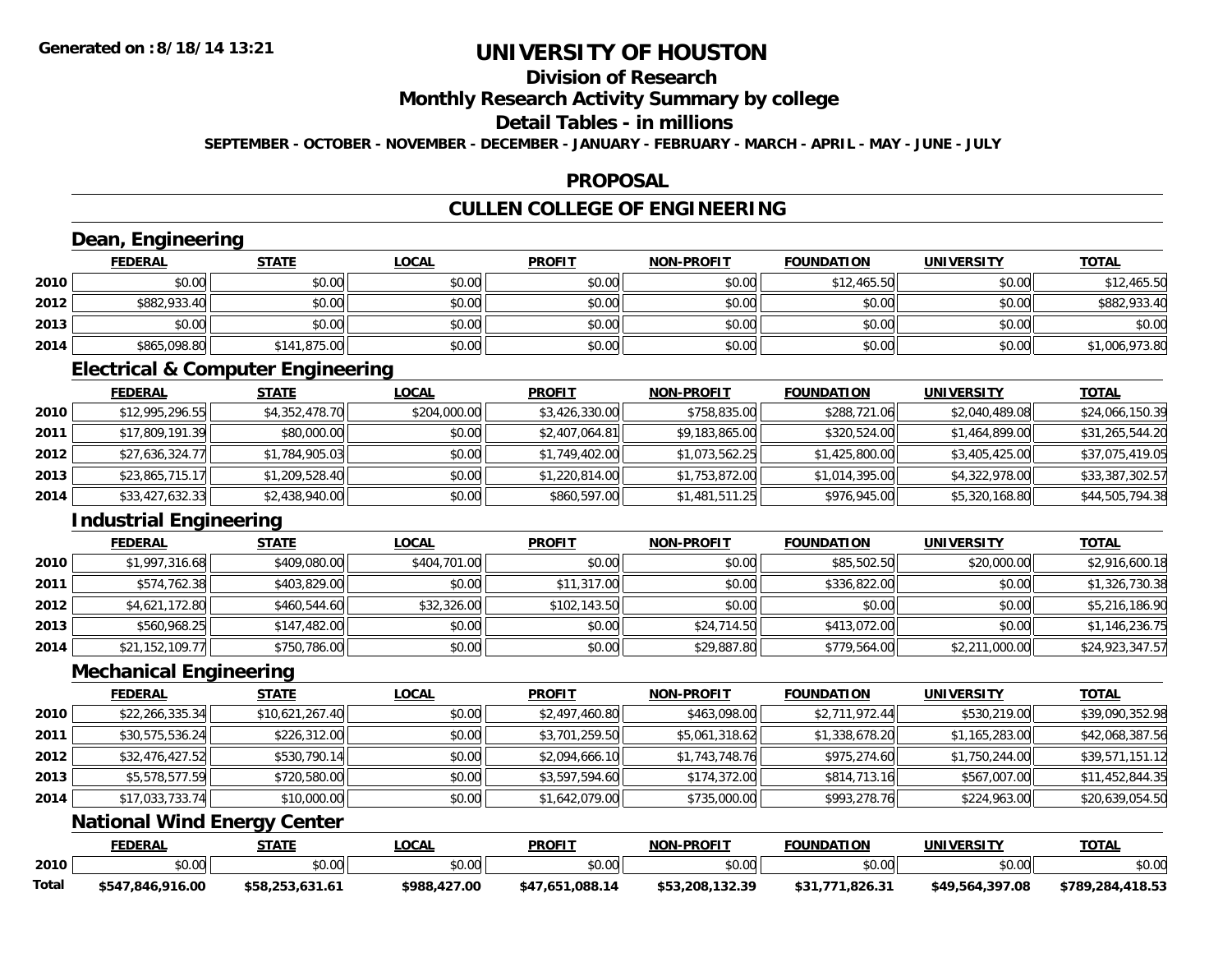#### **Division of Research**

**Monthly Research Activity Summary by college**

#### **Detail Tables - in millions**

**SEPTEMBER - OCTOBER - NOVEMBER - DECEMBER - JANUARY - FEBRUARY - MARCH - APRIL - MAY - JUNE - JULY**

### **PROPOSAL**

# **DIVISION OF RESEARCH**

|      | <b>FEDERAL</b>                                           | <b>STATE</b> | <b>LOCAL</b>                                              | <b>PROFIT</b> | <b>NON-PROFIT</b> | <b>FOUNDATION</b> | <b>UNIVERSITY</b> | <b>TOTAL</b>   |
|------|----------------------------------------------------------|--------------|-----------------------------------------------------------|---------------|-------------------|-------------------|-------------------|----------------|
| 2011 | \$0.00                                                   | \$0.00       | \$0.00                                                    | \$70,000.00   | \$0.00            | \$0.00            | \$0.00            | \$70,000.00    |
|      |                                                          |              | <b>Center for Advanced Computing and Data Systems</b>     |               |                   |                   |                   |                |
|      | <b>FEDERAL</b>                                           | <b>STATE</b> | <b>LOCAL</b>                                              | <b>PROFIT</b> | <b>NON-PROFIT</b> | <b>FOUNDATION</b> | <b>UNIVERSITY</b> | <b>TOTAL</b>   |
| 2010 | \$1,260,000.08                                           | \$886,298.00 | \$0.00                                                    | \$71,992.20   | \$100,000.00      | \$0.00            | \$638,732.00      | \$2,957,022.28 |
| 2011 | \$1,508,621.00                                           | \$0.00       | \$0.00                                                    | \$163,000.00  | \$100,000.00      | \$0.00            | \$34,145.00       | \$1,805,766.00 |
| 2012 | \$578,097.11                                             | \$0.00       | \$0.00                                                    | \$120,000.00  | \$1,397,357.00    | \$0.00            | \$1,064,253.70    | \$3,159,707.81 |
| 2013 | \$199,698.00                                             | \$0.00       | \$0.00                                                    | \$80,000.00   | \$1,381,700.00    | \$0.00            | \$14,474.00       | \$1,675,872.00 |
| 2014 | \$374,005.00                                             | \$0.00       | \$0.00                                                    | \$19,061.00   | \$0.00            | \$0.00            | \$0.00            | \$393,066.00   |
|      | <b>Center for Advanced Materials</b>                     |              |                                                           |               |                   |                   |                   |                |
|      | <b>FEDERAL</b>                                           | <b>STATE</b> | <b>LOCAL</b>                                              | <b>PROFIT</b> | <b>NON-PROFIT</b> | <b>FOUNDATION</b> | <b>UNIVERSITY</b> | <b>TOTAL</b>   |
| 2010 | \$33,000.00                                              | \$485,594.19 | \$0.00                                                    | \$10,000.00   | \$0.00            | \$0.00            | \$0.00            | \$528,594.19   |
| 2011 | \$952,781.50                                             | \$0.00       | \$0.00                                                    | \$409,411.00  | \$26,098.50       | \$0.00            | \$0.00            | \$1,388,291.00 |
| 2012 | \$1,008,717.64                                           | \$0.00       | \$0.00                                                    | \$0.00        | \$0.00            | \$109,222.20      | \$0.00            | \$1,117,939.84 |
| 2013 | \$0.00                                                   | \$0.00       | \$0.00                                                    | \$0.00        | \$0.00            | \$0.00            | \$0.00            | \$0.00         |
|      |                                                          |              | <b>Center for Biomedical &amp; Environmental Genomics</b> |               |                   |                   |                   |                |
|      | <b>FEDERAL</b>                                           | <b>STATE</b> | <b>LOCAL</b>                                              | <b>PROFIT</b> | <b>NON-PROFIT</b> | <b>FOUNDATION</b> | <b>UNIVERSITY</b> | <b>TOTAL</b>   |
| 2010 | \$0.00                                                   | \$0.00       | \$0.00                                                    | \$0.00        | \$0.00            | \$0.00            | \$0.00            | \$0.00         |
| 2011 | \$0.00                                                   | \$0.00       | \$0.00                                                    | \$0.00        | \$0.00            | \$0.00            | \$0.00            | \$0.00         |
| 2012 | \$0.00                                                   | \$0.00       | \$0.00                                                    | \$0.00        | \$0.00            | \$0.00            | \$0.00            | \$0.00         |
| 2013 | \$0.00                                                   | \$0.00       | \$0.00                                                    | \$0.00        | \$0.00            | \$0.00            | \$0.00            | \$0.00         |
|      | <b>Center for Industrial Partnerships</b>                |              |                                                           |               |                   |                   |                   |                |
|      | <b>FEDERAL</b>                                           | <b>STATE</b> | LOCAL                                                     | <b>PROFIT</b> | <b>NON-PROFIT</b> | <b>FOUNDATION</b> | <b>UNIVERSITY</b> | <b>TOTAL</b>   |
| 2010 | \$0.00                                                   | \$0.00       | \$0.00                                                    | \$44,000.00   | \$0.00            | \$0.00            | \$0.00            | \$44,000.00    |
| 2011 | \$160,371.95                                             | \$0.00       | \$0.00                                                    | \$0.00        | \$0.00            | \$0.00            | \$0.00            | \$160,371.95   |
| 2012 | \$696,294.00                                             | \$0.00       | \$0.00                                                    | \$100,500.00  | \$0.00            | \$0.00            | \$0.00            | \$796,794.00   |
| 2013 | \$574,253.00                                             | \$0.00       | \$0.00                                                    | \$0.00        | \$0.00            | \$0.00            | \$0.00            | \$574,253.00   |
| 2014 | \$299,853.00                                             | \$0.00       | \$0.00                                                    | \$0.00        | \$0.00            | \$0.00            | \$0.00            | \$299,853.00   |
|      |                                                          |              |                                                           |               |                   |                   |                   |                |
|      | <b>Center for Neuromotor &amp; Biomechanics Research</b> |              |                                                           |               |                   |                   |                   |                |
|      | <b>FEDERAL</b>                                           | <b>STATE</b> | <b>LOCAL</b>                                              | <b>PROFIT</b> | <b>NON-PROFIT</b> | <b>FOUNDATION</b> | <b>UNIVERSITY</b> | <b>TOTAL</b>   |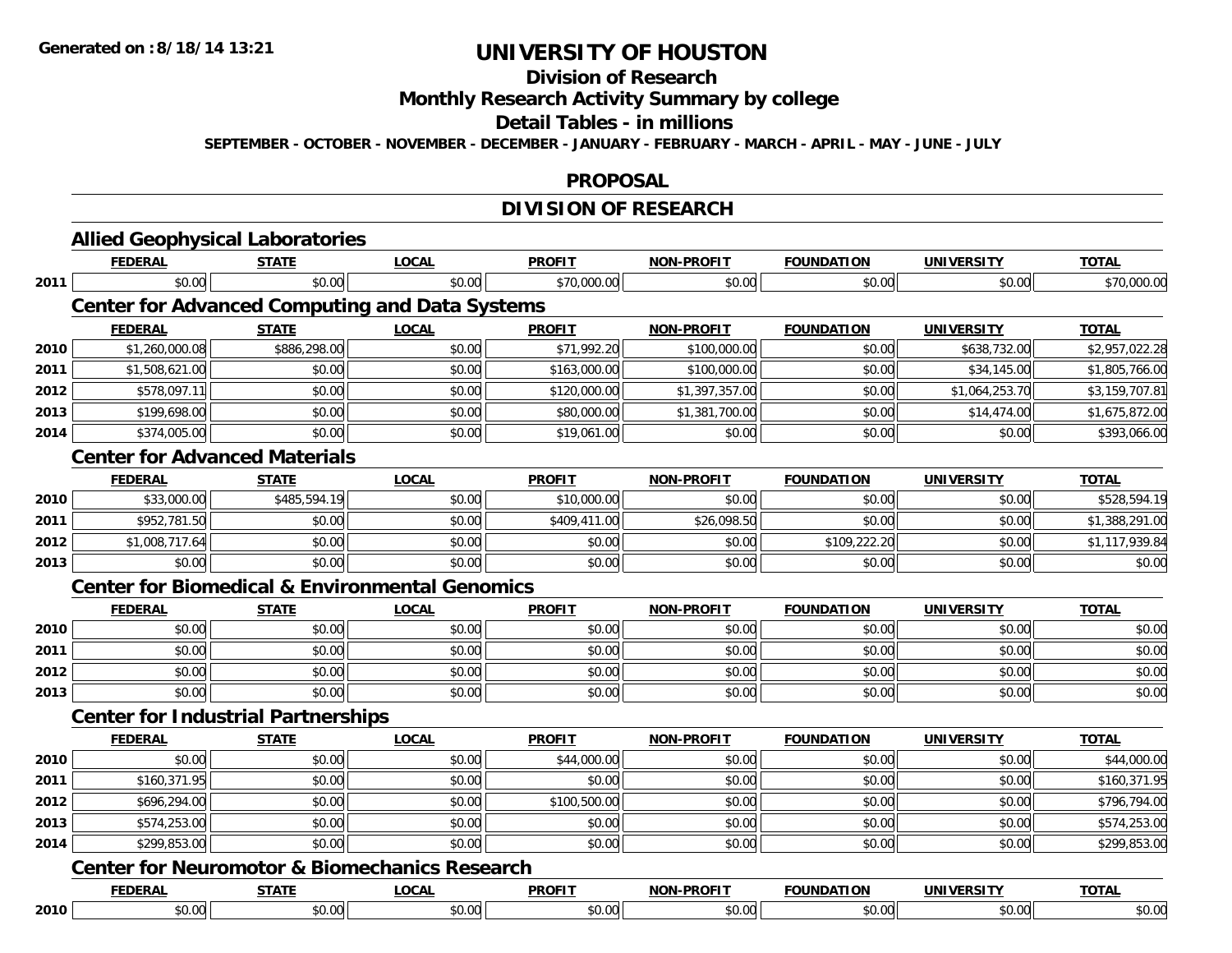# **Division of Research**

**Monthly Research Activity Summary by college**

#### **Detail Tables - in millions**

**SEPTEMBER - OCTOBER - NOVEMBER - DECEMBER - JANUARY - FEBRUARY - MARCH - APRIL - MAY - JUNE - JULY**

#### **PROPOSAL**

# **DIVISION OF RESEARCH**

|      | <b>Division of Research</b>          |                |              |                |                   |                   |                   |                 |
|------|--------------------------------------|----------------|--------------|----------------|-------------------|-------------------|-------------------|-----------------|
|      | <b>FEDERAL</b>                       | <b>STATE</b>   | <b>LOCAL</b> | <b>PROFIT</b>  | <b>NON-PROFIT</b> | <b>FOUNDATION</b> | <b>UNIVERSITY</b> | <b>TOTAL</b>    |
| 2010 | \$0.00                               | \$0.00         | \$0.00       | \$0.00         | \$0.00            | \$0.00            | \$0.00            | \$0.00          |
| 2011 | \$0.00                               | \$0.00         | \$0.00       | \$0.00         | \$0.00            | \$0.00            | \$0.00            | \$0.00          |
| 2012 | \$0.00                               | \$0.00         | \$0.00       | \$0.00         | \$0.00            | \$0.00            | \$0.00            | \$0.00          |
| 2013 | \$0.00                               | \$7,877,932.00 | \$0.00       | \$0.00         | \$0.00            | \$0.00            | \$0.00            | \$7,877,932.00  |
|      | <b>Institute for Nanoenergy</b>      |                |              |                |                   |                   |                   |                 |
|      | <b>FEDERAL</b>                       | <b>STATE</b>   | <b>LOCAL</b> | <b>PROFIT</b>  | <b>NON-PROFIT</b> | <b>FOUNDATION</b> | <b>UNIVERSITY</b> | <b>TOTAL</b>    |
| 2010 | \$0.00                               | \$0.00         | \$0.00       | \$0.00         | \$0.00            | \$0.00            | \$0.00            | \$0.00          |
| 2011 | \$0.00                               | \$0.00         | \$0.00       | \$0.00         | \$0.00            | \$0.00            | \$0.00            | \$0.00          |
| 2012 | \$0.00                               | \$0.00         | \$0.00       | \$0.00         | \$0.00            | \$0.00            | \$0.00            | \$0.00          |
|      | <b>Research Compliance</b>           |                |              |                |                   |                   |                   |                 |
|      | <b>FEDERAL</b>                       | <b>STATE</b>   | <b>LOCAL</b> | <b>PROFIT</b>  | <b>NON-PROFIT</b> | <b>FOUNDATION</b> | <b>UNIVERSITY</b> | <b>TOTAL</b>    |
| 2010 | \$7,546,514.00                       | \$0.00         | \$0.00       | \$0.00         | \$0.00            | \$0.00            | \$0.00            | \$7,546,514.00  |
|      | <b>TcSUH</b>                         |                |              |                |                   |                   |                   |                 |
|      | <b>FEDERAL</b>                       | <b>STATE</b>   | <b>LOCAL</b> | <b>PROFIT</b>  | <b>NON-PROFIT</b> | <b>FOUNDATION</b> | <b>UNIVERSITY</b> | <b>TOTAL</b>    |
| 2010 | \$418,260.00                         | \$689,508.00   | \$0.00       | \$188,006.00   | \$0.00            | \$98,596.00       | \$65,718.00       | \$1,460,088.00  |
| 2011 | \$518,946.76                         | \$0.00         | \$0.00       | \$40,000.00    | \$72,000.00       | \$0.00            | \$0.00            | \$630,946.76    |
| 2012 | \$2,304,745.15                       | \$0.00         | \$0.00       | \$70,000.00    | \$37,926.00       | \$0.00            | \$80,077.00       | \$2,492,748.15  |
| 2013 | \$1,540,897.20                       | \$50,000.00    | \$0.00       | \$178,821.00   | \$0.00            | \$0.00            | \$0.00            | \$1,769,718.20  |
| 2014 | \$5,939,881.46                       | \$0.00         | \$4,500.00   | \$183,200.00   | \$0.00            | \$0.00            | \$848,356.00      | \$6,975,937.46  |
|      | <b>Texas Obesity Research Center</b> |                |              |                |                   |                   |                   |                 |
|      | <b>FEDERAL</b>                       | <b>STATE</b>   | <b>LOCAL</b> | <b>PROFIT</b>  | <b>NON-PROFIT</b> | <b>FOUNDATION</b> | <b>UNIVERSITY</b> | <b>TOTAL</b>    |
| 2010 | \$0.00                               | \$0.00         | \$0.00       | \$0.00         | \$0.00            | \$0.00            | \$0.00            | \$0.00          |
| 2011 | \$0.00                               | \$0.00         | \$0.00       | \$0.00         | \$0.00            | \$0.00            | \$0.00            | \$0.00          |
| 2012 | \$0.00                               | \$0.00         | \$0.00       | \$0.00         | \$0.00            | \$0.00            | \$0.00            | \$0.00          |
| 2013 | \$0.00                               | \$0.00         | \$0.00       | \$0.00         | \$0.00            | \$0.00            | \$0.00            | \$0.00          |
|      | <b>TIMES</b>                         |                |              |                |                   |                   |                   |                 |
|      | <b>FEDERAL</b>                       | <b>STATE</b>   | <b>LOCAL</b> | <b>PROFIT</b>  | <b>NON-PROFIT</b> | <b>FOUNDATION</b> | <b>UNIVERSITY</b> | <b>TOTAL</b>    |
| 2010 | \$16,109,331.00                      | \$4,541,077.30 | \$630,307.00 | \$408,000.00   | \$7,383,471.00    | \$0.00            | \$4,600,150.00    | \$33,672,336.30 |
| 2011 | \$9,438,878.20                       | \$168,985.70   | \$141,895.20 | \$1,218,251.40 | \$254,256.00      | \$0.00            | \$819,111.00      | \$12,041,377.50 |
| 2012 | \$1,194,418.00                       | \$72,831.00    | \$0.00       | \$869,316.00   | \$119,028.00      | \$0.00            | \$1,032,129.00    | \$3,287,722.00  |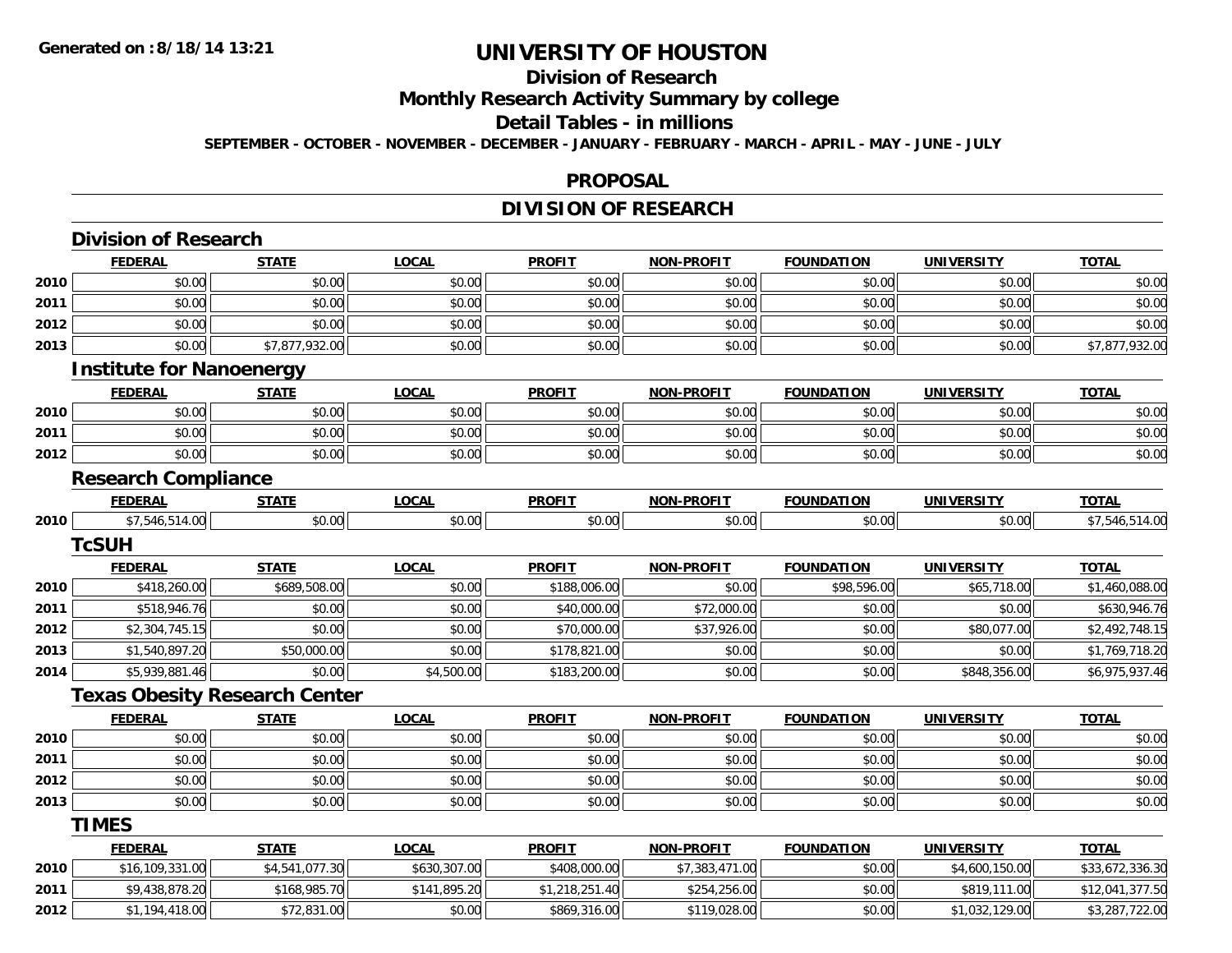**Division of Research**

**Monthly Research Activity Summary by college**

**Detail Tables - in millions**

**SEPTEMBER - OCTOBER - NOVEMBER - DECEMBER - JANUARY - FEBRUARY - MARCH - APRIL - MAY - JUNE - JULY**

### **PROPOSAL**

## **DIVISION OF RESEARCH**

|              | <b>FEDERAL</b>     | <b>STATE</b>    | <u>LOCAL</u> | <b>PROFIT</b>  | <b>NON-PROFIT</b> | <b>FOUNDATION</b> | UNIVERSITY      | <b>TOTAL</b>     |
|--------------|--------------------|-----------------|--------------|----------------|-------------------|-------------------|-----------------|------------------|
| 2013         | ,263.80<br>\$7.391 | \$29,908.00     | \$0.00       | \$0.00         | \$0.00            | \$0.00            | \$723,267.00    | \$8,144,438.80   |
| 2014         | \$12,025,680.05    | \$98,197.00     | \$0.00       | \$1,006,321.00 | \$8,724.89        | \$0.00            | \$2,682,029.50  | \$15,820,952.44  |
| <b>Total</b> | \$72,074,507.90    | \$14,900,331.19 | \$776.702.20 | \$5,249,879.60 | \$10,880,561.39   | \$207.818.20      | \$12,602,442.20 | \$116,692,242.67 |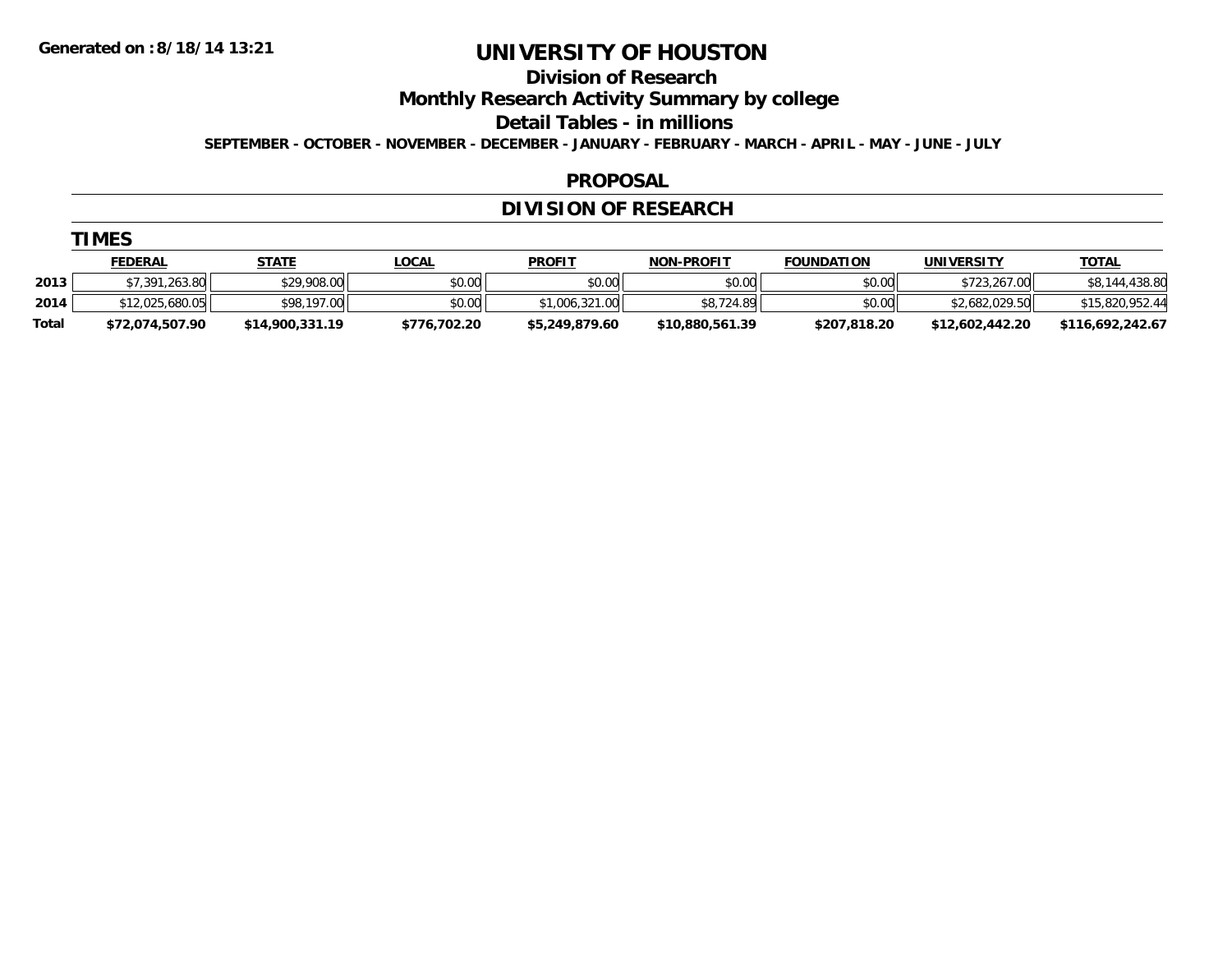# **Division of Research**

#### **Monthly Research Activity Summary by college**

### **Detail Tables - in millions**

**SEPTEMBER - OCTOBER - NOVEMBER - DECEMBER - JANUARY - FEBRUARY - MARCH - APRIL - MAY - JUNE - JULY**

### **PROPOSAL**

### **GRADUATE COLLEGE OF SOCIAL WORK**

# **Center for Drug and Social Policy Research**

|                          | <b>FEDERAL</b>               | <b>CTATE</b>                                                                    | $\sim$<br>.UUAI | <b>PROFI</b>           | <b>DDAEIT</b><br>NON | <b>FOUNDATION</b>   | <b>UNIVERSITY</b> | $T^{\sim}$ |
|--------------------------|------------------------------|---------------------------------------------------------------------------------|-----------------|------------------------|----------------------|---------------------|-------------------|------------|
| 2012                     | 0000<br>DU.UU                | <b>↑∩</b><br>JU.UU                                                              | 0.00<br>JU.UU   | 0 <sub>n</sub><br>JU.U | 0.00<br>PU.UU        | 0000<br>טט.         | \$0.00            | \$0.00     |
| 2013                     | $\uparrow$ $\uparrow$<br>,uu | $\sim$ $\sim$ $\sim$<br>JU.U                                                    | 0000<br>JU.UU   | 0 <sub>n</sub><br>JU.U | 0000<br>,u.u         | $\sim$ $\sim$<br>., | \$0.00            | \$0.00     |
| <b>Contract Contract</b> |                              | the contract of the contract of the contract of the contract of the contract of |                 |                        |                      |                     |                   |            |

### **Center for Health Equities & Evaluation Research**

|      | <b>FEDERAL</b>                         | STATE  | <b>LOCAL</b> | <b>PROFIT</b>                        | <b>NON-PROFIT</b> | <b>FOUNDATION</b> | UNIVERSITY   | <b>TOTAL</b>   |
|------|----------------------------------------|--------|--------------|--------------------------------------|-------------------|-------------------|--------------|----------------|
| 2011 | 022.577.00<br>. 1UU. I I G, G G O, S G | \$0.00 | \$228,236.00 | \$0.00                               | \$0.00            | \$0.00            | \$0.00       | \$3,061,813.00 |
| 2012 | \$592,827.00                           | \$0.00 | \$0.00       | \$0.00                               | \$0.00            | \$0.00            | \$464,380.00 | .207.00        |
| 2013 | \$0.00                                 | \$0.00 | \$0.00       | \$30 755 00<br><b>JUT, 1 JU. 7 C</b> | \$0.00            | \$0.00            | \$0.00       | \$39,755.90    |

### **Child & Family for Innovative Research**

|      | <b>FEDERAL</b> | <b>STATE</b>   | <u>LOCAL</u> | <b>PROFIT</b> | <b>NON-PROFIT</b> | <b>FOUNDATION</b> | <b>UNIVERSITY</b> | <b>TOTAL</b>   |
|------|----------------|----------------|--------------|---------------|-------------------|-------------------|-------------------|----------------|
| 2010 | \$0.00         | \$1,422,784.00 | \$0.00       | \$657,165.00  | \$962,345.00      | \$283,634.00      | \$0.00            | \$3,325,928.00 |
| 2011 | \$5,345,790.00 | \$984,400.20   | \$0.00       | \$277,487.00  | \$25,000.00       | \$19,979.05       | \$154,609.00      | \$6,807,265.25 |
| 2012 | \$5,352,423.12 | \$1,118,698.00 | \$56,704.00  | \$330,559,00  | \$56,469.80       | \$28,560.00       | \$299,421.00      | \$7,242,834.92 |
| 2013 | \$5,933,465.91 | \$3,038,533.00 | \$0.00       | \$182,765,40  | \$440,843.20      | \$79,250.00       | \$0.00            | \$9,674,857.51 |
| 2014 | \$1,864,783.26 | \$1,104,718.00 | \$0.00       | \$45,050.00   | \$24,977.00       | \$127,586.70      | \$447,871,36      | \$3,614,986.32 |

### **Community Projects - Social Work**

|      | <b>FEDERAL</b> | <b>STATL</b>          | .OCAI              | <b>PROFIT</b> | <b>M-PROFIT</b><br>.   | <b>FOUNDATION</b> | JNIV          | <b>TOTAL</b> |
|------|----------------|-----------------------|--------------------|---------------|------------------------|-------------------|---------------|--------------|
| 2010 | 0.00<br>וט.טי  | ሖ へ<br>$\sim$<br>ט. ט | ሶስ ስስ<br>PU.UU     | 0.00<br>JU.UU | $\sim$ $\sim$<br>vu.vu | \$0.00            | 0000<br>PO.OO | \$0.00       |
| 2011 | $\sim$         | 940.<br>---           | $\sim$ 00<br>PU.UU | \$0.00        | vv.vv                  | \$0.00            | \$0.00        |              |

#### **Dean, Social Work**

|      | <b>FEDERAL</b> | <b>STATE</b> | <u>LOCAL</u> | <b>PROFIT</b> | <b>NON-PROFIT</b> | <b>FOUNDATION</b> | <b>UNIVERSITY</b> | <b>TOTAL</b>   |
|------|----------------|--------------|--------------|---------------|-------------------|-------------------|-------------------|----------------|
| 2010 | \$2,493,681.00 | \$0.00       | \$0.00       | \$0.00        | \$187,926.00      | \$0.00            | \$0.00            | \$2,681,607.00 |
| 2011 | \$3,690,683.80 | \$17,940.10  | \$0.00       | \$0.00        | \$0.00            | \$0.00            | \$0.00            | \$3,708,623.90 |
| 2012 | \$0.00         | \$0.00       | \$0.00       | \$0.00        | \$0.00            | \$0.00            | \$0.00            | \$0.00         |
| 2013 | \$0.00         | \$0.00       | \$0.00       | \$0.00        | \$4,912.00        | \$0.00            | \$0.00            | \$4,912.00     |
| 2014 | \$31,299.00    | \$0.00       | \$0.00       | \$0.00        | \$0.00            | \$0.00            | \$0.00            | \$31,299.00    |

### **Office for Drug SPR**

|              | <b>EDERAL</b>   | <b>STATE</b>  | <b>OCAL</b>  | <b>PROFIT</b> | <b>J-PROFIT</b><br>NON- | <b>FOUNDATION</b> | UNIVERSITY     | <b>TOTAL</b>    |
|--------------|-----------------|---------------|--------------|---------------|-------------------------|-------------------|----------------|-----------------|
| 2010         | \$0.00          | \$0.00        | vu.vu        | 0000<br>JU.UU | \$0.00                  | \$0.00            | 0000<br>PO.OO  | \$0.00          |
| <b>Total</b> | \$30,558,775.09 | 013.40<br>705 | \$284,940.00 | 782.30        | 473.00,<br>\$1.702      | \$539,009.75      | \$1.366.281.36 | \$43,689,274.90 |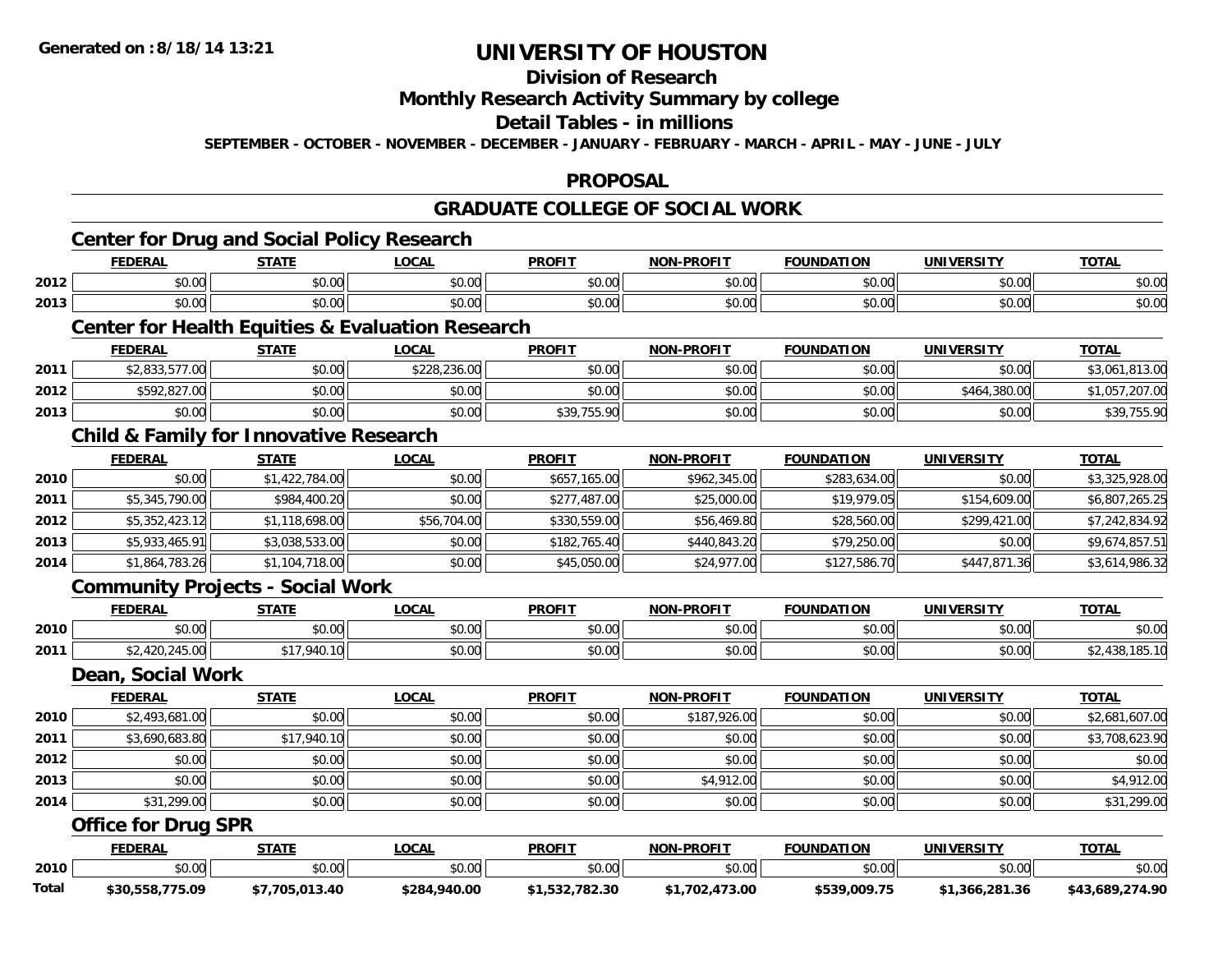## **Division of Research**

### **Monthly Research Activity Summary by college**

#### **Detail Tables - in millions**

**SEPTEMBER - OCTOBER - NOVEMBER - DECEMBER - JANUARY - FEBRUARY - MARCH - APRIL - MAY - JUNE - JULY**

### **PROPOSAL**

### **HILTON COLLEGE OF HOTEL AND RESTAURANT MANAGEMENT**

### **Hotel and Restaurant Management**

|       | <b>FEDERAL</b> | <b>STATE</b> | <u>LOCAL</u> | <b>PROFIT</b> | <b>NON-PROFIT</b> | <b>FOUNDATION</b> | <b>UNIVERSITY</b> | <b>TOTAL</b>   |
|-------|----------------|--------------|--------------|---------------|-------------------|-------------------|-------------------|----------------|
| 2010  | \$560,802.00   | \$188,158.00 | \$70,000.00  | \$82,548.00   | \$0.00            | \$28,750.00       | \$163,662.00      | \$1,093,920.00 |
| 2011  | \$2,191,266.00 | \$124,047.00 | \$0.00       | \$223,500.00  | \$43,271.00       | \$11,640.00       | \$312,542.00      | \$2,906,266.00 |
| 2012  | \$85,444.00    | \$174,830.00 | \$49,847.00  | \$0.00        | \$118,422.00      | \$0.00            | \$37,354.00       | \$465,897.00   |
| 2013  | \$553,755.00   | \$73,774.00  | \$16,154.00  | \$0.00        | \$10,987.00       | \$111,711.00      | \$143,232.00      | \$909,613.00   |
| 2014  | \$853,667.40   | \$0.00       | \$0.00       | \$0.00        | \$5,000.00        | \$0.00            | \$0.00            | \$858,667.40   |
| Total | \$4,244,934.40 | \$560,809.00 | \$136,001.00 | \$306,048.00  | \$177,680.00      | \$152,101.00      | \$656,790.00      | \$6,234,363.40 |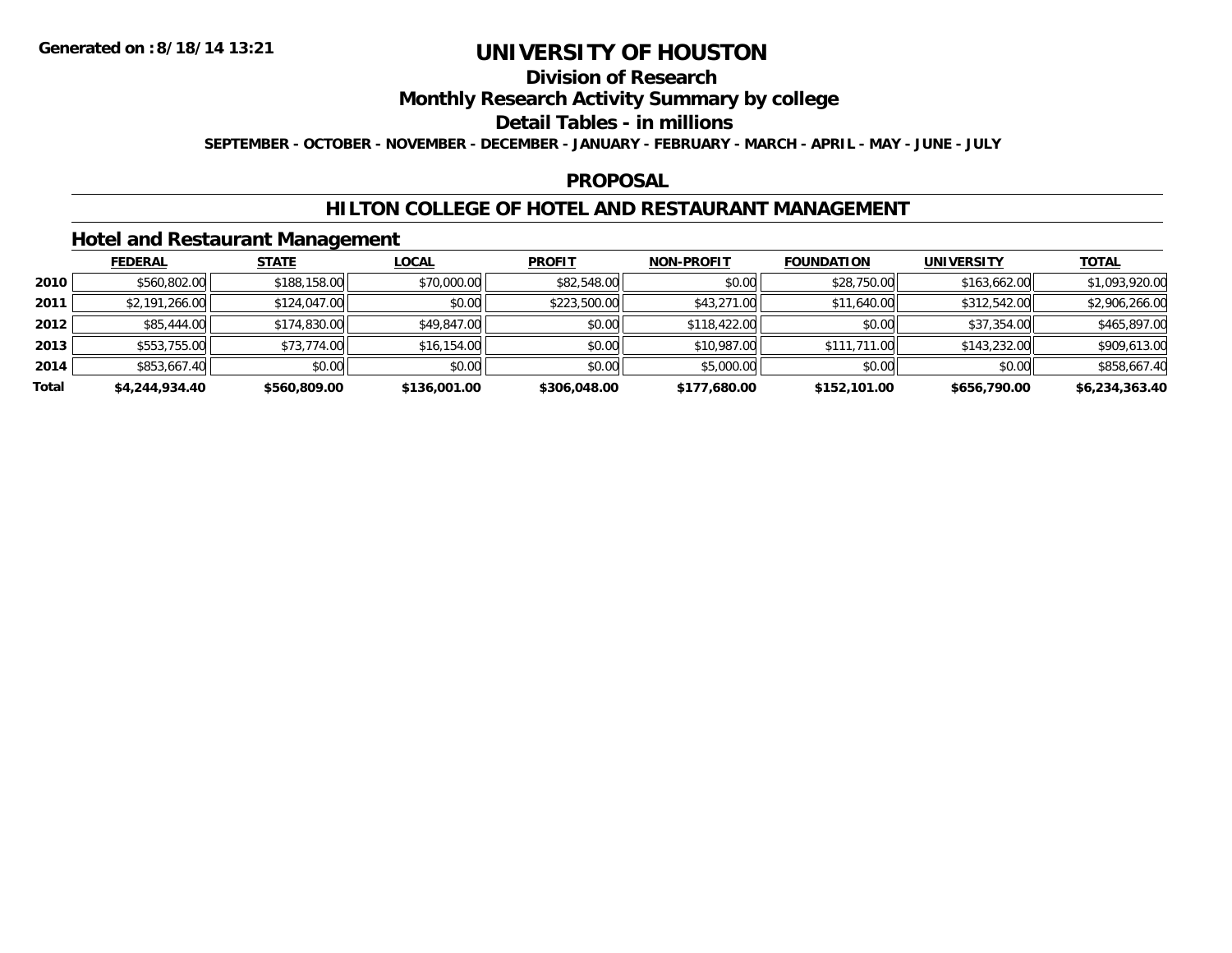# **Division of Research**

**Monthly Research Activity Summary by college**

**Detail Tables - in millions**

**SEPTEMBER - OCTOBER - NOVEMBER - DECEMBER - JANUARY - FEBRUARY - MARCH - APRIL - MAY - JUNE - JULY**

#### **PROPOSAL**

#### **HONORS COLLEGE**

## **Dean, Honors College**

|       | <b>FEDERAL</b> | <b>STATE</b> | <b>LOCAL</b> | <b>PROFIT</b> | <b>NON-PROFIT</b> | <b>FOUNDATION</b> | <b>UNIVERSITY</b> | <b>TOTAL</b>   |
|-------|----------------|--------------|--------------|---------------|-------------------|-------------------|-------------------|----------------|
| 2010  | \$530,851.00   | \$25,000.00  | \$0.00       | \$54,637.32   | \$0.00            | \$0.00            | \$0.00            | \$610,488.32   |
| 2011  | \$182,908.70   | \$0.00       | \$0.00       | \$0.00        | \$53,185.20       | \$0.00            | \$0.00            | \$236,093.90   |
| 2013  | \$0.00         | \$0.00       | \$0.00       | \$341,900.74  | \$0.00            | \$100,000.00      | \$9.150.32        | \$451,051.06   |
| 2014  | \$448,806.00   | \$457,985.75 | \$0.00       | \$19,061.00   | \$1,495.00        | \$0.00            | \$129,028.40      | \$1,056,376.15 |
| Total | \$1,162,565.70 | \$482,985.75 | \$0.00       | \$415,599.06  | \$54,680.20       | \$100,000.00      | \$138,178.72      | \$2,354,009.43 |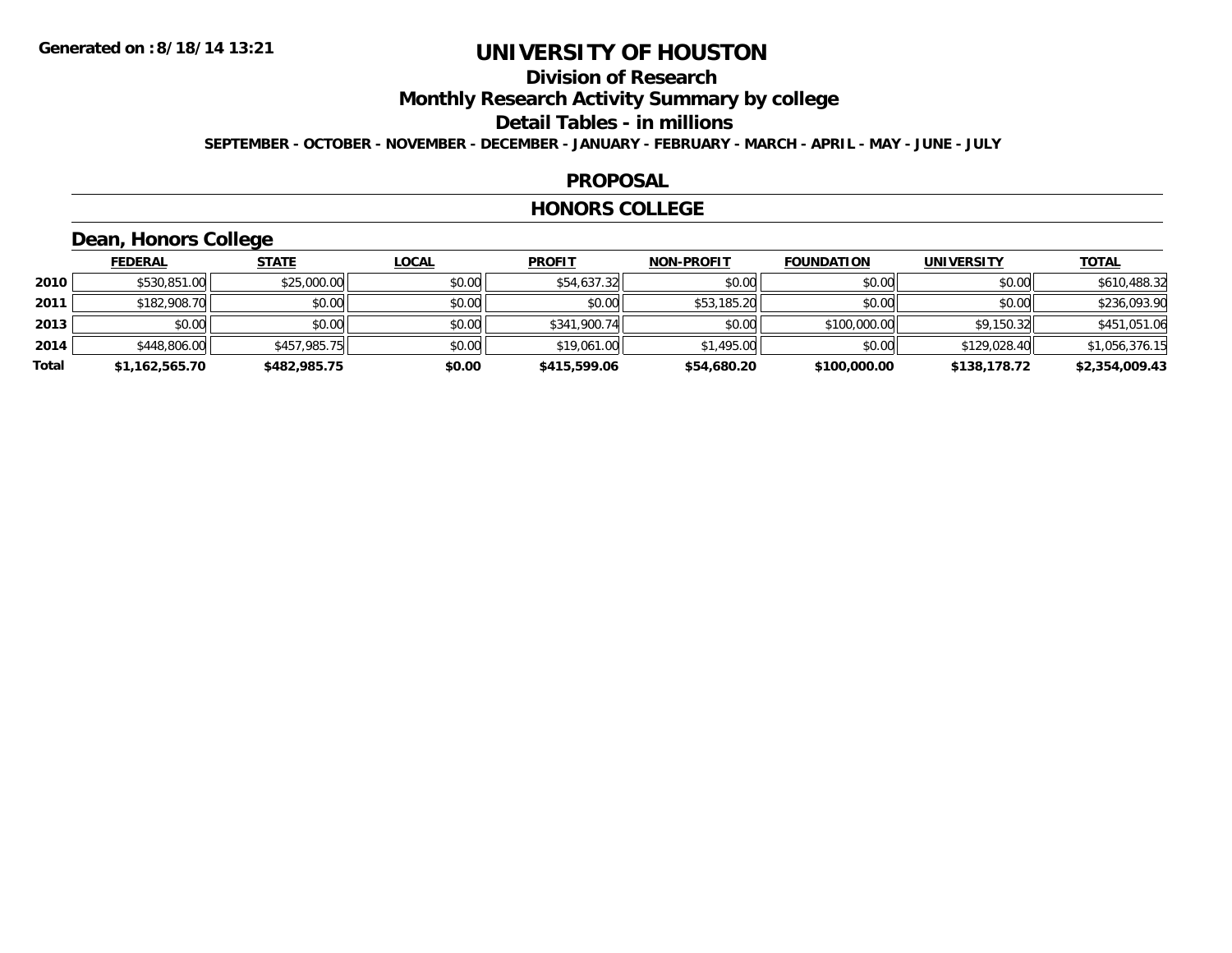# **Division of Research**

**Monthly Research Activity Summary by college**

**Detail Tables - in millions**

**SEPTEMBER - OCTOBER - NOVEMBER - DECEMBER - JANUARY - FEBRUARY - MARCH - APRIL - MAY - JUNE - JULY**

#### **PROPOSAL**

#### **LIBRARY**

### **Administration, Library**

|              | <b>FEDERAL</b> | STATE       | LOCAL  | <b>PROFIT</b> | <b>NON-PROFIT</b> | <b>FOUNDATION</b> | <b>UNIVERSITY</b> | <b>TOTAL</b> |
|--------------|----------------|-------------|--------|---------------|-------------------|-------------------|-------------------|--------------|
| 2010         | \$0.00         | \$19,863.00 | \$0.00 | \$0.00        | \$0.00            | \$0.00            | \$0.00            | \$19,863.00  |
| 2011         | \$242,982.00   | \$0.00      | \$0.00 | \$0.00        | \$0.00            | \$0.00            | \$0.00            | \$242,982.00 |
| <b>Total</b> | \$242,982.00   | \$19,863.00 | \$0.00 | \$0.00        | \$0.00            | \$0.00            | \$0.00            | \$262,845.00 |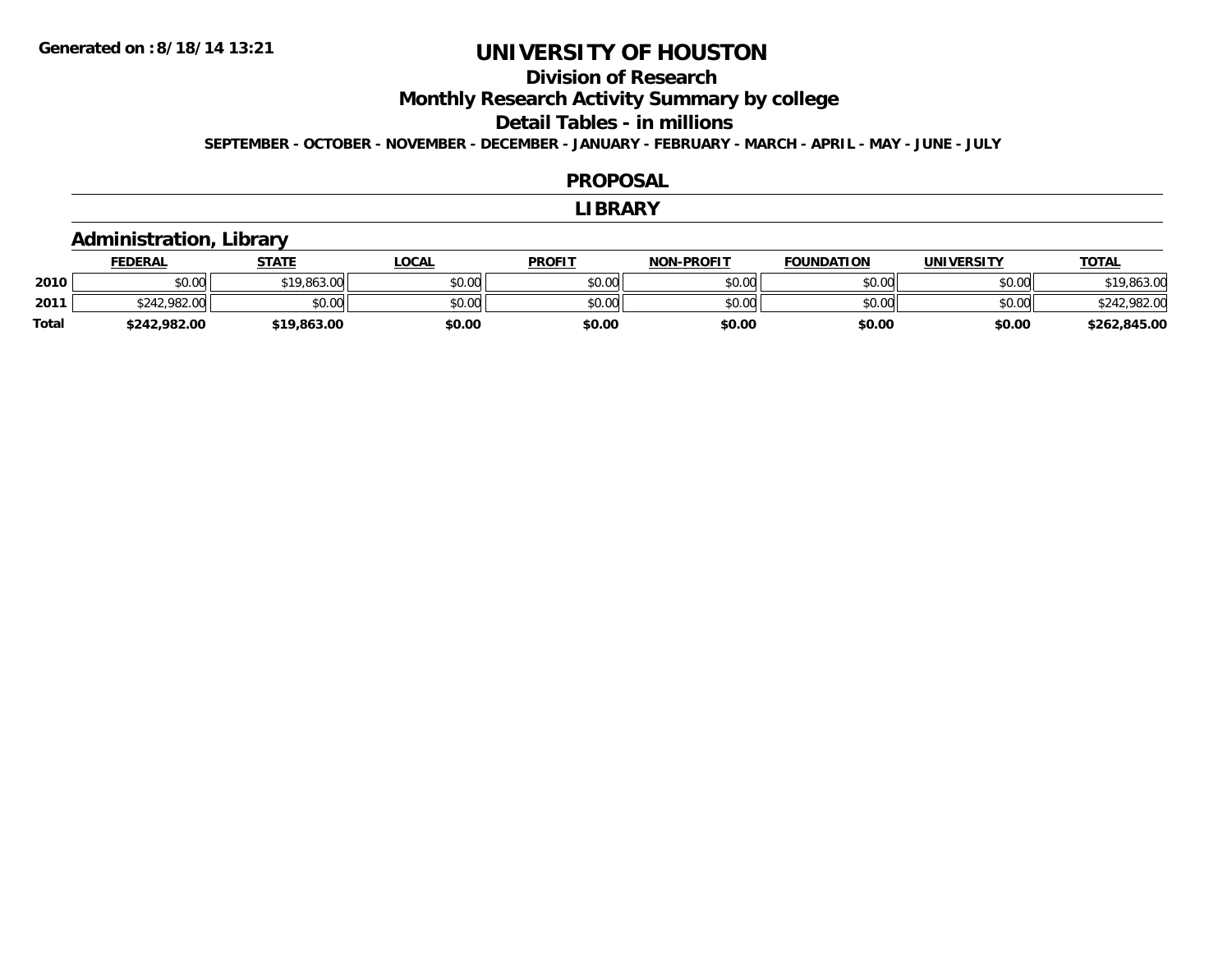# **Division of Research**

**Monthly Research Activity Summary by college**

#### **Detail Tables - in millions**

**SEPTEMBER - OCTOBER - NOVEMBER - DECEMBER - JANUARY - FEBRUARY - MARCH - APRIL - MAY - JUNE - JULY**

### **PROPOSAL**

#### **PRESIDENT**

#### **Office of the President**

|      | <b>FEDERAL</b> | <b>STATE</b>                 | <u>LOCAL</u> | <b>PROFIT</b> | <b>NON-PROFIT</b> | <b>FOUNDATION</b> | <b>UNIVERSITY</b> | <b>TOTAL</b>   |
|------|----------------|------------------------------|--------------|---------------|-------------------|-------------------|-------------------|----------------|
| 2014 | \$865,098.80   | \$0.00                       | \$0.00       | \$0.00        | \$0.00            | \$0.00            | \$0.00            | \$865,098.80   |
|      |                | Vice President Admin/Finance |              |               |                   |                   |                   |                |
|      |                |                              |              |               |                   |                   |                   |                |
|      | <b>FEDERAL</b> | <b>STATE</b>                 | <u>LOCAL</u> | <b>PROFIT</b> | <b>NON-PROFIT</b> | <b>FOUNDATION</b> | <b>UNIVERSITY</b> | <b>TOTAL</b>   |
| 2011 | \$1,935,000.00 | \$0.00                       | \$0.00       | \$0.00        | \$0.00            | \$0.00            | \$0.00            | \$1,935,000.00 |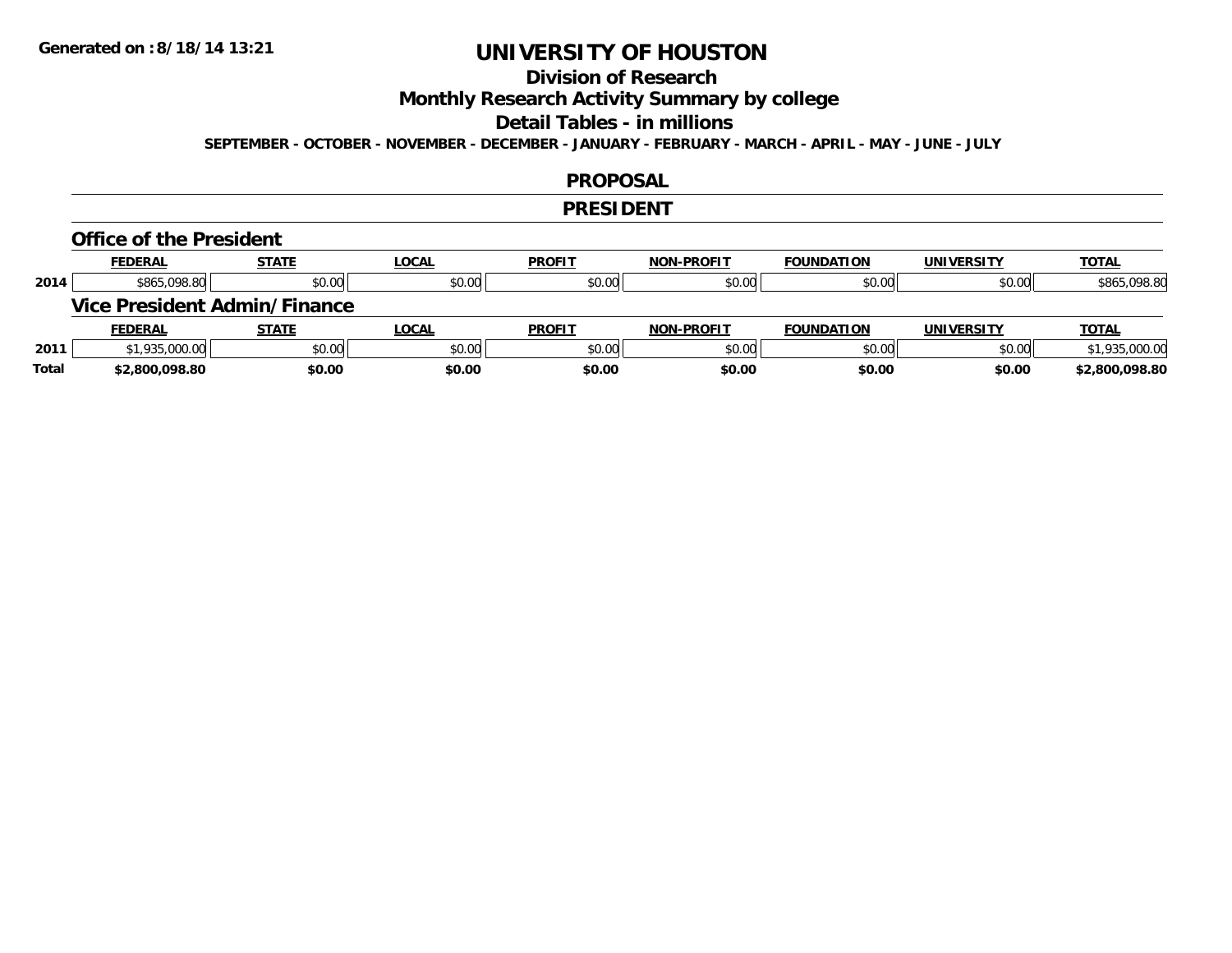# **Division of Research**

**Monthly Research Activity Summary by college**

**Detail Tables - in millions**

**SEPTEMBER - OCTOBER - NOVEMBER - DECEMBER - JANUARY - FEBRUARY - MARCH - APRIL - MAY - JUNE - JULY**

### **PROPOSAL**

### **SENIOR V.P. FOR ACADEMIC AFFAIRS AND PROVOST**

|      |                                                     | <b>Learning and Assessment Services</b> |              |               |                   |                   |                   |                |  |  |  |
|------|-----------------------------------------------------|-----------------------------------------|--------------|---------------|-------------------|-------------------|-------------------|----------------|--|--|--|
|      | <b>FEDERAL</b>                                      | <b>STATE</b>                            | <b>LOCAL</b> | <b>PROFIT</b> | <b>NON-PROFIT</b> | <b>FOUNDATION</b> | <b>UNIVERSITY</b> | <b>TOTAL</b>   |  |  |  |
| 2010 | \$1,869,569.00                                      | \$148,029.00                            | \$0.00       | \$0.00        | \$0.00            | \$10,000.00       | \$0.00            | \$2,027,598.00 |  |  |  |
| 2011 | \$0.00                                              | \$219,384.00                            | \$0.00       | \$0.00        | \$430,048.00      | \$0.00            | \$0.00            | \$649,432.00   |  |  |  |
| 2012 | \$0.00                                              | \$134,767.00                            | \$0.00       | \$0.00        | \$0.00            | \$0.00            | \$0.00            | \$134,767.00   |  |  |  |
| 2013 | \$0.00                                              | \$137,647.00                            | \$0.00       | \$0.00        | \$0.00            | \$0.00            | \$0.00            | \$137,647.00   |  |  |  |
| 2014 | \$0.00                                              | \$137,817.00                            | \$0.00       | \$0.00        | \$0.00            | \$0.00            | \$0.00            | \$137,817.00   |  |  |  |
|      | <b>Learning Support Services</b>                    |                                         |              |               |                   |                   |                   |                |  |  |  |
|      | <b>FEDERAL</b>                                      | <b>STATE</b>                            | <b>LOCAL</b> | <b>PROFIT</b> | <b>NON-PROFIT</b> | <b>FOUNDATION</b> | <b>UNIVERSITY</b> | <b>TOTAL</b>   |  |  |  |
| 2011 | \$0.00                                              | \$0.00                                  | \$0.00       | \$0.00        | \$0.00            | \$0.00            | \$0.00            | \$0.00         |  |  |  |
|      | <b>Office of Admissions</b>                         |                                         |              |               |                   |                   |                   |                |  |  |  |
|      | <b>FEDERAL</b>                                      | <b>STATE</b>                            | <b>LOCAL</b> | <b>PROFIT</b> | <b>NON-PROFIT</b> | <b>FOUNDATION</b> | <b>UNIVERSITY</b> | <b>TOTAL</b>   |  |  |  |
| 2011 | \$0.00                                              | \$0.00                                  | \$0.00       | \$0.00        | \$0.00            | \$0.00            | \$0.00            | \$0.00         |  |  |  |
|      | <b>Senior V.P. for Academic Affairs and Provost</b> |                                         |              |               |                   |                   |                   |                |  |  |  |
|      | <b>FEDERAL</b>                                      | <b>STATE</b>                            | <b>LOCAL</b> | <b>PROFIT</b> | <b>NON-PROFIT</b> | <b>FOUNDATION</b> | <b>UNIVERSITY</b> | <b>TOTAL</b>   |  |  |  |
| 2010 | \$4,981,470.00                                      | \$0.00                                  | \$0.00       | \$0.00        | \$0.00            | \$0.00            | \$0.00            | \$4,981,470.00 |  |  |  |
| 2012 | \$0.00                                              | \$75,000.00                             | \$0.00       | \$0.00        | \$0.00            | \$0.00            | \$0.00            | \$75,000.00    |  |  |  |
| 2013 | \$0.00                                              | \$0.00                                  | \$0.00       | \$0.00        | \$149,488.00      | \$0.00            | \$0.00            | \$149,488.00   |  |  |  |
|      | <b>Student Support Services</b>                     |                                         |              |               |                   |                   |                   |                |  |  |  |
|      | <b>FEDERAL</b>                                      | <b>STATE</b>                            | <b>LOCAL</b> | <b>PROFIT</b> | <b>NON-PROFIT</b> | <b>FOUNDATION</b> | <b>UNIVERSITY</b> | <b>TOTAL</b>   |  |  |  |
| 2012 | \$198,944.00                                        | \$0.00                                  | \$0.00       | \$0.00        | \$0.00            | \$0.00            | \$0.00            | \$198,944.00   |  |  |  |
|      | <b>Undergraduate Scholars</b>                       |                                         |              |               |                   |                   |                   |                |  |  |  |
|      | <b>FEDERAL</b>                                      | <b>STATE</b>                            | <b>LOCAL</b> | <b>PROFIT</b> | <b>NON-PROFIT</b> | <b>FOUNDATION</b> | <b>UNIVERSITY</b> | <b>TOTAL</b>   |  |  |  |
| 2010 | \$0.00                                              | \$15,000.00                             | \$0.00       | \$0.00        | \$0.00            | \$0.00            | \$0.00            | \$15,000.00    |  |  |  |
| 2011 | \$0.00                                              | \$29,456.00                             | \$0.00       | \$0.00        | \$0.00            | \$0.00            | \$0.00            | \$29,456.00    |  |  |  |
| 2012 | \$0.00                                              | \$38,101.00                             | \$0.00       | \$0.00        | \$0.00            | \$0.00            | \$0.00            | \$38,101.00    |  |  |  |
| 2014 | \$0.00                                              | \$20,330.00                             | \$0.00       | \$0.00        | \$0.00            | \$0.00            | \$0.00            | \$20,330.00    |  |  |  |
|      | <b>Undergraduate Studies</b>                        |                                         |              |               |                   |                   |                   |                |  |  |  |
|      | <b>FEDERAL</b>                                      | <b>STATE</b>                            | <b>LOCAL</b> | <b>PROFIT</b> | <b>NON-PROFIT</b> | <b>FOUNDATION</b> | <b>UNIVERSITY</b> | <b>TOTAL</b>   |  |  |  |
| 2011 | \$0.00                                              | \$300,000.00                            | \$0.00       | \$0.00        | \$0.00            | \$0.00            | \$0.00            | \$300,000.00   |  |  |  |
| 2013 | \$0.00                                              | \$30,000.00                             | \$0.00       | \$0.00        | \$0.00            | \$0.00            | \$0.00            | \$30,000.00    |  |  |  |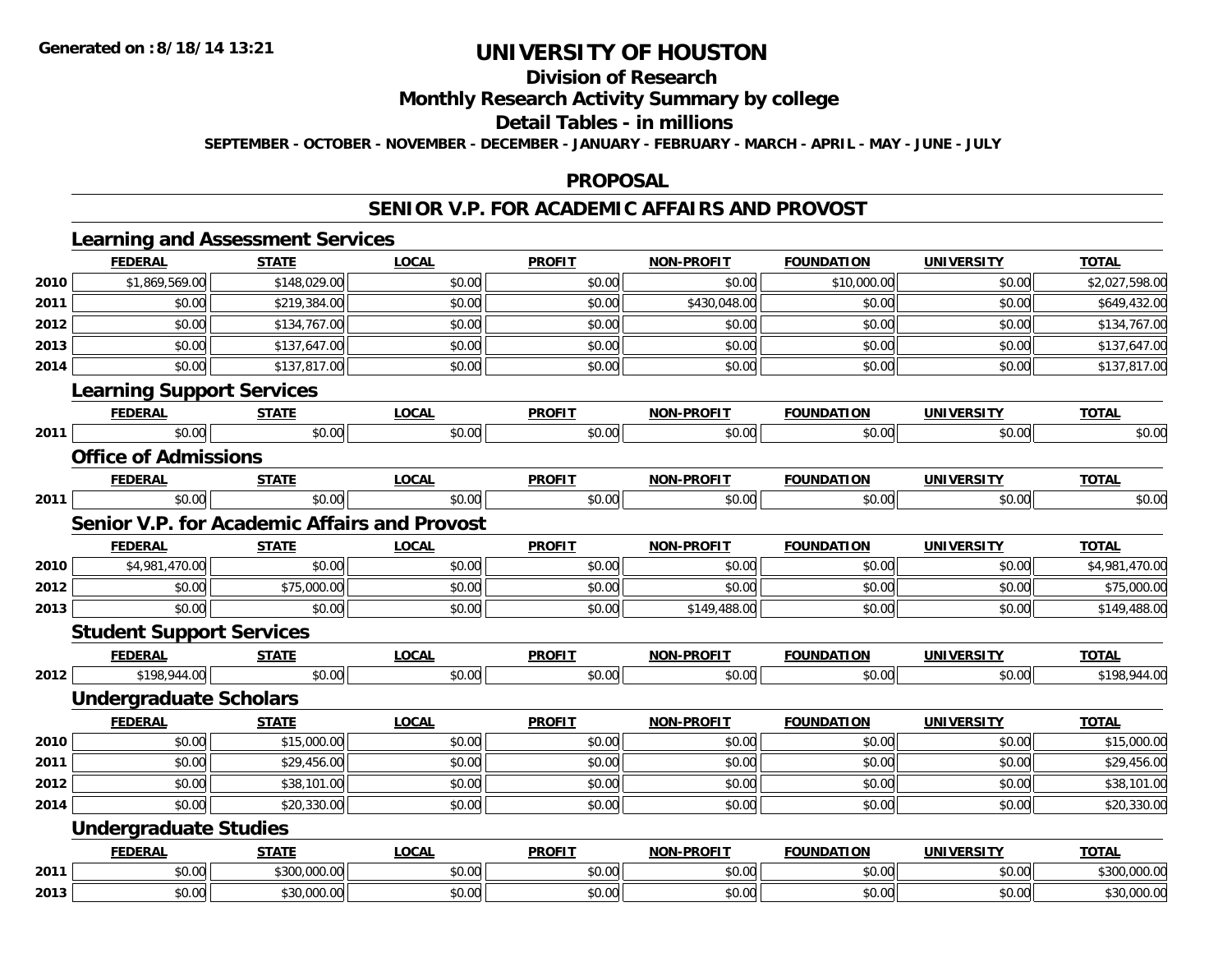## **Division of Research**

**Monthly Research Activity Summary by college**

**Detail Tables - in millions**

**SEPTEMBER - OCTOBER - NOVEMBER - DECEMBER - JANUARY - FEBRUARY - MARCH - APRIL - MAY - JUNE - JULY**

### **PROPOSAL**

### **SENIOR V.P. FOR ACADEMIC AFFAIRS AND PROVOST**

### **Undergraduate Studies**

|              | <b>FEDERAL</b> | <b>STATE</b> | <b>LOCAL</b> | <b>PROFIT</b> | <b>J-PROFIT</b><br>NON. | <b>FOUNDATION</b> | UNIVERSITY | <u>ТОТА.</u>               |
|--------------|----------------|--------------|--------------|---------------|-------------------------|-------------------|------------|----------------------------|
| 2014         | \$999 140 75   | \$10,000.00  | \$0.00       | \$0.00        | ልስ ሀህ<br>pu.uu          | \$0.00            | \$0.00     | 1077<br>009، ،<br>140. / J |
| <b>Total</b> | \$8,049,123.75 | 1.295.531.00 | \$0.00       | \$0.00        | \$579,536.00            | \$10,000.00       | \$0.00     | . 190.75<br>\$9,934,       |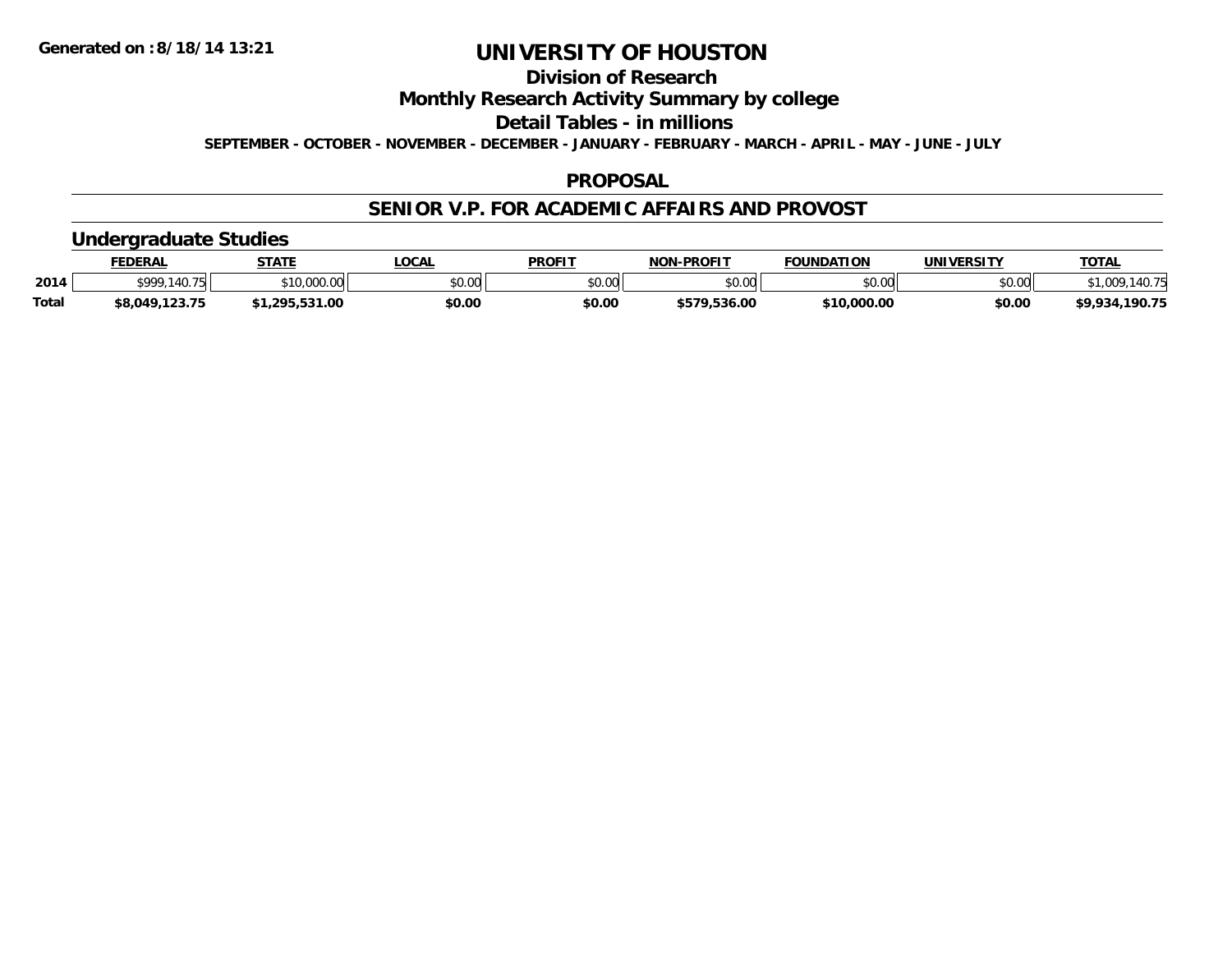**Total**

# **UNIVERSITY OF HOUSTON**

# **Division of Research**

**Monthly Research Activity Summary by college**

#### **Detail Tables - in millions**

**SEPTEMBER - OCTOBER - NOVEMBER - DECEMBER - JANUARY - FEBRUARY - MARCH - APRIL - MAY - JUNE - JULY**

#### **PROPOSAL**

#### **UH LAW CENTER**

|      | Dean, Law      |              |              |               |                   |                   |                   |                |
|------|----------------|--------------|--------------|---------------|-------------------|-------------------|-------------------|----------------|
|      | <b>FEDERAL</b> | <b>STATE</b> | <b>LOCAL</b> | <b>PROFIT</b> | <b>NON-PROFIT</b> | <b>FOUNDATION</b> | <b>UNIVERSITY</b> | <b>TOTAL</b>   |
| 2012 | \$0.00         | \$0.00       | \$0.00       | \$0.00        | \$0.00            | \$0.00            | \$0.00            | \$0.00         |
| 2013 | \$0.00         | \$0.00       | \$0.00       | \$71,560.62   | \$0.00            | \$0.00            | \$0.00            | \$71,560.62    |
|      | Law-UH         |              |              |               |                   |                   |                   |                |
|      | <b>FEDERAL</b> | <b>STATE</b> | <b>LOCAL</b> | <b>PROFIT</b> | <b>NON-PROFIT</b> | <b>FOUNDATION</b> | UNIVERSITY        | <b>TOTAL</b>   |
| 2010 | \$0.40         | \$200,000.00 | \$0.00       | \$0.00        | \$14,137.00       | \$279,068.00      | \$0.00            | \$493,205.40   |
| 2011 | \$0.00         | \$121,906.10 | \$0.00       | \$10,063.00   | \$0.00            | \$201,639.00      | \$68,956.00       | \$402,564.10   |
| 2012 | \$0.00         | \$246,386.00 | \$0.00       | \$0.00        | \$0.00            | \$0.00            | \$0.00            | \$246,386.00   |
| 2013 | \$1,000,000.00 | \$114,000.00 | \$0.00       | \$0.00        | \$76,904.80       | \$0.00            | \$0.00            | \$1,190,904.80 |
| 2014 | \$0.00         | \$200,000.00 | \$0.00       | \$0.00        | \$158,038.00      | \$0.00            | \$54,689.00       | \$412,727.00   |

**\$1,000,000.40 \$882,292.10 \$0.00 \$81,623.62 \$249,079.80 \$480,707.00 \$123,645.00 \$2,817,347.92**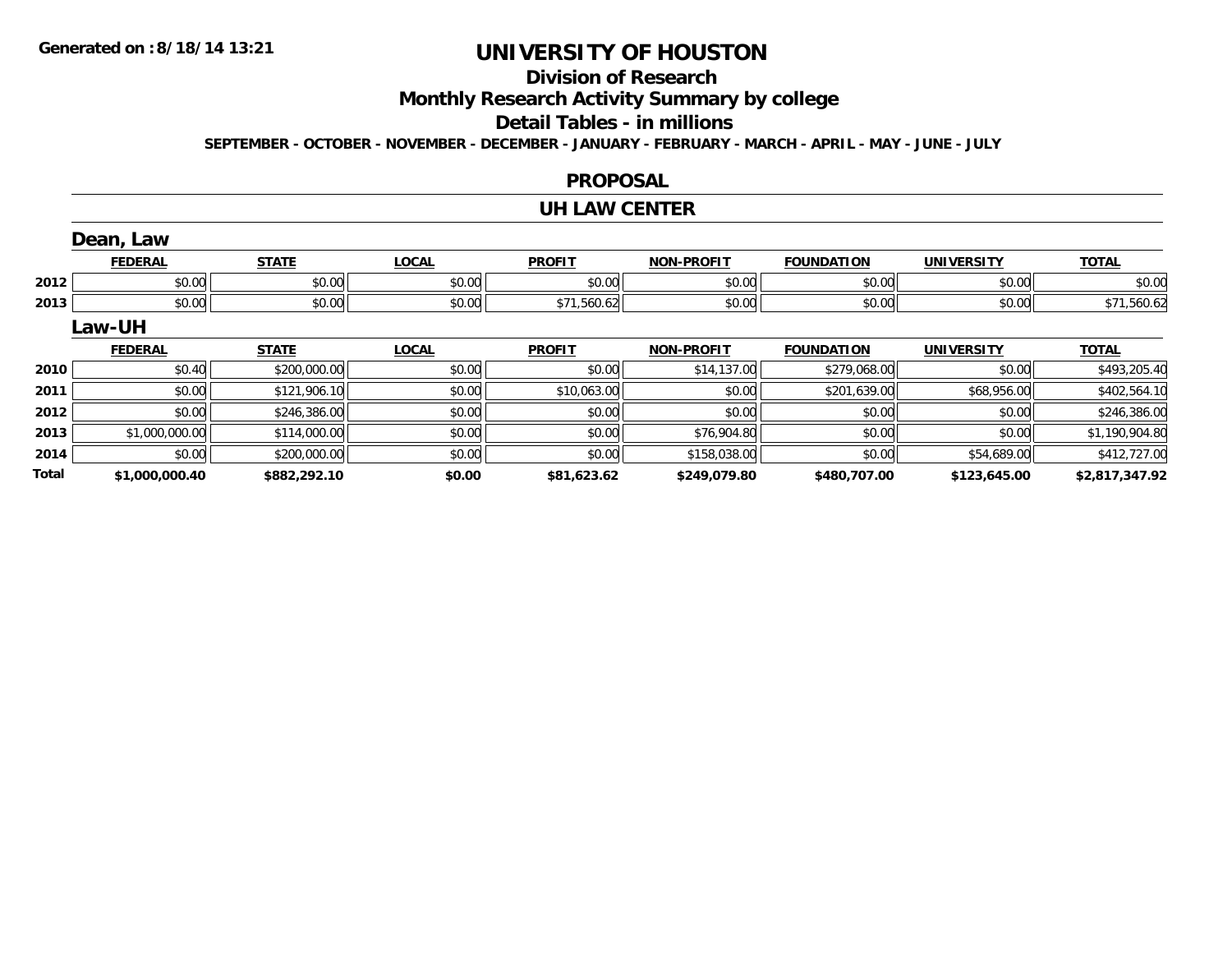## **Division of Research**

**Monthly Research Activity Summary by college**

**Detail Tables - in millions**

**SEPTEMBER - OCTOBER - NOVEMBER - DECEMBER - JANUARY - FEBRUARY - MARCH - APRIL - MAY - JUNE - JULY**

### **PROPOSAL**

#### **UKNOWN COLLEGE**

### **Unknown Department**

|              | <b>FEDERAL</b> | STATE  | <u>LOCAL</u> | <b>PROFIT</b> | <b>NON-PROFIT</b> | <b>FOUNDATION</b> | <b>UNIVERSITY</b> | <b>TOTAL</b> |
|--------------|----------------|--------|--------------|---------------|-------------------|-------------------|-------------------|--------------|
| 2011         | \$0.00         | \$0.00 | \$0.00       | \$0.00        | \$0.00            | \$0.00            | \$0.00            | \$0.00       |
| 2013         | \$0.00         | \$0.00 | \$0.00       | \$0.00        | \$0.00            | \$0.00            | \$0.00            | \$0.00       |
| <b>Total</b> | \$0.00         | \$0.00 | \$0.00       | \$0.00        | \$0.00            | \$0.00            | \$0.00            | \$0.00       |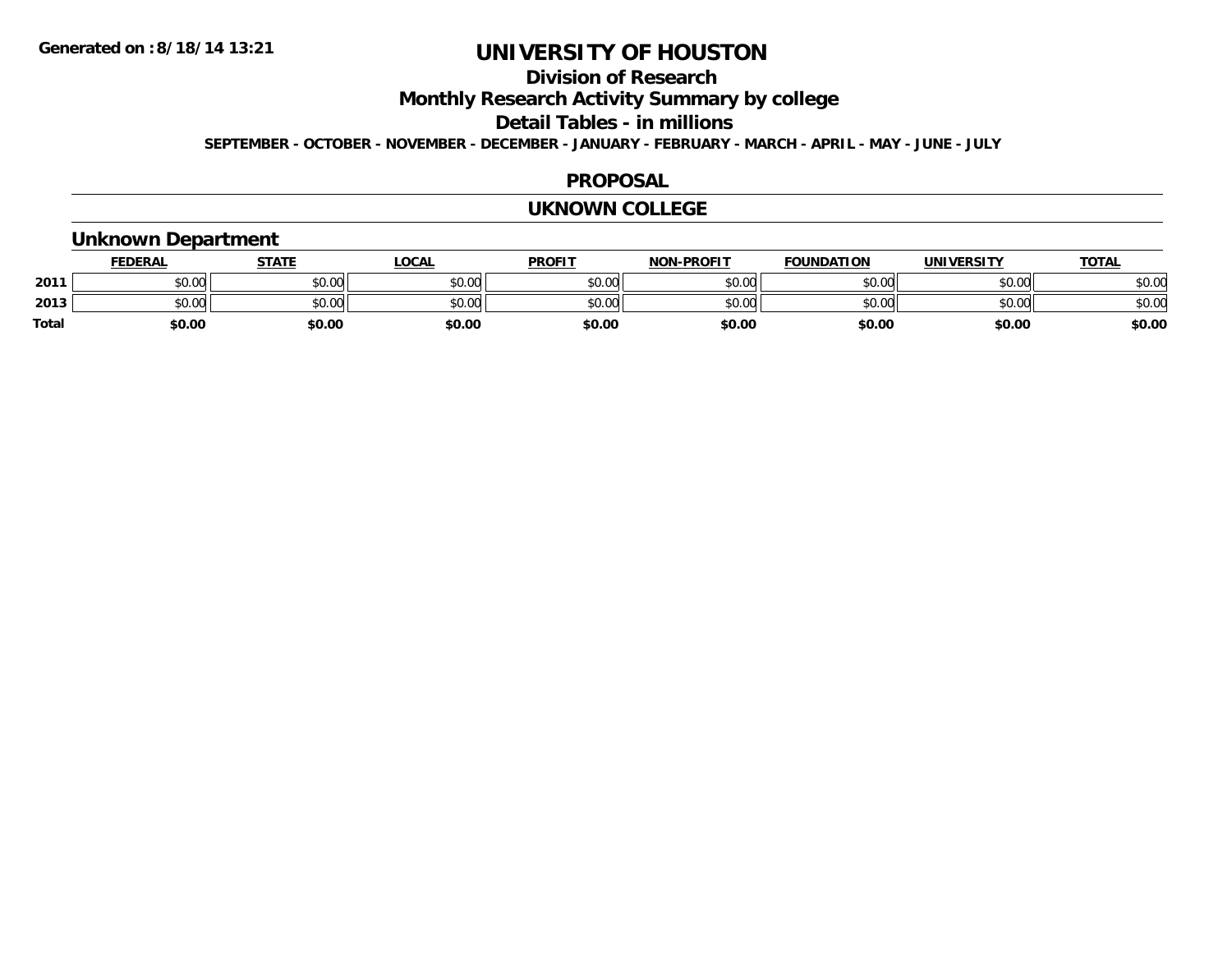# **Division of Research**

**Monthly Research Activity Summary by college**

#### **Detail Tables - in millions**

**SEPTEMBER - OCTOBER - NOVEMBER - DECEMBER - JANUARY - FEBRUARY - MARCH - APRIL - MAY - JUNE - JULY**

### **PROPOSAL**

# **VICE PRESIDENT FOR ADMINISTRATION**

|       | <b>KUHF - Radio</b>         |              |              |               |                   |                   |                   |                 |
|-------|-----------------------------|--------------|--------------|---------------|-------------------|-------------------|-------------------|-----------------|
|       | <b>FEDERAL</b>              | <b>STATE</b> | <b>LOCAL</b> | <b>PROFIT</b> | <b>NON-PROFIT</b> | <b>FOUNDATION</b> | <b>UNIVERSITY</b> | <b>TOTAL</b>    |
| 2010  | \$88,143.00                 | \$12,500.00  | \$0.00       | \$0.00        | \$621,301.17      | \$0.00            | \$0.00            | \$721,944.17    |
| 2011  | \$0.00                      | \$12,500.00  | \$0.00       | \$0.00        | \$623,146.00      | \$0.00            | \$0.00            | \$635,646.00    |
| 2013  | \$0.00                      | \$0.00       | \$0.00       | \$0.00        | \$2,193,199.00    | \$0.00            | \$0.00            | \$2,193,199.00  |
| 2014  | \$0.00                      | \$0.00       | \$0.00       | \$0.00        | \$2,147,877.00    | \$0.00            | \$0.00            | \$2,147,877.00  |
|       | <b>KUHT-TV</b>              |              |              |               |                   |                   |                   |                 |
|       | <b>FEDERAL</b>              | <b>STATE</b> | <b>LOCAL</b> | <b>PROFIT</b> | <b>NON-PROFIT</b> | <b>FOUNDATION</b> | <b>UNIVERSITY</b> | <b>TOTAL</b>    |
| 2010  | \$104,421.00                | \$0.00       | \$0.00       | \$0.00        | \$1,483,936.12    | \$0.00            | \$0.00            | \$1,588,357.12  |
| 2011  | \$0.00                      | \$0.00       | \$0.00       | \$0.00        | \$1,606,903.00    | \$0.00            | \$0.00            | \$1,606,903.00  |
| 2012  | \$0.00                      | \$0.00       | \$0.00       | \$0.00        | \$14,132.00       | \$0.00            | \$0.00            | \$14,132.00     |
|       | <b>Physical Plant</b>       |              |              |               |                   |                   |                   |                 |
|       | <b>FEDERAL</b>              | <b>STATE</b> | <b>LOCAL</b> | <b>PROFIT</b> | <b>NON-PROFIT</b> | <b>FOUNDATION</b> | <b>UNIVERSITY</b> | <b>TOTAL</b>    |
| 2010  | \$104,421.00                | \$0.00       | \$0.00       | \$0.00        | \$78,007.29       | \$0.00            | \$0.00            | \$182,428.29    |
| 2011  | \$0.00                      | \$0.00       | \$0.00       | \$0.00        | \$0.00            | \$0.00            | \$0.00            | \$0.00          |
| 2012  | \$24,500.00                 | \$0.00       | \$0.00       | \$0.00        | \$2,261,596.00    | \$0.00            | \$0.00            | \$2,286,096.00  |
|       | <b>UH Police Department</b> |              |              |               |                   |                   |                   |                 |
|       | <b>FEDERAL</b>              | <b>STATE</b> | <b>LOCAL</b> | <b>PROFIT</b> | <b>NON-PROFIT</b> | <b>FOUNDATION</b> | <b>UNIVERSITY</b> | <b>TOTAL</b>    |
| 2010  | \$88,917.00                 | \$0.00       | \$0.00       | \$0.00        | \$0.00            | \$0.00            | \$0.00            | \$88,917.00     |
| 2011  | \$53,805.00                 | \$4,755.00   | \$0.00       | \$0.00        | \$0.00            | \$0.00            | \$0.00            | \$58,560.00     |
| 2014  | \$0.00                      | \$3,000.00   | \$0.00       | \$0.00        | \$0.00            | \$0.00            | \$0.00            | \$3,000.00      |
| Total | \$464,207.00                | \$32,755.00  | \$0.00       | \$0.00        | \$11,030,097.58   | \$0.00            | \$0.00            | \$11,527,059.58 |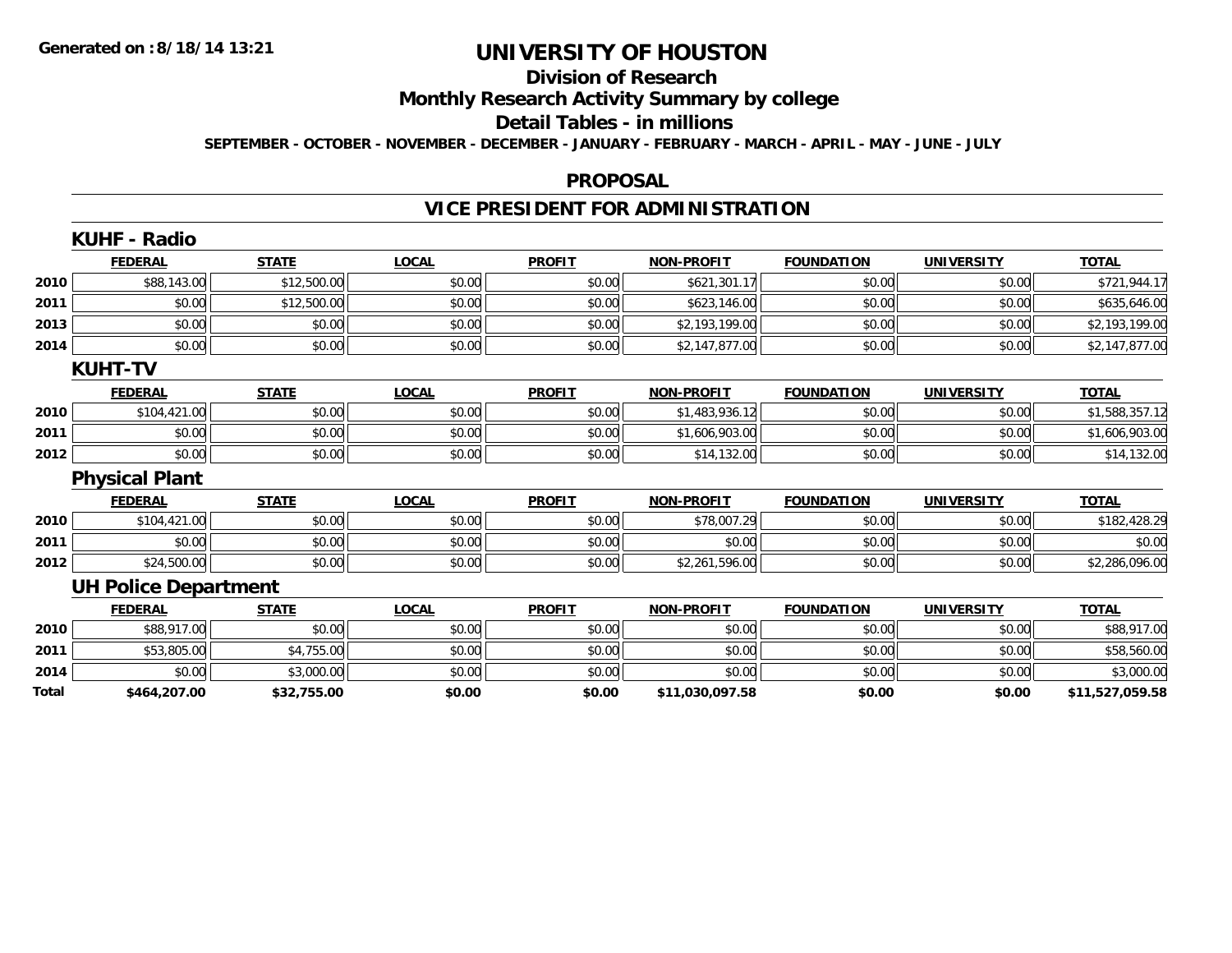# **Division of Research**

### **Monthly Research Activity Summary by college**

#### **Detail Tables - in millions**

**SEPTEMBER - OCTOBER - NOVEMBER - DECEMBER - JANUARY - FEBRUARY - MARCH - APRIL - MAY - JUNE - JULY**

### **PROPOSAL**

### **VICE PRESIDENT FOR STUDENT AFFAIRS**

### **Childrens Learning Centers**

|      |                       | --                                     |              |               |                   |                   |                   |                |
|------|-----------------------|----------------------------------------|--------------|---------------|-------------------|-------------------|-------------------|----------------|
|      | <b>FEDERAL</b>        | <b>STATE</b>                           | <b>LOCAL</b> | <b>PROFIT</b> | <b>NON-PROFIT</b> | <b>FOUNDATION</b> | <b>UNIVERSITY</b> | <b>TOTAL</b>   |
| 2013 | \$2,182,848.00        | \$0.00                                 | \$0.00       | \$0.00        | \$0.00            | \$0.00            | \$0.00            | \$2,182,848.00 |
|      | Dean, Student Affairs |                                        |              |               |                   |                   |                   |                |
|      | <b>FEDERAL</b>        | <b>STATE</b>                           | <b>LOCAL</b> | <b>PROFIT</b> | <b>NON-PROFIT</b> | <b>FOUNDATION</b> | <b>UNIVERSITY</b> | <b>TOTAL</b>   |
| 2010 | \$141,750.75          | \$0.00                                 | \$0.00       | \$0.00        | \$0.00            | \$0.00            | \$0.00            | \$141,750.75   |
| 2012 | \$58,828.50           | \$0.00                                 | \$0.00       | \$0.00        | \$0.00            | \$0.00            | \$0.00            | \$58,828.50    |
|      |                       | <b>Vice President, Student Affairs</b> |              |               |                   |                   |                   |                |
|      | <b>FEDERAL</b>        | <b>STATE</b>                           | <b>LOCAL</b> | <b>PROFIT</b> | <b>NON-PROFIT</b> | <b>FOUNDATION</b> | <b>UNIVERSITY</b> | <b>TOTAL</b>   |

|              | _________      | _____                     | -----  |        | .      | ---------- | _ _    | ______                                    |
|--------------|----------------|---------------------------|--------|--------|--------|------------|--------|-------------------------------------------|
| 2012         | \$0.00         | 0.2102700<br>DU. 1637-001 | \$0.00 | \$0.00 | \$0.00 | \$0.00     | \$0.00 | 02700<br>$\uparrow$ $\uparrow$<br>.837.UU |
| 2014         | \$0.00         | \$0.00                    | \$0.00 | \$0.00 | \$0.00 | \$0.00     | \$0.00 | \$0.00                                    |
| <b>Total</b> | \$2,383,427.25 | \$224,837.00              | \$0.00 | \$0.00 | \$0.00 | \$0.00     | \$0.00 | \$2,608,264.25                            |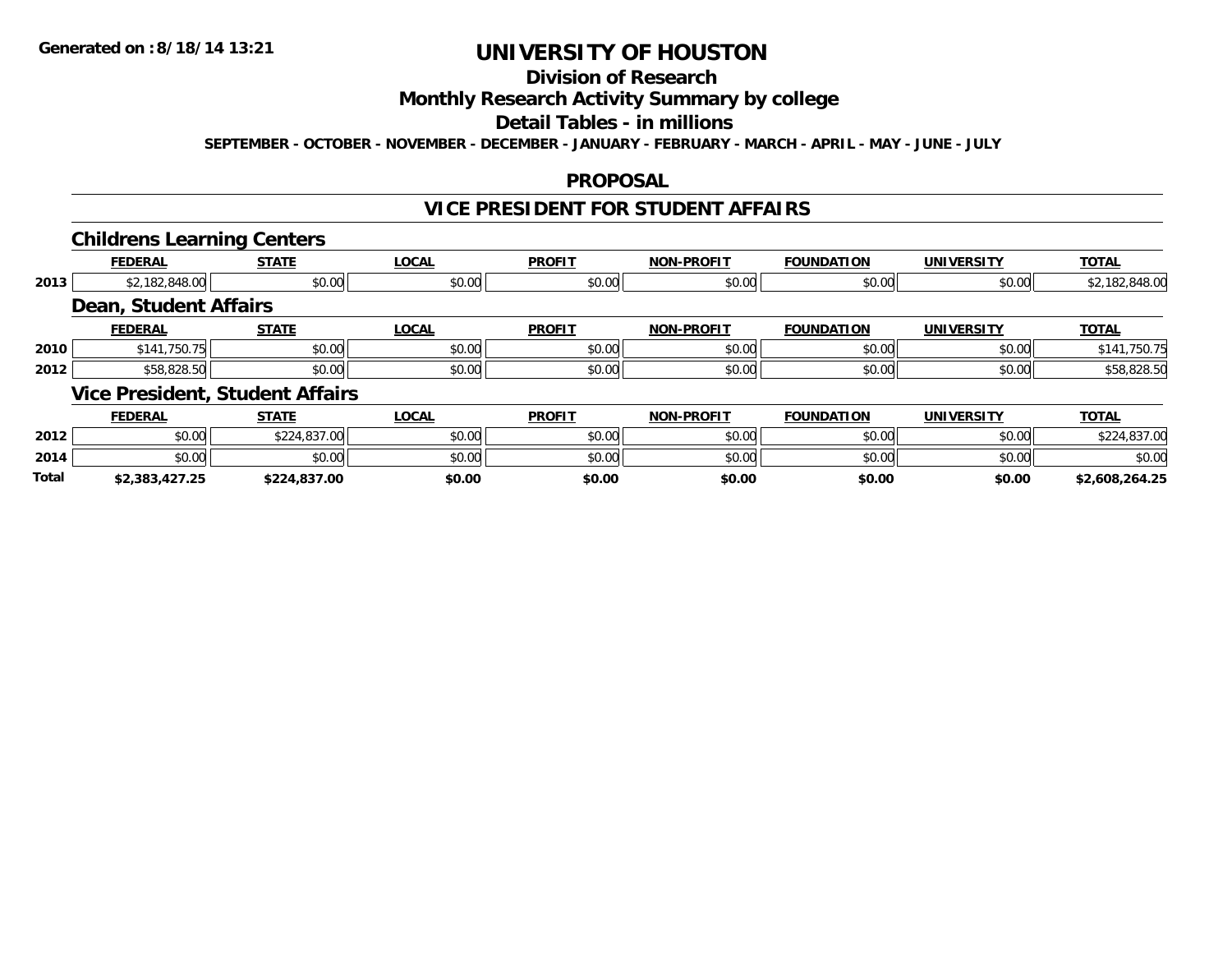# **Division of Research**

**Monthly Research Activity Summary by college**

**Detail Tables - in millions**

**SEPTEMBER - OCTOBER - NOVEMBER - DECEMBER - JANUARY - FEBRUARY - MARCH - APRIL - MAY - JUNE - JULY**

### **PROPOSAL**

# **VP for Community Relations and Institutional Acces**

#### **Center for Student's with Disabilities**

|              | <b>FEDERAL</b> | <b>STATE</b>  | LOCAI         | <b>PROFIT</b>      | -PROFIT<br>NON | <b>FOUNDATION</b>  | <b>UNIVERSITY</b> | <b>TOTAL</b> |
|--------------|----------------|---------------|---------------|--------------------|----------------|--------------------|-------------------|--------------|
| 2011         | JU.UU          | $. \, \cdots$ | 0000<br>JU.UU | $\sim$ 00<br>DU.UU | ልስ ለሰ<br>,uu   | $\sim$ 00<br>JU.UU | \$0.00            |              |
| <b>Total</b> | \$0.00         | 384.00        | \$0.00        | \$0.00             | \$0.00         | \$0.00             | \$0.00            | .384.00      |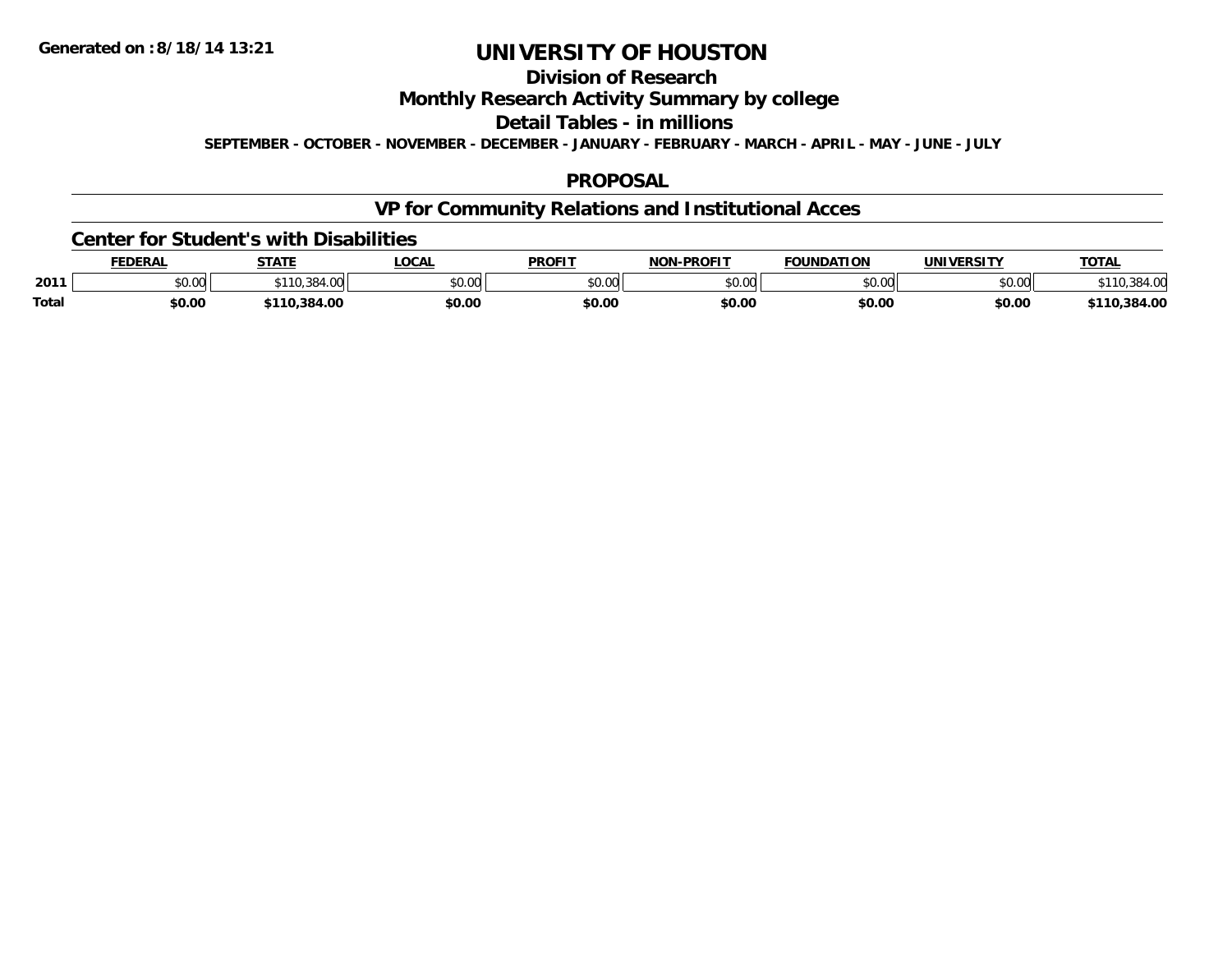# **Division of Research**

# **Monthly Research Activity Summary by college**

#### **Detail Tables - in millions**

**SEPTEMBER - OCTOBER - NOVEMBER - DECEMBER - JANUARY - FEBRUARY - MARCH - APRIL - MAY - JUNE - JULY**

### **AWARD**

### **C.T. BAUER COLLEGE OF BUSINESS**

|       | <b>Accountancy &amp; Taxation</b> |                                          |              |               |                   |                   |                   |                 |
|-------|-----------------------------------|------------------------------------------|--------------|---------------|-------------------|-------------------|-------------------|-----------------|
|       | <b>FEDERAL</b>                    | <b>STATE</b>                             | <b>LOCAL</b> | <b>PROFIT</b> | <b>NON-PROFIT</b> | <b>FOUNDATION</b> | <b>UNIVERSITY</b> | <b>TOTAL</b>    |
| 2014  | \$0.00                            | \$0.00                                   | \$0.00       | \$0.00        | \$0.00            | \$19,260.00       | \$0.00            | \$19,260.00     |
|       |                                   | Dean, Business Administration            |              |               |                   |                   |                   |                 |
|       | <b>FEDERAL</b>                    | <b>STATE</b>                             | <b>LOCAL</b> | <b>PROFIT</b> | <b>NON-PROFIT</b> | <b>FOUNDATION</b> | <b>UNIVERSITY</b> | <b>TOTAL</b>    |
| 2013  | \$0.00                            | \$1,500,000.00                           | \$0.00       | \$0.00        | \$0.00            | \$0.00            | \$0.00            | \$1,500,000.00  |
| 2014  | \$0.00                            | \$121,250.00                             | \$0.00       | \$0.00        | \$0.00            | \$0.00            | \$0.00            | \$121,250.00    |
|       | <b>Finance</b>                    |                                          |              |               |                   |                   |                   |                 |
|       | <b>FEDERAL</b>                    | <b>STATE</b>                             | <b>LOCAL</b> | <b>PROFIT</b> | <b>NON-PROFIT</b> | <b>FOUNDATION</b> | <b>UNIVERSITY</b> | <b>TOTAL</b>    |
| 2010  | \$100,000.00                      | \$0.00                                   | \$0.00       | \$0.00        | \$0.00            | \$0.00            | \$0.00            | \$100,000.00    |
| 2011  | \$230,759.80                      | \$0.00                                   | \$0.00       | \$0.00        | \$0.00            | \$0.00            | \$0.00            | \$230,759.80    |
|       | Management                        |                                          |              |               |                   |                   |                   |                 |
|       | <b>FEDERAL</b>                    | <b>STATE</b>                             | <b>LOCAL</b> | <b>PROFIT</b> | <b>NON-PROFIT</b> | <b>FOUNDATION</b> | <b>UNIVERSITY</b> | <b>TOTAL</b>    |
| 2010  | \$192,678.00                      | \$0.00                                   | \$0.00       | \$0.00        | \$0.00            | \$0.00            | \$0.00            | \$192,678.00    |
|       | <b>Marketing</b>                  |                                          |              |               |                   |                   |                   |                 |
|       | <b>FEDERAL</b>                    | <b>STATE</b>                             | <b>LOCAL</b> | <b>PROFIT</b> | <b>NON-PROFIT</b> | <b>FOUNDATION</b> | <b>UNIVERSITY</b> | <b>TOTAL</b>    |
| 2012  | \$0.00                            | \$0.00                                   | \$0.00       | \$0.00        | \$0.00            | \$0.00            | \$0.00            | \$0.00          |
|       |                                   | <b>Small Business Development Center</b> |              |               |                   |                   |                   |                 |
|       | <b>FEDERAL</b>                    | <b>STATE</b>                             | <b>LOCAL</b> | <b>PROFIT</b> | <b>NON-PROFIT</b> | <b>FOUNDATION</b> | <b>UNIVERSITY</b> | <b>TOTAL</b>    |
| 2010  | \$3,723,450.00                    | \$0.00                                   | \$0.00       | \$0.00        | \$0.00            | \$0.00            | \$0.00            | \$3,723,450.00  |
| 2011  | \$2,152,548.00                    | \$61,677.00                              | \$0.00       | \$0.00        | \$0.00            | \$0.00            | \$0.00            | \$2,214,225.00  |
| 2012  | \$3,847,748.95                    | \$0.00                                   | \$0.00       | \$0.00        | \$0.00            | \$117,242.00      | \$0.00            | \$3,964,990.95  |
| 2013  | \$2,191,968.00                    | \$0.00                                   | \$0.00       | \$0.00        | \$0.00            | \$0.00            | \$0.00            | \$2,191,968.00  |
| 2014  | \$2,411,330.00                    | \$0.00                                   | \$0.00       | \$0.00        | \$0.00            | \$89,145.00       | \$0.00            | \$2,500,475.00  |
| Total | \$14,850,482.75                   | \$1,682,927.00                           | \$0.00       | \$0.00        | \$0.00            | \$225,647.00      | \$0.00            | \$16,759,056.75 |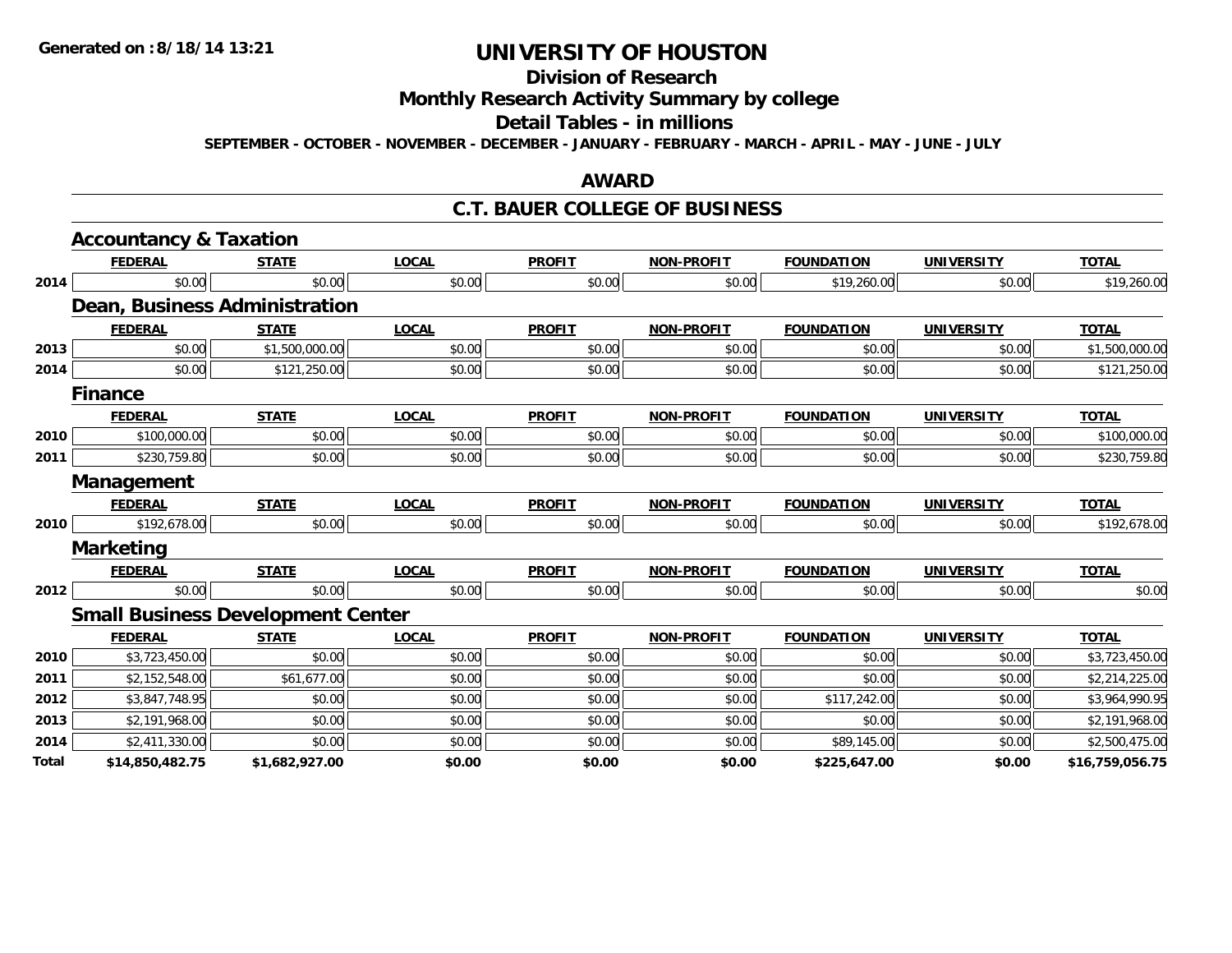#### **Division of Research**

**Monthly Research Activity Summary by college**

#### **Detail Tables - in millions**

**SEPTEMBER - OCTOBER - NOVEMBER - DECEMBER - JANUARY - FEBRUARY - MARCH - APRIL - MAY - JUNE - JULY**

#### **AWARD**

### **COLLEGE OF ARCHITECTURE**

|      | Architecture       |              |              |               |                   |                   |                   |              |
|------|--------------------|--------------|--------------|---------------|-------------------|-------------------|-------------------|--------------|
|      | <b>FEDERAL</b>     | <b>STATE</b> | <b>LOCAL</b> | <b>PROFIT</b> | <b>NON-PROFIT</b> | <b>FOUNDATION</b> | <b>UNIVERSITY</b> | <b>TOTAL</b> |
| 2010 | \$0.00             | \$0.00       | \$0.00       | \$0.00        | \$0.00            | \$24,750.00       | \$0.00            | \$24,750.00  |
| 2011 | \$25,000.00        | \$0.00       | \$0.00       | \$7,500.00    | \$0.00            | \$0.00            | \$0.00            | \$32,500.00  |
| 2012 | \$0.00             | \$0.00       | \$0.00       | \$0.00        | \$5,000.00        | \$0.00            | \$2,500.00        | \$7,500.00   |
| 2013 | \$25,000.00        | \$0.00       | \$0.00       | \$0.00        | \$0.00            | \$0.00            | \$0.00            | \$25,000.00  |
|      | Dean, Architecture |              |              |               |                   |                   |                   |              |
|      | ______             | $- - - -$    | . <b>.</b>   | ------        | ----- -- ----     | ____._            | . <i>.</i>        | _____        |

|              | <b>FEDERAL</b> | стлтг<br>9 I A I                     | .OCAL  | PROFI          | NON<br>-PROFIT | <b>FOUNDATION</b>    | <b>IINIVERSIT</b> \ | $T^*$<br>- 101 h              |
|--------------|----------------|--------------------------------------|--------|----------------|----------------|----------------------|---------------------|-------------------------------|
| 2013         | nn nn<br>,u.uu | $\star$ -0.000.00 $\mu$<br>uu www.wu | \$0.00 | mn n¢<br>JU.UU | \$0.00         | ስ ለሰ<br>טט.טע        | $\sim$ 00<br>ושט.טע | \$50,000.0                    |
| <b>Total</b> | \$50,000.00    | \$50,000.00                          | \$0.00 | 500.00.        | \$5,000.00     | 750.00<br><b>424</b> | \$2,500.00          | 750.00<br><b>4130</b><br>: כו |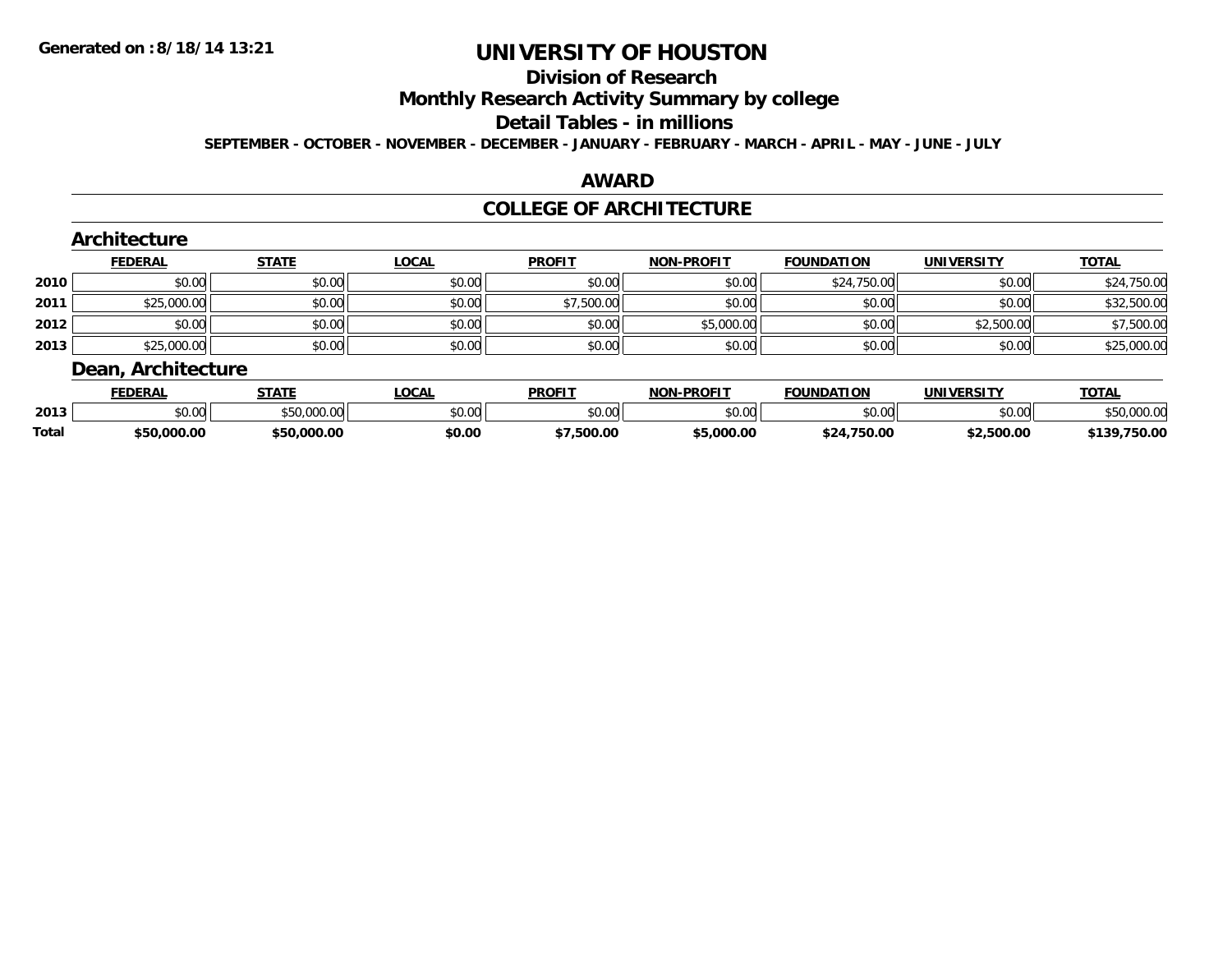# **Division of Research**

**Monthly Research Activity Summary by college**

#### **Detail Tables - in millions**

**SEPTEMBER - OCTOBER - NOVEMBER - DECEMBER - JANUARY - FEBRUARY - MARCH - APRIL - MAY - JUNE - JULY**

### **AWARD**

## **COLLEGE OF EDUCATION**

## **Consistency Mgmt and Coop Disc**

|      | <b>FEDERAL</b> | <b>STATE</b> | <u>LOCAL</u> | <b>PROFIT</b> | <b>NON-PROFIT</b> | <b>FOUNDATION</b> | <b>UNIVERSITY</b> | <b>TOTAL</b> |
|------|----------------|--------------|--------------|---------------|-------------------|-------------------|-------------------|--------------|
| 2010 | \$38,889.00    | \$0.00       | \$37,786.06  | \$120.61      | \$119,206.00      | \$0.00            | \$0.00            | \$196,001.67 |
| 2011 | \$40,276.75    | \$0.00       | \$0.00       | \$0.00        | \$153,107.00      | \$0.00            | \$0.00            | \$193,383.75 |
| 2012 | \$30,000.00    | \$0.00       | \$0.00       | \$0.00        | \$84,725.00       | \$0.00            | \$0.00            | \$114,725.00 |
| 2013 | \$17,324.58    | \$0.00       | \$0.00       | \$4.26        | \$3,500.00        | \$0.00            | \$0.00            | \$20,828.84  |
| 2014 | \$615,728.33   | \$0.00       | \$235,590.00 | \$0.00        | \$0.00            | \$0.00            | \$0.00            | \$851,318.33 |

### **Curriculum and Instruction**

|      | <b>FEDERAL</b> | <b>STATE</b> | <u>LOCAL</u> | <b>PROFIT</b> | <b>NON-PROFIT</b> | <b>FOUNDATION</b> | <b>UNIVERSITY</b> | <u>TOTAL</u>   |
|------|----------------|--------------|--------------|---------------|-------------------|-------------------|-------------------|----------------|
| 2010 | \$447,853.20   | \$50,000.00  | \$0.00       | \$0.00        | \$90,000.00       | \$0.00            | \$0.00            | \$587,853.20   |
| 2011 | \$1,058,461.40 | \$279,999.00 | \$0.00       | \$0.00        | \$165,000.00      | \$0.00            | \$0.00            | \$1,503,460.40 |
| 2012 | \$192,872.20   | \$0.00       | \$0.00       | \$0.00        | \$0.00            | \$18,400.00       | \$0.00            | \$211,272.20   |
| 2013 | \$935,468.20   | \$15,999.00  | \$0.00       | \$0.00        | \$15,825.00       | \$3,997.75        | \$0.00            | \$971,289.95   |
| 2014 | \$607,348.80   | \$0.00       | \$0.00       | \$0.00        | \$5,000.00        | \$0.00            | \$0.00            | \$612,348.80   |

### **Dean, Education**

|      | <b>FEDERAL</b> | CTATI                          | .OCAI              | <b>PROFIT</b>        | <b>DDAFIT</b><br><b>AIAB</b> | <b>FOUNDATION</b> | ידוסמ־<br><b>INIVE</b> | <b>TOT</b><br>. . |
|------|----------------|--------------------------------|--------------------|----------------------|------------------------------|-------------------|------------------------|-------------------|
| 2011 | 0000<br>v.vu   | 0000<br>JU.UU                  | $\cdots$<br>PU.UU  | 0000<br><b>DU.UU</b> | 0000<br>vv.vv                | 0000<br>JU.UU     | 0.00<br>vu.vu          | 0000<br>DU.UU     |
| 2014 | 0000<br>pu.uu  | $F\cap\cap$<br>_ , , JUU. UU . | $\sim$ 00<br>PO.OO | \$0.00               | 0000<br>vv.vv                | 0000<br>JU.UU     | \$0.00                 | .,JUU.uv          |

<u> 1989 - Johann Stoff, deutscher Stoffen und der Stoffen und der Stoffen und der Stoffen und der Stoffen und d</u>

## **Educational Psychology**

|      | <u>FEDERAL</u> | <b>STATE</b> | <u>LOCAL</u> | <b>PROFIT</b> | <b>NON-PROFIT</b> | <b>FOUNDATION</b> | <b>UNIVERSITY</b> | <b>TOTAL</b>   |
|------|----------------|--------------|--------------|---------------|-------------------|-------------------|-------------------|----------------|
| 2010 | \$254,938.00   | \$185,995.00 | \$0.00       | \$0.00        | \$0.00            | \$96,244.00       | \$0.00            | \$537,177.00   |
| 2011 | \$315,757.50   | \$186,748.00 | \$0.00       | \$0.00        | \$0.00            | \$84,221.90       | \$0.00            | \$586,727.40   |
| 2012 | \$314,655.90   | \$17,595.00  | \$0.00       | \$0.00        | \$22,262.04       | \$0.00            | \$930.00          | \$355,442.94   |
| 2013 | \$786,887.50   | \$0.00       | \$0.00       | \$0.00        | \$34,960.00       | \$0.00            | \$23,378.00       | \$845,225.50   |
| 2014 | \$1,349,641.95 | \$55,533.00  | \$27,400.00  | \$0.00        | \$44,723.53       | \$0.00            | \$0.00            | \$1,477,298.48 |

## **Institute for Urban Education**

|      | <b>FEDERAL</b> | <b>STATE</b> | <u>LOCAL</u> | <b>PROFIT</b> | <b>NON-PROFIT</b> | <b>FOUNDATION</b> | <b>UNIVERSITY</b> | <b>TOTAL</b> |
|------|----------------|--------------|--------------|---------------|-------------------|-------------------|-------------------|--------------|
| 2010 | \$250,000.00   | \$0.00       | \$0.00       | \$0.00        | \$0.00            | \$0.00            | \$0.00            | \$250,000.00 |
| 2011 | \$469,169.00   | \$0.00       | \$0.00       | \$0.00        | \$0.00            | \$0.00            | \$0.00            | \$469,169.00 |
| 2012 | \$19,558.00    | \$0.00       | \$0.00       | \$0.00        | \$0.00            | \$0.00            | \$0.00            | \$19,558.00  |
| 2013 | \$0.00         | \$0.00       | \$0.00       | \$0.00        | \$0.00            | \$0.00            | \$0.00            | \$0.00       |
| 2014 | \$0.00         | \$0.00       | \$0.00       | \$0.00        | \$0.00            | \$0.00            | \$0.00            | \$0.00       |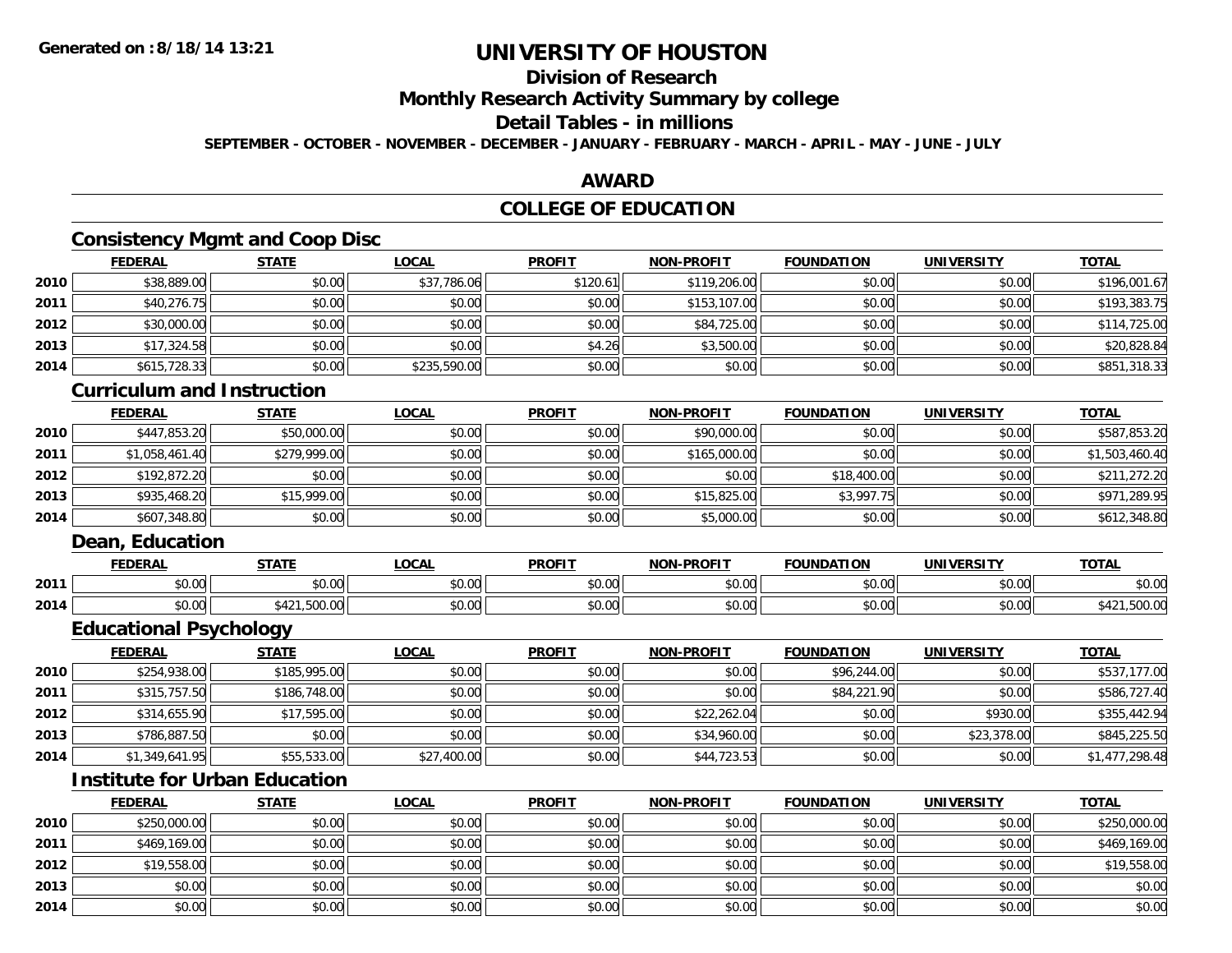# **Division of Research**

**Monthly Research Activity Summary by college**

**Detail Tables - in millions**

**SEPTEMBER - OCTOBER - NOVEMBER - DECEMBER - JANUARY - FEBRUARY - MARCH - APRIL - MAY - JUNE - JULY**

### **AWARD**

## **COLLEGE OF EDUCATION**

## **UH Charter School**

|       | <b>FEDERAL</b> | <b>STATE</b>   | <b>LOCAL</b> | <b>PROFIT</b> | <b>NON-PROFIT</b> | <b>FOUNDATION</b> | <b>UNIVERSITY</b> | <b>TOTAL</b>    |
|-------|----------------|----------------|--------------|---------------|-------------------|-------------------|-------------------|-----------------|
| 2011  | \$44,864.00    | \$0.00         | \$0.00       | \$0.00        | \$0.00            | \$0.00            | \$0.00            | \$44,864.00     |
| 2012  | \$49,900.01    | \$974.797.00   | \$0.00       | \$0.00        | \$0.00            | \$0.00            | \$0.00            | \$1,024,697.01  |
| 2013  | \$3,084.60     | \$986,335.61   | \$0.00       | \$0.00        | \$0.00            | \$0.00            | \$0.00            | \$989,420.21    |
| 2014  | \$63,415.00    | \$999,880.00   | \$0.00       | \$0.00        | \$0.00            | \$0.00            | \$0.00            | \$1,063,295.00  |
| Total | \$7,906,093.92 | \$4,174,381.61 | \$300,776.06 | \$124.87      | \$738,308.57      | \$202,863.65      | \$24,308.00       | \$13,346,856.68 |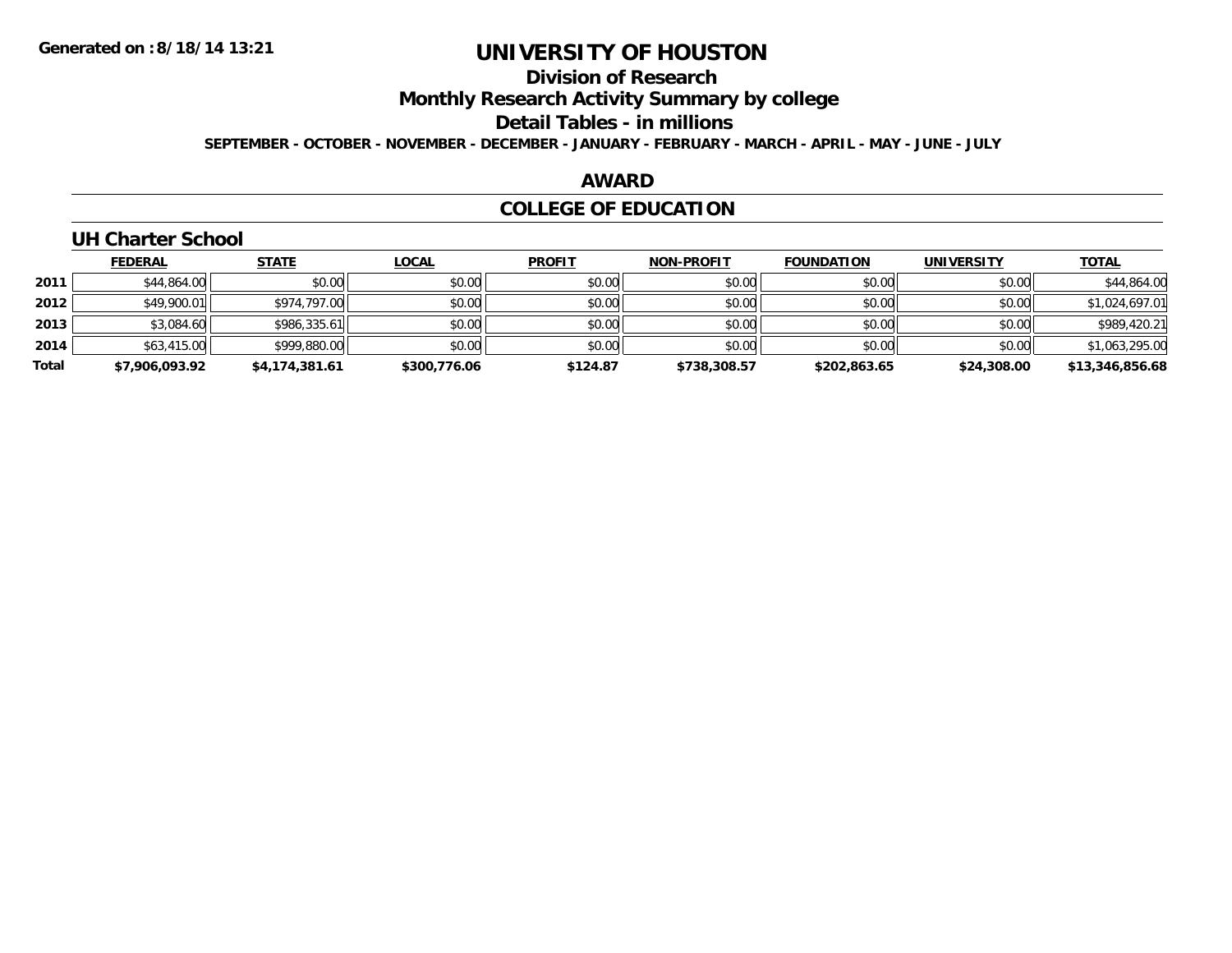### **Division of Research**

**Monthly Research Activity Summary by college**

#### **Detail Tables - in millions**

**SEPTEMBER - OCTOBER - NOVEMBER - DECEMBER - JANUARY - FEBRUARY - MARCH - APRIL - MAY - JUNE - JULY**

#### **AWARD**

#### **COLLEGE OF LIBERAL ARTS AND SOCIAL SCIENCES**

|      | <b>African-American Studies</b>  |                    |              |               |                   |                   |                   |              |
|------|----------------------------------|--------------------|--------------|---------------|-------------------|-------------------|-------------------|--------------|
|      | <b>FEDERAL</b>                   | <b>STATE</b>       | <b>LOCAL</b> | <b>PROFIT</b> | <b>NON-PROFIT</b> | <b>FOUNDATION</b> | <b>UNIVERSITY</b> | <b>TOTAL</b> |
| 2014 | \$1,500.00                       | \$0.00             | \$0.00       | \$0.00        | \$4,000.00        | \$0.00            | \$0.00            | \$5,500.00   |
|      | Art                              |                    |              |               |                   |                   |                   |              |
|      | <b>FEDERAL</b>                   | <b>STATE</b>       | <b>LOCAL</b> | <b>PROFIT</b> | <b>NON-PROFIT</b> | <b>FOUNDATION</b> | <b>UNIVERSITY</b> | <b>TOTAL</b> |
| 2012 | \$14,979.30                      | \$0.00             | \$0.00       | \$0.00        | \$0.00            | \$0.00            | \$0.00            | \$14,979.30  |
| 2014 | \$1,400.00                       | \$0.00             | \$0.00       | \$0.00        | \$0.00            | \$0.00            | \$0.00            | \$1,400.00   |
|      | <b>Arte Publico Press</b>        |                    |              |               |                   |                   |                   |              |
|      | <b>FEDERAL</b>                   | <b>STATE</b>       | <b>LOCAL</b> | <b>PROFIT</b> | <b>NON-PROFIT</b> | <b>FOUNDATION</b> | <b>UNIVERSITY</b> | <b>TOTAL</b> |
| 2010 | \$30,000.00                      | \$0.00             | \$0.00       | \$0.00        | \$51,200.00       | \$275,000.00      | \$0.00            | \$356,200.00 |
| 2011 | \$30,000.00                      | \$9,500.00         | \$0.00       | \$0.00        | \$56,600.00       | \$0.00            | \$0.00            | \$96,100.00  |
| 2012 | \$6,000.00                       | \$3,000.00         | \$0.00       | \$0.00        | \$39,100.00       | \$0.00            | \$0.00            | \$48,100.00  |
| 2013 | \$25,000.00                      | \$2,535.00         | \$0.00       | \$0.00        | \$33,200.00       | \$150,000.00      | \$0.00            | \$210,735.00 |
| 2014 | \$0.00                           | \$10,000.00        | \$0.00       | \$0.00        | \$80,074.00       | \$75,000.00       | \$0.00            | \$165,074.00 |
|      | <b>Blaffer Gallery</b>           |                    |              |               |                   |                   |                   |              |
|      | <b>FEDERAL</b>                   | <b>STATE</b>       | <b>LOCAL</b> | <b>PROFIT</b> | <b>NON-PROFIT</b> | <b>FOUNDATION</b> | <b>UNIVERSITY</b> | <b>TOTAL</b> |
| 2010 | \$60,000.00                      | \$8,500.00         | \$0.00       | \$0.00        | \$67,300.00       | \$0.00            | \$0.00            | \$135,800.00 |
| 2011 | \$0.00                           | \$11,500.00        | \$0.00       | \$0.00        | \$70,200.00       | \$0.00            | \$0.00            | \$81,700.00  |
| 2012 | \$20,000.00                      | \$5,132.00         | \$0.00       | \$0.00        | \$50,800.00       | \$0.00            | \$0.00            | \$75,932.00  |
| 2013 | \$1,500.00                       | \$5,132.00         | \$0.00       | \$0.00        | \$0.00            | \$0.00            | \$0.00            | \$6,632.00   |
| 2014 | \$0.00                           | \$14,000.00        | \$0.00       | \$0.00        | \$38,287.00       | \$0.00            | \$0.00            | \$52,287.00  |
|      | <b>Center for Public History</b> |                    |              |               |                   |                   |                   |              |
|      | <b>FEDERAL</b>                   | <b>STATE</b>       | <b>LOCAL</b> | <b>PROFIT</b> | <b>NON-PROFIT</b> | <b>FOUNDATION</b> | <b>UNIVERSITY</b> | <b>TOTAL</b> |
| 2012 | \$100,000.00                     | $\frac{1}{00}$ .00 | \$0.00       | \$0.00        | \$0.00            | \$0.00            | \$0.00            | \$100,000.00 |
|      | <b>Communication Disorders</b>   |                    |              |               |                   |                   |                   |              |
|      | <b>FEDERAL</b>                   | <b>STATE</b>       | <b>LOCAL</b> | <b>PROFIT</b> | <b>NON-PROFIT</b> | <b>FOUNDATION</b> | <b>UNIVERSITY</b> | <b>TOTAL</b> |
| 2010 | \$38,723.00                      | \$0.00             | \$0.00       | \$0.00        | \$231,398.00      | \$10,000.00       | \$0.00            | \$280,121.00 |
| 2011 | \$0.00                           | \$0.00             | \$0.00       | \$0.00        | \$233,713.00      | \$0.00            | \$0.00            | \$233,713.00 |
| 2012 | \$2,942.90                       | \$0.00             | \$0.00       | \$0.00        | \$233,712.00      | \$0.00            | \$0.00            | \$236,654.90 |
| 2013 | \$146,809.32                     | \$0.00             | \$0.00       | \$0.00        | \$54,922.00       | \$10,000.00       | \$0.00            | \$211,731.32 |
| 2014 | \$145,749.75                     | \$0.00             | \$0.00       | \$0.00        | \$224,419.98      | \$1,880.00        | \$0.00            | \$372,049.73 |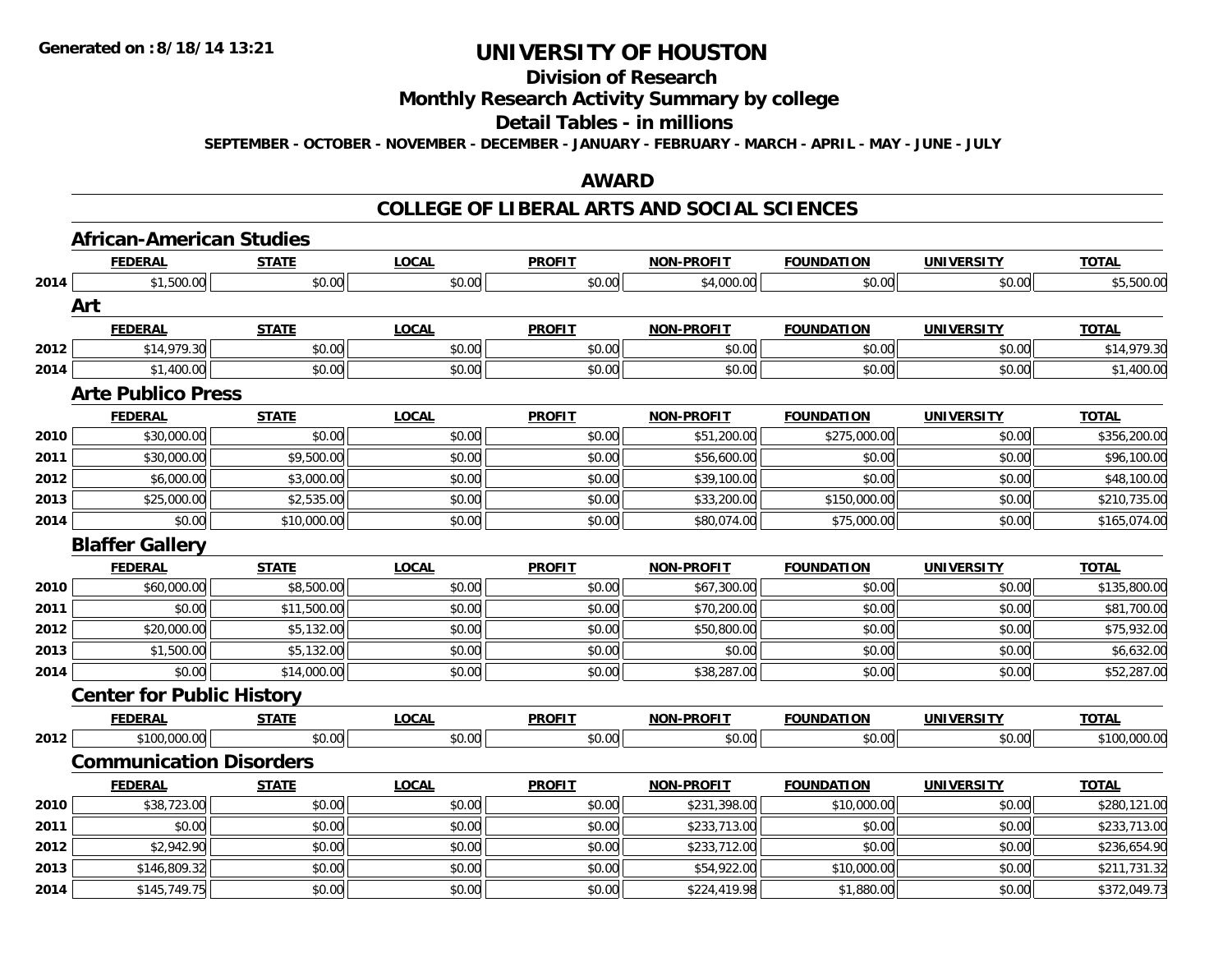### **Division of Research**

**Monthly Research Activity Summary by college**

#### **Detail Tables - in millions**

**SEPTEMBER - OCTOBER - NOVEMBER - DECEMBER - JANUARY - FEBRUARY - MARCH - APRIL - MAY - JUNE - JULY**

#### **AWARD**

### **COLLEGE OF LIBERAL ARTS AND SOCIAL SCIENCES**

### **Cynthia Woods Mitchell Center for the Arts**

|      | <b>FEDERAL</b> | <b>STATE</b> | <b>LOCAL</b> | <b>PROFIT</b> | <b>NON-PROFIT</b> | <b>FOUNDATION</b> | <b>UNIVERSITY</b> | <u>TOTAL</u> |
|------|----------------|--------------|--------------|---------------|-------------------|-------------------|-------------------|--------------|
| 2011 | \$0.00         | \$0.00       | \$0.00       | \$0.00        | \$15,000.00       | \$0.00            | \$0.00            | \$15,000.00  |
| 2013 | \$0.00         | \$6,000.00   | \$0.00       | \$0.00        | \$0.00            | \$0.00            | \$0.00            | \$6,000.00   |
| 2014 | \$0.00         | \$12,500.00  | \$0.00       | \$245,000.00  | \$6,504.19        | \$16,400.00       | \$0.00            | \$280,404.19 |

### **Dean, Liberal Arts and Social Sciences**

|      | <b>FEDERAL</b> | <b>STATE</b>   | <b>LOCAL</b> | <b>PROFIT</b> | <b>NON-PROFIT</b> | <b>FOUNDATION</b> | <b>UNIVERSITY</b> | <b>TOTAL</b>   |
|------|----------------|----------------|--------------|---------------|-------------------|-------------------|-------------------|----------------|
| 2010 | \$8,250.00     | \$0.00         | \$0.00       | \$0.00        | \$0.00            | \$0.00            | \$0.00            | \$8,250.00     |
| 2011 | \$0.00         | \$0.00         | \$0.00       | \$0.00        | \$0.00            | \$0.00            | \$0.00            | \$0.00         |
| 2012 | \$0.00         | \$0.00         | \$0.00       | \$0.00        | \$0.00            | \$0.00            | \$0.00            | \$0.00         |
| 2013 | \$0.00         | \$0.00         | \$0.00       | \$0.00        | \$0.00            | \$0.00            | \$0.00            | \$0.00         |
| 2014 | \$0.00         | \$1,180,001.00 | \$0.00       | \$0.00        | \$0.00            | \$0.00            | \$0.00            | \$1,180,001.00 |

#### **Economics**

|      | <b>FEDERAL</b> | <b>STATE</b> | <u>LOCAL</u> | <b>PROFIT</b> | <b>NON-PROFIT</b> | FOUNDATION  | <b>UNIVERSITY</b> | <b>TOTAL</b> |
|------|----------------|--------------|--------------|---------------|-------------------|-------------|-------------------|--------------|
| 2010 | \$0.00         | \$0.00       | \$0.00       | \$0.00        | \$0.00            | \$25,000.00 | \$0.00            | \$25,000.00  |
| 2011 | \$0.00         | \$0.00       | \$0.00       | \$75,000.00   | \$55,000.00       | \$0.00      | \$0.00            | \$130,000.00 |
| 2012 | \$0.00         | \$0.00       | \$0.00       | \$0.00        | \$0.00            | \$38,500.00 | \$0.00            | \$38,500.00  |
| 2013 | \$144,046.00   | \$0.00       | \$0.00       | \$0.00        | \$141,899.60      | \$30,000.00 | \$0.00            | \$315,945.60 |
| 2014 | \$24,995.00    | \$0.00       | \$0.00       | \$0.00        | \$0.00            | \$18,354.00 | \$0.00            | \$43,349.00  |

#### **English**

|      | <b>FEDERAL</b> | <b>STATE</b> | <b>LOCAL</b> | <b>PROFIT</b> | NON-PROFIT | <b>FOUNDATION</b> | <b>UNIVERSITY</b> | <b>TOTAL</b> |
|------|----------------|--------------|--------------|---------------|------------|-------------------|-------------------|--------------|
| 2010 | \$1,000.00     | \$0.00       | \$0.00       | \$14,264.60   | \$0.00     | \$0.00            | \$0.00            | \$15,264.60  |
| 2011 | \$1,000.00     | \$0.00       | \$0.00       | \$0.00        | \$0.00     | \$0.00            | \$0.00            | \$1,000.00   |
| 2012 | \$49,955.00    | \$0.00       | \$0.00       | \$0.00        | \$0.00     | \$0.00            | \$0.00            | \$49,955.00  |
| 2013 | \$0.00         | \$0.00       | \$0.00       | \$0.00        | \$0.00     | \$0.00            | \$0.00            | \$0.00       |
| 2014 | \$0.00         | \$0.00       | \$0.00       | \$0.00        | \$0.00     | \$0.00            | \$0.00            | \$0.00       |

# **Health and Human Performance**

|      | <b>FEDERAL</b> | <u>STATE</u> | <u>LOCAL</u> | <b>PROFIT</b> | <b>NON-PROFIT</b> | <b>FOUNDATION</b> | <b>UNIVERSITY</b> | <b>TOTAL</b>   |
|------|----------------|--------------|--------------|---------------|-------------------|-------------------|-------------------|----------------|
| 2010 | \$2,517,609.66 | \$0.00       | \$0.00       | \$146,304.00  | \$0.00            | \$0.00            | \$800.00          | \$2,664,713.66 |
| 2011 | \$1,095,129.00 | \$0.00       | \$0.00       | \$98,370.00   | \$0.00            | \$56,877.80       | \$0.00            | \$1,250,376.80 |
| 2012 | \$1,965,388.26 | \$0.00       | \$0.00       | \$543,469.00  | \$0.00            | \$0.00            | \$0.00            | \$2,508,857.26 |
| 2013 | \$3,028,941.23 | \$0.00       | \$0.00       | \$6,759.60    | \$0.00            | \$38,628.00       | \$0.00            | \$3,074,328.83 |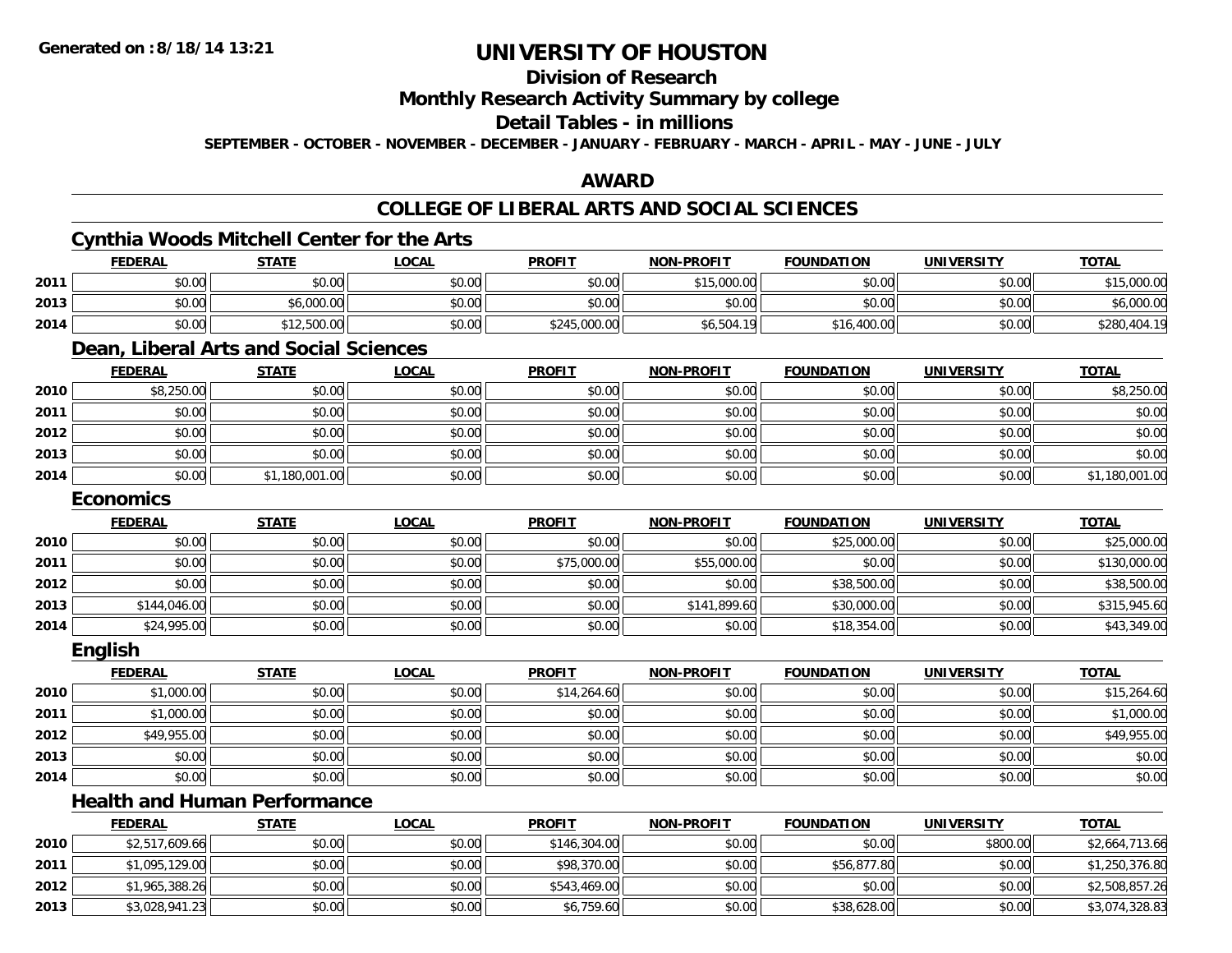**2010**

# **UNIVERSITY OF HOUSTON**

# **Division of Research**

**Monthly Research Activity Summary by college**

#### **Detail Tables - in millions**

**SEPTEMBER - OCTOBER - NOVEMBER - DECEMBER - JANUARY - FEBRUARY - MARCH - APRIL - MAY - JUNE - JULY**

#### **AWARD**

#### **COLLEGE OF LIBERAL ARTS AND SOCIAL SCIENCES**

|      | <b>FEDERAL</b>                        | <b>STATE</b> | <b>LOCAL</b> | <b>PROFIT</b> | <b>NON-PROFIT</b> | <b>FOUNDATION</b> | <b>UNIVERSITY</b> | <b>TOTAL</b>   |
|------|---------------------------------------|--------------|--------------|---------------|-------------------|-------------------|-------------------|----------------|
| 2014 | \$2,308,898.50                        | \$0.00       | \$0.00       | \$0.00        | \$0.00            | \$50,000.00       | \$0.00            | \$2,358,898.50 |
|      | <b>Hispanic Studies</b>               |              |              |               |                   |                   |                   |                |
|      | <b>FEDERAL</b>                        | <b>STATE</b> | <b>LOCAL</b> | <b>PROFIT</b> | <b>NON-PROFIT</b> | <b>FOUNDATION</b> | <b>UNIVERSITY</b> | <b>TOTAL</b>   |
| 2010 | \$0.00                                | \$0.00       | \$0.00       | \$0.00        | \$0.00            | \$0.00            | \$0.00            | \$0.00         |
| 2011 | \$0.00                                | \$0.00       | \$0.00       | \$0.00        | \$0.00            | \$72,400.00       | \$0.00            | \$72,400.00    |
| 2012 | \$0.00                                | \$0.00       | \$0.00       | \$0.00        | \$0.00            | \$55,200.00       | \$0.00            | \$55,200.00    |
| 2013 | \$0.00                                | \$0.00       | \$0.00       | \$0.00        | \$0.00            | \$11,993.25       | \$0.00            | \$11,993.25    |
|      | <b>History</b>                        |              |              |               |                   |                   |                   |                |
|      | <b>FEDERAL</b>                        | <b>STATE</b> | <b>LOCAL</b> | <b>PROFIT</b> | <b>NON-PROFIT</b> | <b>FOUNDATION</b> | <b>UNIVERSITY</b> | <b>TOTAL</b>   |
| 2010 | \$21,000.00                           | \$0.00       | \$0.00       | \$47,990.42   | \$0.00            | \$0.00            | \$0.00            | \$68,990.42    |
| 2011 | \$18,125.00                           | \$0.00       | \$0.00       | \$19,256.96   | \$0.00            | \$0.00            | \$0.00            | \$37,381.96    |
| 2012 | \$0.00                                | \$0.00       | \$0.00       | \$16,965.60   | \$0.00            | \$0.00            | \$0.00            | \$16,965.60    |
| 2013 | \$0.00                                | \$0.00       | \$0.00       | \$73,662.21   | \$0.00            | \$0.00            | \$0.00            | \$73,662.21    |
| 2014 | \$100,000.00                          | \$0.00       | \$0.00       | \$78,388.66   | \$0.00            | \$0.00            | \$0.00            | \$178,388.66   |
|      | <b>Hobby Center for Public Policy</b> |              |              |               |                   |                   |                   |                |
|      | <b>FEDERAL</b>                        | <b>STATE</b> | <b>LOCAL</b> | <b>PROFIT</b> | <b>NON-PROFIT</b> | <b>FOUNDATION</b> | <b>UNIVERSITY</b> | <b>TOTAL</b>   |
| 2010 | \$259,986.00                          | \$0.00       | \$0.00       | \$0.00        | \$0.00            | \$0.00            | \$0.00            | \$259,986.00   |
| 2014 | \$0.00                                | \$19,298.00  | \$0.00       | \$0.00        | \$0.00            | \$6,000.00        | \$0.00            | \$25,298.00    |
|      | <b>Modern/Classical Languages</b>     |              |              |               |                   |                   |                   |                |
|      | <b>FEDERAL</b>                        | <b>STATE</b> | <b>LOCAL</b> | <b>PROFIT</b> | <b>NON-PROFIT</b> | <b>FOUNDATION</b> | <b>UNIVERSITY</b> | <b>TOTAL</b>   |
| 2011 | \$0.00                                | \$0.00       | \$0.00       | \$0.00        | \$0.00            | \$0.00            | \$0.00            | \$0.00         |
| 2012 | \$120,862.20                          | \$0.00       | \$0.00       | \$0.00        | \$0.00            | \$0.00            | \$0.00            | \$120,862.20   |
| 2013 | \$368,165.80                          | \$0.00       | \$0.00       | \$0.00        | \$0.00            | \$0.00            | \$0.00            | \$368,165.80   |
|      | Philosophy                            |              |              |               |                   |                   |                   |                |
|      | <b>FEDERAL</b>                        | <b>STATE</b> | <b>LOCAL</b> | <b>PROFIT</b> | <b>NON-PROFIT</b> | <b>FOUNDATION</b> | <b>UNIVERSITY</b> | <b>TOTAL</b>   |
| 2010 | \$0.00                                | \$0.00       | \$0.00       | \$0.00        | \$0.00            | \$0.00            | \$0.00            | \$0.00         |
| 2012 | \$29,932.50                           | \$0.00       | \$0.00       | \$0.00        | \$0.00            | \$0.00            | \$0.00            | \$29,932.50    |
|      | <b>Political Science</b>              |              |              |               |                   |                   |                   |                |
|      | <b>FEDERAL</b>                        | <b>STATE</b> | <b>LOCAL</b> | <b>PROFIT</b> | <b>NON-PROFIT</b> | <b>FOUNDATION</b> | <b>UNIVERSITY</b> | <b>TOTAL</b>   |

0 \$0.00 \$0.00 \$0.00 \$0.00 \$0.00 \$0.00 \$0.00 \$0.00 \$0.00 \$0.00 \$0.00 \$0.00 \$0.00 \$0.00 \$0.00 \$0.00 \$0.00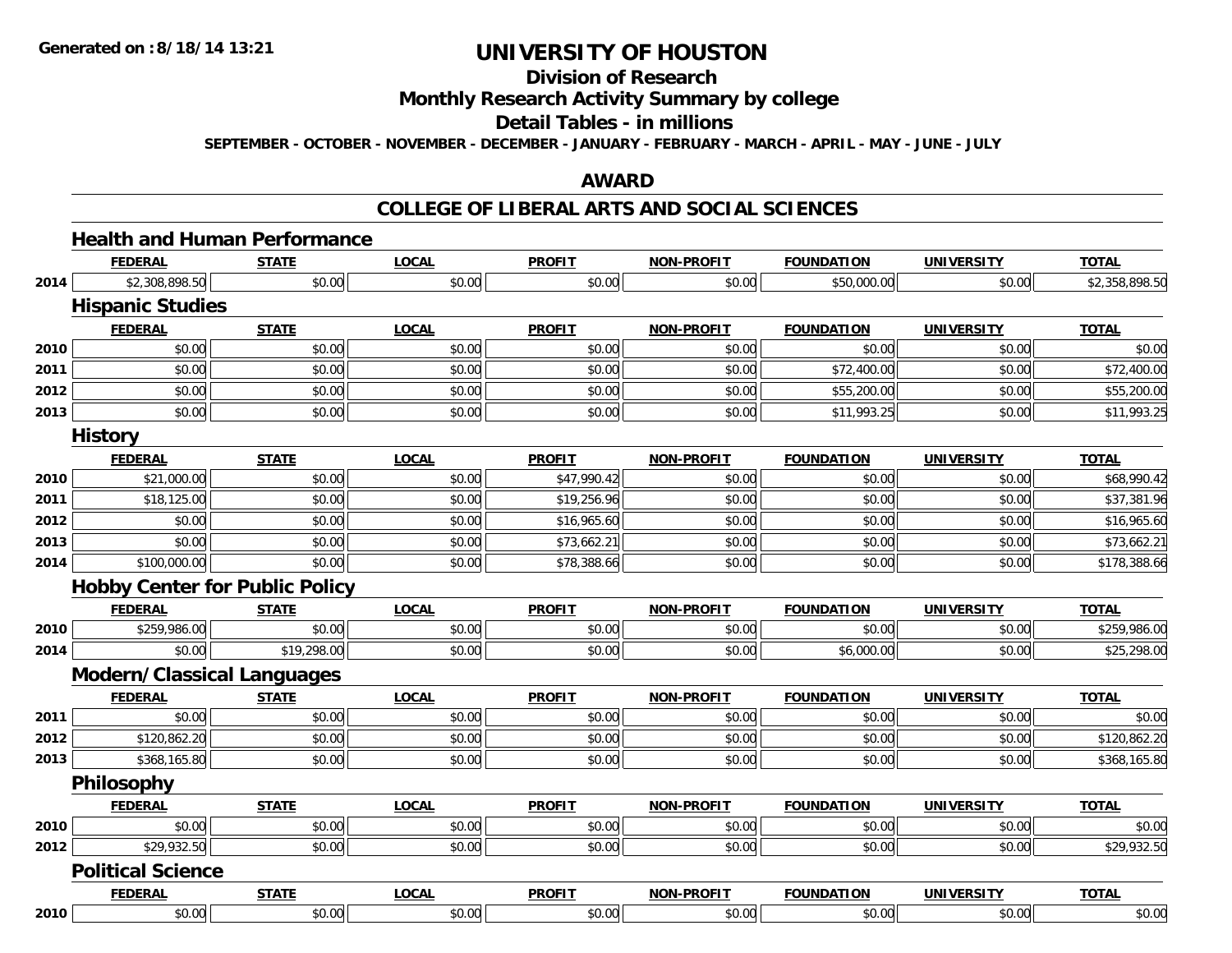### **Division of Research**

**Monthly Research Activity Summary by college**

#### **Detail Tables - in millions**

**SEPTEMBER - OCTOBER - NOVEMBER - DECEMBER - JANUARY - FEBRUARY - MARCH - APRIL - MAY - JUNE - JULY**

#### **AWARD**

#### **COLLEGE OF LIBERAL ARTS AND SOCIAL SCIENCES**

|      | <b>Political Science</b>       |              |              |               |                   |                   |                   |                |
|------|--------------------------------|--------------|--------------|---------------|-------------------|-------------------|-------------------|----------------|
|      | <b>FEDERAL</b>                 | <b>STATE</b> | <b>LOCAL</b> | <b>PROFIT</b> | <b>NON-PROFIT</b> | <b>FOUNDATION</b> | <b>UNIVERSITY</b> | <b>TOTAL</b>   |
| 2011 | \$11,941.00                    | \$0.00       | \$0.00       | \$0.00        | \$3,250.00        | \$0.00            | \$0.00            | \$15,191.00    |
| 2012 | \$0.00                         | \$0.00       | \$0.00       | \$0.00        | \$0.00            | \$2,000.00        | \$0.00            | \$2,000.00     |
| 2013 | \$0.00                         | \$75,000.00  | \$0.00       | \$0.00        | \$0.00            | \$0.00            | \$0.00            | \$75,000.00    |
| 2014 | \$0.00                         | \$0.00       | \$0.00       | \$0.00        | \$0.00            | \$0.00            | \$0.00            | \$0.00         |
|      | <b>Psychology</b>              |              |              |               |                   |                   |                   |                |
|      | <b>FEDERAL</b>                 | <b>STATE</b> | <b>LOCAL</b> | <b>PROFIT</b> | <b>NON-PROFIT</b> | <b>FOUNDATION</b> | <b>UNIVERSITY</b> | <b>TOTAL</b>   |
| 2010 | \$4,383,114.82                 | \$828,357.98 | \$0.00       | \$102,067.00  | \$825,556.00      | \$138,704.77      | \$70,496.92       | \$6,348,297.49 |
| 2011 | \$4,407,256.82                 | \$558,920.00 | \$0.00       | \$168,730.00  | \$123,522.04      | \$229,331.15      | \$22,695.19       | \$5,510,455.20 |
| 2012 | \$4,324,785.54                 | \$61,089.16  | \$0.00       | \$38,168.00   | \$304,641.00      | \$114,465.00      | \$36,531.00       | \$4,879,679.70 |
| 2013 | \$3,034,929.41                 | \$18,758.00  | \$0.00       | \$75,255.00   | \$224,135.48      | \$61,218.00       | \$0.00            | \$3,414,295.89 |
| 2014 | \$3,989,394.37                 | \$102,892.25 | \$0.00       | \$86,123.92   | \$419,518.72      | \$0.00            | \$23,691.00       | \$4,621,620.26 |
|      | <b>School of Communication</b> |              |              |               |                   |                   |                   |                |
|      | <b>FEDERAL</b>                 | <b>STATE</b> | <b>LOCAL</b> | <b>PROFIT</b> | <b>NON-PROFIT</b> | <b>FOUNDATION</b> | <b>UNIVERSITY</b> | <b>TOTAL</b>   |
| 2011 | \$0.00                         | \$0.00       | \$0.00       | \$0.00        | \$0.00            | \$0.00            | \$0.00            | \$0.00         |
| 2012 | \$0.00                         | \$0.00       | \$0.00       | \$0.00        | \$0.00            | \$0.00            | \$0.00            | \$0.00         |
| 2013 | \$0.00                         | \$0.00       | \$0.00       | \$0.00        | \$9,800.00        | \$0.00            | \$0.00            | \$9,800.00     |
| 2014 | \$0.00                         | \$115,000.00 | \$0.00       | \$0.00        | \$1,500.00        | \$0.00            | \$6,000.00        | \$122,500.00   |
|      | <b>School of Music</b>         |              |              |               |                   |                   |                   |                |
|      | <b>FEDERAL</b>                 | <b>STATE</b> | <b>LOCAL</b> | <b>PROFIT</b> | <b>NON-PROFIT</b> | <b>FOUNDATION</b> | <b>UNIVERSITY</b> | <b>TOTAL</b>   |
| 2010 | \$14,500.00                    | \$0.00       | \$0.00       | \$0.00        | \$40,900.00       | \$0.00            | \$0.00            | \$55,400.00    |
| 2011 | \$0.00                         | \$15,865.00  | \$0.00       | \$0.00        | \$0.00            | \$0.00            | \$0.00            | \$15,865.00    |
| 2012 | \$0.00                         | \$3,347.00   | \$0.00       | \$0.00        | \$0.00            | \$0.00            | \$0.00            | \$3,347.00     |
| 2013 | \$0.00                         | \$3,347.00   | \$0.00       | \$0.00        | \$0.00            | \$0.00            | \$0.00            | \$3,347.00     |
| 2014 | \$0.00                         | \$9,000.00   | \$0.00       | \$0.00        | \$4,955.19        | \$0.00            | \$0.00            | \$13,955.19    |
|      | Sociology                      |              |              |               |                   |                   |                   |                |
|      | <b>FEDERAL</b>                 | <b>STATE</b> | <b>LOCAL</b> | <b>PROFIT</b> | <b>NON-PROFIT</b> | <b>FOUNDATION</b> | <b>UNIVERSITY</b> | <b>TOTAL</b>   |
| 2010 | \$149,982.60                   | \$0.00       | \$0.00       | \$0.00        | \$0.00            | \$0.00            | \$0.00            | \$149,982.60   |
| 2011 | \$110,257.00                   | \$0.00       | \$0.00       | \$0.00        | \$3,500.00        | \$0.00            | \$0.00            | \$113,757.00   |
| 2012 | \$54,502.40                    | \$0.00       | \$0.00       | \$0.00        | \$0.00            | \$0.00            | \$0.00            | \$54,502.40    |
| 2013 | \$14,728.00                    | \$0.00       | \$18,000.00  | \$0.00        | \$0.00            | \$0.00            | \$0.00            | \$32,728.00    |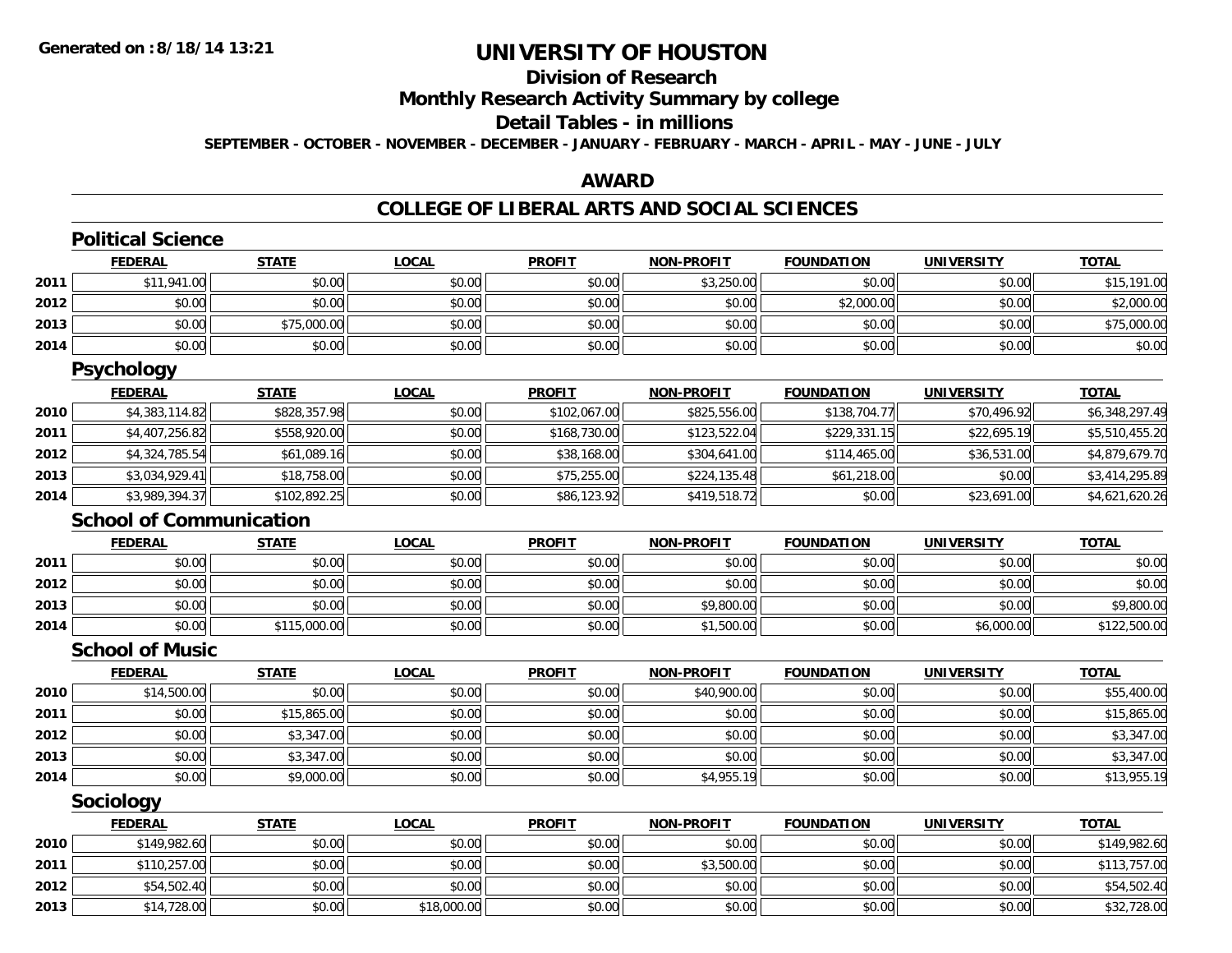#### **Division of Research**

# **Monthly Research Activity Summary by college**

#### **Detail Tables - in millions**

**SEPTEMBER - OCTOBER - NOVEMBER - DECEMBER - JANUARY - FEBRUARY - MARCH - APRIL - MAY - JUNE - JULY**

#### **AWARD**

#### **COLLEGE OF LIBERAL ARTS AND SOCIAL SCIENCES**

|       | <b>Sociology</b> |                |              |                |                   |                   |                   |                 |
|-------|------------------|----------------|--------------|----------------|-------------------|-------------------|-------------------|-----------------|
|       | <b>FEDERAL</b>   | <b>STATE</b>   | <b>LOCAL</b> | <b>PROFIT</b>  | <b>NON-PROFIT</b> | <b>FOUNDATION</b> | <b>UNIVERSITY</b> | <b>TOTAL</b>    |
| 2014  | \$77,008.00      | \$0.00         | \$31,200.00  | \$0.00         | \$0.00            | \$0.00            | \$0.00            | \$108,208.00    |
|       | <b>Theatre</b>   |                |              |                |                   |                   |                   |                 |
|       | <b>FEDERAL</b>   | <b>STATE</b>   | <b>LOCAL</b> | <b>PROFIT</b>  | <b>NON-PROFIT</b> | <b>FOUNDATION</b> | <b>UNIVERSITY</b> | <b>TOTAL</b>    |
| 2010  | \$0.00           | \$0.00         | \$0.00       | \$0.00         | \$46,537.16       | \$0.00            | \$0.00            | \$46,537.16     |
| 2011  | \$0.00           | \$0.00         | \$0.00       | \$0.00         | \$83,010.37       | \$0.00            | \$0.00            | \$83,010.37     |
| 2014  | \$0.00           | \$0.00         | \$0.00       | \$0.00         | \$90,000.00       | \$0.00            | \$0.00            | \$90,000.00     |
| Total | \$33,260,288.37  | \$3,078,674.39 | \$49,200.00  | \$1,835,774.97 | \$3,868,155.73    | \$1,486,951.97    | \$160,214.11      | \$43,739,259.54 |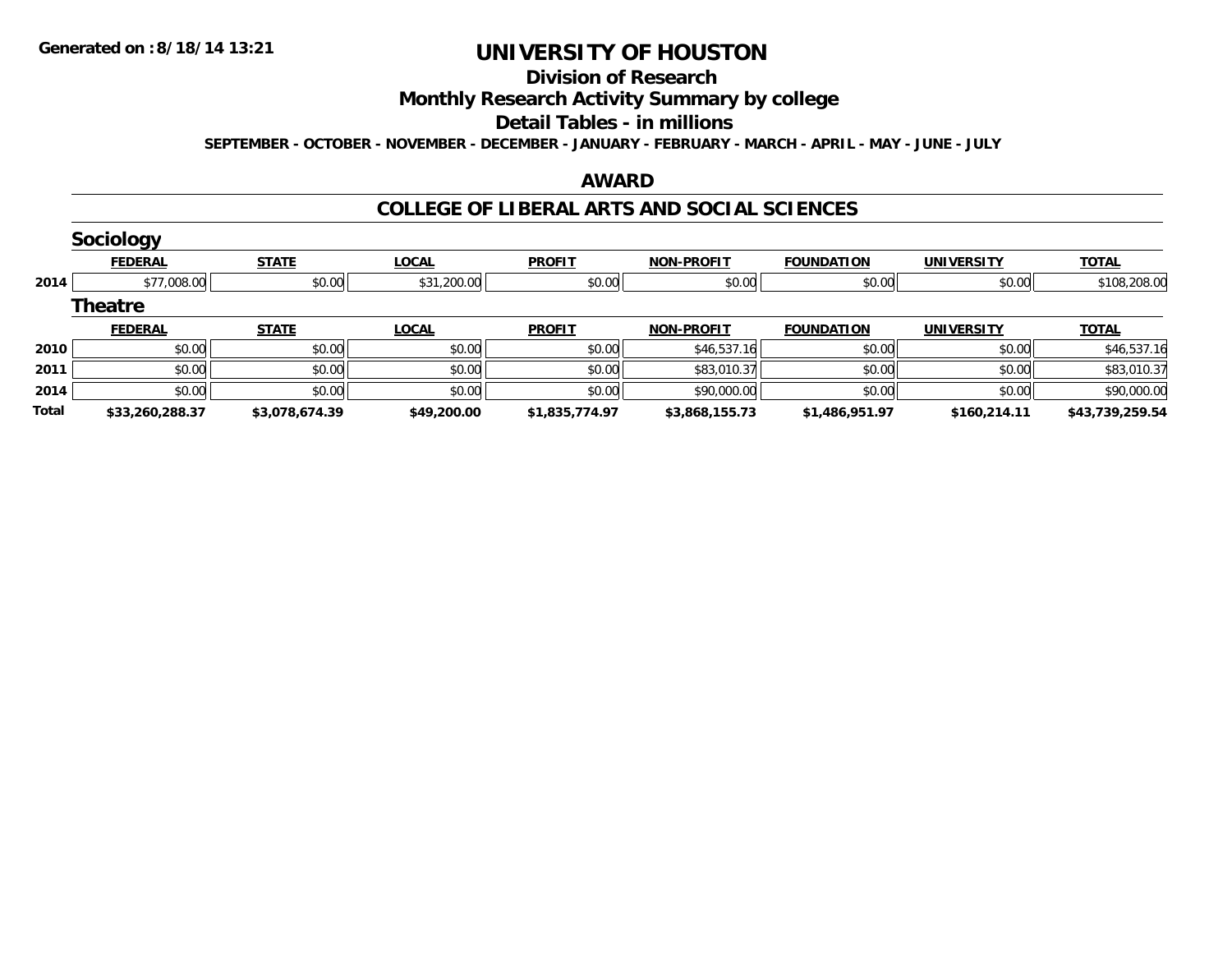### **Division of Research**

**Monthly Research Activity Summary by college**

### **Detail Tables - in millions**

**SEPTEMBER - OCTOBER - NOVEMBER - DECEMBER - JANUARY - FEBRUARY - MARCH - APRIL - MAY - JUNE - JULY**

#### **AWARD**

### **COLLEGE OF NATURAL SCIENCES AND MATHEMATICS**

### **Biology/Biochemistry**

|      | <b>FEDERAL</b> | <b>STATE</b> | <u>LOCAL</u> | <b>PROFIT</b> | <b>NON-PROFIT</b> | <b>FOUNDATION</b> | <b>UNIVERSITY</b> | <b>TOTAL</b>   |
|------|----------------|--------------|--------------|---------------|-------------------|-------------------|-------------------|----------------|
| 2010 | \$3,924,546.69 | \$507,527.00 | \$0.00       | \$0.00        | \$478,616.00      | \$253,171.61      | \$0.00            | \$5,163,861.30 |
| 2011 | \$3,885,052.08 | \$445,435.75 | \$0.00       | \$5,600.00    | \$1,082,413.11    | \$184,378.25      | \$0.00            | \$5,602,879.19 |
| 2012 | \$2,608,550.76 | \$343,840.00 | \$0.00       | \$30,000.00   | \$301,000.00      | \$250,800.00      | \$0.00            | \$3,534,190.76 |
| 2013 | \$1,698,928.69 | \$329,914.00 | \$0.00       | \$501,662.00  | \$817,310.00      | \$120,000.00      | \$0.00            | \$3,467,814.69 |
| 2014 | \$2,419,078.45 | \$155,334.13 | \$0.00       | \$0.00        | \$403,000.00      | \$135,000.00      | \$0.00            | \$3,112,412.58 |

#### **Center for Nuclear Receptors and Cell Signaling**

|      | <b>FEDERAL</b> | <u>STATE</u>   | <b>LOCAL</b> | <b>PROFIT</b> | <b>NON-PROFIT</b> | <b>FOUNDATION</b> | <b>UNIVERSITY</b> | <b>TOTAL</b>   |
|------|----------------|----------------|--------------|---------------|-------------------|-------------------|-------------------|----------------|
| 2010 | \$4,222,477.00 | \$0.00         | \$0.00       | \$0.00        | \$100,000.00      | \$41,181.28       | \$0.00            | \$4,363,658.28 |
| 2011 | \$1,212,215.09 | \$2,630,323.00 | \$0.00       | \$240,000.00  | \$0.00            | \$50,000.00       | \$0.00            | \$4,132,538.09 |
| 2012 | \$949,040.00   | \$1,035,286.00 | \$0.00       | \$0.00        | \$20,000.00       | \$50,000.00       | \$0.00            | \$2,054,326.00 |
| 2013 | \$614,546.00   | \$0.00         | \$0.00       | \$140,000.00  | \$14,000.00       | \$100,000.00      | \$0.00            | \$868,546.00   |
| 2014 | \$244,596.00   | \$0.00         | \$0.00       | \$0.00        | \$15,000.00       | \$100,000.00      | \$0.00            | \$359,596.00   |

### **Chemistry**

|      | <b>FEDERAL</b> | <b>STATE</b>   | <b>LOCAL</b> | <b>PROFIT</b> | <b>NON-PROFIT</b> | <b>FOUNDATION</b> | <b>UNIVERSITY</b> | <b>TOTAL</b>   |
|------|----------------|----------------|--------------|---------------|-------------------|-------------------|-------------------|----------------|
| 2010 | \$4,824,868.60 | \$2,030,300.00 | \$0.00       | \$0.00        | \$100,000.00      | \$1,141,623.61    | \$226,934.00      | \$8,323,726.21 |
| 2011 | \$4,272,085.39 | \$0.00         | \$0.00       | \$80,000.00   | \$0.00            | \$1,315,149.58    | \$200,000.00      | \$5,867,234.97 |
| 2012 | \$2,799,917.84 | \$0.00         | \$0.00       | \$0.00        | \$30,000.00       | \$1,908,096.46    | \$0.00            | \$4,738,014.30 |
| 2013 | \$1,693,164.79 | \$117,500.00   | \$0.00       | \$0.00        | \$30,000.00       | \$1,366,039.62    | \$29,030.00       | \$3,235,734.41 |
| 2014 | \$2,896,997.50 | \$0.00         | \$0.00       | \$0.00        | \$55,000.00       | \$2,597,500.00    | \$0.00            | \$5,549,497.50 |

#### **Computer Science**

|      | <b>FEDERAL</b> | <b>STATE</b> | <b>LOCAL</b> | <b>PROFIT</b> | <b>NON-PROFIT</b> | <b>FOUNDATION</b> | <b>UNIVERSITY</b> | <u>TOTAL</u>   |
|------|----------------|--------------|--------------|---------------|-------------------|-------------------|-------------------|----------------|
| 2010 | \$4,350,953.32 | \$88,746.00  | \$0.00       | \$125,000.00  | \$134,364.18      | \$0.00            | \$0.00            | \$4,699,063.50 |
| 2011 | \$2,215,940.80 | \$37,442.00  | \$0.00       | \$558,416.00  | \$269,965.62      | \$0.00            | \$0.00            | \$3,081,764.42 |
| 2012 | \$2,808,002.88 | \$61,050.00  | \$0.00       | \$173,843.00  | \$44,830.75       | \$65,940.00       | \$25,000.00       | \$3,178,666.63 |
| 2013 | \$3,639,097.33 | \$0.00       | \$0.00       | \$312,776.00  | \$32,840.00       | \$0.00            | \$25,000.00       | \$4,009,713.33 |
| 2014 | \$2,098,392.61 | \$161,627.25 | \$0.00       | \$530,000.00  | \$161,510.00      | \$0.00            | \$25,000.00       | \$2,976,529.86 |

### **Dean, Natural Sciences and Mathematics**

|      | ------<br>LI\ <i>r</i> | <b>CTATI</b>                  | .OCAL                  | <b>PROFIT</b>          | 000CH<br><b>AIAB</b> | <b>JNDATION</b> | 'INIVI                 | ----<br>$\mathbf{v}$ |
|------|------------------------|-------------------------------|------------------------|------------------------|----------------------|-----------------|------------------------|----------------------|
| 2010 | \$0.00                 | $\uparrow$ $\uparrow$<br>ט. ט | $\sim$ $\sim$<br>JU.UU | $\sim$ $\sim$<br>JU.UU | $\sim$ 00<br>ູນບ.ບບ  | \$0.00          | $\sim$ $\sim$<br>J∪.∪∪ | \$0.00               |
| 2011 | \$0.00                 | JU.L                          | $\sim$<br>vv.vv        | ሶስ ሰሰ<br>JU.UU         | $\sim$ 00<br>vu.vu   | 0000<br>\$0.00  | $\sim$ 00<br>vv.vv     | \$0.00               |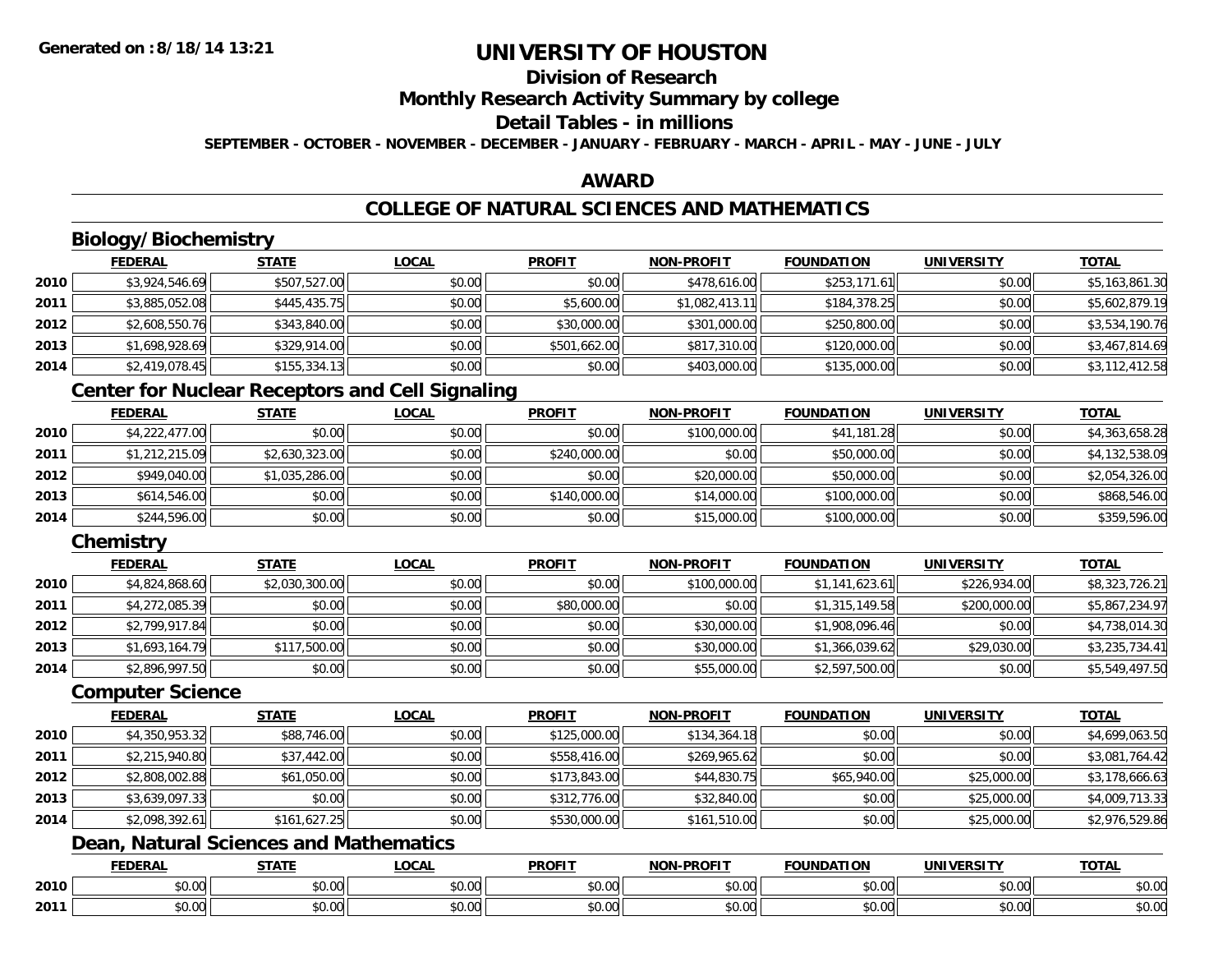### **Division of Research**

#### **Monthly Research Activity Summary by college**

### **Detail Tables - in millions**

**SEPTEMBER - OCTOBER - NOVEMBER - DECEMBER - JANUARY - FEBRUARY - MARCH - APRIL - MAY - JUNE - JULY**

#### **AWARD**

### **COLLEGE OF NATURAL SCIENCES AND MATHEMATICS**

### **Dean, Natural Sciences and Mathematics**

|      | <b>FEDERAL</b> | <b>STATE</b>     | <u>LOCAL</u> | <b>PROFIT</b> | <b>NON-PROFIT</b> | <b>FOUNDATION</b> | <b>UNIVERSITY</b> | <b>TOTAL</b>     |
|------|----------------|------------------|--------------|---------------|-------------------|-------------------|-------------------|------------------|
| 2012 | \$119,730.00   | \$0.00           | \$0.00       | \$0.00        | \$0.00            | \$0.00            | \$0.00            | \$119,730.00     |
| 2013 | 13,412.00      | \$0.00           | \$0.00       | \$0.00        | \$0.00            | \$0.00            | \$0.00            | .412.00          |
| 2014 | \$0.00         | .187.50<br>\$887 | \$0.00       | \$0.00        | \$0.00            | \$0.00            | \$0.00            | .187.50<br>\$887 |

#### **Earth & Atmospheric Sciences**

|      | <b>FEDERAL</b> | <b>STATE</b>   | <b>LOCAL</b> | <b>PROFIT</b>  | <b>NON-PROFIT</b> | <b>FOUNDATION</b> | <b>UNIVERSITY</b> | <b>TOTAL</b>   |
|------|----------------|----------------|--------------|----------------|-------------------|-------------------|-------------------|----------------|
| 2010 | \$811,141.00   | \$1,008,850.00 | \$0.00       | \$964,435.00   | \$287,560.00      | \$0.00            | \$0.00            | \$3,071,986.00 |
| 2011 | \$2,417,229.58 | \$1,107,477.00 | \$0.00       | \$1,171,766.00 | \$35,457.00       | \$0.00            | \$0.00            | \$4,731,929.58 |
| 2012 | \$945,715.00   | \$288,450.00   | \$0.00       | \$4,171,450.53 | \$262,752.00      | \$0.00            | \$0.00            | \$5,668,367.53 |
| 2013 | \$1,738,692.53 | \$569,854.00   | \$0.00       | \$2,758,857.65 | \$100,000.00      | \$145,695.36      | \$0.00            | \$5,313,099.54 |
| 2014 | \$591,460.81   | \$274,145.75   | \$0.00       | \$1,088,949.00 | \$325,275.00      | \$67,388.16       | \$0.00            | \$2,347,218.72 |

### **Institute for Climate and Atmospheric Science**

|      | <u>FEDERAL</u> | <b>STATE</b> | <u>LOCAL</u> | <b>PROFIT</b> | <b>NON-PROFIT</b> | <b>FOUNDATION</b> | <b>UNIVERSITY</b> | <b>TOTAL</b> |
|------|----------------|--------------|--------------|---------------|-------------------|-------------------|-------------------|--------------|
| 2010 | \$0.00         | \$0.00       | \$0.00       | \$0.00        | \$0.00            | \$0.00            | \$0.00            | \$0.00       |
| 2011 | \$0.00         | \$0.00       | \$0.00       | \$0.00        | \$0.00            | \$0.00            | \$0.00            | \$0.00       |
| 2012 | \$0.00         | \$0.00       | \$0.00       | \$0.00        | \$0.00            | \$0.00            | \$0.00            | \$0.00       |
| 2013 | \$0.00         | \$0.00       | \$0.00       | \$0.00        | \$0.00            | \$0.00            | \$0.00            | \$0.00       |
| 2014 | \$0.00         | \$0.00       | \$0.00       | \$0.00        | \$0.00            | \$0.00            | \$0.00            | \$0.00       |

#### **Mathematics**

|      | <b>FEDERAL</b> | <b>STATE</b> | <b>LOCAL</b> | <b>PROFIT</b> | <b>NON-PROFIT</b> | <b>FOUNDATION</b> | <b>UNIVERSITY</b> | <b>TOTAL</b>   |
|------|----------------|--------------|--------------|---------------|-------------------|-------------------|-------------------|----------------|
| 2010 | \$755,433.66   | \$845,660.00 | \$0.00       | \$511,700.00  | \$137,087.00      | \$127,436.75      | \$0.00            | \$2,377,317.41 |
| 2011 | \$1,794,090.70 | \$100,036.00 | \$0.00       | \$150,000.00  | \$22,622.00       | \$111,708.69      | \$41,958.00       | \$2,220,415.39 |
| 2012 | \$1,496,034.92 | \$147,407.00 | \$0.00       | \$210,000.00  | \$99,312.00       | \$80,000.00       | \$10,000.00       | \$2,042,753.92 |
| 2013 | \$1,346,375.32 | \$0.00       | \$0.00       | \$90,000.00   | \$0.00            | \$101,000.00      | \$0.00            | \$1,537,375.32 |
| 2014 | \$1,737,638.14 | \$0.00       | \$0.00       | \$120,000.00  | \$0.00            | \$87,024.29       | \$0.00            | \$1,944,662.43 |

#### **Physics**

|      | <b>FEDERAL</b> | <u>STATE</u> | <u>LOCAL</u> | <b>PROFIT</b>  | <b>NON-PROFIT</b> | <b>FOUNDATION</b> | <b>UNIVERSITY</b> | <b>TOTAL</b>   |
|------|----------------|--------------|--------------|----------------|-------------------|-------------------|-------------------|----------------|
| 2010 | \$2,709,623.00 | \$11,498.25  | \$0.00       | \$1,782,719.88 | \$69,704.10       | \$350,000.00      | \$0.00            | \$4,923,545.23 |
| 2011 | \$4,160,073.03 | \$0.00       | \$0.00       | \$897,550.00   | \$5,333,00        | \$280,000.00      | \$0.00            | \$5,342,956.03 |
| 2012 | \$2,810,464.94 | \$0.00       | \$0.00       | \$4,660,107.00 | \$49,225.00       | \$210,000.00      | \$0.00            | \$7,729,796.94 |
| 2013 | \$4,348,295.88 | \$0.00       | \$0.00       | \$1,020,573.00 | \$107,264.56      | \$235,000.00      | \$0.00            | \$5,711,133.44 |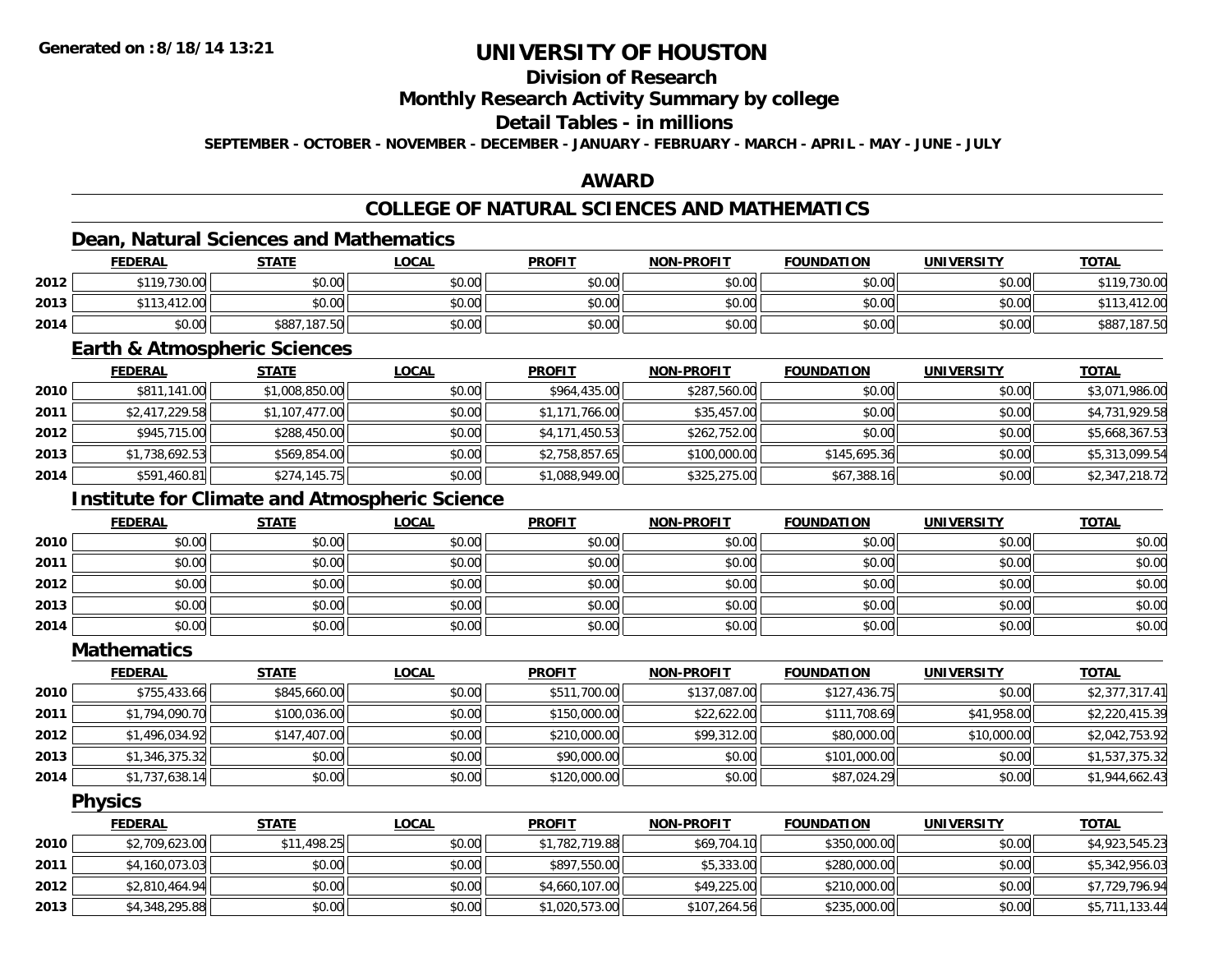#### **Division of Research**

**Monthly Research Activity Summary by college**

**Detail Tables - in millions**

**SEPTEMBER - OCTOBER - NOVEMBER - DECEMBER - JANUARY - FEBRUARY - MARCH - APRIL - MAY - JUNE - JULY**

#### **AWARD**

#### **COLLEGE OF NATURAL SCIENCES AND MATHEMATICS**

|              | <b>Physics</b>    |                 |              |                 |                   |                   |                   |                  |  |  |  |
|--------------|-------------------|-----------------|--------------|-----------------|-------------------|-------------------|-------------------|------------------|--|--|--|
|              | <b>FEDERAL</b>    | <b>STATE</b>    | <u>LOCAL</u> | <b>PROFIT</b>   | <b>NON-PROFIT</b> | <b>FOUNDATION</b> | <b>UNIVERSITY</b> | <b>TOTAL</b>     |  |  |  |
| 2014         | \$4,813,431<br>16 | \$69,755.66     | \$0.00       | .400.00<br>\$71 | 15,000.00         | \$235,000.00      | \$0.00            | 12 Q A A         |  |  |  |
| <b>Total</b> | \$86,087,293.49   | \$13,254,646.29 | \$0.00       | \$23,006,805.06 | \$5,706,441.32    | \$11,709,133.66   | \$582,922.00      | \$140,347,241.82 |  |  |  |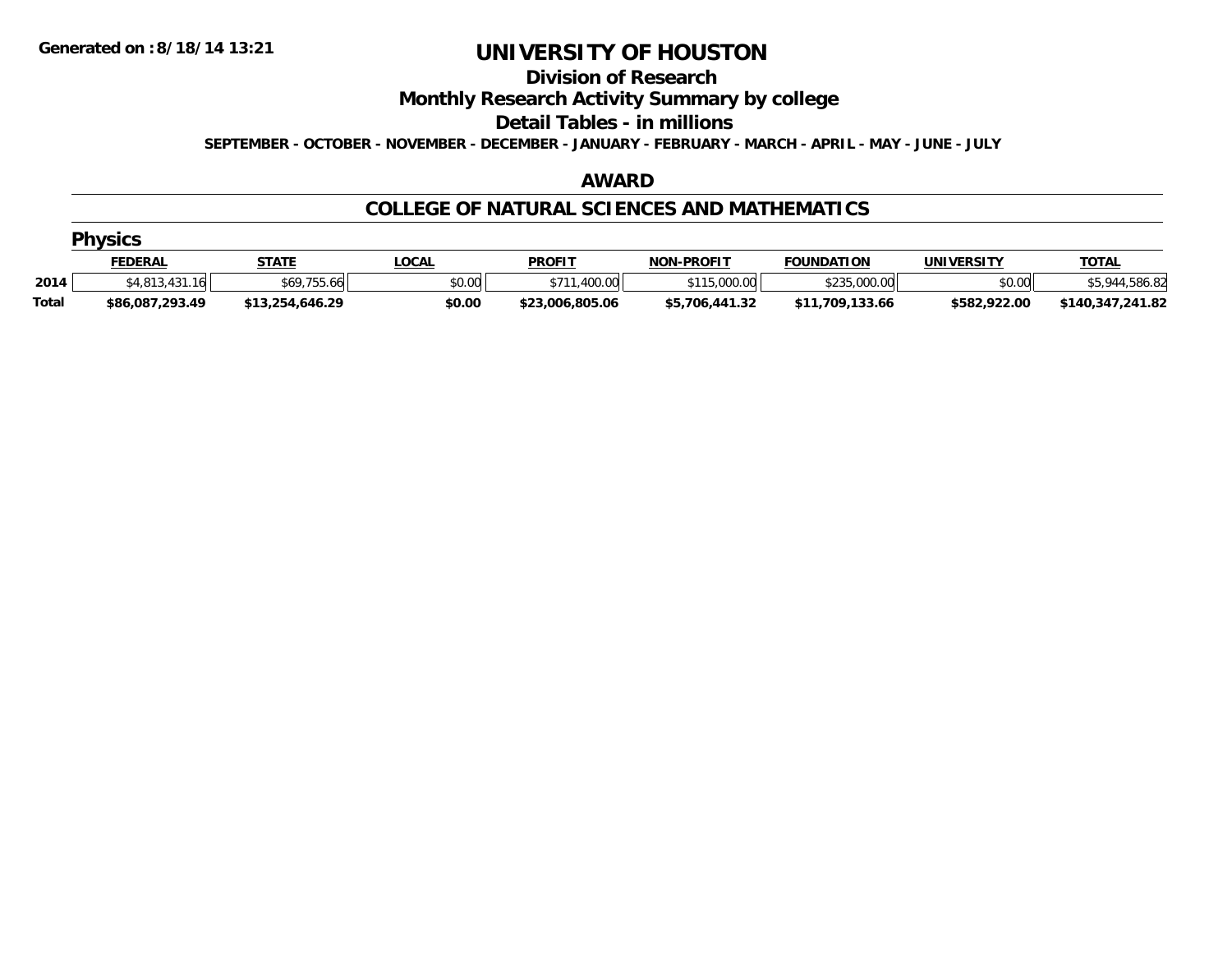### **Division of Research**

**Monthly Research Activity Summary by college**

#### **Detail Tables - in millions**

**SEPTEMBER - OCTOBER - NOVEMBER - DECEMBER - JANUARY - FEBRUARY - MARCH - APRIL - MAY - JUNE - JULY**

#### **AWARD**

#### **COLLEGE OF OPTOMETRY**

# **Optometry, Community**

|       | .               |              |              |                |                   |                   |                   |                 |
|-------|-----------------|--------------|--------------|----------------|-------------------|-------------------|-------------------|-----------------|
|       | <b>FEDERAL</b>  | <b>STATE</b> | <b>LOCAL</b> | <b>PROFIT</b>  | <b>NON-PROFIT</b> | <b>FOUNDATION</b> | <b>UNIVERSITY</b> | <b>TOTAL</b>    |
| 2010  | \$4,776,067.96  | \$37,297.00  | \$0.00       | \$518,757.00   | \$2,100.00        | \$0.00            | \$302,194.48      | \$5,636,416.44  |
| 2011  | \$3,168,233.00  | \$0.00       | \$0.00       | \$361,543.22   | \$0.00            | \$20,000.00       | \$398,380.00      | \$3,948,156.22  |
| 2012  | \$3,795,967.94  | \$0.00       | \$0.00       | \$631,892.54   | \$0.00            | \$40,000.00       | \$402,970.00      | \$4,870,830.48  |
| 2013  | \$2,961,241.60  | \$0.00       | \$0.00       | \$1,911,840.90 | \$0.00            | \$0.00            | \$310,650.00      | \$5,183,732.50  |
| 2014  | \$5,528,918.90  | \$25,000.00  | \$0.00       | \$750,804.59   | \$0.00            | \$0.00            | \$558,020.00      | \$6,862,743.49  |
| Total | \$20,230,429.40 | \$62,297.00  | \$0.00       | \$4,174,838.25 | \$2,100.00        | \$60,000.00       | \$1,972,214.48    | \$26,501,879.13 |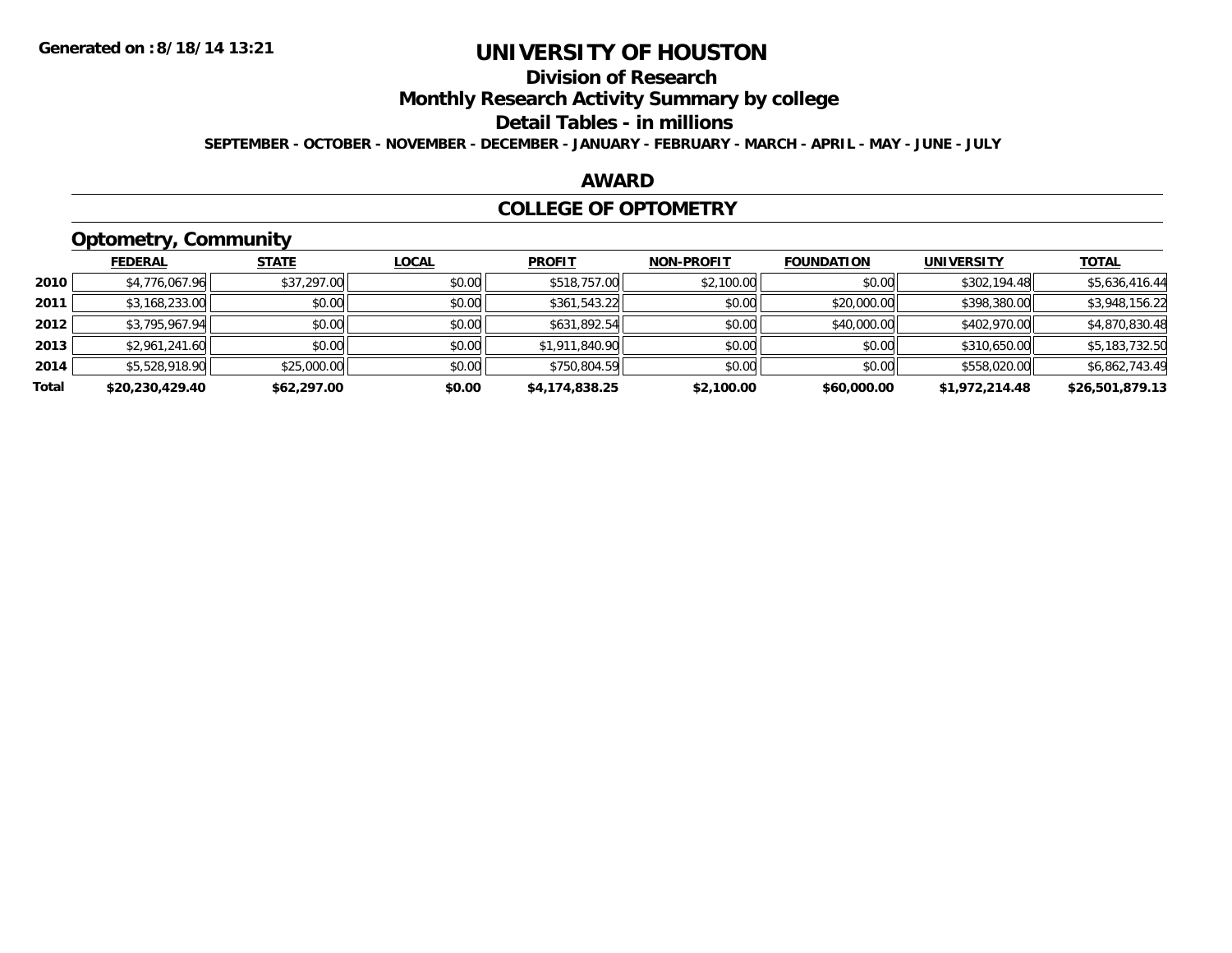### **Division of Research**

**Monthly Research Activity Summary by college**

#### **Detail Tables - in millions**

**SEPTEMBER - OCTOBER - NOVEMBER - DECEMBER - JANUARY - FEBRUARY - MARCH - APRIL - MAY - JUNE - JULY**

#### **AWARD**

#### **COLLEGE OF PHARMACY**

### **Center for Experimental Therapeutics and Pharmacoi**

|      | <b>FEDERAL</b>                                     | <b>STATE</b> | <b>LOCAL</b> | <b>PROFIT</b> | <b>NON-PROFIT</b> | <b>FOUNDATION</b> | <b>UNIVERSITY</b> | <b>TOTAL</b>   |
|------|----------------------------------------------------|--------------|--------------|---------------|-------------------|-------------------|-------------------|----------------|
| 2013 | \$0.00                                             | \$0.00       | \$0.00       | \$0.00        | \$0.00            | \$0.00            | \$0.00            | \$0.00         |
|      | <b>Clinical Sciences and Administration</b>        |              |              |               |                   |                   |                   |                |
|      | <b>FEDERAL</b>                                     | <b>STATE</b> | <b>LOCAL</b> | <b>PROFIT</b> | <b>NON-PROFIT</b> | <b>FOUNDATION</b> | <b>UNIVERSITY</b> | <b>TOTAL</b>   |
| 2010 | \$305,908.85                                       | \$0.00       | \$0.00       | \$652,105.25  | \$66,001.00       | \$0.00            | \$0.00            | \$1,024,015.10 |
| 2011 | \$73,572.60                                        | \$14,886.00  | \$0.00       | \$174,463.80  | \$413,568.00      | \$25,000.00       | \$0.00            | \$701,490.40   |
| 2012 | \$299,290.30                                       | \$17,618.62  | \$0.00       | \$218,750.00  | \$17,081.95       | \$0.00            | \$0.00            | \$552,740.87   |
| 2013 | \$225,015.00                                       | \$0.00       | \$0.00       | \$599,897.46  | \$30,000.00       | \$2,500.00        | \$0.00            | \$857,412.46   |
| 2014 | \$0.00                                             | \$0.00       | \$0.00       | \$357,076.00  | \$545,894.00      | \$0.00            | \$0.00            | \$902,970.00   |
|      | Dean, Pharmacy                                     |              |              |               |                   |                   |                   |                |
|      | <b>FEDERAL</b>                                     | <b>STATE</b> | <b>LOCAL</b> | <b>PROFIT</b> | <b>NON-PROFIT</b> | <b>FOUNDATION</b> | <b>UNIVERSITY</b> | <b>TOTAL</b>   |
| 2010 | \$0.00                                             | \$0.00       | \$0.00       | \$0.00        | \$0.00            | \$0.00            | \$0.00            | \$0.00         |
| 2011 | \$0.00                                             | \$0.00       | \$0.00       | \$0.00        | \$0.00            | \$0.00            | \$0.00            | \$0.00         |
| 2012 | \$0.00                                             | \$0.00       | \$0.00       | \$0.00        | \$0.00            | \$0.00            | \$0.00            | \$0.00         |
| 2013 | \$0.00                                             | \$0.00       | \$0.00       | \$0.00        | \$0.00            | \$0.00            | \$0.00            | \$0.00         |
| 2014 | \$0.00                                             | \$0.00       | \$0.00       | \$0.00        | \$0.00            | \$0.00            | \$0.00            | \$0.00         |
|      | <b>Pharmacological and Pharmaceutical Sciences</b> |              |              |               |                   |                   |                   |                |

#### **FEDERAL STATE LOCAL PROFIT NON-PROFIT FOUNDATION UNIVERSITY TOTALTOTAL 2010**0 \$4,431,864.40| \$36,660.00| \$0.00| \$19,200.00| \$77,000.00| \$77,000.00| \$55,000.00| \$0.00| \$4,639,724.40 **2011** \$2,274,296.40 \$0.00 \$0.00 \$25,760.00 \$0.00 \$149,133.00 \$0.00 \$2,449,189.40 **2012**2 | \$2,354,122.70|| \$0.00|| \$0.00|| \$0.00|| \$16,000.00|| \$147,000.00|| \$88,961.00|| \$0.00|| \$2,606,083.70| **2013** $\textbf{3} \parallel \textbf{3} \parallel \textbf{3} \parallel \textbf{4} \parallel \textbf{5} \parallel \textbf{5} \parallel \textbf{6} \parallel \textbf{7} \parallel \textbf{8} \parallel \textbf{6} \parallel \textbf{8} \parallel \textbf{7} \parallel \textbf{7} \parallel \textbf{8} \parallel \textbf{8} \parallel \textbf{8} \parallel \textbf{8} \parallel \textbf{8} \parallel \textbf{8} \parallel \textbf{8} \parallel \textbf{8} \parallel \textbf{8} \parallel \textbf{8} \parallel \textbf{8} \parallel \textbf{8} \parallel \textbf{8} \parallel \textbf{8} \parallel \textbf{8$ **2014**4 \$1,343,823.00| \$0.00| \$0.00| \$0.00| \$70,174.00| \$0.00| \$88,961.00| \$0.00| \$1,502,958.00 **Total\$13,071,301.74 \$69,164.62 \$0.00 \$2,168,110.51 \$1,306,544.95 \$429,555.00 \$0.00 \$17,044,676.82**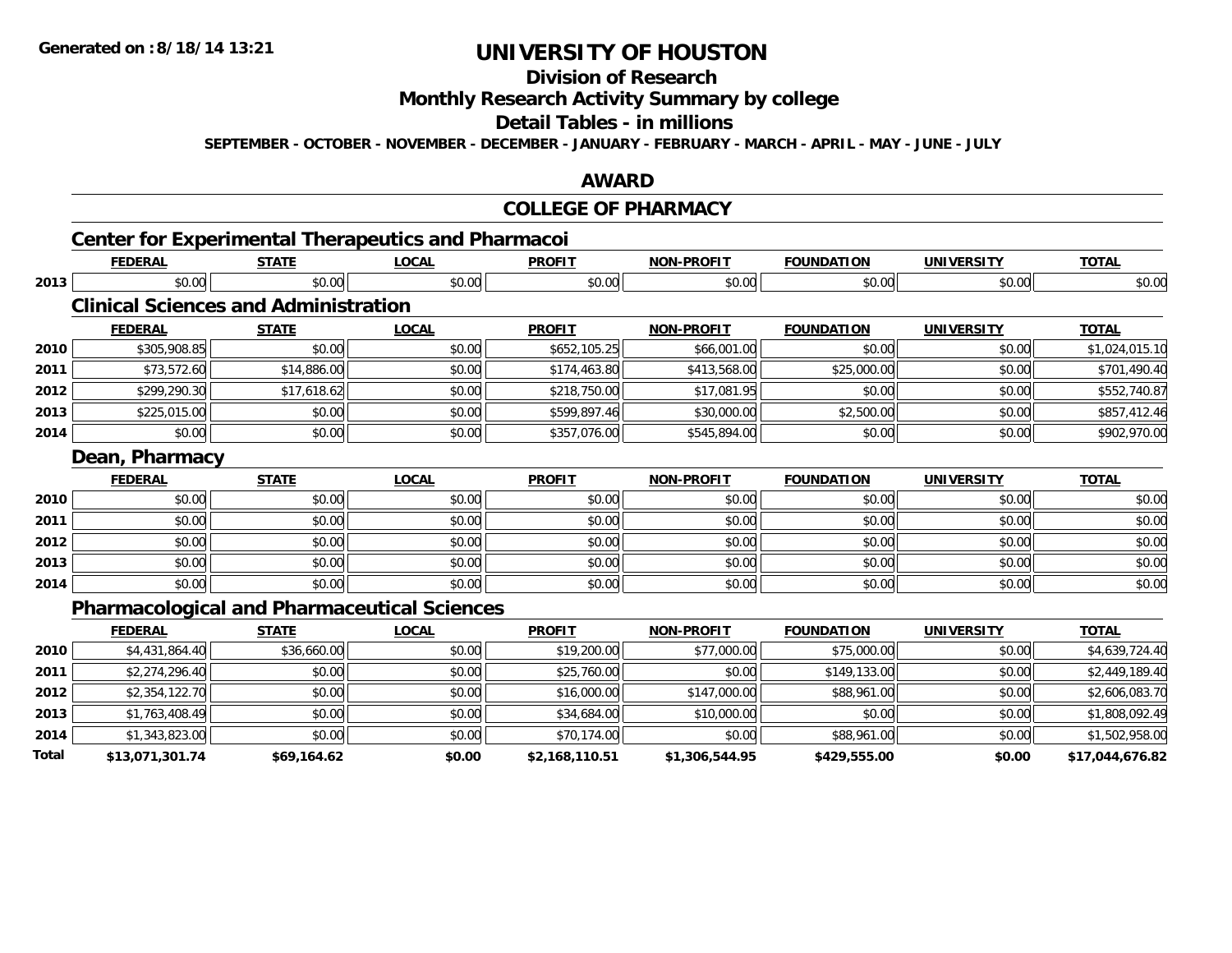# **Division of Research**

**Monthly Research Activity Summary by college**

#### **Detail Tables - in millions**

**SEPTEMBER - OCTOBER - NOVEMBER - DECEMBER - JANUARY - FEBRUARY - MARCH - APRIL - MAY - JUNE - JULY**

#### **AWARD**

#### **COLLEGE OF TECHNOLOGY**

|      | <b>Center for Life Sciences Technology</b> |              |              |               |                   |                   |                   |                |
|------|--------------------------------------------|--------------|--------------|---------------|-------------------|-------------------|-------------------|----------------|
|      | <b>FEDERAL</b>                             | <b>STATE</b> | <b>LOCAL</b> | <b>PROFIT</b> | <b>NON-PROFIT</b> | <b>FOUNDATION</b> | <b>UNIVERSITY</b> | <b>TOTAL</b>   |
| 2011 | \$0.00                                     | \$0.00       | \$0.00       | \$0.00        | \$0.00            | \$0.00            | \$0.00            | \$0.00         |
|      | <b>Center for Technology Literacy</b>      |              |              |               |                   |                   |                   |                |
|      | <b>FEDERAL</b>                             | <b>STATE</b> | <b>LOCAL</b> | <b>PROFIT</b> | <b>NON-PROFIT</b> | <b>FOUNDATION</b> | <b>UNIVERSITY</b> | <b>TOTAL</b>   |
| 2010 | \$16,800.00                                | \$0.00       | \$0.00       | \$0.00        | \$0.00            | \$0.00            | \$0.00            | \$16,800.00    |
| 2011 | \$79,253.50                                | \$0.00       | \$0.00       | \$0.00        | \$0.00            | \$0.00            | \$0.00            | \$79,253.50    |
| 2012 | \$111,690.00                               | \$0.00       | \$0.00       | \$0.00        | \$0.00            | \$0.00            | \$0.00            | \$111,690.00   |
| 2013 | \$203,427.00                               | \$0.00       | \$0.00       | \$0.00        | \$0.00            | \$0.00            | \$0.00            | \$203,427.00   |
| 2014 | \$337,598.00                               | \$0.00       | \$0.00       | \$0.00        | \$0.00            | \$0.00            | \$0.00            | \$337,598.00   |
|      | <b>Construction Management</b>             |              |              |               |                   |                   |                   |                |
|      | <b>FEDERAL</b>                             | <b>STATE</b> | <b>LOCAL</b> | <b>PROFIT</b> | <b>NON-PROFIT</b> | <b>FOUNDATION</b> | <b>UNIVERSITY</b> | <b>TOTAL</b>   |
| 2010 | \$24,462.50                                | \$0.00       | \$0.00       | \$0.00        | \$0.00            | \$0.00            | \$0.00            | \$24,462.50    |
| 2012 | \$0.00                                     | \$21,144.00  | \$0.00       | \$0.00        | \$0.00            | \$44,810.00       | \$0.00            | \$65,954.00    |
| 2013 | \$0.00                                     | \$74,568.00  | \$0.00       | \$0.00        | \$0.00            | \$0.00            | \$0.00            | \$74,568.00    |
| 2014 | \$0.00                                     | \$74,922.00  | \$0.00       | \$0.00        | \$0.00            | \$0.00            | \$0.00            | \$74,922.00    |
|      | Dean, Technology                           |              |              |               |                   |                   |                   |                |
|      | <b>FEDERAL</b>                             | <b>STATE</b> | <b>LOCAL</b> | <b>PROFIT</b> | <b>NON-PROFIT</b> | <b>FOUNDATION</b> | <b>UNIVERSITY</b> | <b>TOTAL</b>   |
| 2010 | \$429,651.10                               | \$0.00       | \$0.00       | \$0.00        | \$0.00            | \$0.00            | \$0.00            | \$429,651.10   |
| 2011 | \$144,483.49                               | \$0.00       | \$0.00       | \$0.00        | \$0.00            | \$0.00            | \$0.00            | \$144,483.49   |
| 2012 | \$342,089.00                               | \$0.00       | \$0.00       | \$0.00        | \$0.00            | \$0.00            | \$0.00            | \$342,089.00   |
| 2013 | \$0.00                                     | \$0.00       | \$0.00       | \$0.00        | \$0.00            | \$0.00            | \$0.00            | \$0.00         |
| 2014 | \$0.00                                     | \$0.00       | \$0.00       | \$0.00        | \$20,000.00       | \$0.00            | \$0.00            | \$20,000.00    |
|      | <b>Engineering Technology</b>              |              |              |               |                   |                   |                   |                |
|      | <b>FEDERAL</b>                             | <b>STATE</b> | <b>LOCAL</b> | <b>PROFIT</b> | <b>NON-PROFIT</b> | <b>FOUNDATION</b> | <b>UNIVERSITY</b> | <b>TOTAL</b>   |
| 2010 | \$625,598.20                               | \$0.00       | \$0.00       | \$111,000.00  | \$0.00            | \$0.00            | \$0.00            | \$736,598.20   |
| 2011 | \$593,491.00                               | \$183.93     | \$0.00       | \$0.00        | \$28,702.00       | \$18,100.00       | \$0.00            | \$640,476.93   |
| 2012 | \$173,699.31                               | \$0.00       | \$0.00       | \$0.00        | \$48,974.00       | \$18,400.00       | \$0.00            | \$241,073.31   |
| 2013 | \$324,391.44                               | \$0.00       | \$0.00       | \$128,797.00  | \$0.00            | \$0.00            | \$0.00            | \$453,188.44   |
| 2014 | \$1,095,719.23                             | \$67,500.00  | \$0.00       | \$125,000.00  | \$0.00            | \$0.00            | \$0.00            | \$1,288,219.23 |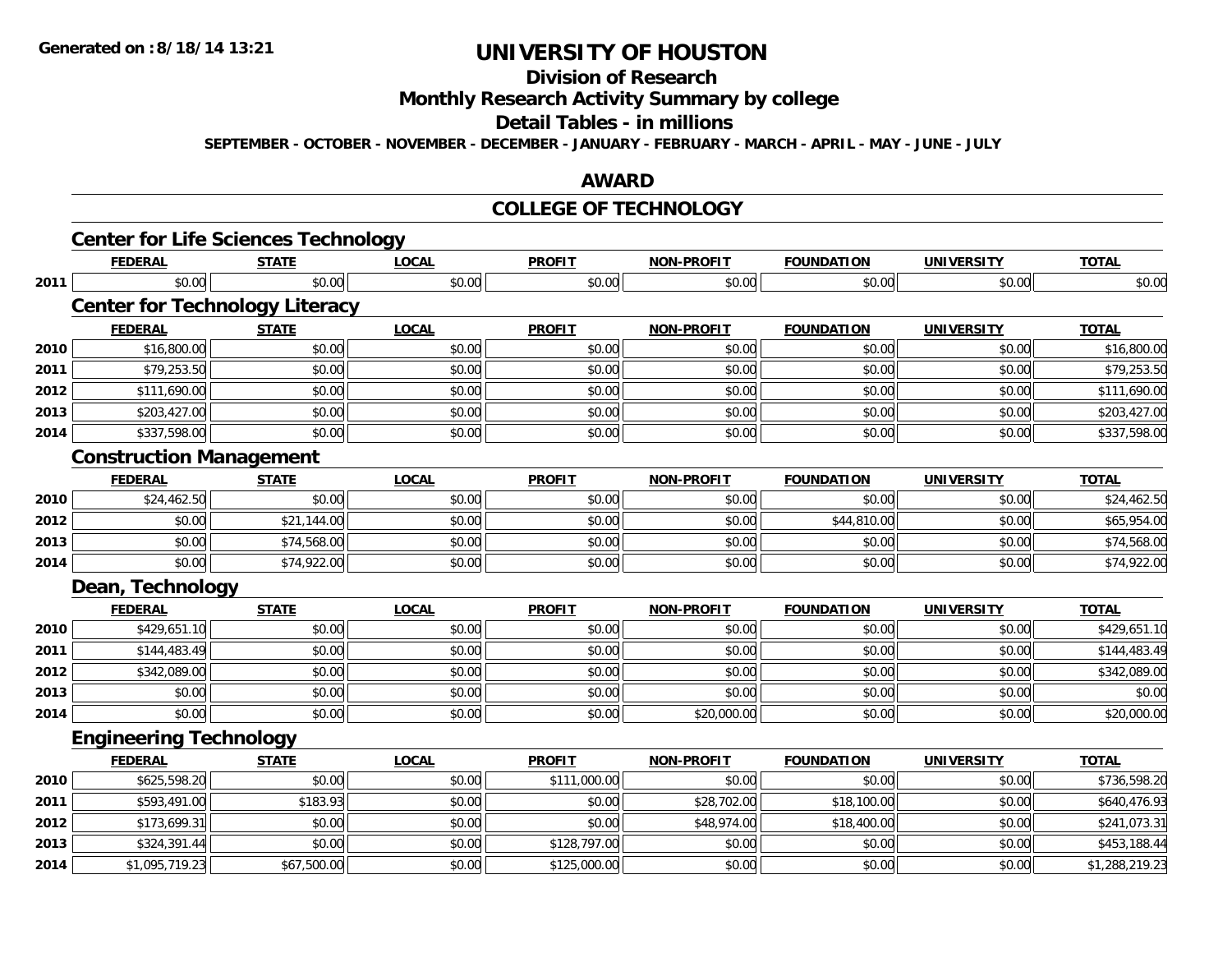### **Division of Research**

**Monthly Research Activity Summary by college**

### **Detail Tables - in millions**

**SEPTEMBER - OCTOBER - NOVEMBER - DECEMBER - JANUARY - FEBRUARY - MARCH - APRIL - MAY - JUNE - JULY**

#### **AWARD**

### **COLLEGE OF TECHNOLOGY**

### **Human Development and Consumer Science**

|      | <b>FEDERAL</b> | <b>STATE</b> | LOCAL  | <b>PROFIT</b> | <b>NON-PROFIT</b> | <b>FOUNDATION</b> | <b>UNIVERSITY</b> | <b>TOTAL</b> |
|------|----------------|--------------|--------|---------------|-------------------|-------------------|-------------------|--------------|
| 2010 | \$1,000.00     | \$0.00       | \$0.00 | \$75,704.00   | \$0.00            | \$0.00            | \$0.00            | \$76,704.00  |
| 2013 | \$5,000.00     | \$0.00       | \$0.00 | \$0.00        | \$0.00            | \$0.00            | \$0.00            | \$5,000.00   |
| 2014 | \$5,000.00     | \$0.00       | \$0.00 | \$0.00        | \$0.00            | \$153,000.00      | \$0.00            | \$158,000.00 |

<u> 1989 - Johann Stoff, deutscher Stoffen und der Stoffen und der Stoffen und der Stoffen und der Stoffen und de</u>

#### **Information & Logistics Technology**

|      | <b>FEDERAL</b> | <b>STATE</b> | <u>LOCAL</u> | <b>PROFIT</b> | <b>NON-PROFIT</b> | <b>FOUNDATION</b> | <b>UNIVERSITY</b> | <b>TOTAL</b> |
|------|----------------|--------------|--------------|---------------|-------------------|-------------------|-------------------|--------------|
| 2010 | \$121,248.00   | \$0.00       | \$0.00       | \$0.00        | \$3,400.00        | \$0.00            | \$0.00            | \$124,648.00 |
| 2011 | \$144,253.50   | \$0.00       | \$0.00       | \$0.00        | \$5,100.00        | \$0.00            | \$0.00            | \$149,353.50 |
| 2012 | \$5,000.00     | \$0.00       | \$0.00       | \$0.00        | \$0.00            | \$0.00            | \$0.00            | \$5,000.00   |
| 2013 | \$0.00         | \$62,500.00  | \$0.00       | \$0.00        | \$0.00            | \$0.00            | \$0.00            | \$62,500.00  |
| 2014 | \$87,500.00    | \$0.00       | \$0.00       | \$0.00        | \$0.00            | \$0.00            | \$0.00            | \$87,500.00  |

### **Texas Manufacturing Assistance Center**

|       | <b>FEDERAL</b> | <b>STATE</b> | <b>LOCAL</b> | <b>PROFIT</b> | <b>NON-PROFIT</b> | <b>FOUNDATION</b> | <b>UNIVERSITY</b> | <b>TOTAL</b>   |
|-------|----------------|--------------|--------------|---------------|-------------------|-------------------|-------------------|----------------|
| 2010  | \$0.00         | \$0.00       | \$0.00       | \$0.00        | \$0.00            | \$0.00            | \$0.00            | \$0.00         |
| 2011  | \$0.00         | \$0.00       | \$0.00       | \$0.00        | \$0.00            | \$0.00            | \$0.00            | \$0.00         |
| 2012  | \$0.00         | \$0.00       | \$0.00       | \$0.00        | \$0.00            | \$0.00            | \$0.00            | \$0.00         |
| 2013  | \$0.00         | \$0.00       | \$0.00       | \$0.00        | \$0.00            | \$0.00            | \$0.00            | \$0.00         |
| 2014  | \$0.00         | \$0.00       | \$0.00       | \$0.00        | \$0.00            | \$0.00            | \$0.00            | \$0.00         |
| Total | \$4,871,355.27 | \$300,817.93 | \$0.00       | \$440,501.00  | \$106,176.00      | \$234,310.00      | \$0.00            | \$5,953,160.20 |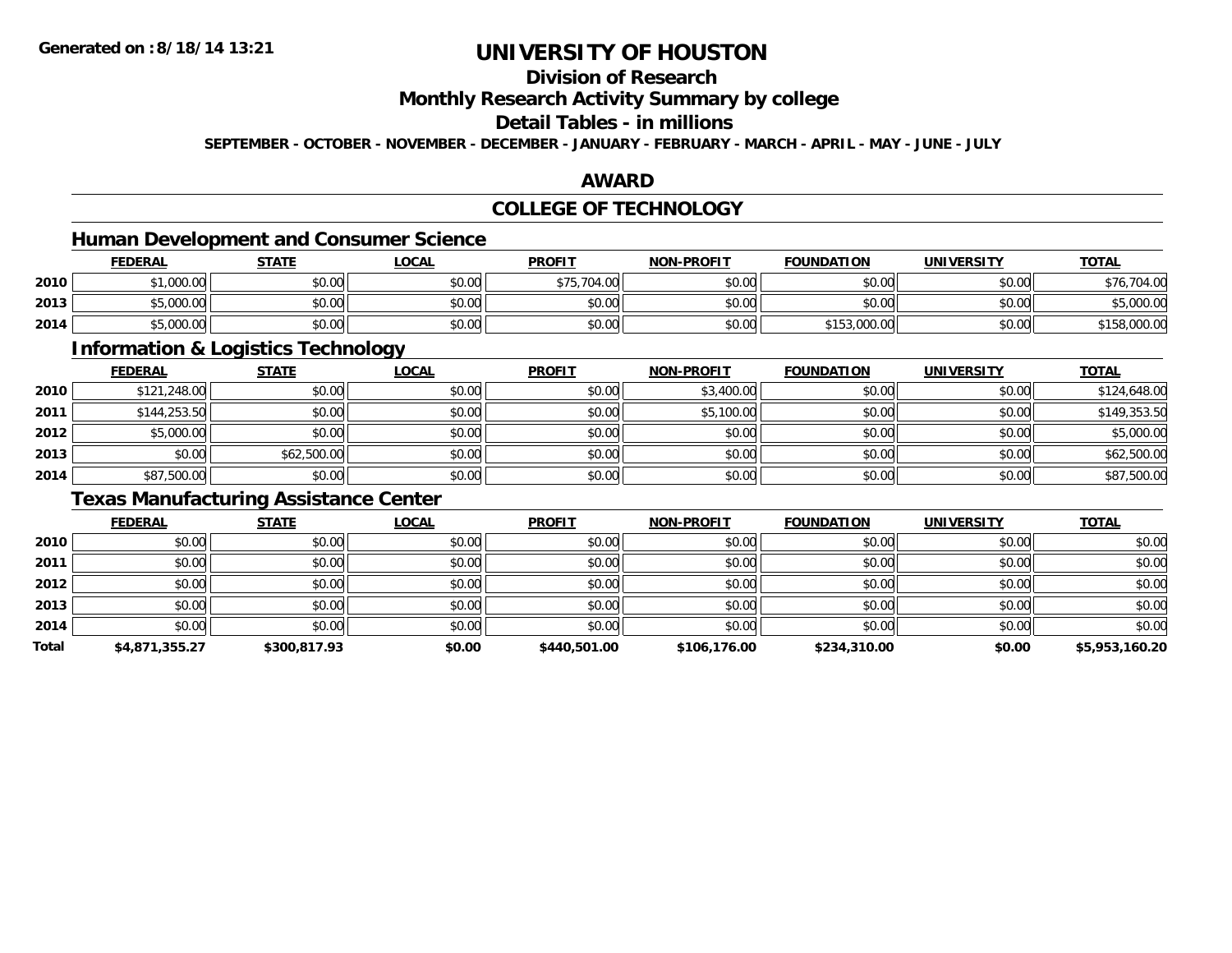**2014**

# **UNIVERSITY OF HOUSTON**

# **Division of Research**

### **Monthly Research Activity Summary by college**

#### **Detail Tables - in millions**

**SEPTEMBER - OCTOBER - NOVEMBER - DECEMBER - JANUARY - FEBRUARY - MARCH - APRIL - MAY - JUNE - JULY**

#### **AWARD**

# **CULLEN COLLEGE OF ENGINEERING**

|      |                               | <b>Bioengineering Research Center</b>                    |              |                |                   |                   |                   |                |
|------|-------------------------------|----------------------------------------------------------|--------------|----------------|-------------------|-------------------|-------------------|----------------|
|      | <b>FEDERAL</b>                | <b>STATE</b>                                             | <b>LOCAL</b> | <b>PROFIT</b>  | <b>NON-PROFIT</b> | <b>FOUNDATION</b> | <b>UNIVERSITY</b> | <b>TOTAL</b>   |
| 2014 | \$0.00                        | \$0.00                                                   | \$0.00       | \$0.00         | \$0.00            | \$0.00            | \$0.00            | \$0.00         |
|      | <b>Biomedical Engineering</b> |                                                          |              |                |                   |                   |                   |                |
|      | <b>FEDERAL</b>                | <b>STATE</b>                                             | <b>LOCAL</b> | <b>PROFIT</b>  | <b>NON-PROFIT</b> | <b>FOUNDATION</b> | <b>UNIVERSITY</b> | <b>TOTAL</b>   |
| 2010 | \$335,629.00                  | \$0.00                                                   | \$0.00       | \$0.00         | \$0.00            | \$4,594.00        | \$0.00            | \$340,223.00   |
| 2011 | \$301,016.00                  | \$0.00                                                   | \$0.00       | \$0.00         | \$0.00            | \$0.00            | \$0.00            | \$301,016.00   |
| 2012 | \$2,405,394.86                | \$0.00                                                   | \$0.00       | \$0.00         | \$0.00            | \$0.00            | \$0.00            | \$2,405,394.86 |
| 2013 | \$1,327,269.00                | \$0.00                                                   | \$0.00       | \$66,477.00    | \$2,000.00        | \$0.00            | \$0.00            | \$1,395,746.00 |
| 2014 | \$3,267,390.13                | \$0.00                                                   | \$0.00       | \$0.00         | \$250,000.00      | \$45,833.34       | \$0.00            | \$3,563,223.47 |
|      |                               | <b>Center for Innovative Grouting Materials and Tech</b> |              |                |                   |                   |                   |                |
|      | <b>FEDERAL</b>                | <b>STATE</b>                                             | <b>LOCAL</b> | <b>PROFIT</b>  | <b>NON-PROFIT</b> | <b>FOUNDATION</b> | <b>UNIVERSITY</b> | <b>TOTAL</b>   |
| 2010 | \$0.00                        | \$0.00                                                   | \$0.00       | \$0.00         | \$0.00            | \$0.00            | \$0.00            | \$0.00         |
| 2011 | \$0.00                        | \$0.00                                                   | \$0.00       | \$0.00         | \$0.00            | \$0.00            | \$0.00            | \$0.00         |
| 2012 | \$0.00                        | \$0.00                                                   | \$0.00       | \$0.00         | \$0.00            | \$0.00            | \$0.00            | \$0.00         |
| 2013 | \$0.00                        | \$0.00                                                   | \$0.00       | \$0.00         | \$0.00            | \$0.00            | \$0.00            | \$0.00         |
| 2014 | \$0.00                        | \$0.00                                                   | \$0.00       | \$0.00         | \$0.00            | \$0.00            | \$0.00            | \$0.00         |
|      | <b>Chemical Engineering</b>   |                                                          |              |                |                   |                   |                   |                |
|      | <b>FEDERAL</b>                | <b>STATE</b>                                             | <b>LOCAL</b> | <b>PROFIT</b>  | <b>NON-PROFIT</b> | <b>FOUNDATION</b> | <b>UNIVERSITY</b> | <b>TOTAL</b>   |
| 2010 | \$8,404,846.95                | \$289,970.00                                             | \$95,588.00  | \$561,766.79   | \$0.00            | \$112,200.00      | \$40,818.00       | \$9,505,189.74 |
| 2011 | \$4,787,394.38                | \$301,766.25                                             | \$70,000.00  | \$918,657.00   | \$0.00            | \$160,900.00      | \$114,642.00      | \$6,353,359.63 |
| 2012 | \$2,975,028.56                | \$160,000.00                                             | \$0.00       | \$1,351,246.57 | \$100,000.00      | \$220,900.00      | \$126,280.00      | \$4,933,455.13 |
| 2013 | \$3,387,683.20                | \$215,813.00                                             | \$0.00       | \$2,068,272.00 | \$425,000.00      | \$170,000.00      | \$195,940.00      | \$6,462,708.20 |
| 2014 | \$2,709,667.38                | \$988,370.30                                             | \$8,871.11   | \$2,840,463.00 | \$0.00            | \$1,099,750.00    | \$0.00            | \$7,647,121.79 |
|      | <b>Civil Engineering</b>      |                                                          |              |                |                   |                   |                   |                |
|      | <b>FEDERAL</b>                | <b>STATE</b>                                             | <b>LOCAL</b> | <b>PROFIT</b>  | <b>NON-PROFIT</b> | <b>FOUNDATION</b> | <b>UNIVERSITY</b> | <b>TOTAL</b>   |
| 2010 | \$3,278,569.82                | \$678,715.81                                             | \$0.00       | \$30,359.20    | \$13,000.00       | \$50,250.00       | \$0.00            | \$4,050,894.83 |
| 2011 | \$2,581,260.88                | \$573,794.98                                             | \$100,000.00 | \$214,311.80   | \$75,623.00       | \$0.00            | \$65,000.00       | \$3,609,990.66 |
| 2012 | \$3,806,856.31                | \$612,633.00                                             | \$0.00       | \$393,753.10   | \$186,885.00      | \$133,334.00      | \$16,002.00       | \$5,149,463.40 |
| 2013 | \$1,688,045.63                | \$367,006.00                                             | \$0.00       | \$1,925,215.00 | \$114,953.70      | \$360,295.00      | \$0.00            | \$4,455,515.33 |

4 \$4,365,959.71|| \$555,648.00|| \$0.00|| \$447,425.50|| \$111,679.95|| \$172,438.68|| \$0.00|| \$5,653,151.84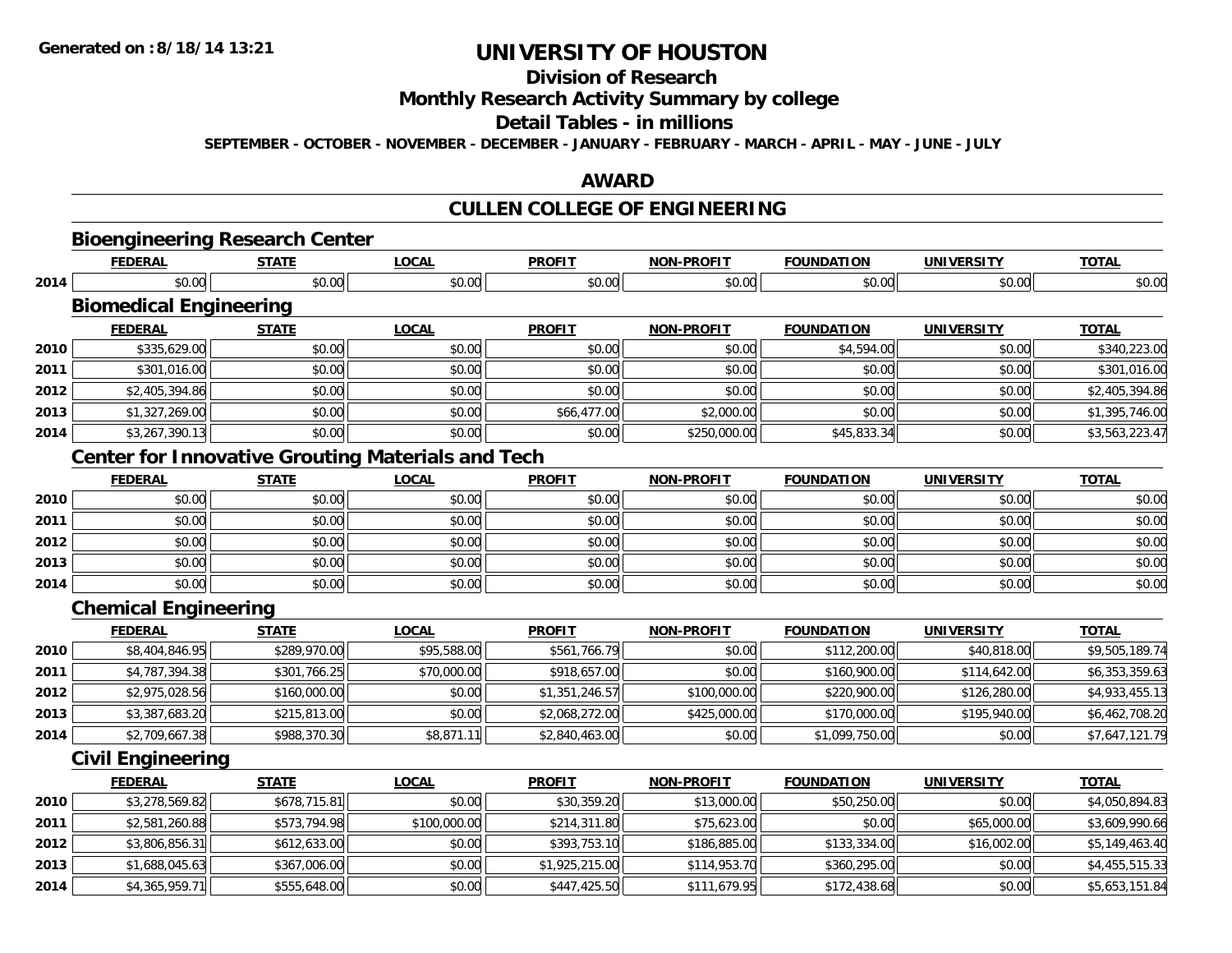### **Division of Research**

#### **Monthly Research Activity Summary by college**

### **Detail Tables - in millions**

**SEPTEMBER - OCTOBER - NOVEMBER - DECEMBER - JANUARY - FEBRUARY - MARCH - APRIL - MAY - JUNE - JULY**

#### **AWARD**

# **CULLEN COLLEGE OF ENGINEERING**

<u> 1980 - Johann Barn, mars ann an t-Amhain Aonaich an t-Aonaich an t-Aonaich an t-Aonaich an t-Aonaich ann an t-</u>

# **Composites Engineering and Applications Center**

|      | EENEDAI<br>cr.         | <b>CTATL</b>        | <b>LOCAL</b>  | <b>DDOEIT</b> | <b>DDAFIT</b><br>NON | <b>FOUNDATION</b> | UNIVERSITY | <b>TOTAL</b>   |
|------|------------------------|---------------------|---------------|---------------|----------------------|-------------------|------------|----------------|
| 2010 | $\sim$ 00<br>JU.UU     | $\sim$ 00<br>וטט.טע | 0.00<br>JU.UU | \$0.00        | $\sim$ 00<br>vv.vv   | $\cap$            | \$0.00     | ״∩ ∩י<br>DU.UU |
| 2011 | $\sim$ $\sim$<br>JU.UU | ሶስ ስስ<br>JU.UU      | 0.00<br>JU.UU | \$0.00        | $\sim$ 00<br>JU.UU   | \$0.00            | \$0.00     | \$0.00         |

#### **Dean, Engineering**

|      | Dean, Engineering |              |              |               |                   |                   |                   |              |  |  |  |
|------|-------------------|--------------|--------------|---------------|-------------------|-------------------|-------------------|--------------|--|--|--|
|      | <b>FEDERAL</b>    | <b>STATE</b> | <u>LOCAL</u> | <b>PROFIT</b> | <b>NON-PROFIT</b> | <b>FOUNDATION</b> | <b>UNIVERSITY</b> | <b>TOTAL</b> |  |  |  |
| 2010 | \$0.00            | \$0.00       | \$0.00       | \$0.00        | \$0.00            | \$0.00            | \$0.00            | \$0.00       |  |  |  |
| 2011 | \$0.00            | \$0.00       | \$0.00       | \$0.00        | \$0.00            | \$0.00            | \$0.00            | \$0.00       |  |  |  |
| 2013 | \$39,999.10       | \$0.00       | \$0.00       | \$0.00        | \$0.00            | \$0.00            | \$0.00            | \$39,999.10  |  |  |  |
| 2014 | \$0.00            | \$141,875.00 | \$0.00       | \$0.00        | \$0.00            | \$0.00            | \$0.00            | \$141,875.00 |  |  |  |

### **Electrical & Computer Engineering**

|      | <b>FEDERAL</b> | <b>STATE</b> | <u>LOCAL</u> | <b>PROFIT</b> | <b>NON-PROFIT</b> | <b>FOUNDATION</b> | <b>UNIVERSITY</b> | <b>TOTAL</b>   |
|------|----------------|--------------|--------------|---------------|-------------------|-------------------|-------------------|----------------|
| 2010 | \$3,788,371.29 | \$410,294.51 | \$0.00       | \$415,000.00  | \$131,500.00      | \$50,000.00       | \$0.00            | \$4,795,165.80 |
| 2011 | \$5,494,479.80 | \$63,391.24  | \$0.00       | \$478,533.00  | \$0.00            | \$50,000.00       | \$0.00            | \$6,086,404.04 |
| 2012 | \$5,966,470.59 | \$44,704.20  | \$0.00       | \$520,157.50  | \$27,500.00       | \$50,000.00       | \$0.00            | \$6,608,832.29 |
| 2013 | \$2,240,671.96 | \$35,263.20  | \$0.00       | \$640,698.00  | \$228,367.30      | \$123,591.00      | \$5,000.00        | \$3,273,591.46 |
| 2014 | \$2,805,342.18 | \$58,776.70  | \$0.00       | \$858,154.00  | \$203,416.05      | \$162,500.00      | \$0.00            | \$4,088,188.93 |

<u> 1989 - Johann Stoff, amerikansk politiker (d. 1989)</u>

#### **Industrial Engineering**

|      | <b>FEDERAL</b> | <b>STATE</b> | <u>LOCAL</u> | <b>PROFIT</b> | <b>NON-PROFIT</b> | <b>FOUNDATION</b> | <b>UNIVERSITY</b> | <b>TOTAL</b>   |
|------|----------------|--------------|--------------|---------------|-------------------|-------------------|-------------------|----------------|
| 2010 | \$569,322.00   | \$144,351.00 | \$431,266.00 | \$0.00        | \$0.00            | \$0.00            | \$0.00            | \$1,144,939.00 |
| 2011 | \$171,276.00   | \$16,828.00  | \$0.00       | \$0.00        | \$0.00            | \$0.00            | \$0.00            | \$188,104.00   |
| 2012 | \$0.00         | \$0.00       | \$0.00       | \$0.00        | \$0.00            | \$0.00            | \$0.00            | \$0.00         |
| 2013 | \$0.00         | \$39,855.00  | \$0.00       | \$0.00        | \$0.00            | \$40,218.65       | \$0.00            | \$80,073.65    |
| 2014 | \$186,655.00   | \$22,537.00  | \$0.00       | \$0.00        | \$0.00            | \$0.00            | \$0.00            | \$209,192.00   |

<u> 1989 - Johann Stoff, deutscher Stoffen und der Stoffen und der Stoffen und der Stoffen und der Stoffen und der</u>

#### **Mechanical Engineering**

|      |                |                |              |                | Mechanical Engineering |                   |                   |                |  |  |  |  |  |  |
|------|----------------|----------------|--------------|----------------|------------------------|-------------------|-------------------|----------------|--|--|--|--|--|--|
|      | <b>FEDERAL</b> | <b>STATE</b>   | <b>LOCAL</b> | <b>PROFIT</b>  | <b>NON-PROFIT</b>      | <b>FOUNDATION</b> | <b>UNIVERSITY</b> | <b>TOTAL</b>   |  |  |  |  |  |  |
| 2010 | \$5,102,062.40 | \$2,104,214.75 | \$0.00       | \$1,083,162.80 | \$114,965.00           | \$153,964.00      | \$0.00            | \$8,558,368.95 |  |  |  |  |  |  |
| 2011 | \$2,176,550.30 | \$0.00         | \$0.00       | \$546,708.20   | \$0.00                 | \$0.00            | \$0.00            | \$2,723,258.50 |  |  |  |  |  |  |
| 2012 | \$4,317,172.40 | \$0.00         | \$0.00       | \$125,339.43   | \$0.00                 | \$258,945.64      | \$0.00            | \$4,701,457.47 |  |  |  |  |  |  |
| 2013 | \$3,888,320.53 | \$122,500.00   | \$0.00       | \$833,261.00   | \$22,000.00            | \$266,789.08      | \$0.00            | \$5,132,870.61 |  |  |  |  |  |  |
| 2014 | \$1,442,508.61 | \$0.00         | \$0.00       | \$551,279.00   | \$11,600.00            | \$242,299.40      | \$0.00            | \$2,247,687.01 |  |  |  |  |  |  |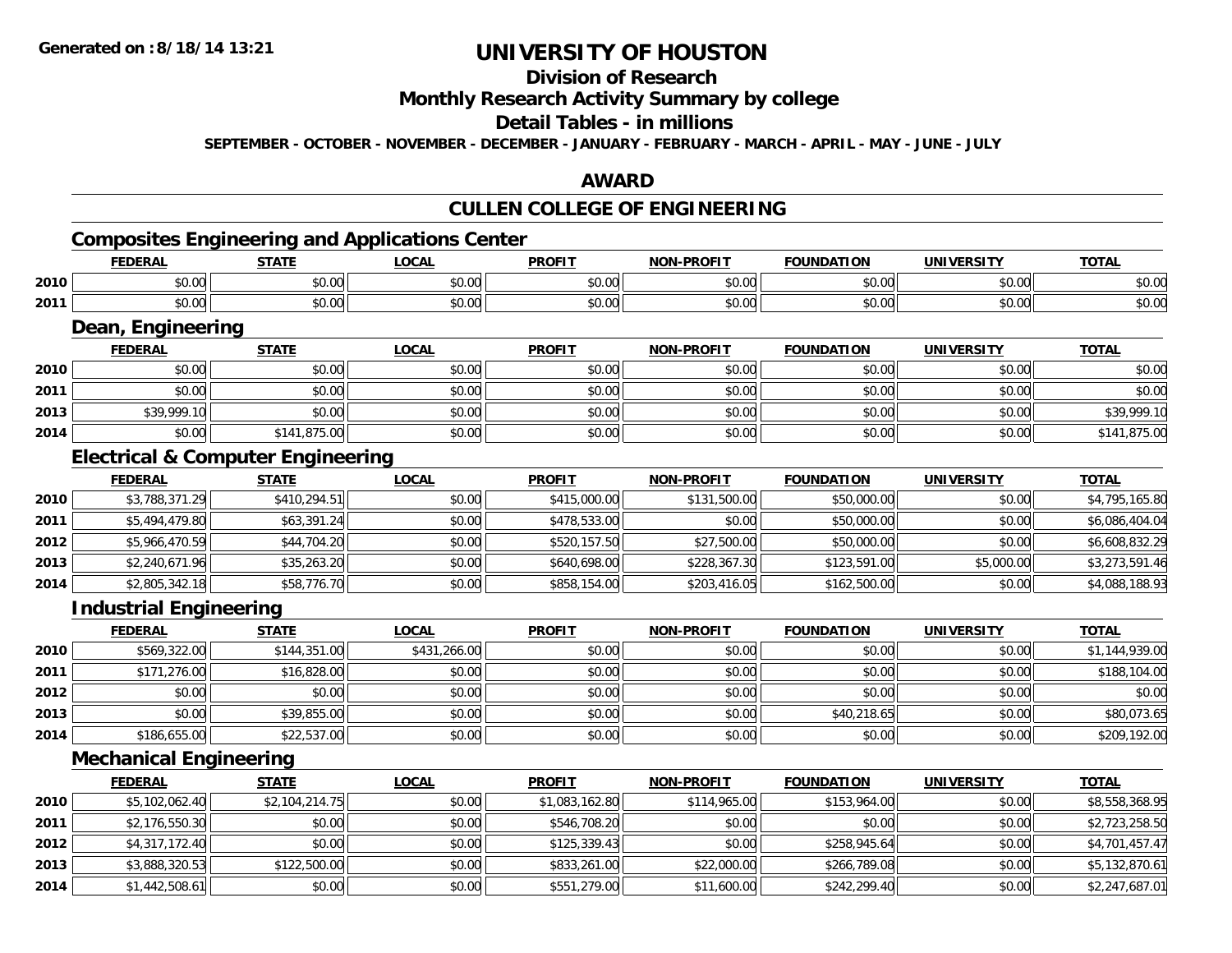### **Division of Research**

#### **Monthly Research Activity Summary by college**

#### **Detail Tables - in millions**

**SEPTEMBER - OCTOBER - NOVEMBER - DECEMBER - JANUARY - FEBRUARY - MARCH - APRIL - MAY - JUNE - JULY**

#### **AWARD**

### **CULLEN COLLEGE OF ENGINEERING**

#### **National Wind Energy Center**

|      |               | ----                        | 00M                              | <b>DDOEI</b>   | <b>DDAF!?</b><br>ורות | חחו      | INI   | <b>TAT</b> |
|------|---------------|-----------------------------|----------------------------------|----------------|-----------------------|----------|-------|------------|
| 2010 | 0.00          | $\sim$ 00                   | $\uparrow$ $\uparrow$ $\uparrow$ | 0 <sub>n</sub> | ტი იი                 | 0000     | 0000  | ሶስ ሰሰ      |
|      | טט.טע         | wu.uu.                      | ⊸υ∪.∪∪                           | JU.U           | vu.ou                 | u.uu     | ⊸∪∪∪∾ | PU.UU      |
|      | $\sim$ $\sim$ | $\sim$ $\sim$ $\sim$ $\sim$ | 0.00                             | 0 <sub>n</sub> | ტი იი                 | $\cdots$ | 0000  | 0000       |
| 2011 | טט.טע         | wu.uu.                      | ູມບ.ບບ                           | JU.U           | vv.vv                 | u.uu     | טט.טע | PU.UU      |

### **SW Public Safety Technology Center**

|              | FEDERAL         | <b>STATE</b>  | LOCAL       | <b>PROFI</b> | <b>N-PROFIT</b><br><b>NON</b> | <b>FOUNDATION</b> | <b>UNIVERSITY</b> | <b>TOTAL</b>            |
|--------------|-----------------|---------------|-------------|--------------|-------------------------------|-------------------|-------------------|-------------------------|
| 2010         | \$0.00          | 0000<br>JU.UU | \$0.00      | \$0.00       | \$0.00                        | \$0.00            | ልስ ለሰ<br>DU.U¢    | \$0.00                  |
| <b>Total</b> | \$83,811,213.95 |               | \$705.725.1 | 00 02:0      | \$2,018,490.00                | \$3.928.802.79    | \$563,682.00      | .461.68<br>\$11<br>.846 |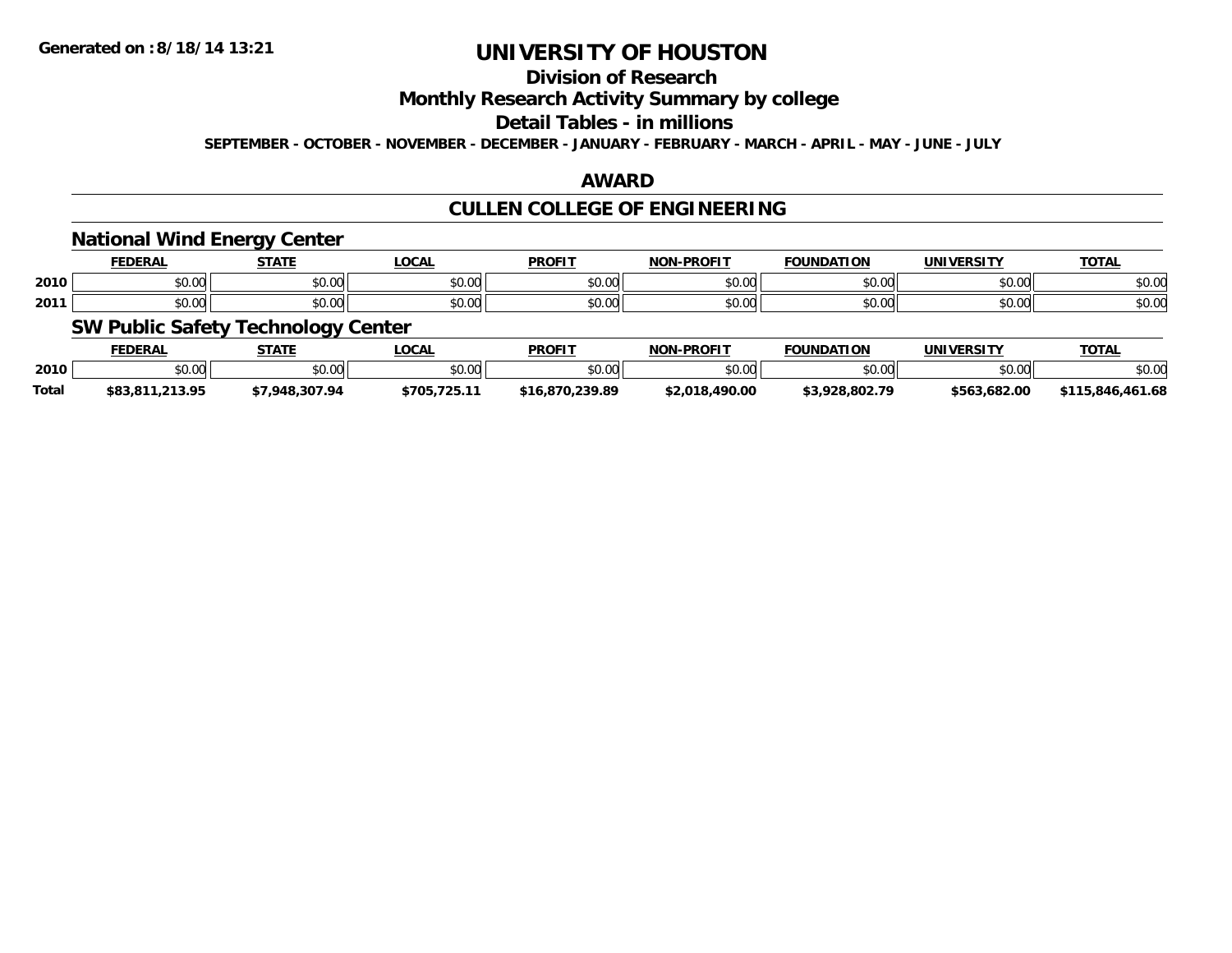#### **Division of Research**

**Monthly Research Activity Summary by college**

#### **Detail Tables - in millions**

**SEPTEMBER - OCTOBER - NOVEMBER - DECEMBER - JANUARY - FEBRUARY - MARCH - APRIL - MAY - JUNE - JULY**

#### **AWARD**

# **DIVISION OF RESEARCH**

|      | <b>Allied Geophysical Laboratories</b>                    |              |              |               |                   |                   |                   |                |
|------|-----------------------------------------------------------|--------------|--------------|---------------|-------------------|-------------------|-------------------|----------------|
|      | <b>FEDERAL</b>                                            | <b>STATE</b> | <b>LOCAL</b> | <b>PROFIT</b> | <b>NON-PROFIT</b> | <b>FOUNDATION</b> | <b>UNIVERSITY</b> | <b>TOTAL</b>   |
| 2011 | \$0.00                                                    | \$0.00       | \$0.00       | \$70,000.00   | \$0.00            | \$0.00            | \$0.00            | \$70,000.00    |
|      | <b>Center for Advanced Computing and Data Systems</b>     |              |              |               |                   |                   |                   |                |
|      | <b>FEDERAL</b>                                            | <b>STATE</b> | <b>LOCAL</b> | <b>PROFIT</b> | <b>NON-PROFIT</b> | <b>FOUNDATION</b> | <b>UNIVERSITY</b> | <b>TOTAL</b>   |
| 2010 | \$2,392,523.90                                            | \$0.00       | \$0.00       | \$27,865.00   | \$0.00            | \$0.00            | \$0.00            | \$2,420,388.90 |
| 2011 | \$72,951.50                                               | \$0.00       | \$0.00       | \$13,000.00   | \$0.00            | \$0.00            | \$0.00            | \$85,951.50    |
| 2012 | \$303,185.70                                              | \$0.00       | \$0.00       | \$120,000.00  | \$1,000.00        | \$0.00            | \$0.00            | \$424,185.70   |
| 2013 | \$105,000.00                                              | \$0.00       | \$0.00       | \$45,000.00   | \$1,000.00        | \$0.00            | \$0.00            | \$151,000.00   |
| 2014 | \$14,474.00                                               | \$0.00       | \$0.00       | \$0.00        | \$0.00            | \$0.00            | \$0.00            | \$14,474.00    |
|      | <b>Center for Advanced Materials</b>                      |              |              |               |                   |                   |                   |                |
|      | <b>FEDERAL</b>                                            | <b>STATE</b> | <b>LOCAL</b> | <b>PROFIT</b> | <b>NON-PROFIT</b> | <b>FOUNDATION</b> | <b>UNIVERSITY</b> | <b>TOTAL</b>   |
| 2010 | \$10,000.00                                               | \$68,153.35  | \$0.00       | \$10,000.00   | \$0.00            | \$0.00            | \$0.00            | \$88,153.35    |
| 2011 | \$40,000.00                                               | \$2,229.90   | \$0.00       | \$0.00        | \$0.00            | \$0.00            | \$0.00            | \$42,229.90    |
| 2012 | \$0.00                                                    | \$0.00       | \$0.00       | \$0.00        | \$0.00            | \$0.00            | \$0.00            | \$0.00         |
| 2013 | \$0.00                                                    | \$0.00       | \$0.00       | \$0.00        | \$0.00            | \$0.00            | \$0.00            | \$0.00         |
| 2014 | \$0.00                                                    | \$0.00       | \$0.00       | \$0.00        | \$0.00            | \$0.00            | \$0.00            | \$0.00         |
|      | <b>Center for Biomedical &amp; Environmental Genomics</b> |              |              |               |                   |                   |                   |                |
|      | <b>FEDERAL</b>                                            | <b>STATE</b> | <b>LOCAL</b> | <b>PROFIT</b> | <b>NON-PROFIT</b> | <b>FOUNDATION</b> | <b>UNIVERSITY</b> | <b>TOTAL</b>   |
| 2010 | \$0.00                                                    | \$0.00       | \$0.00       | \$0.00        | \$0.00            | \$0.00            | \$0.00            | \$0.00         |
| 2011 | \$0.00                                                    | \$0.00       | \$0.00       | \$0.00        | \$0.00            | \$0.00            | \$0.00            | \$0.00         |
| 2012 | \$0.00                                                    | \$0.00       | \$0.00       | \$0.00        | \$0.00            | \$0.00            | \$0.00            | \$0.00         |
| 2013 | \$0.00                                                    | \$0.00       | \$0.00       | \$0.00        | \$0.00            | \$0.00            | \$0.00            | \$0.00         |
|      | <b>Center for Industrial Partnerships</b>                 |              |              |               |                   |                   |                   |                |
|      | <b>FEDERAL</b>                                            | <b>STATE</b> | <b>LOCAL</b> | <b>PROFIT</b> | <b>NON-PROFIT</b> | <b>FOUNDATION</b> | <b>UNIVERSITY</b> | <b>TOTAL</b>   |
| 2012 | \$10,571.52                                               | \$0.00       | \$0.00       | \$100,500.00  | \$0.00            | \$0.00            | \$0.00            | \$111,071.52   |
| 2013 | \$9,370.49                                                | \$0.00       | \$0.00       | \$0.00        | \$0.00            | \$0.00            | \$0.00            | \$9,370.49     |
| 2014 | \$8,950.00                                                | \$0.00       | \$0.00       | \$0.00        | \$0.00            | \$0.00            | \$0.00            | \$8,950.00     |
|      | <b>Center for Neuromotor &amp; Biomechanics Research</b>  |              |              |               |                   |                   |                   |                |
|      | <b>FEDERAL</b>                                            | <b>STATE</b> | <b>LOCAL</b> | <b>PROFIT</b> | <b>NON-PROFIT</b> | <b>FOUNDATION</b> | <b>UNIVERSITY</b> | <b>TOTAL</b>   |
| 2010 | \$0.00                                                    | \$0.00       | \$0.00       | \$0.00        | \$0.00            | \$0.00            | \$0.00            | \$0.00         |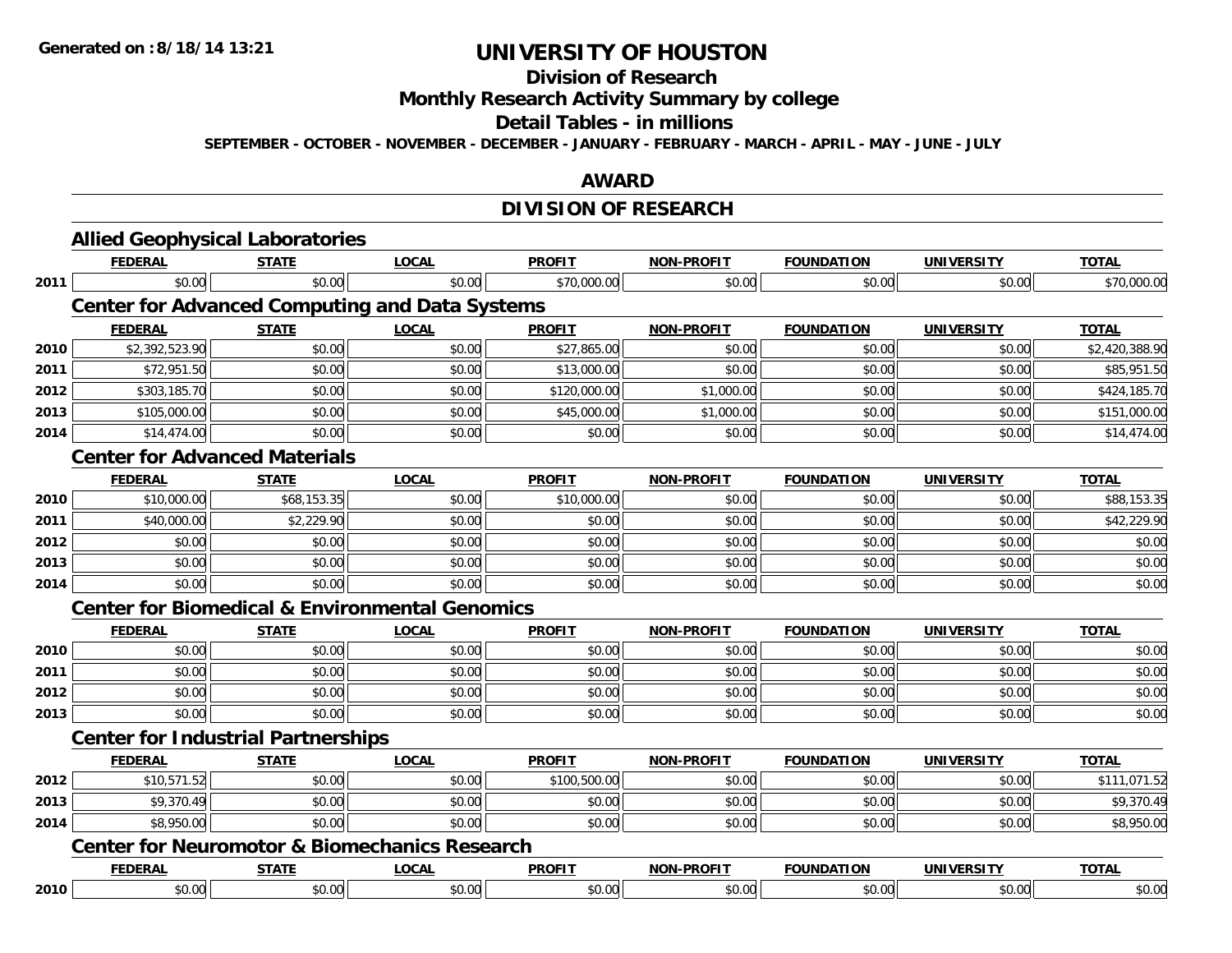# **Division of Research**

**Monthly Research Activity Summary by college**

#### **Detail Tables - in millions**

**SEPTEMBER - OCTOBER - NOVEMBER - DECEMBER - JANUARY - FEBRUARY - MARCH - APRIL - MAY - JUNE - JULY**

#### **AWARD**

### **DIVISION OF RESEARCH**

|      | <b>Division of Research</b>           |                |              |               |                   |                   |                   |                |
|------|---------------------------------------|----------------|--------------|---------------|-------------------|-------------------|-------------------|----------------|
|      | <b>FEDERAL</b>                        | <b>STATE</b>   | <b>LOCAL</b> | <b>PROFIT</b> | <b>NON-PROFIT</b> | <b>FOUNDATION</b> | <b>UNIVERSITY</b> | <b>TOTAL</b>   |
| 2010 | \$0.00                                | \$0.00         | \$0.00       | \$0.00        | \$0.00            | \$0.00            | \$0.00            | \$0.00         |
| 2012 | \$0.00                                | \$0.00         | \$0.00       | \$0.00        | \$0.00            | \$0.00            | \$0.00            | \$0.00         |
| 2013 | \$0.00                                | \$0.00         | \$0.00       | \$0.00        | \$0.00            | \$0.00            | \$0.00            | \$0.00         |
| 2014 | \$0.00                                | \$3,568,840.00 | \$0.00       | \$0.00        | \$0.00            | \$0.00            | \$0.00            | \$3,568,840.00 |
|      | <b>Institute for Molecular Design</b> |                |              |               |                   |                   |                   |                |
|      | <b>FEDERAL</b>                        | <b>STATE</b>   | <b>LOCAL</b> | <b>PROFIT</b> | <b>NON-PROFIT</b> | <b>FOUNDATION</b> | <b>UNIVERSITY</b> | <b>TOTAL</b>   |
| 2011 | \$0.00                                | \$0.00         | \$0.00       | \$0.00        | \$0.00            | \$0.00            | \$0.00            | \$0.00         |
|      | <b>Institute for Nanoenergy</b>       |                |              |               |                   |                   |                   |                |
|      | <b>FEDERAL</b>                        | <b>STATE</b>   | <b>LOCAL</b> | <b>PROFIT</b> | <b>NON-PROFIT</b> | <b>FOUNDATION</b> | <b>UNIVERSITY</b> | <b>TOTAL</b>   |
| 2010 | \$0.00                                | \$0.00         | \$0.00       | \$0.00        | \$0.00            | \$0.00            | \$0.00            | \$0.00         |
| 2011 | \$0.00                                | \$0.00         | \$0.00       | \$0.00        | \$0.00            | \$0.00            | \$0.00            | \$0.00         |
| 2012 | \$0.00                                | \$0.00         | \$0.00       | \$0.00        | \$0.00            | \$0.00            | \$0.00            | \$0.00         |
| 2013 | \$0.00                                | \$0.00         | \$0.00       | \$0.00        | \$0.00            | \$0.00            | \$0.00            | \$0.00         |
| 2014 | \$0.00                                | \$0.00         | \$0.00       | \$0.00        | \$0.00            | \$0.00            | \$0.00            | \$0.00         |
|      | <b>Office of Contracts and Grants</b> |                |              |               |                   |                   |                   |                |
|      | <b>FEDERAL</b>                        | <b>STATE</b>   | <b>LOCAL</b> | <b>PROFIT</b> | <b>NON-PROFIT</b> | <b>FOUNDATION</b> | <b>UNIVERSITY</b> | <b>TOTAL</b>   |
| 2010 | \$0.00                                | \$0.00         | \$0.00       | \$0.00        | \$0.00            | \$565,426.64      | \$0.00            | \$565,426.64   |
| 2011 | \$0.00                                | \$0.00         | \$0.00       | \$0.00        | \$0.00            | \$367,340.00      | \$0.00            | \$367,340.00   |
| 2012 | \$0.00                                | \$0.00         | \$0.00       | \$0.00        | \$0.00            | \$11,942.60       | \$0.00            | \$11,942.60    |
| 2013 | \$0.00                                | \$0.00         | \$0.00       | \$0.00        | \$0.00            | \$420,136.15      | \$0.00            | \$420,136.15   |
|      | <b>TcSAM</b>                          |                |              |               |                   |                   |                   |                |
|      | <b>FEDERAL</b>                        | <b>STATE</b>   | <b>LOCAL</b> | <b>PROFIT</b> | NON-PROFIT        | <b>FOUNDATION</b> | <b>UNIVERSITY</b> | <b>TOTAL</b>   |
| 2010 | \$0.00                                | \$0.00         | \$0.00       | \$0.00        | \$0.00            | \$0.00            | \$0.00            | \$0.00         |
|      | <b>TcSUH</b>                          |                |              |               |                   |                   |                   |                |
|      | <b>FEDERAL</b>                        | <b>STATE</b>   | <b>LOCAL</b> | <b>PROFIT</b> | <b>NON-PROFIT</b> | <b>FOUNDATION</b> | <b>UNIVERSITY</b> | <b>TOTAL</b>   |
| 2010 | \$70,000.00                           | \$0.00         | \$0.00       | \$0.00        | \$0.00            | \$0.00            | \$0.00            | \$70,000.00    |
| 2011 | \$40,000.00                           | \$60,000.00    | \$0.00       | \$200,227.00  | \$0.00            | \$0.00            | \$0.00            | \$300,227.00   |
| 2012 | \$70,000.00                           | \$37,894.80    | \$0.00       | \$100,554.00  | \$0.00            | \$0.00            | \$0.00            | \$208,448.80   |
| 2013 | \$195,000.00                          | \$37,894.80    | \$0.00       | \$99,321.00   | \$0.00            | \$0.00            | \$0.00            | \$332,215.80   |
| 2014 | \$165,268.15                          | \$0.00         | \$0.00       | \$49,995.00   | \$0.00            | \$0.00            | \$0.00            | \$215,263.15   |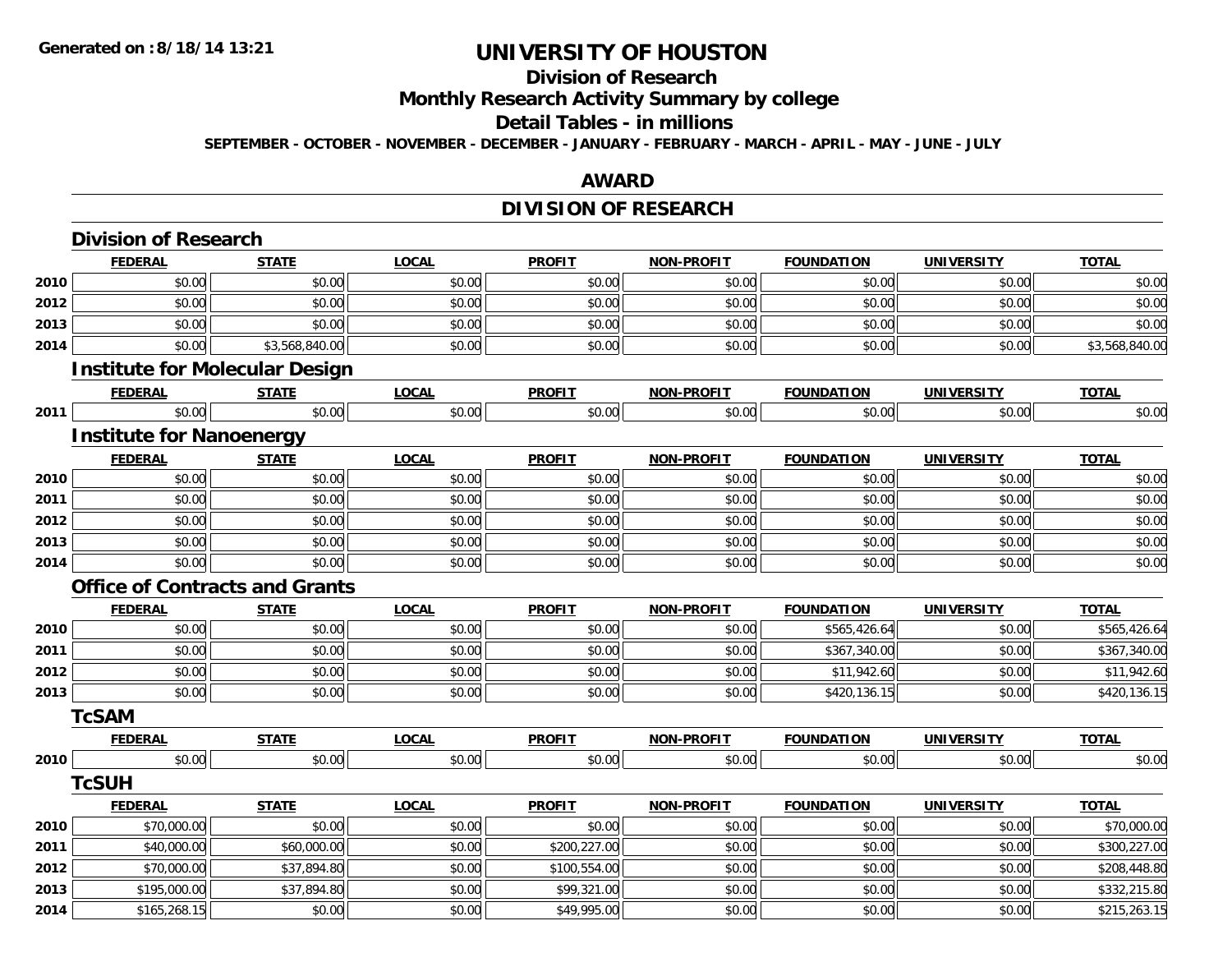**2013**

**2014**

**Total**

# **UNIVERSITY OF HOUSTON**

### **Division of Research**

**Monthly Research Activity Summary by college**

### **Detail Tables - in millions**

**SEPTEMBER - OCTOBER - NOVEMBER - DECEMBER - JANUARY - FEBRUARY - MARCH - APRIL - MAY - JUNE - JULY**

#### **AWARD**

### **DIVISION OF RESEARCH**

### **Texas Obesity Research Center**

|      | <b>FEDERAL</b> | <b>STATE</b> | <b>LOCAL</b> | <b>PROFIT</b> | <b>NON-PROFIT</b> | <b>FOUNDATION</b> | <b>UNIVERSITY</b> | <b>TOTAL</b>   |
|------|----------------|--------------|--------------|---------------|-------------------|-------------------|-------------------|----------------|
| 2010 | \$0.00         | \$0.00       | \$0.00       | \$0.00        | \$0.00            | \$0.00            | \$0.00            | \$0.00         |
| 2011 | \$0.00         | \$0.00       | \$0.00       | \$0.00        | \$0.00            | \$0.00            | \$0.00            | \$0.00         |
| 2012 | \$0.00         | \$0.00       | \$0.00       | \$0.00        | \$0.00            | \$0.00            | \$0.00            | \$0.00         |
| 2013 | \$0.00         | \$0.00       | \$0.00       | \$0.00        | \$0.00            | \$0.00            | \$0.00            | \$0.00         |
| 2014 | \$0.00         | \$0.00       | \$0.00       | \$0.00        | \$0.00            | \$0.00            | \$0.00            | \$0.00         |
|      | <b>TIMES</b>   |              |              |               |                   |                   |                   |                |
|      | <b>FEDERAL</b> | <b>STATE</b> | <b>LOCAL</b> | <b>PROFIT</b> | <b>NON-PROFIT</b> | <b>FOUNDATION</b> | <b>UNIVERSITY</b> | <b>TOTAL</b>   |
| 2010 | \$2,795,614.91 | \$212,544.00 | \$0.00       | \$0.00        | \$0.00            | \$0.00            | \$0.00            | \$3,008,158.91 |
| 2011 | \$1,760,497.14 | \$8,000.00   | \$0.00       | \$0.00        | \$0.00            | \$0.00            | \$0.00            | \$1,768,497.14 |
| 2012 | \$3,069,493.11 | \$28,831.00  | \$0.00       | \$0.00        | \$0.00            | \$0.00            | \$0.00            | \$3,098,324.11 |

 $\bf{3} \quad \rm{ $2,353,243.80} \quad \rm{ $29,908.05} \quad \rm{ $50.00} \quad \rm{ $60.00} \quad \rm{ $50.00} \quad \rm{ $50.00} \quad \rm{ $50.00} \quad \rm{ $50.00} \quad \rm{ $50.00} \quad \rm{ $50.00} \quad \rm{ $50.00} \quad \rm{ $50.00} \quad \rm{ $50.00} \quad \rm{ $50.00} \quad \rm{ $50.00} \quad \rm{ $50.00} \quad \rm{ $50.00}$ 

4 \$2,797,824.10 \$0.00 \$98,197.00 \$0.00 \$0.00 \$0.00 \$0.00 \$0.00 \$8,724.89 \$0.00 \$0.00 \$0.00 \$2,904,745.99

**\$16,283,968.32 \$4,152,492.90 \$0.00 \$836,462.00 \$10,724.89 \$1,364,845.39 \$0.00 \$22,648,493.50**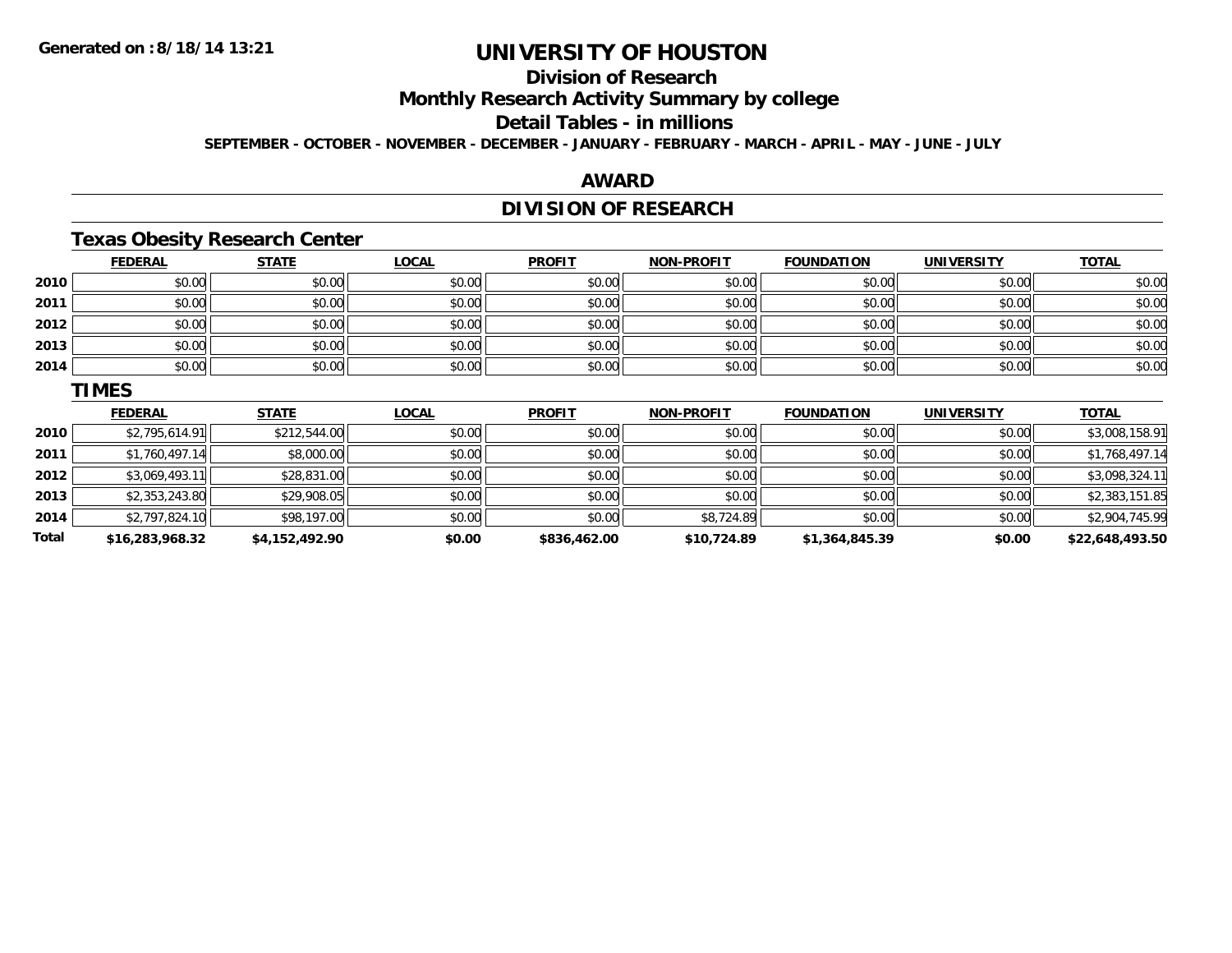### **Division of Research**

#### **Monthly Research Activity Summary by college**

#### **Detail Tables - in millions**

**SEPTEMBER - OCTOBER - NOVEMBER - DECEMBER - JANUARY - FEBRUARY - MARCH - APRIL - MAY - JUNE - JULY**

#### **AWARD**

#### **GRADUATE COLLEGE OF SOCIAL WORK**

# **Center for Drug and Social Policy Research**

|      | <b>FEDERAL</b>                                    | <b>STATE</b> | <b>LOCAL</b>                                                | <b>PROFIT</b> | <b>NON-PROFIT</b> | <b>FOUNDATION</b> | <b>UNIVERSITY</b> | <b>TOTAL</b>   |
|------|---------------------------------------------------|--------------|-------------------------------------------------------------|---------------|-------------------|-------------------|-------------------|----------------|
| 2010 | \$0.00                                            | \$0.00       | \$0.00                                                      | \$0.00        | \$0.00            | \$0.00            | \$0.00            | \$0.00         |
| 2011 | \$0.00                                            | \$0.00       | \$0.00                                                      | \$0.00        | \$0.00            | \$0.00            | \$0.00            | \$0.00         |
| 2012 | \$0.00                                            | \$0.00       | \$0.00                                                      | \$0.00        | \$0.00            | \$0.00            | \$0.00            | \$0.00         |
| 2013 | \$0.00                                            | \$0.00       | \$0.00                                                      | \$0.00        | \$0.00            | \$0.00            | \$0.00            | \$0.00         |
|      |                                                   |              | <b>Center for Health Equities &amp; Evaluation Research</b> |               |                   |                   |                   |                |
|      | <b>FEDERAL</b>                                    | <b>STATE</b> | <b>LOCAL</b>                                                | <b>PROFIT</b> | <b>NON-PROFIT</b> | <b>FOUNDATION</b> | <b>UNIVERSITY</b> | <b>TOTAL</b>   |
| 2012 | \$354,222.55                                      | \$0.00       | \$0.00                                                      | \$0.00        | \$0.00            | \$0.00            | \$42,000.00       | \$396,222.55   |
| 2013 | \$249,359.00                                      | \$0.00       | \$0.00                                                      | \$0.00        | \$0.00            | \$0.00            | \$0.00            | \$249,359.00   |
| 2014 | \$206,260.00                                      | \$0.00       | \$0.00                                                      | \$0.00        | \$0.00            | \$0.00            | \$0.00            | \$206,260.00   |
|      | <b>Child &amp; Family for Innovative Research</b> |              |                                                             |               |                   |                   |                   |                |
|      | <b>FEDERAL</b>                                    | <b>STATE</b> | <b>LOCAL</b>                                                | <b>PROFIT</b> | <b>NON-PROFIT</b> | <b>FOUNDATION</b> | <b>UNIVERSITY</b> | <b>TOTAL</b>   |
| 2010 | \$2,033,626.71                                    | \$728,648.89 | \$0.00                                                      | \$0.00        | \$17,000.00       | \$0.00            | \$0.00            | \$2,779,275.60 |
| 2011 | \$1,518,152.62                                    | \$0.00       | \$0.00                                                      | \$0.00        | \$0.00            | \$1,146.30        | \$0.00            | \$1,519,298.92 |
| 2012 | \$136,407.79                                      | \$0.00       | \$56,704.00                                                 | \$176,507.00  | \$0.00            | \$0.00            | \$0.00            | \$369,618.79   |
| 2013 | \$527,519.88                                      | \$120,342.00 | \$0.00                                                      | \$100,000.00  | \$0.00            | \$0.00            | \$0.00            | \$747,861.88   |
| 2014 | \$1,277,360.59                                    | \$88,274.00  | \$0.00                                                      | \$0.00        | \$80,000.00       | \$19,250.00       | \$0.00            | \$1,464,884.59 |
|      | <b>Community Projects - Social Work</b>           |              |                                                             |               |                   |                   |                   |                |
|      | <b>FEDERAL</b>                                    | <b>STATE</b> | <b>LOCAL</b>                                                | <b>PROFIT</b> | <b>NON-PROFIT</b> | <b>FOUNDATION</b> | <b>UNIVERSITY</b> | <b>TOTAL</b>   |
| 2010 | \$0.00                                            | \$0.00       | \$0.00                                                      | \$0.00        | \$0.00            | \$0.00            | \$0.00            | \$0.00         |
| 2012 | \$2,942.90                                        | \$0.00       | \$0.00                                                      | \$0.00        | \$0.00            | \$0.00            | \$0.00            | \$2,942.90     |
|      | Dean, Social Work                                 |              |                                                             |               |                   |                   |                   |                |
|      | <b>FEDERAL</b>                                    | <b>STATE</b> | <b>LOCAL</b>                                                | <b>PROFIT</b> | NON-PROFIT        | <b>FOUNDATION</b> | <b>UNIVERSITY</b> | <b>TOTAL</b>   |
| 2010 | \$462,400.80                                      | \$0.00       | \$0.00                                                      | \$0.00        | \$0.00            | \$0.00            | \$0.00            | \$462,400.80   |
| 2011 | \$646,078.00                                      | \$0.00       | \$0.00                                                      | \$0.00        | \$0.00            | \$0.00            | \$0.00            | \$646,078.00   |
| 2012 | \$16,568.50                                       | \$0.00       | \$0.00                                                      | \$0.00        | \$0.00            | \$0.00            | \$0.00            | \$16,568.50    |
| 2013 | \$0.00                                            | \$0.00       | \$0.00                                                      | \$0.00        | \$0.00            | \$0.00            | \$0.00            | \$0.00         |
| 2014 | \$0.00                                            | \$0.00       | \$0.00                                                      | \$0.00        | \$0.00            | \$0.00            | \$0.00            | \$0.00         |

### **Office for Drug SPR**

|      | -----            | .OCAL          | <b>DDOCIT</b>     | ------ | <b>EQUINDAT</b> | INIVE<br>_ _ _ _     | <b>TOTAL</b> |
|------|------------------|----------------|-------------------|--------|-----------------|----------------------|--------------|
| 2010 | $ -$<br>$\cdots$ | $\sim$<br>uu - | $\sim$ 00<br>ט.טע | טט.    | $\sim$          | $\sim$ 00<br>∍DU.UU. | ,,,,,        |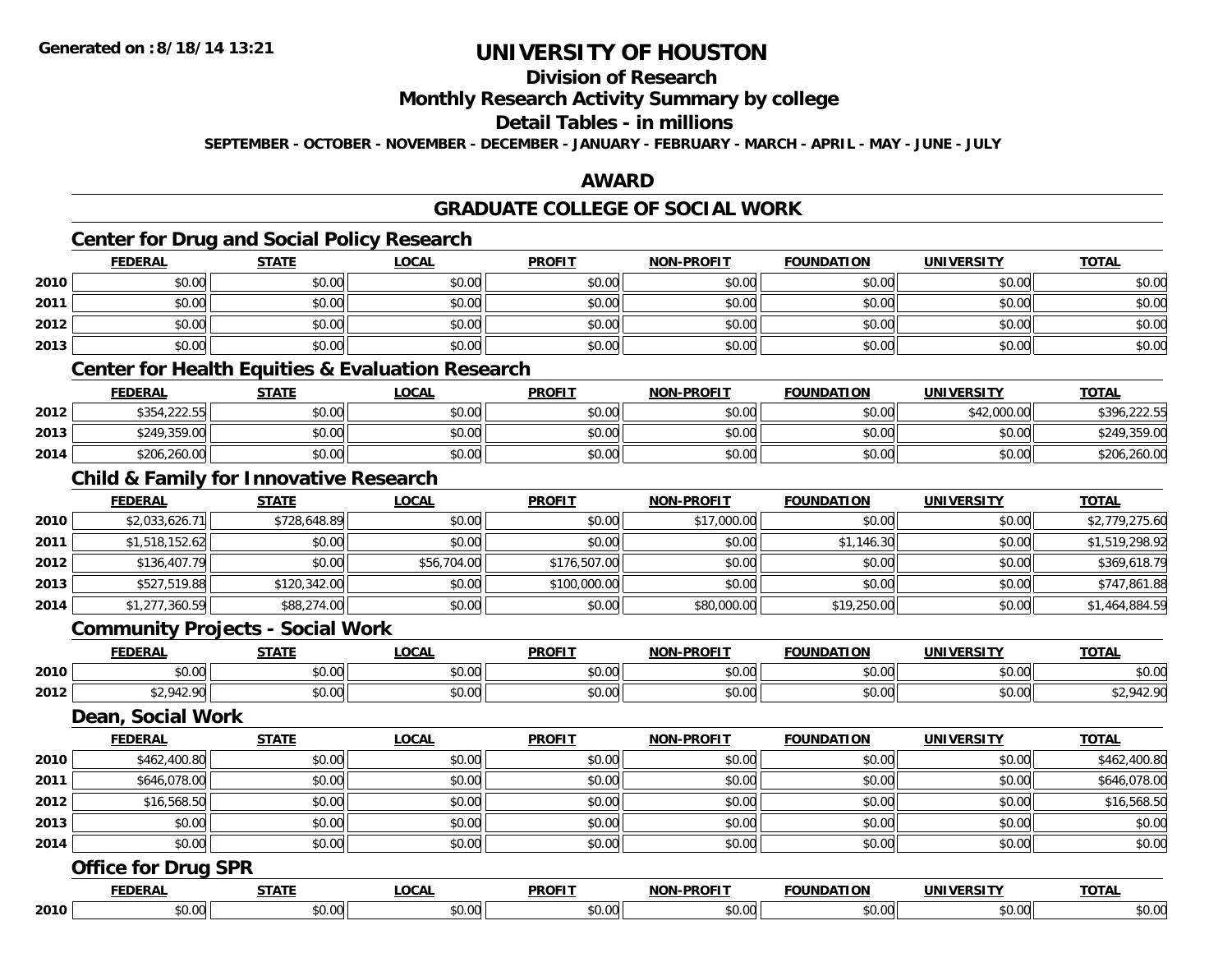### **Division of Research**

**Monthly Research Activity Summary by college**

**Detail Tables - in millions**

**SEPTEMBER - OCTOBER - NOVEMBER - DECEMBER - JANUARY - FEBRUARY - MARCH - APRIL - MAY - JUNE - JULY**

#### **AWARD**

#### **GRADUATE COLLEGE OF SOCIAL WORK**

#### **Office for Drug SPR**

|              | <b>FEDERAL</b> | <b>STATE</b>         | <b>.OCAL</b> | <b>PROFIT</b> | <b>J-PROFIT</b><br>NON-    | <b>FOUNDATION</b> | UNIVERSITY  | <b>TOTAL</b>   |
|--------------|----------------|----------------------|--------------|---------------|----------------------------|-------------------|-------------|----------------|
| 2011         | \$0.00         | 0.00<br><b>JU.UU</b> | \$0.00       | \$0.00        | $*$ $\cap$ $\cap$<br>PO.OO | \$0.00            | \$0.00      | \$0.00         |
| <b>Total</b> | 430.899.34     | \$937,264.89         | \$56,704.00  | \$276.507.00  | \$97,000.00                | \$20.396.30       | \$42,000.00 | \$8,860,771.53 |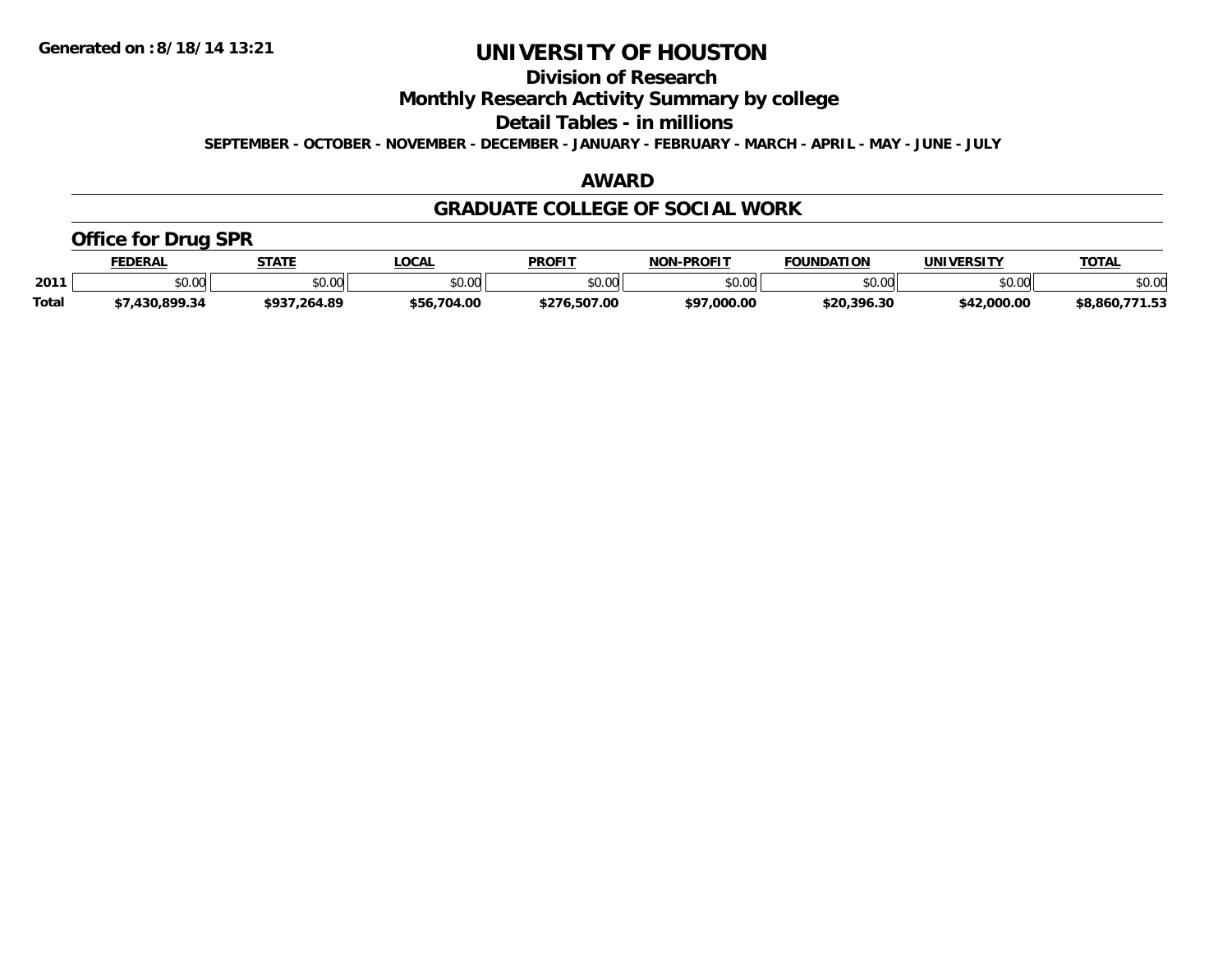### **Division of Research**

#### **Monthly Research Activity Summary by college**

#### **Detail Tables - in millions**

**SEPTEMBER - OCTOBER - NOVEMBER - DECEMBER - JANUARY - FEBRUARY - MARCH - APRIL - MAY - JUNE - JULY**

#### **AWARD**

#### **HILTON COLLEGE OF HOTEL AND RESTAURANT MANAGEMENT**

#### **Hotel and Restaurant Management**

|       | <b>FEDERAL</b> | <b>STATE</b> | <b>LOCAL</b> | <b>PROFIT</b> | <b>NON-PROFIT</b> | <b>FOUNDATION</b> | <b>UNIVERSITY</b> | <b>TOTAL</b>   |
|-------|----------------|--------------|--------------|---------------|-------------------|-------------------|-------------------|----------------|
| 2010  | \$70,000.00    | \$210,000.00 | \$0.00       | \$82,548.00   | \$0.00            | \$28,750.00       | \$0.00            | \$391,298.00   |
| 2011  | \$173,995.00   | \$190,500.00 | \$0.00       | \$0.00        | \$27,280.00       | \$0.00            | \$0.00            | \$391,775.00   |
| 2012  | \$58,837.68    | \$103,763.44 | \$0.00       | \$1,500.00    | \$10,887.00       | \$0.00            | \$0.00            | \$174,988.12   |
| 2013  | \$106,747.00   | \$0.00       | \$0.00       | \$0.00        | \$0.00            | \$0.00            | \$0.00            | \$106,747.00   |
| 2014  | \$689,012.00   | \$0.00       | \$0.00       | \$0.00        | \$0.00            | \$58,902.00       | \$0.00            | \$747,914.00   |
| Total | \$1,098,591.68 | \$504,263.44 | \$0.00       | \$84,048.00   | \$38,167.00       | \$87,652.00       | \$0.00            | \$1,812,722.12 |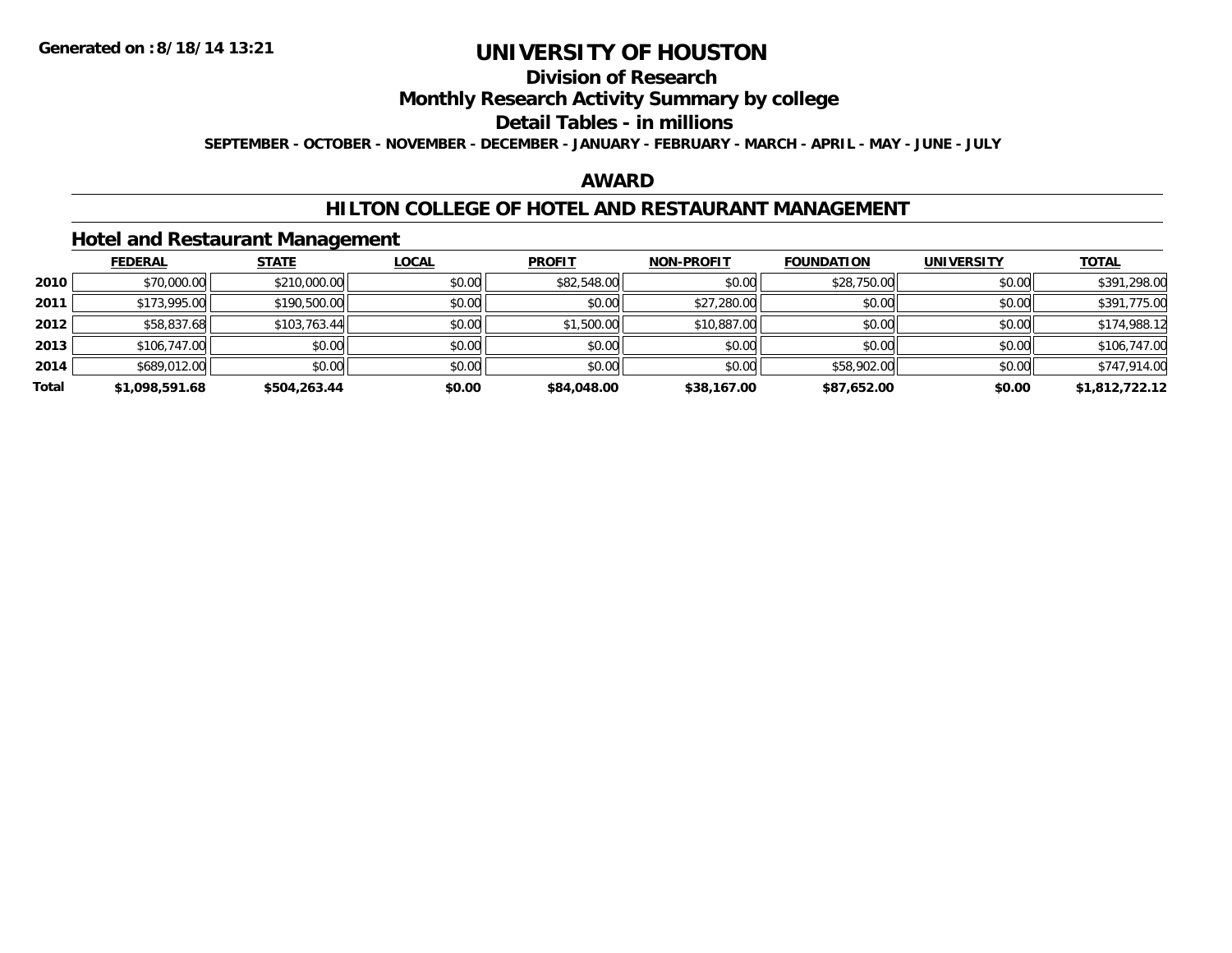### **Division of Research**

**Monthly Research Activity Summary by college**

**Detail Tables - in millions**

**SEPTEMBER - OCTOBER - NOVEMBER - DECEMBER - JANUARY - FEBRUARY - MARCH - APRIL - MAY - JUNE - JULY**

#### **AWARD**

#### **HONORS COLLEGE**

### **Dean, Honors College**

|       | <b>FEDERAL</b> | <b>STATE</b> | <u>LOCAL</u> | <b>PROFIT</b> | <b>NON-PROFIT</b> | <b>FOUNDATION</b> | <b>UNIVERSITY</b> | <b>TOTAL</b> |
|-------|----------------|--------------|--------------|---------------|-------------------|-------------------|-------------------|--------------|
| 2011  | \$0.00         | \$0.00       | \$0.00       | \$0.00        | \$53,185.50       | \$0.00            | \$0.00            | \$53,185.50  |
| 2012  | \$34,951.70    | \$0.00       | \$0.00       | \$0.00        | \$0.00            | \$0.00            | \$0.00            | \$34,951.70  |
| 2013  | \$0.00         | \$0.00       | \$0.00       | \$0.00        | \$0.00            | \$6,070.64        | \$0.00            | \$6,070.64   |
| 2014  | \$0.00         | \$0.00       | \$0.00       | \$0.00        | \$0.00            | \$2,807.84        | \$0.00            | \$2,807.84   |
| Total | \$34,951.70    | \$0.00       | \$0.00       | \$0.00        | \$53,185.50       | \$8,878.48        | \$0.00            | \$97,015.68  |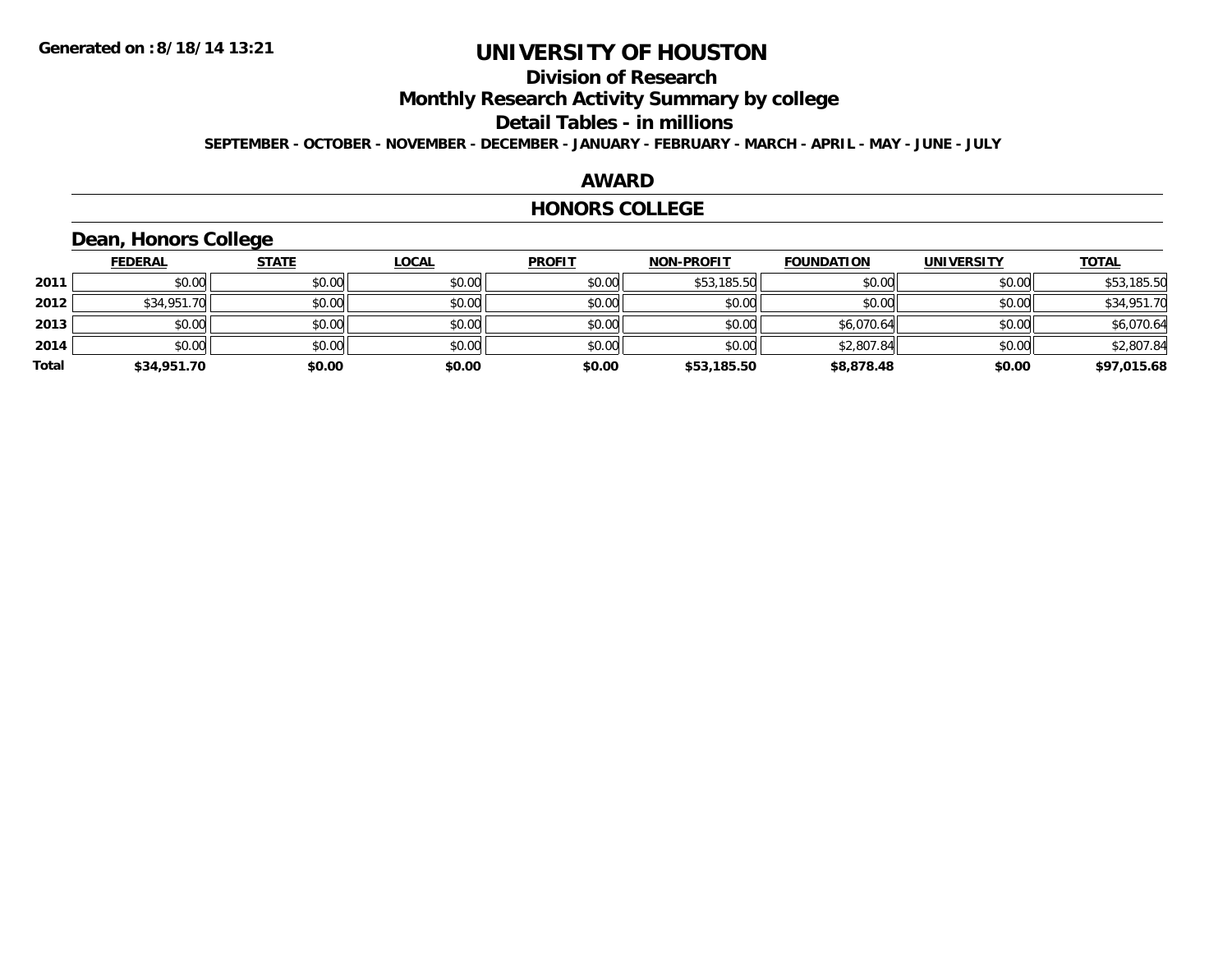### **Division of Research**

**Monthly Research Activity Summary by college**

**Detail Tables - in millions**

**SEPTEMBER - OCTOBER - NOVEMBER - DECEMBER - JANUARY - FEBRUARY - MARCH - APRIL - MAY - JUNE - JULY**

#### **AWARD**

#### **INSTITUTIONAL**

#### **Associate Vice Chancellor**

|              | <b>FEDERAL</b> | <b>STATE</b> | <b>OCAL</b>                                           | <b>PROFIT</b> | <b>NON-PROFIT</b> | <b>FOUNDATION</b> | UNIVERSITY     | TOTA.  |
|--------------|----------------|--------------|-------------------------------------------------------|---------------|-------------------|-------------------|----------------|--------|
| 2010         | .492.36        | \$0.00       | $\mathsf{A} \cap \mathsf{A} \cap \mathsf{A}$<br>vv.vv | \$0.00        | 0000<br>JU.UU     | \$0.00            | mn n¢<br>pu.uu | 492.36 |
| <b>Total</b> | 1022           | \$0.00       | \$0.00                                                | \$0.00        | \$0.00            | \$0.00            | \$0.00         | 492.36 |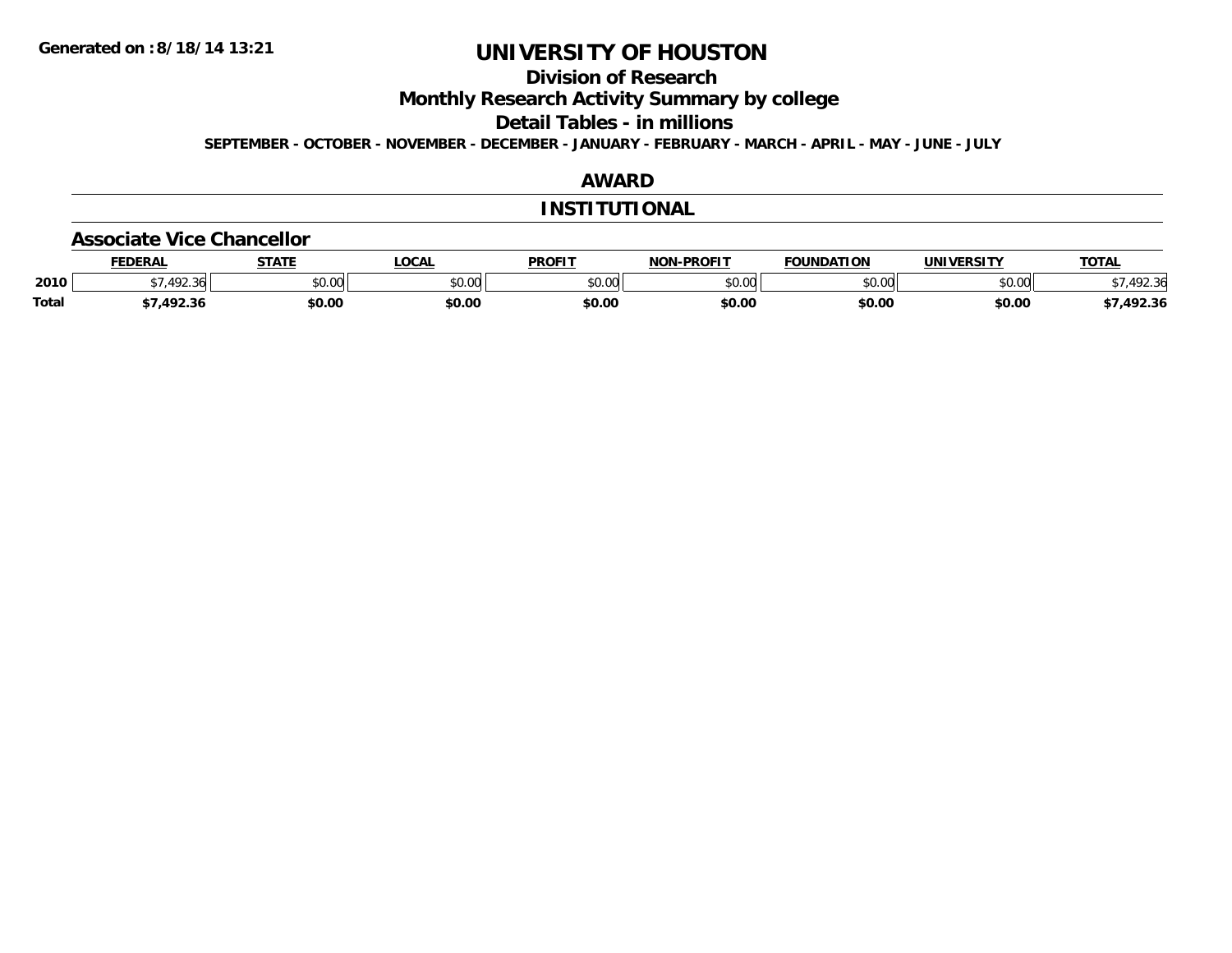### **Division of ResearchMonthly Research Activity Summary by college**

#### **Detail Tables - in millions**

**SEPTEMBER - OCTOBER - NOVEMBER - DECEMBER - JANUARY - FEBRUARY - MARCH - APRIL - MAY - JUNE - JULY**

#### **AWARD**

#### **LIBRARY**

#### **Administration, Library**

|              | <b>FEDERAL</b> | <b>STATE</b> | <b>LOCAL</b> | <b>PROFIT</b> | <b>NON-PROFIT</b> | <b>FOUNDATION</b> | <b>UNIVERSITY</b> | <b>TOTAL</b> |
|--------------|----------------|--------------|--------------|---------------|-------------------|-------------------|-------------------|--------------|
| 2010         | \$34,475.00    | \$0.00       | \$0.00       | \$0.00        | \$0.00            | \$0.00            | \$0.00            | \$34,475.00  |
| 2011         | \$19,863.00    | \$0.00       | \$0.00       | \$0.00        | \$0.00            | \$0.00            | \$0.00            | \$19,863.00  |
| 2013         | \$0.00         | \$0.00       | \$0.00       | \$0.00        | \$0.00            | \$0.00            | \$0.00            | \$0.00       |
| <b>Total</b> | \$54,338.00    | \$0.00       | \$0.00       | \$0.00        | \$0.00            | \$0.00            | \$0.00            | \$54,338.00  |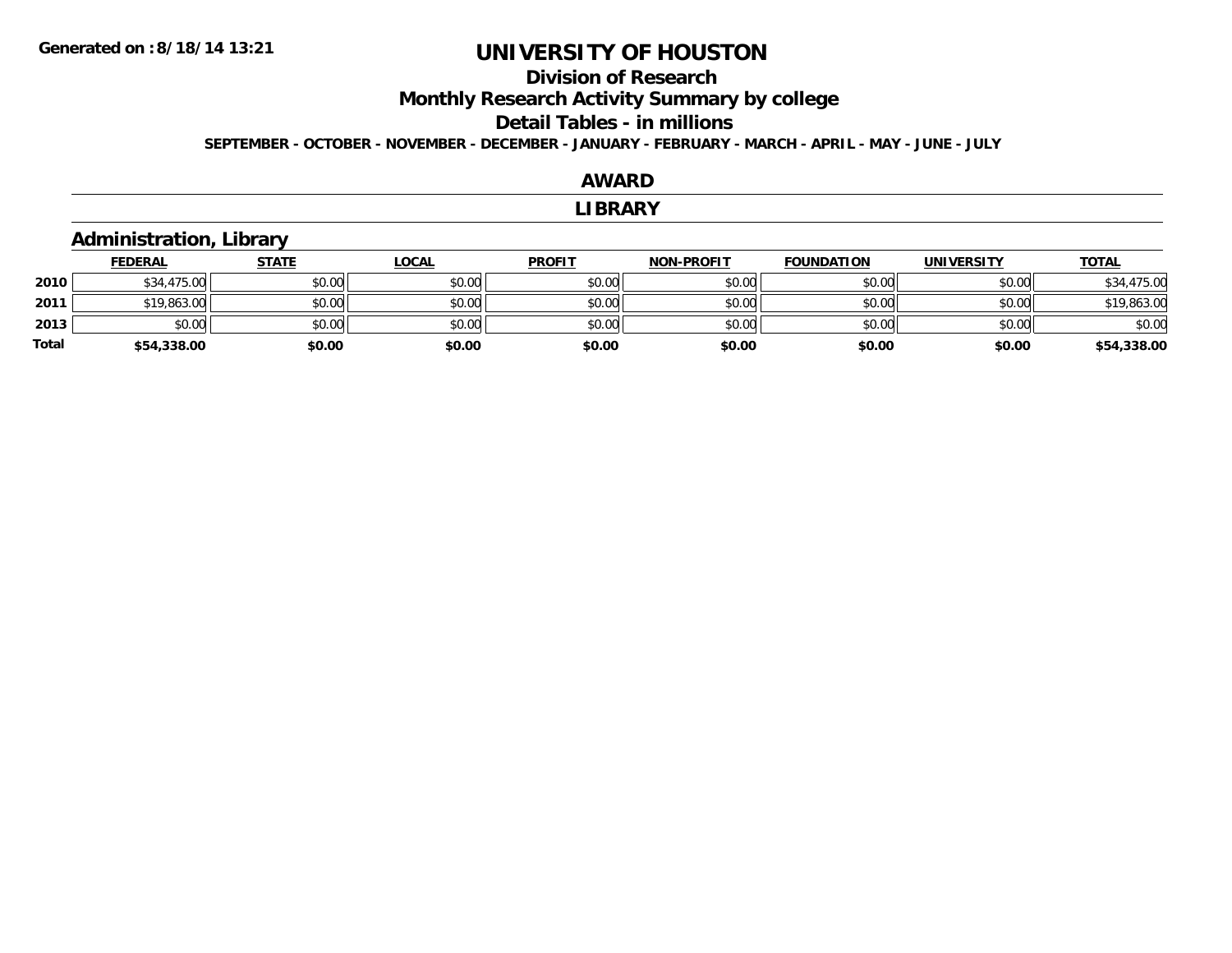### **Division of Research**

**Monthly Research Activity Summary by college**

**Detail Tables - in millions**

**SEPTEMBER - OCTOBER - NOVEMBER - DECEMBER - JANUARY - FEBRUARY - MARCH - APRIL - MAY - JUNE - JULY**

#### **AWARD**

#### **PRESIDENT**

#### **Office of the President**

|              | <b>FEDERAL</b> | <b>STATE</b> | <b>LOCAL</b> | <b>PROFIT</b> | <b>NON-PROFIT</b> | <b>FOUNDATION</b> | UNIVERSITY | <b>TOTAL</b> |
|--------------|----------------|--------------|--------------|---------------|-------------------|-------------------|------------|--------------|
| 2011         | \$0.00         | \$0.00       | \$0.00       | \$0.00        | \$0.00            | \$0.00            | \$0.00     | \$0.00       |
| 2014         | \$0.00         | \$0.00       | \$0.00       | \$0.00        | \$0.00            | \$0.00            | \$0.00     | \$0.00       |
| <b>Total</b> | \$0.00         | \$0.00       | \$0.00       | \$0.00        | \$0.00            | \$0.00            | \$0.00     | \$0.00       |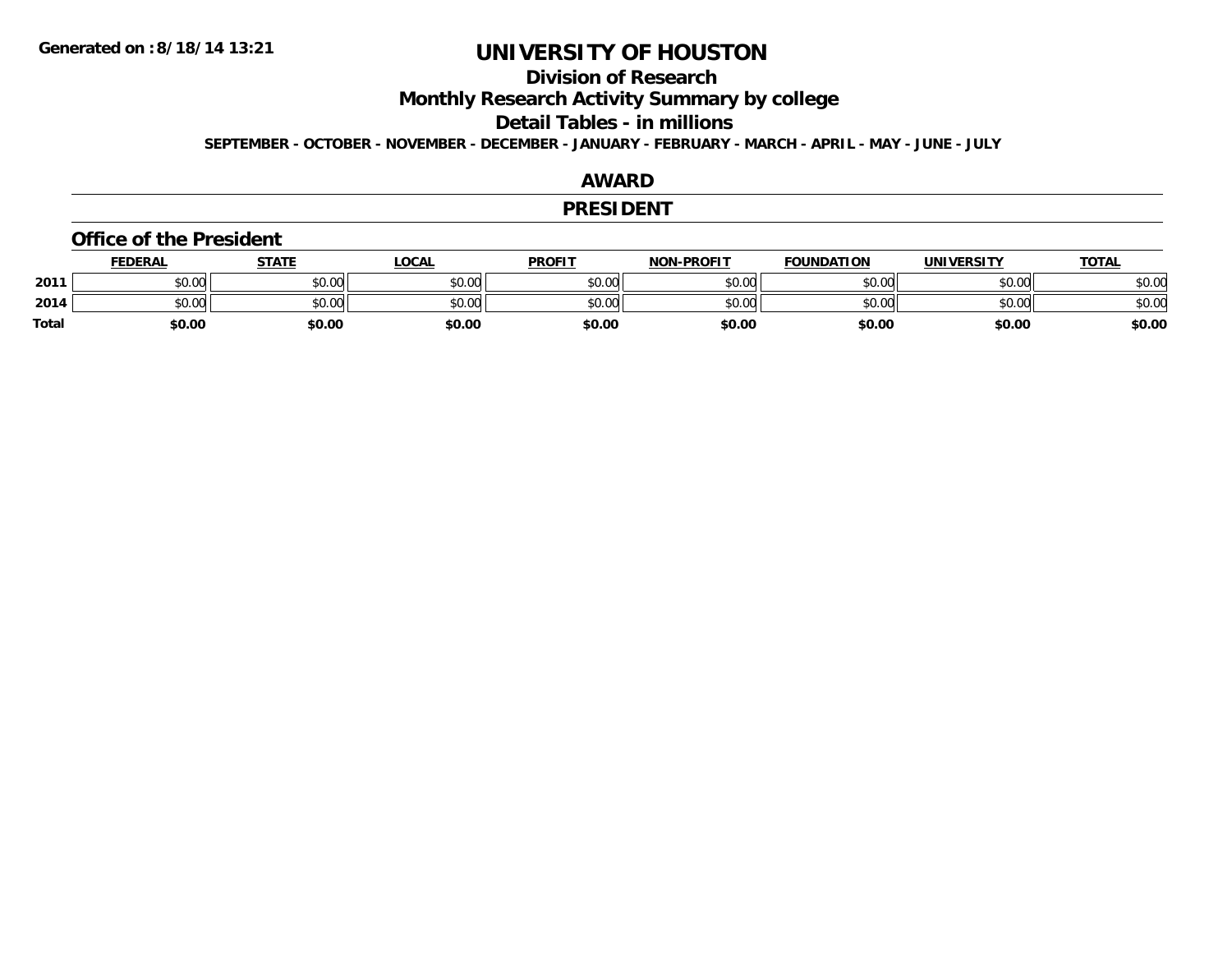### **Division of Research**

**Monthly Research Activity Summary by college**

#### **Detail Tables - in millions**

**SEPTEMBER - OCTOBER - NOVEMBER - DECEMBER - JANUARY - FEBRUARY - MARCH - APRIL - MAY - JUNE - JULY**

#### **AWARD**

#### **SENIOR V.P. FOR ACADEMIC AFFAIRS AND PROVOST**

|              | <b>Learning and Assessment Services</b>             |              |              |               |                   |                   |                   |                |
|--------------|-----------------------------------------------------|--------------|--------------|---------------|-------------------|-------------------|-------------------|----------------|
|              | <b>FEDERAL</b>                                      | <b>STATE</b> | <b>LOCAL</b> | <b>PROFIT</b> | <b>NON-PROFIT</b> | <b>FOUNDATION</b> | <b>UNIVERSITY</b> | <b>TOTAL</b>   |
| 2010         | \$227,609.00                                        | \$148,027.00 | \$0.00       | \$0.00        | \$67,500.00       | \$10,000.00       | \$0.00            | \$453,136.00   |
| 2011         | \$311,018.00                                        | \$0.00       | \$0.00       | \$0.00        | \$75,759.00       | \$0.00            | \$0.00            | \$386,777.00   |
| 2012         | \$301,376.00                                        | \$134,767.00 | \$0.00       | \$0.00        | \$77,158.00       | \$0.00            | \$0.00            | \$513,301.00   |
| 2013         | \$378,534.00                                        | \$134,767.00 | \$0.00       | \$0.00        | \$0.00            | \$0.00            | \$0.00            | \$513,301.00   |
| 2014         | \$364,114.00                                        | \$134,767.00 | \$0.00       | \$0.00        | \$0.00            | \$0.00            | \$0.00            | \$498,881.00   |
|              | <b>Learning Support Services</b>                    |              |              |               |                   |                   |                   |                |
|              | <b>FEDERAL</b>                                      | <b>STATE</b> | <b>LOCAL</b> | <b>PROFIT</b> | <b>NON-PROFIT</b> | <b>FOUNDATION</b> | <b>UNIVERSITY</b> | <b>TOTAL</b>   |
| 2012         | \$0.00                                              | \$0.00       | \$0.00       | \$0.00        | \$0.00            | \$0.00            | \$0.00            | \$0.00         |
|              | <b>Office of Admissions</b>                         |              |              |               |                   |                   |                   |                |
|              | <b>FEDERAL</b>                                      | <b>STATE</b> | <b>LOCAL</b> | <b>PROFIT</b> | <b>NON-PROFIT</b> | <b>FOUNDATION</b> | <b>UNIVERSITY</b> | <b>TOTAL</b>   |
| 2010         | \$0.00                                              | \$0.00       | \$0.00       | \$0.00        | \$0.00            | \$0.00            | \$0.00            | \$0.00         |
| 2011         | \$0.00                                              | \$0.00       | \$0.00       | \$0.00        | \$0.00            | \$0.00            | \$0.00            | \$0.00         |
|              | <b>Senior V.P. for Academic Affairs and Provost</b> |              |              |               |                   |                   |                   |                |
|              | <b>FEDERAL</b>                                      | <b>STATE</b> | <b>LOCAL</b> | <b>PROFIT</b> | <b>NON-PROFIT</b> | <b>FOUNDATION</b> | <b>UNIVERSITY</b> | <b>TOTAL</b>   |
| 2012         | \$0.00                                              | \$0.00       | \$0.00       | \$75,000.00   | \$0.00            | \$0.00            | \$0.00            | \$75,000.00    |
|              | <b>Undergraduate Scholars</b>                       |              |              |               |                   |                   |                   |                |
|              | <b>FEDERAL</b>                                      | <b>STATE</b> | <b>LOCAL</b> | <b>PROFIT</b> | <b>NON-PROFIT</b> | <b>FOUNDATION</b> | <b>UNIVERSITY</b> | <b>TOTAL</b>   |
| 2010         | \$0.00                                              | \$15,000.00  | \$0.00       | \$0.00        | \$0.00            | \$0.00            | \$0.00            | \$15,000.00    |
| 2011         | \$0.00                                              | \$29,456.00  | \$0.00       | \$0.00        | \$0.00            | \$0.00            | \$0.00            | \$29,456.00    |
| 2012         | \$0.00                                              | \$19,051.00  | \$0.00       | \$0.00        | \$0.00            | \$0.00            | \$0.00            | \$19,051.00    |
| 2013         | \$0.00                                              | \$19,050.00  | \$0.00       | \$0.00        | \$0.00            | \$0.00            | \$0.00            | \$19,050.00    |
| 2014         | \$0.00                                              | \$20,330.00  | \$0.00       | \$0.00        | \$0.00            | \$0.00            | \$0.00            | \$20,330.00    |
|              | <b>Undergraduate Studies</b>                        |              |              |               |                   |                   |                   |                |
|              | <b>FEDERAL</b>                                      | <b>STATE</b> | <b>LOCAL</b> | <b>PROFIT</b> | <b>NON-PROFIT</b> | <b>FOUNDATION</b> | <b>UNIVERSITY</b> | <b>TOTAL</b>   |
| 2010         | \$0.00                                              | \$0.00       | \$0.00       | \$0.00        | \$0.00            | \$0.00            | \$0.00            | \$0.00         |
| 2011         | \$0.00                                              | \$0.00       | \$0.00       | \$0.00        | \$0.00            | \$0.00            | \$0.00            | \$0.00         |
| 2013         | \$0.00                                              | \$130,000.00 | \$0.00       | \$0.00        | \$0.00            | \$0.00            | \$0.00            | \$130,000.00   |
| 2014         | \$0.00                                              | \$23,000.00  | \$0.00       | \$0.00        | \$0.00            | \$0.00            | \$0.00            | \$23,000.00    |
| <b>Total</b> | \$1.582.651.00                                      | \$808.215.00 | \$0.00       | \$75.000.00   | \$220.417.00      | \$10,000.00       | \$0.00            | \$2.696.283.00 |

**\$1,582,651.00 \$808,215.00 \$0.00 \$75,000.00 \$220,417.00 \$10,000.00 \$0.00 \$2,696,283.00**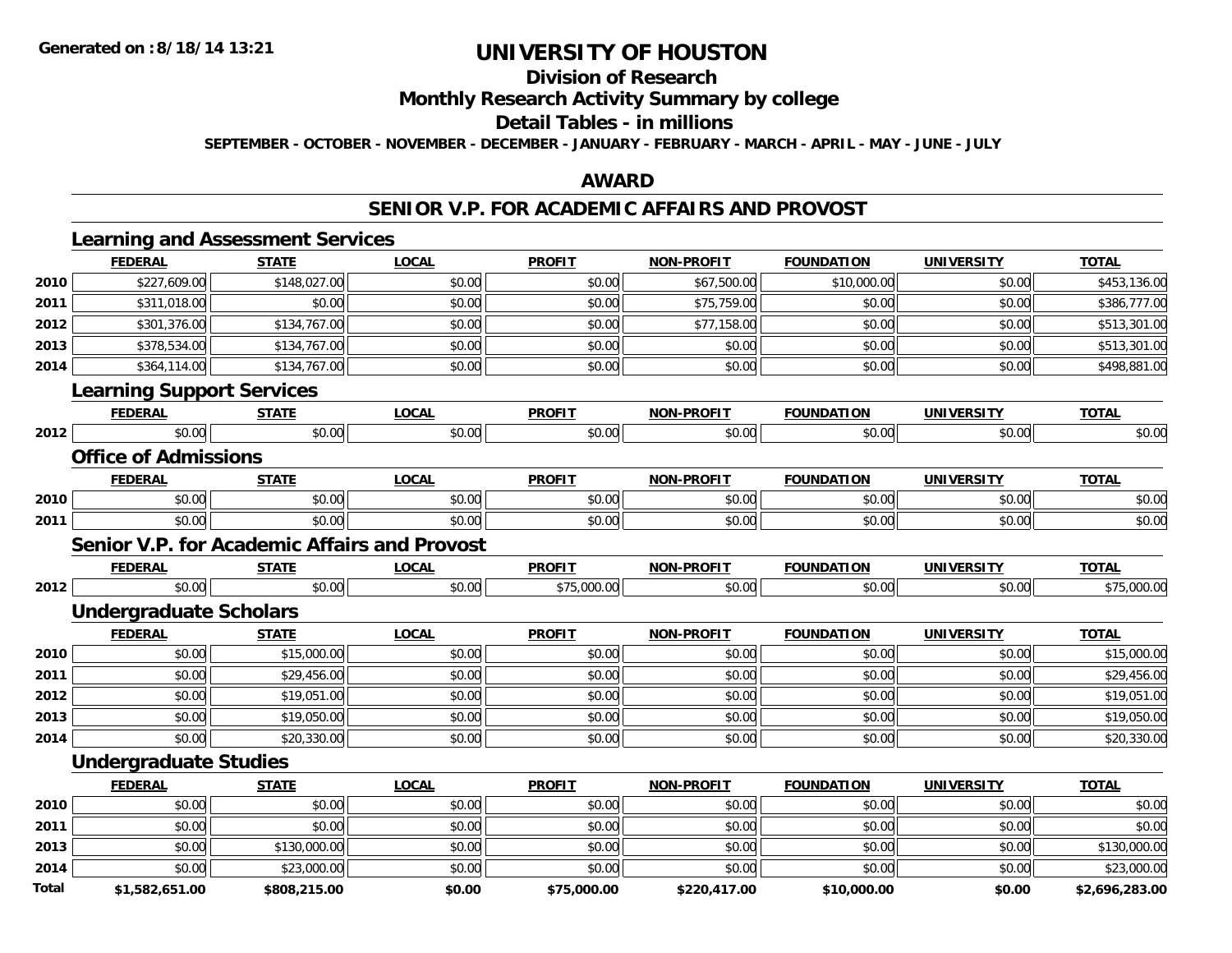### **Division of Research**

**Monthly Research Activity Summary by college**

#### **Detail Tables - in millions**

**SEPTEMBER - OCTOBER - NOVEMBER - DECEMBER - JANUARY - FEBRUARY - MARCH - APRIL - MAY - JUNE - JULY**

#### **AWARD**

#### **UH LAW CENTER**

|       | Dean, Law      |              |              |               |                   |                   |                   |                |
|-------|----------------|--------------|--------------|---------------|-------------------|-------------------|-------------------|----------------|
|       | <b>FEDERAL</b> | <b>STATE</b> | <b>LOCAL</b> | <b>PROFIT</b> | <b>NON-PROFIT</b> | <b>FOUNDATION</b> | <b>UNIVERSITY</b> | <b>TOTAL</b>   |
| 2013  | \$0.00         | \$0.00       | \$0.00       | \$0.00        | \$0.00            | \$0.00            | \$0.00            | \$0.00         |
|       | <b>Law-UH</b>  |              |              |               |                   |                   |                   |                |
|       | <b>FEDERAL</b> | <b>STATE</b> | <b>LOCAL</b> | <b>PROFIT</b> | <b>NON-PROFIT</b> | <b>FOUNDATION</b> | <b>UNIVERSITY</b> | <b>TOTAL</b>   |
| 2010  | \$20,000.00    | \$200,000.00 | \$0.00       | \$0.00        | \$0.00            | \$90,455.72       | \$0.00            | \$310,455.72   |
| 2011  | \$78,170.00    | \$50,000.00  | \$0.00       | \$0.00        | \$0.00            | \$0.00            | \$0.00            | \$128,170.00   |
| 2012  | \$19,507.90    | \$160,000.00 | \$0.00       | \$0.00        | \$0.00            | \$0.00            | \$0.00            | \$179,507.90   |
| 2013  | \$126,266.60   | \$114,000.00 | \$0.00       | \$0.00        | \$0.00            | \$0.00            | \$0.00            | \$240,266.60   |
| 2014  | \$28,145.65    | \$314,000.00 | \$0.00       | \$0.00        | \$0.00            | \$0.00            | \$0.00            | \$342,145.65   |
| Total | \$272,090.15   | \$838,000.00 | \$0.00       | \$0.00        | \$0.00            | \$90,455.72       | \$0.00            | \$1,200,545.87 |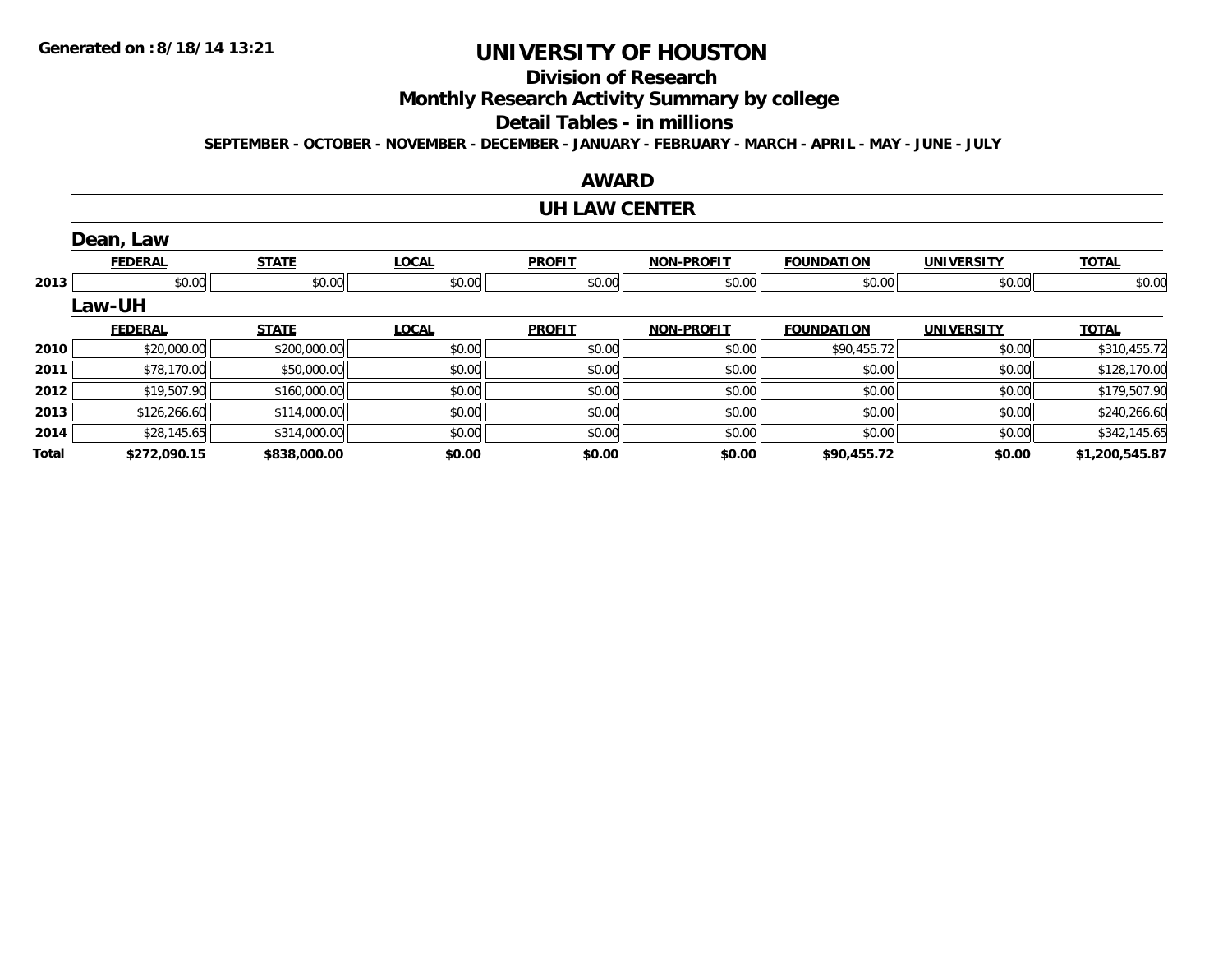### **Division of Research**

**Monthly Research Activity Summary by college**

#### **Detail Tables - in millions**

**SEPTEMBER - OCTOBER - NOVEMBER - DECEMBER - JANUARY - FEBRUARY - MARCH - APRIL - MAY - JUNE - JULY**

#### **AWARD**

#### **UKNOWN COLLEGE**

### **Unknown Department**

|       | <b>FEDERAL</b> | <b>STATE</b> | <u>LOCAL</u> | <b>PROFIT</b> | <b>NON-PROFIT</b> | <b>FOUNDATION</b> | <b>UNIVERSITY</b> | <b>TOTAL</b> |
|-------|----------------|--------------|--------------|---------------|-------------------|-------------------|-------------------|--------------|
| 2010  | \$0.00         | \$0.00       | \$0.00       | \$0.00        | \$0.00            | \$0.00            | \$0.00            | \$0.00       |
| 2011  | \$0.00         | \$0.00       | \$0.00       | \$0.00        | \$0.00            | \$0.00            | \$0.00            | \$0.00       |
| 2013  | \$0.00         | \$0.00       | \$0.00       | \$0.00        | \$0.00            | \$0.00            | \$0.00            | \$0.00       |
| 2014  | \$0.00         | \$0.00       | \$0.00       | \$0.00        | \$0.00            | \$0.00            | \$0.00            | \$0.00       |
| Total | \$0.00         | \$0.00       | \$0.00       | \$0.00        | \$0.00            | \$0.00            | \$0.00            | \$0.00       |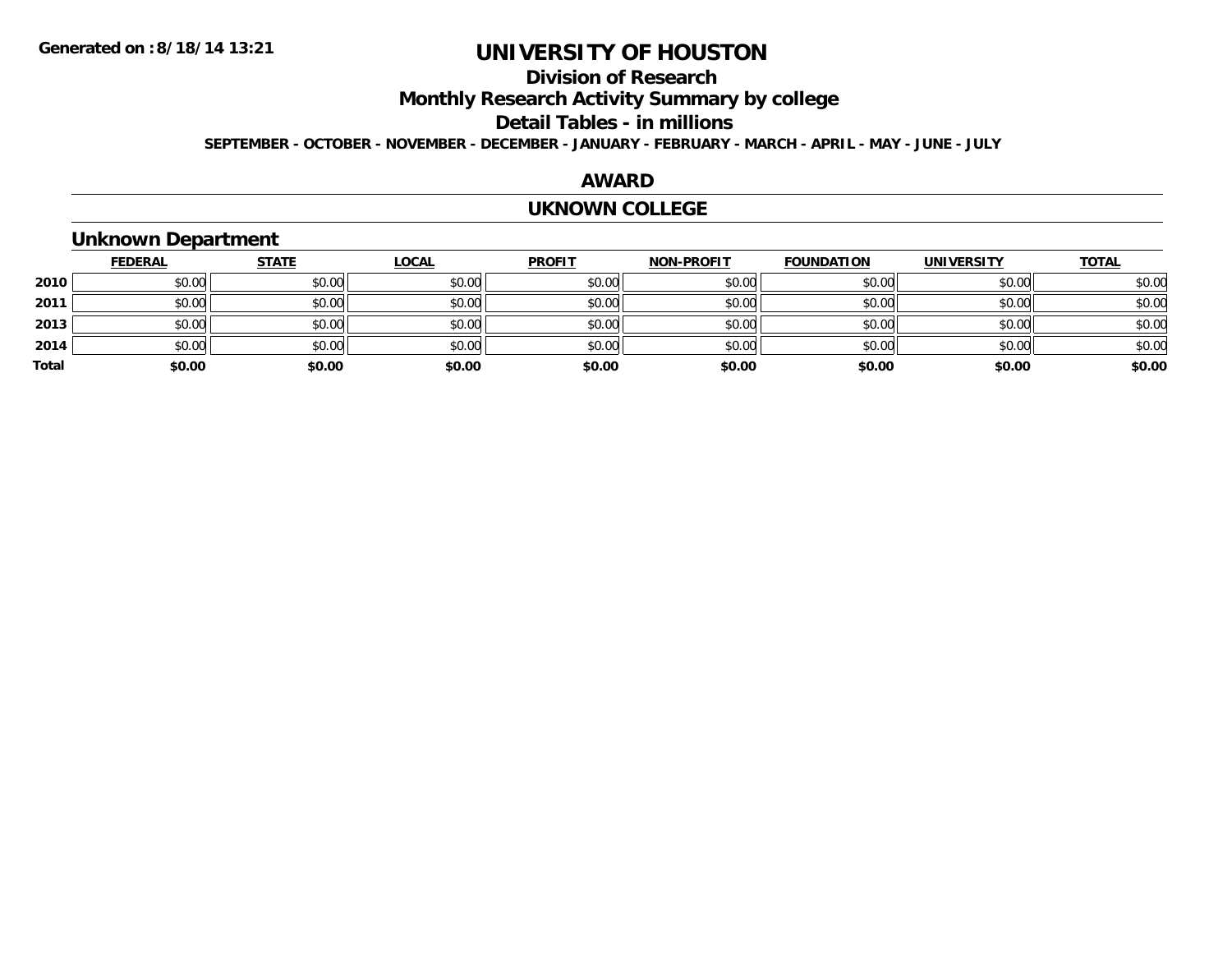# **Division of Research**

**Monthly Research Activity Summary by college**

#### **Detail Tables - in millions**

**SEPTEMBER - OCTOBER - NOVEMBER - DECEMBER - JANUARY - FEBRUARY - MARCH - APRIL - MAY - JUNE - JULY**

#### **AWARD**

# **VICE PRESIDENT FOR ADMINISTRATION**

|       | <b>KUHF - Radio</b>         |              |              |               |                   |                   |                   |                 |
|-------|-----------------------------|--------------|--------------|---------------|-------------------|-------------------|-------------------|-----------------|
|       | <b>FEDERAL</b>              | <b>STATE</b> | <b>LOCAL</b> | <b>PROFIT</b> | <b>NON-PROFIT</b> | <b>FOUNDATION</b> | <b>UNIVERSITY</b> | <b>TOTAL</b>    |
| 2010  | \$0.00                      | \$12,500.00  | \$0.00       | \$0.00        | \$576,302.17      | \$0.00            | \$0.00            | \$588,802.17    |
| 2011  | \$38,616.00                 | \$12,500.00  | \$0.00       | \$0.00        | \$623,146.00      | \$0.00            | \$0.00            | \$674,262.00    |
| 2012  | \$0.00                      | \$0.00       | \$0.00       | \$0.00        | \$5,000.00        | \$0.00            | \$0.00            | \$5,000.00      |
| 2013  | \$0.00                      | \$0.00       | \$0.00       | \$0.00        | \$2,123,324.00    | \$0.00            | \$0.00            | \$2,123,324.00  |
| 2014  | \$148,489.00                | \$0.00       | \$0.00       | \$0.00        | \$2,269,553.00    | \$0.00            | \$0.00            | \$2,418,042.00  |
|       | <b>KUHT-TV</b>              |              |              |               |                   |                   |                   |                 |
|       | <b>FEDERAL</b>              | <b>STATE</b> | <b>LOCAL</b> | <b>PROFIT</b> | <b>NON-PROFIT</b> | <b>FOUNDATION</b> | <b>UNIVERSITY</b> | <b>TOTAL</b>    |
| 2010  | \$0.00                      | \$0.00       | \$0.00       | \$0.00        | \$1,483,936.12    | \$0.00            | \$0.00            | \$1,483,936.12  |
| 2011  | \$0.00                      | \$0.00       | \$0.00       | \$0.00        | \$1,606,903.00    | \$0.00            | \$0.00            | \$1,606,903.00  |
| 2012  | \$0.00                      | \$0.00       | \$0.00       | \$0.00        | \$14,132.00       | \$0.00            | \$0.00            | \$14,132.00     |
|       | <b>Physical Plant</b>       |              |              |               |                   |                   |                   |                 |
|       | <b>FEDERAL</b>              | <b>STATE</b> | <b>LOCAL</b> | <b>PROFIT</b> | NON-PROFIT        | <b>FOUNDATION</b> | <b>UNIVERSITY</b> | <b>TOTAL</b>    |
| 2010  | \$0.00                      | \$0.00       | \$0.00       | \$0.00        | \$78,007.29       | \$0.00            | \$0.00            | \$78,007.29     |
| 2011  | \$0.00                      | \$0.00       | \$0.00       | \$0.00        | \$0.00            | \$0.00            | \$0.00            | \$0.00          |
| 2012  | \$0.00                      | \$0.00       | \$0.00       | \$0.00        | \$2,261,596.00    | \$0.00            | \$0.00            | \$2,261,596.00  |
|       | <b>UH Police Department</b> |              |              |               |                   |                   |                   |                 |
|       | <b>FEDERAL</b>              | <b>STATE</b> | <b>LOCAL</b> | <b>PROFIT</b> | <b>NON-PROFIT</b> | <b>FOUNDATION</b> | <b>UNIVERSITY</b> | <b>TOTAL</b>    |
| 2014  | \$3,000.00                  | \$0.00       | \$0.00       | \$0.00        | \$0.00            | \$0.00            | \$0.00            | \$3,000.00      |
| Total | \$190,105.00                | \$25,000.00  | \$0.00       | \$0.00        | \$11,041,899.58   | \$0.00            | \$0.00            | \$11,257,004.58 |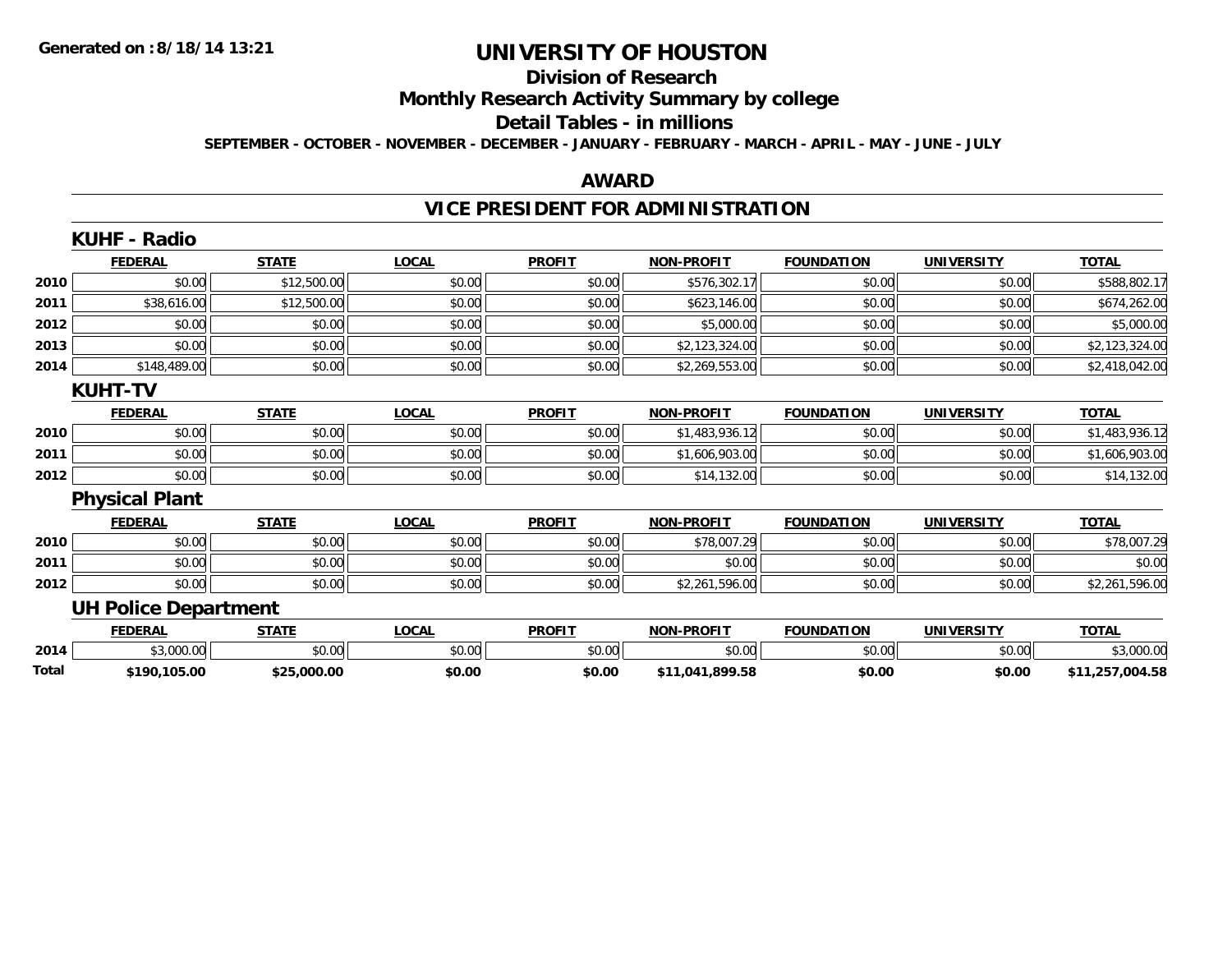# **Division of Research**

**Monthly Research Activity Summary by college**

#### **Detail Tables - in millions**

**SEPTEMBER - OCTOBER - NOVEMBER - DECEMBER - JANUARY - FEBRUARY - MARCH - APRIL - MAY - JUNE - JULY**

#### **AWARD**

#### **VICE PRESIDENT FOR STUDENT AFFAIRS**

#### **Childrens Learning Centers**

|       | <b>FEDERAL</b> | <b>STATE</b>                           | <b>LOCAL</b> | <b>PROFIT</b> | <b>NON-PROFIT</b> | <b>FOUNDATION</b> | <b>UNIVERSITY</b> | <b>TOTAL</b>   |
|-------|----------------|----------------------------------------|--------------|---------------|-------------------|-------------------|-------------------|----------------|
| 2014  | \$235,891.00   | \$0.00                                 | \$0.00       | \$0.00        | \$0.00            | \$0.00            | \$0.00            | \$235,891.00   |
|       |                | <b>Vice President, Student Affairs</b> |              |               |                   |                   |                   |                |
|       | <b>FEDERAL</b> | <b>STATE</b>                           | <b>LOCAL</b> | <b>PROFIT</b> | <b>NON-PROFIT</b> | <b>FOUNDATION</b> | <b>UNIVERSITY</b> | <b>TOTAL</b>   |
| 2010  | \$236,300.00   | \$0.00                                 | \$0.00       | \$0.00        | \$0.00            | \$0.00            | \$0.00            | \$236,300.00   |
| 2011  | \$236,300.00   | \$0.00                                 | \$0.00       | \$0.00        | \$0.00            | \$0.00            | \$0.00            | \$236,300.00   |
| 2012  | \$236,559.00   | \$0.00                                 | \$0.00       | \$0.00        | \$0.00            | \$0.00            | \$0.00            | \$236,559.00   |
| 2013  | \$250,891.00   | \$0.00                                 | \$0.00       | \$0.00        | \$0.00            | \$0.00            | \$0.00            | \$250,891.00   |
| 2014  | \$0.00         | \$0.00                                 | \$0.00       | \$0.00        | \$0.00            | \$10,000.00       | \$0.00            | \$10,000.00    |
| Total | \$1,195,941.00 | \$0.00                                 | \$0.00       | \$0.00        | \$0.00            | \$10,000.00       | \$0.00            | \$1,205,941.00 |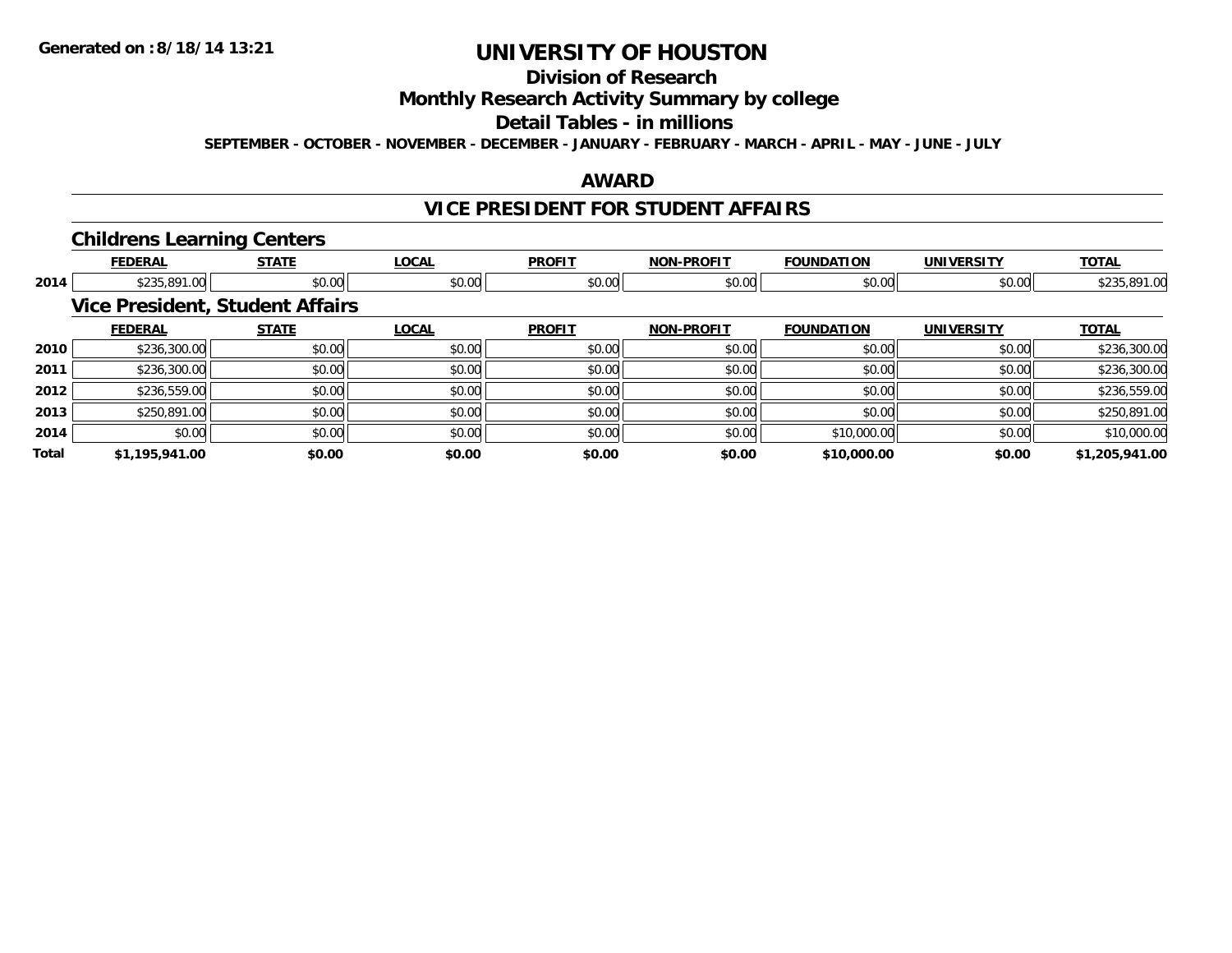# **Division of Research**

**Monthly Research Activity Summary by college**

**Detail Tables - in millions**

**SEPTEMBER - OCTOBER - NOVEMBER - DECEMBER - JANUARY - FEBRUARY - MARCH - APRIL - MAY - JUNE - JULY**

### **TOTAL EXPENDITURE**

#### **C.T. BAUER COLLEGE OF BUSINESS**

|      | <b>Accountancy &amp; Taxation</b>        |              |              |               |                   |                   |                   |                |
|------|------------------------------------------|--------------|--------------|---------------|-------------------|-------------------|-------------------|----------------|
|      | <b>FEDERAL</b>                           | <b>STATE</b> | <b>LOCAL</b> | <b>PROFIT</b> | <b>NON-PROFIT</b> | <b>FOUNDATION</b> | <b>UNIVERSITY</b> | <b>TOTAL</b>   |
| 2014 | \$0.00                                   | \$0.00       | \$0.00       | \$0.00        | \$0.00            | \$16,678.84       | \$0.00            | \$16,678.84    |
|      | Dean, Business Administration            |              |              |               |                   |                   |                   |                |
|      | <b>FEDERAL</b>                           | <b>STATE</b> | <b>LOCAL</b> | <b>PROFIT</b> | <b>NON-PROFIT</b> | <b>FOUNDATION</b> | <b>UNIVERSITY</b> | <b>TOTAL</b>   |
| 2013 | \$0.00                                   | \$0.00       | \$0.00       | \$0.00        | \$0.00            | \$0.00            | \$0.00            | \$0.00         |
| 2014 | \$0.00                                   | \$906,212.77 | \$0.00       | \$0.00        | \$0.00            | \$0.00            | \$0.00            | \$906,212.77   |
|      | <b>Finance</b>                           |              |              |               |                   |                   |                   |                |
|      | <b>FEDERAL</b>                           | <b>STATE</b> | <b>LOCAL</b> | <b>PROFIT</b> | <b>NON-PROFIT</b> | <b>FOUNDATION</b> | <b>UNIVERSITY</b> | <b>TOTAL</b>   |
| 2010 | \$118,281.63                             | \$0.00       | \$0.00       | \$0.00        | \$0.00            | \$0.00            | \$0.00            | \$118,281.63   |
| 2011 | \$79,463.22                              | \$0.00       | \$0.00       | \$0.00        | \$0.00            | \$0.00            | \$0.00            | \$79,463.22    |
| 2012 | \$43,326.68                              | \$0.00       | \$0.00       | \$0.00        | \$0.00            | \$0.00            | \$0.00            | \$43,326.68    |
| 2013 | \$0.00                                   | \$0.00       | \$0.00       | \$0.00        | \$0.00            | \$0.00            | \$0.00            | \$0.00         |
| 2014 | \$0.00                                   | \$0.00       | \$0.00       | \$0.00        | \$0.00            | \$0.00            | \$0.00            | \$0.00         |
|      | <b>Management</b>                        |              |              |               |                   |                   |                   |                |
|      | <b>FEDERAL</b>                           | <b>STATE</b> | <b>LOCAL</b> | <b>PROFIT</b> | <b>NON-PROFIT</b> | <b>FOUNDATION</b> | <b>UNIVERSITY</b> | <b>TOTAL</b>   |
| 2010 | \$182,771.11                             | \$0.00       | \$0.00       | \$0.00        | \$0.00            | \$68,750.00       | \$0.00            | \$251,521.11   |
| 2011 | \$159,222.98                             | \$0.00       | \$0.00       | \$0.00        | \$0.00            | \$55,000.00       | \$0.00            | \$214,222.98   |
| 2012 | \$813.73                                 | \$0.00       | \$0.00       | \$0.00        | \$0.00            | \$81,250.00       | \$0.00            | \$82,063.73    |
| 2013 | \$10,867.40                              | \$0.00       | \$0.00       | \$0.00        | \$0.00            | \$0.00            | \$0.00            | \$10,867.40    |
| 2014 | \$29,450.00                              | \$0.00       | \$0.00       | \$0.00        | \$0.00            | \$0.00            | \$0.00            | \$29,450.00    |
|      | <b>Marketing</b>                         |              |              |               |                   |                   |                   |                |
|      | <b>FEDERAL</b>                           | <b>STATE</b> | <b>LOCAL</b> | <b>PROFIT</b> | <b>NON-PROFIT</b> | <b>FOUNDATION</b> | <b>UNIVERSITY</b> | <b>TOTAL</b>   |
| 2012 | \$0.00                                   | \$0.00       | \$0.00       | \$0.00        | \$0.00            | \$0.00            | \$0.00            | \$0.00         |
| 2013 | \$0.00                                   | \$0.00       | \$0.00       | \$0.00        | \$0.00            | \$0.00            | \$0.00            | \$0.00         |
| 2014 | \$0.00                                   | \$0.00       | \$0.00       | \$0.00        | \$0.00            | \$0.00            | \$0.00            | \$0.00         |
|      | <b>Small Business Development Center</b> |              |              |               |                   |                   |                   |                |
|      | <b>FEDERAL</b>                           | <b>STATE</b> | <b>LOCAL</b> | <b>PROFIT</b> | <b>NON-PROFIT</b> | <b>FOUNDATION</b> | <b>UNIVERSITY</b> | <b>TOTAL</b>   |
| 2010 | \$2,726,728.90                           | \$0.00       | \$0.00       | \$0.00        | \$0.00            | \$0.00            | \$0.00            | \$2,726,728.90 |
| 2011 | \$2,854,579.78                           | \$42,560.19  | \$0.00       | \$0.00        | \$0.00            | \$0.00            | \$0.00            | \$2,897,139.97 |
| 2012 | \$4,422,857.57                           | \$788.82     | \$0.00       | \$0.00        | \$0.00            | \$2,604.95        | \$0.00            | \$4,426,251.34 |
| 2013 | \$3,860,507.13                           | \$0.00       | \$0.00       | \$0.00        | \$0.00            | \$53,626.96       | \$0.00            | \$3,914,134.09 |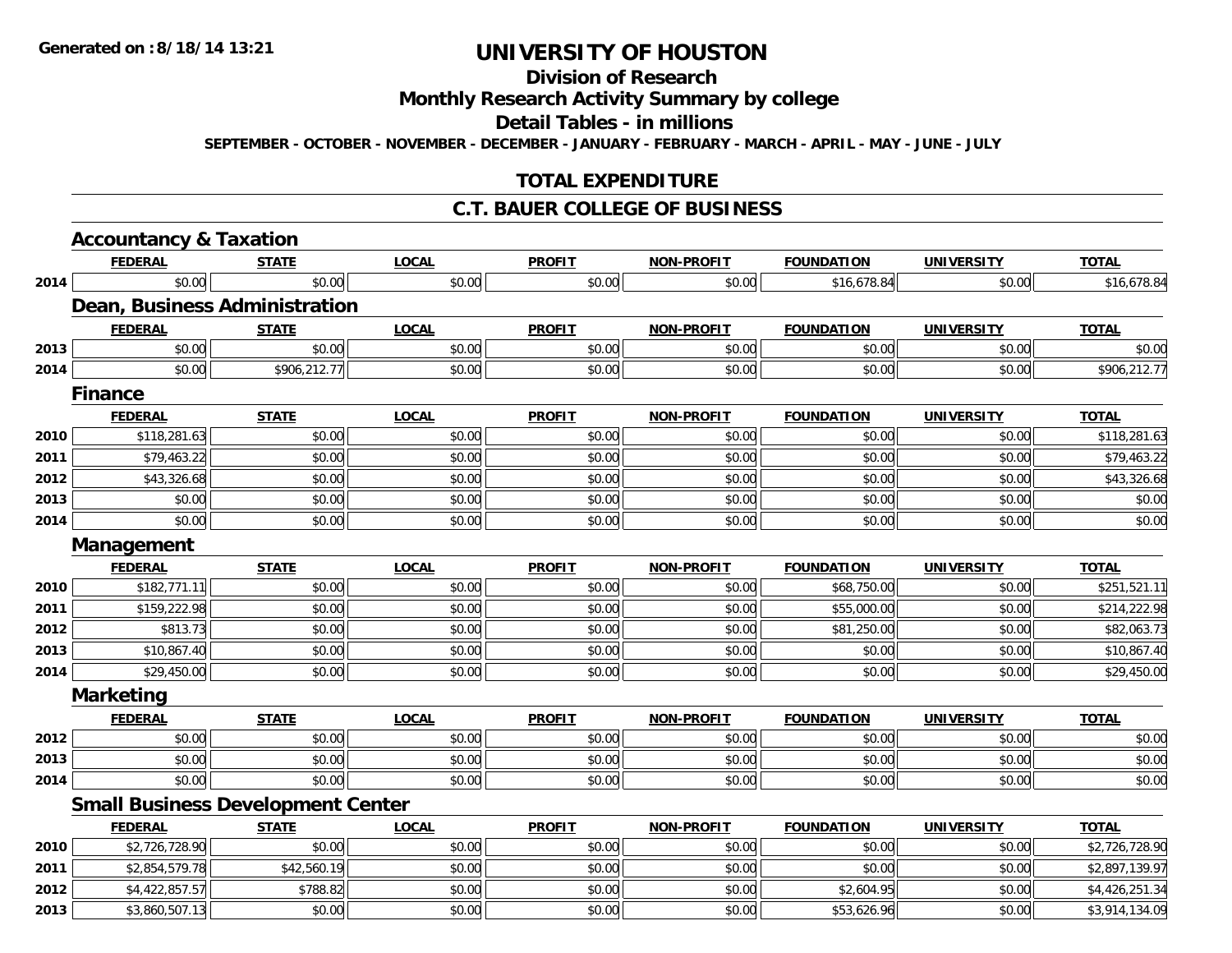### **Division of Research**

**Monthly Research Activity Summary by college**

**Detail Tables - in millions**

**SEPTEMBER - OCTOBER - NOVEMBER - DECEMBER - JANUARY - FEBRUARY - MARCH - APRIL - MAY - JUNE - JULY**

### **TOTAL EXPENDITURE**

#### **C.T. BAUER COLLEGE OF BUSINESS**

#### **Small Business Development Center**

|       | <b>FEDERAL</b> | <b>STATE</b> | <b>LOCAL</b> | <b>PROFIT</b> | <b>NON-PROFIT</b> | <b>FOUNDATION</b>                      | <b>UNIVERSITY</b> | <b>TOTAL</b>         |
|-------|----------------|--------------|--------------|---------------|-------------------|----------------------------------------|-------------------|----------------------|
| 2014  | .708.32        | \$0.00       | \$0.00       | \$0.00        | \$0.00            | $\sim$ $\sim$ $\sim$<br>$\overline{a}$ | \$0.00            | .012                 |
| Total | .240.578.45    | \$949.561.78 | \$0.00       | \$0.00        | \$0.00            | \$369,323.98                           | \$0.00            | ,464.21<br>\$18.559. |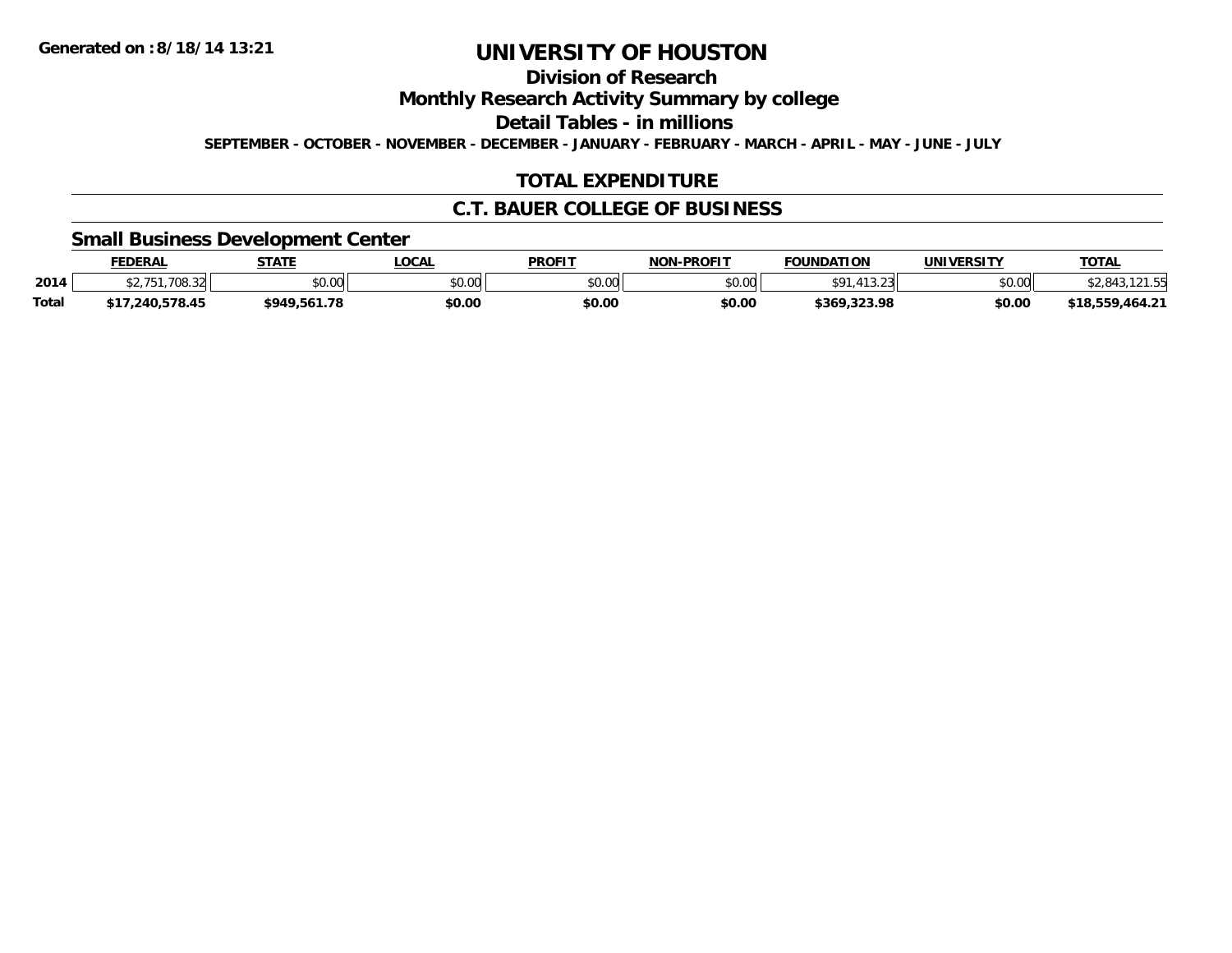### **Division of Research**

**Monthly Research Activity Summary by college**

**Detail Tables - in millions**

**SEPTEMBER - OCTOBER - NOVEMBER - DECEMBER - JANUARY - FEBRUARY - MARCH - APRIL - MAY - JUNE - JULY**

#### **TOTAL EXPENDITURE**

#### **COLLEGE OF ARCHITECTURE**

|       | <b>Architecture</b> |              |              |               |                   |                   |                   |              |
|-------|---------------------|--------------|--------------|---------------|-------------------|-------------------|-------------------|--------------|
|       | <b>FEDERAL</b>      | <b>STATE</b> | <b>LOCAL</b> | <b>PROFIT</b> | <b>NON-PROFIT</b> | <b>FOUNDATION</b> | <b>UNIVERSITY</b> | <b>TOTAL</b> |
| 2010  | \$4,005.49          | \$0.00       | \$0.00       | \$0.00        | \$0.00            | \$27,620.62       | \$0.00            | \$31,626.11  |
| 2011  | \$9,011.21          | \$0.00       | \$0.00       | \$0.00        | \$0.00            | \$20,349.71       | \$0.00            | \$29,360.92  |
| 2012  | \$15,988.79         | \$0.00       | \$0.00       | \$0.00        | \$5,000.00        | \$8,018.70        | \$0.00            | \$29,007.49  |
| 2013  | \$0.00              | \$0.00       | \$0.00       | \$0.00        | \$0.00            | \$9,136.34        | \$2,498.75        | \$11,635.09  |
| 2014  | \$25,000.00         | \$0.00       | \$0.00       | \$0.00        | \$0.00            | \$27,603.92       | \$0.00            | \$52,603.92  |
| Total | \$54,005.49         | \$0.00       | \$0.00       | \$0.00        | \$5,000.00        | \$92,729.29       | \$2,498.75        | \$154,233.53 |

#### **Architecture**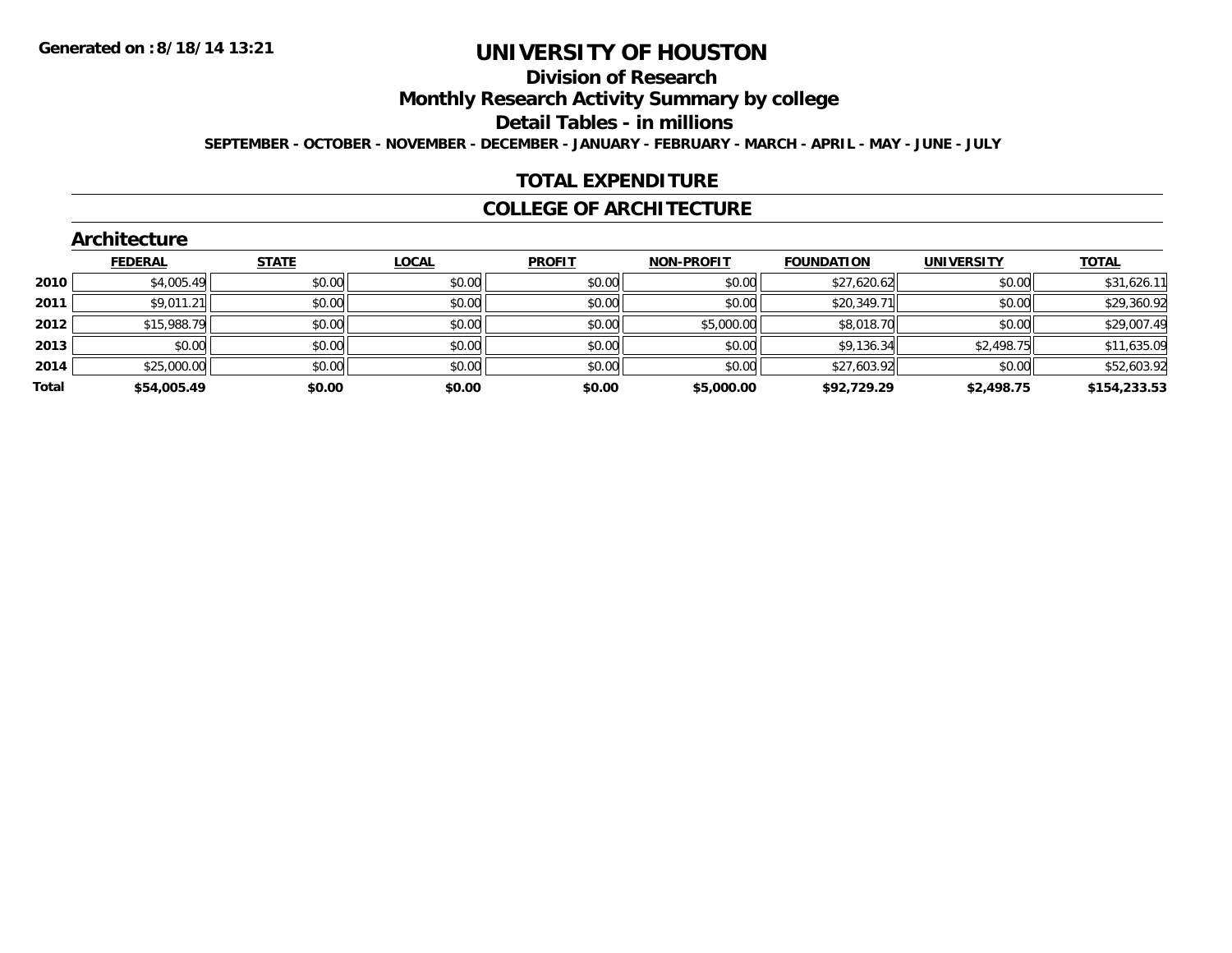### **Division of Research**

**Monthly Research Activity Summary by college**

#### **Detail Tables - in millions**

**SEPTEMBER - OCTOBER - NOVEMBER - DECEMBER - JANUARY - FEBRUARY - MARCH - APRIL - MAY - JUNE - JULY**

### **TOTAL EXPENDITURE**

### **COLLEGE OF EDUCATION**

### **Consistency Mgmt and Coop Disc**

|      | <u>FEDERAL</u> | <b>STATE</b> | <u>LOCAL</u> | <b>PROFIT</b> | <b>NON-PROFIT</b> | <b>FOUNDATION</b> | <b>UNIVERSITY</b> | <b>TOTAL</b> |
|------|----------------|--------------|--------------|---------------|-------------------|-------------------|-------------------|--------------|
| 2010 | \$6,079.84     | \$0.00       | \$16,180.61  | \$0.00        | \$446,063.75      | \$0.00            | \$0.00            | \$468,324.20 |
| 2011 | \$15,656.03    | \$0.00       | \$0.00       | \$0.00        | \$73,666.05       | \$0.00            | \$0.00            | \$89,322.08  |
| 2012 | \$2,573.46     | \$0.00       | \$0.00       | \$0.00        | \$78,809.94       | \$0.00            | \$0.00            | \$81,383.40  |
| 2013 | \$2,230.29     | \$0.00       | \$0.00       | \$0.00        | \$46,418.78       | \$0.00            | \$0.00            | \$48,649.07  |
| 2014 | \$20,037.81    | \$0.00       | \$190,526.01 | \$0.00        | \$3,323.08        | \$0.00            | \$0.00            | \$213,886.90 |

#### **Curriculum and Instruction**

|      | <b>FEDERAL</b> | <b>STATE</b> | <u>LOCAL</u> | <b>PROFIT</b> | <b>NON-PROFIT</b> | <b>FOUNDATION</b> | <b>UNIVERSITY</b> | <b>TOTAL</b>   |
|------|----------------|--------------|--------------|---------------|-------------------|-------------------|-------------------|----------------|
| 2010 | \$478,942.04   | \$33,136.86  | \$0.00       | \$56.36       | \$151,135.26      | \$197,744.13      | \$0.00            | \$861,014.65   |
| 2011 | \$819,156.99   | \$39,771.68  | \$0.00       | \$1,792.18    | \$135,418.97      | \$359,340.01      | \$0.00            | \$1,355,479.83 |
| 2012 | \$1,170,325.13 | \$200,415.17 | \$0.00       | \$0.00        | \$93,429.73       | \$409,866.43      | \$0.00            | \$1,874,036.46 |
| 2013 | \$938,575.42   | \$52,200.22  | \$0.00       | \$0.00        | \$96,296.03       | \$391,181.23      | \$0.00            | \$1,478,252.90 |
| 2014 | \$985,059.81   | \$0.00       | \$0.00       | \$0.00        | \$128,700.79      | \$337,250.28      | \$0.00            | \$1,451,010.87 |

### **Dean, Education**

|      | <b>FEDERAL</b> | <b>STATE</b> | <u>LOCAL</u> | <b>PROFIT</b> | <b>NON-PROFIT</b> | <b>FOUNDATION</b> | <b>UNIVERSITY</b> | <b>TOTAL</b> |
|------|----------------|--------------|--------------|---------------|-------------------|-------------------|-------------------|--------------|
| 2010 | \$0.00         | \$0.00       | \$0.00       | \$0.00        | \$0.00            | \$0.00            | \$0.00            | \$0.00       |
| 2011 | \$0.00         | \$0.00       | \$0.00       | \$0.00        | \$0.00            | \$0.00            | \$0.00            | \$0.00       |
| 2012 | \$0.00         | \$0.00       | \$0.00       | \$0.00        | \$0.00            | \$0.00            | \$0.00            | \$0.00       |
| 2013 | \$0.00         | \$0.00       | \$0.00       | \$0.00        | \$0.00            | \$0.00            | \$0.00            | \$0.00       |
| 2014 | \$0.00         | \$0.00       | \$0.00       | \$0.00        | \$0.00            | \$0.00            | \$0.00            | \$0.00       |

#### **Educational Leadership & Cultural Studies**

|      | <b>FEDERAL</b>  | <b>CTATE</b> | .OCAL                                                   | <b>PROFIT</b>          | <b>DDAFIT</b><br><b>NON</b> | <b>FOUNDATION</b> | UNIVERSITY    | <b>TOTAL</b> |
|------|-----------------|--------------|---------------------------------------------------------|------------------------|-----------------------------|-------------------|---------------|--------------|
| 2010 | ሐሴ ሰሰ<br>טט.טע  |              | $\mathfrak{e}\cap\mathfrak{g}\cap\mathfrak{g}$<br>pu.uu | 0000<br>JU.U           | ტი იი<br>vu.uu              | 0 <sub>n</sub>    | 0000          |              |
| 2011 | $\sim$<br>vv.vv |              | \$0.00                                                  | 0 <sub>n</sub><br>JU.U | 0000<br>vv.vv               | $\sim$ 00         | 0000<br>JU.UU |              |

<u> 1989 - Johann Stoff, deutscher Stoffen und der Stoffen und der Stoffen und der Stoffen und der Stoffen und de</u>

### **Educational Psychology**

|      | <b>FEDERAL</b> | <u>STATE</u> | <u>LOCAL</u> | <b>PROFIT</b> | <b>NON-PROFIT</b> | <b>FOUNDATION</b> | <b>UNIVERSITY</b> | <b>TOTAL</b> |
|------|----------------|--------------|--------------|---------------|-------------------|-------------------|-------------------|--------------|
| 2010 | \$110,534.81   | \$47,606.38  | \$0.00       | \$0.00        | \$10.231.26       | \$92,781.55       | \$0.00            | \$261,154.00 |
| 2011 | \$111,435.15   | \$157,473.33 | \$0.00       | \$0.00        | \$1,243.67        | \$94,409.69       | \$0.00            | \$364,561.84 |
| 2012 | \$418,089.96   | \$103,089.12 | \$0.00       | \$0.00        | \$12,867.67       | \$1,656.63        | \$0.00            | \$535,703.38 |
| 2013 | \$519,679.33   | \$119.78     | \$0.00       | \$0.00        | \$35,042.86       | (\$214.71)        | \$10,904.64       | \$565,531.90 |
| 2014 | \$809,078.45   | \$26,915.61  | \$4,738.13   | \$0.00        | \$32,233.39       | \$9,719.51        | \$0.00            | \$882,685.09 |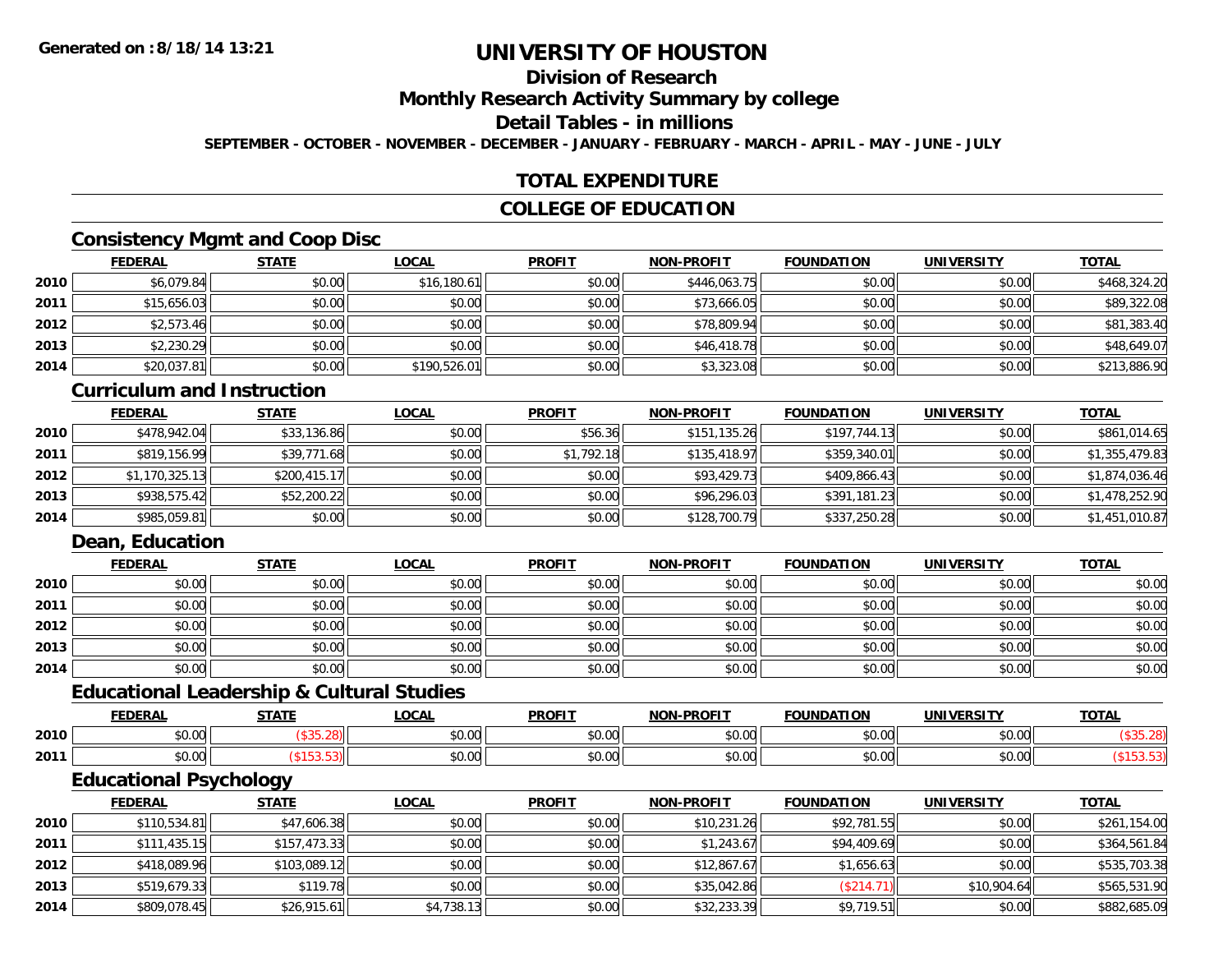# **Division of Research**

**Monthly Research Activity Summary by college**

**Detail Tables - in millions**

**SEPTEMBER - OCTOBER - NOVEMBER - DECEMBER - JANUARY - FEBRUARY - MARCH - APRIL - MAY - JUNE - JULY**

### **TOTAL EXPENDITURE**

#### **COLLEGE OF EDUCATION**

#### **Institute for Urban Education**

|      | <b>FEDERAL</b> | <b>STATE</b> | <u>LOCAL</u> | <b>PROFIT</b> | <b>NON-PROFIT</b> | <b>FOUNDATION</b> | <b>UNIVERSITY</b> | <b>TOTAL</b> |
|------|----------------|--------------|--------------|---------------|-------------------|-------------------|-------------------|--------------|
| 2010 | \$412,902.83   | \$0.00       | \$0.00       | \$0.00        | \$6.60            | \$0.00            | \$0.00            | \$412,909.43 |
| 2011 | \$243,379.88   | \$0.00       | \$0.00       | \$0.00        | \$0.00            | \$0.00            | \$0.00            | \$243,379.88 |
| 2012 | \$176,338.31   | \$0.00       | \$0.00       | \$0.00        | \$0.00            | \$0.00            | \$0.00            | \$176,338.31 |
| 2013 | \$56,765.00    | \$0.00       | \$0.00       | \$0.00        | \$0.00            | \$0.00            | \$0.00            | \$56,765.00  |
| 2014 | \$15,929.55    | \$0.00       | \$0.00       | \$0.00        | \$0.00            | \$0.00            | \$0.00            | \$15,929.55  |

#### **UH Charter School**

|       | <b>FEDERAL</b> | <b>STATE</b>   | <u>LOCAL</u> | <b>PROFIT</b> | <b>NON-PROFIT</b> | <b>FOUNDATION</b> | <b>UNIVERSITY</b> | <b>TOTAL</b>    |
|-------|----------------|----------------|--------------|---------------|-------------------|-------------------|-------------------|-----------------|
| 2011  | \$20,579.65    | \$0.00         | \$0.00       | \$0.00        | \$0.00            | \$0.00            | \$0.00            | \$20,579.65     |
| 2012  | \$67,867.19    | \$809,441.61   | \$0.00       | \$0.00        | \$0.00            | \$0.00            | \$0.00            | \$877,308.80    |
| 2013  | \$50,279.01    | \$849,821.31   | \$0.00       | \$0.00        | \$0.00            | \$0.00            | \$0.00            | \$900,100.32    |
| 2014  | \$47,182.63    | \$943,665.50   | \$0.00       | \$0.00        | \$0.00            | \$0.00            | \$0.00            | \$990,848.13    |
| Total | \$7,498,678.55 | \$3,263,467.76 | \$211,444.75 | \$1,848.54    | \$1,344,887.82    | \$1,893,734.75    | \$10,904.64       | \$14,224,966.81 |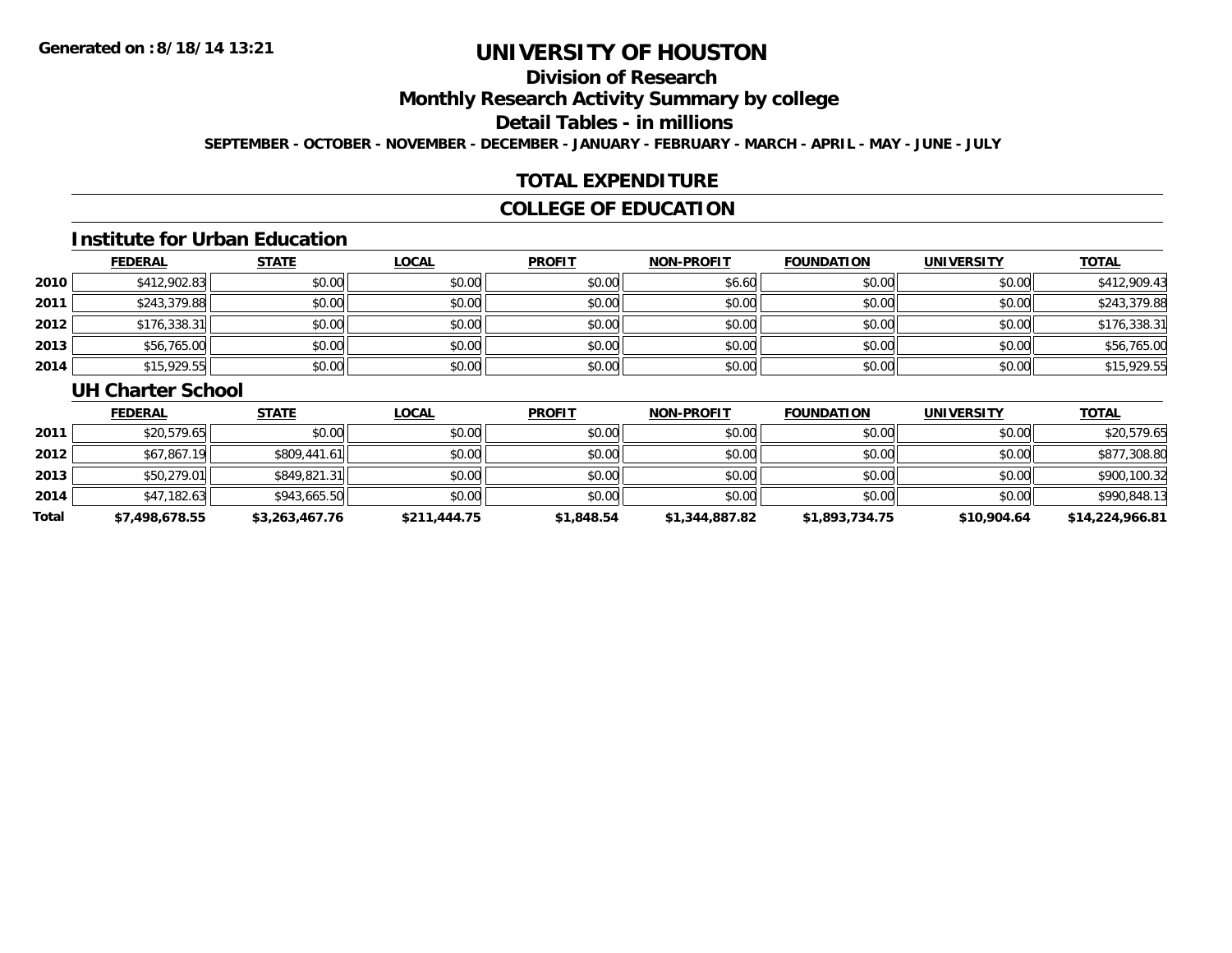# **Division of Research**

#### **Monthly Research Activity Summary by college**

#### **Detail Tables - in millions**

**SEPTEMBER - OCTOBER - NOVEMBER - DECEMBER - JANUARY - FEBRUARY - MARCH - APRIL - MAY - JUNE - JULY**

#### **TOTAL EXPENDITURE**

#### **COLLEGE OF LIBERAL ARTS AND SOCIAL SCIENCES**

### **African-American Studies**

|      | <b>FEDERAL</b>                   | <b>STATE</b> | <b>LOCAL</b> | <b>PROFIT</b> | <b>NON-PROFIT</b> | <b>FOUNDATION</b> | <b>UNIVERSITY</b> | <b>TOTAL</b> |
|------|----------------------------------|--------------|--------------|---------------|-------------------|-------------------|-------------------|--------------|
| 2014 | \$1,500.00                       | \$0.00       | \$0.00       | \$0.00        | \$4,783.60        | \$0.00            | \$0.00            | \$6,283.60   |
|      | Art                              |              |              |               |                   |                   |                   |              |
|      | <b>FEDERAL</b>                   | <b>STATE</b> | <b>LOCAL</b> | <b>PROFIT</b> | <b>NON-PROFIT</b> | <b>FOUNDATION</b> | <b>UNIVERSITY</b> | <b>TOTAL</b> |
| 2012 | \$2,871.14                       | \$0.00       | \$0.00       | \$0.00        | \$0.00            | \$0.00            | \$0.00            | \$2,871.14   |
| 2013 | \$7,414.08                       | \$0.00       | \$0.00       | \$0.00        | \$0.00            | \$0.00            | \$0.00            | \$7,414.08   |
| 2014 | \$2,054.89                       | \$0.00       | \$0.00       | \$0.00        | \$0.00            | \$0.00            | \$0.00            | \$2,054.89   |
|      | <b>Arte Publico Press</b>        |              |              |               |                   |                   |                   |              |
|      | <b>FEDERAL</b>                   | <b>STATE</b> | <b>LOCAL</b> | <b>PROFIT</b> | <b>NON-PROFIT</b> | <b>FOUNDATION</b> | <b>UNIVERSITY</b> | <b>TOTAL</b> |
| 2010 | \$51,812.45                      | \$0.00       | \$0.00       | \$0.00        | \$51,200.00       | \$150,426.23      | \$0.00            | \$253,438.68 |
| 2011 | \$25,875.16                      | \$9,505.94   | \$0.00       | \$0.00        | \$56,600.00       | \$279,860.68      | \$0.00            | \$371,841.78 |
| 2012 | \$44,538.19                      | \$3,000.00   | \$0.00       | \$0.00        | \$39,100.00       | \$17,752.00       | \$0.00            | \$104,390.19 |
| 2013 | \$35,380.05                      | \$2,535.00   | \$0.00       | \$0.00        | \$33,200.00       | \$295,519.61      | \$0.00            | \$366,634.66 |
| 2014 | \$0.00                           | \$10,000.00  | \$0.00       | \$0.00        | \$80,074.00       | \$254,391.61      | \$0.00            | \$344,465.61 |
|      | <b>Blaffer Gallery</b>           |              |              |               |                   |                   |                   |              |
|      | <b>FEDERAL</b>                   | <b>STATE</b> | <b>LOCAL</b> | <b>PROFIT</b> | <b>NON-PROFIT</b> | <b>FOUNDATION</b> | <b>UNIVERSITY</b> | <b>TOTAL</b> |
| 2010 | \$110,252.87                     | \$8,140.00   | \$0.00       | \$0.00        | \$67,300.00       | \$0.00            | \$0.00            | \$185,692.87 |
| 2011 | \$9,352.22                       | \$5,794.82   | \$0.00       | \$0.00        | \$70,114.00       | \$0.00            | \$0.00            | \$85,261.04  |
| 2012 | \$3,818.28                       | \$4,689.91   | \$0.00       | \$0.00        | \$50,800.00       | \$0.00            | \$0.00            | \$59,308.19  |
| 2013 | \$6,647.16                       | \$3,605.30   | \$0.00       | \$0.00        | \$0.00            | \$0.00            | \$0.00            | \$10,252.46  |
| 2014 | \$50,000.58                      | \$10,387.81  | \$0.00       | \$0.00        | \$45,430.75       | \$0.00            | \$0.00            | \$105,819.14 |
|      | <b>Center for Public History</b> |              |              |               |                   |                   |                   |              |
|      | <b>FEDERAL</b>                   | <b>STATE</b> | <b>LOCAL</b> | <b>PROFIT</b> | <b>NON-PROFIT</b> | <b>FOUNDATION</b> | <b>UNIVERSITY</b> | <b>TOTAL</b> |
| 2012 | \$46,615.73                      | \$0.00       | \$0.00       | \$0.00        | \$0.00            | \$0.00            | \$0.00            | \$46,615.73  |
| 2013 | \$48,542.50                      | \$0.00       | \$0.00       | \$0.00        | \$0.00            | \$0.00            | \$0.00            | \$48,542.50  |
| 2014 | \$1,117.26                       | \$0.00       | \$0.00       | \$0.00        | \$0.00            | \$0.00            | \$0.00            | \$1,117.26   |
|      | <b>Communication Disorders</b>   |              |              |               |                   |                   |                   |              |
|      | <b>FEDERAL</b>                   | <b>STATE</b> | <b>LOCAL</b> | <b>PROFIT</b> | <b>NON-PROFIT</b> | <b>FOUNDATION</b> | <b>UNIVERSITY</b> | <b>TOTAL</b> |
| 2010 | \$26,467.10                      | \$0.00       | \$0.00       | \$0.00        | \$305,211.16      | \$4,590.00        | \$0.00            | \$336,268.26 |
| 2011 | \$3,634.04                       | \$0.00       | (\$259.55)   | (\$7,078.90)  | \$69,425.65       | \$0.00            | \$0.00            | \$65,721.24  |
| 2012 | \$8,131.58                       | \$0.00       | \$0.00       | \$0.00        | \$210,931.99      | \$0.00            | \$0.00            | \$219,063.57 |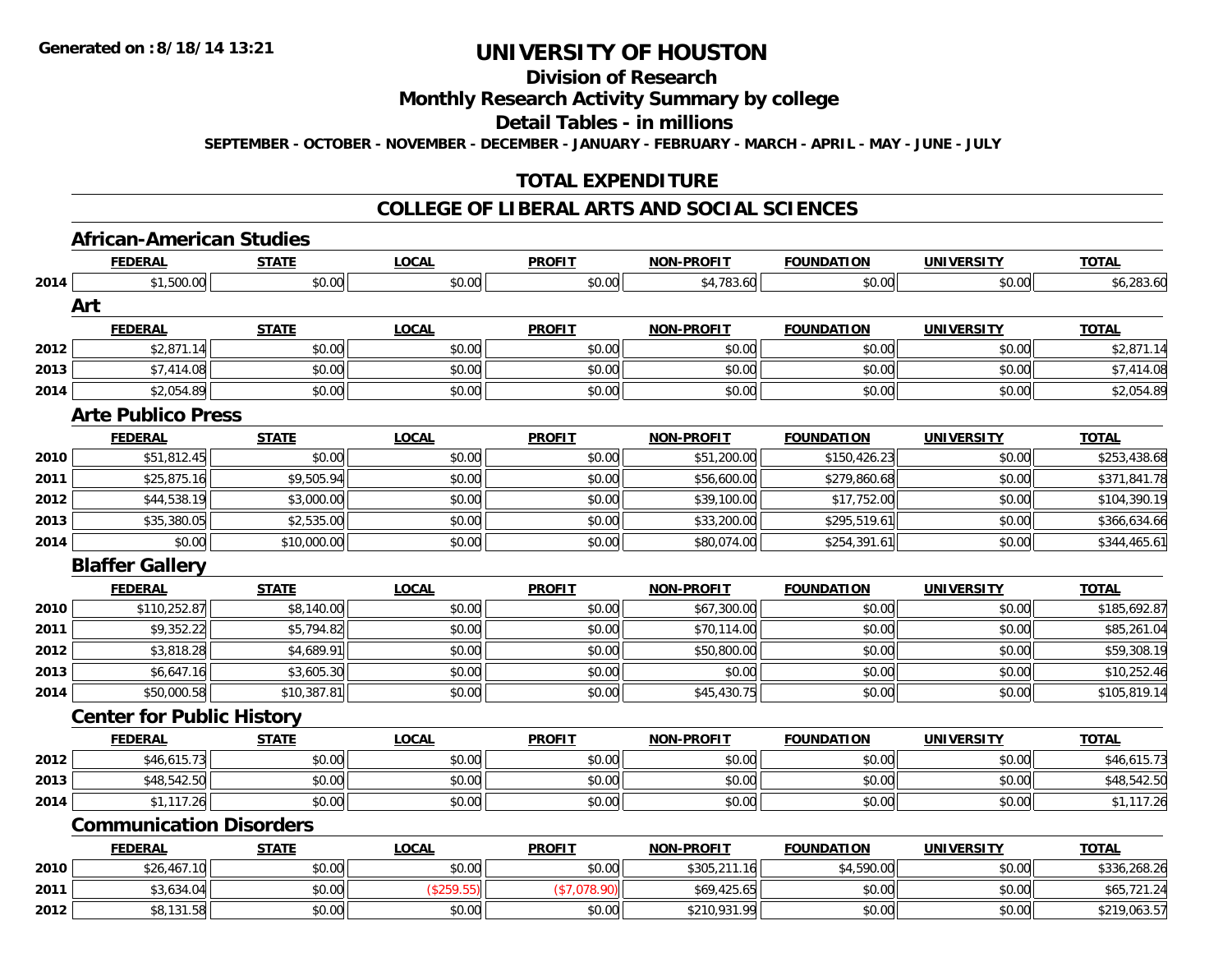# **Division of Research**

**Monthly Research Activity Summary by college**

**Detail Tables - in millions**

**SEPTEMBER - OCTOBER - NOVEMBER - DECEMBER - JANUARY - FEBRUARY - MARCH - APRIL - MAY - JUNE - JULY**

## **TOTAL EXPENDITURE**

#### **COLLEGE OF LIBERAL ARTS AND SOCIAL SCIENCES**

|      | <b>Communication Disorders</b>                    |              |              |               |                   |                   |                   |              |
|------|---------------------------------------------------|--------------|--------------|---------------|-------------------|-------------------|-------------------|--------------|
|      | <b>FEDERAL</b>                                    | <b>STATE</b> | <b>LOCAL</b> | <b>PROFIT</b> | <b>NON-PROFIT</b> | <b>FOUNDATION</b> | <b>UNIVERSITY</b> | <b>TOTAL</b> |
| 2013 | \$2,270.03                                        | \$0.00       | \$0.00       | \$0.00        | \$144,200.98      | \$3,100.00        | \$0.00            | \$149,571.01 |
| 2014 | \$103,466.53                                      | \$0.00       | \$0.00       | \$0.00        | \$355,477.68      | \$166.70          | \$0.00            | \$459,110.91 |
|      | <b>Comparative Cultural Studies</b>               |              |              |               |                   |                   |                   |              |
|      | <b>FEDERAL</b>                                    | <b>STATE</b> | <b>LOCAL</b> | <b>PROFIT</b> | <b>NON-PROFIT</b> | <b>FOUNDATION</b> | <b>UNIVERSITY</b> | <b>TOTAL</b> |
| 2010 | \$0.00                                            | \$0.00       | \$0.00       | \$0.00        | (\$88.94)         | \$0.00            | \$0.00            | (\$88.94)    |
| 2011 | \$0.00                                            | \$0.00       | \$0.00       | (\$125.65)    | \$0.00            | \$0.00            | \$0.00            | (\$125.65)   |
| 2012 | \$0.00                                            | \$166.38     | \$0.00       | \$0.00        | \$0.00            | \$0.00            | \$0.00            | \$166.38     |
|      | <b>Cynthia Woods Mitchell Center for the Arts</b> |              |              |               |                   |                   |                   |              |
|      | <b>FEDERAL</b>                                    | <b>STATE</b> | <b>LOCAL</b> | <b>PROFIT</b> | <b>NON-PROFIT</b> | <b>FOUNDATION</b> | <b>UNIVERSITY</b> | <b>TOTAL</b> |
| 2011 | \$0.00                                            | \$0.00       | \$0.00       | \$0.00        | \$15,000.00       | \$0.00            | \$0.00            | \$15,000.00  |
| 2013 | \$0.00                                            | \$6,000.00   | \$0.00       | \$0.00        | \$10,000.00       | \$0.00            | \$0.00            | \$16,000.00  |
| 2014 | \$0.00                                            | \$4,500.00   | \$0.00       | \$5,000.00    | \$6,063.33        | \$16,400.00       | \$0.00            | \$31,963.33  |
|      | Dean, Liberal Arts and Social Sciences            |              |              |               |                   |                   |                   |              |
|      | <b>FEDERAL</b>                                    | <b>STATE</b> | <b>LOCAL</b> | <b>PROFIT</b> | <b>NON-PROFIT</b> | <b>FOUNDATION</b> | <b>UNIVERSITY</b> | <b>TOTAL</b> |
| 2010 | \$4,858.19                                        | \$0.00       | \$0.00       | \$0.00        | \$0.00            | \$0.00            | \$0.00            | \$4,858.19   |
| 2011 | (\$494.56)                                        | \$0.00       | \$0.00       | \$0.00        | \$0.00            | \$0.00            | \$0.00            | (\$494.56)   |
| 2012 | \$2,794.57                                        | \$0.00       | \$0.00       | \$0.00        | \$0.00            | \$0.00            | \$0.00            | \$2,794.57   |
| 2013 | \$17.40                                           | \$0.00       | \$0.00       | \$0.00        | \$0.00            | \$0.00            | \$0.00            | \$17.40      |
| 2014 | \$0.00                                            | \$0.00       | \$0.00       | \$0.00        | \$0.00            | \$0.00            | \$0.00            | \$0.00       |
|      | <b>Economics</b>                                  |              |              |               |                   |                   |                   |              |
|      | <b>FEDERAL</b>                                    | <b>STATE</b> | <b>LOCAL</b> | <b>PROFIT</b> | <b>NON-PROFIT</b> | <b>FOUNDATION</b> | <b>UNIVERSITY</b> | <b>TOTAL</b> |
| 2010 | \$31,643.44                                       | \$0.00       | \$0.00       | \$0.00        | \$0.00            | \$0.00            | \$0.00            | \$31,643.44  |
| 2011 | (\$2,023.11)                                      | \$0.00       | \$0.00       | \$1,962.49    | \$35,978.91       | \$24,978.62       | \$0.00            | \$60,896.91  |
| 2012 | \$0.00                                            | \$0.00       | \$0.00       | \$21,270.81   | \$4,369.51        | \$35,864.38       | \$0.00            | \$61,504.70  |
| 2013 | \$101,789.83                                      | \$0.00       | \$0.00       | \$0.00        | \$245,033.46      | \$26,863.14       | \$0.00            | \$373,686.43 |
| 2014 | \$18,526.03                                       | \$2,000.00   | \$0.00       | \$0.00        | \$39,722.80       | \$19,853.99       | \$0.00            | \$80,102.82  |
|      | <b>English</b>                                    |              |              |               |                   |                   |                   |              |
|      | <b>FEDERAL</b>                                    | <b>STATE</b> | <b>LOCAL</b> | <b>PROFIT</b> | <b>NON-PROFIT</b> | <b>FOUNDATION</b> | <b>UNIVERSITY</b> | <b>TOTAL</b> |
| 2010 | \$1,051.76                                        | \$0.00       | \$0.00       | \$0.00        | \$0.00            | \$0.00            | \$0.00            | \$1,051.76   |
| 2011 | (\$51.76)                                         | (\$0.09)     | \$0.00       | \$0.00        | (\$287.50)        | \$0.00            | \$0.00            | (\$339.35)   |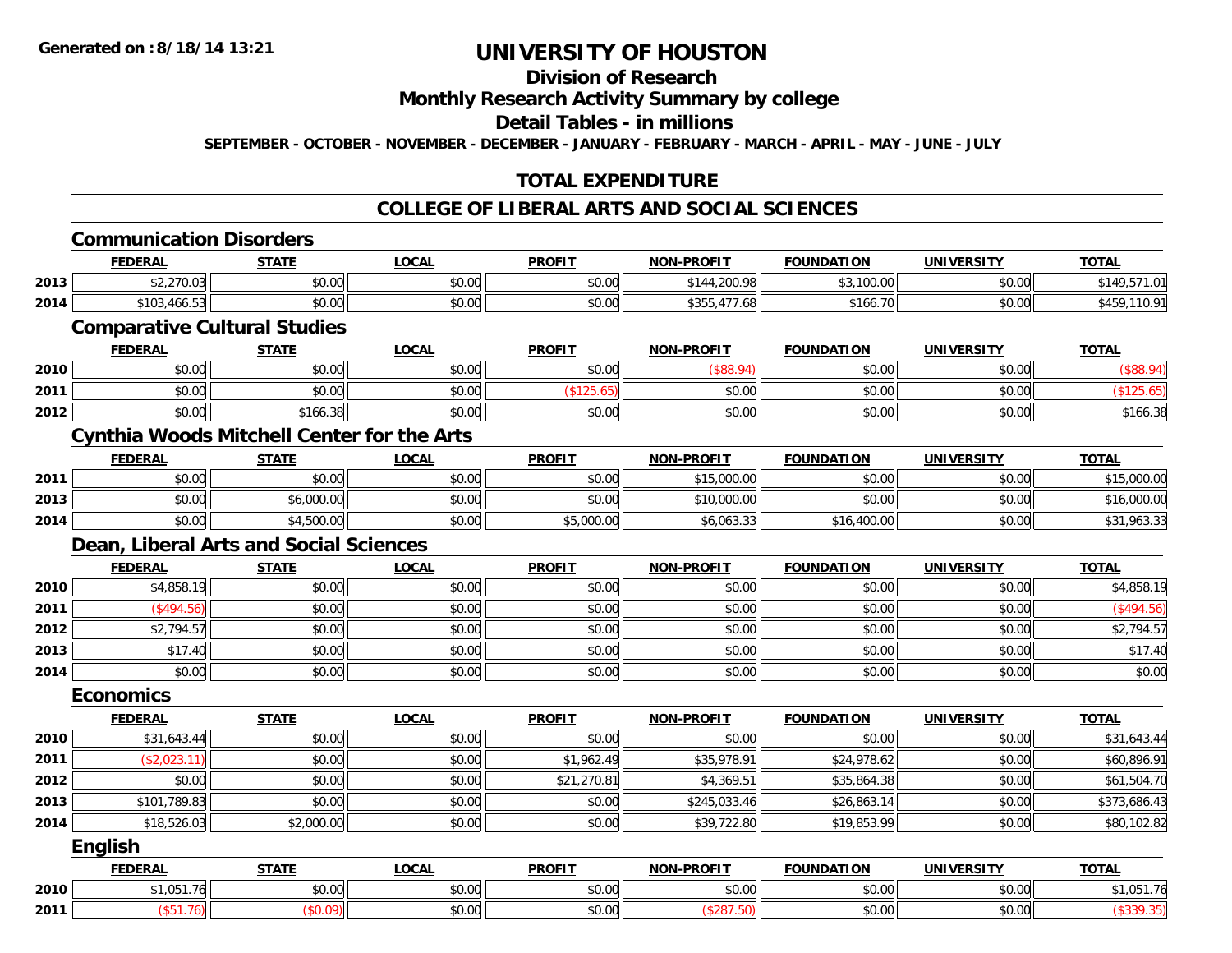# **Division of Research**

**Monthly Research Activity Summary by college**

**Detail Tables - in millions**

**SEPTEMBER - OCTOBER - NOVEMBER - DECEMBER - JANUARY - FEBRUARY - MARCH - APRIL - MAY - JUNE - JULY**

## **TOTAL EXPENDITURE**

#### **COLLEGE OF LIBERAL ARTS AND SOCIAL SCIENCES**

|      | <b>English</b><br><b>FEDERAL</b>      | <b>STATE</b> | <b>LOCAL</b> | <b>PROFIT</b> | <b>NON-PROFIT</b> | <b>FOUNDATION</b> | <b>UNIVERSITY</b> | <b>TOTAL</b>   |
|------|---------------------------------------|--------------|--------------|---------------|-------------------|-------------------|-------------------|----------------|
| 2012 | \$1,000.00                            | \$0.00       | \$0.00       | \$0.00        | \$0.00            | \$0.00            | \$0.00            | \$1,000.00     |
| 2013 | \$23,172.51                           | \$0.00       | \$0.00       | \$0.00        | \$0.00            | \$0.00            | \$0.00            | \$23,172.51    |
| 2014 | \$12,474.99                           | \$0.00       | \$0.00       | \$0.00        | \$0.00            | \$0.00            | \$0.00            | \$12,474.99    |
|      | <b>Health and Human Performance</b>   |              |              |               |                   |                   |                   |                |
|      | <b>FEDERAL</b>                        | <b>STATE</b> | <b>LOCAL</b> | <b>PROFIT</b> | <b>NON-PROFIT</b> | <b>FOUNDATION</b> | <b>UNIVERSITY</b> | <b>TOTAL</b>   |
| 2010 | \$1,438,269.77                        | \$0.00       | \$0.00       | \$43,207.53   | \$0.00            | \$13,487.35       | \$800.00          | \$1,495,764.65 |
| 2011 | \$957,021.69                          | \$0.00       | \$0.00       | \$313,048.80  | \$0.00            | \$24,427.91       | \$0.00            | \$1,294,498.40 |
| 2012 | \$989,589.35                          | \$0.00       | \$0.00       | \$305,700.99  | \$0.00            | \$16,089.96       | \$0.00            | \$1,311,380.30 |
| 2013 | \$2,652,755.00                        | \$0.00       | \$0.00       | \$72,768.83   | \$0.00            | \$5,819.60        | \$0.00            | \$2,731,343.43 |
| 2014 | \$2,070,491.53                        | \$0.00       | \$0.00       | \$99,734.13   | \$0.00            | \$44,404.35       | \$0.00            | \$2,214,630.01 |
|      | <b>Hispanic Studies</b>               |              |              |               |                   |                   |                   |                |
|      | <b>FEDERAL</b>                        | <b>STATE</b> | <b>LOCAL</b> | <b>PROFIT</b> | <b>NON-PROFIT</b> | <b>FOUNDATION</b> | <b>UNIVERSITY</b> | <b>TOTAL</b>   |
| 2011 | \$0.00                                | \$0.00       | \$0.00       | \$0.00        | \$0.00            | \$2,465.42        | \$0.00            | \$2,465.42     |
| 2012 | \$0.00                                | \$0.00       | \$0.00       | \$0.00        | \$0.00            | \$81,116.04       | \$0.00            | \$81,116.04    |
| 2013 | \$0.00                                | \$0.00       | \$0.00       | \$0.00        | \$0.00            | \$21,516.99       | \$0.00            | \$21,516.99    |
| 2014 | \$0.00                                | \$0.00       | \$0.00       | \$0.00        | \$0.00            | \$4,437.02        | \$0.00            | \$4,437.02     |
|      | <b>History</b>                        |              |              |               |                   |                   |                   |                |
|      | <b>FEDERAL</b>                        | <b>STATE</b> | <b>LOCAL</b> | <b>PROFIT</b> | <b>NON-PROFIT</b> | <b>FOUNDATION</b> | <b>UNIVERSITY</b> | <b>TOTAL</b>   |
| 2010 | \$13,194.63                           | \$0.00       | \$0.00       | \$93,819.27   | \$0.00            | \$0.00            | \$0.00            | \$107,013.90   |
| 2011 | \$8,112.13                            | \$0.00       | \$0.00       | \$26,036.81   | \$0.00            | \$0.00            | \$0.00            | \$34,148.94    |
| 2012 | \$2,879.25                            | \$0.00       | \$0.00       | \$16,396.53   | (\$332.43)        | \$0.00            | \$0.00            | \$18,943.35    |
| 2013 | (\$6,738.83)                          | \$0.00       | \$0.00       | \$59,486.04   | (\$13,435.64)     | \$0.00            | \$0.00            | \$39,311.57    |
| 2014 | \$31,004.12                           | \$0.00       | \$0.00       | \$62,398.63   | \$0.00            | \$0.00            | \$0.00            | \$93,402.75    |
|      | <b>Hobby Center for Public Policy</b> |              |              |               |                   |                   |                   |                |
|      | <b>FEDERAL</b>                        | <b>STATE</b> | <b>LOCAL</b> | <b>PROFIT</b> | <b>NON-PROFIT</b> | <b>FOUNDATION</b> | <b>UNIVERSITY</b> | <b>TOTAL</b>   |
| 2010 | \$14,222.17                           | \$0.00       | \$0.00       | \$0.00        | \$0.00            | \$0.00            | \$0.00            | \$14,222.17    |
| 2011 | \$29,535.82                           | \$0.00       | \$0.00       | \$0.00        | \$0.00            | \$0.00            | \$0.00            | \$29,535.82    |
| 2012 | \$47,797.83                           | \$0.00       | \$0.00       | \$0.00        | \$0.00            | \$0.00            | \$0.00            | \$47,797.83    |
| 2013 | \$82,629.38                           | \$0.00       | \$0.00       | \$0.00        | \$0.00            | \$0.00            | \$0.00            | \$82,629.38    |
| 2014 | \$0.00                                | \$19,635.70  | \$0.00       | \$0.00        | \$0.00            | \$0.00            | \$0.00            | \$19,635.70    |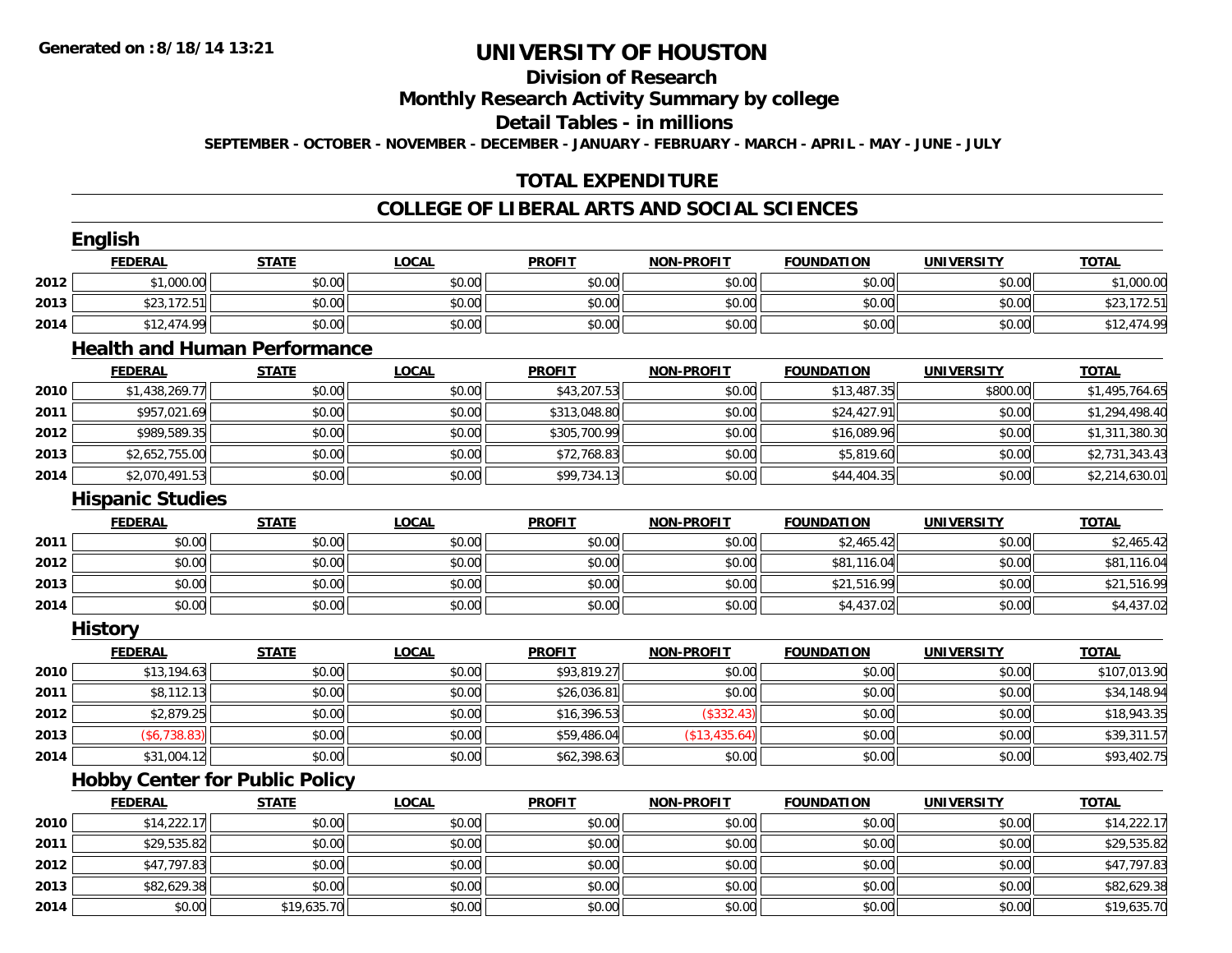**2012**

# **UNIVERSITY OF HOUSTON**

# **Division of Research**

**Monthly Research Activity Summary by college**

**Detail Tables - in millions**

**SEPTEMBER - OCTOBER - NOVEMBER - DECEMBER - JANUARY - FEBRUARY - MARCH - APRIL - MAY - JUNE - JULY**

## **TOTAL EXPENDITURE**

#### **COLLEGE OF LIBERAL ARTS AND SOCIAL SCIENCES**

## **Modern/Classical Languages**

|      | <b>FEDERAL</b>                 | <b>STATE</b> | <b>LOCAL</b> | <b>PROFIT</b> | <b>NON-PROFIT</b> | <b>FOUNDATION</b> | <b>UNIVERSITY</b> | <b>TOTAL</b>   |
|------|--------------------------------|--------------|--------------|---------------|-------------------|-------------------|-------------------|----------------|
| 2011 | \$250.48                       | \$0.00       | \$0.00       | \$0.00        | \$0.00            | \$0.00            | \$0.00            | \$250.48       |
| 2012 | \$82,615.84                    | \$0.00       | \$0.00       | \$0.00        | \$0.00            | \$0.00            | \$0.00            | \$82,615.84    |
| 2013 | \$108,385.73                   | \$0.00       | \$0.00       | \$0.00        | \$0.00            | \$0.00            | \$0.00            | \$108,385.73   |
| 2014 | \$83,962.54                    | \$0.00       | \$0.00       | \$0.00        | \$0.00            | \$0.00            | \$0.00            | \$83,962.54    |
|      | <b>Philosophy</b>              |              |              |               |                   |                   |                   |                |
|      | <b>FEDERAL</b>                 | <b>STATE</b> | <b>LOCAL</b> | <b>PROFIT</b> | <b>NON-PROFIT</b> | <b>FOUNDATION</b> | <b>UNIVERSITY</b> | <b>TOTAL</b>   |
| 2010 | \$0.00                         | \$0.00       | \$0.00       | \$0.00        | \$0.00            | \$0.00            | \$0.00            | \$0.00         |
| 2011 | \$0.00                         | \$0.00       | \$0.00       | \$0.00        | \$0.00            | \$0.00            | \$0.00            | \$0.00         |
| 2012 | \$6,522.46                     | \$0.00       | \$0.00       | \$0.00        | \$0.00            | \$0.00            | \$0.00            | \$6,522.46     |
| 2013 | \$7,013.21                     | \$0.00       | \$0.00       | \$0.00        | \$0.00            | \$0.00            | \$0.00            | \$7,013.21     |
| 2014 | \$11,632.26                    | \$3,229.50   | \$0.00       | \$0.00        | \$0.00            | \$0.00            | \$0.00            | \$14,861.76    |
|      | <b>Political Science</b>       |              |              |               |                   |                   |                   |                |
|      | <b>FEDERAL</b>                 | <b>STATE</b> | <b>LOCAL</b> | <b>PROFIT</b> | <b>NON-PROFIT</b> | <b>FOUNDATION</b> | <b>UNIVERSITY</b> | <b>TOTAL</b>   |
| 2010 | \$4,227.71                     | \$0.00       | \$0.00       | \$0.00        | \$0.00            | \$0.00            | \$0.00            | \$4,227.71     |
| 2011 | \$5,450.05                     | (\$637.93)   | \$0.00       | (\$179.60)    | \$0.00            | \$0.00            | \$0.00            | \$4,632.52     |
| 2012 | \$0.00                         | \$0.00       | \$0.00       | \$0.00        | \$0.00            | \$0.00            | \$0.00            | \$0.00         |
| 2013 | \$29,077.12                    | \$0.00       | \$0.00       | \$0.00        | \$0.00            | \$2,000.00        | \$0.00            | \$31,077.12    |
| 2014 | \$0.00                         | \$3,202.59   | \$0.00       | \$0.00        | \$0.00            | \$0.00            | \$0.00            | \$3,202.59     |
|      | <b>Psychology</b>              |              |              |               |                   |                   |                   |                |
|      | <b>FEDERAL</b>                 | <b>STATE</b> | <b>LOCAL</b> | <b>PROFIT</b> | <b>NON-PROFIT</b> | <b>FOUNDATION</b> | <b>UNIVERSITY</b> | <b>TOTAL</b>   |
| 2010 | \$5,853,430.17                 | \$408,054.00 | \$0.00       | \$166,549.08  | \$154,784.65      | \$29,325.73       | \$62,259.44       | \$6,674,403.06 |
| 2011 | \$6,167,738.51                 | \$503,129.66 | \$0.00       | \$95,756.10   | \$217,558.91      | \$209,426.28      | \$13,896.90       | \$7,207,506.36 |
| 2012 | \$5,413,769.85                 | \$82,024.02  | \$0.00       | \$92,370.95   | \$224,071.28      | \$172,790.45      | (\$9,680.69)      | \$5,975,345.86 |
| 2013 | \$5,142,055.33                 | \$39,404.15  | \$0.00       | \$60,560.72   | \$258,930.46      | \$78,980.95       | \$0.00            | \$5,579,931.61 |
| 2014 | \$3,858,344.12                 | \$14,221.54  | \$0.00       | \$19,495.40   | \$305,580.62      | (\$3,779.05)      | \$13,938.73       | \$4,207,801.36 |
|      | <b>School of Communication</b> |              |              |               |                   |                   |                   |                |
|      | <b>FEDERAL</b>                 | <b>STATE</b> | <b>LOCAL</b> | <b>PROFIT</b> | <b>NON-PROFIT</b> | <b>FOUNDATION</b> | <b>UNIVERSITY</b> | <b>TOTAL</b>   |
| 2010 | \$0.00                         | \$0.00       | \$0.00       | \$0.00        | \$0.00            | \$0.00            | \$0.00            | \$0.00         |
| 2011 | \$0.00                         | \$0.00       | \$0.00       | \$0.00        | \$0.00            | \$0.00            | \$0.00            | \$0.00         |

2 | \$0.00 \$0.00 \$0.00 \$0.00 \$0.00 \$0.00 \$0.00 \$0.00 \$0.00 \$0.00 \$0.00 \$0.00 \$0.00 \$0.00 \$0.00 \$0.00 \$0.00 \$0.0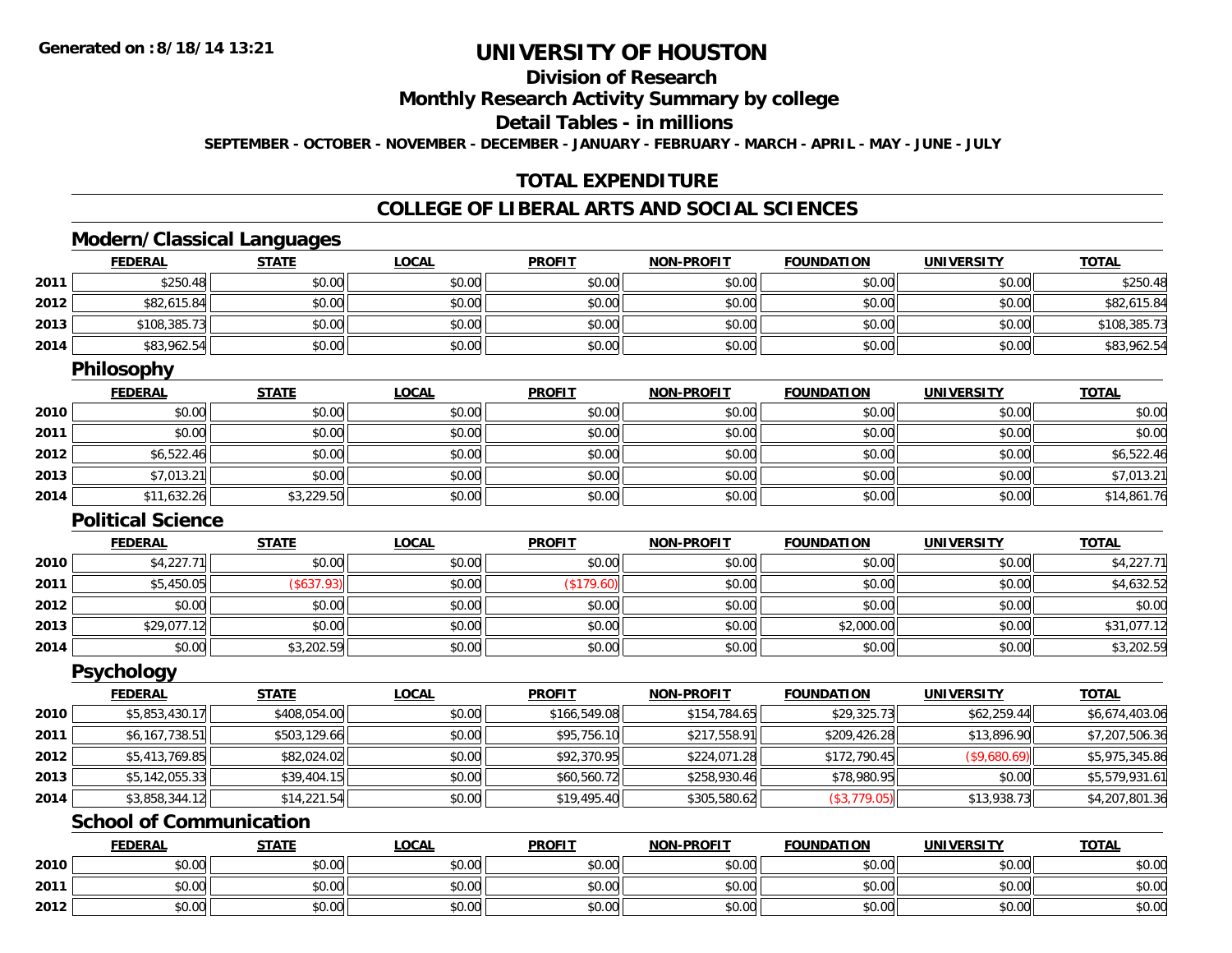# **Division of Research**

**Monthly Research Activity Summary by college**

**Detail Tables - in millions**

**SEPTEMBER - OCTOBER - NOVEMBER - DECEMBER - JANUARY - FEBRUARY - MARCH - APRIL - MAY - JUNE - JULY**

## **TOTAL EXPENDITURE**

### **COLLEGE OF LIBERAL ARTS AND SOCIAL SCIENCES**

# **School of Communication**

|              | <b>FEDERAL</b>         | <b>STATE</b>   | <b>LOCAL</b> | <b>PROFIT</b>  | <b>NON-PROFIT</b> | <b>FOUNDATION</b> | <u>UNIVERSITY</u> | <u>TOTAL</u>    |
|--------------|------------------------|----------------|--------------|----------------|-------------------|-------------------|-------------------|-----------------|
| 2013         | \$0.00                 | \$0.00         | \$0.00       | \$0.00         | \$4,471.57        | \$0.00            | \$0.00            | \$4,471.57      |
| 2014         | \$0.00                 | \$65,008.16    | \$0.00       | \$0.00         | \$2,892.25        | \$0.00            | \$6,027.63        | \$73,928.04     |
|              | <b>School of Music</b> |                |              |                |                   |                   |                   |                 |
|              | <b>FEDERAL</b>         | <b>STATE</b>   | <b>LOCAL</b> | <b>PROFIT</b>  | <b>NON-PROFIT</b> | <b>FOUNDATION</b> | <b>UNIVERSITY</b> | <b>TOTAL</b>    |
| 2010         | \$14,485.00            | \$0.00         | \$0.00       | \$0.00         | \$41,572.21       | \$0.00            | \$0.00            | \$56,057.21     |
| 2011         | \$0.00                 | \$1,365.00     | \$0.00       | \$0.00         | (\$666.97)        | \$0.00            | \$0.00            | \$698.03        |
| 2014         | \$0.00                 | \$8,728.12     | \$0.00       | \$0.00         | \$4,955.19        | \$0.00            | \$0.00            | \$13,683.31     |
|              | <b>Sociology</b>       |                |              |                |                   |                   |                   |                 |
|              | <b>FEDERAL</b>         | <b>STATE</b>   | <b>LOCAL</b> | <b>PROFIT</b>  | <b>NON-PROFIT</b> | <b>FOUNDATION</b> | <b>UNIVERSITY</b> | <b>TOTAL</b>    |
| 2010         | \$172,807.95           | \$0.00         | \$5,405.91   | \$0.00         | \$20,181.63       | \$0.00            | \$0.00            | \$198,395.49    |
| 2011         | \$142,573.07           | \$0.00         | \$0.00       | \$0.00         | \$0.00            | \$0.00            | \$0.00            | \$142,573.07    |
| 2012         | \$11,893.13            | \$0.00         | \$0.00       | \$0.00         | \$0.00            | \$0.00            | \$0.00            | \$11,893.13     |
| 2013         | (\$5,703.98)           | \$0.00         | \$7,554.77   | \$0.00         | \$0.00            | \$0.00            | \$0.00            | \$1,850.79      |
| 2014         | \$53,041.79            | \$0.00         | \$20,407.45  | \$0.00         | \$0.00            | \$0.00            | \$0.00            | \$73,449.24     |
|              | Theatre                |                |              |                |                   |                   |                   |                 |
|              | <b>FEDERAL</b>         | <b>STATE</b>   | <b>LOCAL</b> | <b>PROFIT</b>  | <b>NON-PROFIT</b> | <b>FOUNDATION</b> | <b>UNIVERSITY</b> | <b>TOTAL</b>    |
| 2010         | \$0.00                 | \$0.00         | \$0.00       | \$0.00         | \$46,537.16       | (\$819.30)        | \$0.00            | \$45,717.86     |
| 2011         | \$0.00                 | \$0.00         | \$0.00       | \$0.00         | \$47,028.06       | (\$45.63)         | \$0.00            | \$46,982.43     |
| 2012         | \$0.00                 | \$0.00         | \$0.00       | \$0.00         | (\$8,884.27)      | \$0.00            | \$0.00            | (\$8,884.27)    |
| 2013         | \$0.00                 | \$0.00         | \$0.00       | \$0.00         | \$0.00            | \$0.00            | \$0.00            | \$0.00          |
| 2014         | \$0.00                 | \$0.00         | \$0.00       | \$0.00         | \$36,323.59       | \$0.00            | \$0.00            | \$36,323.59     |
| <b>Total</b> | \$36,280,857.29        | \$1,217,689.57 | \$33,108.58  | \$1,548,178.95 | \$3,281,209.64    | \$1,831,411.03    | \$87,242.01       | \$44,279,697.08 |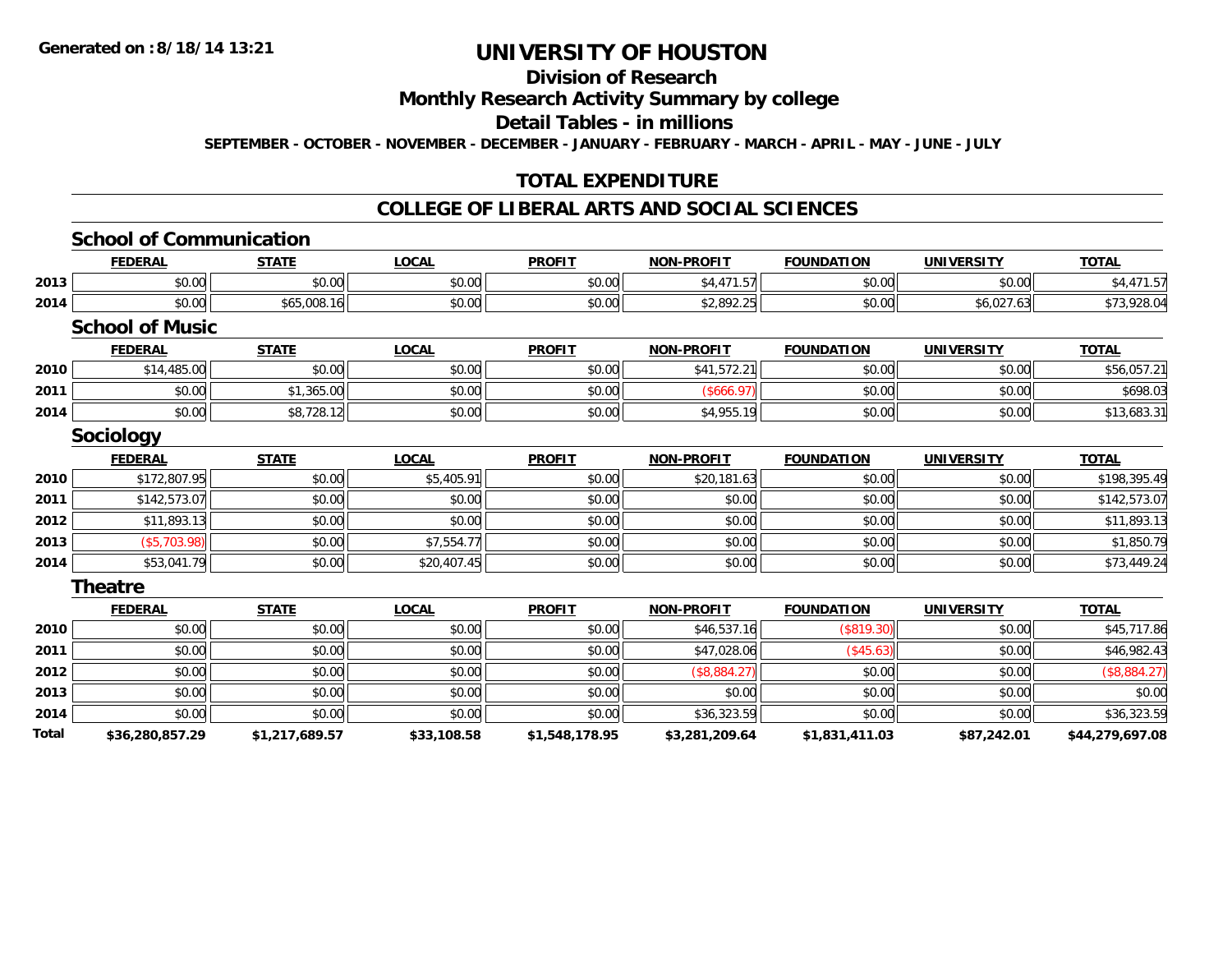## **Division of Research**

**Monthly Research Activity Summary by college**

**Detail Tables - in millions**

**SEPTEMBER - OCTOBER - NOVEMBER - DECEMBER - JANUARY - FEBRUARY - MARCH - APRIL - MAY - JUNE - JULY**

## **TOTAL EXPENDITURE**

## **COLLEGE OF NATURAL SCIENCES AND MATHEMATICS**

# **Biology/Biochemistry**

**2013**

**2014**

|      | <b>FEDERAL</b>          | <b>STATE</b>                                    | <b>LOCAL</b>                                           | <b>PROFIT</b> | <b>NON-PROFIT</b> | <b>FOUNDATION</b> | <b>UNIVERSITY</b> | <b>TOTAL</b>   |
|------|-------------------------|-------------------------------------------------|--------------------------------------------------------|---------------|-------------------|-------------------|-------------------|----------------|
| 2010 | \$3,842,893.58          | \$107,109.37                                    | \$0.00                                                 | \$0.00        | \$476,393.52      | \$193,705.29      | \$0.00            | \$4,620,101.76 |
| 2011 | \$4,121,671.77          | \$599,363.97                                    | \$0.00                                                 | \$5,599.99    | \$694,198.16      | \$229,362.68      | \$0.00            | \$5,650,196.56 |
| 2012 | \$3,523,689.04          | \$1,156,967.94                                  | \$0.00                                                 | \$5,568.85    | \$783,622.17      | \$177,778.97      | \$0.00            | \$5,647,626.97 |
| 2013 | \$3,088,575.84          | \$825,454.62                                    | \$0.00                                                 | \$199,461.14  | \$783,640.38      | \$183,216.81      | \$0.00            | \$5,080,348.79 |
| 2014 | \$2,259,774.66          | \$702,161.09                                    | \$0.00                                                 | \$202,118.13  | \$637,425.57      | \$183,751.10      | \$0.00            | \$3,985,230.56 |
|      |                         | <b>Center for Applied Geoscience Excellence</b> |                                                        |               |                   |                   |                   |                |
|      | <b>FEDERAL</b>          | <b>STATE</b>                                    | <b>LOCAL</b>                                           | <b>PROFIT</b> | <b>NON-PROFIT</b> | <b>FOUNDATION</b> | <b>UNIVERSITY</b> | <b>TOTAL</b>   |
| 2010 | \$0.00                  | \$0.00                                          | \$0.00                                                 | \$0.00        | \$0.00            | \$0.00            | \$0.00            | \$0.00         |
|      |                         |                                                 | <b>Center for Nuclear Receptors and Cell Signaling</b> |               |                   |                   |                   |                |
|      | <b>FEDERAL</b>          | <b>STATE</b>                                    | <b>LOCAL</b>                                           | <b>PROFIT</b> | <b>NON-PROFIT</b> | <b>FOUNDATION</b> | <b>UNIVERSITY</b> | <b>TOTAL</b>   |
| 2010 | \$803,467.06            | \$1,306,855.25                                  | \$0.00                                                 | \$0.00        | \$0.00            | \$119,625.81      | \$0.00            | \$2,229,948.12 |
| 2011 | \$1,559,969.53          | \$186,042.78                                    | \$0.00                                                 | \$7,523.43    | \$99,550.87       | \$82,960.70       | \$0.00            | \$1,936,047.31 |
| 2012 | \$1,726,935.57          | \$1,391,448.24                                  | \$0.00                                                 | \$232,972.54  | \$964.34          | \$317,255.42      | \$0.00            | \$3,669,576.11 |
| 2013 | \$1,439,263.06          | \$676,425.70                                    | \$0.00                                                 | \$3,626.63    | \$5,939.10        | \$26,980.75       | \$0.00            | \$2,152,235.24 |
| 2014 | \$1,155,525.42          | \$1,038,784.75                                  | \$0.00                                                 | \$47,990.17   | \$34,195.82       | \$127,200.04      | \$0.00            | \$2,403,696.19 |
|      | Chemistry               |                                                 |                                                        |               |                   |                   |                   |                |
|      | <b>FEDERAL</b>          | <b>STATE</b>                                    | <b>LOCAL</b>                                           | <b>PROFIT</b> | <b>NON-PROFIT</b> | <b>FOUNDATION</b> | <b>UNIVERSITY</b> | <b>TOTAL</b>   |
| 2010 | \$4,620,687.49          | \$1,640,657.19                                  | \$0.00                                                 | \$76,724.25   | \$52,399.48       | \$1,001,543.06    | \$205,532.49      | \$7,597,543.96 |
| 2011 | \$3,072,737.39          | \$837,278.43                                    | \$0.00                                                 | \$5,423.82    | \$54,395.72       | \$1,697,269.54    | \$135,108.67      | \$5,802,213.57 |
| 2012 | \$2,679,195.15          | \$929,069.12                                    | \$0.00                                                 | \$16,484.79   | \$69,681.73       | \$1,538,548.03    | \$130,579.61      | \$5,363,558.43 |
| 2013 | \$2,389,424.75          | \$676,467.38                                    | \$0.00                                                 | \$31,716.98   | \$9,945.11        | \$1,117,729.71    | (\$43,851.79)     | \$4,181,432.14 |
| 2014 | \$2,616,103.37          | \$530,569.51                                    | \$0.00                                                 | \$400.95      | \$11,521.49       | \$2,058,136.06    | \$16,022.37       | \$5,232,753.74 |
|      | <b>Computer Science</b> |                                                 |                                                        |               |                   |                   |                   |                |
|      | <b>FEDERAL</b>          | <b>STATE</b>                                    | <b>LOCAL</b>                                           | <b>PROFIT</b> | <b>NON-PROFIT</b> | <b>FOUNDATION</b> | <b>UNIVERSITY</b> | <b>TOTAL</b>   |
| 2010 | \$3,252,314.80          | \$134,135.71                                    | \$0.00                                                 | \$73,490.57   | \$158,441.58      | \$0.00            | \$0.00            | \$3,618,382.66 |
| 2011 | \$3,826,654.35          | \$107,880.97                                    | \$0.00                                                 | \$318,867.23  | \$142,097.02      | \$0.00            | (\$769.35)        | \$4,394,730.21 |
| 2012 | \$2,523,921.33          | \$46,804.60                                     | \$0.00                                                 | \$332,154.98  | \$94,276.82       | \$38,911.98       | \$0.00            | \$3,036,069.71 |

3 | \$27,590.06| \$0.00| \$321,630.78| \$35,933.03| \$18,961.93| \$31,742.81| \$3,011,090.20

4 \$2,128,670.36 \$62,634.10 \$62,634.10 \$50.00 \$50.00 \$588,158.78 \$588,158.78 \$371,282.97 \$22,894.72 \$17,454.18 \$17,454.18 \$3,191,095.11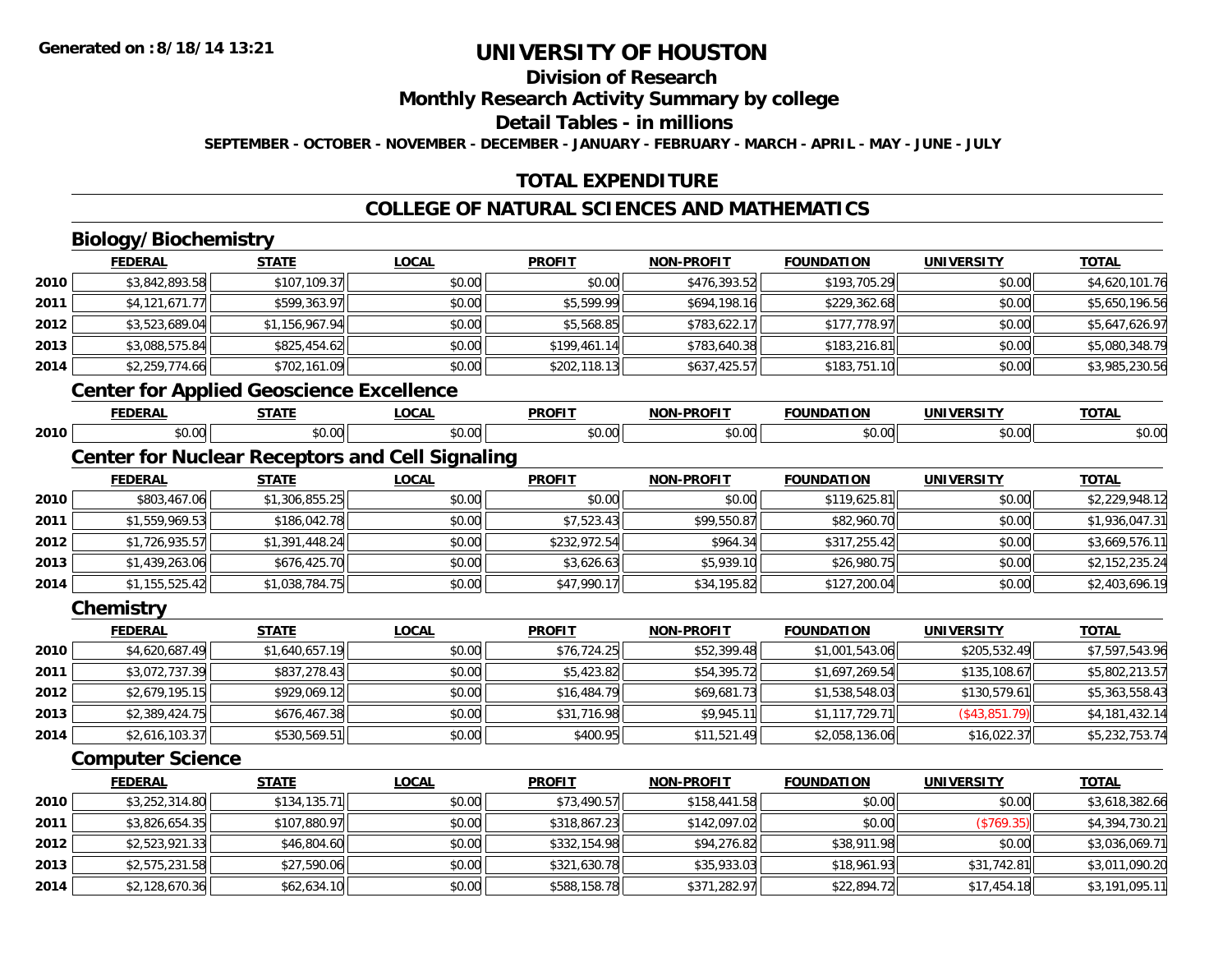# **Division of Research**

**Monthly Research Activity Summary by college**

**Detail Tables - in millions**

**SEPTEMBER - OCTOBER - NOVEMBER - DECEMBER - JANUARY - FEBRUARY - MARCH - APRIL - MAY - JUNE - JULY**

# **TOTAL EXPENDITURE**

### **COLLEGE OF NATURAL SCIENCES AND MATHEMATICS**

# **Dean, Natural Sciences and Mathematics**

|      | <b>FEDERAL</b> | <b>STATE</b> | <u>LOCAL</u> | <b>PROFIT</b> | <b>NON-PROFIT</b> | <b>FOUNDATION</b> | <b>UNIVERSITY</b> | <b>TOTAL</b> |
|------|----------------|--------------|--------------|---------------|-------------------|-------------------|-------------------|--------------|
| 2010 | \$0.00         | \$0.00       | \$0.00       | \$0.00        | \$0.00            | \$0.00            | \$0.00            | \$0.00       |
| 2011 | \$0.00         | \$0.00       | \$0.00       | \$0.00        | \$0.00            | \$0.00            | \$0.00            | \$0.00       |
| 2012 | \$26,089.85    | \$0.00       | \$0.00       | \$0.00        | \$0.00            | \$0.00            | \$0.00            | \$26,089.85  |
| 2013 | \$136,395.45   | \$0.00       | \$0.00       | \$0.00        | \$0.00            | \$0.00            | \$0.00            | \$136,395.45 |
| 2014 | \$46,400.87    | \$83,358.85  | \$0.00       | \$0.00        | \$0.00            | \$0.00            | \$0.00            | \$129,759.72 |

#### **Earth & Atmospheric Sciences**

|      | <b>FEDERAL</b> | <b>STATE</b>   | <b>LOCAL</b> | <b>PROFIT</b>  | <b>NON-PROFIT</b> | <b>FOUNDATION</b> | <b>UNIVERSITY</b> | <b>TOTAL</b>   |
|------|----------------|----------------|--------------|----------------|-------------------|-------------------|-------------------|----------------|
| 2010 | \$1,414,431.49 | \$433,201.34   | \$0.00       | \$1,767,241.37 | \$704,858.98      | \$0.00            | \$0.00            | \$4,319,733.18 |
| 2011 | \$1,657,303.73 | \$1,146,534.38 | \$0.00       | \$1,467,881.23 | \$178,433.49      | \$0.00            | \$0.00            | \$4,450,152.82 |
| 2012 | \$1,568,888.83 | \$511,261.92   | \$0.00       | \$1,898,740.33 | \$171,879.23      | \$0.00            | \$0.00            | \$4,150,770.31 |
| 2013 | \$1,412,327.84 | \$308,410.58   | \$0.00       | \$2,413,103.71 | \$108,735.20      | \$2,248.22        | \$0.00            | \$4,244,825.56 |
| 2014 | \$1,051,315.44 | \$317,827.95   | \$0.00       | \$2,747,211.27 | \$326,647.95      | \$157,180.29      | \$0.00            | \$4,600,182.90 |

# **Institute for Climate and Atmospheric Science**

|      | <b>FEDERAL</b> | <b>STATE</b> | <u>LOCAL</u> | <b>PROFIT</b> | NON-PROFIT | <b>FOUNDATION</b> | <b>UNIVERSITY</b> | <b>TOTAL</b> |
|------|----------------|--------------|--------------|---------------|------------|-------------------|-------------------|--------------|
| 2010 | \$0.00         | \$0.00       | \$0.00       | \$0.00        | \$0.00     | \$0.00            | \$0.00            | \$0.00       |
| 2011 | \$0.00         | \$0.00       | \$0.00       | \$0.00        | \$0.00     | \$0.00            | \$0.00            | \$0.00       |
| 2012 | \$0.00         | \$0.00       | \$0.00       | \$0.00        | \$0.00     | \$0.00            | \$0.00            | \$0.00       |
| 2013 | \$0.00         | \$0.00       | \$0.00       | \$0.00        | \$0.00     | \$0.00            | \$0.00            | \$0.00       |
| 2014 | \$0.00         | \$0.00       | \$0.00       | \$0.00        | \$0.00     | \$0.00            | \$0.00            | \$0.00       |

### **Mathematics**

|      | <b>FEDERAL</b> | <b>STATE</b> | <b>LOCAL</b> | <b>PROFIT</b> | <b>NON-PROFIT</b> | <b>FOUNDATION</b> | <b>UNIVERSITY</b> | <b>TOTAL</b>   |
|------|----------------|--------------|--------------|---------------|-------------------|-------------------|-------------------|----------------|
| 2010 | \$1,428,433.24 | \$220,290.24 | \$0.00       | \$129,021.03  | \$115,700.57      | \$48,456.55       | \$0.00            | \$1,941,901.62 |
| 2011 | \$1,222,462.20 | \$316,128.23 | \$0.00       | \$127,417.40  | \$115,737.15      | \$91,536.20       | \$10,000.00       | \$1,883,281.18 |
| 2012 | \$1,365,428.30 | \$304,114.46 | \$7,488.83   | \$215,216.26  | \$87,661.08       | \$59,866.07       | \$17,125.74       | \$2,056,900.74 |
| 2013 | \$1,840,586.34 | \$89,752.78  | \$0.00       | \$161,435.87  | \$467.88          | \$61,372.49       | \$21,338.70       | \$2,174,954.06 |
| 2014 | \$2,088,546.65 | (\$1,561.96) | \$0.00       | \$100,373.92  | \$0.00            | \$73,012.56       | \$0.00            | \$2,260,371.17 |

### **Physics**

|      | <b>FEDERAL</b>                                                  | <b>CTATE</b><br>- 31 A L | LOCAL          | <b>PROFIT</b>                   | NON-PROFIT                  | <b>FOUNDATION</b>                                                        | <b>UNIVERSITY</b> | <b>TOTAL</b>          |
|------|-----------------------------------------------------------------|--------------------------|----------------|---------------------------------|-----------------------------|--------------------------------------------------------------------------|-------------------|-----------------------|
| 2010 | <b>\$2.038.210.27</b><br>17.21<br>$\mathbf{u} \cdot \mathbf{v}$ | ,383.92                  | 0.00<br>\$U.UU | $\sim$<br>າາດ<br>328.UUZ.       | $-770$ $-7$<br>1.11<br>.    | $\cdots$<br>377 79<br>ມປປາ                                               | \$0.00            | າດາາ<br>$\sim$ $\sim$ |
| 2011 | 070.O<br>$\sim$<br>ا اے ان ان کی ۔ ۔                            | 0.10000<br>. 18.080 J    | \$0.00         | $- - -$<br>$\sim$ $\sim$ $\sim$ | RO I<br>აას<br>. <i>.</i> 7 | $A \cap \cap$<br>$\rightarrow$ 00 $\prime$<br>$\Omega$<br>.836.29<br>ັບປ | \$0.00            | 1.3.71                |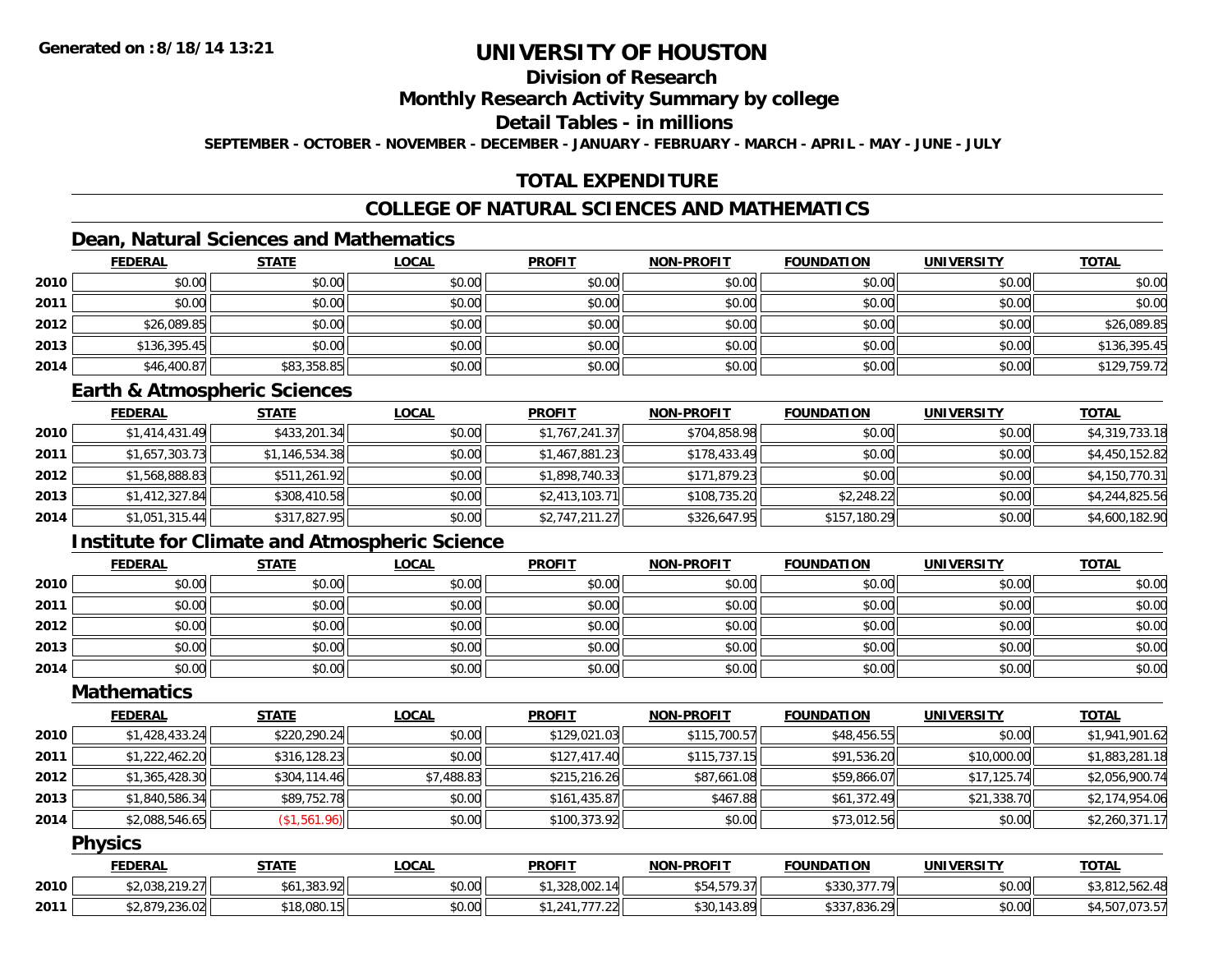# **Division of Research**

**Monthly Research Activity Summary by college**

**Detail Tables - in millions**

**SEPTEMBER - OCTOBER - NOVEMBER - DECEMBER - JANUARY - FEBRUARY - MARCH - APRIL - MAY - JUNE - JULY**

### **TOTAL EXPENDITURE**

#### **COLLEGE OF NATURAL SCIENCES AND MATHEMATICS**

|       | <b>Physics</b>  |                 |              |                 |                   |                   |                   |                  |  |  |  |
|-------|-----------------|-----------------|--------------|-----------------|-------------------|-------------------|-------------------|------------------|--|--|--|
|       | <b>FEDERAL</b>  | <b>STATE</b>    | <b>LOCAL</b> | <b>PROFIT</b>   | <b>NON-PROFIT</b> | <b>FOUNDATION</b> | <b>UNIVERSITY</b> | <u>TOTAL</u>     |  |  |  |
| 2012  | \$3,634,058.08  | (\$2,933.99)    | \$0.00       | \$1,274,342.24  | \$46,283.58       | \$307,653.75      | \$0.00            | \$5,259,403.67   |  |  |  |
| 2013  | \$4,043,690.94  | \$0.00          | \$0.00       | \$1,699,082.86  | \$53,144.77       | \$197,208.39      | \$0.00            | \$5,993,126.96   |  |  |  |
| 2014  | \$4,819,434.17  | \$6,426.01      | \$0.00       | \$1,590,602.48  | \$48,635.13       | \$215,261.03      | \$0.00            | \$6,680,358.82   |  |  |  |
| Total | \$85,879,954.81 | \$16,795,975.59 | \$7,488.83   | \$20,631,363.33 | \$6,558,813.15    | \$11,017,842.24   | \$540,283.43      | \$141,431,721.38 |  |  |  |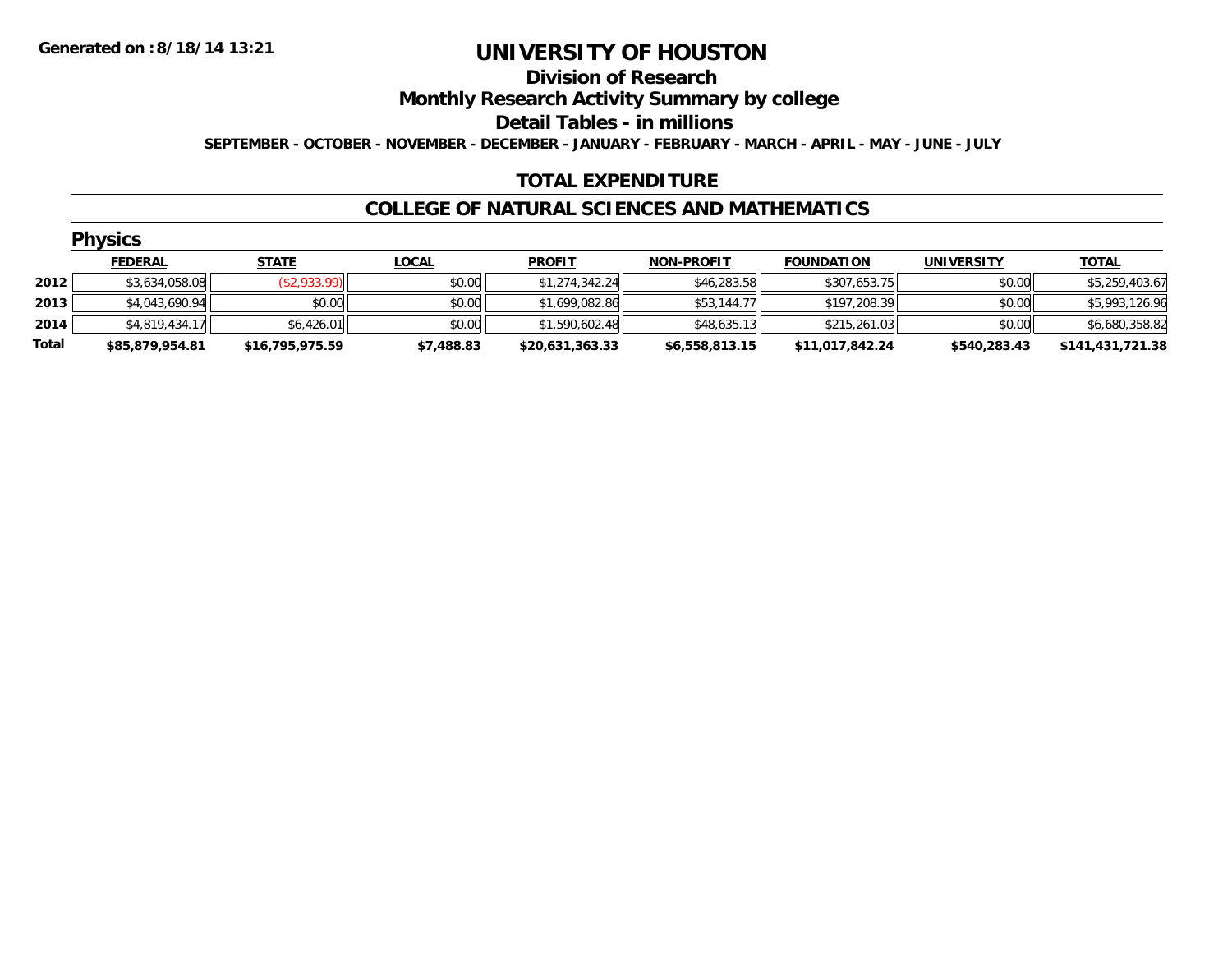# **Division of Research**

**Monthly Research Activity Summary by college**

**Detail Tables - in millions**

**SEPTEMBER - OCTOBER - NOVEMBER - DECEMBER - JANUARY - FEBRUARY - MARCH - APRIL - MAY - JUNE - JULY**

### **TOTAL EXPENDITURE**

#### **COLLEGE OF OPTOMETRY**

# **Optometry, Community**

|       | .               |               |              |                |                   |                   |                   |                 |
|-------|-----------------|---------------|--------------|----------------|-------------------|-------------------|-------------------|-----------------|
|       | <b>FEDERAL</b>  | <b>STATE</b>  | <b>LOCAL</b> | <b>PROFIT</b>  | <b>NON-PROFIT</b> | <b>FOUNDATION</b> | <b>UNIVERSITY</b> | <b>TOTAL</b>    |
| 2010  | \$4,206,809.18  | \$162,537.88  | \$0.00       | \$465,371.83   | \$12,775.38       | \$29,746.15       | \$112,064.31      | \$4,989,304.73  |
| 2011  | \$3,702,588.46  | \$69,853.96   | \$0.00       | \$257,647.10   | (\$103.90)        | \$0.00            | \$112,966.96      | \$4,142,952.58  |
| 2012  | \$3,972,847.08  | (S14, 899.82) | \$0.00       | \$319,970.45   | (\$105.00)        | \$31,640.77       | \$264,309.94      | \$4,573,763.42  |
| 2013  | \$4,112,291.87  | \$0.00        | \$0.00       | \$871,392.59   | \$0.00            | \$23,632.58       | \$335,376.78      | \$5,342,693.82  |
| 2014  | \$4,675,434.29  | \$0.00        | \$0.00       | \$779,916.74   | \$6,300.00        | (\$1,392.67)      | \$263.674.38      | \$5,723,932.74  |
| Total | \$20,669,970.88 | \$217,492.02  | \$0.00       | \$2,694,298.71 | \$18,866.48       | \$83,626.83       | \$1,088,392.37    | \$24,772,647.29 |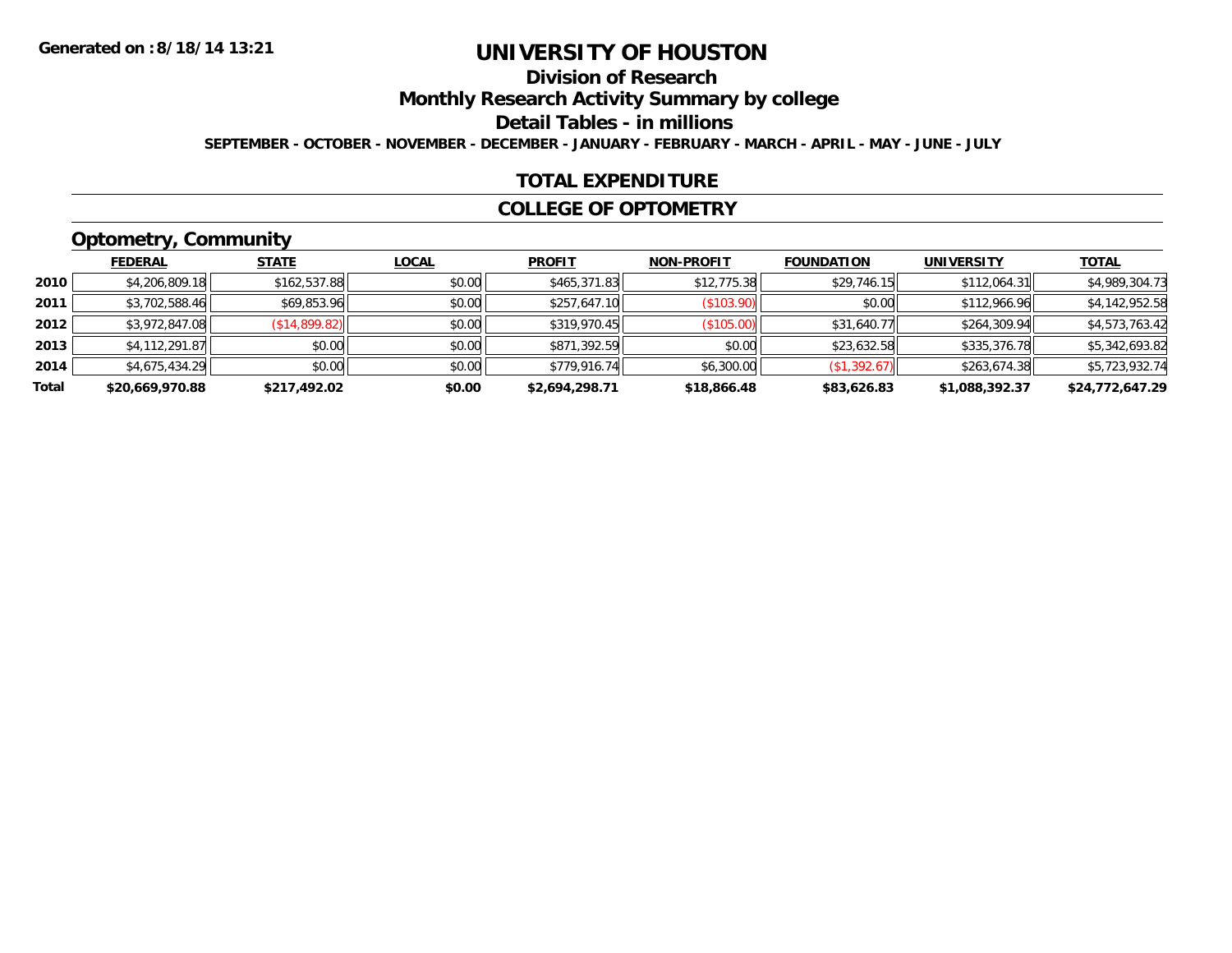# **Division of Research**

### **Monthly Research Activity Summary by college**

**Detail Tables - in millions**

**SEPTEMBER - OCTOBER - NOVEMBER - DECEMBER - JANUARY - FEBRUARY - MARCH - APRIL - MAY - JUNE - JULY**

### **TOTAL EXPENDITURE**

#### **COLLEGE OF PHARMACY**

# **Center for Experimental Therapeutics and Pharmacoi**

|      | <b>FEDERAL</b> | <b>STATE</b>                                | <b>LOCAL</b>                                       | <b>PROFIT</b> | <b>NON-PROFIT</b> | <b>FOUNDATION</b> | <b>UNIVERSITY</b>             | <b>TOTAL</b>                                                                                                            |
|------|----------------|---------------------------------------------|----------------------------------------------------|---------------|-------------------|-------------------|-------------------------------|-------------------------------------------------------------------------------------------------------------------------|
| 2014 | \$0.00         | \$0.00                                      | \$0.00                                             | \$0.00        | \$0.00            | \$0.00            | \$0.00                        | \$0.00                                                                                                                  |
|      |                | <b>Clinical Sciences and Administration</b> |                                                    |               |                   |                   |                               |                                                                                                                         |
|      | <b>FEDERAL</b> | <b>STATE</b>                                | <u>LOCAL</u>                                       | <b>PROFIT</b> | <b>NON-PROFIT</b> | <b>FOUNDATION</b> | <b>UNIVERSITY</b>             | <b>TOTAL</b>                                                                                                            |
| 2010 | \$99,213.02    | (\$5,736.94)                                | \$0.00                                             | \$311,494.59  | \$191,747.18      | \$4,319.59        | \$1,061.43                    | \$602,098.87                                                                                                            |
| 2011 | \$148,161.05   | \$4,027.14                                  | \$0.00                                             | \$359,445.77  | \$255,588.86      | \$0.00            | \$24.85                       | \$767,247.67                                                                                                            |
| 2012 | \$238,617.45   | \$14,931.88                                 | \$0.00                                             | \$315,977.76  | \$47,168.28       | \$18,320.86       | \$0.00                        | \$635,016.23                                                                                                            |
| 2013 | \$353,354.70   | \$0.00                                      | \$0.00                                             | \$444,802.44  | \$31,108.07       | \$4,103.00        | \$0.00                        | \$833,368.21                                                                                                            |
| 2014 | \$178,065.09   | (\$336.65)                                  | \$0.00                                             | \$506,568.27  | \$133,656.20      | \$2,435.82        | \$0.00                        | \$820,388.73                                                                                                            |
|      | Dean, Pharmacy |                                             |                                                    |               |                   |                   |                               |                                                                                                                         |
|      | <b>FEDERAL</b> | <b>STATE</b>                                | <b>LOCAL</b>                                       | <b>PROFIT</b> | <b>NON-PROFIT</b> | <b>FOUNDATION</b> | <b>UNIVERSITY</b>             | <b>TOTAL</b>                                                                                                            |
| 2010 | \$0.00         | \$0.00                                      | \$0.00                                             | \$0.00        | \$0.00            | \$0.00            | \$0.00                        | \$0.00                                                                                                                  |
| 2011 | \$0.00         | \$0.00                                      | \$0.00                                             | \$0.00        | \$0.00            | \$0.00            | \$0.00                        | \$0.00                                                                                                                  |
| 2012 | \$0.00         | \$0.00                                      | \$0.00                                             | \$0.00        | \$0.00            | \$0.00            | \$0.00                        | \$0.00                                                                                                                  |
| 2013 | \$0.00         | \$0.00                                      | \$0.00                                             | \$0.00        | \$0.00            | \$0.00            | \$0.00                        | \$0.00                                                                                                                  |
| 2014 | \$0.00         | \$0.00                                      | \$0.00                                             | \$0.00        | \$0.00            | \$0.00            | \$0.00                        | \$0.00                                                                                                                  |
|      |                |                                             | <b>Pharmacological and Pharmaceutical Sciences</b> |               |                   |                   |                               |                                                                                                                         |
|      | <b>FEDERAL</b> | <b>STATE</b>                                | <u>LOCAL</u>                                       | <b>PROFIT</b> | <b>NON-PROFIT</b> | <b>FOUNDATION</b> | <b>UNIVERSITY</b>             | <b>TOTAL</b>                                                                                                            |
|      | الرمضم متستمد  | السنادمن ممتدا                              | الممصد                                             | $\cdots$      | $\lambda$         | $\frac{1}{2}$     | $\overline{a}$ $\overline{a}$ | $\overline{a}$ $\overline{a}$ $\overline{a}$ $\overline{a}$ $\overline{a}$ $\overline{a}$ $\overline{a}$ $\overline{a}$ |

|       |                 | <u>.</u>     | $-0.011$ |                | .              | .            |            | <u>.</u>        |
|-------|-----------------|--------------|----------|----------------|----------------|--------------|------------|-----------------|
| 2010  | \$2,564,999.96  | \$138,691.45 | \$0.00   | \$17,472.43    | \$153,199.02   | \$54,580.18  | \$0.00     | \$2,928,943.04  |
| 2011  | \$3,105,275.51  | \$82,402.91  | \$0.00   | \$15,263.21    | \$151,535.88   | \$33,141.83  | \$0.00     | \$3,387,619.34  |
| 2012  | \$1,655,795.85  | \$0.01       | \$0.00   | \$7,482.80     | \$90,138.46    | \$89,973.60  | \$0.00     | \$1,843,390.72  |
| 2013  | \$2,121,688.94  | \$0.00       | \$0.00   | \$17,311.50    | \$67,450.14    | \$60,097.15  | \$0.00     | \$2,266,547.73  |
| 2014  | \$1,620,228.97  | \$0.00       | \$0.00   | \$55,092.20    | \$19,025.53    | \$56,800.72  | \$0.00     | \$1,751,147.42  |
| Total | \$12,085,400.54 | \$233,979.80 | \$0.00   | \$2,050,910.97 | \$1,140,617.62 | \$323,772.75 | \$1,086.28 | \$15,835,767.96 |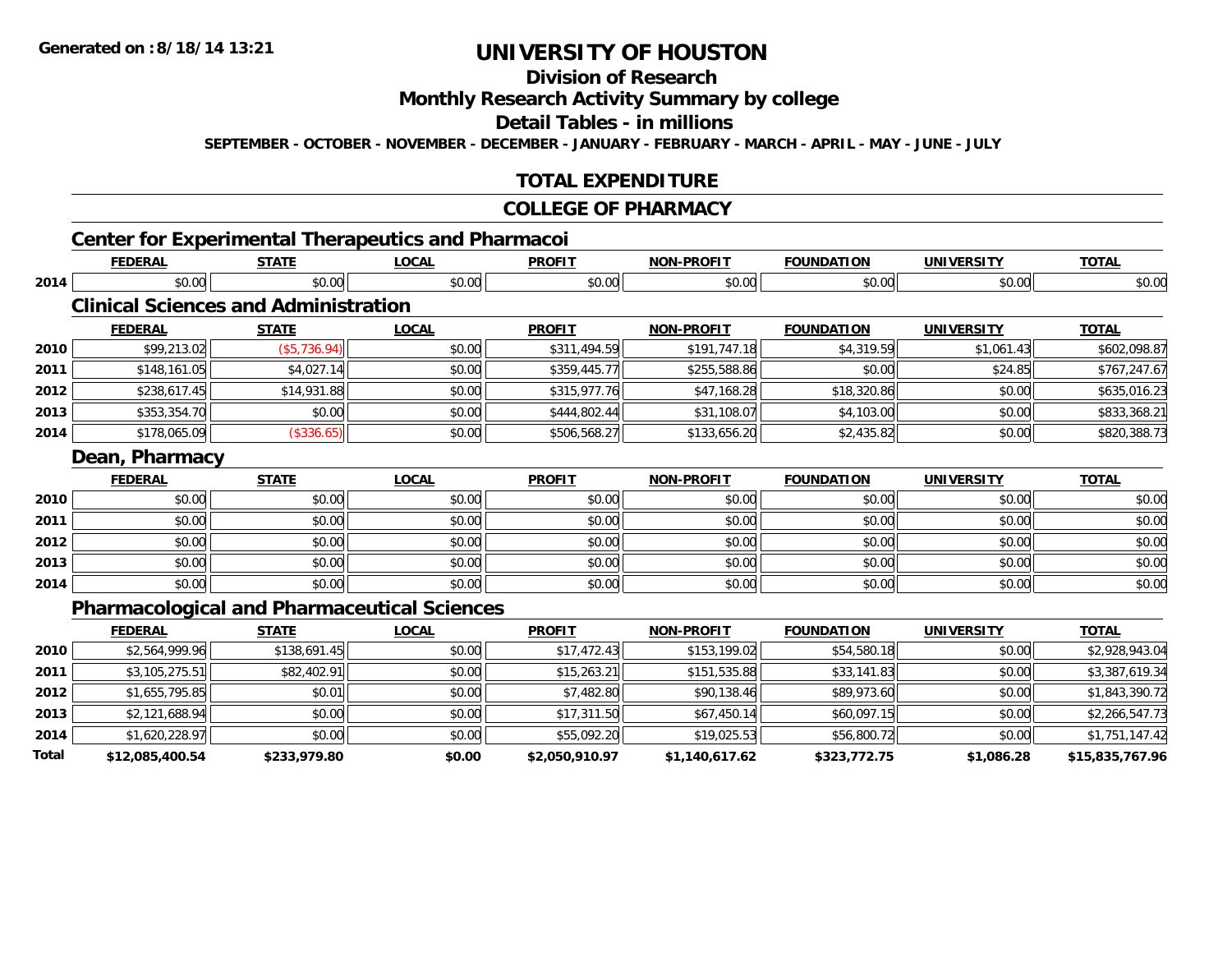# **Division of Research**

**Monthly Research Activity Summary by college**

### **Detail Tables - in millions**

**SEPTEMBER - OCTOBER - NOVEMBER - DECEMBER - JANUARY - FEBRUARY - MARCH - APRIL - MAY - JUNE - JULY**

## **TOTAL EXPENDITURE**

### **COLLEGE OF TECHNOLOGY**

### **Center for Life Sciences Technology**

|      | <b>FEDERAL</b> | <b>STATE</b> | <u>LOCAL</u> | <b>PROFIT</b> | <b>NON-PROFIT</b> | <b>FOUNDATION</b> | <b>UNIVERSITY</b> | <b>TOTAL</b> |
|------|----------------|--------------|--------------|---------------|-------------------|-------------------|-------------------|--------------|
| 2010 | \$0.00         | \$0.00       | \$0.00       | \$0.00        | \$0.00            | \$0.00            | \$0.00            | \$0.00       |
| 2011 | \$0.00         | \$0.00       | \$0.00       | \$0.00        | \$0.00            | \$0.00            | \$0.00 l          | \$0.00       |
| 2012 | \$0.00         | \$0.00       | \$0.00       | \$0.00        | \$0.00            | \$0.00            | \$0.00            | \$0.00       |

# **Center for Technology Literacy**

|      | <b>FEDERAL</b> | <b>STATE</b> | <u>LOCAL</u> | <b>PROFIT</b> | <b>NON-PROFIT</b> | <b>FOUNDATION</b> | <b>UNIVERSITY</b> | <b>TOTAL</b> |
|------|----------------|--------------|--------------|---------------|-------------------|-------------------|-------------------|--------------|
| 2010 | \$12,315.42    | \$0.00       | \$0.00       | \$0.00        | \$0.00            | \$0.00            | \$0.00            | \$12,315.42  |
| 2011 | \$703,586.52   | \$0.00       | \$0.00       | \$0.00        | \$0.00            | \$0.00            | \$0.00            | \$703,586.52 |
| 2012 | \$750,300.98   | \$0.00       | \$0.00       | \$0.00        | \$0.00            | \$0.00            | \$0.00            | \$750,300.98 |
| 2013 | \$295.919.44   | \$0.00       | \$0.00       | \$0.00        | \$0.00            | \$0.00            | \$0.00            | \$295,919.44 |
| 2014 | \$653,822.89   | \$0.00       | \$0.00       | \$0.00        | \$0.00            | \$0.00            | \$0.00            | \$653,822.89 |

### **Construction Management**

|      |                | <b>Construction Management</b> |              |               |                   |                   |                   |              |  |  |  |  |
|------|----------------|--------------------------------|--------------|---------------|-------------------|-------------------|-------------------|--------------|--|--|--|--|
|      | <b>FEDERAL</b> | <b>STATE</b>                   | <b>LOCAL</b> | <b>PROFIT</b> | <b>NON-PROFIT</b> | <b>FOUNDATION</b> | <b>UNIVERSITY</b> | <b>TOTAL</b> |  |  |  |  |
| 2010 | \$20,908.30    | \$0.00                         | \$0.00       | \$0.00        | \$11,175.98       | \$0.00            | \$0.00            | \$32,084.28  |  |  |  |  |
| 2011 | \$4,322.71     | \$0.00                         | \$0.00       | \$0.00        | \$0.00            | \$0.00            | \$0.00            | \$4,322.71   |  |  |  |  |
| 2012 | \$0.00         | \$20,354.40                    | \$0.00       | \$0.00        | \$0.00            | \$0.00            | \$0.00            | \$20,354.40  |  |  |  |  |
| 2013 | \$0.00         | \$53,040.18                    | \$0.00       | \$0.00        | \$0.00            | \$27,980.82       | \$0.00            | \$81,021.00  |  |  |  |  |
| 2014 | \$0.00         | \$35,091.79                    | \$0.00       | \$0.00        | \$0.00            | \$8,945.87        | \$0.00            | \$44,037.66  |  |  |  |  |

#### **Dean, Technology**

|      | <b>FEDERAL</b> | <b>STATE</b> | <u>LOCAL</u> | <b>PROFIT</b> | <b>NON-PROFIT</b> | <b>FOUNDATION</b> | <b>UNIVERSITY</b> | <b>TOTAL</b> |
|------|----------------|--------------|--------------|---------------|-------------------|-------------------|-------------------|--------------|
| 2010 | \$236,346.24   | \$0.00       | \$0.00       | \$0.00        | \$0.00            | \$0.00            | \$0.00            | \$236,346.24 |
| 2011 | \$218,131.18   | \$0.00       | \$0.00       | \$0.00        | \$0.00            | \$0.00            | \$0.00            | \$218,131.18 |
| 2012 | \$204,157.25   | \$0.00       | \$0.00       | \$0.00        | \$0.00            | \$0.00            | \$0.00            | \$204,157.25 |
| 2013 | \$33,703.59    | \$0.00       | \$0.00       | \$0.00        | \$0.00            | \$0.00            | \$0.00            | \$33,703.59  |
| 2014 | \$25,294.39    | \$0.00       | \$0.00       | \$0.00        | \$19,993.38       | \$0.00            | \$0.00            | \$45,287.77  |

<u> 1989 - Johann Stoff, deutscher Stoffen und der Stoffen und der Stoffen und der Stoffen und der Stoffen und de</u>

### **Engineering Technology**

|      | <b>FEDERAL</b> | <u>STATE</u> | <u>LOCAL</u> | <b>PROFIT</b> | <b>NON-PROFIT</b> | <b>FOUNDATION</b> | UNIVERSITY | <b>TOTAL</b> |
|------|----------------|--------------|--------------|---------------|-------------------|-------------------|------------|--------------|
| 2010 | \$722,298.83   | \$0.00       | \$0.00       | \$39,659.43   | $($ \$103.81) $ $ | \$46,383.40       | \$229.32   | \$808,467.17 |
| 2011 | \$497,369.52   | \$0.00       | \$0.00       | \$30,111.43   | \$21,968.85       | \$25,934.26       | \$0.00     | \$575,384.05 |
| 2012 | \$476,201.52   | \$0.00       | \$0.00       | \$51,124.86   | \$27,044.54       | \$36,170.57       | \$0.00     | \$590,541.49 |
| 2013 | \$419,944.78   | \$0.00       | \$0.00       | \$89,745.48   | \$6,345.05        | \$8,222.33        | \$0.00     | \$524,257.64 |

<u> 1989 - Johann Stoff, amerikansk politiker (d. 1989)</u>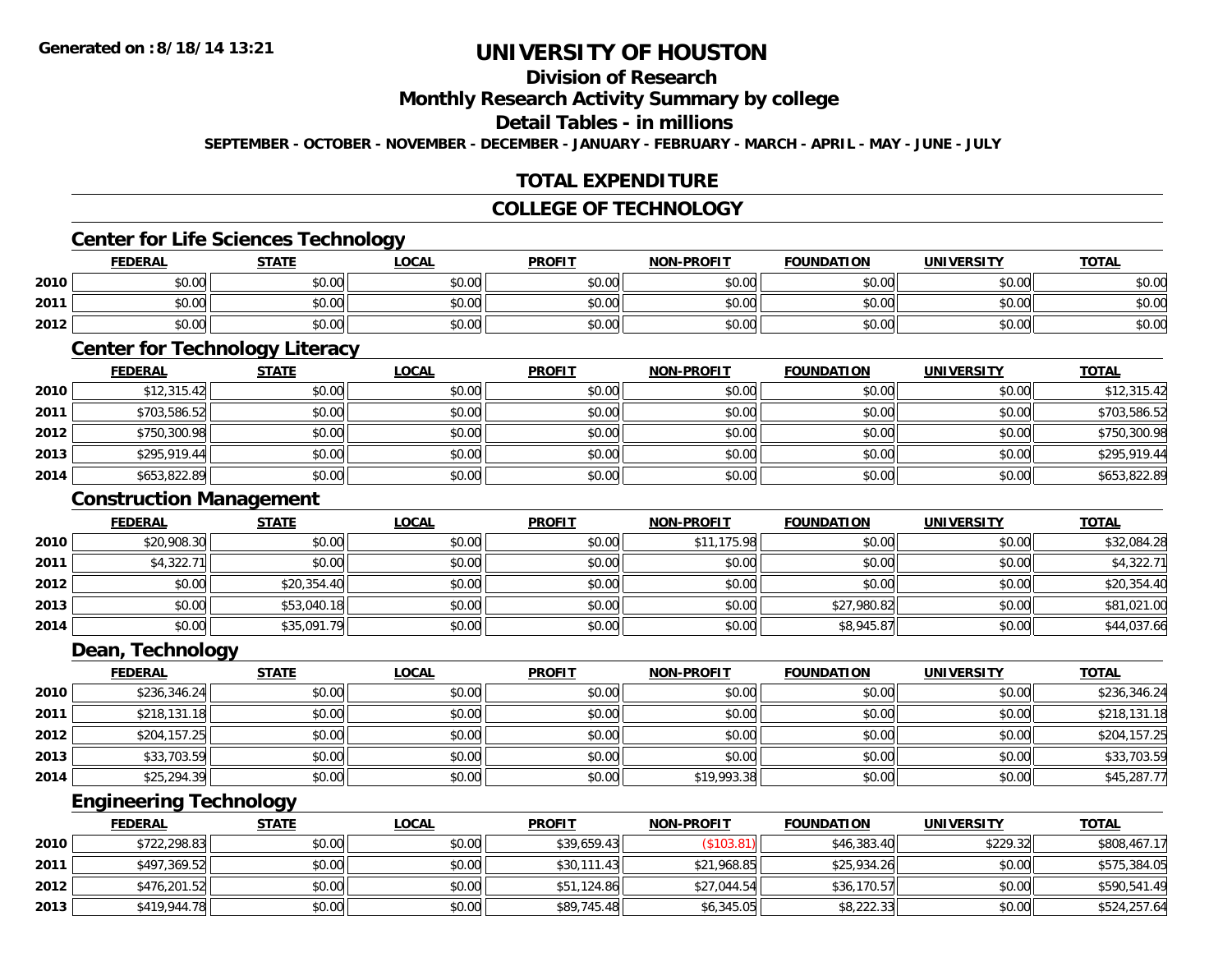# **Division of Research**

**Monthly Research Activity Summary by college**

**Detail Tables - in millions**

**SEPTEMBER - OCTOBER - NOVEMBER - DECEMBER - JANUARY - FEBRUARY - MARCH - APRIL - MAY - JUNE - JULY**

## **TOTAL EXPENDITURE**

#### **COLLEGE OF TECHNOLOGY**

| <b>FEDERAL</b> | <b>STATE</b> | <b>LOCAL</b>                  | <b>PROFIT</b>                                                                                                                                  | <b>NON-PROFIT</b> | <b>FOUNDATION</b> | <b>UNIVERSITY</b> | <b>TOTAL</b>   |
|----------------|--------------|-------------------------------|------------------------------------------------------------------------------------------------------------------------------------------------|-------------------|-------------------|-------------------|----------------|
| \$324,696.61   | \$0.00       | \$0.00                        | \$112,443.94                                                                                                                                   | (\$5,440.00)      | \$0.00            | \$0.00            | \$431,700.55   |
|                |              |                               |                                                                                                                                                |                   |                   |                   |                |
| <b>FEDERAL</b> | <b>STATE</b> | <b>LOCAL</b>                  | <b>PROFIT</b>                                                                                                                                  | <b>NON-PROFIT</b> | <b>FOUNDATION</b> | <b>UNIVERSITY</b> | <b>TOTAL</b>   |
| \$7,361.21     | \$0.00       | \$0.00                        | \$36,150.91                                                                                                                                    | \$0.00            | \$0.00            | \$0.00            | \$43,512.12    |
| \$952.48       | \$0.00       | \$0.00                        | \$6,269.59                                                                                                                                     | \$0.00            | \$0.00            | \$0.00            | \$7,222.07     |
| \$241.00       | (\$4,514.53) | \$0.00                        | (\$2,566.74)                                                                                                                                   | \$0.00            | \$0.00            | \$0.00            | (\$6,840.27)   |
| \$460.68       | \$0.00       | \$0.00                        | \$0.00                                                                                                                                         | \$0.00            | \$0.00            | \$0.00            | \$460.68       |
| \$7,718.61     | \$0.00       | \$0.00                        | \$0.00                                                                                                                                         | \$0.00            | \$125,656.63      | \$0.00            | \$133,375.24   |
|                |              |                               |                                                                                                                                                |                   |                   |                   |                |
| <b>FEDERAL</b> | <b>STATE</b> | <b>LOCAL</b>                  | <b>PROFIT</b>                                                                                                                                  | <b>NON-PROFIT</b> | <b>FOUNDATION</b> | <b>UNIVERSITY</b> | <b>TOTAL</b>   |
| \$60,125.93    | \$0.00       | \$0.00                        | \$0.00                                                                                                                                         | \$3,781.16        | \$0.00            | \$0.00            | \$63,907.09    |
| \$49,463.75    | \$0.00       | \$0.00                        | \$0.00                                                                                                                                         | \$5,096.70        | \$0.00            | \$0.00            | \$54,560.45    |
| \$53,697.51    | (\$7,298.05) | \$0.00                        | \$0.00                                                                                                                                         | \$0.00            | \$0.00            | \$0.00            | \$46,399.46    |
| (\$10,735.08)  | \$0.00       | \$0.00                        | \$0.00                                                                                                                                         | \$0.00            | \$0.00            | \$0.00            | (\$10,735.08)  |
| \$39,173.90    | \$829.00     | \$0.00                        | \$0.00                                                                                                                                         | \$0.00            | \$0.00            | \$0.00            | \$40,002.90    |
|                |              |                               |                                                                                                                                                |                   |                   |                   |                |
| <b>FEDERAL</b> | <b>STATE</b> | <b>LOCAL</b>                  | <b>PROFIT</b>                                                                                                                                  | <b>NON-PROFIT</b> | <b>FOUNDATION</b> | <b>UNIVERSITY</b> | <b>TOTAL</b>   |
| \$0.00         | \$0.00       | \$0.00                        | \$0.00                                                                                                                                         | \$0.00            | \$0.00            | \$0.00            | \$0.00         |
| \$0.00         | \$0.00       | \$0.00                        | \$0.00                                                                                                                                         | \$0.00            | \$0.00            | \$0.00            | \$0.00         |
| \$0.00         | \$0.00       | \$0.00                        | \$0.00                                                                                                                                         | \$0.00            | \$0.00            | \$0.00            | \$0.00         |
| \$0.00         | \$0.00       | \$0.00                        | \$0.00                                                                                                                                         | \$0.00            | \$0.00            | \$0.00            | \$0.00         |
| \$0.00         | \$0.00       | \$0.00                        | \$0.00                                                                                                                                         | \$0.00            | \$0.00            | \$0.00            | \$0.00         |
| \$5,807,780.16 | \$97,502.79  | \$0.00                        | \$362,938.90                                                                                                                                   | \$89,861.85       | \$279,293.88      | \$229.32          | \$6,637,606.90 |
|                |              | <b>Engineering Technology</b> | <b>Human Development and Consumer Science</b><br><b>Information &amp; Logistics Technology</b><br><b>Texas Manufacturing Assistance Center</b> |                   |                   |                   |                |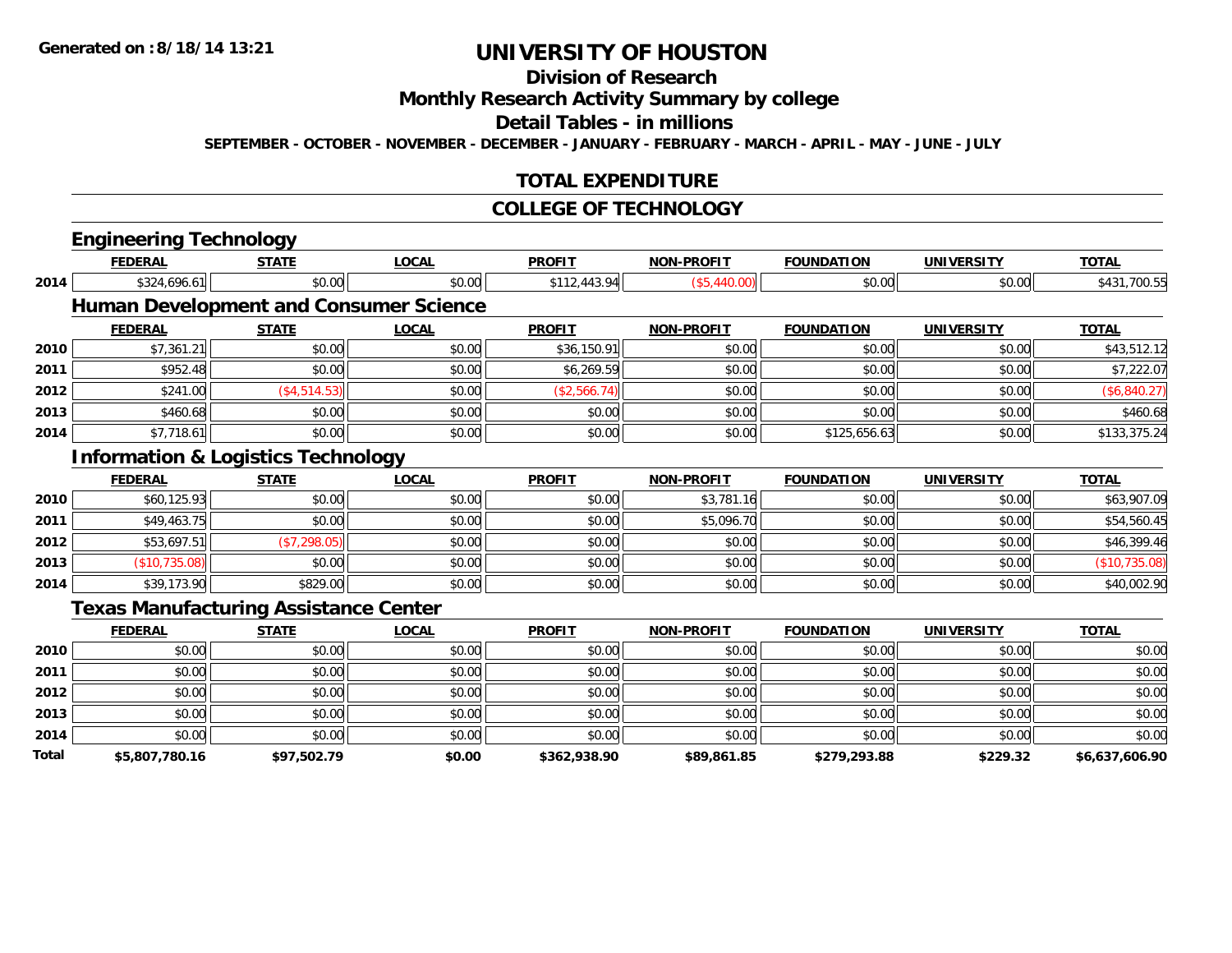# **Division of Research**

**Monthly Research Activity Summary by college**

**Detail Tables - in millions**

**SEPTEMBER - OCTOBER - NOVEMBER - DECEMBER - JANUARY - FEBRUARY - MARCH - APRIL - MAY - JUNE - JULY**

## **TOTAL EXPENDITURE**

## **CULLEN COLLEGE OF ENGINEERING**

**TOTAL** 

# **Bioengineering Research Center**

|      | <b>FEDERAL</b>                | STATE  | <u>LOCAL</u> | <b>PROFIT</b> | <b>NON-PROFIT</b> | <b>FOUNDATION</b> | <b>UNIVERSITY</b> | <b>TOTAL</b> |
|------|-------------------------------|--------|--------------|---------------|-------------------|-------------------|-------------------|--------------|
| 2014 | \$0.00                        | \$0.00 | \$0.00       | \$0.00        | \$0.00            | \$0.00            | \$0.00            | \$0.00       |
|      | <b>Biomedical Engineering</b> |        |              |               |                   |                   |                   |              |
|      | <b>FEDERAL</b>                | STATE  | LOCAL        | <b>PROFIT</b> | <b>NON-PROFIT</b> | <b>FOUNDATION</b> | <b>UNIVERSITY</b> | <b>TOTAL</b> |
| 2010 | \$322,407.13                  | \$0.00 | \$0.00       | \$0.00        | \$32,603.62       | \$158.1           | \$0.00            | \$354,852.64 |

| 2011 | \$277,679.01   | \$0.00 | \$0.00 | \$0.00         | \$0.00      | \$0.00      | \$0.00 | \$277,679.01   |
|------|----------------|--------|--------|----------------|-------------|-------------|--------|----------------|
| 2012 | \$411,195.00   | \$0.00 | \$0.00 | \$0.00         | \$0.00      | \$0.00      | \$0.00 | ,195.00        |
| 2013 | \$1,165,759.55 | \$0.00 | \$0.00 | \$64,565.84    | \$2,000.00  | \$0.00      | \$0.00 | \$1,232,325.39 |
| 2014 | \$2,301,403.08 | \$0.00 | \$0.00 | $(*35,409.81)$ | \$72,410.37 | \$58,538.36 | \$0.00 | \$2,396,942.00 |

# **Center for Innovative Grouting Materials and Tech**

|      | <b>FEDERAL</b> | <b>STATE</b> | <u>LOCAL</u> | <b>PROFIT</b> | <b>NON-PROFIT</b> | <b>FOUNDATION</b> | <b>UNIVERSITY</b> | <b>TOTAL</b> |
|------|----------------|--------------|--------------|---------------|-------------------|-------------------|-------------------|--------------|
| 2010 | \$0.00         | \$0.00       | \$0.00       | \$0.00        | \$0.00            | \$0.00            | \$0.00            | \$0.00       |
| 2011 | \$0.00         | \$0.00       | \$0.00       | \$0.00        | \$0.00            | \$0.00            | \$0.00            | \$0.00       |
| 2012 | \$0.00         | \$0.00       | \$0.00       | \$0.00        | \$0.00            | \$0.00            | \$0.00            | \$0.00       |
| 2013 | \$0.00         | \$0.00       | \$0.00       | \$0.00        | \$0.00            | \$0.00            | \$0.00            | \$0.00       |
| 2014 | \$0.00         | \$0.00       | \$0.00       | \$0.00        | \$0.00            | \$0.00            | \$0.00            | \$0.00       |

## **Chemical Engineering**

|      | <b>FEDERAL</b> | <b>STATE</b>   | <u>LOCAL</u> | <b>PROFIT</b>  | <b>NON-PROFIT</b> | <b>FOUNDATION</b> | <b>UNIVERSITY</b> | <b>TOTAL</b>   |
|------|----------------|----------------|--------------|----------------|-------------------|-------------------|-------------------|----------------|
| 2010 | \$3,668,607.35 | \$2,240,841.63 | \$14, 115.61 | \$294,906.30   | \$0.00            | \$91,731.94       | \$119,383.31      | \$6,429,586.14 |
| 2011 | \$4,574,627.16 | \$647,887.13   | \$6,838.80   | \$720,043.75   | \$0.00            | \$91,601.24       | \$125.157.83      | \$6,166,155.91 |
| 2012 | \$4,219,353.33 | \$202,269.67   | \$6,322.40   | \$794,512.23   | \$0.00            | \$133,158.27      | \$7,804.02        | \$5,363,419.92 |
| 2013 | \$3,720,676.99 | \$192,582.02   | \$0.00       | \$661,932.24   | \$127,873.67      | \$204,860.60      | \$18,531.85       | \$4,926,457.38 |
| 2014 | \$3,369,581.92 | \$251,208.29   | \$0.00       | \$1,662,378.89 | \$197,141.00      | \$195,054.75      | \$2,970.64        | \$5,678,335.48 |

#### **Civil Engineering**

|      | <b>FEDERAL</b> | <b>STATE</b> | <b>LOCAL</b> | <b>PROFIT</b> | <b>NON-PROFIT</b> | <b>FOUNDATION</b> | <b>UNIVERSITY</b> | <u>TOTAL</u>   |
|------|----------------|--------------|--------------|---------------|-------------------|-------------------|-------------------|----------------|
| 2010 | \$1,136,377.68 | \$474,373.18 | \$66,736.85  | \$81,383.63   | \$39,252.72       | \$114,871.86      | \$741.78          | \$1,913,737.71 |
| 2011 | \$1,509,406.17 | \$434,416.13 | \$35,295.28  | \$202,481.23  | \$78,615.99       | \$41,316.07       | \$15,995.64       | \$2,317,526.51 |
| 2012 | \$2,464,039.60 | \$565,504.76 | \$53,401.96  | \$113,453.95  | \$54,498.03       | \$32,681.30       | (\$490.00)        | \$3,283,089.60 |
| 2013 | \$2,843,767.18 | \$367,261.66 | \$7,961.18   | \$334,647.36  | \$121,429.35      | \$94,415.60       | \$15,139.49       | \$3,784,621.83 |
| 2014 | \$3,450,625.81 | \$310,448.57 | (\$3,925.97) | \$583,355.11  | \$122,192.71      | \$56,124.54       | \$862.50          | \$4,519,683.27 |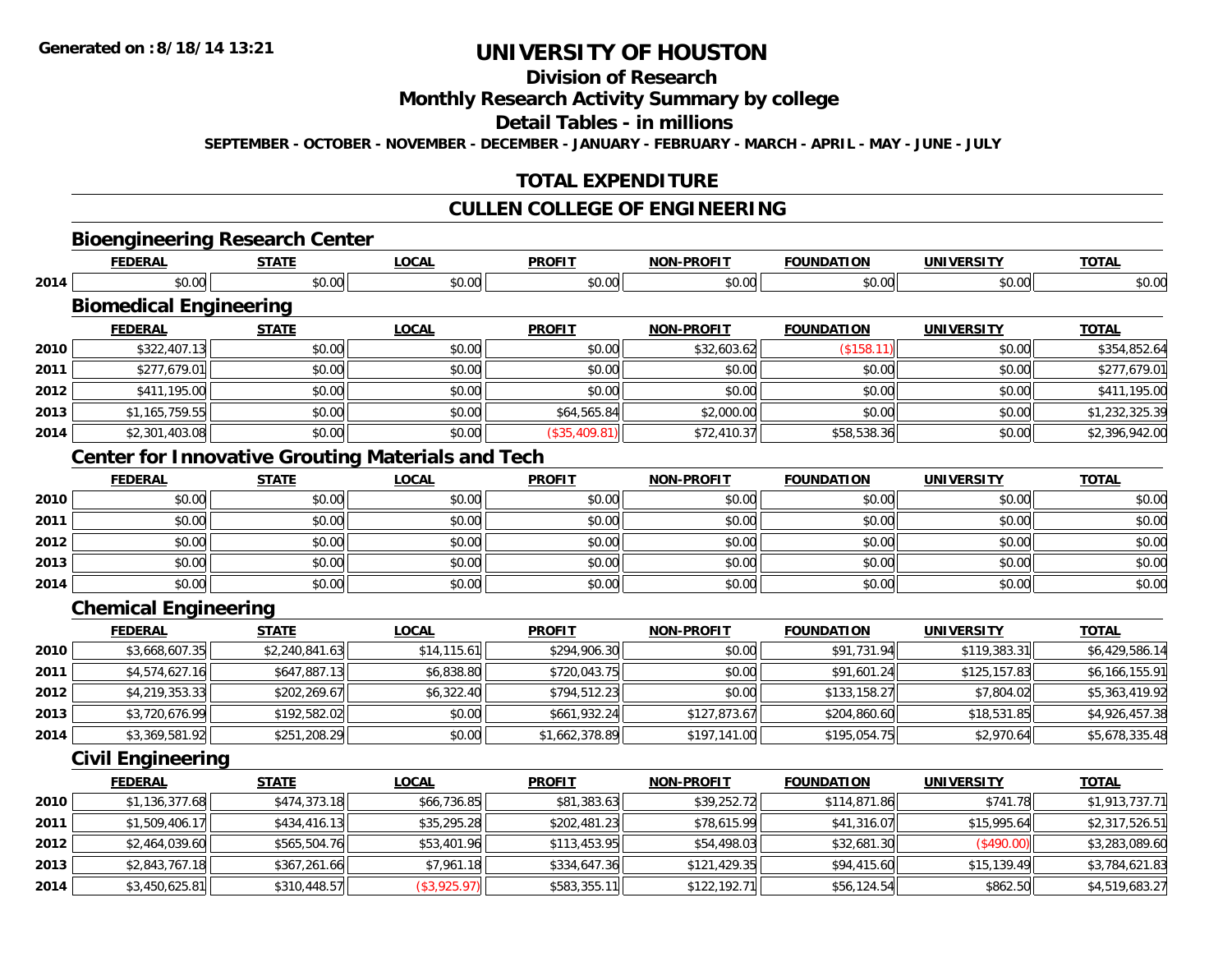# **Division of Research**

**Monthly Research Activity Summary by college**

**Detail Tables - in millions**

**SEPTEMBER - OCTOBER - NOVEMBER - DECEMBER - JANUARY - FEBRUARY - MARCH - APRIL - MAY - JUNE - JULY**

### **TOTAL EXPENDITURE**

# **CULLEN COLLEGE OF ENGINEERING**

## **Composites Engineering and Applications Center**

|      | <b>FEDERAL</b> | <b>STATE</b> | <b>LOCAL</b> | <b>PROFIT</b> | <b>NON-PROFIT</b> | <b>FOUNDATION</b> | <b>UNIVERSITY</b> | <b>TOTAL</b> |
|------|----------------|--------------|--------------|---------------|-------------------|-------------------|-------------------|--------------|
| 2010 | \$0.00         | \$0.00       | \$0.00       | \$0.00        | \$0.00            | \$0.00            | \$0.00            | \$0.00       |
| 2011 | \$0.00         | \$0.00       | \$0.00       | \$0.00        | \$0.00            | \$0.00            | \$0.00            | \$0.00       |
| 2012 | \$0.00         | \$0.00       | \$0.00       | \$0.00        | \$0.00            | \$0.00            | \$0.00            | \$0.00       |
| 2013 | \$0.00         | \$0.00       | \$0.00       | \$0.00        | \$0.00            | \$0.00            | \$0.00            | \$0.00       |
| 2014 | \$0.00         | \$0.00       | \$0.00       | \$0.00        | \$0.00            | \$0.00            | \$0.00            | \$0.00       |

## **Dean, Engineering**

|      | <u>FEDERAL</u> | <u>STATE</u> | <u>LOCAL</u> | <b>PROFIT</b> | <b>NON-PROFIT</b> | <b>FOUNDATION</b> | <b>UNIVERSITY</b> | <b>TOTAL</b> |
|------|----------------|--------------|--------------|---------------|-------------------|-------------------|-------------------|--------------|
| 2010 | \$109,455.61   | \$0.00       | \$0.00       | \$0.00        | \$0.00            | \$0.00            | \$0.00            | \$109,455.61 |
| 2011 | \$143,280.77   | \$0.00       | \$0.00       | \$0.00        | \$0.00            | \$0.00            | \$0.00            | \$143,280.77 |
| 2012 | \$178,264.85   | \$0.00       | \$0.00       | \$0.00        | \$0.00            | \$0.00            | \$0.00            | \$178,264.85 |
| 2013 | \$54,459.51    | \$0.00       | \$0.00       | \$0.00        | \$0.00            | \$0.00            | \$0.00            | \$54,459.51  |
| 2014 | \$35,699.67    | \$0.00       | \$0.00       | \$0.00        | \$0.00            | \$0.00            | \$0.00            | \$35,699.67  |

# **Electrical & Computer Engineering**

|      | <b>FEDERAL</b> | <b>STATE</b> | <u>LOCAL</u> | <b>PROFIT</b> | <b>NON-PROFIT</b> | <b>FOUNDATION</b> | <b>UNIVERSITY</b> | <b>TOTAL</b>   |
|------|----------------|--------------|--------------|---------------|-------------------|-------------------|-------------------|----------------|
| 2010 | \$2,753,967.55 | \$343,918.85 | \$0.00       | \$552,980.12  | \$272,866.35      | \$0.00            | \$465.12          | \$3,924,197.99 |
| 2011 | \$4,105,122.87 | \$176,006.53 | \$0.00       | \$213,415.70  | \$76,976.09       | \$32,020.45       | \$8,999.79        | \$4,612,541.43 |
| 2012 | \$4,320,381.23 | \$78,181.24  | \$0.00       | \$573,277.76  | (\$24,109.55)     | \$17,355.07       | \$0.21            | \$4,965,085.96 |
| 2013 | \$3,848,820.00 | \$64,672.44  | \$0.00       | \$506,935.87  | \$95,666.13       | \$122,877.96      | \$629.89          | \$4,639,602.29 |
| 2014 | \$3,738,547.92 | \$12,507.46  | \$0.00       | \$758,160.53  | \$149,686.01      | \$114,136.99      | \$3,423.86        | \$4,776,462.76 |

### **Industrial Engineering**

|      | <b>FEDERAL</b> | <b>STATE</b> | <b>LOCAL</b> | <b>PROFIT</b> | <b>NON-PROFIT</b> | <b>FOUNDATION</b> | <b>UNIVERSITY</b> | <b>TOTAL</b> |
|------|----------------|--------------|--------------|---------------|-------------------|-------------------|-------------------|--------------|
| 2010 | \$177,583.00   | \$24,716.34  | \$0.00       | \$0.00        | \$0.00            | \$0.00            | \$0.00            | \$202,299.34 |
| 2011 | \$234,530.12   | \$35,296.15  | \$92,364.55  | \$0.00        | \$0.00            | \$0.00            | \$0.00            | \$362,190.82 |
| 2012 | \$182,433.08   | \$2,731.60   | \$53,812.33  | \$0.00        | \$0.00            | \$0.00            | \$0.00            | \$238,977.01 |
| 2013 | \$181,500.35   | \$63,992.35  | \$10,929.90  | \$0.00        | \$0.00            | \$28,834.46       | \$0.00            | \$285,257.06 |
| 2014 | \$221,411.18   | \$97,166.02  | \$63,851.22  | \$0.00        | \$0.00            | \$47,150.52       | \$0.00            | \$429,578.94 |

## **Mechanical Engineering**

|      | <b>FEDERAL</b>     | <b>STATE</b> | <b>LOCAL</b> | <b>PROFIT</b> | <b>NON-PROFIT</b> | <b>FOUNDATION</b> | <b>UNIVERSITY</b> | <b>TOTAL</b>      |
|------|--------------------|--------------|--------------|---------------|-------------------|-------------------|-------------------|-------------------|
| 2010 | \$2,446,650.69     | \$283,139.91 | \$0.00       | \$245,583.92  | \$194,690.74      | \$0.00            | \$23,108.57       | .173.83<br>t3 103 |
| 2011 | .166.41<br>33.OOZ. | \$781,122.48 | \$0.00       | \$531,425.44  | \$120,428.98      | \$64,784.12       |                   | $-049.850.06$     |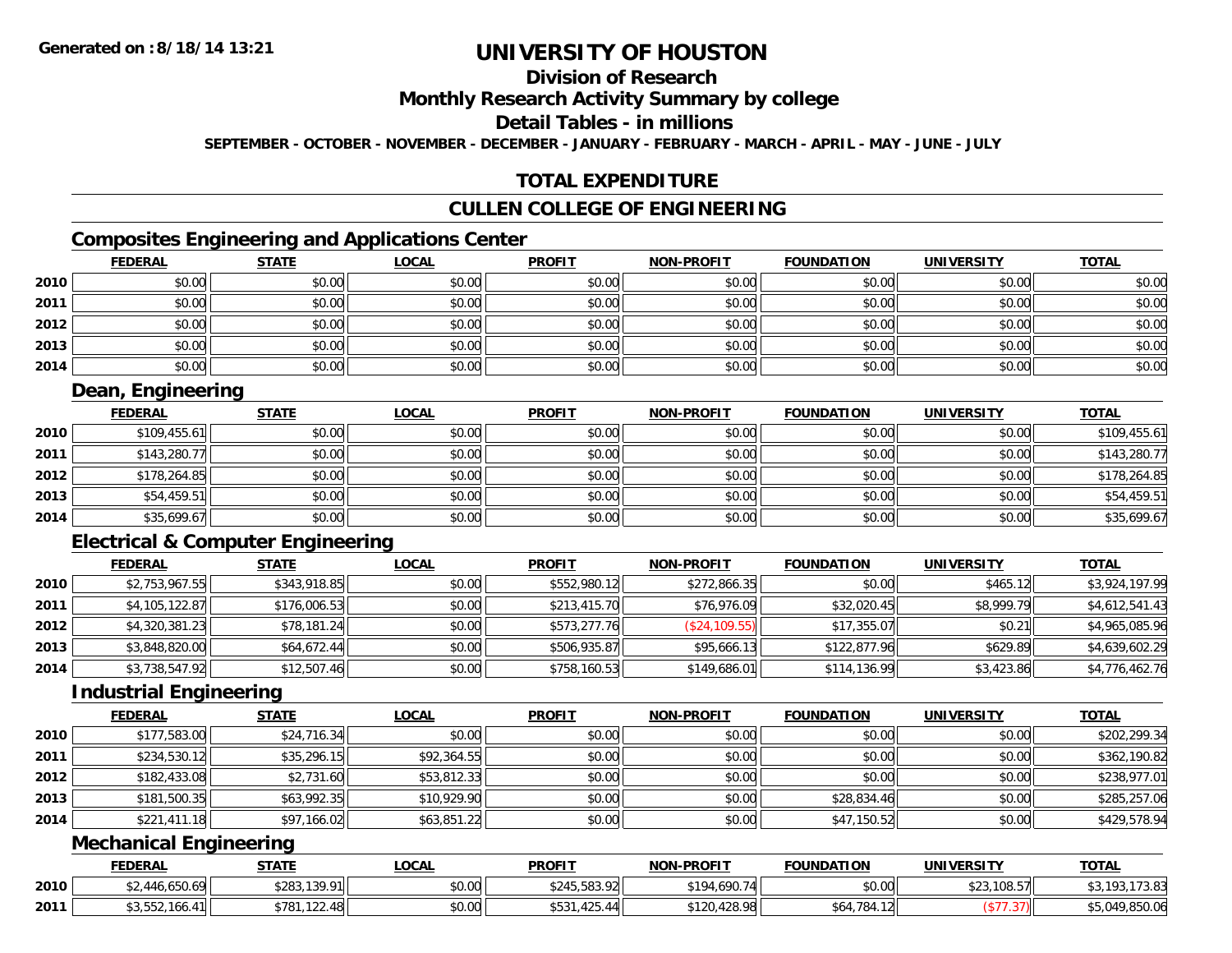# **Division of Research**

**Monthly Research Activity Summary by college**

**Detail Tables - in millions**

**SEPTEMBER - OCTOBER - NOVEMBER - DECEMBER - JANUARY - FEBRUARY - MARCH - APRIL - MAY - JUNE - JULY**

## **TOTAL EXPENDITURE**

### **CULLEN COLLEGE OF ENGINEERING**

### **Mechanical Engineering**

|      | <b>FEDERAL</b> | <u>STATE</u> | <u>LOCAL</u> | <b>PROFIT</b> | <b>NON-PROFIT</b> | <b>FOUNDATION</b> | <b>UNIVERSITY</b> | <b>TOTAL</b>   |
|------|----------------|--------------|--------------|---------------|-------------------|-------------------|-------------------|----------------|
| 2012 | \$2,911,514.54 | \$521,203.44 | \$0.00       | \$371,516.70  | \$68,044.00       | \$77,173.39       | \$0.00            | \$3,949,452.07 |
| 2013 | \$3,661,349.75 | \$534,275.32 | \$0.00       | \$365.784.71  | \$17,922.74       | \$232,542.18      | \$0.00            | \$4,811,874.70 |
| 2014 | \$3,498,569.03 | \$69,470.94  | \$0.00       | \$804,008.73  | \$7.348.43        | \$288,343.55      | \$0.00            | \$4,667,740.68 |

#### **National Wind Energy Center**

|      | <b>FEDERAL</b> | <b>STATE</b> | <u>LOCAL</u> | <b>PROFIT</b> | NON-PROFIT | <b>FOUNDATION</b> | <b>UNIVERSITY</b> | <b>TOTAL</b> |
|------|----------------|--------------|--------------|---------------|------------|-------------------|-------------------|--------------|
| 2010 | \$0.00         | \$0.00       | \$0.00       | \$0.00        | \$0.00     | \$0.00            | \$0.00            | \$0.00       |
| 2011 | \$0.00         | \$0.00       | \$0.00       | \$0.00        | \$0.00     | \$0.00            | \$0.00            | \$0.00       |
| 2012 | \$0.00         | \$0.00       | \$0.00       | \$0.00        | \$0.00     | \$0.00            | \$0.00            | \$0.00       |
| 2013 | \$0.00         | \$0.00       | \$0.00       | \$0.00        | \$0.00     | \$0.00            | \$0.00            | \$0.00       |
| 2014 | \$0.00         | \$0.00       | \$0.00       | \$0.00        | \$0.00     | \$0.00            | \$0.00            | \$0.00       |

### **SW Public Safety Technology Center**

|       | <b>FEDERAL</b>       | STATE          | _OCAL        | <b>PROFIT</b>   | <b>NON-PROFIT</b> | <b>FOUNDATION</b> | UNIVERSITY   | <b>TOTAL</b>    |
|-------|----------------------|----------------|--------------|-----------------|-------------------|-------------------|--------------|-----------------|
| 2010  | 0.00<br>pv.uu        | \$0.00         | \$0.00       | \$0.00          | \$0.00            | \$0.00            | \$0.00       | \$0.00          |
| Total | .791.215.10<br>\$71. | \$8,775,194.10 | \$407.704.11 | \$10,401,340.19 | 1.827.537.38      | \$2,139,415.11    | \$342,647.13 | \$95.685.053.13 |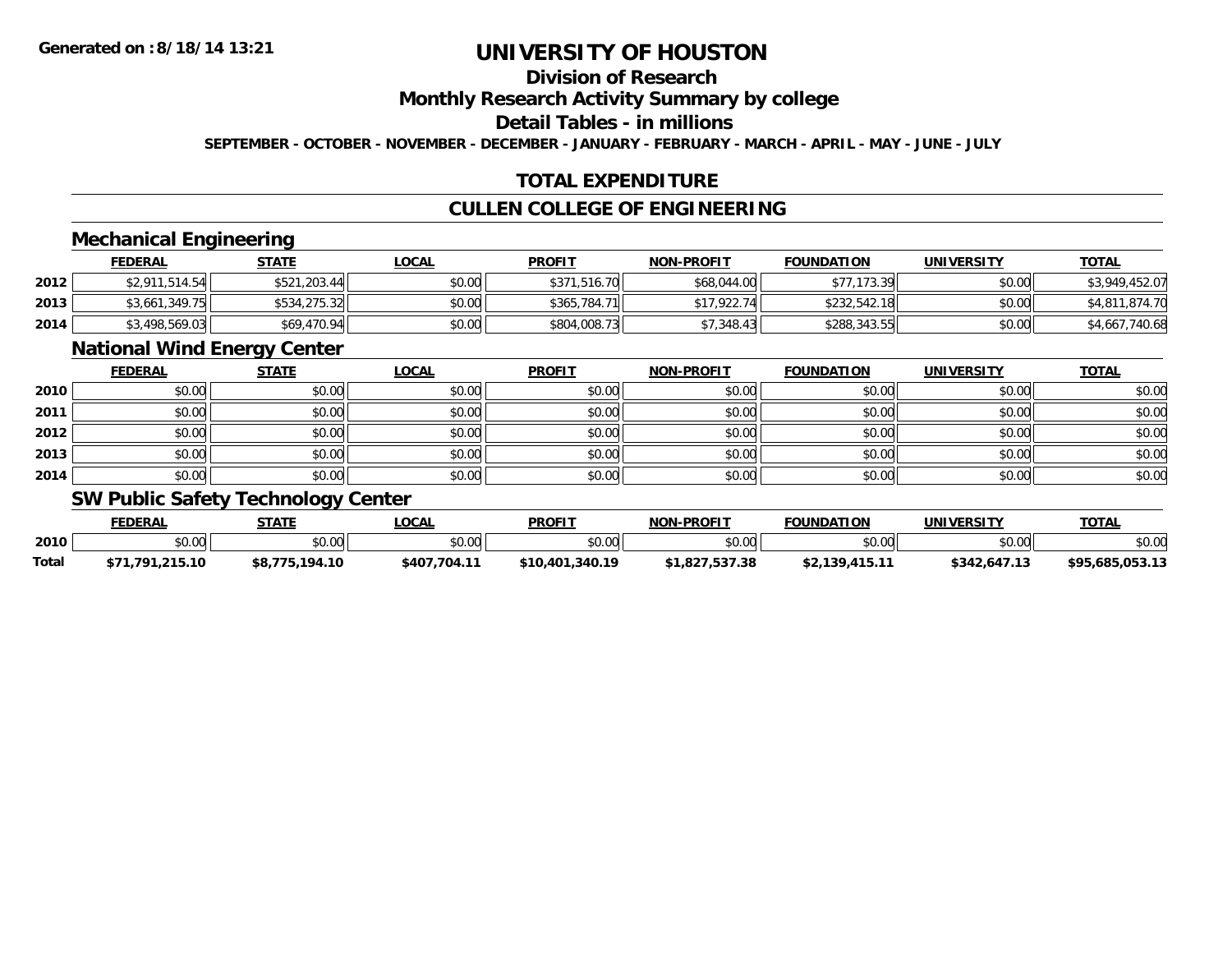# **Division of Research**

**Monthly Research Activity Summary by college**

**Detail Tables - in millions**

**SEPTEMBER - OCTOBER - NOVEMBER - DECEMBER - JANUARY - FEBRUARY - MARCH - APRIL - MAY - JUNE - JULY**

## **TOTAL EXPENDITURE**

#### **DIVISION OF RESEARCH**

### **Allied Geophysical Laboratories**

|      | <b>FEDERAL</b> | <b>STATE</b> | <b>LOCAL</b> | <b>PROFIT</b>   | <b>NON-PROFIT</b> | <b>FOUNDATION</b> | UNIVERSITY | <b>TOTAL</b> |
|------|----------------|--------------|--------------|-----------------|-------------------|-------------------|------------|--------------|
| 2011 | \$0.00         | \$0.00       | \$0.00       | ,736.64<br>\$21 | \$0.00            | \$0.00            | \$0.00     | \$21,736.64  |
| 2012 | \$0.00         | \$0.00       | \$0.00       | \$28,952.17     | \$0.00            | \$0.00            | \$0.00     | \$28,952.    |
| 2013 | \$0.00         | \$0.00       | \$0.00       | \$14,909.15     | \$0.00            | \$0.00            | \$0.00     | \$14,909.15  |

#### **Center for Advanced Computing and Data Systems**

|      | <b>FEDERAL</b> | <b>STATE</b> | <b>LOCAL</b> | <b>PROFIT</b> | <b>NON-PROFIT</b> | <b>FOUNDATION</b> | <b>UNIVERSITY</b> | <b>TOTAL</b>   |
|------|----------------|--------------|--------------|---------------|-------------------|-------------------|-------------------|----------------|
| 2010 | \$896,706.15   | \$0.00       | \$0.00       | \$19,832.91   | \$0.00            | \$0.00            | \$0.00            | \$916,539.06   |
| 2011 | \$1,002,185.15 | \$0.00       | \$0.00       | \$0.00        | \$0.00            | \$0.00            | \$0.00            | \$1,002,185.15 |
| 2012 | \$629,597.63   | \$0.00       | \$0.00       | \$89,288.00   | \$100.47          | \$0.00            | \$0.00            | \$718,986.10   |
| 2013 | \$121,579.51   | \$0.00       | \$0.00       | \$117,439.54  | \$3.57            | \$0.00            | \$0.00            | \$239,022.62   |
| 2014 | (\$10,092.58)  | \$0.00       | \$0.00       | \$0.00        | (\$3.76)          | \$0.00            | \$0.00            | (\$10,096.34)  |

### **Center for Advanced Materials**

|      | <b>FEDERAL</b> | <b>STATE</b> | <u>LOCAL</u> | <b>PROFIT</b> | <b>NON-PROFIT</b> | <b>FOUNDATION</b> | <b>UNIVERSITY</b> | <b>TOTAL</b> |
|------|----------------|--------------|--------------|---------------|-------------------|-------------------|-------------------|--------------|
| 2010 | \$112.61       | \$40,459.78  | \$0.00       | \$1,454.10    | \$0.00            | \$0.00            | \$0.00            | \$42,026.48  |
| 2011 | \$42,247.90    | \$25,146.09  | \$0.00       | \$8,418.81    | \$0.00            | \$0.00            | \$0.00            | \$75,812.80  |
| 2012 | \$14,331.73    | \$0.00       | \$0.00       | \$0.00        | \$0.00            | \$0.00            | \$0.00            | \$14,331.73  |
| 2013 | \$2,076.59     | \$0.00       | \$0.00       | \$0.00        | \$0.00            | \$0.00            | \$0.00            | \$2,076.59   |
| 2014 | \$0.00         | \$0.00       | \$0.00       | \$0.00        | \$0.00            | \$0.00            | \$0.00            | \$0.00       |

#### **Center for Biomedical & Environmental Genomics**

|      | <u>FEDERAL</u> | <b>STATE</b> | <b>LOCAL</b> | <b>PROFIT</b> | NON-PROFIT | <b>FOUNDATION</b> | <b>UNIVERSITY</b> | <b>TOTAL</b> |
|------|----------------|--------------|--------------|---------------|------------|-------------------|-------------------|--------------|
| 2010 | \$0.00         | \$0.00       | \$0.00       | \$0.00        | \$0.00     | \$0.00            | \$0.00            | \$0.00       |
| 2011 | \$0.00         | \$0.00       | \$0.00       | \$0.00        | \$0.00     | \$0.00            | \$0.00            | \$0.00       |
| 2012 | \$0.00         | \$0.00       | \$0.00       | \$0.00        | \$0.00     | \$0.00            | \$0.00            | \$0.00       |
| 2013 | \$0.00         | \$0.00       | \$0.00       | \$0.00        | \$0.00     | \$0.00            | \$0.00            | \$0.00       |
| 2014 | \$0.00         | \$0.00       | \$0.00       | \$0.00        | \$0.00     | \$0.00            | \$0.00            | \$0.00       |

# **Center for Industrial Partnerships**

|      | <u>FEDERAL</u> | <b>STATE</b> | <b>LOCAL</b> | <b>PROFIT</b> | <b>NON-PROFIT</b> | <b>FOUNDATION</b> | <b>UNIVERSITY</b> | <b>TOTAL</b> |
|------|----------------|--------------|--------------|---------------|-------------------|-------------------|-------------------|--------------|
| 2010 | \$205,924.59   | \$0.00       | \$0.00       | \$4,832.08    | \$0.00            | \$0.00            | \$0.00            | \$210,756.67 |
| 2011 | \$225,890.67   | \$0.00       | \$0.00       | \$57,224.97   | \$0.00            | \$0.00            | \$0.00            | \$283,115.64 |
| 2012 | \$64,686.16    | \$0.00       | \$0.00       | \$24,860.65   | \$0.00            | \$0.00            | \$0.00            | \$89,546.81  |
| 2013 | \$9,110.33     | \$0.00       | \$0.00       | \$19,622.47   | \$0.00            | \$0.00            | \$0.00            | \$28,732.80  |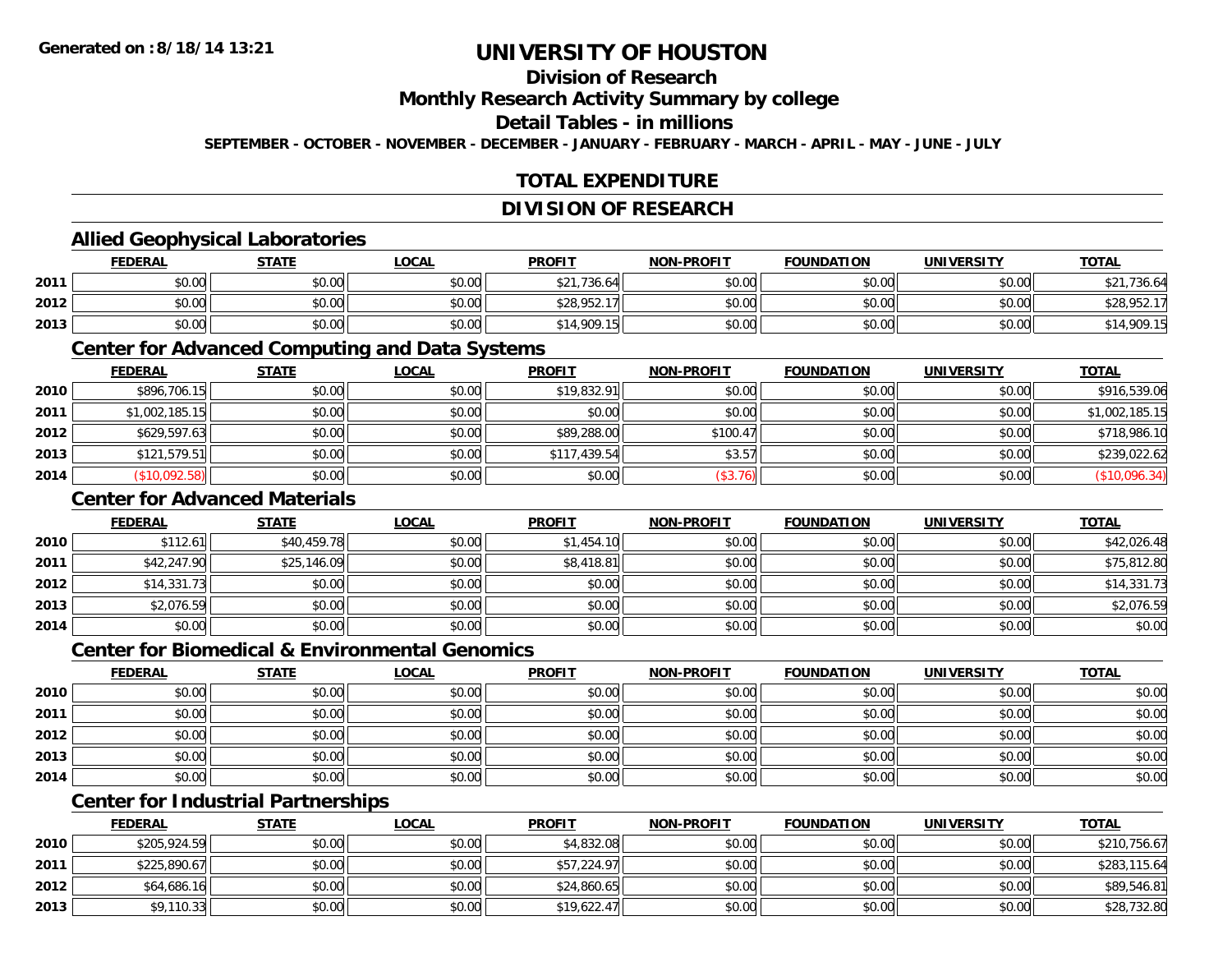**2014**

# **UNIVERSITY OF HOUSTON**

# **Division of Research**

**Monthly Research Activity Summary by college**

**Detail Tables - in millions**

**SEPTEMBER - OCTOBER - NOVEMBER - DECEMBER - JANUARY - FEBRUARY - MARCH - APRIL - MAY - JUNE - JULY**

## **TOTAL EXPENDITURE**

## **DIVISION OF RESEARCH**

|      | <b>Center for Industrial Partnerships</b> |                |                                                          |               |                   |                   |                   |                |
|------|-------------------------------------------|----------------|----------------------------------------------------------|---------------|-------------------|-------------------|-------------------|----------------|
|      | <b>FEDERAL</b>                            | <b>STATE</b>   | <b>LOCAL</b>                                             | <b>PROFIT</b> | <b>NON-PROFIT</b> | <b>FOUNDATION</b> | <b>UNIVERSITY</b> | <b>TOTAL</b>   |
| 2014 | \$9,310.08                                | \$0.00         | \$0.00                                                   | \$33,557.07   | \$0.00            | \$0.00            | \$0.00            | \$42,867.15    |
|      |                                           |                | <b>Center for Neuromotor &amp; Biomechanics Research</b> |               |                   |                   |                   |                |
|      | <b>FEDERAL</b>                            | <b>STATE</b>   | <b>LOCAL</b>                                             | <b>PROFIT</b> | <b>NON-PROFIT</b> | <b>FOUNDATION</b> | <b>UNIVERSITY</b> | <b>TOTAL</b>   |
| 2010 | \$0.00                                    | \$0.00         | \$0.00                                                   | \$0.00        | \$0.00            | \$0.00            | \$0.00            | \$0.00         |
| 2011 | \$0.00                                    | \$0.00         | \$0.00                                                   | \$0.00        | \$0.00            | \$0.00            | \$0.00            | \$0.00         |
|      | <b>Division of Research</b>               |                |                                                          |               |                   |                   |                   |                |
|      | <b>FEDERAL</b>                            | <b>STATE</b>   | <b>LOCAL</b>                                             | <b>PROFIT</b> | <b>NON-PROFIT</b> | <b>FOUNDATION</b> | <b>UNIVERSITY</b> | <b>TOTAL</b>   |
| 2010 | \$28,354.22                               | \$0.00         | \$0.00                                                   | \$0.00        | \$0.00            | \$0.00            | \$0.00            | \$28,354.22    |
| 2011 | (\$2,152.43)                              | \$0.00         | \$0.00                                                   | \$0.00        | \$0.00            | \$0.00            | \$0.00            | (\$2,152.43)   |
| 2012 | (\$0.00)                                  | \$0.00         | \$0.00                                                   | \$0.00        | \$0.00            | \$0.00            | \$0.00            | (\$0.00)       |
| 2013 | (\$206.22)                                | \$0.00         | \$0.00                                                   | \$0.00        | \$0.00            | \$0.00            | \$0.00            | (\$206.22)     |
| 2014 | \$0.00                                    | \$3,393,506.34 | \$0.00                                                   | \$0.00        | \$0.00            | \$0.00            | \$0.00            | \$3,393,506.34 |
|      | <b>Institute for Molecular Design</b>     |                |                                                          |               |                   |                   |                   |                |
|      | <b>FEDERAL</b>                            | <b>STATE</b>   | <b>LOCAL</b>                                             | <b>PROFIT</b> | <b>NON-PROFIT</b> | <b>FOUNDATION</b> | <b>UNIVERSITY</b> | <b>TOTAL</b>   |
| 2011 | \$0.00                                    | \$0.00         | \$0.00                                                   | \$0.00        | \$0.00            | \$0.00            | \$0.00            | \$0.00         |
| 2012 | \$0.00                                    | \$0.00         | \$0.00                                                   | \$0.00        | \$0.00            | \$0.00            | \$0.00            | \$0.00         |
|      | <b>Institute for Nanoenergy</b>           |                |                                                          |               |                   |                   |                   |                |
|      | <b>FEDERAL</b>                            | <b>STATE</b>   | <b>LOCAL</b>                                             | <b>PROFIT</b> | <b>NON-PROFIT</b> | <b>FOUNDATION</b> | <b>UNIVERSITY</b> | <b>TOTAL</b>   |
| 2010 | \$0.00                                    | \$0.00         | \$0.00                                                   | \$0.00        | \$0.00            | \$0.00            | \$0.00            | \$0.00         |
| 2011 | \$0.00                                    | \$0.00         | \$0.00                                                   | \$0.00        | \$0.00            | \$0.00            | \$0.00            | \$0.00         |
| 2012 | \$0.00                                    | \$0.00         | \$0.00                                                   | \$0.00        | \$0.00            | \$0.00            | \$0.00            | \$0.00         |
| 2013 | \$0.00                                    | \$0.00         | \$0.00                                                   | \$0.00        | \$0.00            | \$0.00            | \$0.00            | \$0.00         |
| 2014 | \$0.00                                    | \$0.00         | \$0.00                                                   | \$0.00        | \$0.00            | \$0.00            | \$0.00            | \$0.00         |
|      | <b>Office of Contracts and Grants</b>     |                |                                                          |               |                   |                   |                   |                |
|      | <b>FEDERAL</b>                            | <b>STATE</b>   | <b>LOCAL</b>                                             | <b>PROFIT</b> | <b>NON-PROFIT</b> | <b>FOUNDATION</b> | <b>UNIVERSITY</b> | <b>TOTAL</b>   |
| 2010 | \$0.00                                    | \$0.00         | \$0.00                                                   | \$0.00        | \$0.00            | \$0.00            | \$0.00            | \$0.00         |
| 2011 | \$702.69                                  | \$0.00         | \$0.00                                                   | \$0.00        | \$0.00            | \$0.00            | \$0.00            | \$702.69       |
| 2012 | \$0.00                                    | \$0.00         | \$0.00                                                   | \$0.00        | \$0.00            | \$0.00            | \$0.00            | \$0.00         |
| 2013 | \$0.00                                    | \$0.00         | \$0.00                                                   | \$0.00        | \$0.00            | \$0.00            | \$0.00            | \$0.00         |

4 \$0.00 \$0.00 \$0.00 \$0.00 \$0.00 \$0.00 \$0.00 \$0.00 \$0.00 \$0.00 \$0.00 \$0.00 \$0.00 \$0.00 \$0.00 \$0.00 \$0.00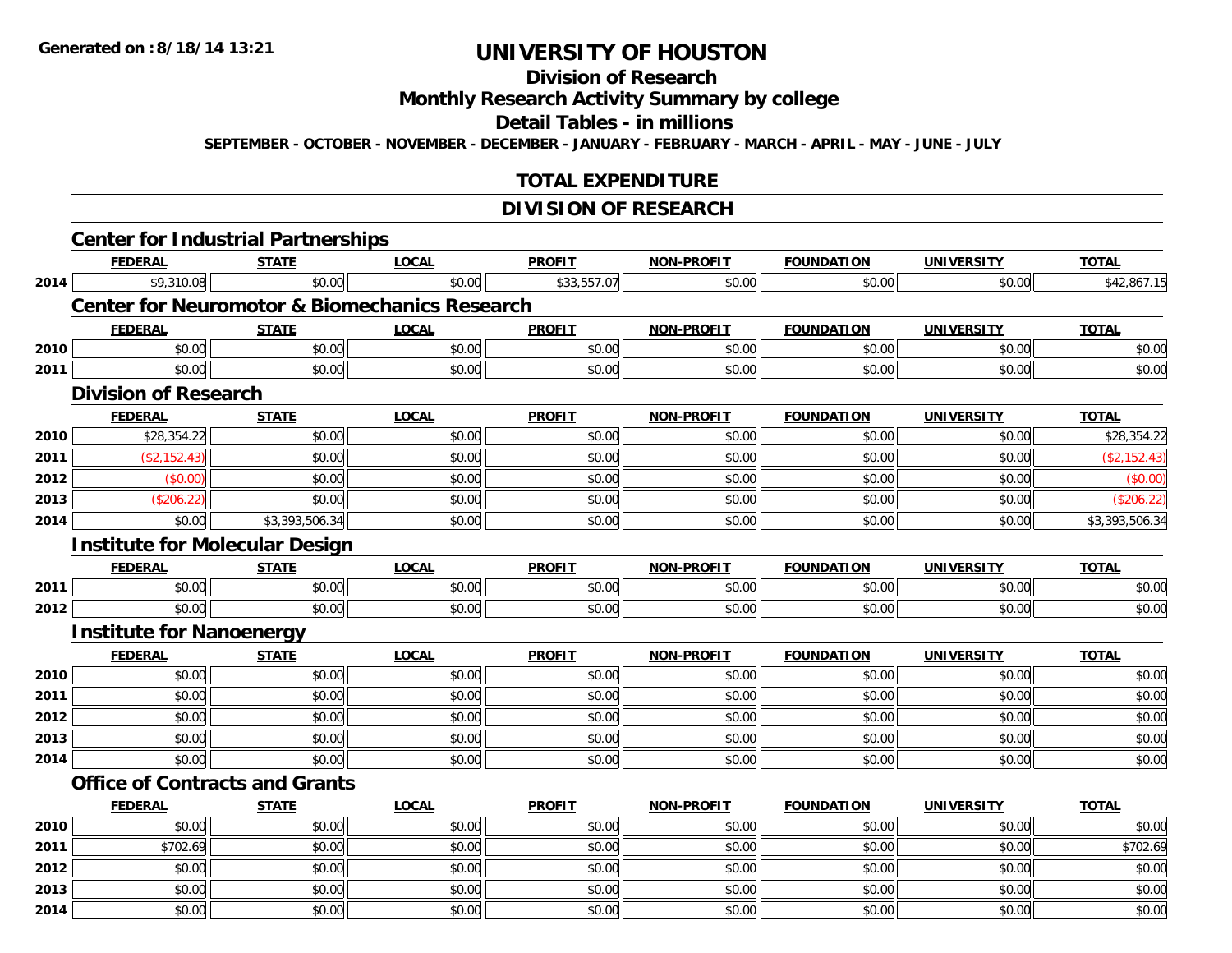# **Division of Research**

**Monthly Research Activity Summary by college**

**Detail Tables - in millions**

**SEPTEMBER - OCTOBER - NOVEMBER - DECEMBER - JANUARY - FEBRUARY - MARCH - APRIL - MAY - JUNE - JULY**

### **TOTAL EXPENDITURE**

## **DIVISION OF RESEARCH**

|       | <b>TcSAM</b>                         |                |              |               |                   |                   |                   |                 |  |  |  |
|-------|--------------------------------------|----------------|--------------|---------------|-------------------|-------------------|-------------------|-----------------|--|--|--|
|       | <b>FEDERAL</b>                       | <b>STATE</b>   | <b>LOCAL</b> | <b>PROFIT</b> | <b>NON-PROFIT</b> | <b>FOUNDATION</b> | <b>UNIVERSITY</b> | <b>TOTAL</b>    |  |  |  |
| 2010  | \$0.00                               | \$0.00         | \$0.00       | \$0.00        | \$0.00            | \$0.00            | \$0.00            | \$0.00          |  |  |  |
| 2011  | \$0.00                               | \$0.00         | \$0.00       | \$0.00        | \$0.00            | \$0.00            | \$0.00            | \$0.00          |  |  |  |
| 2012  | \$0.00                               | \$0.00         | \$0.00       | \$0.00        | \$0.00            | \$0.00            | \$0.00            | \$0.00          |  |  |  |
|       | <b>TcSUH</b>                         |                |              |               |                   |                   |                   |                 |  |  |  |
|       | <b>FEDERAL</b>                       | <b>STATE</b>   | <b>LOCAL</b> | <b>PROFIT</b> | <b>NON-PROFIT</b> | <b>FOUNDATION</b> | <b>UNIVERSITY</b> | <b>TOTAL</b>    |  |  |  |
| 2010  | \$65,660.57                          | \$0.00         | \$0.00       | \$94,893.15   | \$0.00            | \$0.00            | \$0.00            | \$160,553.72    |  |  |  |
| 2011  | \$37,882.42                          | \$22,175.51    | \$0.00       | \$115,897.84  | \$0.00            | \$0.00            | \$0.00            | \$175,955.77    |  |  |  |
| 2012  | \$82,421.94                          | \$63,968.26    | \$0.00       | \$85,963.44   | \$0.00            | \$0.00            | \$0.00            | \$232,353.64    |  |  |  |
| 2013  | \$84,001.07                          | \$30,765.35    | \$0.00       | \$63,196.99   | \$0.00            | \$0.00            | \$0.00            | \$177,963.41    |  |  |  |
| 2014  | \$214,694.12                         | \$9,551.59     | \$0.00       | \$55,266.06   | \$0.00            | \$0.00            | \$0.00            | \$279,511.77    |  |  |  |
|       | <b>Texas Obesity Research Center</b> |                |              |               |                   |                   |                   |                 |  |  |  |
|       | <b>FEDERAL</b>                       | <b>STATE</b>   | <b>LOCAL</b> | <b>PROFIT</b> | <b>NON-PROFIT</b> | <b>FOUNDATION</b> | <b>UNIVERSITY</b> | <b>TOTAL</b>    |  |  |  |
| 2010  | \$0.00                               | \$0.00         | \$0.00       | \$0.00        | \$0.00            | \$0.00            | \$0.00            | \$0.00          |  |  |  |
| 2011  | \$0.00                               | \$0.00         | \$0.00       | \$0.00        | \$0.00            | \$0.00            | \$0.00            | \$0.00          |  |  |  |
| 2012  | \$0.00                               | \$0.00         | \$0.00       | \$0.00        | \$0.00            | \$0.00            | \$0.00            | \$0.00          |  |  |  |
| 2013  | \$0.00                               | \$0.00         | \$0.00       | \$0.00        | \$0.00            | \$0.00            | \$0.00            | \$0.00          |  |  |  |
| 2014  | \$0.00                               | \$0.00         | \$0.00       | \$0.00        | \$0.00            | \$0.00            | \$0.00            | \$0.00          |  |  |  |
|       | <b>TIMES</b>                         |                |              |               |                   |                   |                   |                 |  |  |  |
|       | <b>FEDERAL</b>                       | <b>STATE</b>   | <b>LOCAL</b> | <b>PROFIT</b> | <b>NON-PROFIT</b> | <b>FOUNDATION</b> | <b>UNIVERSITY</b> | <b>TOTAL</b>    |  |  |  |
| 2010  | \$1,462,917.38                       | \$1,444,824.73 | \$0.00       | \$0.00        | \$0.00            | \$0.00            | (\$530.24)        | \$2,907,211.88  |  |  |  |
| 2011  | \$658,366.70                         | \$4,021.16     | \$0.00       | \$0.00        | \$0.00            | \$0.00            | \$0.00            | \$662,387.86    |  |  |  |
| 2012  | \$2,061,889.85                       | \$0.01         | \$0.00       | \$0.00        | \$0.00            | \$0.00            | \$0.00            | \$2,061,889.86  |  |  |  |
| 2013  | \$2,966,922.59                       | \$19,480.65    | \$0.00       | \$0.00        | \$0.00            | \$0.00            | \$0.00            | \$2,986,403.24  |  |  |  |
| 2014  | \$2,475,804.33                       | \$62,495.34    | \$0.00       | \$0.00        | \$3,542.84        | \$0.00            | \$0.00            | \$2,541,842.51  |  |  |  |
| Total | \$13,350,925.73                      | \$5,116,394.82 | \$0.00       | \$857,346.03  | \$3,643.13        | \$0.00            | (\$530.24)        | \$19,327,779.47 |  |  |  |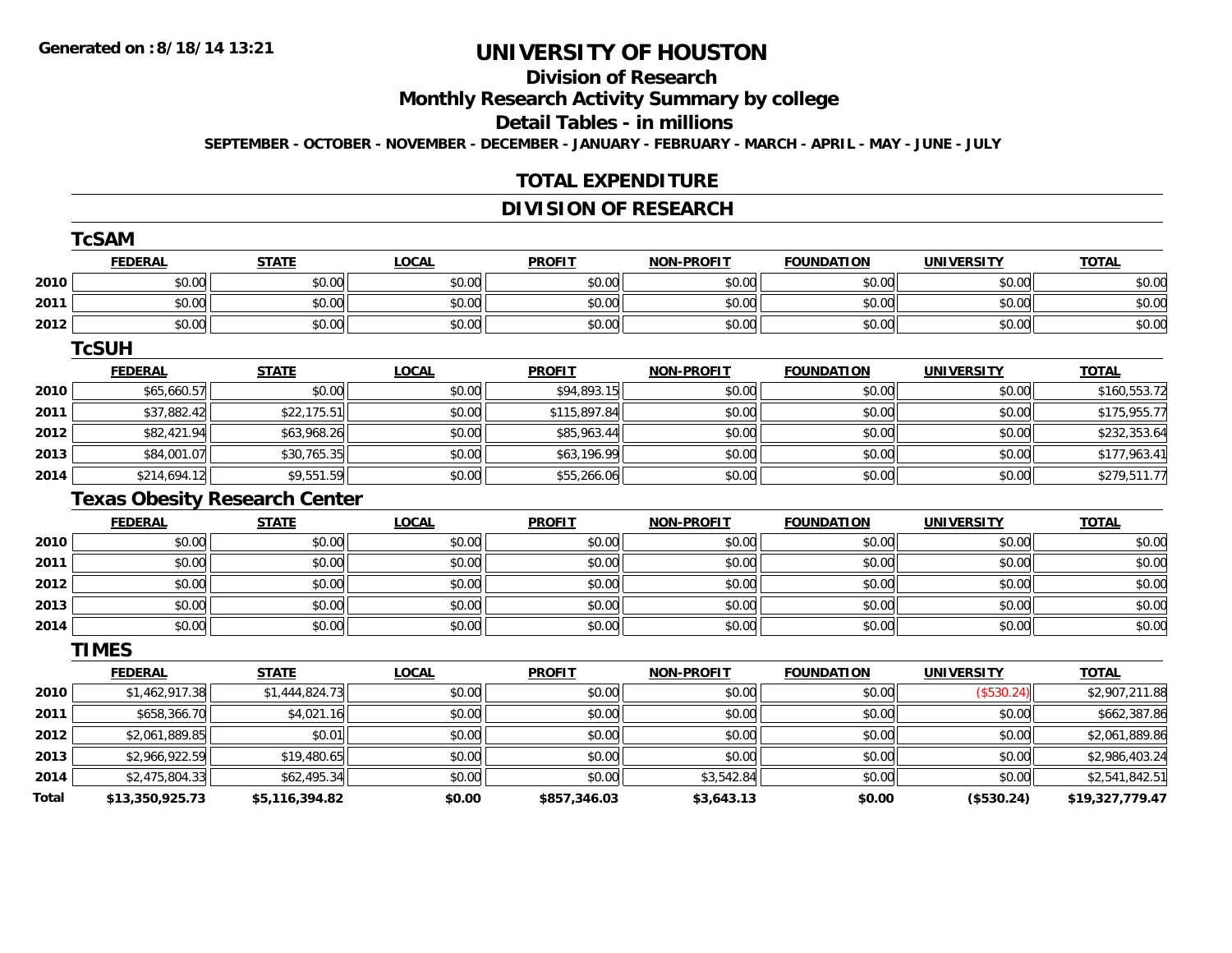# **Division of Research**

### **Monthly Research Activity Summary by college**

#### **Detail Tables - in millions**

**SEPTEMBER - OCTOBER - NOVEMBER - DECEMBER - JANUARY - FEBRUARY - MARCH - APRIL - MAY - JUNE - JULY**

## **TOTAL EXPENDITURE**

#### **GRADUATE COLLEGE OF SOCIAL WORK**

## **Center for Drug and Social Policy Research**

|      | <b>FEDERAL</b> | <b>STATE</b> | <b>LOCAL</b> | <b>PROFIT</b> | <b>NON-PROFIT</b> | <b>FOUNDATION</b> | <b>UNIVERSITY</b> | <b>TOTAL</b> |
|------|----------------|--------------|--------------|---------------|-------------------|-------------------|-------------------|--------------|
| 2010 | \$0.00         | \$0.00       | \$0.00       | \$0.00        | \$0.00            | \$0.00            | \$0.00            | \$0.00       |
| 2011 | \$0.00         | \$0.00       | \$0.00       | \$0.00        | \$0.00            | \$0.00            | \$0.00            | \$0.00       |
| 2012 | \$0.00         | \$0.00       | \$0.00       | \$0.00        | \$0.00            | \$0.00            | \$0.00            | \$0.00       |
| 2013 | \$0.00         | \$0.00       | \$0.00       | \$0.00        | \$0.00            | \$0.00            | \$0.00            | \$0.00       |
| 2014 | \$0.00         | \$0.00       | \$0.00       | \$0.00        | \$0.00            | \$0.00            | \$0.00            | \$0.00       |

# **Center for Health Equities & Evaluation Research**

|      | <b>FEDERAL</b> | <b>STATE</b> | <u>LOCAL</u> | <b>PROFIT</b> | <b>NON-PROFIT</b> | <b>FOUNDATION</b> | UNIVERSITY  | <b>TOTAL</b> |
|------|----------------|--------------|--------------|---------------|-------------------|-------------------|-------------|--------------|
| 2011 | \$51,708.98    | \$0.00       | \$0.00       | \$0.00        | \$0.00            | \$0.00            | \$0.00      | \$51,708.98  |
| 2012 | \$173,642.39   | \$0.00       | \$0.00       | \$0.00        | \$0.00            | \$0.00            | \$0.00      | \$173,642.39 |
| 2013 | \$281,835.41   | \$0.00       | \$0.00       | \$0.00        | \$0.00            | \$0.00            | \$42,000.00 | \$323,835.41 |
| 2014 | \$170,940.24   | \$0.00       | \$0.00       | \$0.00        | \$0.00            | \$0.00            | \$0.00      | \$170,940.24 |

### **Child & Family for Innovative Research**

|      | <b>FEDERAL</b> | <b>STATE</b> | <b>LOCAL</b> | <b>PROFIT</b> | <b>NON-PROFIT</b> | <b>FOUNDATION</b> | <b>UNIVERSITY</b> | <b>TOTAL</b>   |
|------|----------------|--------------|--------------|---------------|-------------------|-------------------|-------------------|----------------|
| 2010 | \$1,574,081.05 | \$633,564.68 | \$0.00       | \$0.00        | \$17,434.11       | \$1,763.14        | \$0.00            | \$2,226,842.99 |
| 2011 | \$1,647,979.57 | \$13,797.90  | \$0.00       | \$0.00        | (S461.81)         | \$40,098.38       | \$0.00            | \$1,701,414.05 |
| 2012 | \$1,301,719.44 | \$107.66     | \$0.00       | \$38,698.54   | \$0.00            | \$50,455.87       | \$2,978.52        | \$1,393,744.71 |
| 2013 | \$1,175,112.30 | \$114,150.81 | \$35,649.89  | \$8,388.60    | \$9.17            | \$9,643.34        | \$1,021.48        | \$1,343,975.59 |
| 2014 | \$1,183,693.61 | \$68,270.87  | \$14,136.06  | \$52,030.71   | \$18,204.37       | \$49,029.27       | \$0.00            | \$1,385,364.89 |

### **Community Projects - Social Work**

|      | <b>FEDERAL</b> | <b>STATE</b> | <b>LOCAL</b> | <b>PROFIT</b> | <b>NON-PROFIT</b> | <b>FOUNDATION</b> | <b>UNIVERSITY</b> | <b>TOTAL</b> |
|------|----------------|--------------|--------------|---------------|-------------------|-------------------|-------------------|--------------|
| 2010 | \$0.00         | \$0.00       | \$0.00       | \$0.00        | \$0.00            | \$0.00            | \$0.00            | \$0.00       |
| 2011 | \$0.00         | (\$2,280.14) | \$0.00       | \$0.00        | (\$440.00)        | \$12.48           | \$0.00            | \$2,732.62   |
| 2012 | \$3,088.42     | \$0.00       | \$0.00       | \$0.00        | \$0.00            | \$0.00            | \$0.00            | \$3,088.42   |
| 2013 | \$0.01)        | \$0.00       | \$0.00       | \$0.00        | \$0.00            | \$0.00            | \$0.00            | (\$0.01)     |
| 2014 | \$0.00         | \$0.00       | \$0.00       | \$0.00        | \$0.00            | \$0.00            | \$0.00            | \$0.00       |

### **Dean, Social Work**

|      | <b>FEDERAL</b>         | <b>STATE</b> | <u>LOCAL</u> | <b>PROFIT</b> | <b>NON-PROFIT</b> | <b>FOUNDATION</b> | UNIVERSITY | <b>TOTAL</b> |
|------|------------------------|--------------|--------------|---------------|-------------------|-------------------|------------|--------------|
| 2010 | \$759,198.71           | \$0.00       | \$0.00       | \$0.00        | \$0.00            | \$0.00            | \$0.00     | \$759,198.71 |
| 2011 | .590.04<br><b>¢715</b> | \$0.00       | \$0.00       | \$0.00        | \$0.00            | \$0.00            | \$0.00     | 40.00,c⊾     |
| 2012 |                        | \$0.00       | \$0.00       | \$0.00        | \$0.00            | \$0.00            | \$0.00     |              |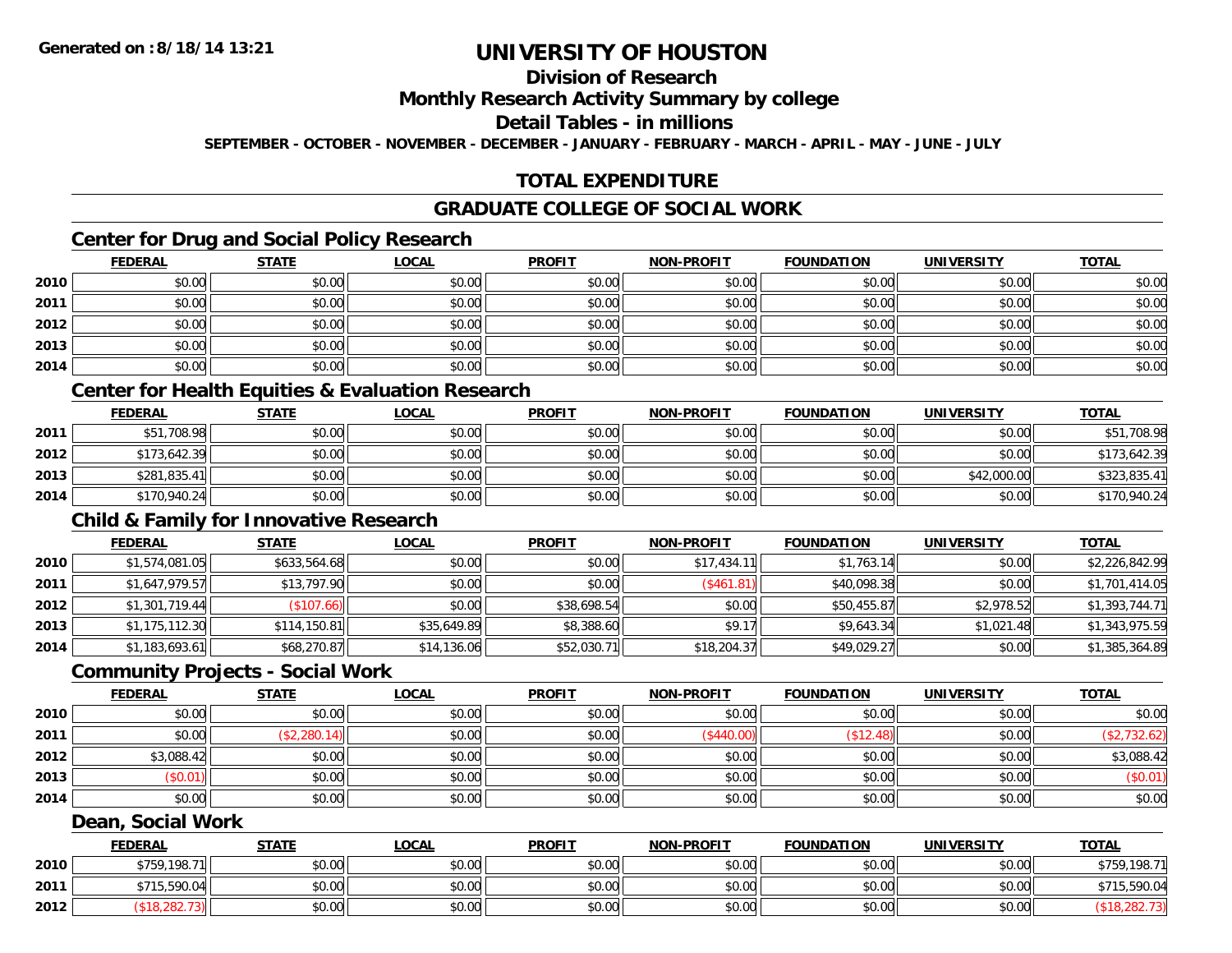## **Division of Research**

**Monthly Research Activity Summary by college**

**Detail Tables - in millions**

**SEPTEMBER - OCTOBER - NOVEMBER - DECEMBER - JANUARY - FEBRUARY - MARCH - APRIL - MAY - JUNE - JULY**

## **TOTAL EXPENDITURE**

#### **GRADUATE COLLEGE OF SOCIAL WORK**

## **Dean, Social Work**

|      | EENEDA<br>.                                                              | 27.77         | $\bigcap_{n}$<br>$\cdots$ | <b>DDOLIT</b>          | <b>DDAFIT</b><br><b>NON</b> | <b>FOUNDATION</b> | <b><i>INIVERSITY</i></b> | TOTA.                  |
|------|--------------------------------------------------------------------------|---------------|---------------------------|------------------------|-----------------------------|-------------------|--------------------------|------------------------|
| 2013 |                                                                          | 0000<br>JU.UU | JU.UU                     | 0 <sup>0</sup><br>JU.U | 0000<br>JU.UU               | 0000<br>JU.UU     | 0000<br>PU.UU            |                        |
| 2014 | $\begin{array}{c} \uparrow \\ \uparrow \\ \uparrow \end{array}$<br>JU.UU | 0000<br>JU.UU | JU.UU                     | 0000<br>งบ.บ           | 0000<br>JU.UU               | 0000<br>10.00     | 0.00<br>⊸∪.∪∪            | $\sim$ $\sim$<br>DU.UU |

### **Office for Drug SPR**

|              | <b>FEDERAL</b> | <b>STATE</b> | LOCAL       | <b>PROFIT</b> | <b>NON-PROFIT</b> | <b>FOUNDATION</b> | <b>UNIVERSITY</b> | <b>TOTAL</b>    |
|--------------|----------------|--------------|-------------|---------------|-------------------|-------------------|-------------------|-----------------|
| 2010         | \$0.00         | \$0.00       | \$0.00      | \$0.00        | \$0.00            | \$0.00            | \$0.00            | \$0.00          |
| 2011         | \$0.00         | \$0.00       | \$0.00      | \$0.00        | \$0.00            | \$0.00            | \$0.00            | \$0.00          |
| 2012         | \$0.00         | \$0.00       | \$0.00      | \$0.00        | \$0.00            | \$0.00            | \$0.00            | \$0.00          |
| 2013         | \$0.00         | \$0.00       | \$0.00      | \$0.00        | \$0.00            | \$0.00            | \$0.00            | \$0.00          |
| 2014         | \$0.00         | \$0.00       | \$0.00      | \$0.00        | \$0.00            | \$0.00            | \$0.00            | \$0.00          |
| <b>Total</b> | \$9,038,095.25 | \$827,396.46 | \$49,785.95 | \$99,117.85   | \$34,745.84       | \$150,977.53      | \$46,000.00       | \$10,246,118.88 |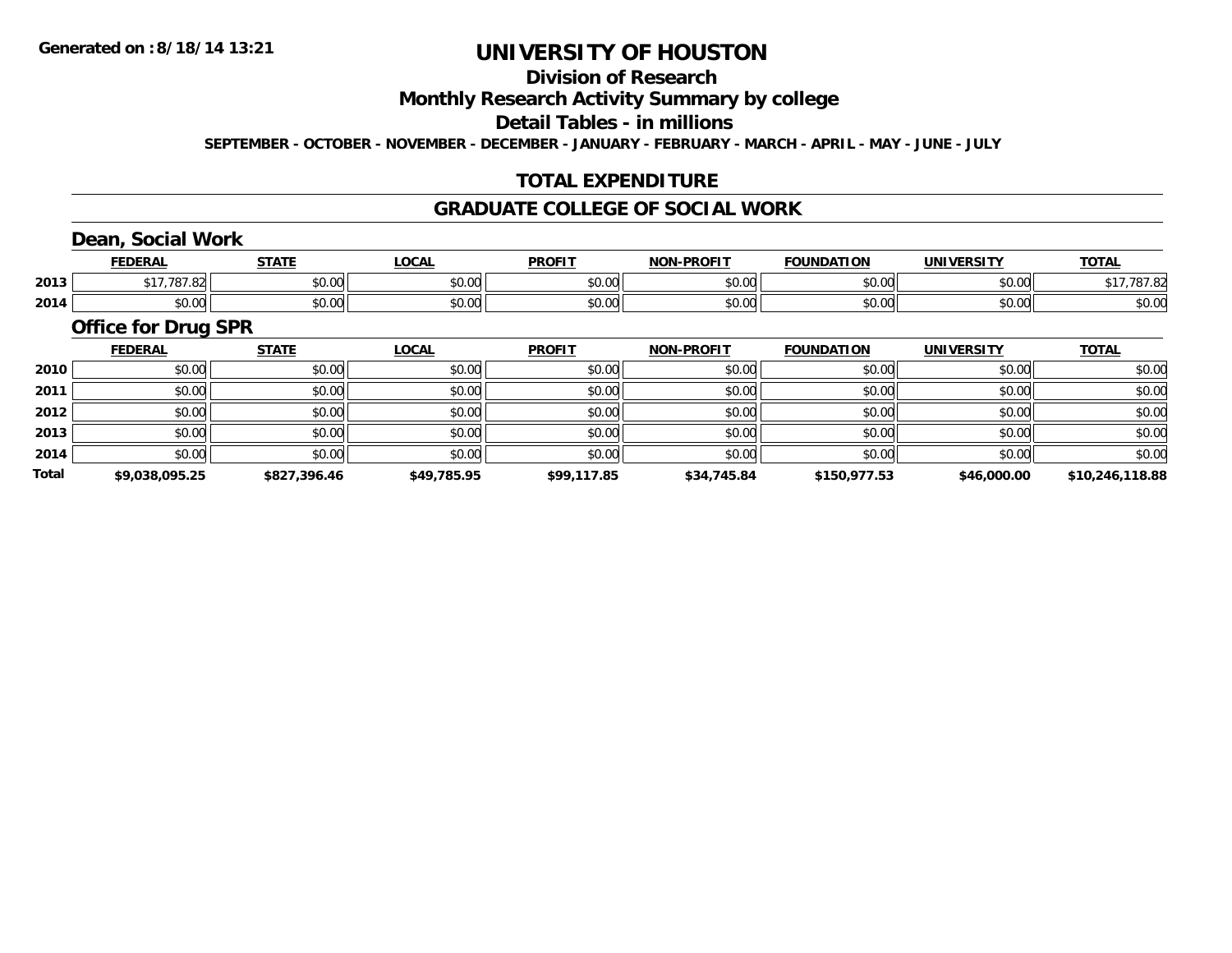### **Division of Research**

**Monthly Research Activity Summary by college**

**Detail Tables - in millions**

**SEPTEMBER - OCTOBER - NOVEMBER - DECEMBER - JANUARY - FEBRUARY - MARCH - APRIL - MAY - JUNE - JULY**

## **TOTAL EXPENDITURE**

### **HILTON COLLEGE OF HOTEL AND RESTAURANT MANAGEMENT**

### **Hotel and Restaurant Management**

|       | <b>FEDERAL</b> | <b>STATE</b> | <u>LOCAL</u> | <b>PROFIT</b> | <b>NON-PROFIT</b> | <b>FOUNDATION</b> | <b>UNIVERSITY</b> | <b>TOTAL</b> |
|-------|----------------|--------------|--------------|---------------|-------------------|-------------------|-------------------|--------------|
| 2010  | \$27,439.86    | \$94,446.07  | \$0.00       | \$35,253.70   | \$0.00            | \$23,215.29       | \$0.00            | \$180,354.92 |
| 2011  | \$62,382.35    | \$131,973.70 | \$0.00       | \$1,065.30    | \$15,908.15       | \$0.00            | \$0.00            | \$211,329.50 |
| 2012  | \$48,737.54    | \$170,971.27 | \$0.00       | \$25.76       | \$8,813.27        | \$0.00            | \$0.00            | \$228,547.84 |
| 2013  | \$60,327.05    | \$39,662.68  | \$0.00       | \$0.00        | \$0.00            | \$0.00            | \$0.00            | \$99,989.73  |
| 2014  | \$143,846.60   | (\$278.26)   | \$0.00       | \$0.00        | \$0.00            | \$32,373.45       | \$0.00            | \$175,941.79 |
| Total | \$342,733.40   | \$436,775.46 | \$0.00       | \$36,344.76   | \$24,721.42       | \$55,588.74       | \$0.00            | \$896,163.78 |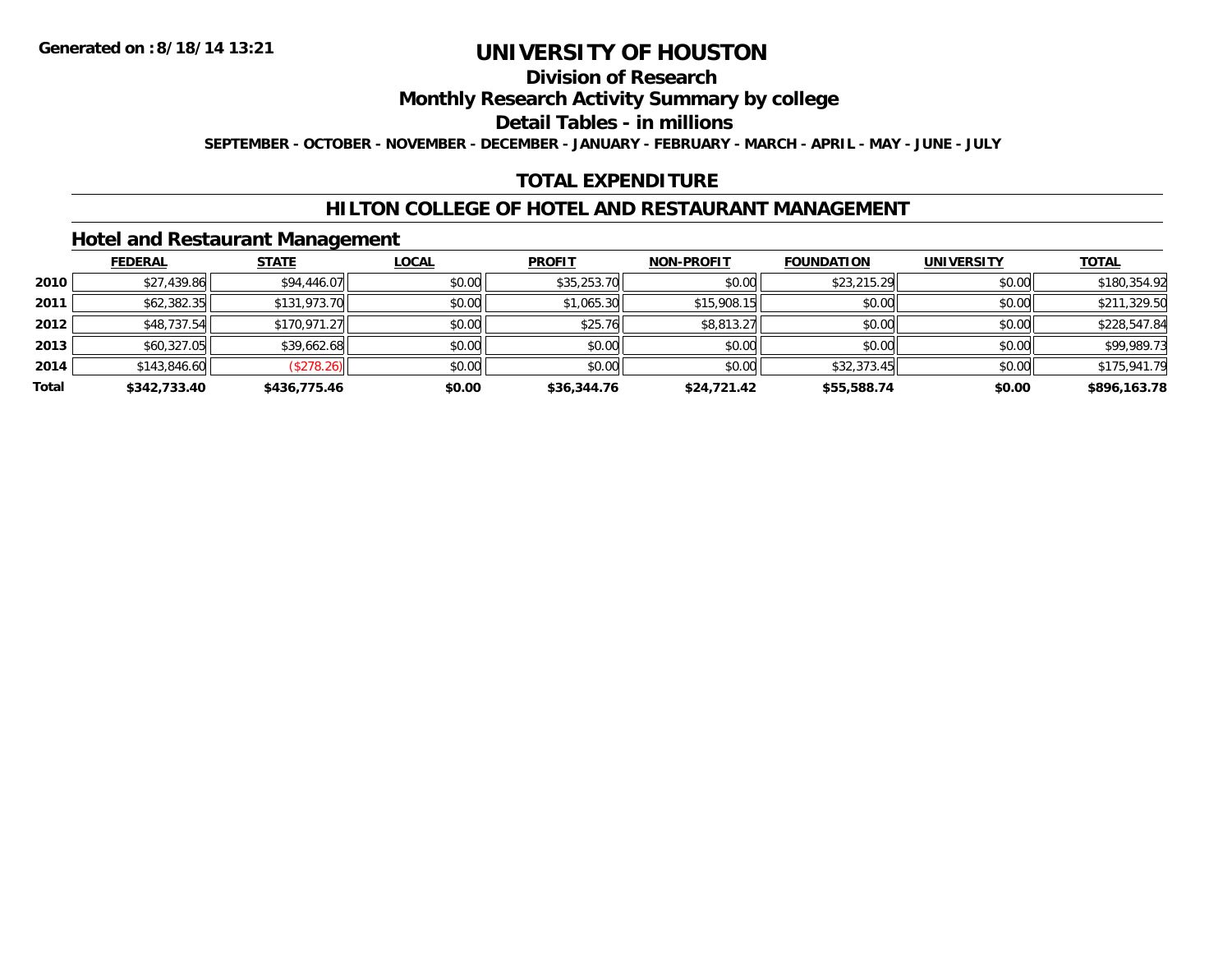# **Division of Research**

**Monthly Research Activity Summary by college**

**Detail Tables - in millions**

**SEPTEMBER - OCTOBER - NOVEMBER - DECEMBER - JANUARY - FEBRUARY - MARCH - APRIL - MAY - JUNE - JULY**

#### **TOTAL EXPENDITURE**

#### **HONORS COLLEGE**

# **Dean, Honors College**

|       | <b>FEDERAL</b> | <b>STATE</b> | <b>LOCAL</b> | <b>PROFIT</b> | <b>NON-PROFIT</b> | <b>FOUNDATION</b> | <b>UNIVERSITY</b> | <b>TOTAL</b> |
|-------|----------------|--------------|--------------|---------------|-------------------|-------------------|-------------------|--------------|
| 2010  | \$45,473.87    | \$0.00       | \$0.00       | \$0.00        | \$0.00            | \$0.00            | \$0.00            | \$45,473.87  |
| 2011  | \$16,643.81    | \$0.00       | \$0.00       | \$0.00        | \$4,336.34        | \$0.00            | \$0.00            | \$20,980.15  |
| 2012  | \$28,337.53    | \$0.00       | \$0.00       | \$0.00        | \$21,212.15       | \$0.00            | \$0.00            | \$49,549.67  |
| 2013  | \$17,124.08    | \$0.00       | \$0.00       | \$0.00        | \$9,481.67        | \$93.68           | \$0.00            | \$26,699.42  |
| 2014  | \$2,694.74     | \$0.00       | \$0.00       | \$0.00        | \$8,956.69        | \$6,549.18        | \$0.00            | \$18,200.61  |
| Total | \$110,274.02   | \$0.00       | \$0.00       | \$0.00        | \$43,986.84       | \$6,642.85        | \$0.00            | \$160,903.72 |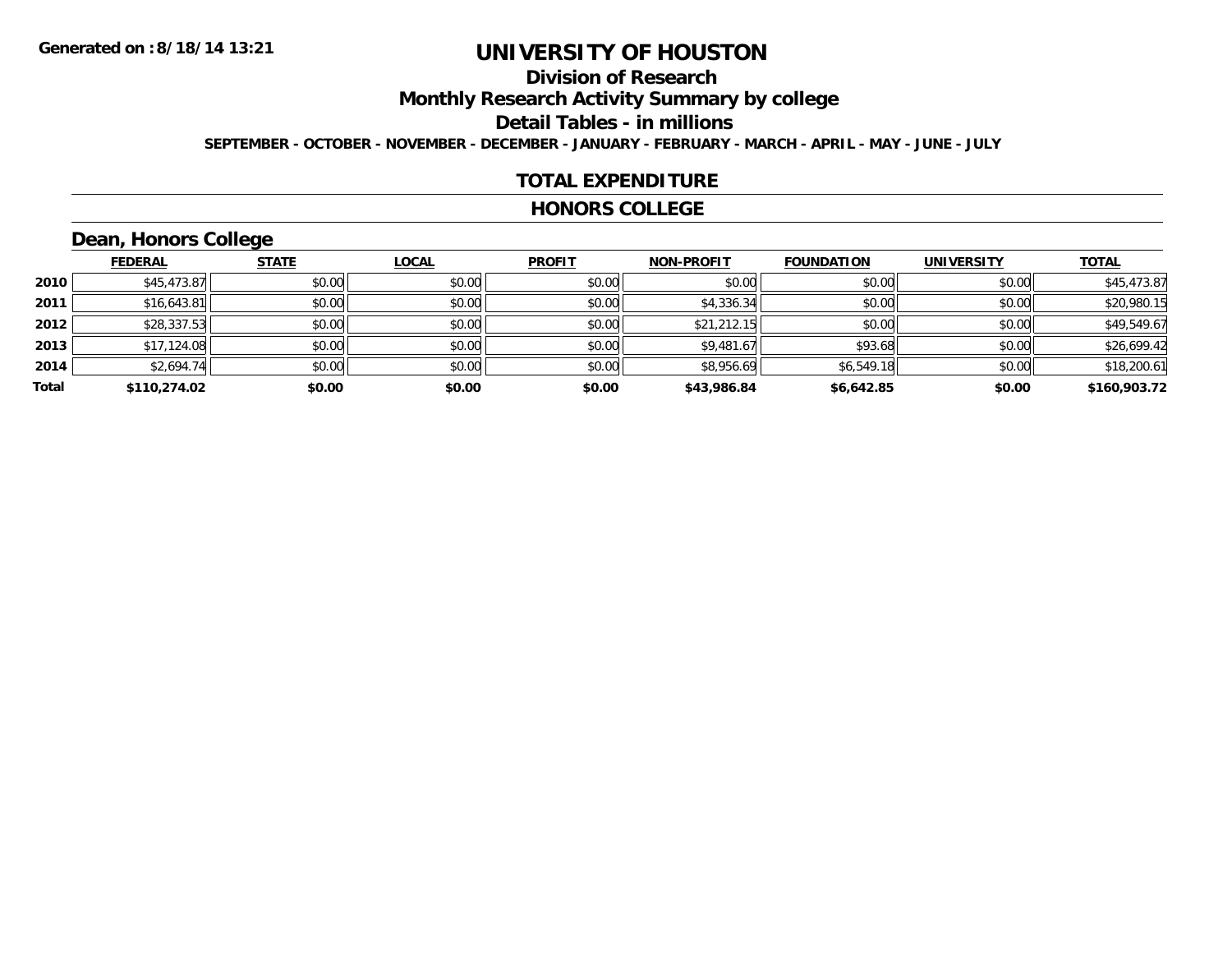# **Division of Research**

**Monthly Research Activity Summary by college**

**Detail Tables - in millions**

**SEPTEMBER - OCTOBER - NOVEMBER - DECEMBER - JANUARY - FEBRUARY - MARCH - APRIL - MAY - JUNE - JULY**

#### **TOTAL EXPENDITURE**

#### **LIBRARY**

### **Administration, Library**

|       | <b>FEDERAL</b> | <b>STATE</b> | <b>LOCAL</b> | <b>PROFIT</b> | <b>NON-PROFIT</b> | <b>FOUNDATION</b> | <b>UNIVERSITY</b> | <b>TOTAL</b> |
|-------|----------------|--------------|--------------|---------------|-------------------|-------------------|-------------------|--------------|
| 2010  | \$28,831.15    | \$0.00       | \$0.00       | \$0.00        | \$0.00            | \$0.00            | \$0.00            | \$28,831.15  |
| 2011  | \$19,122.25    | \$0.00       | \$0.00       | \$0.00        | \$0.00            | \$0.00            | \$0.00            | \$19,122.25  |
| 2012  | \$43.40        | \$0.00       | \$0.00       | \$0.00        | \$0.00            | \$0.00            | \$0.00            | \$43.40      |
| 2013  | \$0.00         | \$0.00       | \$0.00       | \$0.00        | \$0.00            | \$0.00            | \$0.00            | \$0.00       |
| 2014  | \$0.00         | \$0.00       | \$0.00       | \$0.00        | \$0.00            | \$0.00            | \$0.00            | \$0.00       |
| Total | \$47,996.80    | \$0.00       | \$0.00       | \$0.00        | \$0.00            | \$0.00            | \$0.00            | \$47,996.80  |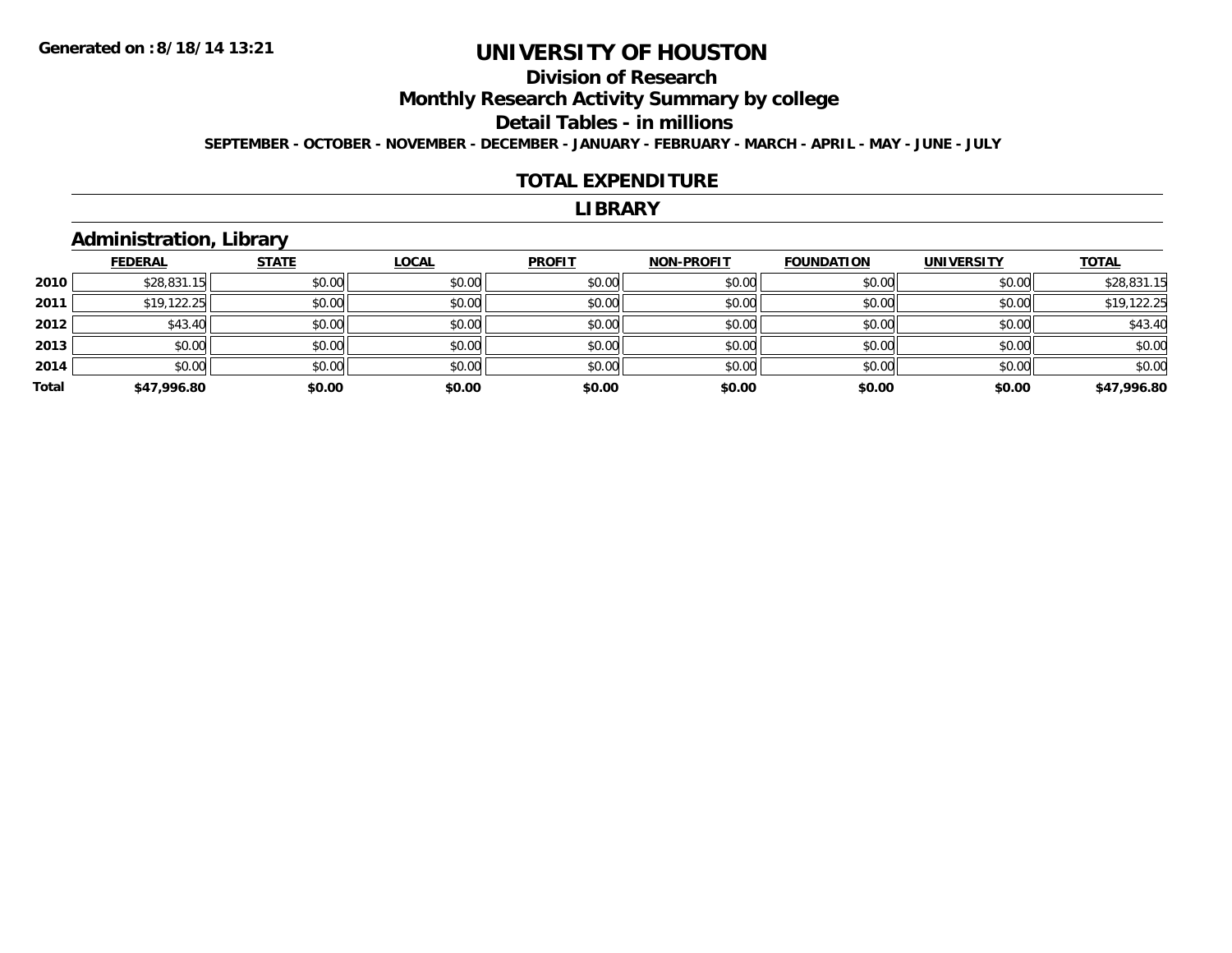# **Division of Research**

**Monthly Research Activity Summary by college**

**Detail Tables - in millions**

**SEPTEMBER - OCTOBER - NOVEMBER - DECEMBER - JANUARY - FEBRUARY - MARCH - APRIL - MAY - JUNE - JULY**

#### **TOTAL EXPENDITURE**

#### **PRESIDENT**

### **Office of the President**

|       | <b>FEDERAL</b> | <b>STATE</b> | <b>LOCAL</b> | <b>PROFIT</b> | <b>NON-PROFIT</b> | <b>FOUNDATION</b> | <b>UNIVERSITY</b> | <b>TOTAL</b> |
|-------|----------------|--------------|--------------|---------------|-------------------|-------------------|-------------------|--------------|
| 2010  | \$0.00         | \$0.00       | \$0.00       | \$0.00        | \$0.00            | \$0.00            | \$0.00            | \$0.00       |
| 2011  | \$0.00         | \$0.00       | \$0.00       | \$0.00        | \$0.00            | \$0.00            | \$0.00            | \$0.00       |
| 2012  | \$0.00         | \$0.00       | \$0.00       | \$0.00        | \$0.00            | \$0.00            | \$0.00            | \$0.00       |
| 2013  | \$0.00         | \$0.00       | \$0.00       | \$0.00        | \$0.00            | \$0.00            | \$0.00            | \$0.00       |
| 2014  | \$0.00         | \$0.00       | \$0.00       | \$0.00        | \$0.00            | \$0.00            | \$0.00            | \$0.00       |
| Total | \$0.00         | \$0.00       | \$0.00       | \$0.00        | \$0.00            | \$0.00            | \$0.00            | \$0.00       |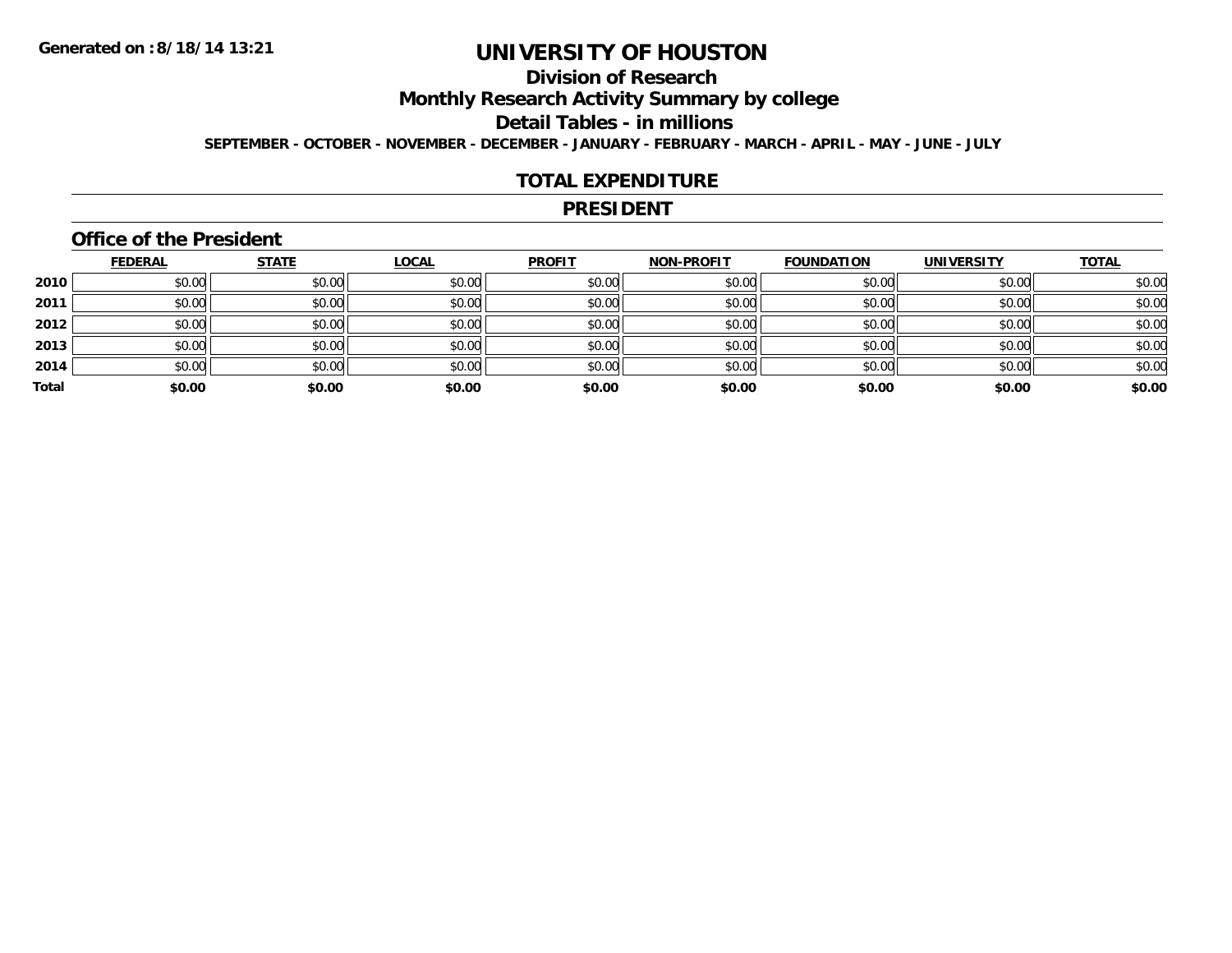**Division of Research**

**Monthly Research Activity Summary by college**

**Detail Tables - in millions**

**SEPTEMBER - OCTOBER - NOVEMBER - DECEMBER - JANUARY - FEBRUARY - MARCH - APRIL - MAY - JUNE - JULY**

## **TOTAL EXPENDITURE**

#### **SENIOR V.P. FOR ACADEMIC AFFAIRS AND PROVOST**

|      | <b>Continuing Education</b>                         |              |              |               |                   |                   |                   |              |
|------|-----------------------------------------------------|--------------|--------------|---------------|-------------------|-------------------|-------------------|--------------|
|      | <b>FEDERAL</b>                                      | <b>STATE</b> | <b>LOCAL</b> | <b>PROFIT</b> | <b>NON-PROFIT</b> | <b>FOUNDATION</b> | <b>UNIVERSITY</b> | <b>TOTAL</b> |
| 2011 | \$0.00                                              | \$1,068.06   | \$0.00       | \$0.00        | \$0.00            | \$0.00            | \$0.00            | \$1,068.06   |
|      | <b>Learning and Assessment Services</b>             |              |              |               |                   |                   |                   |              |
|      | <b>FEDERAL</b>                                      | <b>STATE</b> | <b>LOCAL</b> | <b>PROFIT</b> | <b>NON-PROFIT</b> | <b>FOUNDATION</b> | <b>UNIVERSITY</b> | <b>TOTAL</b> |
| 2010 | \$298,341.10                                        | \$113,522.61 | \$0.00       | \$0.00        | \$60,889.24       | \$4,642.14        | \$0.00            | \$477,395.09 |
| 2011 | \$273,321.62                                        | \$123,987.60 | \$0.00       | \$0.00        | \$65,919.66       | \$6,652.35        | \$0.00            | \$469,881.23 |
| 2012 | \$274,177.67                                        | \$117,251.95 | \$0.00       | \$0.00        | \$67,687.50       | \$0.00            | \$0.00            | \$459,117.12 |
| 2013 | \$331,783.72                                        | \$123,208.47 | \$0.00       | \$0.00        | (\$534.53)        | \$0.00            | \$0.00            | \$454,457.66 |
| 2014 | \$346,903.80                                        | \$107,525.11 | \$0.00       | \$0.00        | \$0.00            | \$0.00            | \$0.00            | \$454,428.91 |
|      | <b>Learning Support Services</b>                    |              |              |               |                   |                   |                   |              |
|      | <b>FEDERAL</b>                                      | <b>STATE</b> | <b>LOCAL</b> | <b>PROFIT</b> | <b>NON-PROFIT</b> | <b>FOUNDATION</b> | <b>UNIVERSITY</b> | <b>TOTAL</b> |
| 2012 | \$0.00                                              | \$0.00       | \$0.00       | \$0.00        | \$0.00            | \$0.00            | \$0.00            | \$0.00       |
| 2013 | \$0.00                                              | \$0.00       | \$0.00       | \$0.00        | \$0.00            | \$0.00            | \$0.00            | \$0.00       |
|      | <b>Office of Admissions</b>                         |              |              |               |                   |                   |                   |              |
|      | <b>FEDERAL</b>                                      | <b>STATE</b> | <b>LOCAL</b> | <b>PROFIT</b> | <b>NON-PROFIT</b> | <b>FOUNDATION</b> | <b>UNIVERSITY</b> | <b>TOTAL</b> |
| 2010 | \$0.00                                              | \$0.00       | \$0.00       | \$0.00        | \$0.00            | \$0.00            | \$0.00            | \$0.00       |
| 2011 | \$0.00                                              | \$0.00       | \$0.00       | \$0.00        | \$0.00            | \$0.00            | \$0.00            | \$0.00       |
| 2012 | \$0.00                                              | \$0.00       | \$0.00       | \$0.00        | \$0.00            | \$0.00            | \$0.00            | \$0.00       |
| 2013 | \$0.00                                              | \$0.00       | \$0.00       | \$0.00        | \$0.00            | \$0.00            | \$0.00            | \$0.00       |
| 2014 | \$0.00                                              | \$0.00       | \$0.00       | \$0.00        | \$0.00            | \$0.00            | \$0.00            | \$0.00       |
|      | <b>Senior V.P. for Academic Affairs and Provost</b> |              |              |               |                   |                   |                   |              |
|      | <b>FEDERAL</b>                                      | <b>STATE</b> | <b>LOCAL</b> | <b>PROFIT</b> | <b>NON-PROFIT</b> | <b>FOUNDATION</b> | <b>UNIVERSITY</b> | <b>TOTAL</b> |
| 2012 | \$0.00                                              | \$0.00       | \$0.00       | \$36,232.62   | \$0.00            | \$0.00            | \$0.00            | \$36,232.62  |
| 2013 | \$0.00                                              | \$0.00       | \$0.00       | \$0.00        | \$0.00            | \$0.00            | \$0.00            | \$0.00       |
| 2014 | \$0.00                                              | \$0.00       | \$0.00       | \$38,767.38   | \$0.00            | \$0.00            | \$0.00            | \$38,767.38  |
|      | <b>Undergraduate Scholars</b>                       |              |              |               |                   |                   |                   |              |
|      | <b>FEDERAL</b>                                      | <b>STATE</b> | <b>LOCAL</b> | <b>PROFIT</b> | <b>NON-PROFIT</b> | <b>FOUNDATION</b> | <b>UNIVERSITY</b> | <u>TOTAL</u> |
| 2010 | \$0.00                                              | \$5,434.08   | \$0.00       | \$0.00        | \$0.00            | \$0.00            | \$0.00            | \$5,434.08   |
| 2011 | \$0.00                                              | \$23,992.72  | \$0.00       | \$0.00        | \$0.00            | \$0.00            | \$0.00            | \$23,992.72  |
| 2012 | \$0.00                                              | \$18,807.12  | \$0.00       | \$0.00        | \$0.00            | \$0.00            | \$0.00            | \$18,807.12  |
| 2013 | \$0.00                                              | \$13,567.75  | \$0.00       | \$0.00        | \$0.00            | \$0.00            | \$0.00            | \$13,567.75  |
|      |                                                     |              |              |               |                   |                   |                   |              |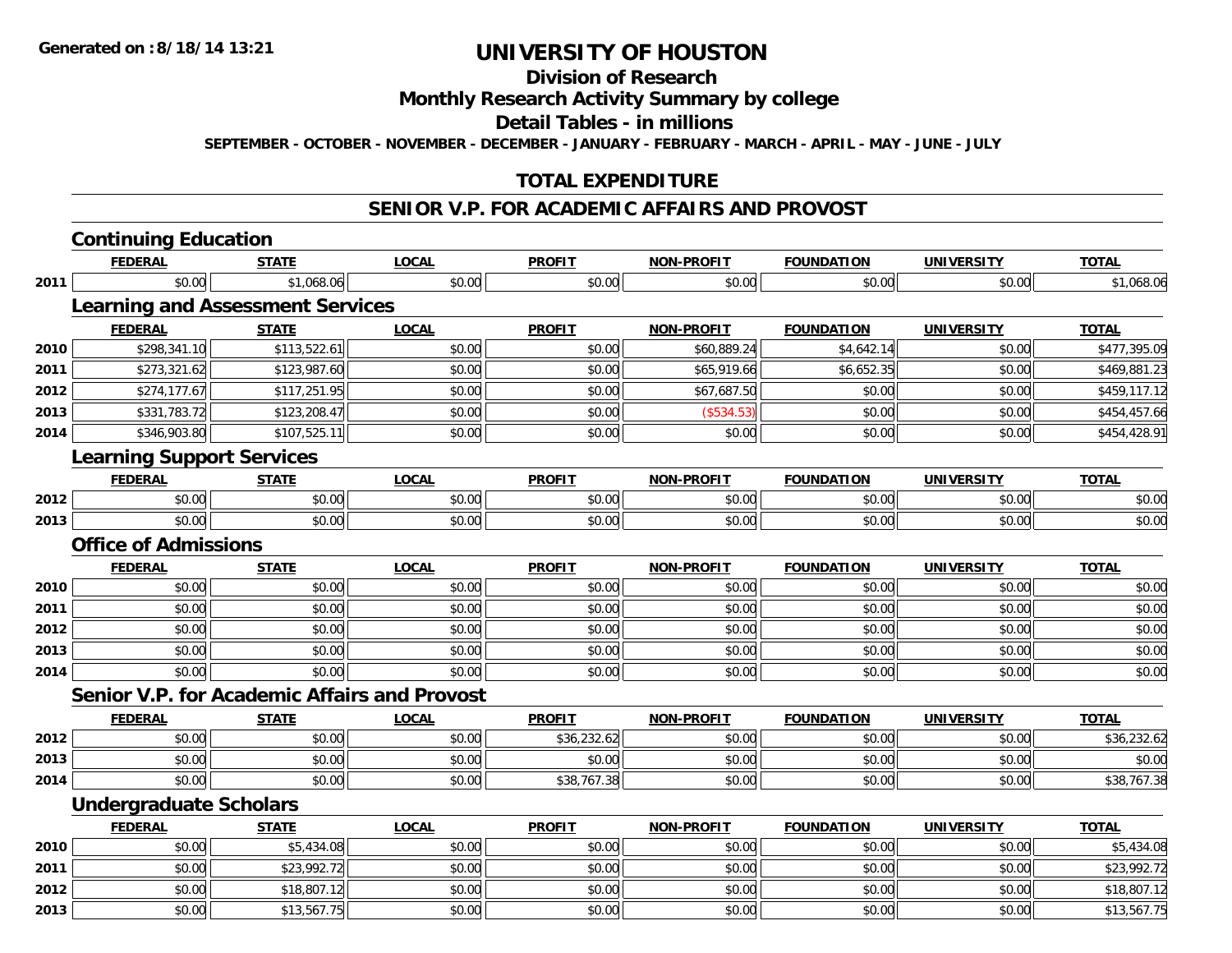# **Division of Research**

### **Monthly Research Activity Summary by college**

#### **Detail Tables - in millions**

**SEPTEMBER - OCTOBER - NOVEMBER - DECEMBER - JANUARY - FEBRUARY - MARCH - APRIL - MAY - JUNE - JULY**

## **TOTAL EXPENDITURE**

#### **SENIOR V.P. FOR ACADEMIC AFFAIRS AND PROVOST**

#### **Undergraduate Scholars**

|              | <b>FEDERAL</b>               | <b>STATE</b> | <b>LOCAL</b> | <b>PROFIT</b> | <b>NON-PROFIT</b> | <b>FOUNDATION</b> | <b>UNIVERSITY</b> | <b>TOTAL</b>   |
|--------------|------------------------------|--------------|--------------|---------------|-------------------|-------------------|-------------------|----------------|
| 2014         | \$0.00                       | \$11,463.81  | \$0.00       | \$0.00        | \$0.00            | \$0.00            | \$0.00            | \$11,463.81    |
|              | <b>Undergraduate Studies</b> |              |              |               |                   |                   |                   |                |
|              | <b>FEDERAL</b>               | <b>STATE</b> | <b>LOCAL</b> | <b>PROFIT</b> | <b>NON-PROFIT</b> | <b>FOUNDATION</b> | <b>UNIVERSITY</b> | <b>TOTAL</b>   |
| 2010         | \$0.00                       | \$0.00       | \$0.00       | \$0.00        | \$0.00            | \$0.00            | \$0.00            | \$0.00         |
| 2011         | \$0.00                       | \$0.00       | \$0.00       | \$0.00        | \$0.00            | \$0.00            | \$0.00            | \$0.00         |
| 2012         | \$0.00                       | \$66,672.79  | \$0.00       | \$0.00        | \$0.00            | \$0.00            | \$0.00            | \$66,672.79    |
| 2013         | \$0.00                       | \$36,471.01  | \$0.00       | \$0.00        | \$0.00            | \$0.00            | \$0.00            | \$36,471.01    |
| 2014         | \$0.00                       | \$95,281.55  | \$0.00       | \$0.00        | \$0.00            | \$0.00            | \$0.00            | \$95,281.55    |
| <b>Total</b> | \$1,524,527.91               | \$858,254.63 | \$0.00       | \$75,000.00   | \$193,961.87      | \$11,294.49       | \$0.00            | \$2,663,038.90 |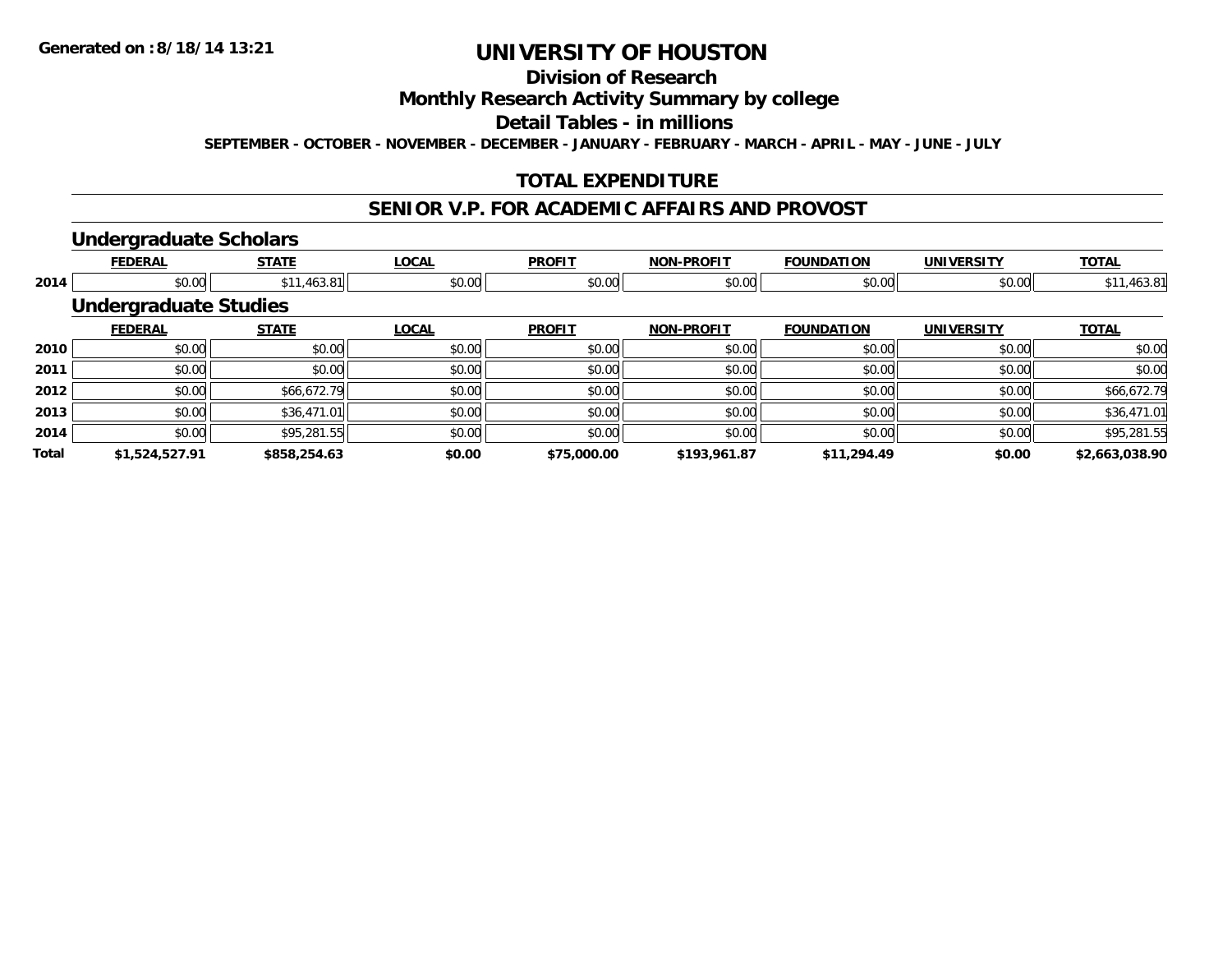# **Division of Research**

**Monthly Research Activity Summary by college**

**Detail Tables - in millions**

**SEPTEMBER - OCTOBER - NOVEMBER - DECEMBER - JANUARY - FEBRUARY - MARCH - APRIL - MAY - JUNE - JULY**

### **TOTAL EXPENDITURE**

#### **UH LAW CENTER**

|      | Dean, Law      |              |              |               |                   |                   |                   |                |  |  |
|------|----------------|--------------|--------------|---------------|-------------------|-------------------|-------------------|----------------|--|--|
|      | <b>FEDERAL</b> | <b>STATE</b> | <b>LOCAL</b> | <b>PROFIT</b> | <b>NON-PROFIT</b> | <b>FOUNDATION</b> | <b>UNIVERSITY</b> | <b>TOTAL</b>   |  |  |
| 2010 | \$194,328.28   | \$0.00       | \$0.00       | \$0.00        | \$0.00            | \$0.00            | \$0.00            | \$194,328.28   |  |  |
| 2011 | \$32,056.18    | \$0.00       | \$0.00       | \$0.00        | \$0.00            | \$0.00            | \$0.00            | \$32,056.18    |  |  |
| 2012 | (\$221,005.68) | \$0.00       | \$0.00       | \$0.00        | \$0.00            | \$0.00            | \$0.00            | (\$221,005.68) |  |  |
| 2013 | \$0.00         | \$0.00       | \$0.00       | \$0.00        | \$0.00            | \$0.00            | \$0.00            | \$0.00         |  |  |
|      | Law-UH         |              |              |               |                   |                   |                   |                |  |  |
|      |                |              |              |               |                   |                   |                   |                |  |  |
|      | <b>FEDERAL</b> | <b>STATE</b> | <b>LOCAL</b> | <b>PROFIT</b> | <b>NON-PROFIT</b> | <b>FOUNDATION</b> | <b>UNIVERSITY</b> | <b>TOTAL</b>   |  |  |
| 2010 | \$709.58       | \$197,954.06 | \$0.00       | \$0.00        | \$0.00            | \$0.00            | \$0.00            | \$198,663.64   |  |  |
| 2011 | \$67,317.58    | \$63,129.45  | \$0.00       | \$0.00        | \$0.00            | \$77,241.48       | \$0.00            | \$207,688.51   |  |  |
| 2012 | \$8,749.01     | \$127,221.62 | \$0.00       | \$0.00        | \$0.00            | \$71,099.96       | \$0.00            | \$207,070.59   |  |  |
| 2013 | \$143,307.81   | \$173,667.58 | \$0.00       | \$0.00        | \$0.00            | \$54,691.24       | \$0.00            | \$371,666.63   |  |  |
| 2014 | \$22,287.75    | \$178,242.59 | \$0.00       | \$0.00        | \$0.00            | \$14,100.66       | \$0.00            | \$214,631.00   |  |  |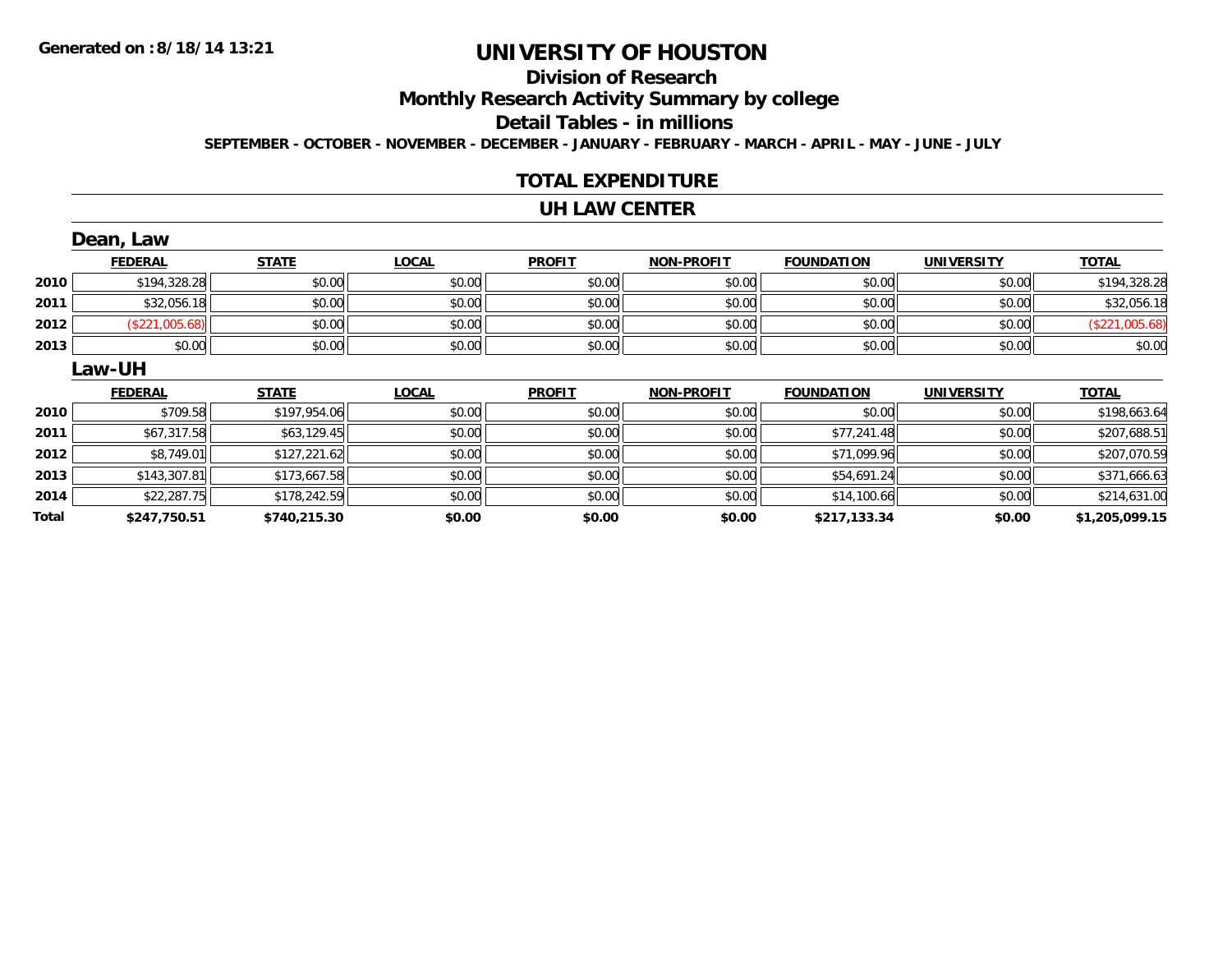# **Division of Research**

**Monthly Research Activity Summary by college**

**Detail Tables - in millions**

**SEPTEMBER - OCTOBER - NOVEMBER - DECEMBER - JANUARY - FEBRUARY - MARCH - APRIL - MAY - JUNE - JULY**

#### **TOTAL EXPENDITURE**

#### **UKNOWN COLLEGE**

### **Unknown Department**

|       | <b>FEDERAL</b> | <b>STATE</b> | <b>LOCAL</b> | <b>PROFIT</b> | <b>NON-PROFIT</b> | <b>FOUNDATION</b> | <b>UNIVERSITY</b> | <b>TOTAL</b> |
|-------|----------------|--------------|--------------|---------------|-------------------|-------------------|-------------------|--------------|
| 2010  | \$0.00         | \$0.00       | \$0.00       | \$0.00        | \$0.00            | \$0.00            | \$0.00            | \$0.00       |
| 2011  | \$0.00         | \$0.00       | \$0.00       | \$0.00        | \$0.00            | \$0.00            | \$0.00            | \$0.00       |
| 2012  | \$0.00         | \$0.00       | \$0.00       | \$0.00        | \$0.00            | \$0.00            | \$0.00            | \$0.00       |
| 2013  | \$0.00         | \$0.00       | \$0.00       | \$0.00        | \$0.00            | \$0.00            | \$0.00            | \$0.00       |
| 2014  | \$0.00         | \$0.00       | \$0.00       | \$0.00        | \$0.00            | \$0.00            | \$0.00            | \$0.00       |
| Total | \$0.00         | \$0.00       | \$0.00       | \$0.00        | \$0.00            | \$0.00            | \$0.00            | \$0.00       |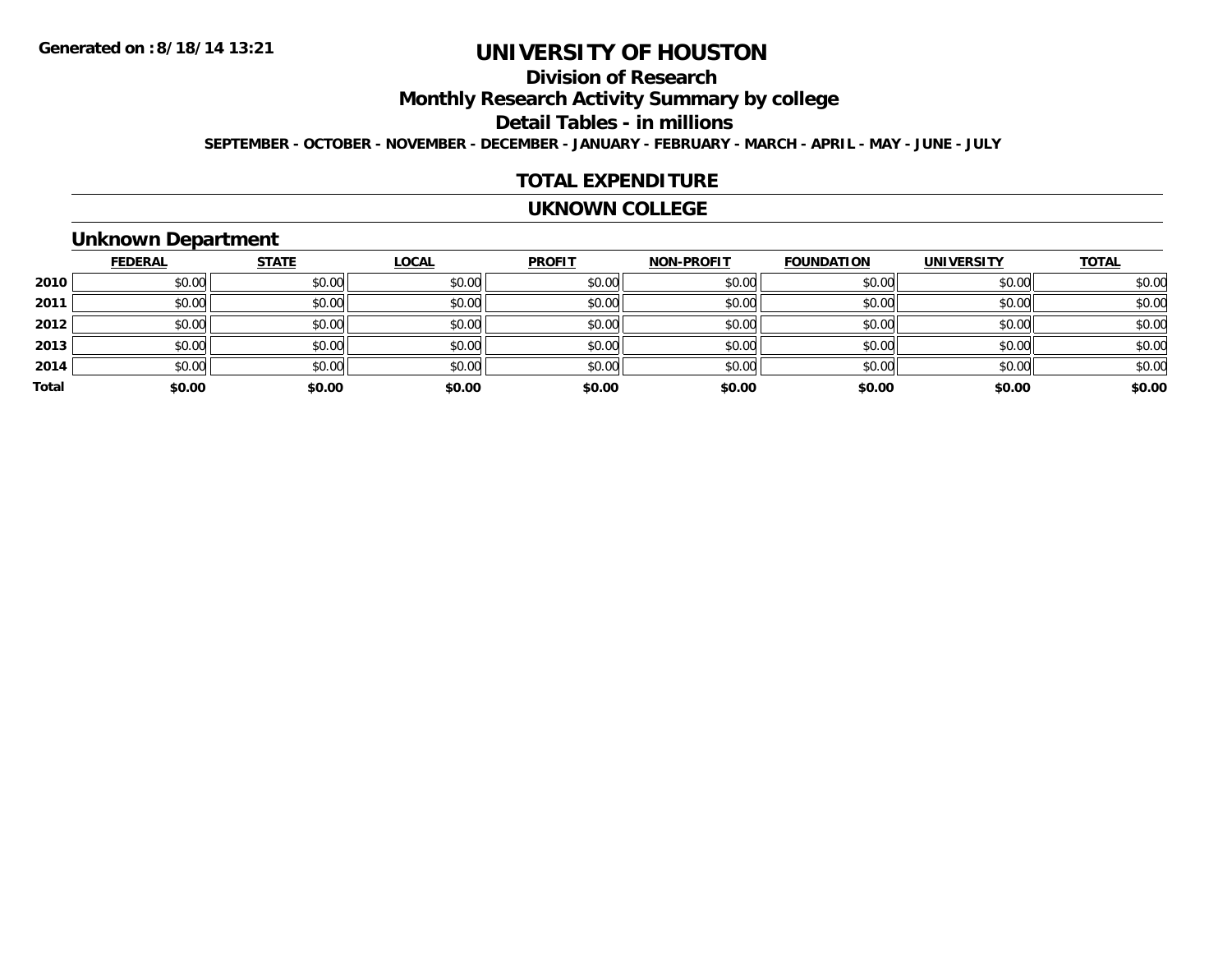**Total**

# **UNIVERSITY OF HOUSTON**

## **Division of Research**

**Monthly Research Activity Summary by college**

**Detail Tables - in millions**

**SEPTEMBER - OCTOBER - NOVEMBER - DECEMBER - JANUARY - FEBRUARY - MARCH - APRIL - MAY - JUNE - JULY**

### **TOTAL EXPENDITURE**

### **VICE PRESIDENT FOR ADMINISTRATION**

|      | <b>KUHF - Radio</b>         |              |              |               |                   |                   |                   |                |
|------|-----------------------------|--------------|--------------|---------------|-------------------|-------------------|-------------------|----------------|
|      | <b>FEDERAL</b>              | <b>STATE</b> | <b>LOCAL</b> | <b>PROFIT</b> | <b>NON-PROFIT</b> | <b>FOUNDATION</b> | <b>UNIVERSITY</b> | <b>TOTAL</b>   |
| 2010 | \$11,640.00                 | \$0.00       | \$0.00       | \$0.00        | \$568,801.87      | \$0.00            | \$0.00            | \$580,441.87   |
| 2011 | \$6,272.82                  | \$0.00       | \$0.00       | \$0.00        | \$623,379.11      | \$0.00            | \$0.00            | \$629,651.93   |
| 2012 | $(*758.32)$                 | \$10,153.66  | \$0.00       | \$0.00        | (\$233.11)        | \$0.00            | \$0.00            | \$9,162.23     |
| 2013 | \$0.00                      | (\$153.66)   | \$0.00       | \$0.00        | \$2,123,324.00    | \$0.00            | \$0.00            | \$2,123,170.34 |
| 2014 | \$26,825.30                 | \$0.00       | \$0.00       | \$0.00        | \$2,269,553.00    | \$0.00            | \$0.00            | \$2,296,378.30 |
|      | <b>KUHT-TV</b>              |              |              |               |                   |                   |                   |                |
|      | <b>FEDERAL</b>              | <b>STATE</b> | <b>LOCAL</b> | <b>PROFIT</b> | <b>NON-PROFIT</b> | <b>FOUNDATION</b> | <b>UNIVERSITY</b> | <b>TOTAL</b>   |
| 2010 | (\$2,503.85)                | \$0.00       | \$0.00       | \$0.00        | \$1,509,403.12    | \$0.00            | \$0.00            | \$1,506,899.27 |
| 2011 | (\$4,505.73)                | \$0.00       | \$0.00       | \$0.00        | \$1,606,903.00    | \$0.00            | \$0.00            | \$1,602,397.27 |
| 2012 | \$0.00                      | \$0.00       | \$0.00       | \$0.00        | \$0.02            | \$0.00            | \$0.00            | \$0.02         |
|      | <b>Physical Plant</b>       |              |              |               |                   |                   |                   |                |
|      | <b>FEDERAL</b>              | <b>STATE</b> | <b>LOCAL</b> | <b>PROFIT</b> | <b>NON-PROFIT</b> | <b>FOUNDATION</b> | <b>UNIVERSITY</b> | <b>TOTAL</b>   |
| 2010 | \$0.00                      | \$0.00       | \$0.00       | \$0.00        | \$78,007.29       | \$0.00            | \$0.00            | \$78,007.29    |
| 2011 | \$0.00                      | \$0.00       | \$0.00       | \$0.00        | \$0.00            | \$0.00            | \$0.00            | \$0.00         |
| 2012 | \$0.00                      | \$0.00       | \$0.00       | \$0.00        | \$2,261,595.72    | \$0.00            | \$0.00            | \$2,261,595.72 |
| 2013 | \$0.00                      | \$0.00       | \$0.00       | \$0.00        | \$0.28            | \$0.00            | \$0.00            | \$0.28         |
|      | <b>UH Police Department</b> |              |              |               |                   |                   |                   |                |
|      | <b>FEDERAL</b>              | <b>STATE</b> | <b>LOCAL</b> | <b>PROFIT</b> | <b>NON-PROFIT</b> | <b>FOUNDATION</b> | <b>UNIVERSITY</b> | <b>TOTAL</b>   |
| 2014 | \$3,000.00                  | \$0.00       | \$0.00       | \$0.00        | \$0.00            | \$0.00            | \$0.00            | \$3,000.00     |

**\$39,970.22 \$10,000.00 \$0.00 \$0.00 \$11,040,734.30 \$0.00 \$0.00 \$11,090,704.52**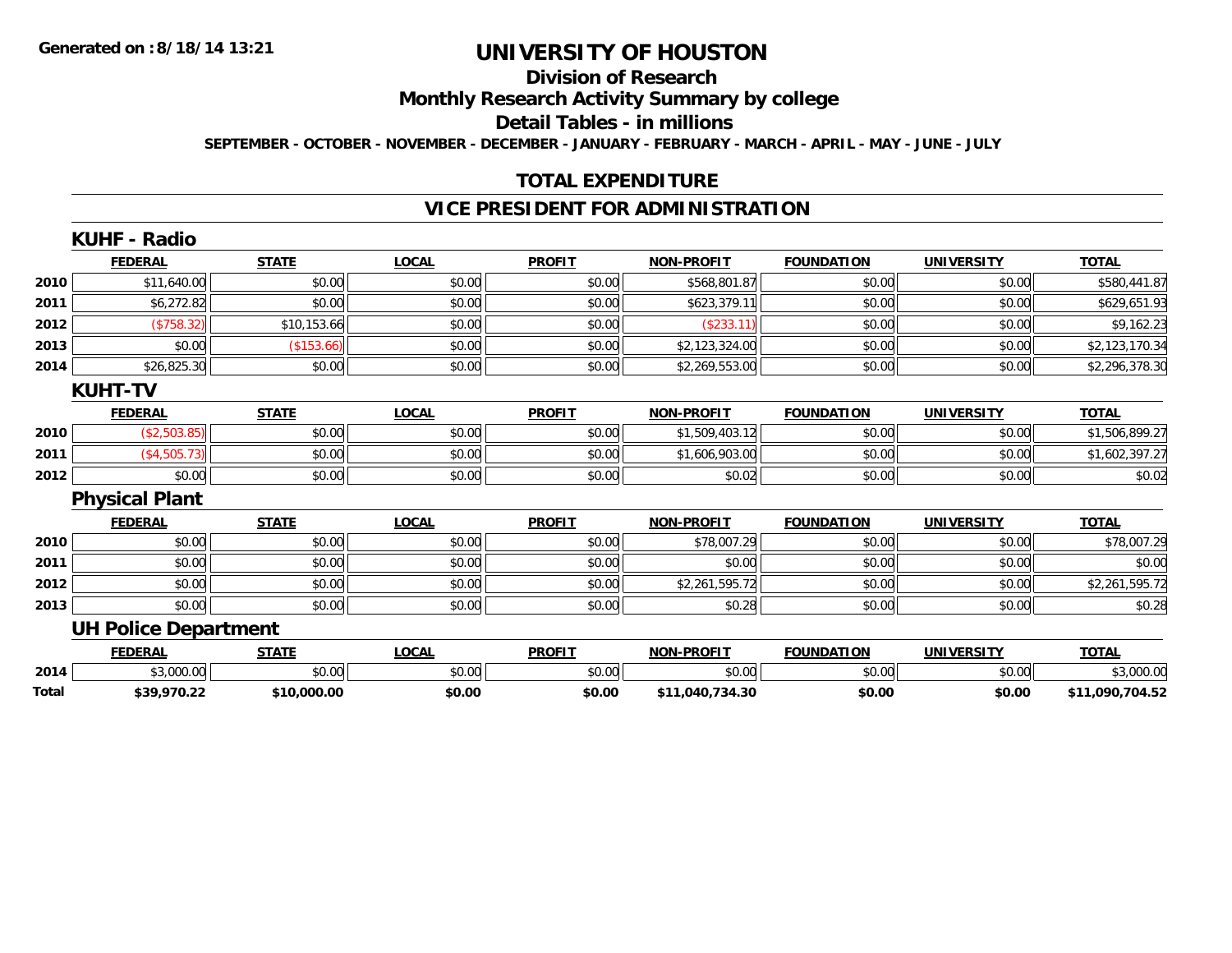**Total**

# **UNIVERSITY OF HOUSTON**

# **Division of Research**

### **Monthly Research Activity Summary by college**

#### **Detail Tables - in millions**

**SEPTEMBER - OCTOBER - NOVEMBER - DECEMBER - JANUARY - FEBRUARY - MARCH - APRIL - MAY - JUNE - JULY**

## **TOTAL EXPENDITURE**

### **VICE PRESIDENT FOR STUDENT AFFAIRS**

#### **Childrens Learning Centers**

|      | <b>FEDERAL</b>        | <b>STATE</b>                           | <b>LOCAL</b> | <b>PROFIT</b> | <b>NON-PROFIT</b> | <b>FOUNDATION</b> | <b>UNIVERSITY</b> | <b>TOTAL</b> |
|------|-----------------------|----------------------------------------|--------------|---------------|-------------------|-------------------|-------------------|--------------|
| 2014 | \$236,832.20          | \$0.00                                 | \$0.00       | \$0.00        | \$0.00            | \$0.00            | \$0.00            | \$236,832.20 |
|      | Dean, Student Affairs |                                        |              |               |                   |                   |                   |              |
|      | <b>FEDERAL</b>        | <b>STATE</b>                           | <b>LOCAL</b> | <b>PROFIT</b> | <b>NON-PROFIT</b> | <b>FOUNDATION</b> | <b>UNIVERSITY</b> | <b>TOTAL</b> |
| 2010 | \$0.00                | \$0.00                                 | \$0.00       | \$0.00        | \$0.00            | \$0.00            | \$0.00            | \$0.00       |
| 2011 | \$61,017.61           | \$0.00                                 | \$0.00       | \$0.00        | \$0.00            | \$0.00            | \$0.00            | \$61,017.61  |
| 2012 | \$68,352.83           | \$0.00                                 | \$0.00       | \$0.00        | \$0.00            | \$0.00            | \$0.00            | \$68,352.83  |
| 2013 | \$3,721.51            | \$0.00                                 | \$0.00       | \$0.00        | \$0.00            | \$0.00            | \$0.00            | \$3,721.51   |
|      |                       | <b>Vice President, Student Affairs</b> |              |               |                   |                   |                   |              |
|      | <b>FEDERAL</b>        | <b>STATE</b>                           | <b>LOCAL</b> | <b>PROFIT</b> | <b>NON-PROFIT</b> | <b>FOUNDATION</b> | <b>UNIVERSITY</b> | <b>TOTAL</b> |
| 2010 | \$196,944.77          | \$0.00                                 | \$0.00       | \$0.00        | \$0.00            | \$0.00            | \$0.00            | \$196,944.77 |
| 2011 | \$218,386.65          | \$0.00                                 | \$0.00       | \$0.00        | \$0.00            | \$0.00            | \$0.00            | \$218,386.65 |
| 2012 | \$158,190.18          | \$0.00                                 | \$0.00       | \$0.00        | \$0.00            | \$0.00            | \$0.00            | \$158,190.18 |
| 2013 | \$210,082.81          | \$0.00                                 | \$0.00       | \$0.00        | \$0.00            | \$0.00            | \$0.00            | \$210,082.81 |
| 2014 | \$24,609.39           | \$0.00                                 | \$0.00       | \$0.00        | \$0.00            | \$0.00            | \$0.00            | \$24,609.39  |

**\$1,178,137.95 \$0.00 \$0.00 \$0.00 \$0.00 \$0.00 \$0.00 \$1,178,137.95**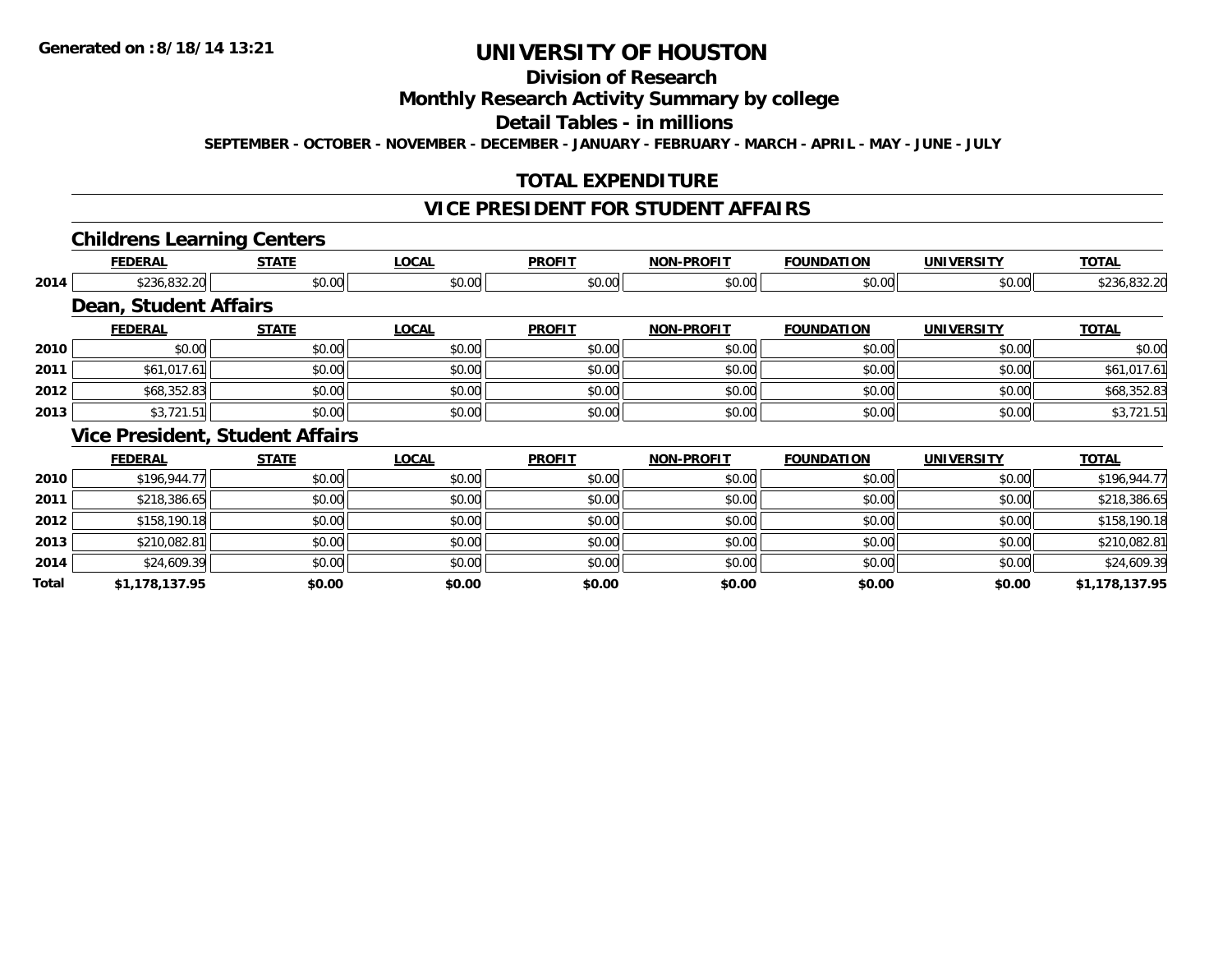# **Division of Research**

**Monthly Research Activity Summary by college**

**Detail Tables - in millions**

**SEPTEMBER - OCTOBER - NOVEMBER - DECEMBER - JANUARY - FEBRUARY - MARCH - APRIL - MAY - JUNE - JULY**

### **IDC RECOVERY**

#### **C.T. BAUER COLLEGE OF BUSINESS**

|       | <b>Finance</b>                           |              |              |               |                   |                   |                   |                |
|-------|------------------------------------------|--------------|--------------|---------------|-------------------|-------------------|-------------------|----------------|
|       | <b>FEDERAL</b>                           | <b>STATE</b> | <b>LOCAL</b> | <b>PROFIT</b> | <b>NON-PROFIT</b> | <b>FOUNDATION</b> | <b>UNIVERSITY</b> | <b>TOTAL</b>   |
| 2010  | \$32,589.31                              | \$0.00       | \$0.00       | \$0.00        | \$0.00            | \$0.00            | \$0.00            | \$32,589.31    |
| 2011  | \$0.00                                   | \$0.00       | \$0.00       | \$0.00        | \$0.00            | \$0.00            | \$0.00            | \$0.00         |
| 2012  | \$9,417.09                               | \$0.00       | \$0.00       | \$0.00        | \$0.00            | \$0.00            | \$0.00            | \$9,417.09     |
| 2013  | \$0.00                                   | \$0.00       | \$0.00       | \$0.00        | \$0.00            | \$0.00            | \$0.00            | \$0.00         |
| 2014  | \$0.00                                   | \$0.00       | \$0.00       | \$0.00        | \$0.00            | \$0.00            | \$0.00            | \$0.00         |
|       | Management                               |              |              |               |                   |                   |                   |                |
|       | <b>FEDERAL</b>                           | <b>STATE</b> | <b>LOCAL</b> | <b>PROFIT</b> | <b>NON-PROFIT</b> | <b>FOUNDATION</b> | <b>UNIVERSITY</b> | <b>TOTAL</b>   |
| 2010  | \$12,053.04                              | \$0.00       | \$0.00       | \$0.00        | \$0.00            | \$0.00            | \$0.00            | \$12,053.04    |
| 2011  | \$12,563.43                              | \$0.00       | \$0.00       | \$0.00        | \$0.00            | \$0.00            | \$0.00            | \$12,563.43    |
| 2012  | (\$1,980.84)                             | \$0.00       | \$0.00       | \$0.00        | \$0.00            | \$0.00            | \$0.00            | (\$1,980.84)   |
| 2013  | \$2,100.00                               | \$0.00       | \$0.00       | \$0.00        | \$0.00            | \$0.00            | \$0.00            | \$2,100.00     |
| 2014  | \$5,700.00                               | \$0.00       | \$0.00       | \$0.00        | \$0.00            | \$0.00            | \$0.00            | \$5,700.00     |
|       | <b>Marketing</b>                         |              |              |               |                   |                   |                   |                |
|       | <b>FEDERAL</b>                           | <b>STATE</b> | <b>LOCAL</b> | <b>PROFIT</b> | <b>NON-PROFIT</b> | <b>FOUNDATION</b> | <b>UNIVERSITY</b> | <b>TOTAL</b>   |
| 2012  | \$0.00                                   | \$0.00       | \$0.00       | \$0.00        | \$0.00            | \$0.00            | \$0.00            | \$0.00         |
| 2013  | \$0.00                                   | \$0.00       | \$0.00       | \$0.00        | \$0.00            | \$0.00            | \$0.00            | \$0.00         |
| 2014  | \$0.00                                   | \$0.00       | \$0.00       | \$0.00        | \$0.00            | \$0.00            | \$0.00            | \$0.00         |
|       | <b>Small Business Development Center</b> |              |              |               |                   |                   |                   |                |
|       | <b>FEDERAL</b>                           | <b>STATE</b> | <b>LOCAL</b> | <b>PROFIT</b> | <b>NON-PROFIT</b> | <b>FOUNDATION</b> | <b>UNIVERSITY</b> | <b>TOTAL</b>   |
| 2010  | \$85,845.77                              | \$0.00       | \$0.00       | \$0.00        | \$0.00            | \$0.00            | \$0.00            | \$85,845.77    |
| 2011  | \$101,438.84                             | \$0.00       | \$0.00       | \$0.00        | \$0.00            | \$0.00            | \$0.00            | \$101,438.84   |
| 2012  | \$848,865.36                             | \$0.00       | \$0.00       | \$0.00        | \$0.00            | \$537.52          | \$0.00            | \$849,402.88   |
| 2013  | \$389,243.83                             | \$0.00       | \$0.00       | \$0.00        | \$0.00            | \$10,099.65       | \$0.00            | \$399,343.48   |
| 2014  | \$164,384.02                             | \$0.00       | \$0.00       | \$0.00        | \$0.00            | \$17,440.83       | \$0.00            | \$181,824.85   |
| Total | \$1,662,219.85                           | \$0.00       | \$0.00       | \$0.00        | \$0.00            | \$28,078.00       | \$0.00            | \$1,690,297.85 |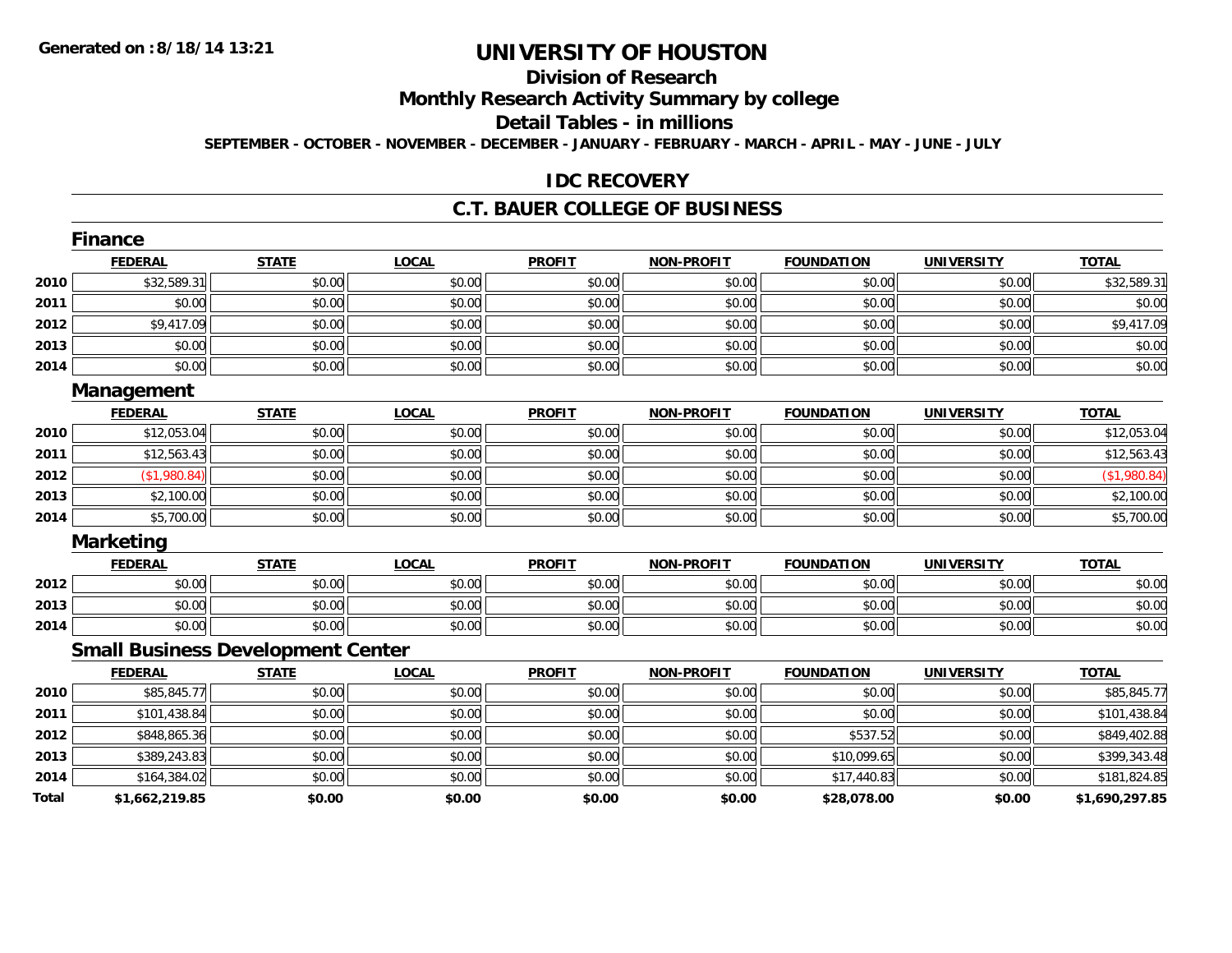# **Division of Research**

**Monthly Research Activity Summary by college**

**Detail Tables - in millions**

**SEPTEMBER - OCTOBER - NOVEMBER - DECEMBER - JANUARY - FEBRUARY - MARCH - APRIL - MAY - JUNE - JULY**

### **IDC RECOVERY**

## **COLLEGE OF EDUCATION**

## **Consistency Mgmt and Coop Disc**

|      | <b>FEDERAL</b> | <b>STATE</b> | <u>LOCAL</u> | <b>PROFIT</b> | <b>NON-PROFIT</b> | <b>FOUNDATION</b> | <b>UNIVERSITY</b> | <b>TOTAL</b> |
|------|----------------|--------------|--------------|---------------|-------------------|-------------------|-------------------|--------------|
| 2010 | \$450.35       | \$0.00       | \$1,198.56   | \$0.00        | \$31,662.85       | \$0.00            | \$0.00            | \$33,311.76  |
| 2011 | \$1,159.70     | \$0.00       | \$0.00       | \$0.00        | \$5,456.76        | \$0.00            | \$0.00            | \$6,616.46   |
| 2012 | \$190.63       | \$0.00       | \$0.00       | \$0.00        | \$5,837.76        | \$0.00            | \$0.00            | \$6,028.39   |
| 2013 | \$0.00         | \$0.00       | \$0.00       | \$0.00        | \$3,438.44        | \$0.00            | \$0.00            | \$3,438.44   |
| 2014 | \$3,376.92     | \$0.00       | \$12,046.17  | \$0.00        | \$246.15          | \$0.00            | \$0.00            | \$15,669.24  |

#### **Curriculum and Instruction**

|      | <b>FEDERAL</b> | <u>STATE</u> | <u>LOCAL</u> | <b>PROFIT</b> | <b>NON-PROFIT</b> | <b>FOUNDATION</b> | <b>UNIVERSITY</b> | <b>TOTAL</b> |
|------|----------------|--------------|--------------|---------------|-------------------|-------------------|-------------------|--------------|
| 2010 | \$17,260.66    | \$0.00       | \$0.00       | \$0.00        | \$0.00            | \$9,416.39        | \$0.00            | \$26,677.05  |
| 2011 | \$53,796.02    | \$1,189.63   | \$0.00       | \$0.00        | \$0.00            | \$17,111.44       | \$0.00            | \$72,097.09  |
| 2012 | \$77,963.04    | \$26,158.71  | \$0.00       | \$0.00        | \$0.00            | \$19,082.91       | \$0.00            | \$123,204.66 |
| 2013 | \$65,307.44    | \$6,808.72   | \$0.00       | \$0.00        | \$4,049.31        | \$18,286.14       | \$0.00            | \$94,451.60  |
| 2014 | \$97,483.03    | \$0.00       | \$0.00       | \$0.00        | \$756.28          | \$15,989.11       | \$0.00            | \$114,228.41 |

### **Dean, Education**

|      | <b>FEDERAL</b> | <b>STATE</b> | <b>LOCAL</b> | <b>PROFIT</b> | <b>NON-PROFIT</b> | <b>FOUNDATION</b> | <b>UNIVERSITY</b> | <b>TOTAL</b> |
|------|----------------|--------------|--------------|---------------|-------------------|-------------------|-------------------|--------------|
| 2010 | \$0.00         | \$0.00       | \$0.00       | \$0.00        | \$0.00            | \$0.00            | \$0.00            | \$0.00       |
| 2011 | \$0.00         | \$0.00       | \$0.00       | \$0.00        | \$0.00            | \$0.00            | \$0.00            | \$0.00       |
| 2012 | \$0.00         | \$0.00       | \$0.00       | \$0.00        | \$0.00            | \$0.00            | \$0.00            | \$0.00       |
| 2013 | \$0.00         | \$0.00       | \$0.00       | \$0.00        | \$0.00            | \$0.00            | \$0.00            | \$0.00       |
| 2014 | \$0.00         | \$0.00       | \$0.00       | \$0.00        | \$0.00            | \$0.00            | \$0.00            | \$0.00       |

# **Educational Leadership & Cultural Studies**

|      | <b>FEDERAL</b>                | <b>STATE</b> | <u>LOCAL</u> | <b>PROFIT</b> | <b>NON-PROFIT</b> | <b>FOUNDATION</b> | UNIVERSITY | <b>TOTAL</b> |
|------|-------------------------------|--------------|--------------|---------------|-------------------|-------------------|------------|--------------|
| 2011 | \$0.00                        | (\$20.03)    | \$0.00       | \$0.00        | \$0.00            | \$0.00            | \$0.00     | (\$20.03)    |
|      | <b>Educational Psychology</b> |              |              |               |                   |                   |            |              |
|      | <b>FEDERAL</b>                | <u>STATE</u> | <u>LOCAL</u> | <b>PROFIT</b> | <b>NON-PROFIT</b> | <b>FOUNDATION</b> | UNIVERSITY | <b>TOTAL</b> |
| 2010 | \$13,064.48                   | \$261007     | \$0.00       | ደበ በበ         | \$487.20          | \$1753133         | \$0.00     | \$3369308    |

| 2010 | \$13,064.48  | \$2,610.07 | \$0.00 | \$0.00 | \$487.20 | \$17,531.33  | \$0.00 | \$33,693.08  |
|------|--------------|------------|--------|--------|----------|--------------|--------|--------------|
| 2011 | \$15,830.01  | \$4,542.58 | \$0.00 | \$0.00 | \$59.22  | \$14,547.66  | \$0.00 | \$34,979.47  |
| 2012 | \$53,035.43  | \$1,367.16 | \$0.00 | \$0.00 | \$0.00   | \$0.00       | \$0.00 | \$54,402.59  |
| 2013 | \$66,615.26  | \$0.00     | \$0.00 | \$0.00 | \$0.00   | (\$23.00)    | \$0.00 | \$66,592.26  |
| 2014 | \$196,491.42 | \$0.00     | \$0.00 | \$0.00 | \$548.77 | (\$3,294.60) | \$0.00 | \$193,745.59 |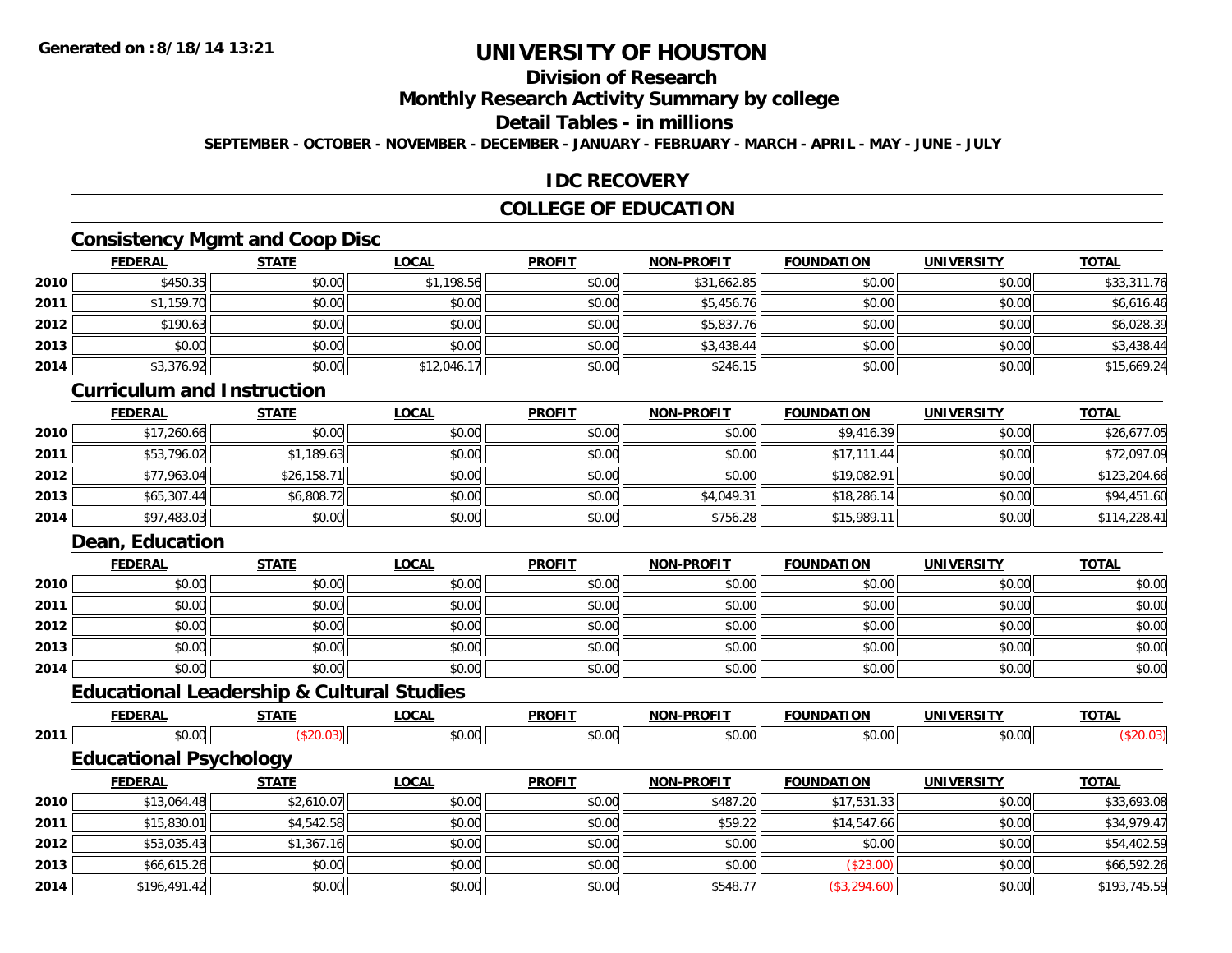# **Division of Research**

**Monthly Research Activity Summary by college**

**Detail Tables - in millions**

**SEPTEMBER - OCTOBER - NOVEMBER - DECEMBER - JANUARY - FEBRUARY - MARCH - APRIL - MAY - JUNE - JULY**

### **IDC RECOVERY**

## **COLLEGE OF EDUCATION**

#### **Institute for Urban Education**

|       | <b>FEDERAL</b> | <b>STATE</b> | <b>LOCAL</b> | <b>PROFIT</b> | <b>NON-PROFIT</b> | <b>FOUNDATION</b> | <b>UNIVERSITY</b> | <b>TOTAL</b> |
|-------|----------------|--------------|--------------|---------------|-------------------|-------------------|-------------------|--------------|
| 2010  | \$20,873.55    | \$0.00       | \$0.00       | \$0.00        | \$0.00            | \$0.00            | \$0.00            | \$20,873.55  |
| 2011  | \$17,631.41    | \$0.00       | \$0.00       | \$0.00        | \$0.00            | \$0.00            | \$0.00            | \$17,631.41  |
| 2012  | \$12,661.08    | \$0.00       | \$0.00       | \$0.00        | \$0.00            | \$0.00            | \$0.00            | \$12,661.08  |
| 2013  | \$4,204.81     | \$0.00       | \$0.00       | \$0.00        | \$0.00            | \$0.00            | \$0.00            | \$4,204.81   |
| 2014  | \$1,179.96     | \$0.00       | \$0.00       | \$0.00        | \$0.00            | \$0.00            | \$0.00            | \$1,179.96   |
| Total | \$718,575.20   | \$42,656.84  | \$13,244.73  | \$0.00        | \$52,542.73       | \$108,647.37      | \$0.00            | \$935,666.87 |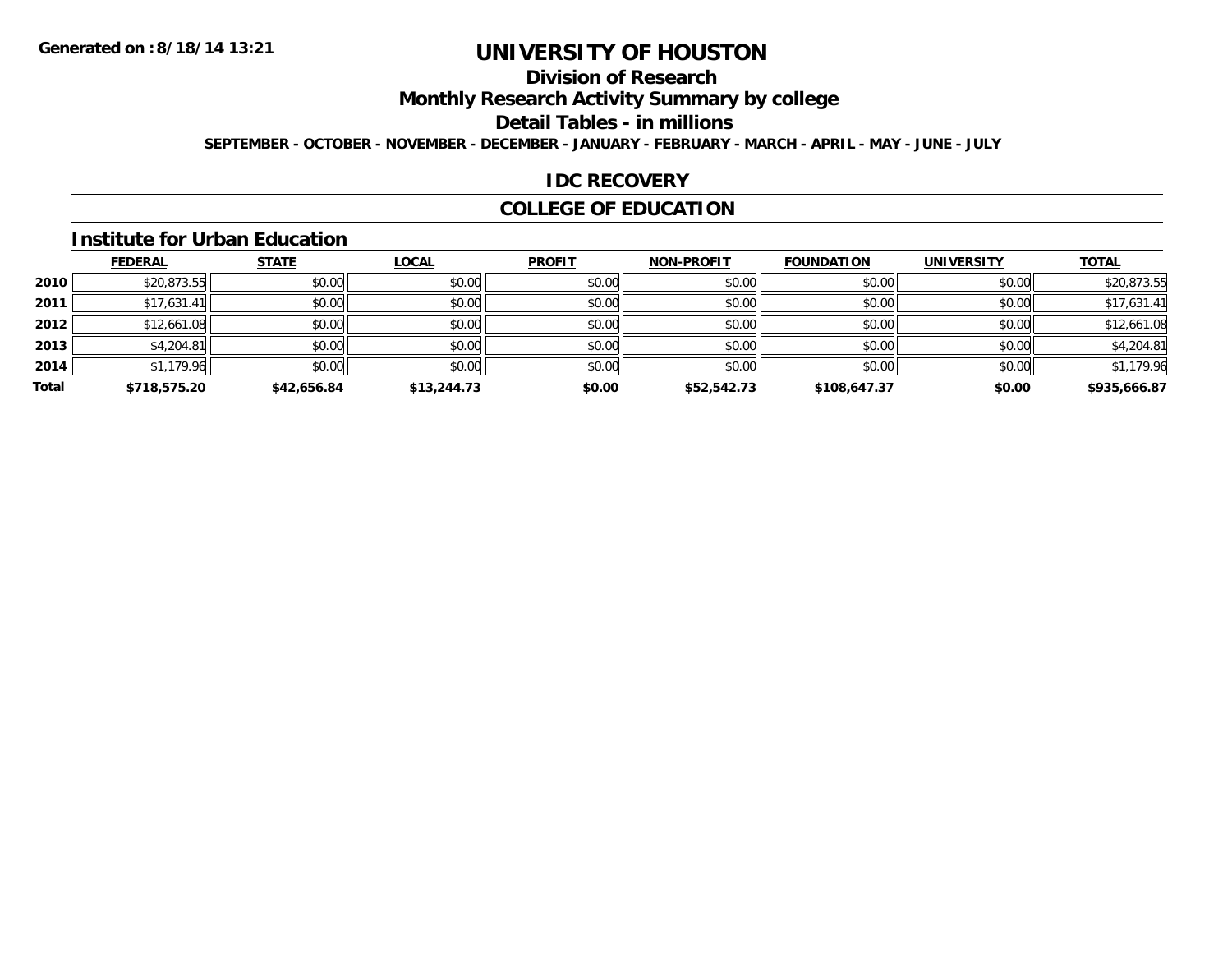# **Division of Research**

**Monthly Research Activity Summary by college**

**Detail Tables - in millions**

**SEPTEMBER - OCTOBER - NOVEMBER - DECEMBER - JANUARY - FEBRUARY - MARCH - APRIL - MAY - JUNE - JULY**

### **IDC RECOVERY**

#### **COLLEGE OF LIBERAL ARTS AND SOCIAL SCIENCES**

|      | Art<br><b>FEDERAL</b>            | <b>STATE</b>                        | <b>LOCAL</b> | <b>PROFIT</b>           | <b>NON-PROFIT</b> | <b>FOUNDATION</b> |                   | <b>TOTAL</b>           |
|------|----------------------------------|-------------------------------------|--------------|-------------------------|-------------------|-------------------|-------------------|------------------------|
|      |                                  |                                     |              |                         |                   |                   | <b>UNIVERSITY</b> |                        |
| 2012 | \$950.65                         | \$0.00                              | \$0.00       | \$0.00                  | \$0.00            | \$0.00            | \$0.00            | \$950.65               |
| 2013 | \$2,454.83                       | \$0.00                              | \$0.00       | \$0.00                  | \$0.00            | \$0.00            | \$0.00            | \$2,454.83             |
| 2014 | \$382.39                         | \$0.00                              | \$0.00       | \$0.00                  | \$0.00            | \$0.00            | \$0.00            | \$382.39               |
|      | <b>Arte Publico Press</b>        |                                     |              |                         |                   |                   |                   |                        |
|      | <b>FEDERAL</b>                   | <b>STATE</b><br>\$0.00              | <b>LOCAL</b> | <b>PROFIT</b><br>\$0.00 | <b>NON-PROFIT</b> | <b>FOUNDATION</b> | <b>UNIVERSITY</b> | <b>TOTAL</b>           |
| 2010 | \$0.00                           |                                     | \$0.00       |                         | \$0.00            | \$0.00            | \$0.00            | \$0.00                 |
| 2011 | \$0.00                           | \$0.00                              | \$0.00       | \$0.00                  | \$0.00            | \$6,735.00        | \$0.00            | \$6,735.00             |
| 2012 | \$0.00                           | \$0.00                              | \$0.00       | \$0.00                  | \$0.00            | \$2,315.48        | \$0.00            | \$2,315.48             |
| 2013 | \$0.00                           | \$0.00                              | \$0.00       | \$0.00                  | \$0.00            | \$38,546.04       | \$0.00            | \$38,546.04            |
| 2014 | \$0.00                           | \$0.00                              | \$0.00       | \$0.00                  | \$0.00            | \$13,211.13       | \$0.00            | \$13,211.13            |
|      | <b>Blaffer Gallery</b>           |                                     |              |                         |                   |                   |                   |                        |
|      | <b>FEDERAL</b>                   | <b>STATE</b>                        | <b>LOCAL</b> | <b>PROFIT</b>           | <b>NON-PROFIT</b> | <b>FOUNDATION</b> | <b>UNIVERSITY</b> | <b>TOTAL</b>           |
| 2010 | \$13,699.29                      | \$0.00                              | \$0.00       | \$0.00                  | \$0.00            | \$0.00            | \$0.00            | \$13,699.29            |
| 2011 | \$1,431.32                       | \$0.00                              | \$0.00       | \$0.00                  | \$0.00            | \$0.00            | \$0.00            | \$1,431.32             |
| 2014 | \$10,317.58                      | \$0.00                              | \$0.00       | \$0.00                  | \$0.00            | \$0.00            | \$0.00            | \$10,317.58            |
|      | <b>Center for Public History</b> |                                     |              |                         |                   |                   |                   |                        |
|      | <b>FEDERAL</b>                   | <b>STATE</b>                        | <b>LOCAL</b> | <b>PROFIT</b>           | <b>NON-PROFIT</b> | <b>FOUNDATION</b> | <b>UNIVERSITY</b> | <b>TOTAL</b>           |
| 2012 | \$9,323.16                       | \$0.00                              | \$0.00       | \$0.00                  | \$0.00            | \$0.00            | \$0.00            | \$9,323.16             |
| 2013 | \$9,708.50                       | \$0.00                              | \$0.00       | \$0.00                  | \$0.00            | \$0.00            | \$0.00            | \$9,708.50             |
| 2014 | \$223.45                         | \$0.00                              | \$0.00       | \$0.00                  | \$0.00            | \$0.00            | \$0.00            | \$223.45               |
|      | <b>Communication Disorders</b>   |                                     |              |                         |                   |                   |                   |                        |
|      | <b>FEDERAL</b>                   | <b>STATE</b>                        | <b>LOCAL</b> | <b>PROFIT</b>           | NON-PROFIT        | <b>FOUNDATION</b> | <b>UNIVERSITY</b> | <b>TOTAL</b>           |
| 2010 | \$8,822.37                       | \$0.00                              | \$0.00       | \$0.00                  | \$0.00            | \$0.00            | \$0.00            | $\overline{$8,822.37}$ |
| 2011 | \$1,231.04                       | \$0.00                              | \$0.00       | \$0.00                  | \$0.00            | \$0.00            | \$0.00            | \$1,231.04             |
| 2012 | \$1,910.34                       | \$0.00                              | \$0.00       | \$0.00                  | \$0.00            | \$0.00            | \$0.00            | \$1,910.34             |
| 2013 | \$168.14                         | \$0.00                              | \$0.00       | \$0.00                  | \$0.00            | \$0.00            | \$0.00            | \$168.14               |
| 2014 | \$34,158.66                      | \$0.00                              | \$0.00       | \$0.00                  | \$0.00            | \$0.00            | \$0.00            | \$34,158.66            |
|      |                                  | <b>Comparative Cultural Studies</b> |              |                         |                   |                   |                   |                        |
|      | <b>FEDERAL</b>                   | <b>STATE</b>                        | <b>LOCAL</b> | <b>PROFIT</b>           | <b>NON-PROFIT</b> | <b>FOUNDATION</b> | <b>UNIVERSITY</b> | <b>TOTAL</b>           |
| 2011 | \$0.00                           | \$0.00                              | \$0.00       | (\$25.13)               | \$0.00            | \$0.00            | \$0.00            | (\$25.13)              |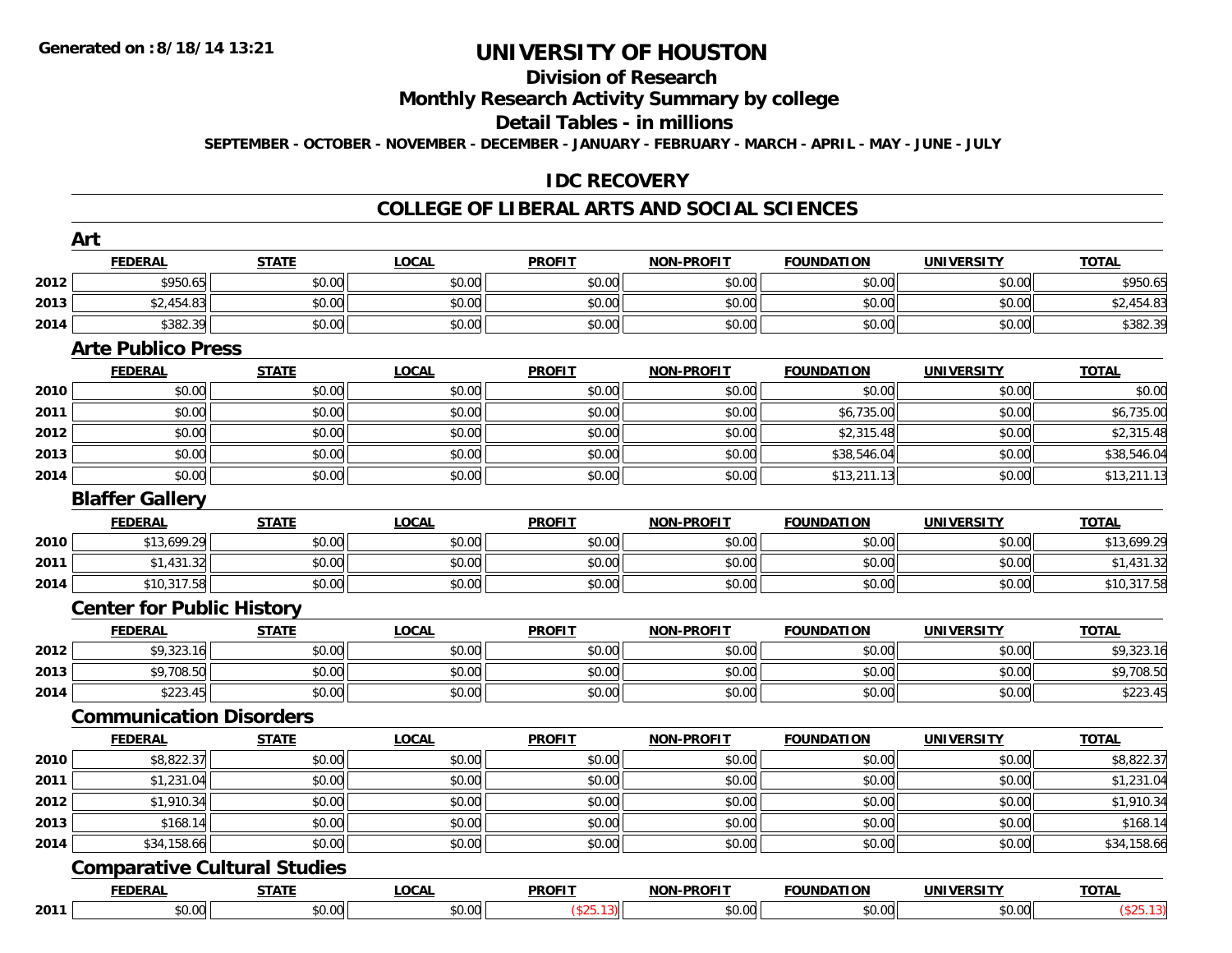**Division of Research**

**Monthly Research Activity Summary by college**

**Detail Tables - in millions**

**SEPTEMBER - OCTOBER - NOVEMBER - DECEMBER - JANUARY - FEBRUARY - MARCH - APRIL - MAY - JUNE - JULY**

### **IDC RECOVERY**

#### **COLLEGE OF LIBERAL ARTS AND SOCIAL SCIENCES**

|      | <b>Comparative Cultural Studies</b>    |              |              |               |                   |                   |                   |              |
|------|----------------------------------------|--------------|--------------|---------------|-------------------|-------------------|-------------------|--------------|
|      | <b>FEDERAL</b>                         | <b>STATE</b> | <b>LOCAL</b> | <b>PROFIT</b> | <b>NON-PROFIT</b> | <b>FOUNDATION</b> | <b>UNIVERSITY</b> | <b>TOTAL</b> |
| 2012 | \$0.00                                 | \$32.21      | \$0.00       | \$0.00        | \$0.00            | \$0.00            | \$0.00            | \$32.21      |
|      | Dean, Liberal Arts and Social Sciences |              |              |               |                   |                   |                   |              |
|      | <b>FEDERAL</b>                         | <b>STATE</b> | <b>LOCAL</b> | <b>PROFIT</b> | <b>NON-PROFIT</b> | <b>FOUNDATION</b> | <b>UNIVERSITY</b> | <b>TOTAL</b> |
| 2010 | \$495.20                               | \$0.00       | \$0.00       | \$0.00        | \$0.00            | \$0.00            | \$0.00            | \$495.20     |
| 2011 | (\$705.83)                             | \$0.00       | \$0.00       | \$0.00        | \$0.00            | \$0.00            | \$0.00            | (\$705.83)   |
| 2012 | \$0.00                                 | \$0.00       | \$0.00       | \$0.00        | \$0.00            | \$0.00            | \$0.00            | \$0.00       |
| 2013 | \$0.00                                 | \$0.00       | \$0.00       | \$0.00        | \$0.00            | \$0.00            | \$0.00            | \$0.00       |
| 2014 | \$0.00                                 | \$0.00       | \$0.00       | \$0.00        | \$0.00            | \$0.00            | \$0.00            | \$0.00       |
|      | <b>Economics</b>                       |              |              |               |                   |                   |                   |              |
|      | <b>FEDERAL</b>                         | <b>STATE</b> | <b>LOCAL</b> | <b>PROFIT</b> | <b>NON-PROFIT</b> | <b>FOUNDATION</b> | <b>UNIVERSITY</b> | <b>TOTAL</b> |
| 2010 | \$10,334.73                            | \$0.00       | \$0.00       | \$0.00        | \$0.00            | \$0.00            | \$0.00            | \$10,334.73  |
| 2011 | (\$651.51)                             | \$0.00       | \$0.00       | \$255.98      | \$0.00            | \$0.00            | \$0.00            | (\$395.53)   |
| 2012 | \$0.00                                 | \$0.00       | \$0.00       | \$2,774.44    | \$0.00            | \$0.00            | \$0.00            | \$2,774.44   |
| 2013 | \$0.00                                 | \$0.00       | \$0.00       | \$0.00        | \$12,728.95       | \$0.00            | \$0.00            | \$12,728.95  |
| 2014 | \$1,684.19                             | \$0.00       | \$0.00       | \$0.00        | \$0.00            | \$0.00            | \$0.00            | \$1,684.19   |
|      | English                                |              |              |               |                   |                   |                   |              |
|      | <b>FEDERAL</b>                         | <b>STATE</b> | <b>LOCAL</b> | <b>PROFIT</b> | <b>NON-PROFIT</b> | <b>FOUNDATION</b> | <b>UNIVERSITY</b> | <b>TOTAL</b> |
| 2010 | \$0.00                                 | \$0.00       | \$0.00       | \$0.00        | \$0.00            | \$0.00            | \$0.00            | \$0.00       |
| 2011 | \$0.00                                 | \$0.00       | \$0.00       | \$0.00        | \$0.00            | \$0.00            | \$0.00            | \$0.00       |
| 2012 | \$0.00                                 | \$0.00       | \$0.00       | \$0.00        | \$0.00            | \$0.00            | \$0.00            | \$0.00       |
| 2013 | \$7,672.51                             | \$0.00       | \$0.00       | \$0.00        | \$0.00            | \$0.00            | \$0.00            | \$7,672.51   |
| 2014 | \$2,474.99                             | \$0.00       | \$0.00       | \$0.00        | \$0.00            | \$0.00            | \$0.00            | \$2,474.99   |
|      | <b>Health and Human Performance</b>    |              |              |               |                   |                   |                   |              |
|      | <b>FEDERAL</b>                         | <b>STATE</b> | <b>LOCAL</b> | <b>PROFIT</b> | <b>NON-PROFIT</b> | <b>FOUNDATION</b> | <b>UNIVERSITY</b> | <b>TOTAL</b> |
| 2010 | \$466,372.73                           | \$0.00       | \$0.00       | \$13,151.46   | \$0.00            | \$1,445.08        | \$0.00            | \$480,969.26 |
| 2011 | \$308,242.63                           | \$0.00       | \$0.00       | \$58,864.08   | \$0.00            | \$966.71          | \$0.00            | \$368,073.42 |
| 2012 | \$312,477.71                           | \$0.00       | \$0.00       | \$51,802.67   | \$0.00            | \$0.00            | \$0.00            | \$364,280.38 |
| 2013 | \$816,092.41                           | \$0.00       | \$0.00       | \$19,318.32   | \$0.00            | (\$7.67)          | \$0.00            | \$835,403.06 |
| 2014 | \$529,593.80                           | \$0.00       | \$0.00       | \$33,182.65   | \$0.00            | \$2,659.92        | \$0.00            | \$565,436.37 |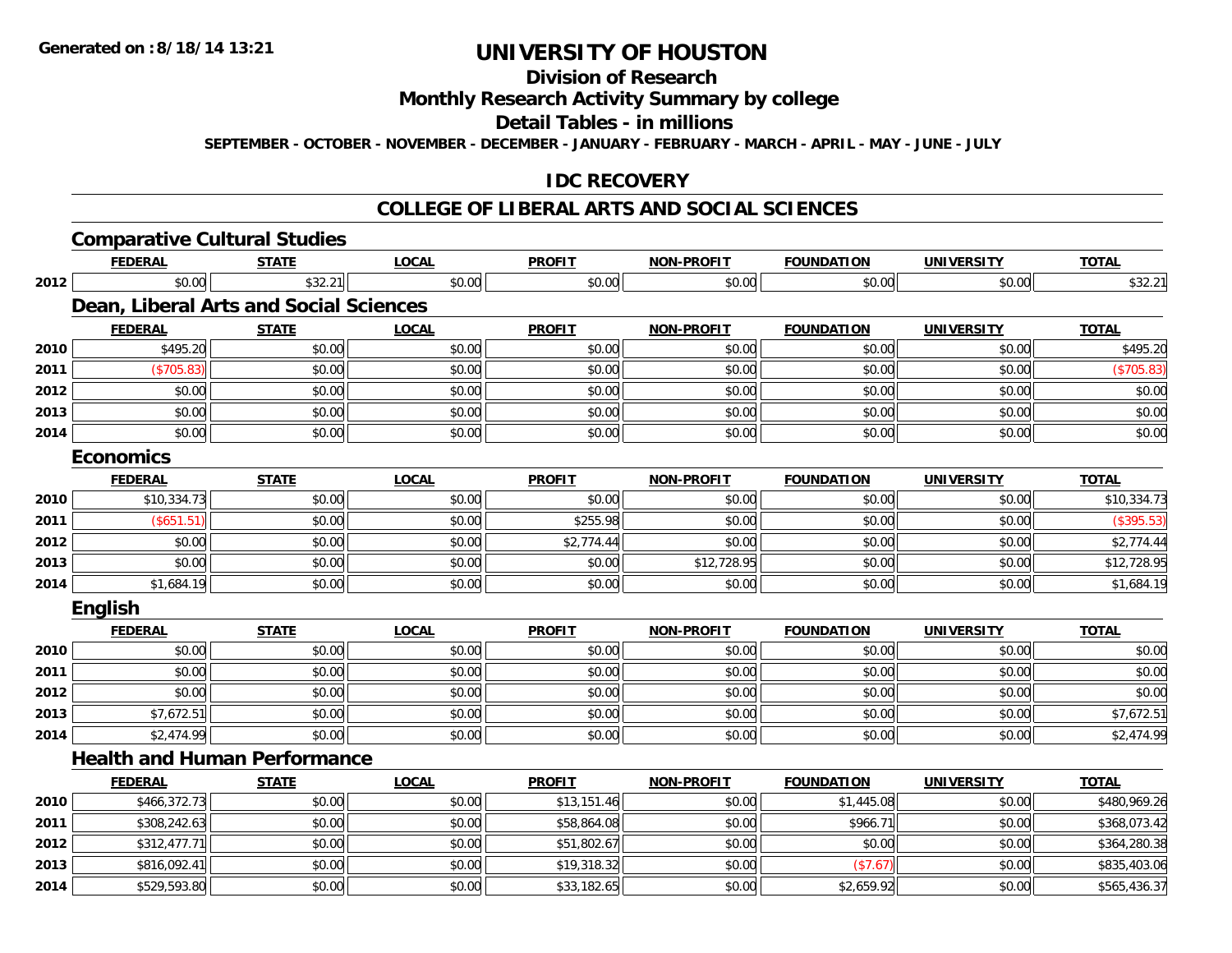# **Division of Research**

**Monthly Research Activity Summary by college**

**Detail Tables - in millions**

**SEPTEMBER - OCTOBER - NOVEMBER - DECEMBER - JANUARY - FEBRUARY - MARCH - APRIL - MAY - JUNE - JULY**

### **IDC RECOVERY**

#### **COLLEGE OF LIBERAL ARTS AND SOCIAL SCIENCES**

|      | <b>Hispanic Studies</b>           |                                       |              |               |                   |                   |                   |              |
|------|-----------------------------------|---------------------------------------|--------------|---------------|-------------------|-------------------|-------------------|--------------|
|      | <b>FEDERAL</b>                    | <b>STATE</b>                          | <b>LOCAL</b> | <b>PROFIT</b> | <b>NON-PROFIT</b> | <b>FOUNDATION</b> | <b>UNIVERSITY</b> | <b>TOTAL</b> |
| 2012 | \$0.00                            | \$0.00                                | \$0.00       | \$0.00        | \$0.00            | \$0.00            | \$0.00            | \$0.00       |
| 2013 | \$0.00                            | \$0.00                                | \$0.00       | \$0.00        | \$0.00            | \$0.00            | \$0.00            | \$0.00       |
| 2014 | \$0.00                            | \$0.00                                | \$0.00       | \$0.00        | \$0.00            | \$0.00            | \$0.00            | \$0.00       |
|      | <b>History</b>                    |                                       |              |               |                   |                   |                   |              |
|      | <b>FEDERAL</b>                    | <b>STATE</b>                          | <b>LOCAL</b> | <b>PROFIT</b> | <b>NON-PROFIT</b> | <b>FOUNDATION</b> | <b>UNIVERSITY</b> | <b>TOTAL</b> |
| 2010 | \$0.00                            | \$0.00                                | \$0.00       | \$0.00        | \$0.00            | \$0.00            | \$0.00            | \$0.00       |
| 2012 | \$0.00                            | \$0.00                                | \$0.00       | \$0.00        | \$0.00            | \$0.00            | \$0.00            | \$0.00       |
| 2013 | (\$2,206.75)                      | \$0.00                                | \$0.00       | \$0.00        | (\$2,600.45)      | \$0.00            | \$0.00            | (\$4,807.20) |
| 2014 | \$10,403.37                       | \$0.00                                | \$0.00       | \$0.00        | \$0.00            | \$0.00            | \$0.00            | \$10,403.37  |
|      |                                   | <b>Hobby Center for Public Policy</b> |              |               |                   |                   |                   |              |
|      | <b>FEDERAL</b>                    | <b>STATE</b>                          | <b>LOCAL</b> | <b>PROFIT</b> | <b>NON-PROFIT</b> | <b>FOUNDATION</b> | <b>UNIVERSITY</b> | <b>TOTAL</b> |
| 2010 | \$4,290.73                        | \$0.00                                | \$0.00       | \$0.00        | \$0.00            | \$0.00            | \$0.00            | \$4,290.73   |
| 2011 | \$4,678.73                        | \$0.00                                | \$0.00       | \$0.00        | \$0.00            | \$0.00            | \$0.00            | \$4,678.73   |
| 2014 | \$0.00                            | \$1,785.06                            | \$0.00       | \$0.00        | \$0.00            | \$0.00            | \$0.00            | \$1,785.06   |
|      | <b>Modern/Classical Languages</b> |                                       |              |               |                   |                   |                   |              |
|      | <b>FEDERAL</b>                    | <b>STATE</b>                          | <b>LOCAL</b> | <b>PROFIT</b> | <b>NON-PROFIT</b> | <b>FOUNDATION</b> | <b>UNIVERSITY</b> | <b>TOTAL</b> |
| 2011 | \$48.48                           | \$0.00                                | \$0.00       | \$0.00        | \$0.00            | \$0.00            | \$0.00            | \$48.48      |
| 2012 | \$27,393.06                       | \$0.00                                | \$0.00       | \$0.00        | \$0.00            | \$0.00            | \$0.00            | \$27,393.06  |
| 2013 | \$12,060.40                       | \$0.00                                | \$0.00       | \$0.00        | \$0.00            | \$0.00            | \$0.00            | \$12,060.40  |
| 2014 | \$21,390.85                       | \$0.00                                | \$0.00       | \$0.00        | \$0.00            | \$0.00            | \$0.00            | \$21,390.85  |
|      | Philosophy                        |                                       |              |               |                   |                   |                   |              |
|      | <b>FEDERAL</b>                    | <b>STATE</b>                          | <b>LOCAL</b> | <b>PROFIT</b> | <b>NON-PROFIT</b> | <b>FOUNDATION</b> | <b>UNIVERSITY</b> | <b>TOTAL</b> |
| 2010 | \$0.00                            | \$0.00                                | \$0.00       | \$0.00        | \$0.00            | \$0.00            | \$0.00            | \$0.00       |
| 2011 | \$0.00                            | \$0.00                                | \$0.00       | \$0.00        | \$0.00            | \$0.00            | \$0.00            | \$0.00       |
| 2012 | \$2,161.39                        | \$0.00                                | \$0.00       | \$0.00        | \$0.00            | \$0.00            | \$0.00            | \$2,161.39   |
| 2013 | \$2,265.07                        | \$0.00                                | \$0.00       | \$0.00        | \$0.00            | \$0.00            | \$0.00            | \$2,265.07   |
| 2014 | \$3,908.52                        | \$0.00                                | \$0.00       | \$0.00        | \$0.00            | \$0.00            | \$0.00            | \$3,908.52   |
|      | <b>Political Science</b>          |                                       |              |               |                   |                   |                   |              |
|      | <b>FEDERAL</b>                    | <b>STATE</b>                          | <b>LOCAL</b> | <b>PROFIT</b> | <b>NON-PROFIT</b> | <b>FOUNDATION</b> | <b>UNIVERSITY</b> | <b>TOTAL</b> |
| 2010 | \$166.49                          | \$0.00                                | \$0.00       | \$0.00        | \$0.00            | \$0.00            | \$0.00            | \$166.49     |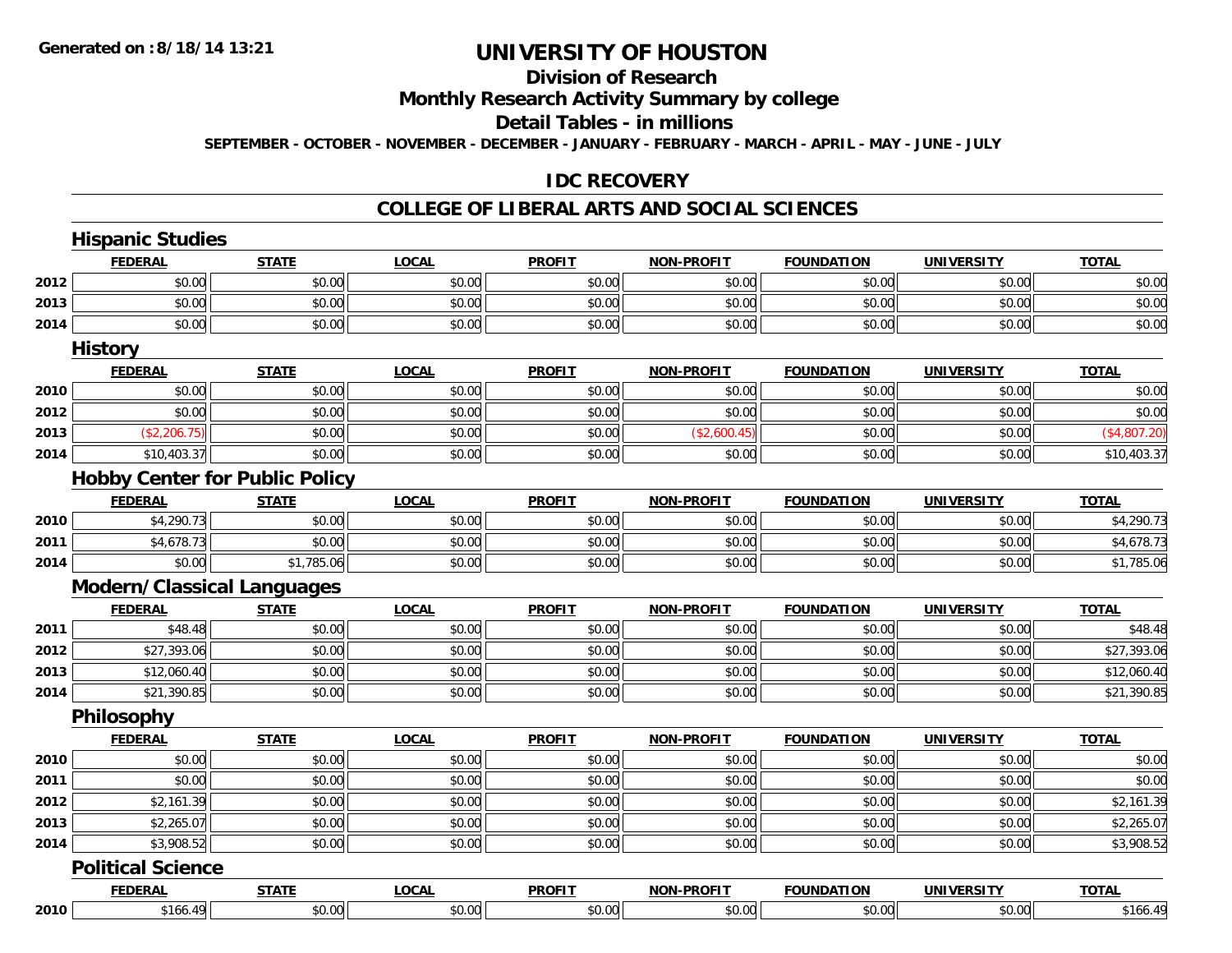# **Division of Research**

**Monthly Research Activity Summary by college**

**Detail Tables - in millions**

**SEPTEMBER - OCTOBER - NOVEMBER - DECEMBER - JANUARY - FEBRUARY - MARCH - APRIL - MAY - JUNE - JULY**

### **IDC RECOVERY**

# **COLLEGE OF LIBERAL ARTS AND SOCIAL SCIENCES**

|              | <b>Political Science</b>       |              |              |               |                   |                   |                   |                |
|--------------|--------------------------------|--------------|--------------|---------------|-------------------|-------------------|-------------------|----------------|
|              | <b>FEDERAL</b>                 | <b>STATE</b> | <b>LOCAL</b> | <b>PROFIT</b> | <b>NON-PROFIT</b> | <b>FOUNDATION</b> | <b>UNIVERSITY</b> | <b>TOTAL</b>   |
| 2011         | (\$2,423.40)                   | (\$91.29)    | \$0.00       | \$0.00        | \$0.00            | \$0.00            | \$0.00            | (\$2,514.69)   |
| 2012         | \$0.00                         | \$0.00       | \$0.00       | \$0.00        | \$0.00            | \$0.00            | \$0.00            | \$0.00         |
| 2013         | \$10,203.12                    | \$0.00       | \$0.00       | \$0.00        | \$0.00            | \$0.00            | \$0.00            | \$10,203.12    |
| 2014         | \$0.00                         | \$0.00       | \$0.00       | \$0.00        | \$0.00            | \$0.00            | \$0.00            | \$0.00         |
|              | <b>Psychology</b>              |              |              |               |                   |                   |                   |                |
|              | <b>FEDERAL</b>                 | <b>STATE</b> | <b>LOCAL</b> | <b>PROFIT</b> | <b>NON-PROFIT</b> | <b>FOUNDATION</b> | <b>UNIVERSITY</b> | <b>TOTAL</b>   |
| 2010         | \$706,643.89                   | \$26,002.07  | \$0.00       | \$13,401.69   | \$2,111.59        | \$3,160.82        | \$0.00            | \$751,320.06   |
| 2011         | \$1,215,163.55                 | \$42,302.90  | \$0.00       | \$9,423.60    | \$6,664.74        | \$26,678.33       | (\$96.70)         | \$1,300,136.41 |
| 2012         | \$1,135,845.50                 | \$772.52     | \$0.00       | \$6,137.59    | \$13,386.68       | \$21,511.01       | (\$3,117.51)      | \$1,174,535.79 |
| 2013         | \$1,016,884.27                 | \$17,550.20  | \$0.00       | \$1,871.97    | \$14,288.08       | \$4,146.10        | \$0.00            | \$1,054,740.62 |
| 2014         | \$738,170.49                   | \$14.16      | \$0.00       | \$398.21      | \$17,743.34       | (\$4.57)          | \$0.00            | \$756,321.63   |
|              | <b>School of Communication</b> |              |              |               |                   |                   |                   |                |
|              | <b>FEDERAL</b>                 | <b>STATE</b> | <b>LOCAL</b> | <b>PROFIT</b> | <b>NON-PROFIT</b> | <b>FOUNDATION</b> | <b>UNIVERSITY</b> | <b>TOTAL</b>   |
| 2010         | \$0.00                         | \$0.00       | \$0.00       | \$0.00        | \$0.00            | \$0.00            | \$0.00            | \$0.00         |
| 2011         | \$0.00                         | \$0.00       | \$0.00       | \$0.00        | \$0.00            | \$0.00            | \$0.00            | \$0.00         |
| 2012         | \$0.00                         | \$0.00       | \$0.00       | \$0.00        | \$0.00            | \$0.00            | \$0.00            | \$0.00         |
| 2013         | \$0.00                         | \$0.00       | \$0.00       | \$0.00        | \$0.00            | \$0.00            | \$0.00            | \$0.00         |
| 2014         | \$0.00                         | \$21,813.37  | \$0.00       | \$0.00        | \$0.00            | \$0.00            | \$0.00            | \$21,813.37    |
|              | Sociology                      |              |              |               |                   |                   |                   |                |
|              | <b>FEDERAL</b>                 | <b>STATE</b> | <b>LOCAL</b> | <b>PROFIT</b> | <b>NON-PROFIT</b> | <b>FOUNDATION</b> | <b>UNIVERSITY</b> | <b>TOTAL</b>   |
| 2010         | \$54,359.80                    | \$0.00       | \$432.67     | \$0.00        | \$1,615.28        | \$0.00            | \$0.00            | \$56,407.75    |
| 2011         | \$45,710.06                    | \$0.00       | \$0.00       | \$0.00        | \$0.00            | \$0.00            | \$0.00            | \$45,710.06    |
| 2012         | \$3,936.75                     | \$0.00       | \$0.00       | \$0.00        | \$0.00            | \$0.00            | \$0.00            | \$3,936.75     |
| 2013         | (\$1,875.79)                   | \$0.00       | \$559.61     | \$0.00        | \$0.00            | \$0.00            | \$0.00            | (\$1,316.18)   |
| 2014         | \$15,010.35                    | \$0.00       | \$1,511.66   | \$0.00        | \$0.00            | \$0.00            | \$0.00            | \$16,522.01    |
| <b>Total</b> | \$7,573,054.20                 | \$110,181.20 | \$2,503.94   | \$210,557.52  | \$65,938.21       | \$121,363.37      | (\$3,214.21)      | \$8,080,384.23 |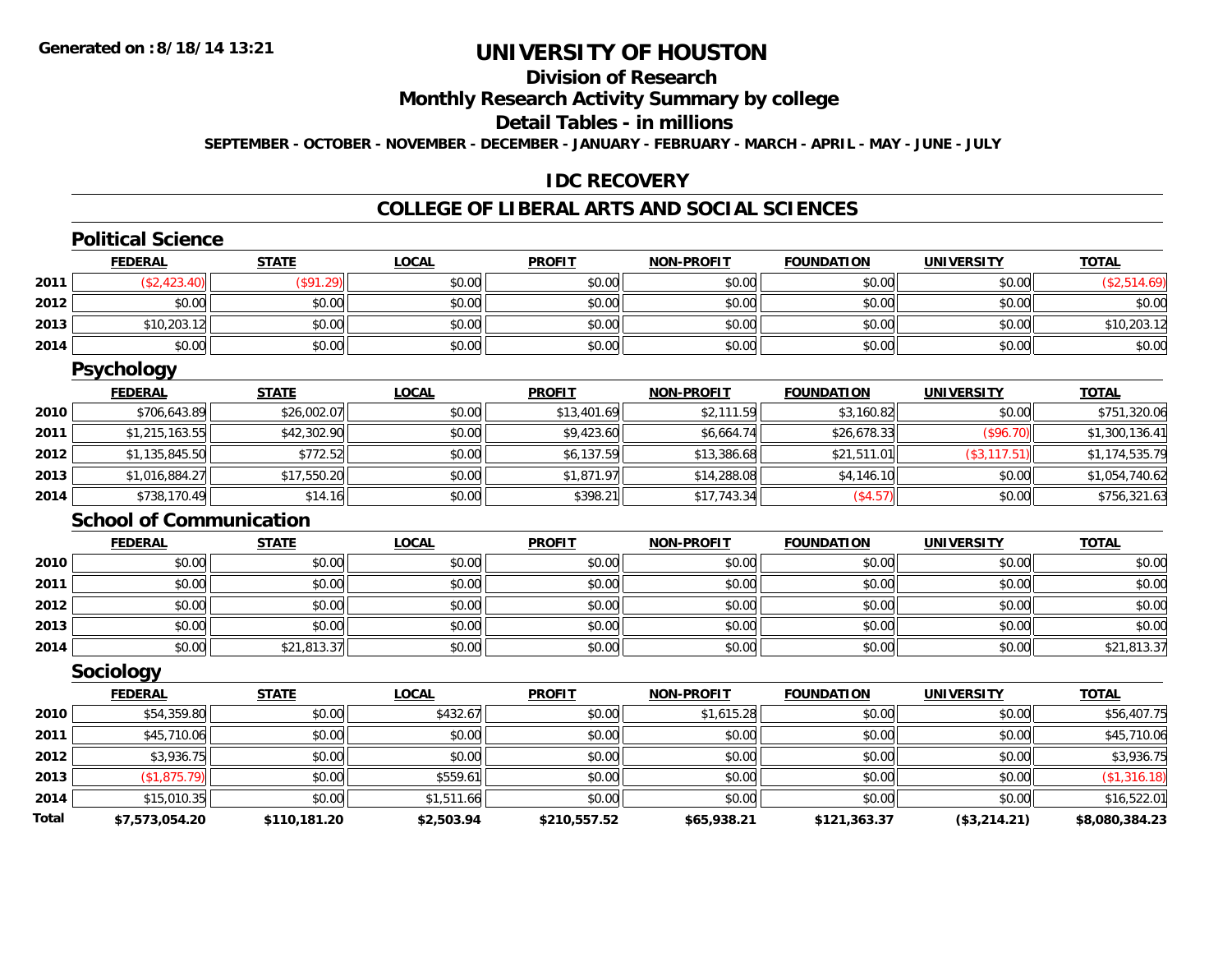### **Division of Research**

**Monthly Research Activity Summary by college**

**Detail Tables - in millions**

**SEPTEMBER - OCTOBER - NOVEMBER - DECEMBER - JANUARY - FEBRUARY - MARCH - APRIL - MAY - JUNE - JULY**

### **IDC RECOVERY**

## **COLLEGE OF NATURAL SCIENCES AND MATHEMATICS**

# **Biology/Biochemistry**

**2013**

**2014**

|      | <b>FEDERAL</b>          | <b>STATE</b>                                    | <b>LOCAL</b>                                           | <b>PROFIT</b> | <b>NON-PROFIT</b> | <b>FOUNDATION</b> | <b>UNIVERSITY</b> | <b>TOTAL</b>   |
|------|-------------------------|-------------------------------------------------|--------------------------------------------------------|---------------|-------------------|-------------------|-------------------|----------------|
| 2010 | \$1,039,226.92          | \$0.00                                          | \$0.00                                                 | \$0.00        | \$22,005.97       | \$1,346.49        | \$0.00            | \$1,062,579.38 |
| 2011 | \$1,114,391.60          | \$13,311.39                                     | \$0.00                                                 | \$1,866.66    | \$33,823.59       | \$0.00            | \$0.00            | \$1,163,393.24 |
| 2012 | \$899,923.94            | \$53,253.40                                     | \$0.00                                                 | \$0.01        | \$43,393.10       | \$3,185.09        | \$0.00            | \$999,755.54   |
| 2013 | \$617,758.56            | \$34,344.31                                     | \$0.00                                                 | \$40,688.12   | \$44,154.59       | \$8,673.79        | \$0.00            | \$745,619.37   |
| 2014 | \$502,680.50            | (\$24, 269.48)                                  | \$0.00                                                 | \$33,665.35   | \$29,693.05       | \$7,510.06        | \$0.00            | \$549,279.48   |
|      |                         | <b>Center for Applied Geoscience Excellence</b> |                                                        |               |                   |                   |                   |                |
|      | <b>FEDERAL</b>          | <b>STATE</b>                                    | <b>LOCAL</b>                                           | <b>PROFIT</b> | <b>NON-PROFIT</b> | <b>FOUNDATION</b> | <b>UNIVERSITY</b> | <b>TOTAL</b>   |
| 2010 | \$0.00                  | \$0.00                                          | \$0.00                                                 | \$0.00        | \$0.00            | \$0.00            | \$0.00            | \$0.00         |
|      |                         |                                                 | <b>Center for Nuclear Receptors and Cell Signaling</b> |               |                   |                   |                   |                |
|      | <b>FEDERAL</b>          | <b>STATE</b>                                    | <b>LOCAL</b>                                           | <b>PROFIT</b> | <b>NON-PROFIT</b> | <b>FOUNDATION</b> | <b>UNIVERSITY</b> | <b>TOTAL</b>   |
| 2010 | \$252,311.82            | \$0.00                                          | \$0.00                                                 | \$0.00        | \$0.00            | \$0.00            | \$0.00            | \$252,311.82   |
| 2011 | \$345,668.03            | \$4,884.13                                      | \$0.00                                                 | \$2,507.81    | \$0.00            | \$0.00            | \$0.00            | \$353,059.97   |
| 2012 | \$379,270.09            | \$29,663.89                                     | \$0.00                                                 | \$77,657.54   | \$0.00            | \$0.00            | \$0.00            | \$486,591.52   |
| 2013 | \$345,807.14            | \$36,273.78                                     | \$0.00                                                 | \$1,208.88    | \$0.00            | \$0.00            | \$0.00            | \$383,289.80   |
| 2014 | \$423,004.41            | \$2,590.11                                      | \$0.00                                                 | \$15,996.73   | \$0.00            | \$0.00            | \$0.00            | \$441,591.25   |
|      | Chemistry               |                                                 |                                                        |               |                   |                   |                   |                |
|      | <b>FEDERAL</b>          | <b>STATE</b>                                    | <b>LOCAL</b>                                           | <b>PROFIT</b> | <b>NON-PROFIT</b> | <b>FOUNDATION</b> | <b>UNIVERSITY</b> | <b>TOTAL</b>   |
| 2010 | \$813,507.20            | \$0.00                                          | \$0.00                                                 | \$25,444.31   | (\$11.01)         | \$0.00            | \$67,480.22       | \$906,420.72   |
| 2011 | \$845,542.66            | \$1,184.02                                      | \$0.00                                                 | \$739.44      | \$0.00            | \$0.00            | \$44,829.16       | \$892,295.28   |
| 2012 | \$705,920.35            | \$821.98                                        | \$0.00                                                 | \$5,494.95    | \$0.00            | \$0.00            | \$40,793.05       | \$753,030.33   |
| 2013 | \$681,123.06            | (\$64.32)                                       | \$0.00                                                 | \$10,572.34   | \$0.00            | \$0.00            | (\$14,421.06)     | \$677,210.02   |
| 2014 | \$717,744.12            | \$0.00                                          | \$0.00                                                 | \$130.95      | \$0.00            | \$0.00            | \$0.00            | \$717,875.07   |
|      | <b>Computer Science</b> |                                                 |                                                        |               |                   |                   |                   |                |
|      | <b>FEDERAL</b>          | <b>STATE</b>                                    | <b>LOCAL</b>                                           | <b>PROFIT</b> | <b>NON-PROFIT</b> | <b>FOUNDATION</b> | <b>UNIVERSITY</b> | <b>TOTAL</b>   |
| 2010 | \$856,227.25            | \$9,572.14                                      | \$0.00                                                 | \$8,610.25    | \$0.00            | \$0.00            | \$0.00            | \$874,409.63   |
| 2011 | \$953,337.40            | \$10,567.84                                     | \$0.00                                                 | \$19,873.11   | \$16,632.39       | \$0.00            | (\$247.76)        | \$1,000,162.97 |
| 2012 | \$635,574.75            | \$4,483.34                                      | \$0.00                                                 | \$74,198.19   | \$17,933.11       | \$0.00            | \$0.00            | \$732,189.39   |

\$704,492.20 \$3,598.70 \$0.00 \$82,891.82 \$5,267.60 \$0.00 \$0.00 \$796,250.32

\$583,776.67 \$21,016.76 \$0.00 \$71,620.93 \$114,326.50 \$0.00 \$0.00 \$790,740.85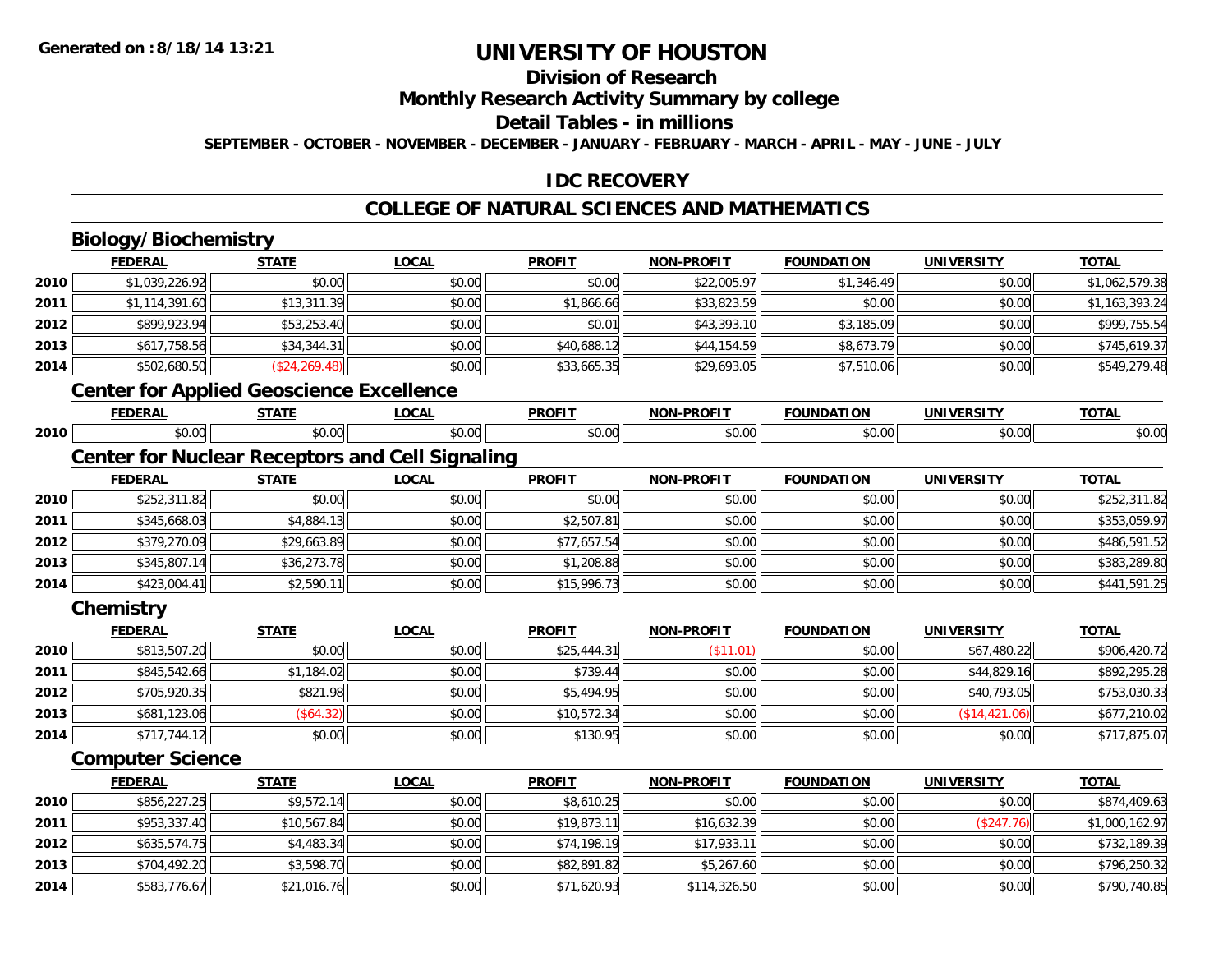## **Division of Research**

#### **Monthly Research Activity Summary by college**

### **Detail Tables - in millions**

**SEPTEMBER - OCTOBER - NOVEMBER - DECEMBER - JANUARY - FEBRUARY - MARCH - APRIL - MAY - JUNE - JULY**

### **IDC RECOVERY**

# **COLLEGE OF NATURAL SCIENCES AND MATHEMATICS**

# **Dean, Natural Sciences and Mathematics**

|      | <b>FEDERAL</b> | <b>STATE</b> | <u>LOCAL</u> | <b>PROFIT</b> | <b>NON-PROFIT</b> | <b>FOUNDATION</b> | <b>UNIVERSITY</b> | <b>TOTAL</b> |
|------|----------------|--------------|--------------|---------------|-------------------|-------------------|-------------------|--------------|
| 2010 | \$0.00         | \$0.00       | \$0.00       | \$0.00        | \$0.00            | \$0.00            | \$0.00            | \$0.00       |
| 2011 | \$0.00         | \$0.00       | \$0.00       | \$0.00        | \$0.00            | \$0.00            | \$0.00            | \$0.00       |
| 2012 | \$8,645.57     | \$0.00       | \$0.00       | \$0.00        | \$0.00            | \$0.00            | \$0.00            | \$8,645.57   |
| 2013 | \$44,932.91    | \$0.00       | \$0.00       | \$0.00        | \$0.00            | \$0.00            | \$0.00            | \$44,932.91  |
| 2014 | \$15,591.63    | \$0.00       | \$0.00       | \$0.00        | \$0.00            | \$0.00            | \$0.00            | \$15,591.63  |

#### **Earth & Atmospheric Sciences**

|      | <b>FEDERAL</b> | <u>STATE</u> | <u>LOCAL</u> | <b>PROFIT</b> | <b>NON-PROFIT</b> | <b>FOUNDATION</b> | <b>UNIVERSITY</b> | <b>TOTAL</b> |
|------|----------------|--------------|--------------|---------------|-------------------|-------------------|-------------------|--------------|
| 2010 | \$243,861.00   | \$33,537.21  | \$0.00       | \$350,403.64  | \$31,873.71       | \$0.00            | \$0.00            | \$659,675.56 |
| 2011 | \$354,671.30   | \$117,098.90 | \$0.00       | \$248,723.89  | \$35,324.49       | \$0.00            | \$0.00            | \$755,818.58 |
| 2012 | \$440.795.61   | \$53,621.84  | \$0.00       | \$293,538.01  | \$32,358.69       | \$0.00            | \$0.00            | \$820,314.15 |
| 2013 | \$358,880.88   | \$32,482.11  | \$0.00       | \$272,094.65  | \$19,322.41       | \$69.72           | \$0.00            | \$682,849.76 |
| 2014 | \$286,049.53   | \$37,441.38  | \$0.00       | \$373,197.55  | \$58,346.85       | \$2,553.43        | \$0.00            | \$757,588.74 |

# **Institute for Climate and Atmospheric Science**

|      | <b>FEDERAL</b> | <b>STATE</b> | <u>LOCAL</u> | <b>PROFIT</b> | NON-PROFIT | <b>FOUNDATION</b> | <b>UNIVERSITY</b> | <b>TOTAL</b> |
|------|----------------|--------------|--------------|---------------|------------|-------------------|-------------------|--------------|
| 2010 | \$0.00         | \$0.00       | \$0.00       | \$0.00        | \$0.00     | \$0.00            | \$0.00            | \$0.00       |
| 2011 | \$0.00         | \$0.00       | \$0.00       | \$0.00        | \$0.00     | \$0.00            | \$0.00            | \$0.00       |
| 2012 | \$0.00         | \$0.00       | \$0.00       | \$0.00        | \$0.00     | \$0.00            | \$0.00            | \$0.00       |
| 2013 | \$0.00         | \$0.00       | \$0.00       | \$0.00        | \$0.00     | \$0.00            | \$0.00            | \$0.00       |
| 2014 | \$0.00         | \$0.00       | \$0.00       | \$0.00        | \$0.00     | \$0.00            | \$0.00            | \$0.00       |

### **Mathematics**

|      | <b>FEDERAL</b> | <u>STATE</u> | <u>LOCAL</u> | <b>PROFIT</b> | <b>NON-PROFIT</b> | <b>FOUNDATION</b> | <b>UNIVERSITY</b> | <u>TOTAL</u> |
|------|----------------|--------------|--------------|---------------|-------------------|-------------------|-------------------|--------------|
| 2010 | \$369,921.15   | \$0.00       | \$0.00       | \$30,143.48   | \$0.00            | \$0.00            | \$0.00            | \$400,064.63 |
| 2011 | \$294,429.85   | \$12,869.57  | \$0.00       | \$35,808.56   | \$30,824.64       | \$0.00            | \$0.00            | \$373,932.62 |
| 2012 | \$282,512.18   | \$17,613.53  | \$0.00       | \$67,104.00   | \$11,249.62       | \$442.99          | \$0.00            | \$378,922.31 |
| 2013 | \$457,859.09   | (\$145.36)   | \$0.00       | \$53,727.01   | \$0.00            | \$1,858.46        | \$0.00            | \$513,299.19 |
| 2014 | \$526,670.07   | \$0.00       | \$0.00       | \$33,619.41   | \$0.00            | \$2,210.67        | \$0.00            | \$562,500.15 |

#### **Physics**

|      | <b>FEDERAL</b>   | <b>STATE</b> | LOCAL  | <b>PROFIT</b>                          | <b>NON-PROFIT</b> | <b>FOUNDATION</b> | <b>UNIVERSITY</b> | <b>TOTAL</b> |
|------|------------------|--------------|--------|----------------------------------------|-------------------|-------------------|-------------------|--------------|
| 2010 | .496.25<br>\$541 | \$2,946.69   | \$0.00 | $+22200017$<br>703.D/L<br>ں بے ر       | \$5,268.29        | \$0.00            | \$0.00            | *-<br>783.0  |
| 2011 | \$750,669.59     | 5648.39      | \$0.00 | 170.00<br>$\sim$ $\sim$ $\sim$<br>z.uu | \$398.10          | \$0.00            | \$0.00            | \$962,888.08 |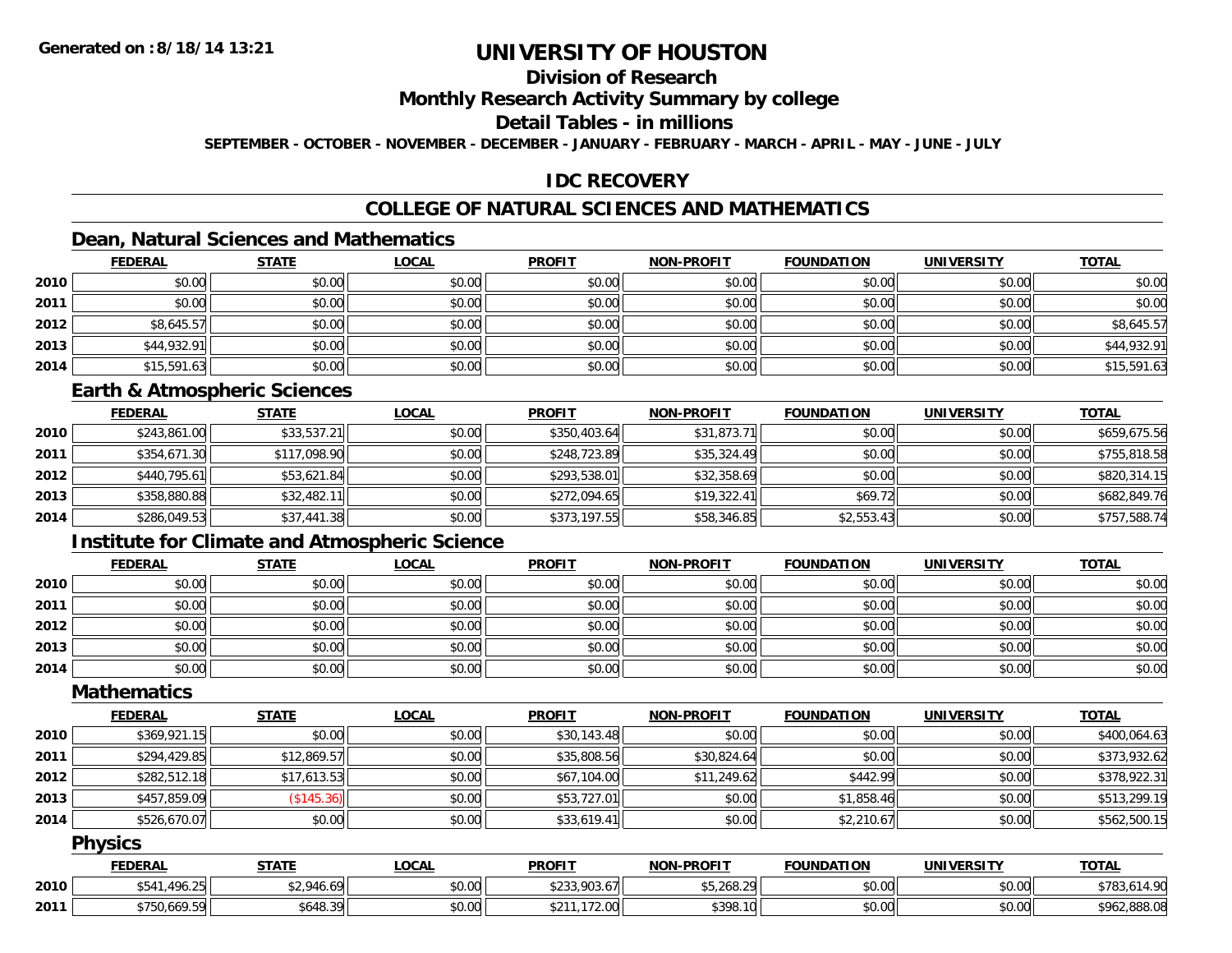#### **Division of Research**

**Monthly Research Activity Summary by college**

**Detail Tables - in millions**

**SEPTEMBER - OCTOBER - NOVEMBER - DECEMBER - JANUARY - FEBRUARY - MARCH - APRIL - MAY - JUNE - JULY**

### **IDC RECOVERY**

#### **COLLEGE OF NATURAL SCIENCES AND MATHEMATICS**

|       | <b>Physics</b>  |              |              |                |                   |                   |                   |                 |  |  |  |  |  |
|-------|-----------------|--------------|--------------|----------------|-------------------|-------------------|-------------------|-----------------|--|--|--|--|--|
|       | <b>FEDERAL</b>  | <b>STATE</b> | <b>LOCAL</b> | <b>PROFIT</b>  | <b>NON-PROFIT</b> | <b>FOUNDATION</b> | <b>UNIVERSITY</b> | <b>TOTAL</b>    |  |  |  |  |  |
| 2012  | \$913,428.32    | (\$61.33)    | \$0.00       | \$130,744.73   | \$394.22          | \$0.00            | \$0.00            | \$1,044,505.94  |  |  |  |  |  |
| 2013  | \$999,967.46    | \$0.00       | \$0.00       | \$273,114.53   | \$0.00            | \$0.00            | \$0.00            | \$1,273,082.00  |  |  |  |  |  |
| 2014  | \$1,359,017.36  | \$0.00       | \$0.00       | \$266,960.40   | \$4,424.71        | \$0.00            | \$0.00            | \$1,630,402.47  |  |  |  |  |  |
| Total | \$21,666,688.41 | \$509,284.91 | \$0.00       | \$3,347,422.91 | \$557,004.62      | \$27,850.69       | \$138,433.61      | \$26,246,685.14 |  |  |  |  |  |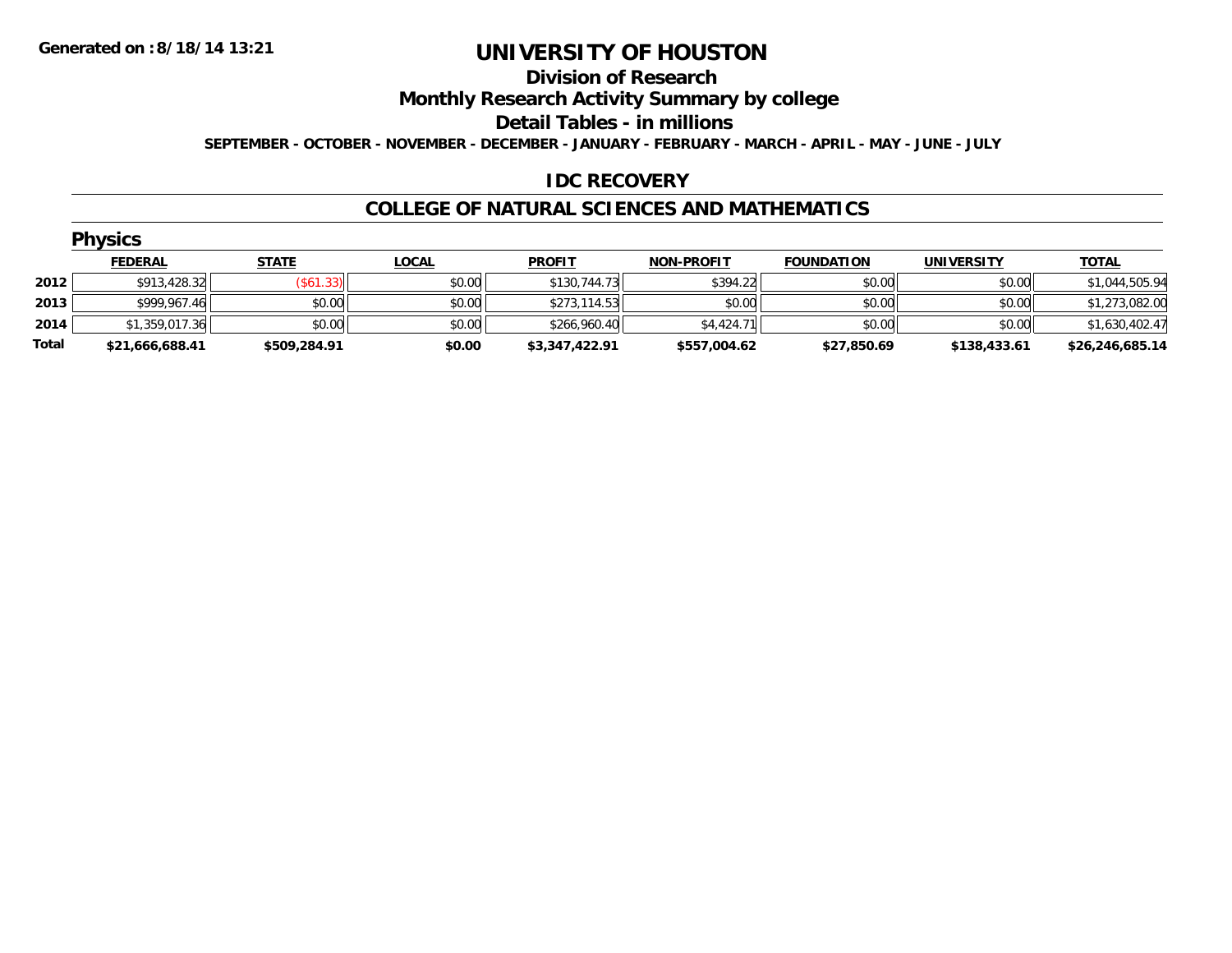# **Division of Research**

**Monthly Research Activity Summary by college**

**Detail Tables - in millions**

**SEPTEMBER - OCTOBER - NOVEMBER - DECEMBER - JANUARY - FEBRUARY - MARCH - APRIL - MAY - JUNE - JULY**

#### **IDC RECOVERY**

#### **COLLEGE OF OPTOMETRY**

# **Optometry, Community**

|       | ___            |              |              |               |                   |                   |                   |                |
|-------|----------------|--------------|--------------|---------------|-------------------|-------------------|-------------------|----------------|
|       | <b>FEDERAL</b> | <b>STATE</b> | <b>LOCAL</b> | <b>PROFIT</b> | <b>NON-PROFIT</b> | <b>FOUNDATION</b> | <b>UNIVERSITY</b> | <b>TOTAL</b>   |
| 2010  | \$1,104,349.16 | \$2,495.81   | \$0.00       | \$98,210.06   | \$0.00            | \$0.00            | \$21,689.86       | \$1,226,744.89 |
| 2011  | \$1,052,209.59 | \$1,176.77   | \$0.00       | \$53,684.06   | \$0.00            | \$0.00            | \$21,864.57       | \$1,128,934.99 |
| 2012  | \$1,116,850.42 | (\$0.03)     | \$0.00       | \$68,165.55   | \$0.00            | \$0.00            | \$51,156.77       | \$1,236,172.71 |
| 2013  | \$1,180,006.26 | \$0.00       | \$0.00       | \$202,041.17  | \$0.00            | \$0.00            | \$64,911.63       | \$1,446,959.06 |
| 2014  | \$1,355,895.22 | \$0.00       | \$0.00       | \$170,388.26  | \$0.00            | \$0.00            | \$46,742.78       | \$1,573,026.26 |
| Total | \$5,809,310.66 | \$3,672.55   | \$0.00       | \$592,489.10  | \$0.00            | \$0.00            | \$206,365.61      | \$6,611,837.92 |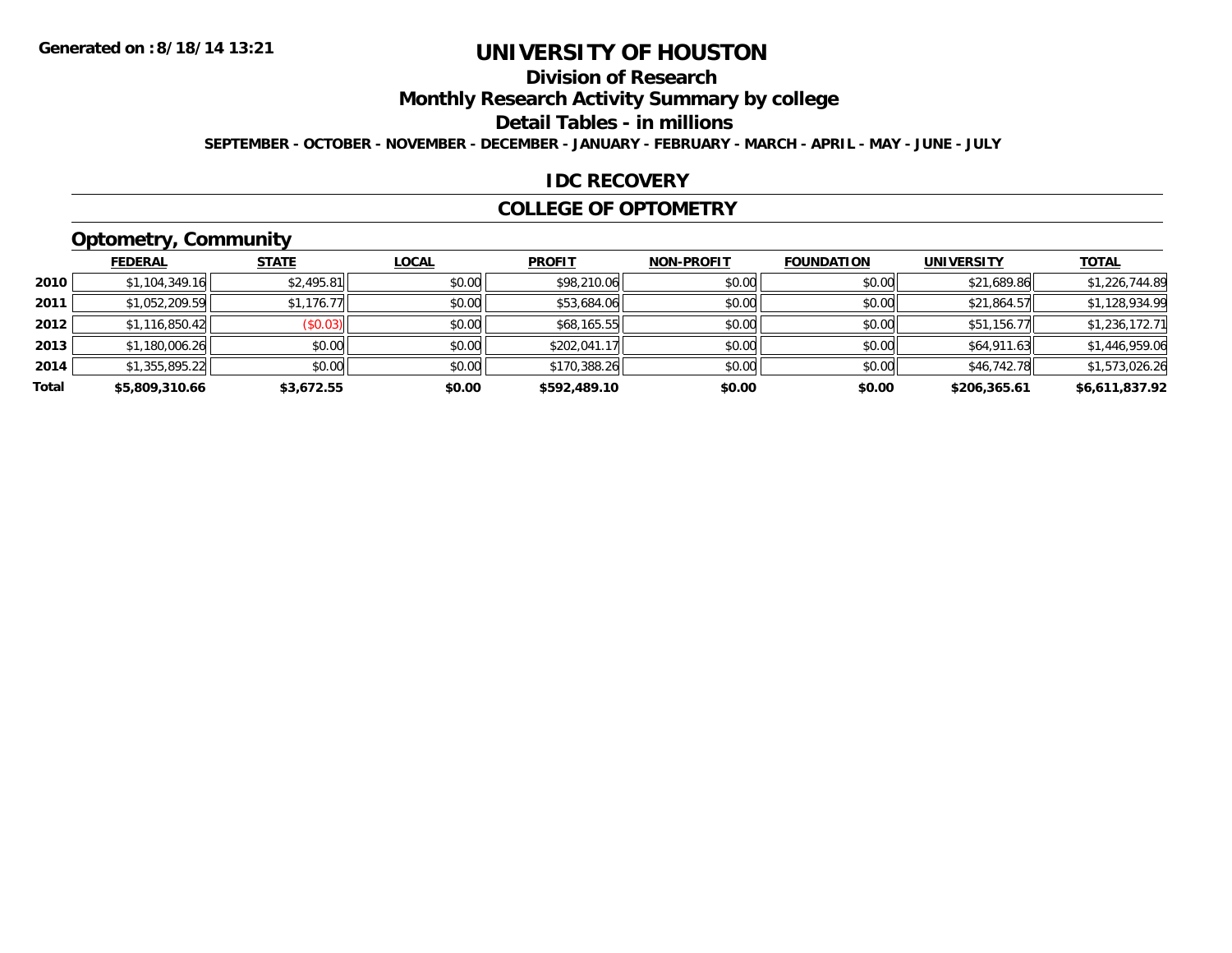**2014**

**Total**

# **UNIVERSITY OF HOUSTON**

# **Division of Research**

### **Monthly Research Activity Summary by college**

#### **Detail Tables - in millions**

**SEPTEMBER - OCTOBER - NOVEMBER - DECEMBER - JANUARY - FEBRUARY - MARCH - APRIL - MAY - JUNE - JULY**

### **IDC RECOVERY**

#### **COLLEGE OF PHARMACY**

|      |                                             |              | <b>Center for Experimental Therapeutics and Pharmacoi</b> |               |                   |                   |                   |              |
|------|---------------------------------------------|--------------|-----------------------------------------------------------|---------------|-------------------|-------------------|-------------------|--------------|
|      | <b>FEDERAL</b>                              | <b>STATE</b> | <b>LOCAL</b>                                              | <b>PROFIT</b> | <b>NON-PROFIT</b> | <b>FOUNDATION</b> | <b>UNIVERSITY</b> | <b>TOTAL</b> |
| 2014 | \$0.00                                      | \$0.00       | \$0.00                                                    | \$0.00        | \$0.00            | \$0.00            | \$0.00            | \$0.00       |
|      | <b>Clinical Sciences and Administration</b> |              |                                                           |               |                   |                   |                   |              |
|      | <b>FEDERAL</b>                              | <b>STATE</b> | <b>LOCAL</b>                                              | <b>PROFIT</b> | <b>NON-PROFIT</b> | <b>FOUNDATION</b> | <b>UNIVERSITY</b> | <b>TOTAL</b> |
| 2010 | \$32,641.39                                 | \$0.00       | \$0.00                                                    | \$59,944.07   | \$13,444.31       | \$0.00            | \$212.43          | \$106,242.20 |
| 2011 | \$49,106.13                                 | \$0.00       | \$0.00                                                    | \$64,259.38   | \$19,828.51       | \$0.00            | \$4.97            | \$133,198.99 |
| 2012 | \$60,878.09                                 | \$0.00       | \$0.00                                                    | \$53,868.98   | (\$25.03)         | \$0.00            | \$0.00            | \$114,722.04 |
| 2013 | \$100,461.85                                | \$0.00       | \$0.00                                                    | \$87,390.84   | \$0.00            | \$0.00            | \$0.00            | \$187,852.69 |
| 2014 | \$59,274.58                                 | \$0.00       | \$0.00                                                    | \$105,017.49  | \$28,872.39       | \$0.00            | \$0.00            | \$193,164.46 |
|      | Dean, Pharmacy                              |              |                                                           |               |                   |                   |                   |              |
|      | <b>FEDERAL</b>                              | <b>STATE</b> | <b>LOCAL</b>                                              | <b>PROFIT</b> | <b>NON-PROFIT</b> | <b>FOUNDATION</b> | <b>UNIVERSITY</b> | <b>TOTAL</b> |
| 2010 | \$0.00                                      | \$0.00       | \$0.00                                                    | \$0.00        | \$0.00            | \$0.00            | \$0.00            | \$0.00       |
| 2011 | \$0.00                                      | \$0.00       | \$0.00                                                    | \$0.00        | \$0.00            | \$0.00            | \$0.00            | \$0.00       |
| 2012 | \$0.00                                      | \$0.00       | \$0.00                                                    | \$0.00        | \$0.00            | \$0.00            | \$0.00            | \$0.00       |
| 2013 | \$0.00                                      | \$0.00       | \$0.00                                                    | \$0.00        | \$0.00            | \$0.00            | \$0.00            | \$0.00       |
| 2014 | \$0.00                                      | \$0.00       | \$0.00                                                    | \$0.00        | \$0.00            | \$0.00            | \$0.00            | \$0.00       |
|      |                                             |              | <b>Pharmacological and Pharmaceutical Sciences</b>        |               |                   |                   |                   |              |
|      | <b>FEDERAL</b>                              | <b>STATE</b> | <b>LOCAL</b>                                              | <b>PROFIT</b> | <b>NON-PROFIT</b> | <b>FOUNDATION</b> | <b>UNIVERSITY</b> | <b>TOTAL</b> |
| 2010 | \$764,383.88                                | \$707.29     | \$0.00                                                    | \$998.82      | \$11,521.65       | \$1,753.74        | \$0.00            | \$779,365.38 |
| 2011 | \$854,057.91                                | \$5,643.89   | \$0.00                                                    | \$0.00        | \$13,776.00       | \$0.00            | \$0.00            | \$873,477.80 |
| 2012 | \$498,130.26                                | \$0.01       | \$0.00                                                    | \$0.00        | \$8,160.86        | \$642.99          | \$0.00            | \$506,934.12 |
| 2013 | \$663,157.18                                | \$0.00       | \$0.00                                                    | \$261.71      | \$6,134.79        | \$2,223.11        | \$0.00            | \$671,776.79 |

4 \$497,136.34 \$0.00 \$0.00 \$0.00 \$0.00 \$11,018.45 \$0.00 \$0.00 \$1,912.04 \$0.00 \$0.00 \$510,066.83

**\$3,579,227.62 \$6,351.19 \$0.00 \$382,759.74 \$101,713.48 \$6,531.88 \$217.40 \$4,076,801.31**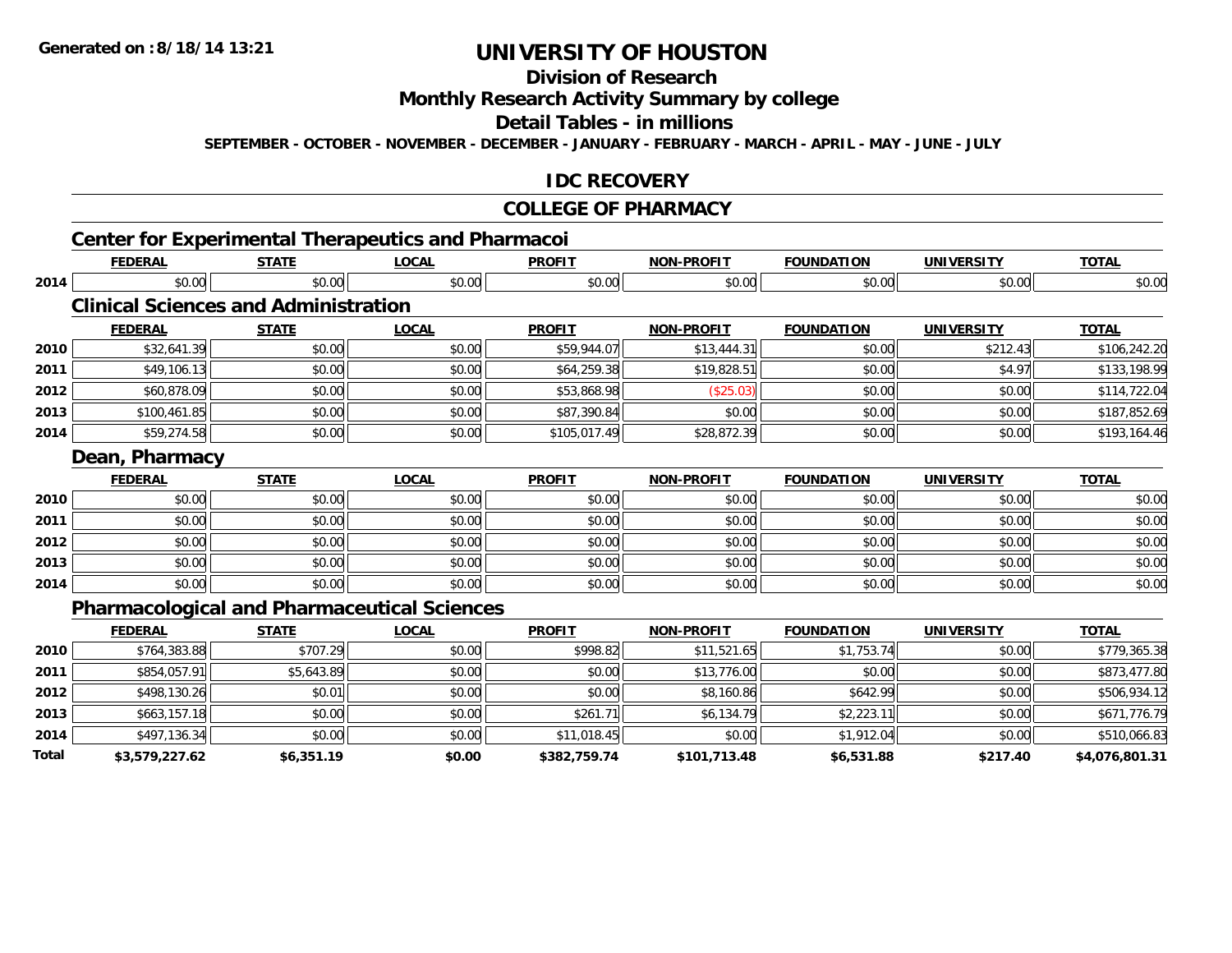# **Division of Research**

**Monthly Research Activity Summary by college**

**Detail Tables - in millions**

**SEPTEMBER - OCTOBER - NOVEMBER - DECEMBER - JANUARY - FEBRUARY - MARCH - APRIL - MAY - JUNE - JULY**

#### **IDC RECOVERY**

#### **COLLEGE OF TECHNOLOGY**

|      | <b>FEDERAL</b>                                | <b>STATE</b> | <b>LOCAL</b> | <b>PROFIT</b> | <b>NON-PROFIT</b> | <b>FOUNDATION</b> | <b>UNIVERSITY</b> | <b>TOTAL</b> |
|------|-----------------------------------------------|--------------|--------------|---------------|-------------------|-------------------|-------------------|--------------|
| 2010 | \$0.00                                        | \$0.00       | \$0.00       | \$0.00        | \$0.00            | \$0.00            | \$0.00            | \$0.00       |
|      | <b>Center for Technology Literacy</b>         |              |              |               |                   |                   |                   |              |
|      | <b>FEDERAL</b>                                | <b>STATE</b> | <b>LOCAL</b> | <b>PROFIT</b> | <b>NON-PROFIT</b> | <b>FOUNDATION</b> | <b>UNIVERSITY</b> | <b>TOTAL</b> |
| 2010 | \$615.42                                      | \$0.00       | \$0.00       | \$0.00        | \$0.00            | \$0.00            | \$0.00            | \$615.42     |
| 2011 | \$164,961.52                                  | \$0.00       | \$0.00       | \$0.00        | \$0.00            | \$0.00            | \$0.00            | \$164,961.52 |
| 2012 | \$132,772.48                                  | \$0.00       | \$0.00       | \$0.00        | \$0.00            | \$0.00            | \$0.00            | \$132,772.48 |
| 2013 | \$98,164.66                                   | \$0.00       | \$0.00       | \$0.00        | \$0.00            | \$0.00            | \$0.00            | \$98,164.66  |
| 2014 | \$144,506.23                                  | \$0.00       | \$0.00       | \$0.00        | \$0.00            | \$0.00            | \$0.00            | \$144,506.23 |
|      | <b>Construction Management</b>                |              |              |               |                   |                   |                   |              |
|      | <b>FEDERAL</b>                                | <b>STATE</b> | <b>LOCAL</b> | <b>PROFIT</b> | <b>NON-PROFIT</b> | <b>FOUNDATION</b> | <b>UNIVERSITY</b> | <b>TOTAL</b> |
| 2012 | \$0.00                                        | \$1,850.40   | \$0.00       | \$0.00        | \$0.00            | \$0.00            | \$0.00            | \$1,850.40   |
| 2013 | \$0.00                                        | \$4,821.84   | \$0.00       | \$0.00        | \$0.00            | \$2,543.72        | \$0.00            | \$7,365.56   |
| 2014 | \$0.00                                        | \$3,190.16   | \$0.00       | \$0.00        | \$0.00            | \$813.26          | \$0.00            | \$4,003.42   |
|      | Dean, Technology                              |              |              |               |                   |                   |                   |              |
|      | <b>FEDERAL</b>                                | <b>STATE</b> | <b>LOCAL</b> | <b>PROFIT</b> | <b>NON-PROFIT</b> | <b>FOUNDATION</b> | <b>UNIVERSITY</b> | <b>TOTAL</b> |
| 2010 | \$73,946.52                                   | \$0.00       | \$0.00       | \$0.00        | \$0.00            | \$0.00            | \$0.00            | \$73,946.52  |
| 2011 | \$69,848.64                                   | \$0.00       | \$0.00       | \$0.00        | \$0.00            | \$0.00            | \$0.00            | \$69,848.64  |
| 2012 | \$56,520.10                                   | \$0.00       | \$0.00       | \$0.00        | \$0.00            | \$0.00            | \$0.00            | \$56,520.10  |
| 2013 | \$13,817.39                                   | \$0.00       | \$0.00       | \$0.00        | \$0.00            | \$0.00            | \$0.00            | \$13,817.39  |
| 2014 | \$14,909.12                                   | \$0.00       | \$0.00       | \$0.00        | \$0.00            | \$0.00            | \$0.00            | \$14,909.12  |
|      | <b>Engineering Technology</b>                 |              |              |               |                   |                   |                   |              |
|      | <b>FEDERAL</b>                                | <b>STATE</b> | <b>LOCAL</b> | <b>PROFIT</b> | NON-PROFIT        | <b>FOUNDATION</b> | <b>UNIVERSITY</b> | <b>TOTAL</b> |
| 2010 | \$65,591.86                                   | \$0.00       | \$0.00       | \$810.82      | \$0.00            | \$15,253.60       | \$38.22           | \$81,694.50  |
| 2011 | \$116,461.51                                  | \$0.00       | \$0.00       | (\$0.19)      | \$0.00            | \$8,326.02        | \$0.00            | \$124,787.34 |
| 2012 | \$114,366.67                                  | \$0.00       | \$0.00       | \$7,961.29    | \$0.00            | \$0.00            | \$0.00            | \$122,327.96 |
| 2013 | \$130,564.77                                  | \$0.00       | \$0.00       | \$17,821.16   | \$0.00            | \$1,567.70        | \$0.00            | \$149,953.63 |
| 2014 | \$103,325.02                                  | \$0.00       | \$0.00       | \$22,812.63   | \$0.00            | \$0.00            | \$0.00            | \$126,137.65 |
|      | <b>Human Development and Consumer Science</b> |              |              |               |                   |                   |                   |              |
|      | <b>FEDERAL</b>                                | <b>STATE</b> | <b>LOCAL</b> | <b>PROFIT</b> | <b>NON-PROFIT</b> | <b>FOUNDATION</b> | <b>UNIVERSITY</b> | <b>TOTAL</b> |
|      |                                               |              |              |               |                   |                   |                   |              |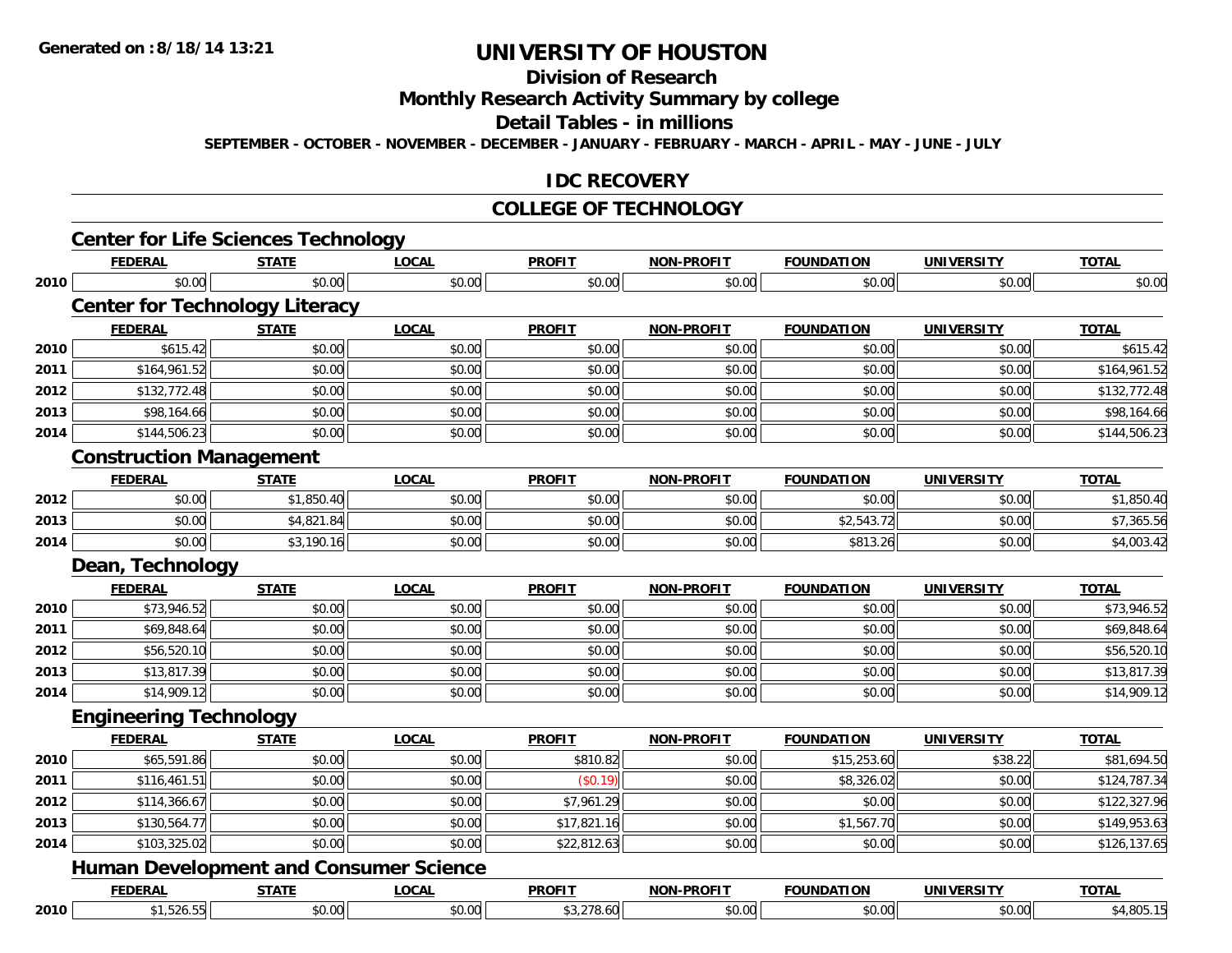# **Division of Research**

**Monthly Research Activity Summary by college**

**Detail Tables - in millions**

**SEPTEMBER - OCTOBER - NOVEMBER - DECEMBER - JANUARY - FEBRUARY - MARCH - APRIL - MAY - JUNE - JULY**

### **IDC RECOVERY**

### **COLLEGE OF TECHNOLOGY**

# **Human Development and Consumer Science**

|      | <b>FEDERAL</b> | <b>STATE</b> | <b>LOCAL</b> | <b>PROFIT</b> | <b>NON-PROFIT</b> | <b>FOUNDATION</b> | <b>UNIVERSITY</b> | <u>TOTAL</u>    |
|------|----------------|--------------|--------------|---------------|-------------------|-------------------|-------------------|-----------------|
| 2011 | \$213.79       | \$0.00       | \$0.00       | \$689.82      | \$0.00            | \$0.00            | \$0.00            | \$903.61        |
| 2012 | \$127.81       | \$334.4      | \$0.00       | (\$295.29)    | \$0.00            | \$0.00            | \$0.00            | $\sqrt{501.89}$ |
| 2013 | \$153.56       | \$0.00       | \$0.00       | \$0.00        | \$0.00            | \$0.00            | \$0.00            | \$153.56        |
| 2014 | \$2,572.87     | \$0.00       | \$0.00       | \$0.00        | \$0.00            | \$32,577.64       | \$0.00            | \$35,150.51     |

### **Information & Logistics Technology**

|      | <b>FEDERAL</b> | <b>STATE</b> | <u>LOCAL</u> | <b>PROFIT</b> | <b>NON-PROFIT</b> | <b>FOUNDATION</b> | <b>UNIVERSITY</b> | <b>TOTAL</b> |
|------|----------------|--------------|--------------|---------------|-------------------|-------------------|-------------------|--------------|
| 2010 | \$1,978.67     | \$0.00       | \$0.00       | \$0.00        | \$0.00            | \$0.00            | \$0.00            | \$1,978.67   |
| 2011 | \$114.66       | \$0.00       | \$0.00       | \$0.00        | \$0.00            | \$0.00            | \$0.00            | (\$114.66)   |
| 2012 | \$14,958.63    | (\$540.60)   | \$0.00       | \$0.00        | \$0.00            | \$0.00            | \$0.00            | \$14,418.03  |
| 2013 | \$0.00         | \$0.00       | \$0.00       | \$0.00        | \$0.00            | \$0.00            | \$0.00            | \$0.00       |
| 2014 | (\$79.30)      | \$0.00       | \$0.00       | \$0.00        | \$0.00            | \$0.00            | \$0.00            | (\$79.30)    |

## **Texas Manufacturing Assistance Center**

|       | <b>FEDERAL</b> | <b>STATE</b> | <b>LOCAL</b> | <b>PROFIT</b> | <b>NON-PROFIT</b> | <b>FOUNDATION</b> | <b>UNIVERSITY</b> | <b>TOTAL</b>   |
|-------|----------------|--------------|--------------|---------------|-------------------|-------------------|-------------------|----------------|
| 2010  | \$0.00         | \$0.00       | \$0.00       | \$0.00        | \$0.00            | \$0.00            | \$0.00            | \$0.00         |
| 2011  | \$0.00         | \$0.00       | \$0.00       | \$0.00        | \$0.00            | \$0.00            | \$0.00            | \$0.00         |
| 2012  | \$0.00         | \$0.00       | \$0.00       | \$0.00        | \$0.00            | \$0.00            | \$0.00            | \$0.00         |
| 2013  | \$0.00         | \$0.00       | \$0.00       | \$0.00        | \$0.00            | \$0.00            | \$0.00            | \$0.00         |
| 2014  | \$0.00         | \$0.00       | \$0.00       | \$0.00        | \$0.00            | \$0.00            | \$0.00            | \$0.00         |
| Total | \$1,321,709.83 | \$8,987.39   | \$0.00       | \$53,078.84   | \$0.00            | \$61,081.94       | \$38.22           | \$1,444,896.22 |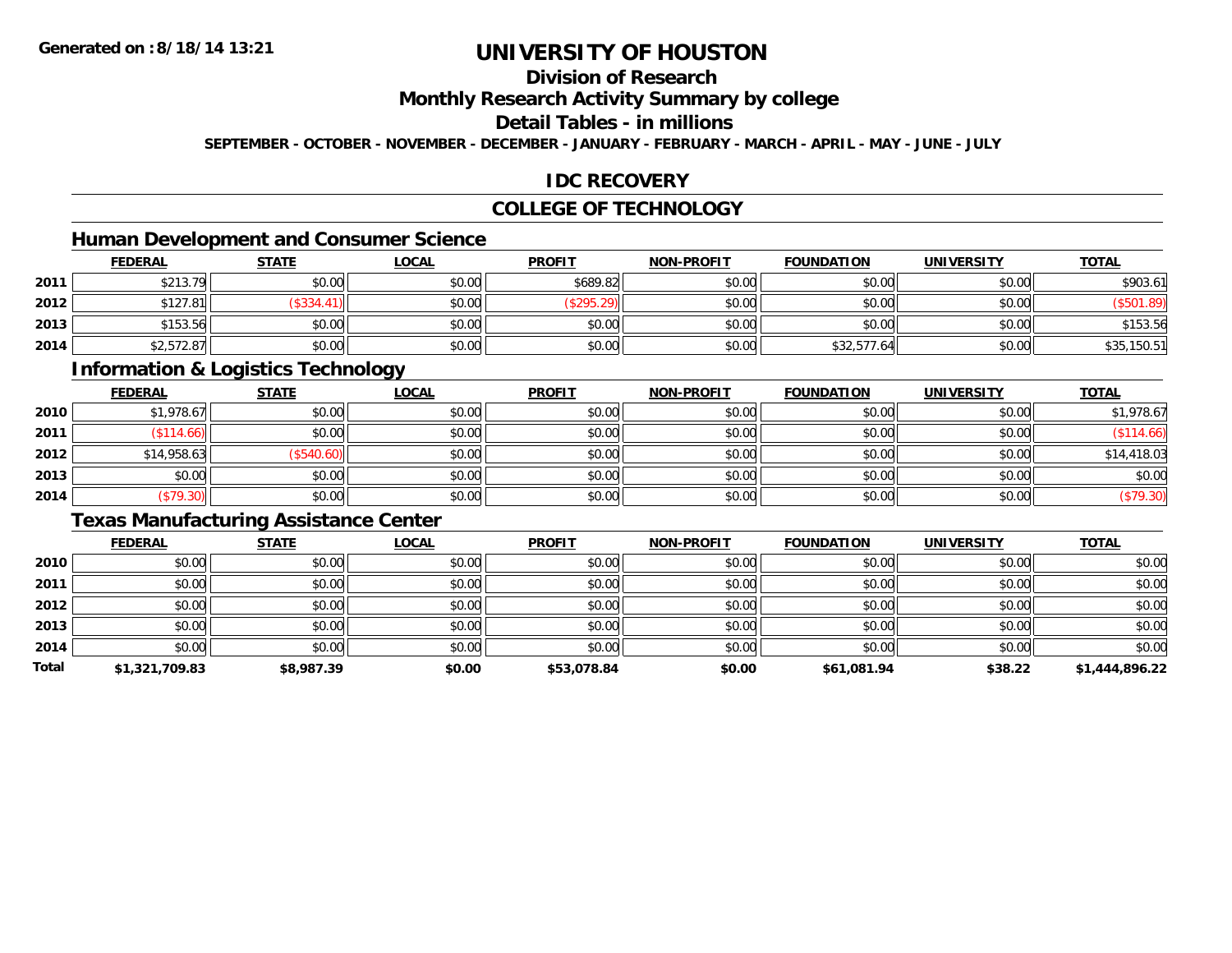# **Division of Research**

**Monthly Research Activity Summary by college**

**Detail Tables - in millions**

**SEPTEMBER - OCTOBER - NOVEMBER - DECEMBER - JANUARY - FEBRUARY - MARCH - APRIL - MAY - JUNE - JULY**

### **IDC RECOVERY**

## **CULLEN COLLEGE OF ENGINEERING**

### **Biomedical Engineering**

|      | <b>FEDERAL</b> | <b>STATE</b> | <u>LOCAL</u> | <b>PROFIT</b> | <b>NON-PROFIT</b> | <b>FOUNDATION</b> | <b>UNIVERSITY</b> | <b>TOTAL</b> |
|------|----------------|--------------|--------------|---------------|-------------------|-------------------|-------------------|--------------|
| 2010 | \$87,268.89    | \$0.00       | \$0.00       | \$0.00        | \$0.00            | (\$26.35)         | \$0.00            | \$87,242.54  |
| 2011 | \$72,568.98    | \$0.00       | \$0.00       | \$0.00        | \$0.00            | \$0.00            | \$0.00            | \$72,568.98  |
| 2012 | \$129,287.04   | \$0.00       | \$0.00       | \$0.00        | \$0.00            | \$0.00            | \$0.00            | \$129,287.04 |
| 2013 | \$311,512.91   | \$0.00       | \$0.00       | \$21,521.95   | \$0.00            | \$0.00            | \$0.00            | \$333,034.86 |
| 2014 | \$686,164.49   | \$0.00       | \$0.00       | (\$11,803.27) | \$668.54          | \$0.00            | \$0.00            | \$675,029.76 |

## **Center for Innovative Grouting Materials and Tech**

|      | <u>FEDERAL</u> | <u>STATE</u> | <u>LOCAL</u> | <b>PROFIT</b> | <b>NON-PROFIT</b> | <b>FOUNDATION</b> | <b>UNIVERSITY</b> | <b>TOTAL</b> |
|------|----------------|--------------|--------------|---------------|-------------------|-------------------|-------------------|--------------|
| 2010 | \$0.00         | \$0.00       | \$0.00       | \$0.00        | \$0.00            | \$0.00            | \$0.00            | \$0.00       |
| 2011 | \$0.00         | \$0.00       | \$0.00       | \$0.00        | \$0.00            | \$0.00            | \$0.00            | \$0.00       |
| 2012 | \$0.00         | \$0.00       | \$0.00       | \$0.00        | \$0.00            | \$0.00            | \$0.00            | \$0.00       |
| 2013 | \$0.00         | \$0.00       | \$0.00       | \$0.00        | \$0.00            | \$0.00            | \$0.00            | \$0.00       |
| 2014 | \$0.00         | \$0.00       | \$0.00       | \$0.00        | \$0.00            | \$0.00            | \$0.00            | \$0.00       |

# **Chemical Engineering**

|      | <b>FEDERAL</b> | <b>STATE</b>   | <u>LOCAL</u> | <b>PROFIT</b> | <b>NON-PROFIT</b> | <b>FOUNDATION</b> | <b>UNIVERSITY</b> | <b>TOTAL</b>   |
|------|----------------|----------------|--------------|---------------|-------------------|-------------------|-------------------|----------------|
| 2010 | \$857,219.84   | (\$2,840.56)   | \$4,438.25   | \$73,372.98   | \$0.00            | \$2,077.81        | \$41,346.98       | \$975,615.30   |
| 2011 | \$825,427.97   | (\$349,628.10) | \$1,411.18   | \$201,049.92  | \$0.00            | (\$219.31)        | \$41,719.29       | \$719,760.95   |
| 2012 | \$827,438.23   | \$3,743.15     | \$1,304.62   | \$258,742.66  | \$0.00            | \$132.37          | \$0.02            | \$1,091,361.05 |
| 2013 | \$1,009,713.25 | \$6,366.75     | \$0.00       | \$171,370.77  | \$0.00            | \$940.94          | (\$6,637.83)      | \$1,181,753.89 |
| 2014 | \$992,146.40   | \$3,505.56     | \$0.00       | \$460,648.10  | \$0.00            | \$2,590.53        | \$0.00            | \$1,458,890.59 |

#### **Civil Engineering**

|      | <b>FEDERAL</b> | <b>STATE</b> | <u>LOCAL</u> | <b>PROFIT</b> | <b>NON-PROFIT</b> | <b>FOUNDATION</b> | <b>UNIVERSITY</b> | <b>TOTAL</b>   |
|------|----------------|--------------|--------------|---------------|-------------------|-------------------|-------------------|----------------|
| 2010 | \$183,587.38   | \$35,178.02  | \$21,947.02  | \$25,244.28   | \$11,746.75       | \$0.00            | \$243.94          | \$277,947.39   |
| 2011 | \$347,201.05   | \$25,314.17  | \$3,225.81   | \$60,573.36   | \$24,865.63       | \$0.00            | \$5,260.31        | \$466,440.33   |
| 2012 | \$385,462.80   | \$37,860.91  | \$26,339.96  | \$37,347.85   | \$17,477.43       | \$0.00            | (\$490.00)        | \$503,998.95   |
| 2013 | \$671,878.00   | \$18,701.92  | \$2,653.74   | \$110,092.71  | \$25,337.19       | \$27,205.14       | \$1.974.72        | \$857,843.41   |
| 2014 | \$924,731.43   | \$21,080.90  | (\$1,308.66) | \$153.692.47  | \$30,909.77       | \$10,690.81       | \$112.50          | \$1,139,909.22 |

# **Composites Engineering and Applications Center**

|      | <b>FEBER!</b><br>LI\ <i>r</i> | $C = 1$                                                                  | $\bigcap_{n=1}^{\infty}$<br>.OCAI   | <b>PROFIT</b>                                       | יוחמחח<br><b>BIOB</b>         | ាកា<br>I ) Д                                   | . <i></i> .<br>.JIV∶ | <b>TOTAL</b>           |
|------|-------------------------------|--------------------------------------------------------------------------|-------------------------------------|-----------------------------------------------------|-------------------------------|------------------------------------------------|----------------------|------------------------|
| 2010 | 0.00<br>שט.טע                 | $\uparrow$ $\uparrow$ $\uparrow$ $\uparrow$ $\uparrow$ $\uparrow$<br>ט.ט | $\sim$ 00<br>וטטוע                  | $\sim$ $\sim$<br>וטטוע                              | $\sim$ $\sim$ $\sim$<br>vv.vv | $\triangle$ $\triangle$ $\triangle$<br>— JU.U∪ | 0.00<br>PU.UU        | $\sim$ $\sim$<br>JU.UU |
| 2011 | 0000<br>JU.UU                 | <b>↑∩</b><br>JU.U                                                        | $\uparrow$ $\land$ $\land$<br>PU.UU | $\sim$ 00<br>$\vee$ . Ultractured the set of $\vee$ | $\sim$<br>$\sim$<br>vv.vv     | $\sim$<br>JU.UU                                | 0000<br><b>JU.UU</b> | <b>JU.UU</b>           |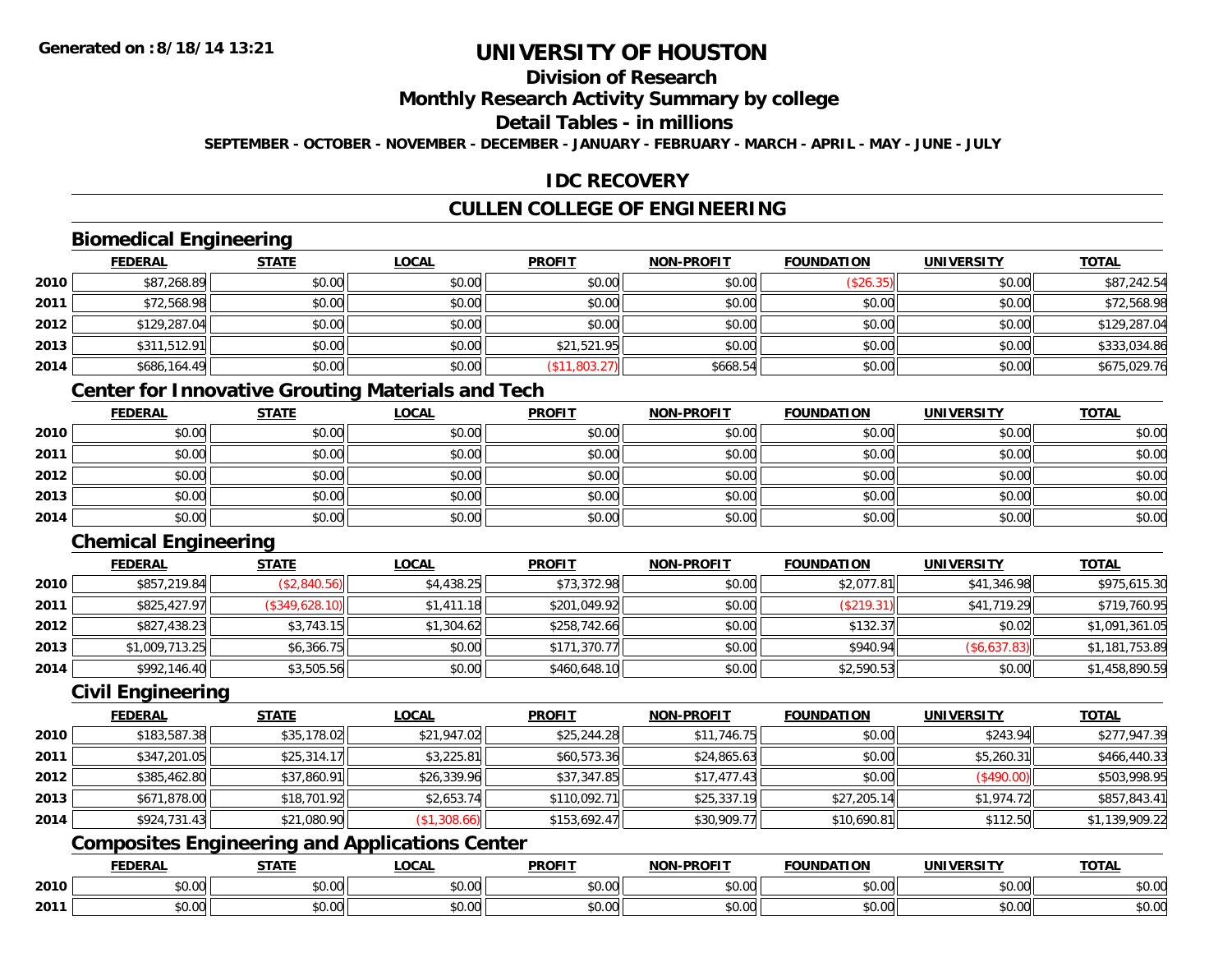# **Division of Research**

#### **Monthly Research Activity Summary by college**

#### **Detail Tables - in millions**

**SEPTEMBER - OCTOBER - NOVEMBER - DECEMBER - JANUARY - FEBRUARY - MARCH - APRIL - MAY - JUNE - JULY**

### **IDC RECOVERY**

## **CULLEN COLLEGE OF ENGINEERING**

### **Composites Engineering and Applications Center**

|      | Composites Engineering and Applications Center |              |              |               |                   |                   |                   |              |  |  |  |
|------|------------------------------------------------|--------------|--------------|---------------|-------------------|-------------------|-------------------|--------------|--|--|--|
|      | <b>FEDERAL</b>                                 | <b>STATE</b> | <u>LOCAL</u> | <b>PROFIT</b> | <b>NON-PROFIT</b> | <b>FOUNDATION</b> | <b>UNIVERSITY</b> | <b>TOTAL</b> |  |  |  |
| 2012 | \$0.00                                         | \$0.00       | \$0.00       | \$0.00        | \$0.00            | \$0.00            | \$0.00            | \$0.00       |  |  |  |
| 2013 | \$0.00                                         | \$0.00       | \$0.00       | \$0.00        | \$0.00            | \$0.00            | \$0.00            | \$0.00       |  |  |  |
| 2014 | \$0.00                                         | \$0.00       | \$0.00       | \$0.00        | \$0.00            | \$0.00            | \$0.00            | \$0.00       |  |  |  |

<u> 1989 - Johann Stoff, deutscher Stoffen und der Stoffen und der Stoffen und der Stoffen und der Stoffen und der</u>

### **Dean, Engineering**

|      | <b>FEDERAL</b> | <b>STATE</b> | <b>LOCAL</b> | <b>PROFIT</b> | <b>NON-PROFIT</b> | <b>FOUNDATION</b> | <b>UNIVERSITY</b> | <b>TOTAL</b> |
|------|----------------|--------------|--------------|---------------|-------------------|-------------------|-------------------|--------------|
| 2010 | \$4,873.80     | \$0.00       | \$0.00       | \$0.00        | \$0.00            | \$0.00            | \$0.00            | \$4,873.80   |
| 2011 | \$7,110.43     | \$0.00       | \$0.00       | \$0.00        | \$0.00            | \$0.00            | \$0.00            | \$7,110.43   |
| 2012 | \$6,433.78     | \$0.00       | \$0.00       | \$0.00        | \$0.00            | \$0.00            | \$0.00            | \$6,433.78   |
| 2013 | \$7,727.36     | \$0.00       | \$0.00       | \$0.00        | \$0.00            | \$0.00            | \$0.00            | \$7,727.36   |
| 2014 | \$6,627.90     | \$0.00       | \$0.00       | \$0.00        | \$0.00            | \$0.00            | \$0.00            | \$6,627.90   |

### **Electrical & Computer Engineering**

|      | <b>FEDERAL</b> | <b>STATE</b> | <b>LOCAL</b> | <b>PROFIT</b> | <b>NON-PROFIT</b> | <b>FOUNDATION</b> | <b>UNIVERSITY</b> | <b>TOTAL</b>   |
|------|----------------|--------------|--------------|---------------|-------------------|-------------------|-------------------|----------------|
| 2010 | \$567,408.26   | \$33,906.96  | \$0.00       | \$92,830.20   | \$24,316.07       | \$0.00            | \$89.18           | \$718,550.67   |
| 2011 | \$861,711.23   | \$27,005.30  | \$0.00       | \$40,487.29   | \$6,944.26        | \$0.00            | \$2,999.93        | \$939,148.02   |
| 2012 | \$742,788.93   | (\$314.22)   | \$0.00       | \$112,604.92  | (\$3,375.31)      | (S16, 163.66)     | \$0.21            | \$835,540.86   |
| 2013 | \$811,590.92   | \$975.60     | \$0.00       | \$89,281.26   | \$15,400.69       | \$532.40          | \$0.00            | \$917,780.86   |
| 2014 | \$805,524.48   | \$669.83     | \$0.00       | \$171,348.39  | \$49,895.35       | \$7,084.58        | \$0.00            | \$1,034,522.63 |

<u> 1980 - Johann Stoff, deutscher Stoff, der Stoff, der Stoff, der Stoff, der Stoff, der Stoff, der Stoff, der S</u>

#### **Industrial Engineering**

|      |                | Industrial Engineering |             |               |                   |                   |                   |              |  |  |  |  |  |
|------|----------------|------------------------|-------------|---------------|-------------------|-------------------|-------------------|--------------|--|--|--|--|--|
|      | <b>FEDERAL</b> | <b>STATE</b>           | LOCAL       | <b>PROFIT</b> | <b>NON-PROFIT</b> | <b>FOUNDATION</b> | <b>UNIVERSITY</b> | <b>TOTAL</b> |  |  |  |  |  |
| 2010 | \$34,568.63    | \$2,116.03             | \$0.00      | \$0.00        | \$0.00            | \$0.00            | \$0.00            | \$36,684.66  |  |  |  |  |  |
| 2011 | \$49,067.20    | \$1,517.54             | \$30,788.20 | \$0.00        | \$0.00            | \$0.00            | \$0.00            | \$81,372.94  |  |  |  |  |  |
| 2012 | \$46,696.91    | (\$105.07)             | \$17,937.46 | \$0.00        | \$0.00            | \$0.00            | \$0.00            | \$64,529.30  |  |  |  |  |  |
| 2013 | \$43,797.71    | \$5,666.35             | \$3,643.31  | \$0.00        | \$0.00            | \$4,805.75        | \$0.00            | \$57,913.12  |  |  |  |  |  |
| 2014 | \$54,743.52    | \$8,204.22             | \$17,014.53 | \$0.00        | \$0.00            | \$7,858.42        | \$0.00            | \$87,820.69  |  |  |  |  |  |

#### **Mechanical Engineering**

|      | <b>FEDERAL</b> | <u>STATE</u> | <b>LOCAL</b> | <b>PROFIT</b> | <b>NON-PROFIT</b> | <b>FOUNDATION</b> | <b>UNIVERSITY</b> | <b>TOTAL</b>   |
|------|----------------|--------------|--------------|---------------|-------------------|-------------------|-------------------|----------------|
| 2010 | \$665,135.51   | \$8,840.07   | \$0.00       | \$71,881.61   | \$36,253.19       | \$0.00            | \$0.00            | \$782,110.38   |
| 2011 | \$836,339.18   | \$10,664.80  | \$0.00       | \$156,653.18  | \$24,778.91       | \$7,999.45        | \$24.92           | \$1,036,410.60 |
| 2012 | \$686,947.81   | \$12,942.03  | \$0.00       | \$117.283.87  | \$17,534.68       | \$15,660.12       | \$0.00            | \$850,368.51   |
| 2013 | \$918,138.57   | \$21,477.85  | \$0.00       | \$94,439.99   | \$0.00            | \$37,810.69       | \$0.00            | \$1,071,867.11 |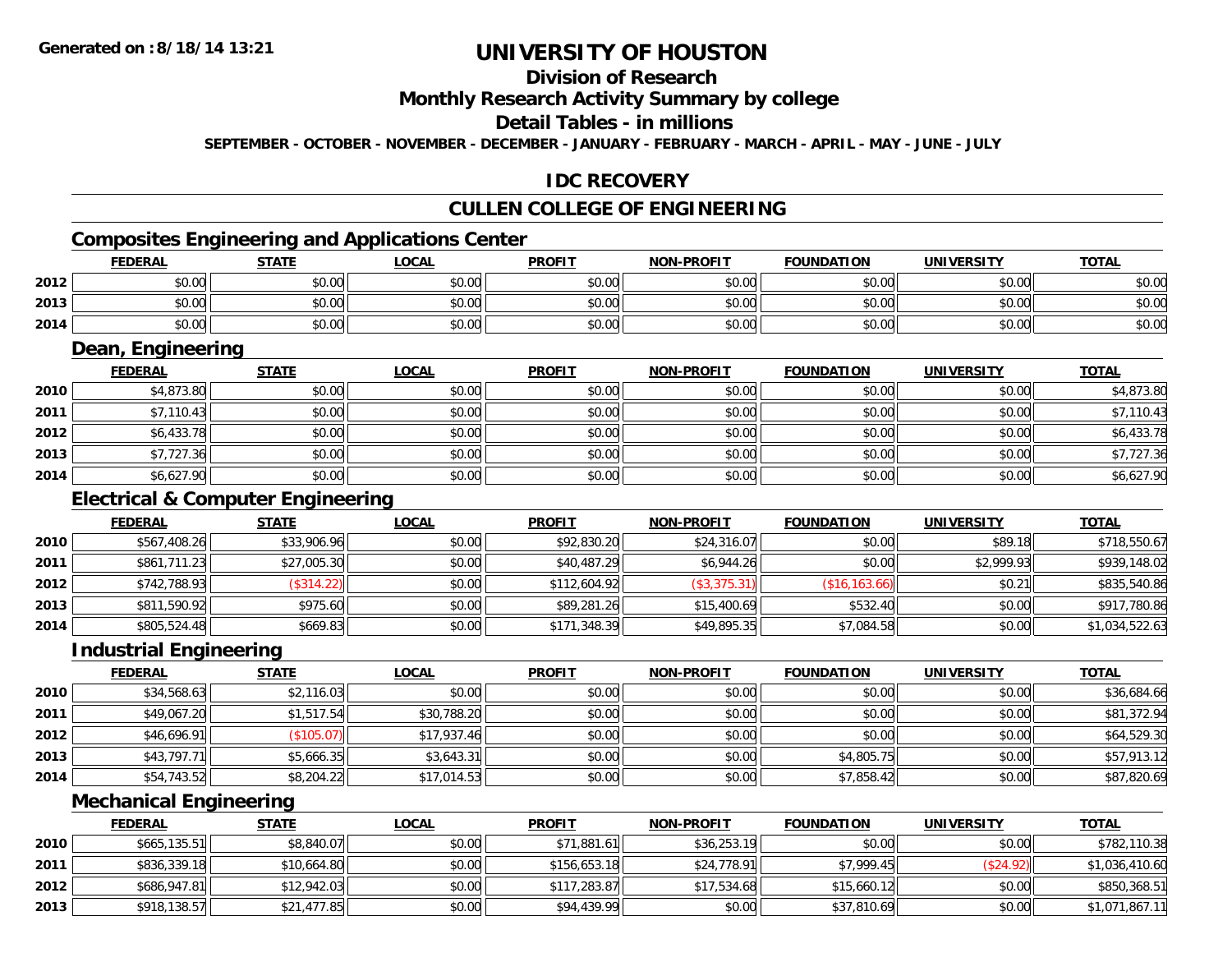# **Division of Research**

**Monthly Research Activity Summary by college**

**Detail Tables - in millions**

**SEPTEMBER - OCTOBER - NOVEMBER - DECEMBER - JANUARY - FEBRUARY - MARCH - APRIL - MAY - JUNE - JULY**

#### **IDC RECOVERY**

### **CULLEN COLLEGE OF ENGINEERING**

# **Mechanical Engineering**

|      | <b>FEDERAL</b>                     | <b>STATE</b> | <b>LOCAL</b> | <b>PROFIT</b> | <b>NON-PROFIT</b> | <b>FOUNDATION</b> | <b>UNIVERSITY</b> | <b>TOTAL</b>   |
|------|------------------------------------|--------------|--------------|---------------|-------------------|-------------------|-------------------|----------------|
| 2014 | \$939,293.93                       | \$9,881.37   | \$0.00       | \$281,863.16  | \$0.00            | \$48,057.22       | \$0.00            | \$1,279,095.68 |
|      | <b>National Wind Energy Center</b> |              |              |               |                   |                   |                   |                |
|      | <b>FEDERAL</b>                     | <b>STATE</b> | <b>LOCAL</b> | <b>PROFIT</b> | <b>NON-PROFIT</b> | <b>FOUNDATION</b> | <b>UNIVERSITY</b> | <b>TOTAL</b>   |
| 2010 | \$0.00                             | \$0.00       | \$0.00       | \$0.00        | \$0.00            | \$0.00            | \$0.00            | \$0.00         |
| 2011 | \$0.00                             | \$0.00       | \$0.00       | \$0.00        | \$0.00            | \$0.00            | \$0.00            | \$0.00         |
| 2012 | \$0.00                             | \$0.00       | \$0.00       | \$0.00        | \$0.00            | \$0.00            | \$0.00            | \$0.00         |
| 2013 | \$0.00                             | \$0.00       | \$0.00       | \$0.00        | \$0.00            | \$0.00            | \$0.00            | \$0.00         |
| 2014 | \$0.00                             | \$0.00       | \$0.00       | \$0.00        | \$0.00            | \$0.00            | \$0.00            | \$0.00         |
|      | $C(U \cap L)$                      |              |              |               |                   |                   |                   |                |

#### **SW Public Safety Technology Center**

|       | <b>FEDERAL</b>  | <b>STATE</b>     | _OCAL         | <b>PROFIT</b>  | <b>NON-PROFIT</b> | <b>FOUNDATION</b> | <b>UNIVERSITY</b> | <b>TOTAL</b>    |
|-------|-----------------|------------------|---------------|----------------|-------------------|-------------------|-------------------|-----------------|
| 2010  | ቀስ ሰስ<br>DU.UU  | \$0.00           | 0000<br>JU.UU | \$0.00         | \$0.00            | \$0.00            | \$0.00            | \$0.00          |
| Total | \$16,408,134.74 | $($ \$57,268,63) | \$129,395.42  | \$2,790.527.65 | \$282,753.15      | \$157,036.91      | \$86,594.33       | 72 58<br>، ن. ر |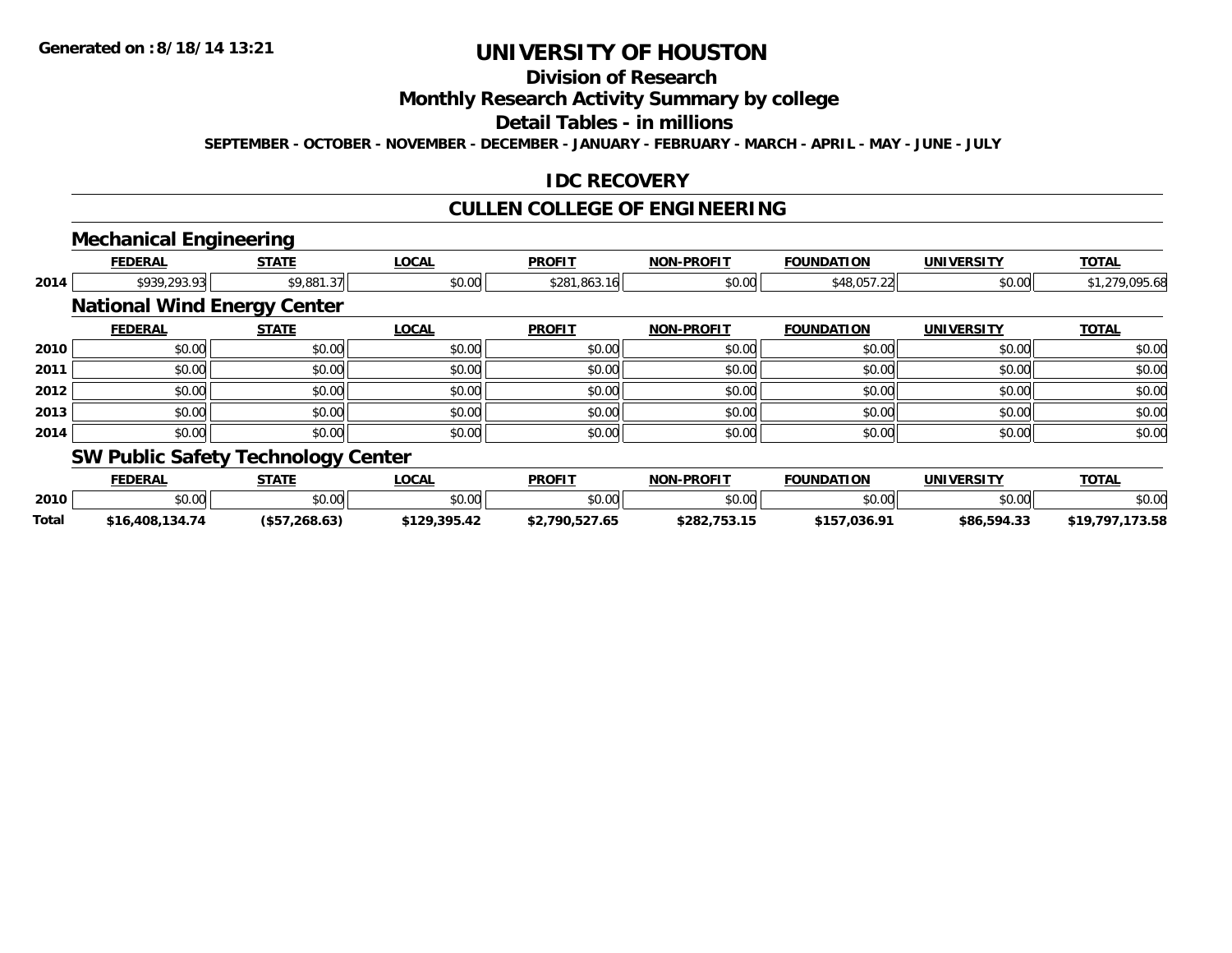# **Division of Research**

**Monthly Research Activity Summary by college**

#### **Detail Tables - in millions**

**SEPTEMBER - OCTOBER - NOVEMBER - DECEMBER - JANUARY - FEBRUARY - MARCH - APRIL - MAY - JUNE - JULY**

## **IDC RECOVERY**

## **DIVISION OF RESEARCH**

### **Allied Geophysical Laboratories**

|      | <b>FEDERAL</b> | <b>STATE</b> | <u>LOCAL</u>  | <b>PROFIT</b> | <b>NON-PROFIT</b> | <b>FOUNDATION</b> | <b>UNIVERSITY</b> | <b>TOTAL</b> |
|------|----------------|--------------|---------------|---------------|-------------------|-------------------|-------------------|--------------|
| 2011 | \$0.00         | \$0.00       | \$0.00        | \$4,485.34    | \$0.00            | \$0.00            | \$0.00            | 485.34       |
| 2012 | \$0.00         | \$0.00       | 0000<br>DU.UG | \$5,974.26    | \$0.00            | \$0.00            | \$0.00            | ,,,          |
| 2013 | \$0.00         | \$0.00       | \$0.00        | \$3,076.49    | \$0.00            | \$0.00            | \$0.00            | \$3,076.4    |

#### **Center for Advanced Computing and Data Systems**

|      | <b>FEDERAL</b> | <b>STATE</b> | <b>LOCAL</b> | <b>PROFIT</b> | <b>NON-PROFIT</b> | <b>FOUNDATION</b> | <b>UNIVERSITY</b> | <b>TOTAL</b> |
|------|----------------|--------------|--------------|---------------|-------------------|-------------------|-------------------|--------------|
| 2010 | \$283,881.02   | \$0.00       | \$0.00       | \$6,286.90    | \$0.00            | \$0.00            | \$0.00            | \$290,167.92 |
| 2011 | \$258,058.01   | \$0.00       | \$0.00       | \$0.00        | \$0.00            | \$0.00            | \$0.00            | \$258,058.01 |
| 2012 | \$164,368.59   | \$0.00       | \$0.00       | \$22,337.22   | \$0.00            | \$0.00            | \$0.00            | \$186,705.81 |
| 2013 | \$40,284.31    | \$0.00       | \$0.00       | \$57,912.86   | \$0.00            | \$0.00            | \$0.00            | \$98,197.17  |
| 2014 | (\$3,331.79)   | \$0.00       | \$0.00       | \$0.00        | \$0.00            | \$0.00            | \$0.00            | (\$3,331.79) |

#### **Center for Advanced Materials**

|      | <b>FEDERAL</b> | <b>STATE</b> | <u>LOCAL</u> | <b>PROFIT</b> | <b>NON-PROFIT</b> | <b>FOUNDATION</b> | <b>UNIVERSITY</b> | <b>TOTAL</b> |
|------|----------------|--------------|--------------|---------------|-------------------|-------------------|-------------------|--------------|
| 2010 | \$37.54        | \$10,569.93  | \$0.00       | \$484.70      | \$0.00            | \$0.00            | \$0.00            | \$11,092.17  |
| 2011 | \$14,082.63    | \$8,382.03   | \$0.00       | \$2,807.02    | \$0.00            | \$0.00            | \$0.00            | \$25,271.68  |
| 2012 | \$4,777.25     | \$0.00       | \$0.00       | \$0.00        | \$0.00            | \$0.00            | \$0.00            | \$4,777.25   |
| 2013 | \$692.20       | \$0.00       | \$0.00       | \$0.00        | \$0.00            | \$0.00            | \$0.00            | \$692.20     |
| 2014 | \$0.00         | \$0.00       | \$0.00       | \$0.00        | \$0.00            | \$0.00            | \$0.00            | \$0.00       |

#### **Center for Biomedical & Environmental Genomics**

|      | <u>FEDERAL</u> | <b>STATE</b> | <b>LOCAL</b> | <b>PROFIT</b> | <b>NON-PROFIT</b> | <b>FOUNDATION</b> | <b>UNIVERSITY</b> | <b>TOTAL</b> |
|------|----------------|--------------|--------------|---------------|-------------------|-------------------|-------------------|--------------|
| 2010 | \$0.00         | \$0.00       | \$0.00       | \$0.00        | \$0.00            | \$0.00            | \$0.00            | \$0.00       |
| 2011 | \$0.00         | \$0.00       | \$0.00       | \$0.00        | \$0.00            | \$0.00            | \$0.00            | \$0.00       |
| 2012 | \$0.00         | \$0.00       | \$0.00       | \$0.00        | \$0.00            | \$0.00            | \$0.00            | \$0.00       |
| 2013 | \$0.00         | \$0.00       | \$0.00       | \$0.00        | \$0.00            | \$0.00            | \$0.00            | \$0.00       |
| 2014 | \$0.00         | \$0.00       | \$0.00       | \$0.00        | \$0.00            | \$0.00            | \$0.00            | \$0.00       |

# **Center for Industrial Partnerships**

|      | <u>FEDERAL</u> | <b>STATE</b> | <b>LOCAL</b> | <b>PROFIT</b> | <b>NON-PROFIT</b> | <b>FOUNDATION</b> | <b>UNIVERSITY</b> | <b>TOTAL</b> |
|------|----------------|--------------|--------------|---------------|-------------------|-------------------|-------------------|--------------|
| 2010 | \$67,720.17    | \$0.00       | \$0.00       | \$1,610.69    | \$0.00            | \$0.00            | \$0.00            | \$69,330.86  |
| 2011 | \$74,286.19    | \$0.00       | \$0.00       | \$9,288.29    | \$0.00            | \$0.00            | \$0.00            | \$83,574.48  |
| 2012 | \$21,286.32    | \$0.00       | \$0.00       | \$7,849.80    | \$0.00            | \$0.00            | \$0.00            | \$29,136.11  |
| 2013 | \$3,016.46     | \$0.00       | \$0.00       | \$6,497.07    | \$0.00            | \$0.00            | \$0.00            | \$9,513.54   |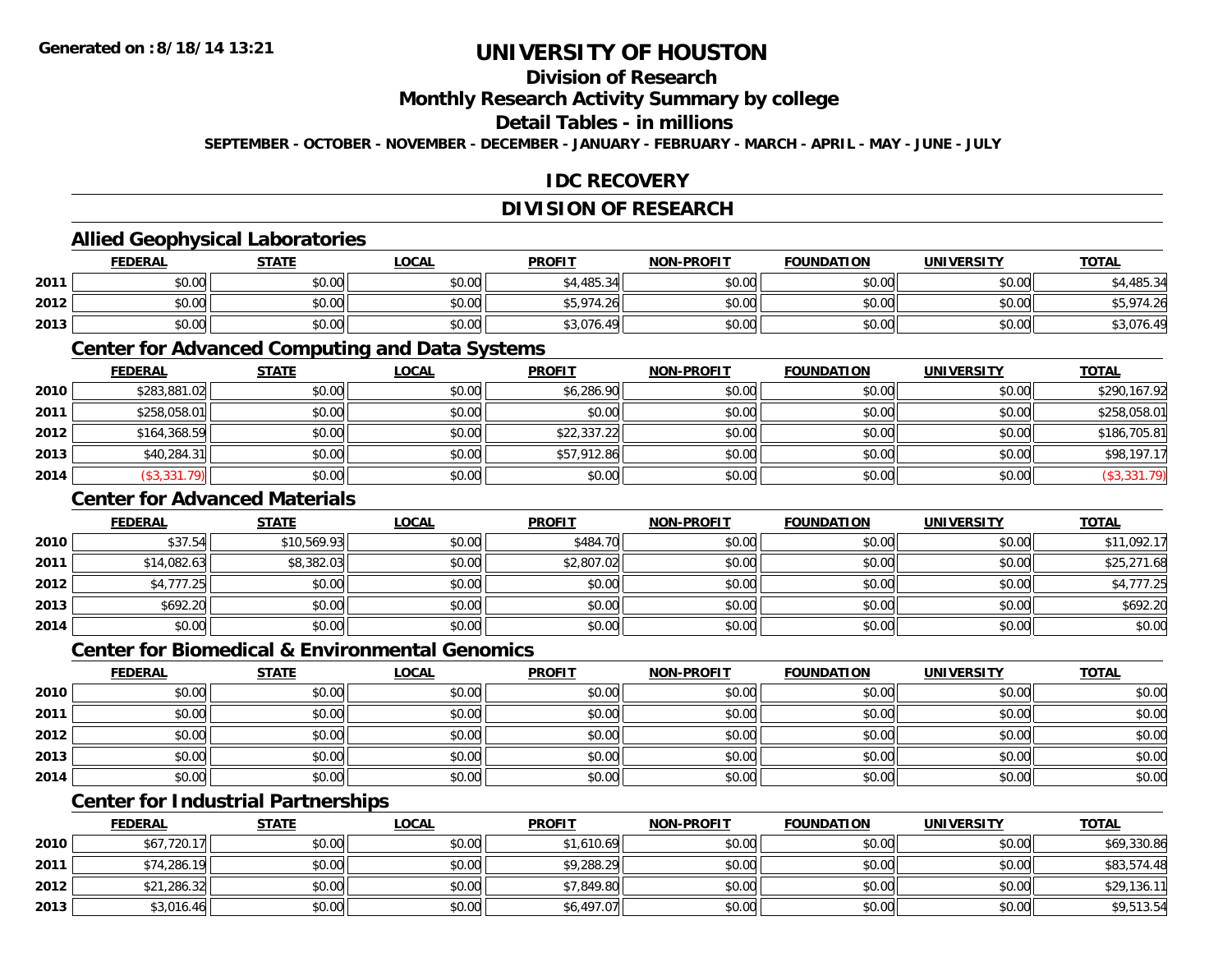# **Division of Research**

**Monthly Research Activity Summary by college**

**Detail Tables - in millions**

**SEPTEMBER - OCTOBER - NOVEMBER - DECEMBER - JANUARY - FEBRUARY - MARCH - APRIL - MAY - JUNE - JULY**

### **IDC RECOVERY**

# **DIVISION OF RESEARCH**

|      | <b>Center for Industrial Partnerships</b> |              |                                                          |               |                   |                   |                   |              |
|------|-------------------------------------------|--------------|----------------------------------------------------------|---------------|-------------------|-------------------|-------------------|--------------|
|      | <b>FEDERAL</b>                            | <b>STATE</b> | <b>LOCAL</b>                                             | <b>PROFIT</b> | NON-PROFIT        | <b>FOUNDATION</b> | <b>UNIVERSITY</b> | <b>TOTAL</b> |
| 2014 | \$3,082.60                                | \$0.00       | \$0.00                                                   | \$11,110.87   | \$0.00            | \$0.00            | \$0.00            | \$14,193.47  |
|      |                                           |              | <b>Center for Neuromotor &amp; Biomechanics Research</b> |               |                   |                   |                   |              |
|      | <b>FEDERAL</b>                            | <b>STATE</b> | <b>LOCAL</b>                                             | <b>PROFIT</b> | <b>NON-PROFIT</b> | <b>FOUNDATION</b> | <b>UNIVERSITY</b> | <b>TOTAL</b> |
| 2010 | \$0.00                                    | \$0.00       | \$0.00                                                   | \$0.00        | \$0.00            | \$0.00            | \$0.00            | \$0.00       |
| 2011 | \$0.00                                    | \$0.00       | \$0.00                                                   | \$0.00        | \$0.00            | \$0.00            | \$0.00            | \$0.00       |
|      | <b>Division of Research</b>               |              |                                                          |               |                   |                   |                   |              |
|      | <b>FEDERAL</b>                            | <b>STATE</b> | <b>LOCAL</b>                                             | <b>PROFIT</b> | NON-PROFIT        | <b>FOUNDATION</b> | <b>UNIVERSITY</b> | <b>TOTAL</b> |
| 2010 | \$7,492.16                                | \$0.00       | \$0.00                                                   | \$0.00        | \$0.00            | \$0.00            | \$0.00            | \$7,492.16   |
| 2011 | (\$1,398.74)                              | \$0.00       | \$0.00                                                   | \$0.00        | \$0.00            | \$0.00            | \$0.00            | (\$1,398.74) |
| 2012 | (\$0.00)                                  | \$0.00       | \$0.00                                                   | \$0.00        | \$0.00            | \$0.00            | \$0.00            | (\$0.00)     |
| 2013 | (\$67.82)                                 | \$0.00       | \$0.00                                                   | \$0.00        | \$0.00            | \$0.00            | \$0.00            | (\$67.82)    |
| 2014 | \$0.00                                    | \$0.00       | \$0.00                                                   | \$0.00        | \$0.00            | \$0.00            | \$0.00            | \$0.00       |
|      | <b>Institute for Nanoenergy</b>           |              |                                                          |               |                   |                   |                   |              |
|      | <b>FEDERAL</b>                            | <b>STATE</b> | <b>LOCAL</b>                                             | <b>PROFIT</b> | <b>NON-PROFIT</b> | <b>FOUNDATION</b> | <b>UNIVERSITY</b> | <b>TOTAL</b> |
| 2010 | \$0.00                                    | \$0.00       | \$0.00                                                   | \$0.00        | \$0.00            | \$0.00            | \$0.00            | \$0.00       |
| 2011 | \$0.00                                    | \$0.00       | \$0.00                                                   | \$0.00        | \$0.00            | \$0.00            | \$0.00            | \$0.00       |
| 2012 | \$0.00                                    | \$0.00       | \$0.00                                                   | \$0.00        | \$0.00            | \$0.00            | \$0.00            | \$0.00       |
| 2013 | \$0.00                                    | \$0.00       | \$0.00                                                   | \$0.00        | \$0.00            | \$0.00            | \$0.00            | \$0.00       |
| 2014 | \$0.00                                    | \$0.00       | \$0.00                                                   | \$0.00        | \$0.00            | \$0.00            | \$0.00            | \$0.00       |
|      | <b>Office of Contracts and Grants</b>     |              |                                                          |               |                   |                   |                   |              |
|      | <b>FEDERAL</b>                            | <b>STATE</b> | <b>LOCAL</b>                                             | <b>PROFIT</b> | <b>NON-PROFIT</b> | <b>FOUNDATION</b> | <b>UNIVERSITY</b> | <b>TOTAL</b> |
| 2010 | \$0.00                                    | \$0.00       | \$0.00                                                   | \$0.00        | \$0.00            | \$0.00            | \$0.00            | \$0.00       |
| 2011 | \$0.00                                    | \$0.00       | \$0.00                                                   | \$0.00        | \$0.00            | \$0.00            | \$0.00            | \$0.00       |
| 2012 | \$0.00                                    | \$0.00       | \$0.00                                                   | \$0.00        | \$0.00            | \$0.00            | \$0.00            | \$0.00       |
| 2013 | \$0.00                                    | \$0.00       | \$0.00                                                   | \$0.00        | \$0.00            | \$0.00            | \$0.00            | \$0.00       |
| 2014 | \$0.00                                    | \$0.00       | \$0.00                                                   | \$0.00        | \$0.00            | \$0.00            | \$0.00            | \$0.00       |
|      | <b>TcSAM</b>                              |              |                                                          |               |                   |                   |                   |              |
|      | <b>FEDERAL</b>                            | <b>STATE</b> | <b>LOCAL</b>                                             | <b>PROFIT</b> | <b>NON-PROFIT</b> | <b>FOUNDATION</b> | <b>UNIVERSITY</b> | <b>TOTAL</b> |
| 2010 | \$0.00                                    | \$0.00       | \$0.00                                                   | \$0.00        | \$0.00            | \$0.00            | \$0.00            | \$0.00       |
| 2011 | \$0.00                                    | \$0.00       | \$0.00                                                   | \$0.00        | \$0.00            | \$0.00            | \$0.00            | \$0.00       |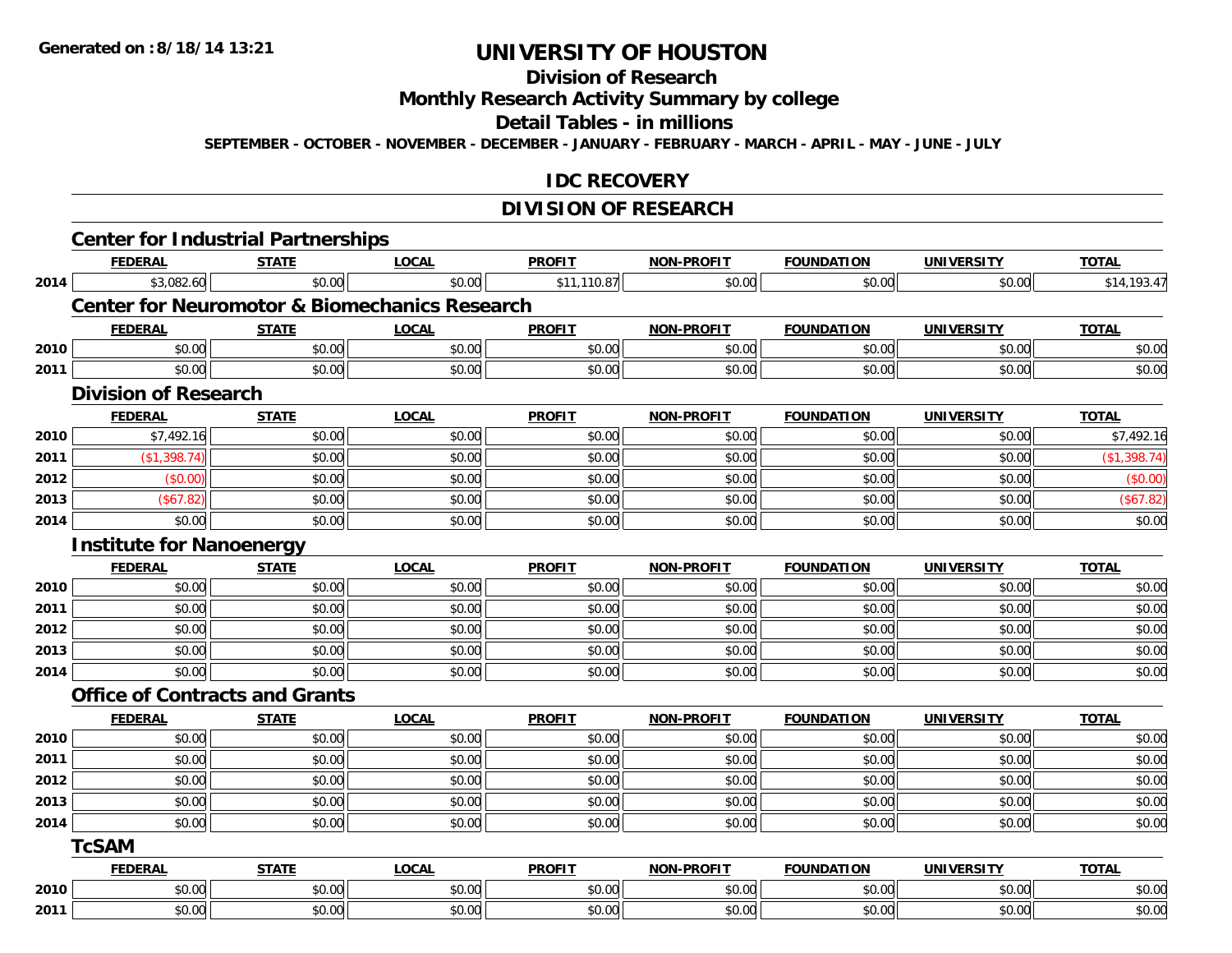# **Division of Research**

**Monthly Research Activity Summary by college**

#### **Detail Tables - in millions**

**SEPTEMBER - OCTOBER - NOVEMBER - DECEMBER - JANUARY - FEBRUARY - MARCH - APRIL - MAY - JUNE - JULY**

#### **IDC RECOVERY**

## **DIVISION OF RESEARCH**

|        | <b>TcSUH</b>   |              |              |               |                   |                   |                   |              |
|--------|----------------|--------------|--------------|---------------|-------------------|-------------------|-------------------|--------------|
|        | <b>FEDERAL</b> | <b>STATE</b> | <b>LOCAL</b> | <b>PROFIT</b> | <b>NON-PROFIT</b> | <b>FOUNDATION</b> | <b>UNIVERSITY</b> | <b>TOTAL</b> |
| ا 2010 | \$21,646.85    | \$0.00       | \$0.00       | \$31,631.06   | \$0.00            | \$0.00            | \$0.00            | \$53,277.91  |
| 2011   | \$12,555.71    | \$665.59     | \$0.00       | \$38,632.65   | \$0.00            | \$0.00            | \$0.00            | \$51,853.95  |
| 2012   | \$27,343.67    | \$2,347.93   | \$0.00       | \$28,654.51   | \$0.00            | \$0.00            | \$0.00            | \$58,346.11  |
| 2013   | \$27,983.30    | \$1,463.39   | \$0.00       | \$21,065.69   | \$0.00            | \$0.00            | \$0.00            | \$50,512.38  |
| 2014   | \$70,524.77    | \$454.83     | \$0.00       | \$18,422.03   | \$0.00            | \$0.00            | \$0.00            | \$89,401.63  |

# **Texas Obesity Research Center**

|      | <b>FEDERAL</b> | <b>STATE</b> | <u>LOCAL</u> | <b>PROFIT</b> | NON-PROFIT | <b>FOUNDATION</b> | <b>UNIVERSITY</b> | <b>TOTAL</b> |
|------|----------------|--------------|--------------|---------------|------------|-------------------|-------------------|--------------|
| 2010 | \$0.00         | \$0.00       | \$0.00       | \$0.00        | \$0.00     | \$0.00            | \$0.00            | \$0.00       |
| 2011 | \$0.00         | \$0.00       | \$0.00       | \$0.00        | \$0.00     | \$0.00            | \$0.00            | \$0.00       |
| 2012 | \$0.00         | \$0.00       | \$0.00       | \$0.00        | \$0.00     | \$0.00            | \$0.00            | \$0.00       |
| 2013 | \$0.00         | \$0.00       | \$0.00       | \$0.00        | \$0.00     | \$0.00            | \$0.00            | \$0.00       |
| 2014 | \$0.00         | \$0.00       | \$0.00       | \$0.00        | \$0.00     | \$0.00            | \$0.00            | \$0.00       |

#### **TIMES**

|       | <b>FEDERAL</b> | <b>STATE</b> | <b>LOCAL</b> | <b>PROFIT</b> | <b>NON-PROFIT</b> | <b>FOUNDATION</b> | <b>UNIVERSITY</b> | <b>TOTAL</b>   |
|-------|----------------|--------------|--------------|---------------|-------------------|-------------------|-------------------|----------------|
| 2010  | \$169,560.21   | \$107,024.05 | \$0.00       | \$0.00        | \$0.00            | \$0.00            | \$162.29          | \$276,746.55   |
| 2011  | \$156,119.86   | \$1,017.90   | \$0.00       | \$0.00        | \$0.00            | \$0.00            | \$0.00            | \$157,137.75   |
| 2012  | \$526,062.11   | \$0.01       | \$0.00       | \$0.00        | \$0.00            | \$0.00            | \$0.00            | \$526,062.12   |
| 2013  | \$715,452.38   | \$2,540.95   | \$0.00       | \$0.00        | \$0.00            | \$0.00            | \$0.00            | \$717,993.33   |
| 2014  | \$557,690.31   | \$8,151.56   | \$0.00       | \$0.00        | \$1,188.80        | \$0.00            | \$0.00            | \$567,030.67   |
| Total | \$3,223,206.27 | \$142,618.17 | \$0.00       | \$278,127.45  | \$1,188.80        | \$0.00            | \$162.29          | \$3,645,302.97 |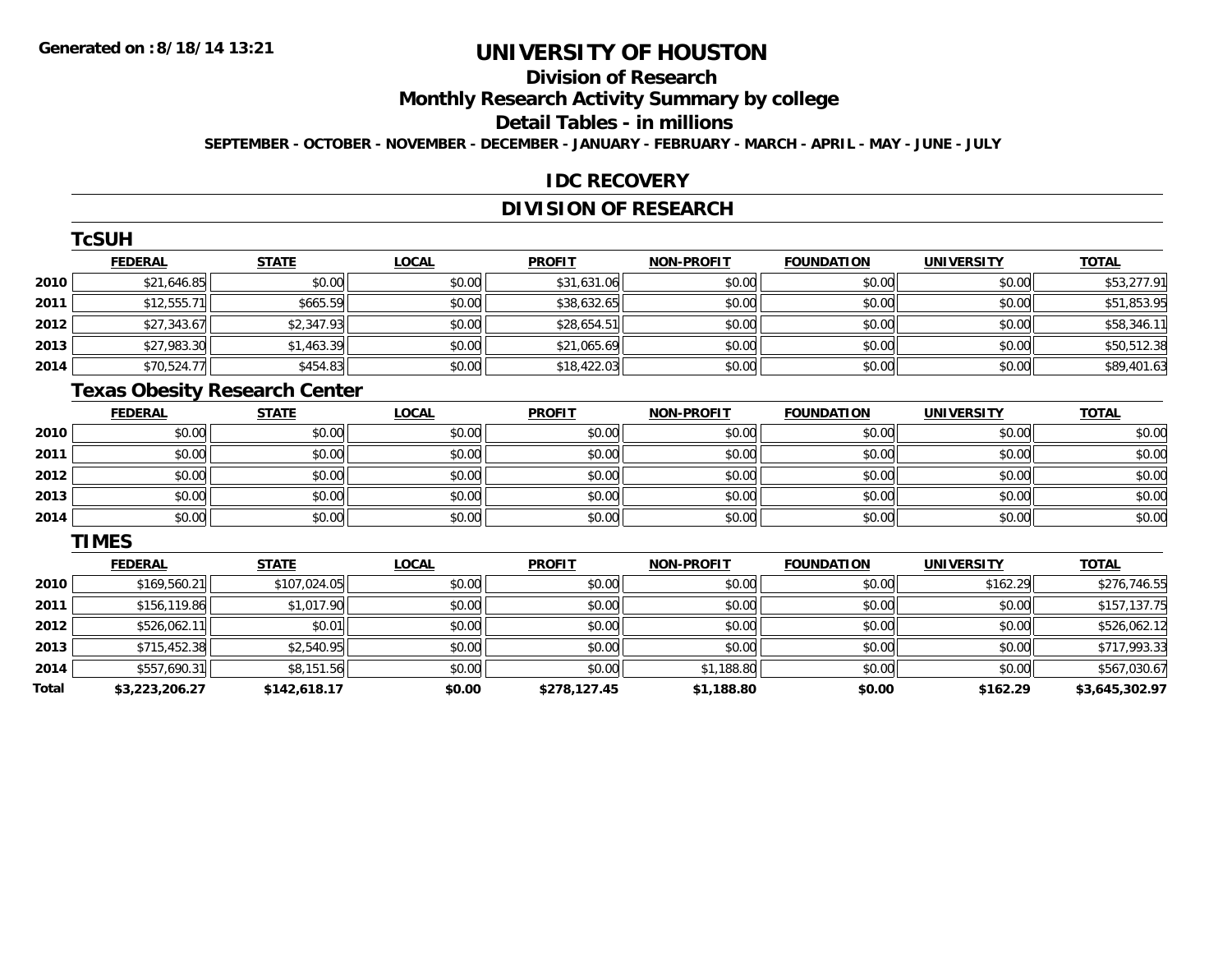# **Division of Research**

### **Monthly Research Activity Summary by college**

#### **Detail Tables - in millions**

**SEPTEMBER - OCTOBER - NOVEMBER - DECEMBER - JANUARY - FEBRUARY - MARCH - APRIL - MAY - JUNE - JULY**

### **IDC RECOVERY**

## **GRADUATE COLLEGE OF SOCIAL WORK**

## **Center for Drug and Social Policy Research**

|      | <b>FEDERAL</b> | <b>STATE</b> | <b>LOCAL</b> | <b>PROFIT</b> | <b>NON-PROFIT</b> | <b>FOUNDATION</b> | <b>UNIVERSITY</b> | <b>TOTAL</b> |
|------|----------------|--------------|--------------|---------------|-------------------|-------------------|-------------------|--------------|
| 2010 | \$0.00         | \$0.00       | \$0.00       | \$0.00        | \$0.00            | \$0.00            | \$0.00            | \$0.00       |
| 2011 | \$0.00         | \$0.00       | \$0.00       | \$0.00        | \$0.00            | \$0.00            | \$0.00            | \$0.00       |
| 2012 | \$0.00         | \$0.00       | \$0.00       | \$0.00        | \$0.00            | \$0.00            | \$0.00            | \$0.00       |
| 2013 | \$0.00         | \$0.00       | \$0.00       | \$0.00        | \$0.00            | \$0.00            | \$0.00            | \$0.00       |
| 2014 | \$0.00         | \$0.00       | \$0.00       | \$0.00        | \$0.00            | \$0.00            | \$0.00            | \$0.00       |

### **Center for Health Equities & Evaluation Research**

|      | <b>FEDERAL</b> | <b>STATE</b> | LOCAL                                       | <b>PROFIT</b> | <b>NON-PROFIT</b> | <b>FOUNDATION</b> | <b>UNIVERSITY</b> | <b>TOTAL</b> |
|------|----------------|--------------|---------------------------------------------|---------------|-------------------|-------------------|-------------------|--------------|
| 2012 | \$16,296.25    | \$0.00       | $\mathfrak{c}\cap\mathfrak{a}\cap$<br>JU.UU | \$0.00        | \$0.00            | \$0.00            | \$0.00            | \$16,296.25  |
| 2013 | .707           | \$0.00       | \$0.00                                      | \$0.00        | \$0.00            | \$0.00            | \$0.00            | 707<br>,14   |
| 2014 | .654.62        | \$0.00       | \$0.00                                      | \$0.00        | \$0.00            | \$0.00            | \$0.00            | 1.654.62     |

# **Child & Family for Innovative Research**

|      | <b>FEDERAL</b> | <u>STATE</u> | <u>LOCAL</u> | <b>PROFIT</b> | <b>NON-PROFIT</b> | <b>FOUNDATION</b> | <b>UNIVERSITY</b> | <b>TOTAL</b> |
|------|----------------|--------------|--------------|---------------|-------------------|-------------------|-------------------|--------------|
| 2010 | \$239,912.49   | \$47,107.61  | \$0.00       | \$0.00        | \$0.00            | \$188.91          | \$0.00            | \$287,209.01 |
| 2011 | \$299,313.96   | \$1,023.85   | \$0.00       | \$0.00        | \$0.00            | \$161.12          | \$0.00            | \$300,498.93 |
| 2012 | \$242,907.19   | \$0.00       | \$0.00       | \$7,985.40    | \$0.00            | \$0.00            | \$0.00            | \$250,892.59 |
| 2013 | \$159,825.84   | \$669.60     | \$3,240.91   | (\$367.56)    | \$0.83            | \$0.00            | \$0.00            | \$163,369.62 |
| 2014 | \$117,264.43   | \$1,326.58   | \$1,285.09   | \$0.00        | \$395.40          | \$1,470.54        | \$0.00            | \$121,742.04 |

#### **Community Projects - Social Work**

|      | <b>FEDERAL</b> | <b>STATE</b> | <u>LOCAL</u> | <b>PROFIT</b> | <b>NON-PROFIT</b> | <b>FOUNDATION</b> | <b>UNIVERSITY</b> | <b>TOTAL</b> |
|------|----------------|--------------|--------------|---------------|-------------------|-------------------|-------------------|--------------|
| 2010 | \$0.00         | \$0.00       | \$0.00       | \$0.00        | \$0.00            | \$0.00            | \$0.00            | \$0.00       |
| 2011 | \$0.00         | 108.90       | \$0.00       | \$0.00        | \$0.00            | \$0.00            | \$0.00            |              |
| 2012 | \$228.77       | \$0.00       | \$0.00       | \$0.00        | \$0.00            | \$0.00            | \$0.00            | \$228.7      |
| 2013 | \$0.01)        | \$0.00       | \$0.00       | \$0.00        | \$0.00            | \$0.00            | \$0.00            | (\$0.01)     |

#### **Dean, Social Work**

|      | <b>FEDERAL</b> | <b>STATE</b> | <u>LOCAL</u> | <b>PROFIT</b> | <b>NON-PROFIT</b> | <b>FOUNDATION</b> | <b>UNIVERSITY</b> | <b>TOTAL</b>  |
|------|----------------|--------------|--------------|---------------|-------------------|-------------------|-------------------|---------------|
| 2010 | \$198,304.17   | \$0.00       | \$0.00       | \$0.00        | \$0.00            | \$0.00            | \$0.00            | \$198,304.17  |
| 2011 | \$163,326.64   | \$0.00       | \$0.00       | \$0.00        | \$0.00            | \$0.00            | \$0.00            | \$163,326.64  |
| 2012 | \$13,414.93    | \$0.00       | \$0.00       | \$0.00        | \$0.00            | \$0.00            | \$0.00            | (S13, 414.93) |
| 2013 | \$5,849.75     | \$0.00       | \$0.00       | \$0.00        | \$0.00            | \$0.00            | \$0.00            | \$5,849.75    |
| 2014 | \$0.00         | \$0.00       | \$0.00       | \$0.00        | \$0.00            | \$0.00            | \$0.00            | \$0.00        |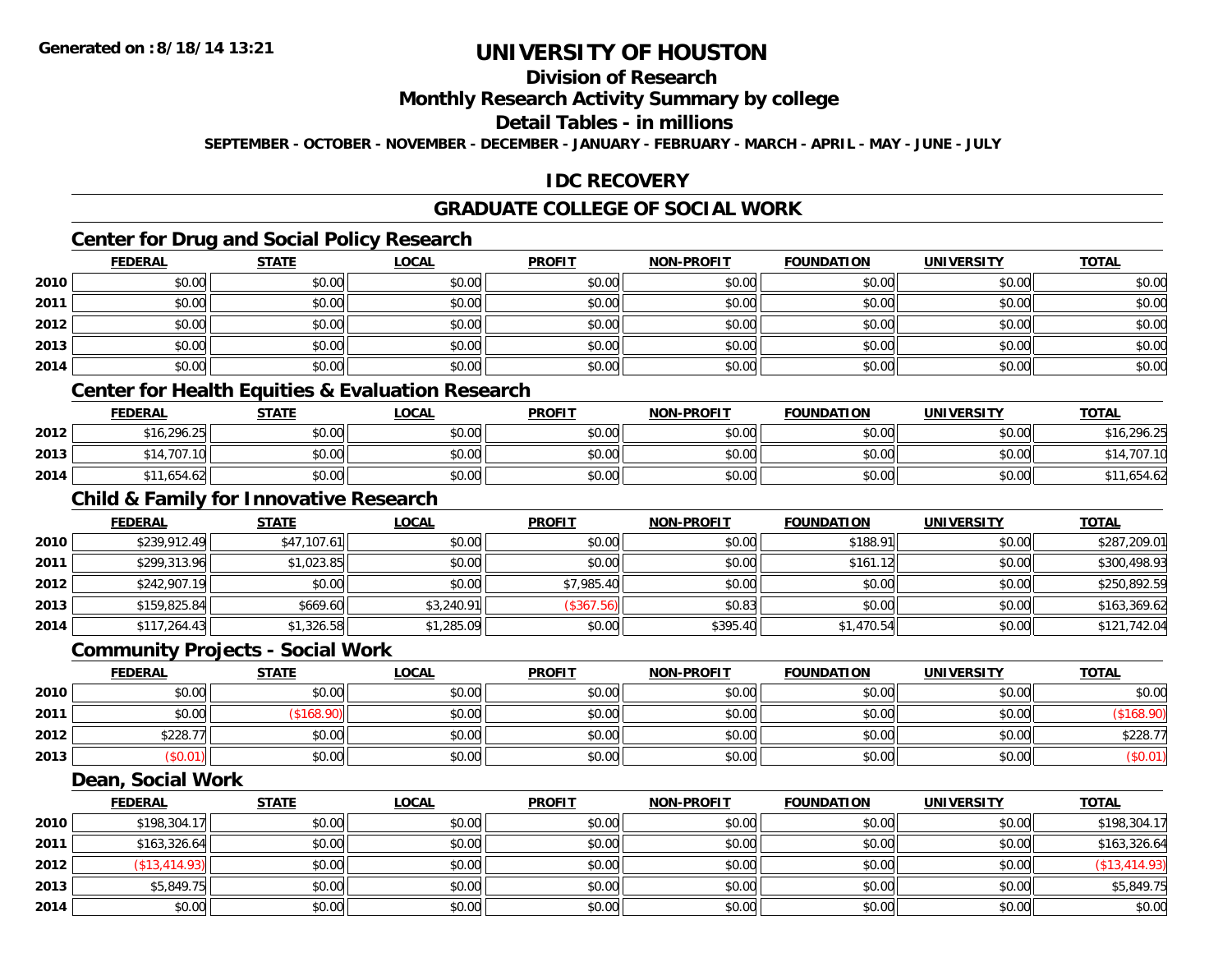# **Division of Research**

**Monthly Research Activity Summary by college**

**Detail Tables - in millions**

**SEPTEMBER - OCTOBER - NOVEMBER - DECEMBER - JANUARY - FEBRUARY - MARCH - APRIL - MAY - JUNE - JULY**

### **IDC RECOVERY**

#### **GRADUATE COLLEGE OF SOCIAL WORK**

# **Office for Drug SPR**

|       | <b>FEDERAL</b> | <u>STATE</u> | <b>LOCAL</b> | <b>PROFIT</b> | <b>NON-PROFIT</b> | <b>FOUNDATION</b> | <b>UNIVERSITY</b> | <b>TOTAL</b>   |
|-------|----------------|--------------|--------------|---------------|-------------------|-------------------|-------------------|----------------|
| 2010  | \$0.00         | \$0.00       | \$0.00       | \$0.00        | \$0.00            | \$0.00            | \$0.00            | \$0.00         |
| 2011  | \$0.00         | \$0.00       | \$0.00       | \$0.00        | \$0.00            | \$0.00            | \$0.00            | \$0.00         |
| 2012  | \$0.00         | \$0.00       | \$0.00       | \$0.00        | \$0.00            | \$0.00            | \$0.00            | \$0.00         |
| 2013  | \$0.00         | \$0.00       | \$0.00       | \$0.00        | \$0.00            | \$0.00            | \$0.00            | \$0.00         |
| Total | \$1,456,176.29 | \$49,958.74  | \$4,526.00   | \$7,617.84    | \$396.23          | \$1,820.57        | \$0.00            | \$1,520,495.66 |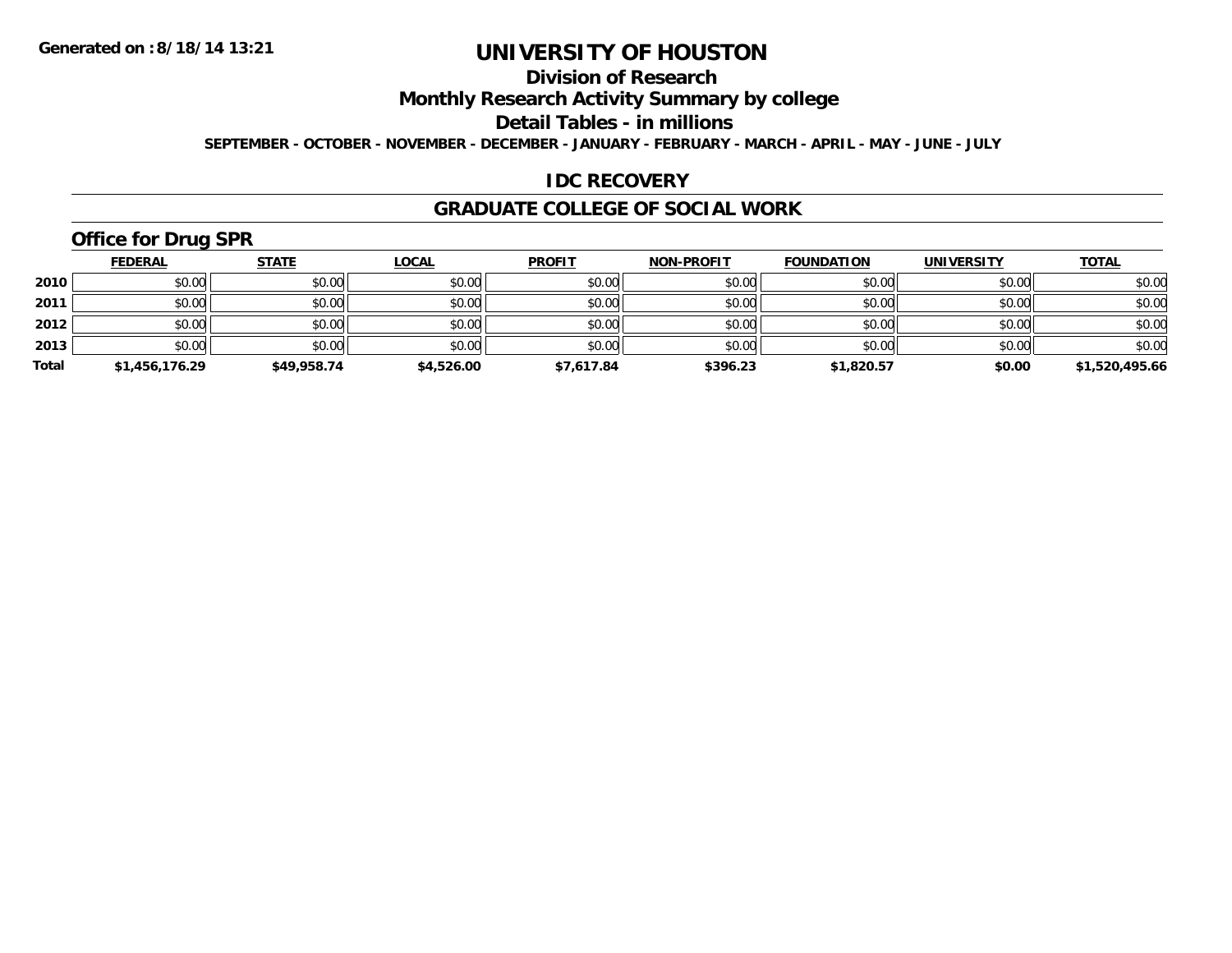# **Division of Research**

**Monthly Research Activity Summary by college**

**Detail Tables - in millions**

**SEPTEMBER - OCTOBER - NOVEMBER - DECEMBER - JANUARY - FEBRUARY - MARCH - APRIL - MAY - JUNE - JULY**

### **IDC RECOVERY**

### **HILTON COLLEGE OF HOTEL AND RESTAURANT MANAGEMENT**

### **Hotel and Restaurant Management**

|       | <b>FEDERAL</b> | <b>STATE</b> | <b>LOCAL</b> | <b>PROFIT</b> | <b>NON-PROFIT</b> | <b>FOUNDATION</b> | <b>UNIVERSITY</b> | <b>TOTAL</b> |
|-------|----------------|--------------|--------------|---------------|-------------------|-------------------|-------------------|--------------|
| 2010  | \$4,573.31     | \$0.00       | \$0.00       | \$5,875.62    | \$0.00            | \$0.00            | \$0.00            | \$10,448.93  |
| 2011  | \$11,842.70    | \$0.00       | \$0.00       | \$177.55      | \$5,302.73        | \$0.00            | \$0.00            | \$17,322.98  |
| 2012  | \$9,151.78     | \$33,030.68  | \$0.00       | \$8.59        | \$2,918.11        | \$0.00            | \$0.00            | \$45,109.16  |
| 2013  | \$9,606.43     | \$804.38     | \$0.00       | \$0.00        | \$0.00            | \$0.00            | \$0.00            | \$10,410.81  |
| 2014  | \$30,131.96    | (\$28.73)    | \$0.00       | \$0.00        | \$0.00            | \$5,395.56        | \$0.00            | \$35,498.79  |
| Total | \$65,306.18    | \$33,806.33  | \$0.00       | \$6,061.76    | \$8,220.84        | \$5,395.56        | \$0.00            | \$118,790.67 |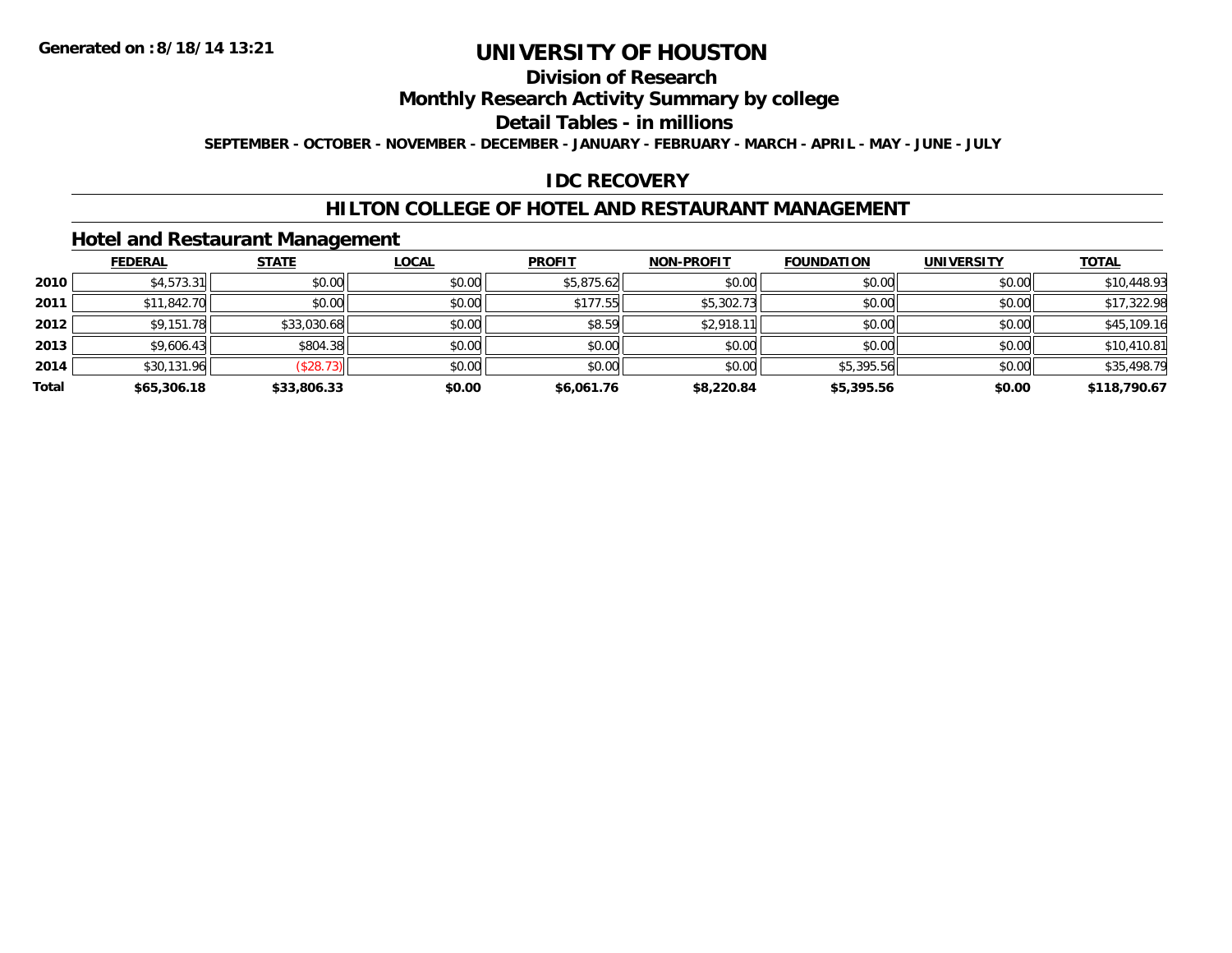# **Division of Research**

**Monthly Research Activity Summary by college**

**Detail Tables - in millions**

**SEPTEMBER - OCTOBER - NOVEMBER - DECEMBER - JANUARY - FEBRUARY - MARCH - APRIL - MAY - JUNE - JULY**

#### **IDC RECOVERY**

#### **HONORS COLLEGE**

# **Dean, Honors College**

|       | <b>FEDERAL</b> | <b>STATE</b> | <b>LOCAL</b> | <b>PROFIT</b> | <b>NON-PROFIT</b> | <b>FOUNDATION</b> | <b>UNIVERSITY</b> | <b>TOTAL</b> |
|-------|----------------|--------------|--------------|---------------|-------------------|-------------------|-------------------|--------------|
| 2010  | \$11,728.96    | \$0.00       | \$0.00       | \$0.00        | \$0.00            | \$0.00            | \$0.00            | \$11,728.96  |
| 2011  | \$7,153.99     | \$0.00       | \$0.00       | \$0.00        | \$1,445.45        | \$0.00            | \$0.00            | \$8,599.44   |
| 2012  | \$9,334.09     | \$0.00       | \$0.00       | \$0.00        | \$7,070.72        | \$0.00            | \$0.00            | \$16,404.81  |
| 2013  | \$5,670.24     | \$0.00       | \$0.00       | \$0.00        | \$3,160.56        | \$2.90            | \$0.00            | \$8,833.70   |
| 2014  | \$892.24       | \$0.00       | \$0.00       | \$0.00        | \$2,985.57        | \$106.39          | \$0.00            | \$3,984.20   |
| Total | \$34,779.52    | \$0.00       | \$0.00       | \$0.00        | \$14,662.29       | \$109.30          | \$0.00            | \$49,551.11  |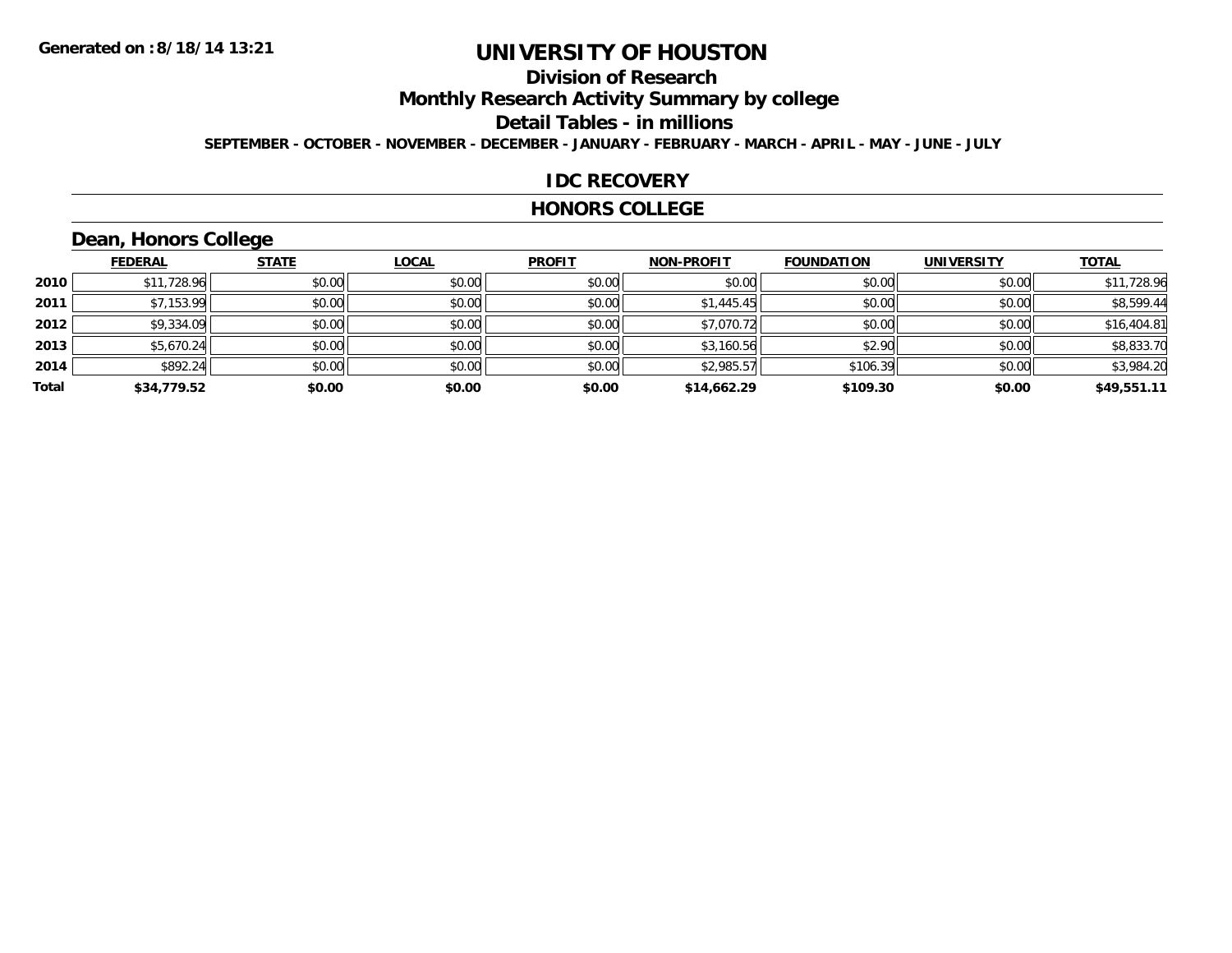# **Division of Research**

**Monthly Research Activity Summary by college**

#### **Detail Tables - in millions**

**SEPTEMBER - OCTOBER - NOVEMBER - DECEMBER - JANUARY - FEBRUARY - MARCH - APRIL - MAY - JUNE - JULY**

#### **IDC RECOVERY**

#### **LIBRARY**

# **Administration, Library**

|       | <b>FEDERAL</b> | <b>STATE</b> | <b>LOCAL</b> | <b>PROFIT</b> | <b>NON-PROFIT</b> | <b>FOUNDATION</b> | <b>UNIVERSITY</b> | <b>TOTAL</b> |
|-------|----------------|--------------|--------------|---------------|-------------------|-------------------|-------------------|--------------|
| 2010  | \$9,481.37     | \$0.00       | \$0.00       | \$0.00        | \$0.00            | \$0.00            | \$0.00            | \$9,481.37   |
| 2011  | \$718.08       | \$0.00       | \$0.00       | \$0.00        | \$0.00            | \$0.00            | \$0.00            | \$718.08     |
| 2012  | \$0.00         | \$0.00       | \$0.00       | \$0.00        | \$0.00            | \$0.00            | \$0.00            | \$0.00       |
| 2013  | \$0.00         | \$0.00       | \$0.00       | \$0.00        | \$0.00            | \$0.00            | \$0.00            | \$0.00       |
| 2014  | \$0.00         | \$0.00       | \$0.00       | \$0.00        | \$0.00            | \$0.00            | \$0.00            | \$0.00       |
| Total | \$10,199.45    | \$0.00       | \$0.00       | \$0.00        | \$0.00            | \$0.00            | \$0.00            | \$10,199.45  |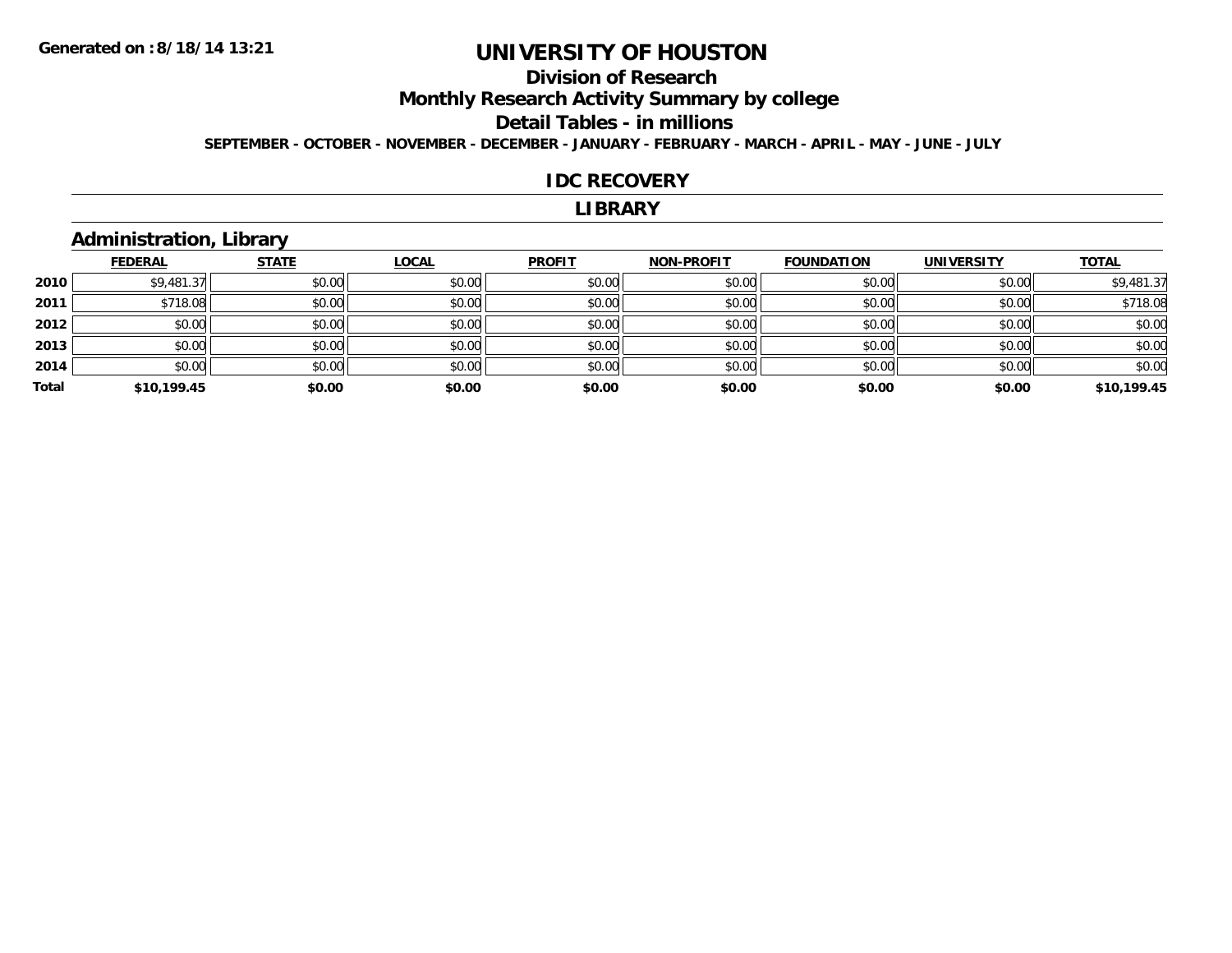### **Division of Research**

### **Monthly Research Activity Summary by college**

#### **Detail Tables - in millions**

**SEPTEMBER - OCTOBER - NOVEMBER - DECEMBER - JANUARY - FEBRUARY - MARCH - APRIL - MAY - JUNE - JULY**

### **IDC RECOVERY**

#### **SENIOR V.P. FOR ACADEMIC AFFAIRS AND PROVOST**

### **Continuing Education**

**2013**

**Total**

|      | <b>FEDERAL</b>                   | <b>STATE</b>                            | <b>LOCAL</b> | <b>PROFIT</b> | <b>NON-PROFIT</b> | <b>FOUNDATION</b> | <b>UNIVERSITY</b> | <b>TOTAL</b> |
|------|----------------------------------|-----------------------------------------|--------------|---------------|-------------------|-------------------|-------------------|--------------|
| 2011 | \$0.00                           | \$79.12                                 | \$0.00       | \$0.00        | \$0.00            | \$0.00            | \$0.00            | \$79.12      |
|      |                                  | <b>Learning and Assessment Services</b> |              |               |                   |                   |                   |              |
|      | <b>FEDERAL</b>                   | <b>STATE</b>                            | <b>LOCAL</b> | <b>PROFIT</b> | <b>NON-PROFIT</b> | <b>FOUNDATION</b> | <b>UNIVERSITY</b> | <b>TOTAL</b> |
| 2010 | \$22,099.33                      | \$8,409.07                              | \$0.00       | \$0.00        | \$0.00            | \$0.00            | \$0.00            | \$30,508.40  |
| 2011 | \$20,246.04                      | \$9,184.26                              | \$0.00       | \$0.00        | (\$156.28)        | \$0.00            | \$0.00            | \$29,274.02  |
| 2012 | \$20,309.46                      | (\$125.73)                              | \$0.00       | \$0.00        | \$0.00            | \$0.00            | \$0.00            | \$20,183.73  |
| 2013 | \$19,491.56                      | \$9,114.89                              | \$0.00       | \$0.00        | \$0.00            | \$0.00            | \$0.00            | \$28,606.45  |
| 2014 | \$20,444.82                      | \$7,976.48                              | \$0.00       | \$0.00        | \$0.00            | \$0.00            | \$0.00            | \$28,421.30  |
|      | <b>Learning Support Services</b> |                                         |              |               |                   |                   |                   |              |
|      | <b>FEDERAL</b>                   | <b>STATE</b>                            | <b>LOCAL</b> | <b>PROFIT</b> | <b>NON-PROFIT</b> | <b>FOUNDATION</b> | <b>UNIVERSITY</b> | <b>TOTAL</b> |
| 2012 | \$0.00                           | \$0.00                                  | \$0.00       | \$0.00        | \$0.00            | \$0.00            | \$0.00            | \$0.00       |

\$0.00 \$0.00 \$0.00 \$0.00 \$0.00 \$0.00 \$0.00 \$0.00

**\$102,591.21 \$34,638.09 \$0.00 \$0.00 (\$156.28) \$0.00 \$0.00 \$137,073.02**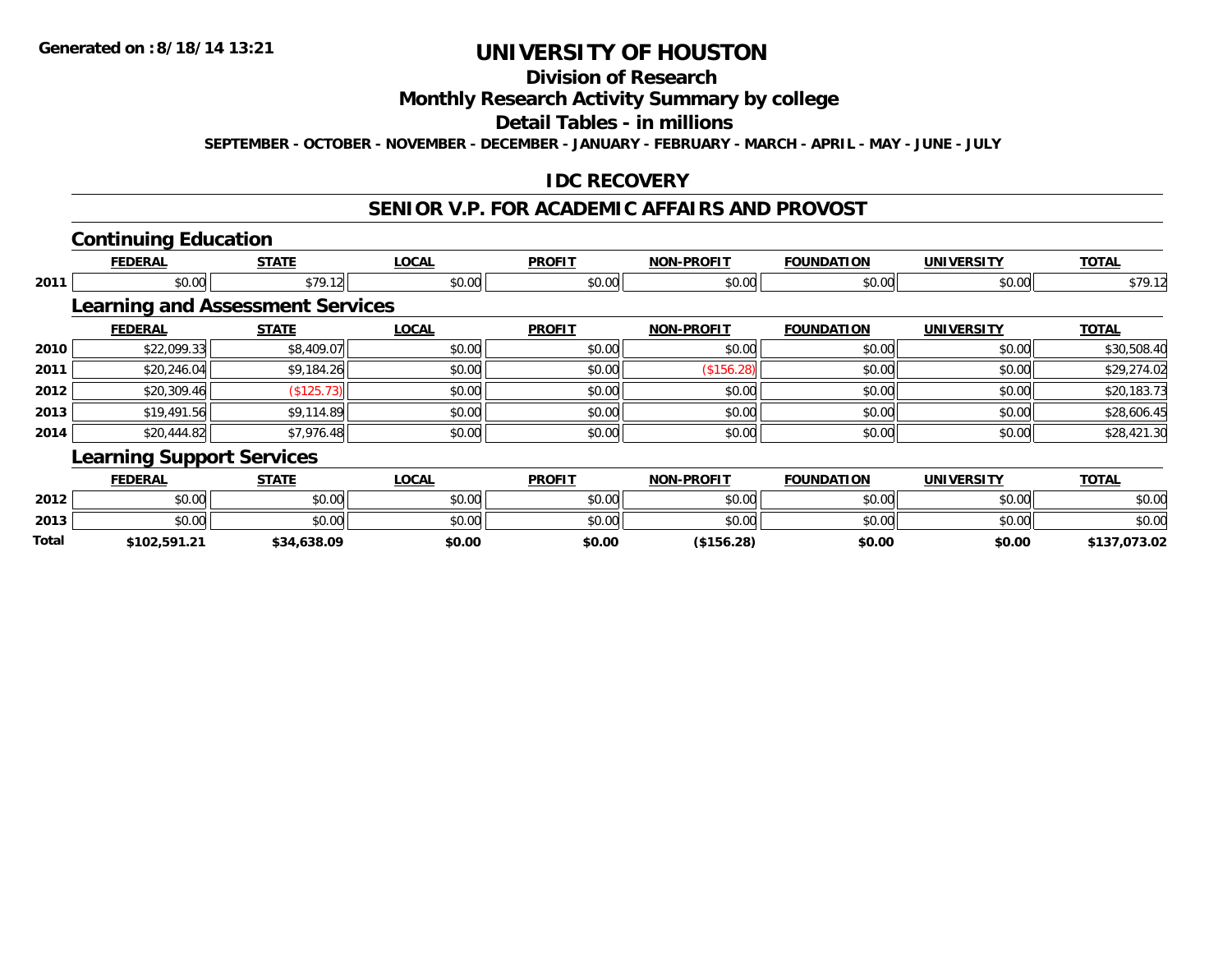# **Division of Research**

**Monthly Research Activity Summary by college**

**Detail Tables - in millions**

**SEPTEMBER - OCTOBER - NOVEMBER - DECEMBER - JANUARY - FEBRUARY - MARCH - APRIL - MAY - JUNE - JULY**

### **IDC RECOVERY**

#### **UH LAW CENTER**

|      | Dean, Law      |              |              |               |                   |                   |                   |               |
|------|----------------|--------------|--------------|---------------|-------------------|-------------------|-------------------|---------------|
|      | <b>FEDERAL</b> | <b>STATE</b> | <b>LOCAL</b> | <b>PROFIT</b> | <b>NON-PROFIT</b> | <b>FOUNDATION</b> | <b>UNIVERSITY</b> | <b>TOTAL</b>  |
| 2010 | \$64,776.12    | \$0.00       | \$0.00       | \$0.00        | \$0.00            | \$0.00            | \$0.00            | \$64,776.12   |
| 2011 | \$10,685.41    | \$0.00       | \$0.00       | \$0.00        | \$0.00            | \$0.00            | \$0.00            | \$10,685.41   |
| 2012 | (\$70,357.49)  | \$0.00       | \$0.00       | \$0.00        | \$0.00            | \$0.00            | \$0.00            | (\$70,357.49) |
| 2013 | \$0.00         | \$0.00       | \$0.00       | \$0.00        | \$0.00            | \$0.00            | \$0.00            | \$0.00        |
|      | Law-UH         |              |              |               |                   |                   |                   |               |
|      | <b>FEDERAL</b> | <b>STATE</b> | <b>LOCAL</b> | <b>PROFIT</b> | <b>NON-PROFIT</b> | <b>FOUNDATION</b> | <b>UNIVERSITY</b> | <b>TOTAL</b>  |
|      |                |              |              |               |                   |                   |                   |               |
| 2010 | \$2,668.04     | \$0.00       | \$0.00       | \$0.00        | \$0.00            | \$0.00            | \$0.00            | \$2,668.04    |
| 2011 | \$21,040.99    | \$2,755.67   | \$0.00       | \$0.00        | \$0.00            | \$7,021.96        | \$0.00            | \$30,818.62   |
| 2012 | \$1,421.01     | \$0.00       | \$0.00       | \$0.00        | \$0.00            | \$6,203.81        | \$0.00            | \$7,624.82    |
| 2013 | \$47,216.35    | \$30,975.70  | \$0.00       | \$0.00        | \$0.00            | \$4,786.56        | \$0.00            | \$82,978.61   |
| 2014 | \$9,837.63     | \$29,575.24  | \$0.00       | \$0.00        | \$0.00            | \$769.44          | \$0.00            | \$40,182.31   |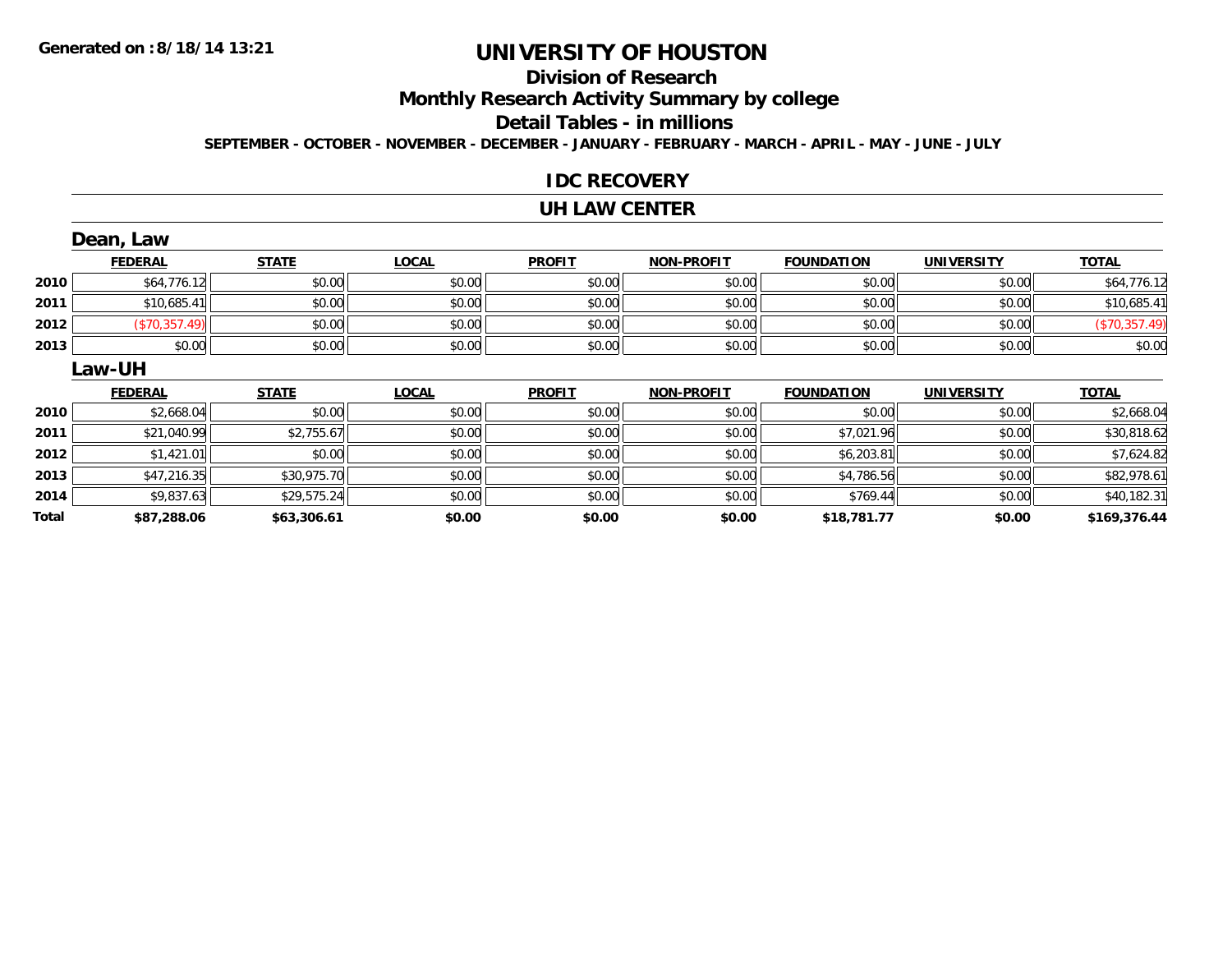## **Division of Research**

**Monthly Research Activity Summary by college**

**Detail Tables - in millions**

**SEPTEMBER - OCTOBER - NOVEMBER - DECEMBER - JANUARY - FEBRUARY - MARCH - APRIL - MAY - JUNE - JULY**

#### **IDC RECOVERY**

#### **UKNOWN COLLEGE**

### **Unknown Department**

|              |        | <b>STAT</b> | LOCA                    | DDOCI <sup>-</sup>           | <b>DDAFIT</b><br><b>NION</b> | חחו<br>nд | <u>urneitu</u> | TOTA.          |
|--------------|--------|-------------|-------------------------|------------------------------|------------------------------|-----------|----------------|----------------|
| 2014         | JU.UU  | \$0.00      | 0 <sub>n</sub><br>JU.UU | 0 <sup>n</sup><br>, J        | 0000<br>v.vu                 | ልስ ስስ     | 0000<br>טט.טע  | ልስ ስስ<br>DU.UU |
| <b>Total</b> | \$0.00 | \$0.00      | \$0.00                  | $\mathbf{c} \cap \mathbf{c}$ | \$0.00                       | \$0.00    | \$0.00         | \$0.00         |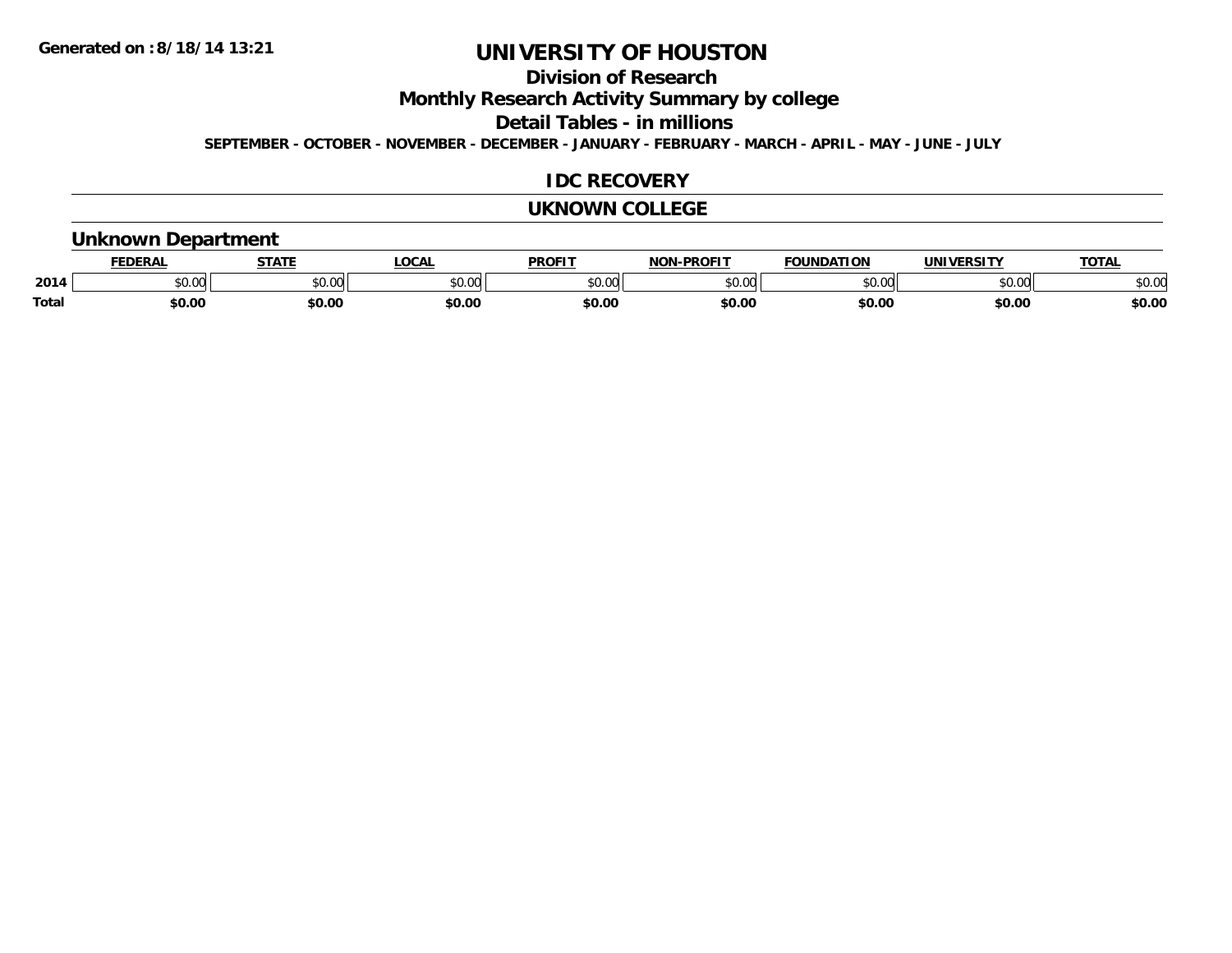## **Division of Research**

**Monthly Research Activity Summary by college**

**Detail Tables - in millions**

**SEPTEMBER - OCTOBER - NOVEMBER - DECEMBER - JANUARY - FEBRUARY - MARCH - APRIL - MAY - JUNE - JULY**

### **IDC RECOVERY**

## **VICE PRESIDENT FOR ADMINISTRATION**

|       | <b>KUHT-TV</b> |              |              |               |                   |                   |                   |              |  |  |  |
|-------|----------------|--------------|--------------|---------------|-------------------|-------------------|-------------------|--------------|--|--|--|
|       | <b>FEDERAL</b> | <u>STATE</u> | <u>LOCAL</u> | <b>PROFIT</b> | <b>NON-PROFIT</b> | <b>FOUNDATION</b> | <b>UNIVERSITY</b> | <b>TOTAL</b> |  |  |  |
| 2010  | (\$2,503.85)   | \$0.00       | \$0.00       | \$0.00        | \$0.00            | \$0.00            | \$0.00            | \$2,503.85   |  |  |  |
| 2011  | \$1,451.00     | \$0.00       | \$0.00       | \$0.00        | \$0.00            | \$0.00            | \$0.00            | \$1,451.00   |  |  |  |
| Total | (\$3,954.85)   | \$0.00       | \$0.00       | \$0.00        | \$0.00            | \$0.00            | \$0.00            | (\$3,954.85) |  |  |  |